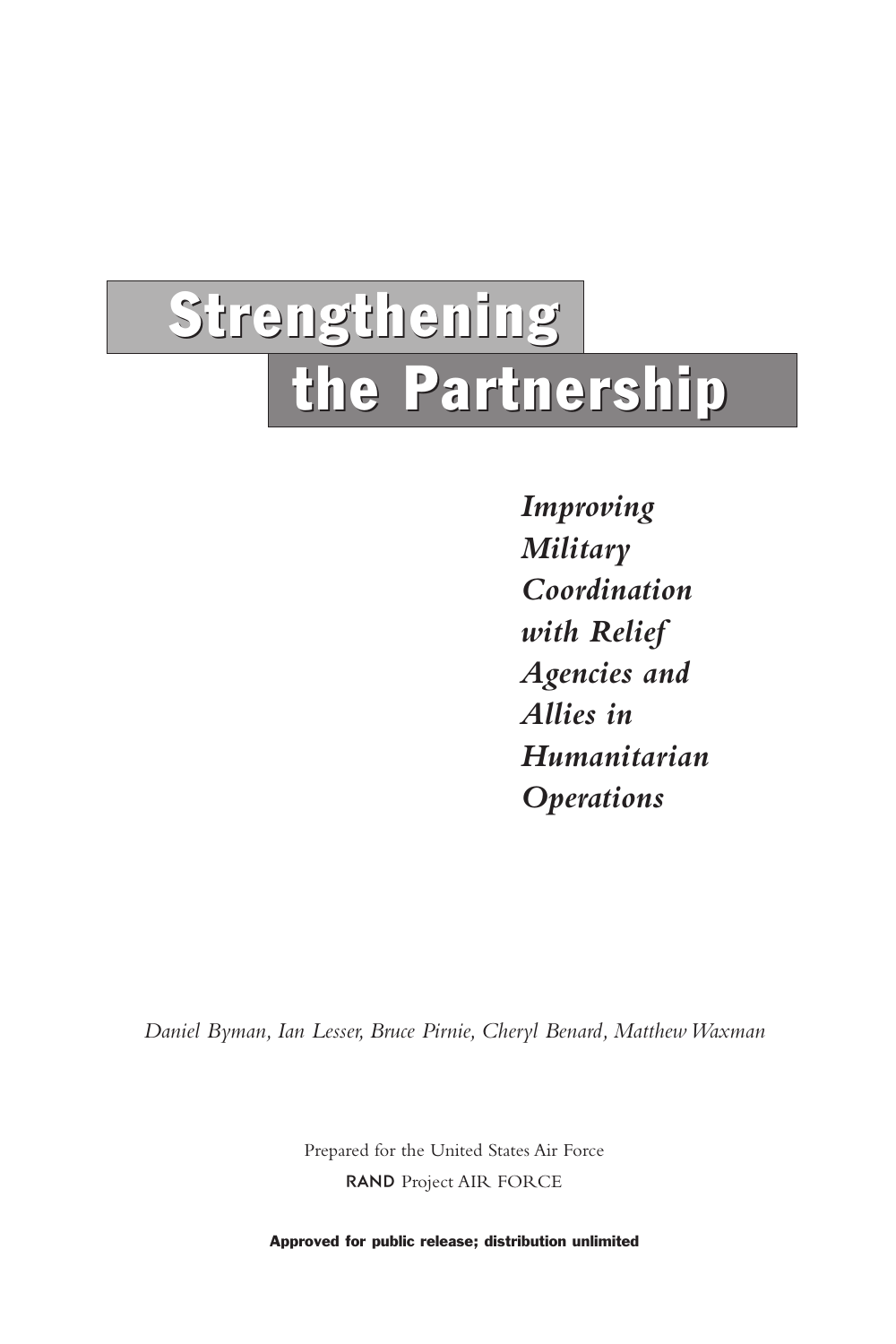The research reported here was sponsored by the United States Air Force under Contract F49642-96-C-0001. Further information may be obtained from the Strategic Planning Division, Directorate of Plans, Hq USAF.

#### **Library of Congress Cataloging-in-Publication Data**

Strengthening the partnership : improving military coordination with relief agencies and allies in humanitarian operations / Daniel Byman ... [et al.]. p. cm. Includes bibliographical references. MR-1185-AF ISBN 0-8330-2868-5 1. United States—Armed Forces—Civic action. 2. United States. Air Force— Civic action. 3. Humanitarian assistance, American—Foreign countries. 4. Charities—Foreign countries. I. Byman, Daniel, 1967–

UH723 .S77 2000 355.3'4—dc21

00-041482

RAND is a nonprofit institution that helps improve policy and decisionmaking through research and analysis. RAND® is a registered trademark. RAND's publications do not necessarily reflect the opinions or policies of its research sponsors.

*Cover design by Tanya Maiboroda*

*Cover photos courtesy of (top) Major Michael Young (USAF),* www.usafe.af.mil/news/photos00/00079b.jpg*, and (bottom)* www.af.mil/photos/Nov1998/981739c.jpg

© Copyright 2000 RAND

All rights reserved. No part of this book may be reproduced in any form by any electronic or mechanical means (including photocopying, recording, or information storage and retrieval) without permission in writing from RAND.

Published 2000 by RAND

1700 Main Street, P.O. Box 2138, Santa Monica, CA 90407-2138 1200 South Hayes Street, Arlington, VA 22202-5050 RAND URL: http://www.rand.org/ To order RAND documents or to obtain additional information, contact Distribution Services: Telephone: (310) 451-7002; Fax: (310) 451-6915; Internet: order@rand.org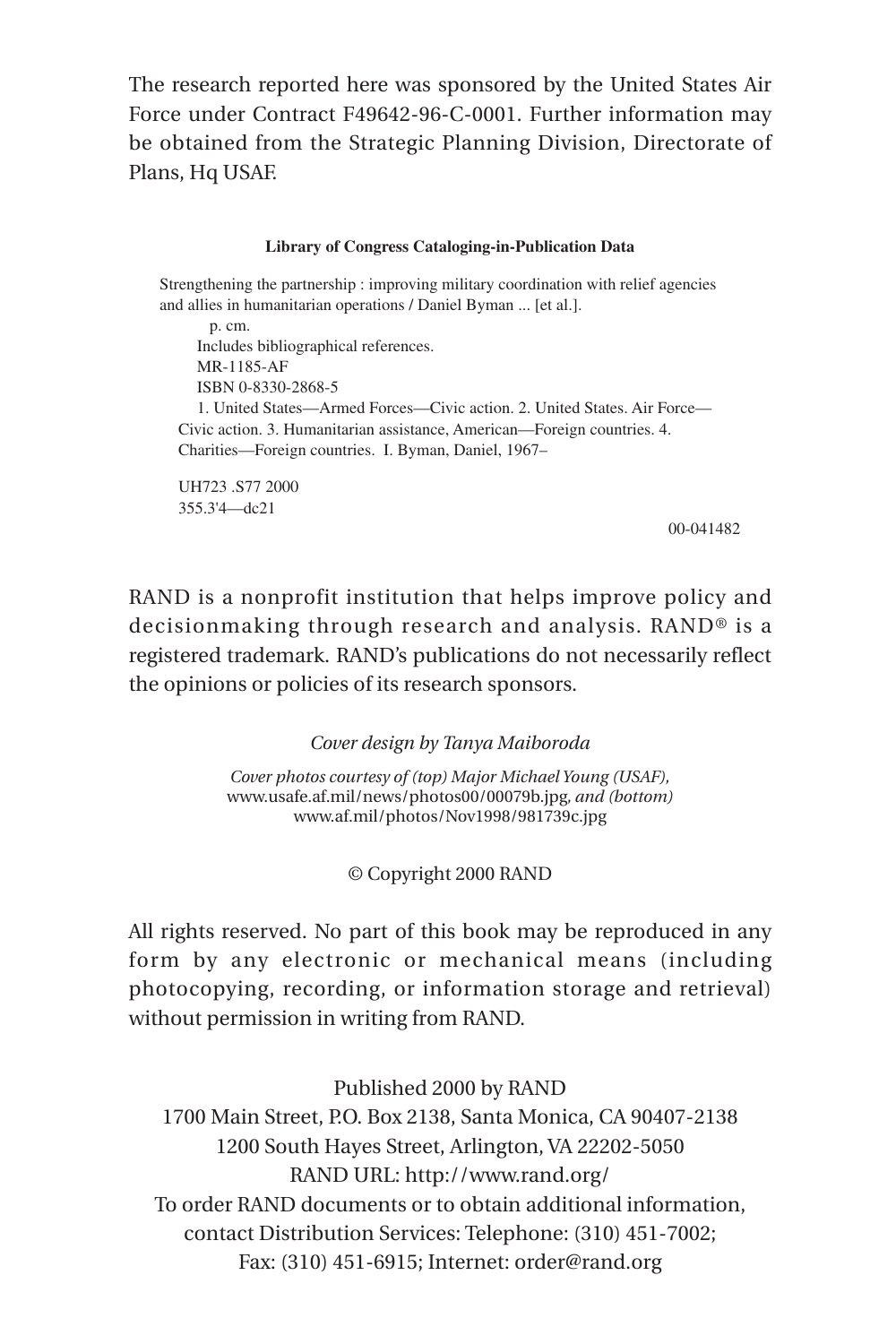## **PREFACE**

This study examines how the U.S. military, particularly the U.S. Air Force (USAF), might improve cooperation with relief agencies and European allies in humanitarian relief operations. Improved coordination would help the USAF support U.S. government efforts and increase the success of relief efforts.

This study notes potential reasons for humanitarian intervention, the types of missions typically carried out by U.S. forces, and common political limits placed on military forces. With this context in mind, it describes a wide range of relief organizations, identifies problems in coordination, and offers recommendations to the USAF and to the wider military community that would improve coordination. It also examines the role of allies in relief operations and allied perspectives on key issues confronting USAF planners. The study is primarily written for military planners, but it will also interest civilians, both within and outside government, who are concerned with humanitarian assistance.

This study was sponsored by General John Jumper (USAFE/CC) and was conducted as part of the Strategy and Doctrine program of RAND's Project AIR FORCE. Comments are welcomed and may be addressed to the authors or to the Program Director, Dr. Zalmay Khalilzad.

#### **PROJECT AIR FORCE**

Project AIR FORCE, a division of RAND, is the Air Force federally funded research and development center (FFRDC) for studies and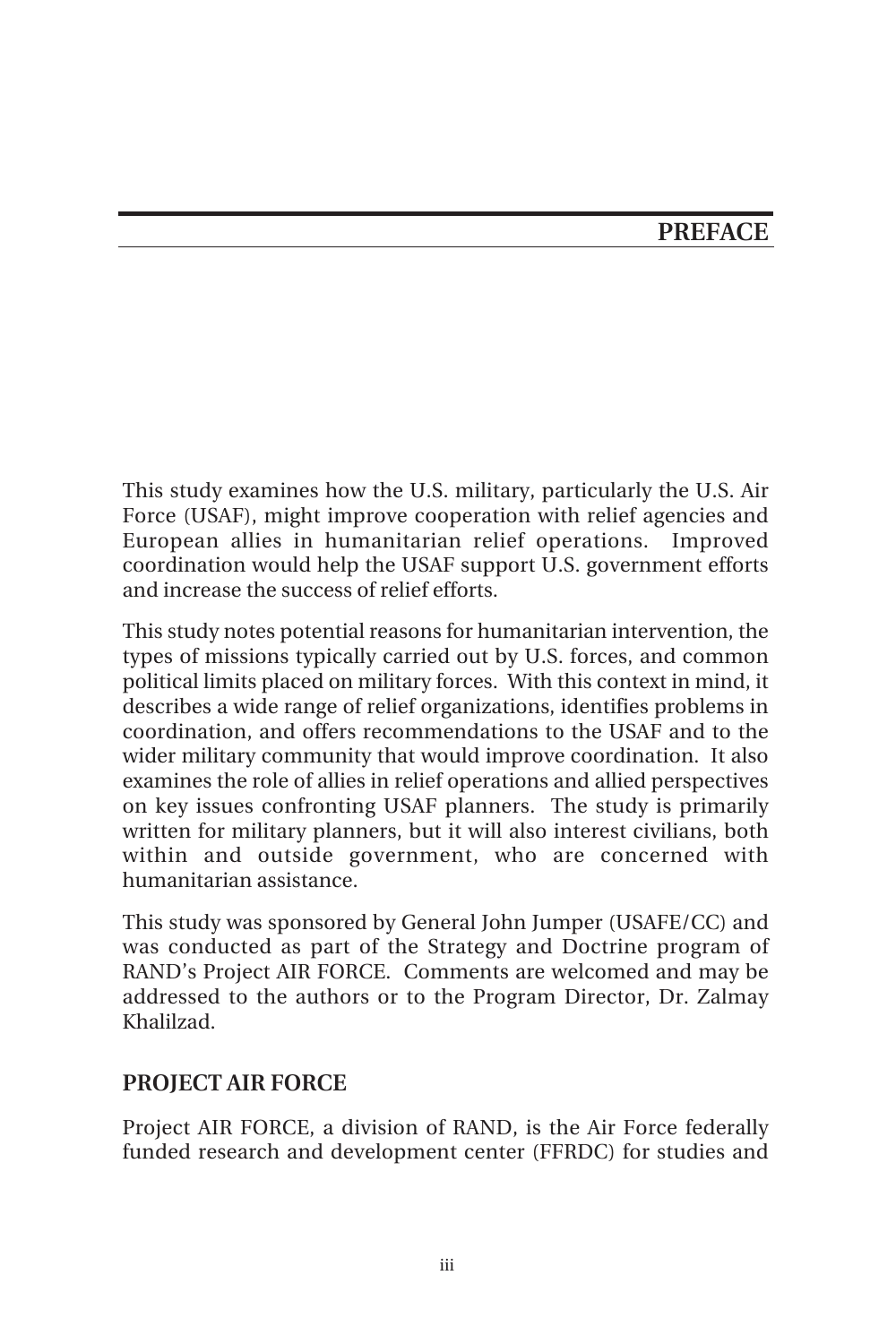analysis. It provides the Air Force with independent analysis of policy alternatives affecting the development, employment, combat readiness, and support of current and future aerospace forces. Research is performed in four programs: Aerospace Force Development; Manpower, Personnel, and Training; Resource Management; and Strategy and Doctrine.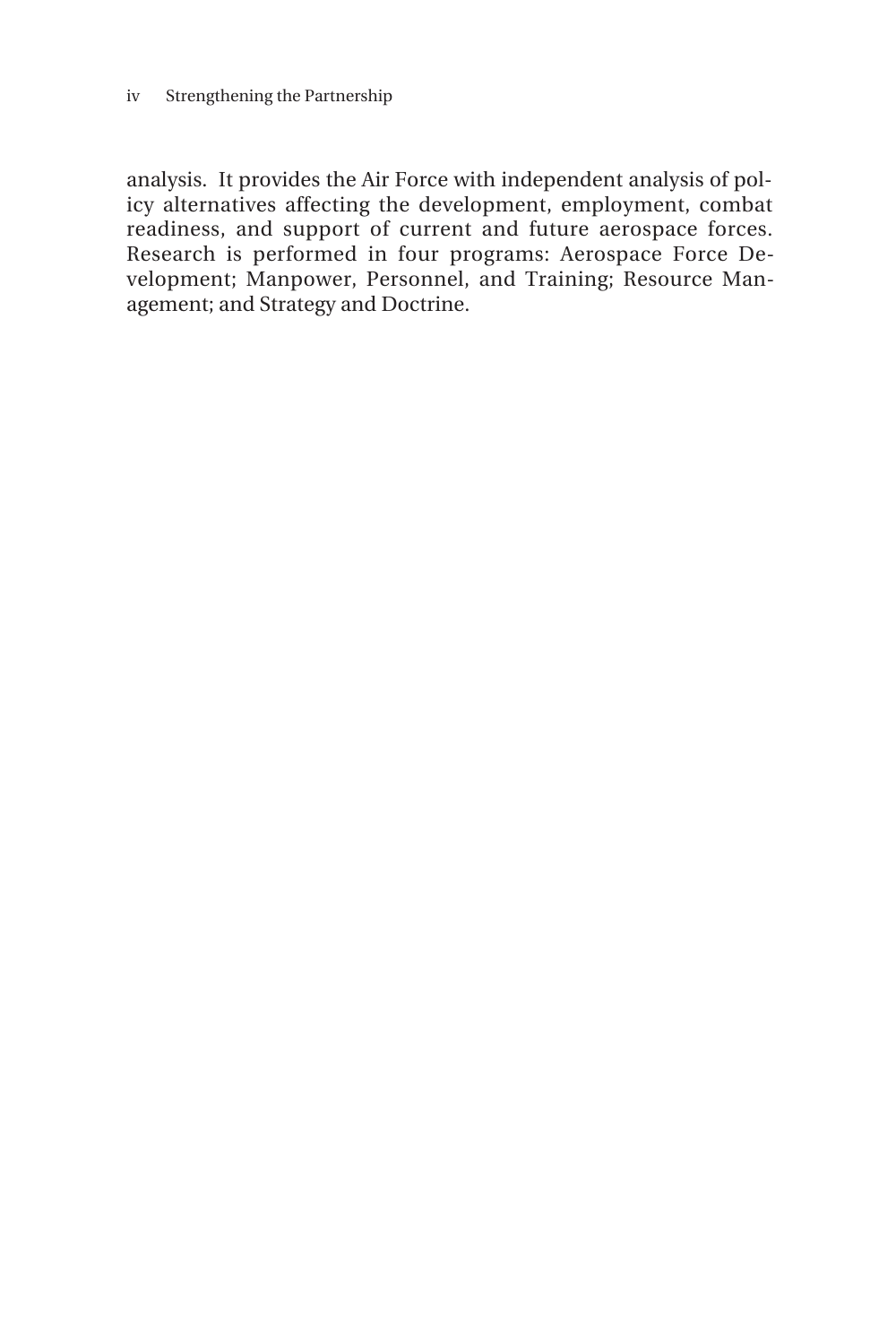# **CONTENTS**

|                  |                                                                                                                                                              | iii                              |
|------------------|--------------------------------------------------------------------------------------------------------------------------------------------------------------|----------------------------------|
|                  |                                                                                                                                                              | ix                               |
|                  |                                                                                                                                                              | xi                               |
|                  |                                                                                                                                                              | xiii                             |
|                  | Acknowledgments                                                                                                                                              | xxiii                            |
|                  |                                                                                                                                                              | xxvii                            |
| 1.               | INTRODUCTION<br>Research Approach and Structure                                                                                                              | 1<br>3                           |
|                  | PART ONE. COMPLEX CONTINGENCY OPERATIONS AND<br>THE ROLE OF THE MILITARY                                                                                     |                                  |
| 2.               | CHARACTERISTICS OF COMPLEX CONTINGENCY<br>OPERATIONS                                                                                                         | 7                                |
| 3.               | FREQUENCY OF CONFLICT AND RESPONSE<br>Incidence of Conflict Worldwide<br>Unpredictability of Intervention<br>Drivers of Intervention<br>Limited Warning Time | 13<br>13<br>20<br>22<br>23<br>24 |
| $\overline{4}$ . | MILITARY TASKS IN COMPLEX CONTINGENCIES<br>Provide Humanitarian Assistance<br>Assist Refugees and Internally Displaced Persons                               | 27<br>28<br>30<br>34             |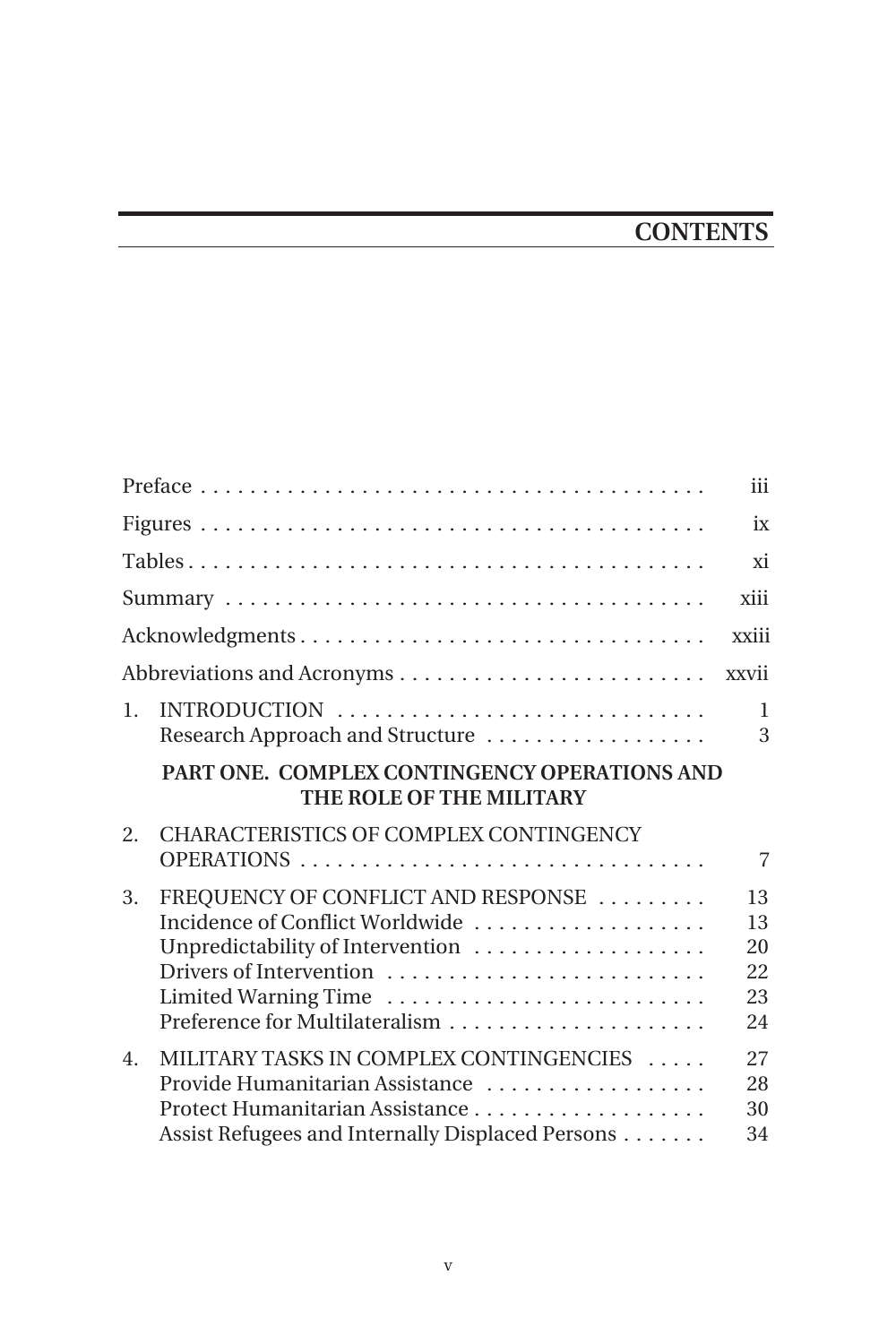|    |                                                                                                                                                                                                                                                                                                                | 37<br>39                                                    |
|----|----------------------------------------------------------------------------------------------------------------------------------------------------------------------------------------------------------------------------------------------------------------------------------------------------------------|-------------------------------------------------------------|
| 5. | COMMON CONSTRAINTS ON OPERATIONS<br>Weak Resolve at Home<br>Balancing Conflict and Reconciliation<br>Advanced Planning Difficulties                                                                                                                                                                            | 45<br>45<br>51<br>54                                        |
|    | PART TWO. THE RELIEF COMMUNITY AND THE MILITARY                                                                                                                                                                                                                                                                |                                                             |
| 6. | OVERVIEW OF THE RELIEF COMMUNITY<br>United Nations Family<br>Red Cross and Red Crescent Movement<br>Nongovernment Organizations<br>Categorizing Nongovernment Organizations                                                                                                                                    | 59<br>59<br>62<br>64<br>67                                  |
| 7. | ADVANTAGES TO BETTER COORDINATION WITH THE<br>More Rapid Response<br>More Timely Identification of Local Needs<br>More Efficient Use of Resources                                                                                                                                                              | 73<br>73<br>74<br>75<br>77<br>78                            |
| 8. | COORDINATION STRUCTURES AND THEIR LIMITS<br>Interagency Process<br>International Coordination<br>Coordination Structures<br>Center of Excellence                                                                                                                                                               | 81<br>83<br>84<br>84<br>91<br>97                            |
| 9. | BARRIERS TO IMPROVED COORDINATION WITH<br>RELIEF AGENCIES<br>Disparate Organizational Cultures<br>Concerns About Neutrality and Impartiality<br>Limited NGO Ability to Plan<br>Ambivalence About Sharing Information<br>Competition for Publicity<br>Varying Time Horizons<br>Limited Coordination Within NGOs | 101<br>102<br>104<br>107<br>110<br>112<br>113<br>114<br>116 |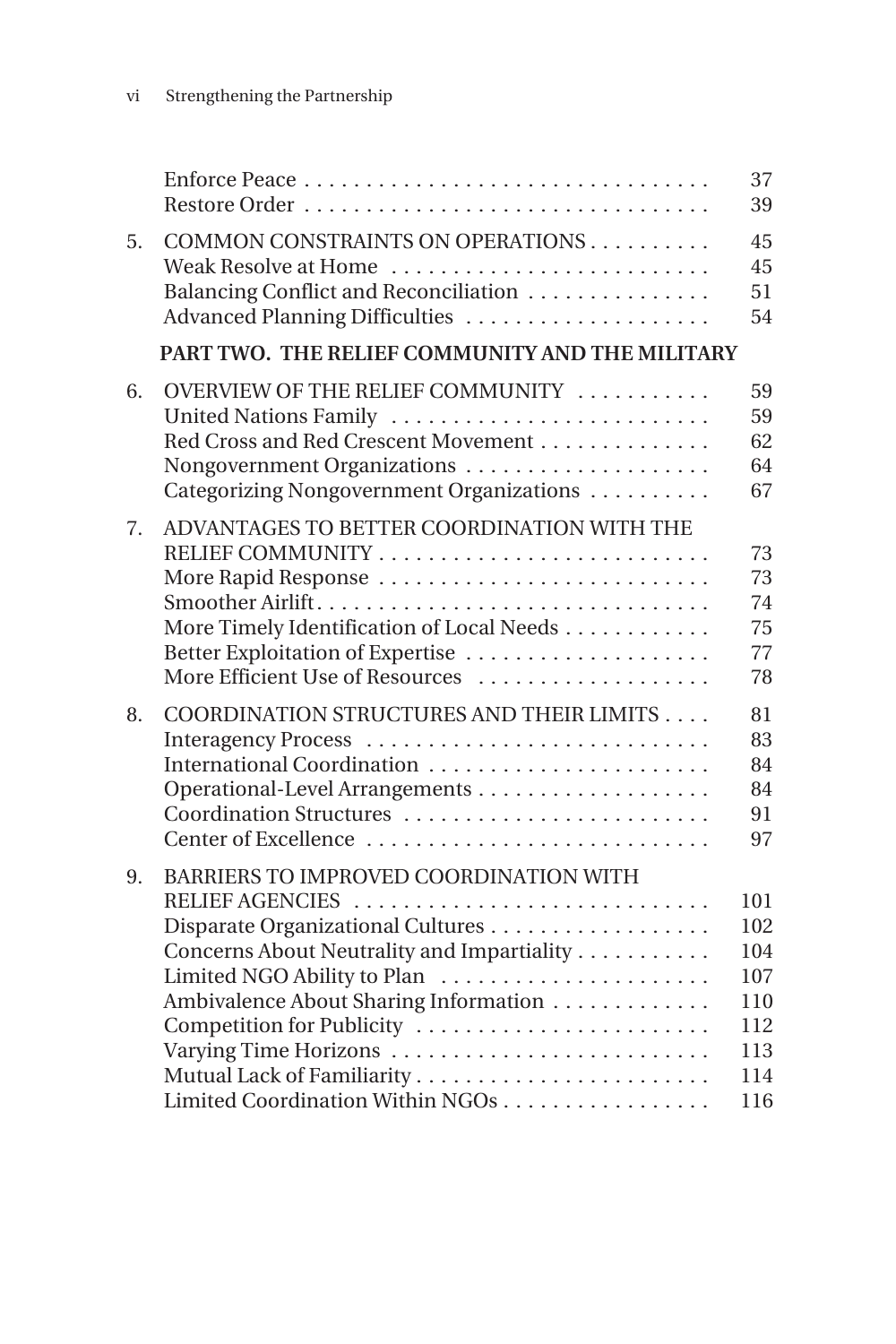|                                         | Uncertainty About the Military's Commitment<br>Improving Prospects for Cooperation                                                                                                                                                                                                                                                     | 117<br>118                                           |
|-----------------------------------------|----------------------------------------------------------------------------------------------------------------------------------------------------------------------------------------------------------------------------------------------------------------------------------------------------------------------------------------|------------------------------------------------------|
|                                         | PART THREE. WORKING WITH EUROPEAN ALLIES                                                                                                                                                                                                                                                                                               |                                                      |
|                                         | 10. HUMANITARIAN INTERVENTION AS A<br>COALITION ACTIVITY<br>European Activity and Outlook on Humanitarian                                                                                                                                                                                                                              | 123                                                  |
|                                         | Missions<br>The Military Dimension<br>Regional Bases and Experience                                                                                                                                                                                                                                                                    | 124<br>126<br>127                                    |
|                                         | Relations with NGOs and NGO Concerns<br>Transatlantic Synergies in Humanitarian Contingencies<br>What Role for NATO?                                                                                                                                                                                                                   | 128<br>130<br>131<br>136                             |
|                                         | PART FOUR. IMPLICATIONS AND RECOMMENDATIONS                                                                                                                                                                                                                                                                                            |                                                      |
|                                         | 11. A STRATEGY TO IMPROVE COORDINATION<br>Ensure Familiarity: Recommended Actions<br>Improve Information Sharing: Recommended Actions<br>Improve Long-Term Planning: Recommended Actions<br>Avoid the Potential Pitfalls of Selective Engagement<br>Improve the Coordination of the Relief Flow:<br>Recommended Actions<br>Final Words | 141<br>143<br>150<br>155<br>163<br>169<br>174<br>179 |
|                                         | Appendix                                                                                                                                                                                                                                                                                                                               |                                                      |
| A.<br>B <sub>r</sub><br>$\mathcal{C}$ . | MAJOR INTERNATIONAL NGOS<br>FRENCH EXPERIENCE AND PERSPECTIVES                                                                                                                                                                                                                                                                         | 181<br>187<br>195                                    |
|                                         |                                                                                                                                                                                                                                                                                                                                        | 203                                                  |
|                                         |                                                                                                                                                                                                                                                                                                                                        | 215                                                  |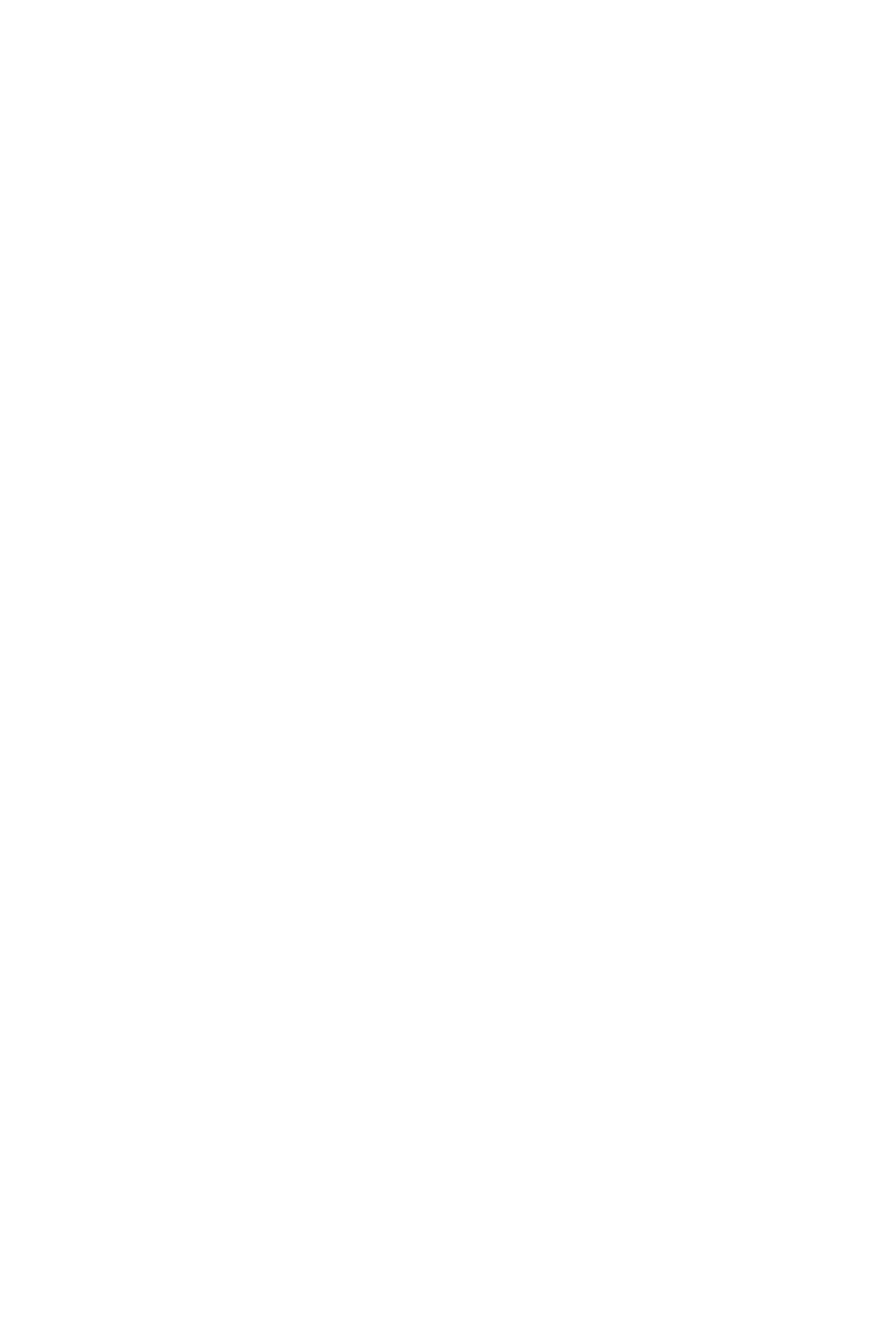# **FIGURES**

|  | 92 |
|--|----|
|  | 93 |
|  |    |
|  |    |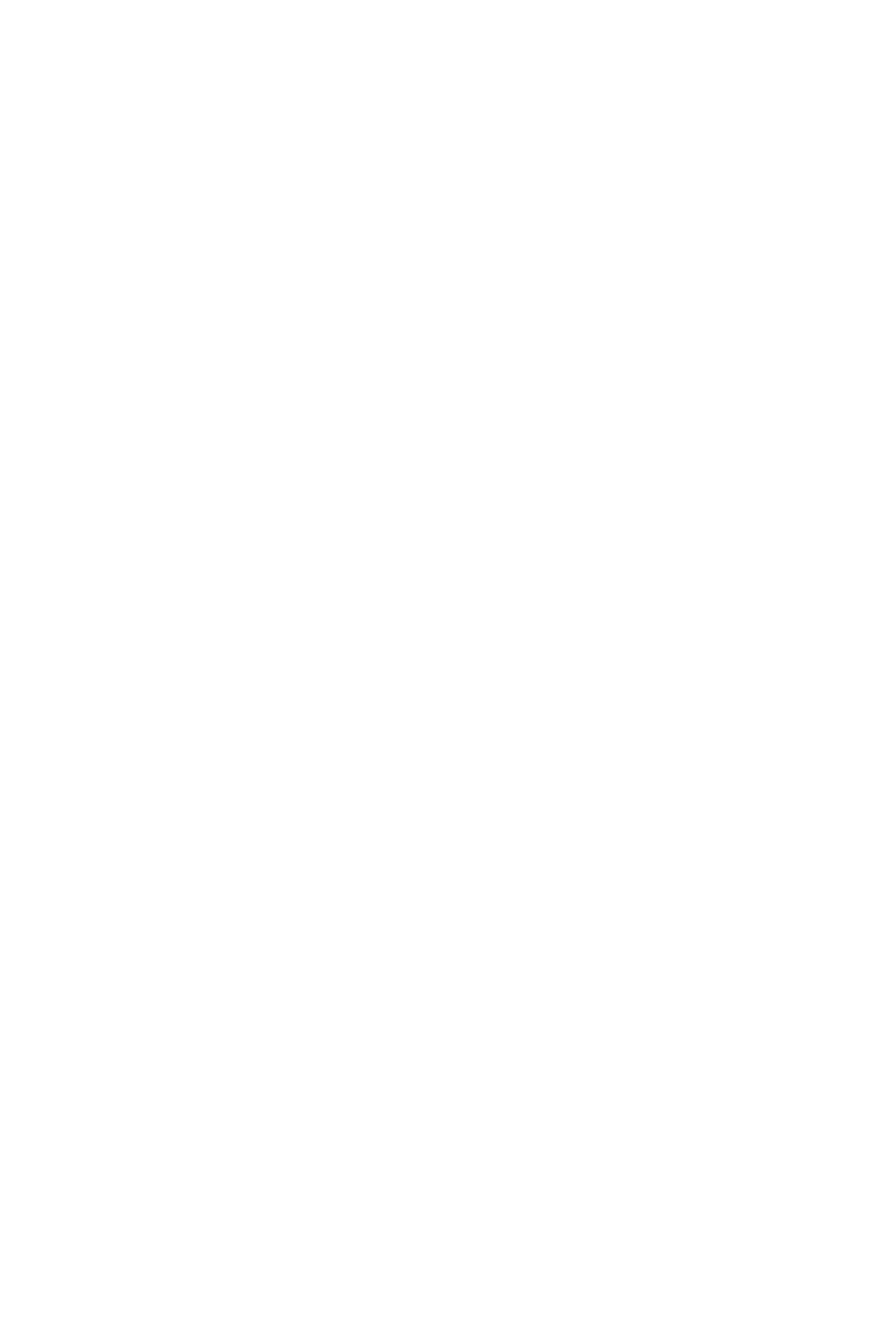# **TABLES**

| 3.1. | Recent and Current Intrastate Conflicts                                            | 15  |
|------|------------------------------------------------------------------------------------|-----|
| 8.1. | Strategic, Operational, and Tactical Level Structures                              | 86  |
|      | 11.1. Ensuring NGO-Military Familiarity: Suggested Division<br>of Responsibilities | 152 |
|      | 11.2. Improving Information Sharing: Suggested Division of                         | 156 |
|      | 11.3. Improving Long-Term Planning: Suggested Division of                          | 164 |
|      | 11.4. Ensuring a Smoother Relief Flow: Suggested Division of<br>Responsibilities   | 176 |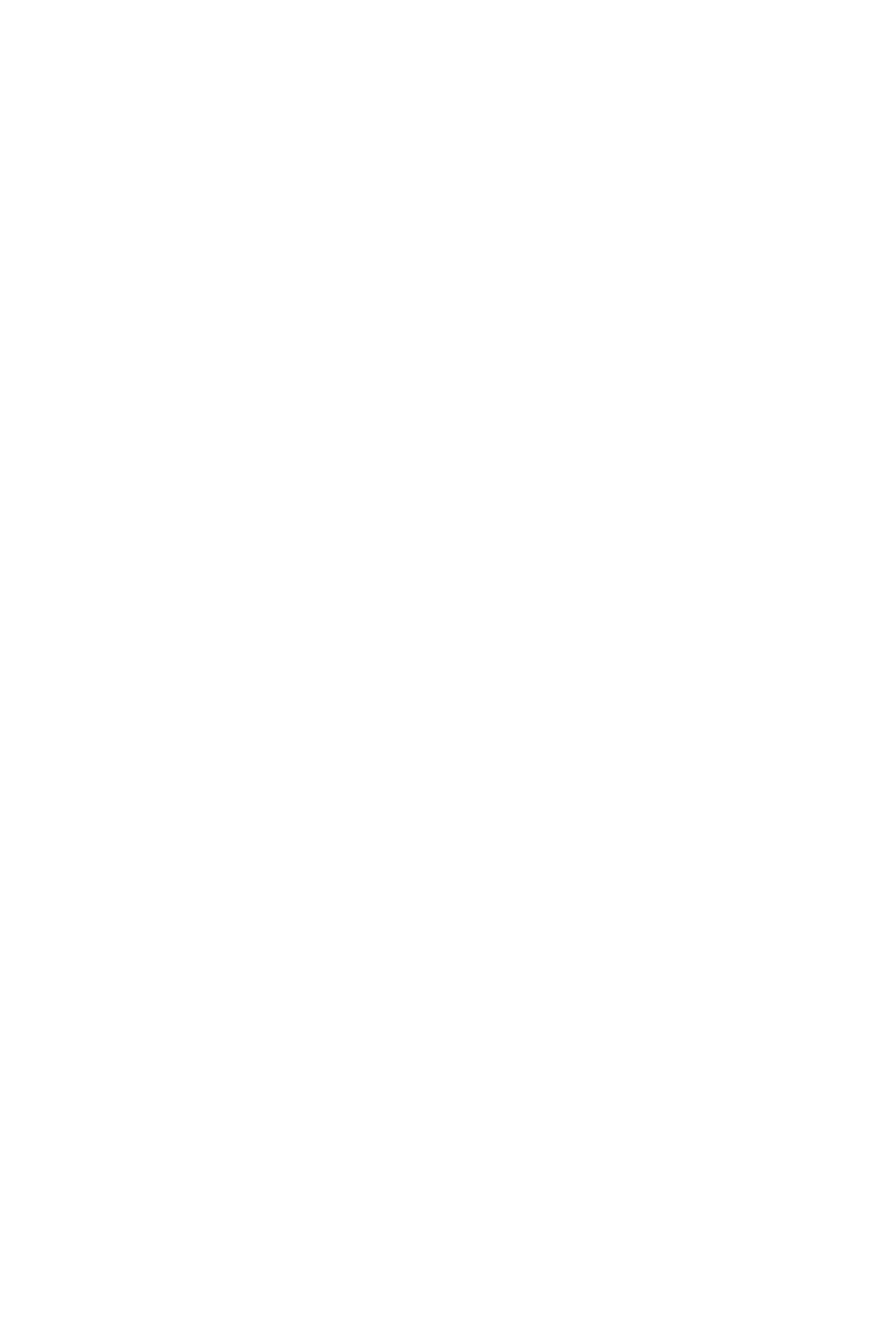### **SUMMARY**

Many humanitarian interventions led and supported by the United States go beyond simple disaster relief and include such difficult tasks as protecting refugees, securing humanitarian aid, and restoring civil order. Such ambitious operations—commonly referred to as "complex contingency operations"—include attempting to return a viable government to Somalia, alleviating suffering after the Rwandan genocide, and trying to create a multiethnic government in Bosnia-Herzegovina, among others. The U.S. Air Force (USAF) plays an important role in complex contingency operations as well as in smaller relief efforts. Because military support for humanitarian assistance during conflict will probably continue at a high tempo in the coming years, the USAF, and the military in general, must know and work with a wide range of actors, including U.S. government agencies, allied governments and their militaries, host nations, international organizations, and nongovernment organizations (NGOs).

Relief agencies and U.S. allies in Europe are important partners. Relief agencies usually react quickly and flexibly during crises. As a result, they are often the first on the scene and thus able to assist in assessments, relief distribution, and other vital tasks with speed and efficiency. Relief workers, many locally hired, usually know the local culture well. Some also have expertise in sanitation, disease control, nutrition, and other basic relief missions. In addition, European allies are active in complex contingency operations, and a solid partnership can yield political as well as humanitarian benefits.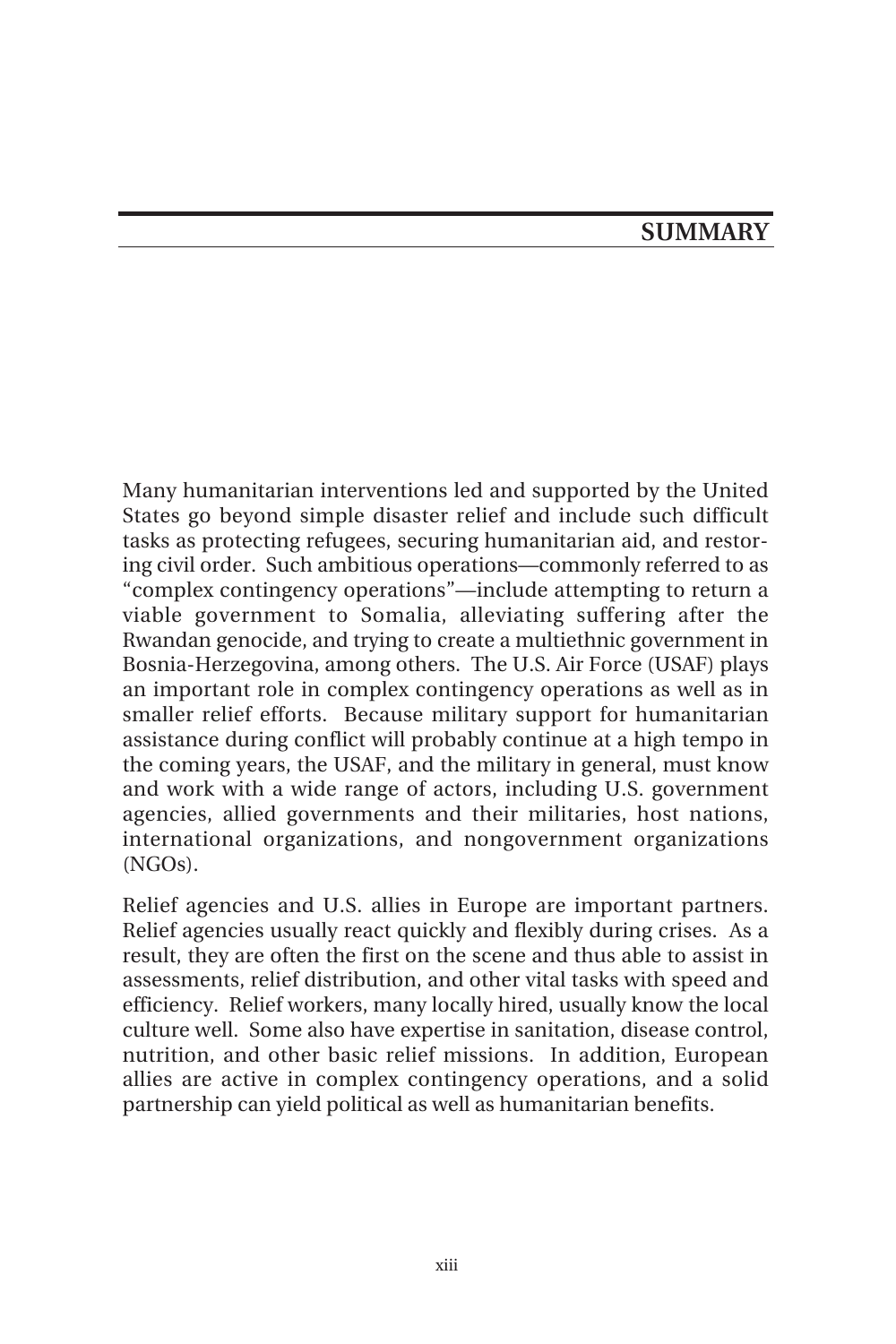This study examines how to improve coordination between the U.S. military and relief agencies during humanitarian relief operations. It also explores how the military might improve coordination with European allies in complex contingency operations. Its recommendations will help the military respond more effectively when supporting and conducting relief operations.

#### **THE DYNAMICS OF COMPLEX CONTINGENCY OPERATIONS**

Despite the frequent occurrence of crises that might justify intervention, it is difficult to predict when, where, and to what degree the United States and other major powers will conduct relief operations. Most of the civil wars, refugee flows, and other problems that in theory might lead to interventions are in countries that are remote from the United States and are not vital to U.S. security or economic interests.

In deciding to conduct operations, the United States is driven as much by domestic opinion and allied concerns as by humanitarian motives. Media coverage and grassroots efforts by NGOs can put considerable pressure on the U.S. government to act. Moved by reports of suffering abroad, local civic and church groups often collect goods—some of little immediate value in the crisis—and press local politicians to ensure they are shipped promptly. World media, however, do not report humanitarian crises consistently: Some tragedies, such as the suffering in Sudan, receive little attention, while others, such as Kosovo, received full coverage. Refugees may provide another motivation for intervention. Particularly in Europe, U.S. allies push for action when they fear massive flows of refugees into their own countries.

Military missions in complex contingency operations typically fall into five general categories: providing humanitarian assistance, protecting humanitarian assistance, assisting refugees and displaced persons, enforcing a peace agreement, and restoring order. The specific tasks necessary to carry out the missions vary widely, going far beyond standard warfighting duties. It is also common for the mission to expand or shrink in its scope or focus with little warning.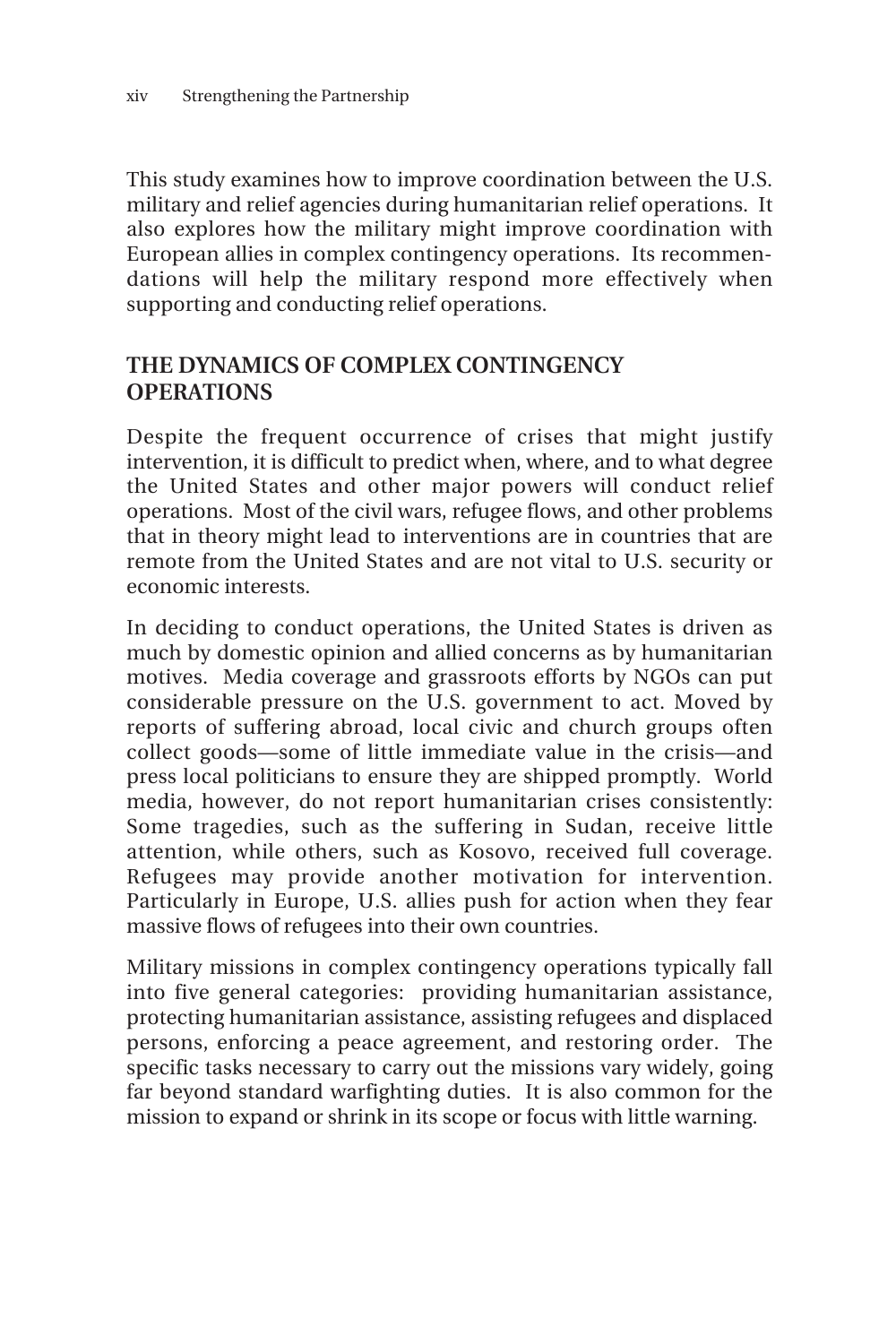Complex contingency operations typically pose a variety of constraints on and problems for military operations that can decrease overall effectiveness. If the United States and its allies have few interests in the crisis region, they are reluctant to devote the time, resources, and attention needed to resolve the underlying political and economic problems that caused the crisis. Thus, humanitarian aid can become a substitute for political action rather than a complement to it. Intervening states seek to focus on relief, refraining from more difficult steps to stop a war or change an ineffective government. Limited U.S. and allied commitment may foster a high sensitivity to casualties, leading to restrictions on where troops can go, the types of activities conducted, and the overall rules of engagement.

The military may also have to balance political and humanitarian objectives. Both the host and donor governments often want immediate results and a visible role in providing the relief. At times, however, these motives may conflict with less-glamorous priorities, such as supplying forklifts to increase base unloading capacity. In addition, the military may be called on to collect and distribute unneeded or low-priority items to please local politicians in donor governments and their constituents. Military officials may have to work with corrupt or incompetent governments to preserve the image of partnership even when such cooperation hinders overall operations.

Complex contingency operations not only pose complex operational challenges but are also complex organizationally, involving a wide range of different and often competing or diverging actors including major powers, donor countries, host countries, international organizations, regional organizations, and NGOs. At times, everyone and no one may be in charge. Military control arrangements can be highly complex and home governments may micromanage their deployed forces. As a result, the military's mission may not be entirely clear, it may be compelled to improvise, or it may see its mission change in disconcerting ways.

#### **AN OVERVIEW OF THE RELIEF COMMUNITY**

Relief agencies differ considerably from one another. United Nations (UN) agencies play important roles in humanitarian crises, but they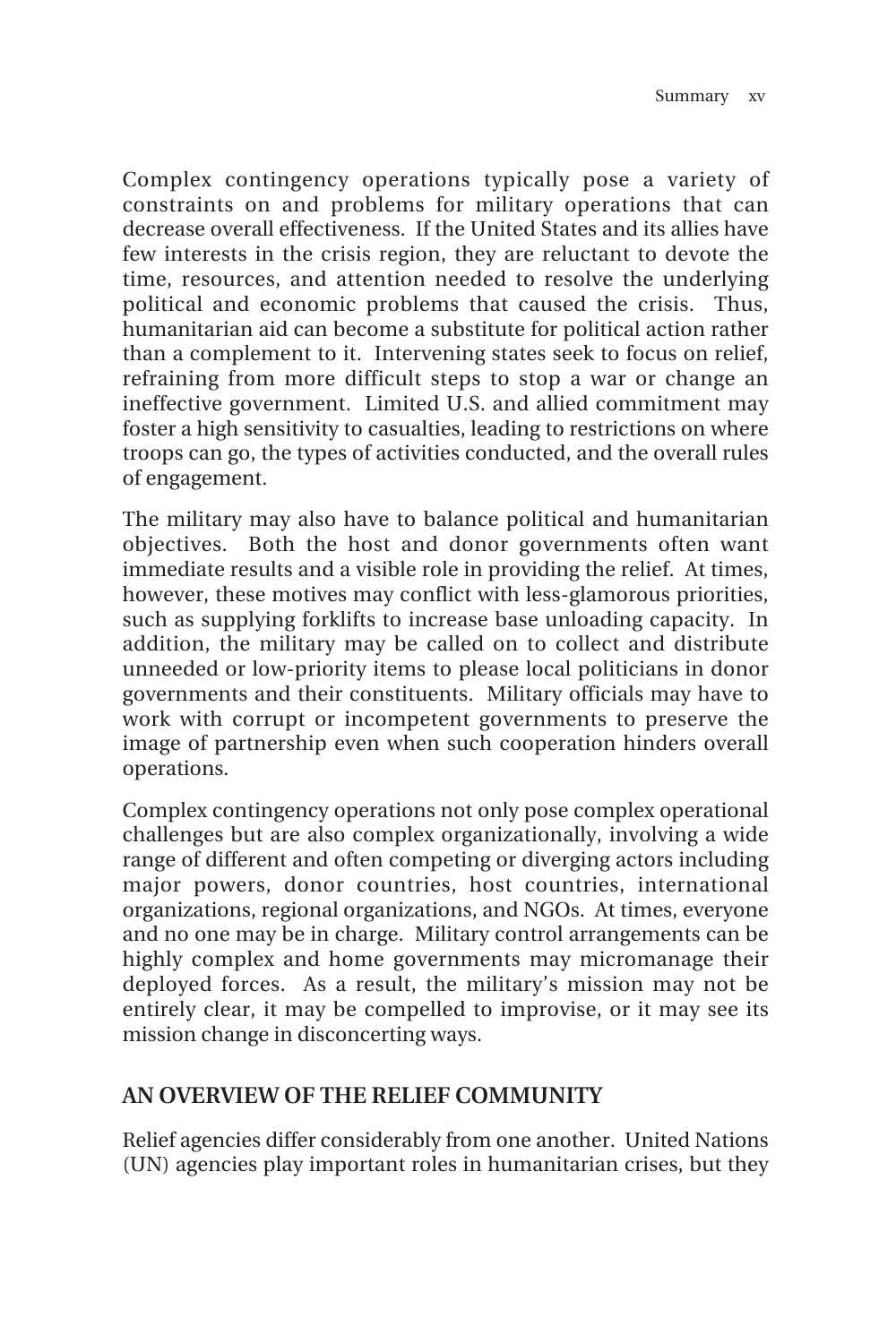are highly bureaucratic and do not always coordinate well. The United Nations High Commissioner for Refugees (UNHCR) and the World Food Programme (WFP) deliver most of the assistance through UN channels. UNHCR takes the lead in caring for refugees and may act as lead agency for the entire UN relief effort in a major crisis. WFP is the world's largest multilateral provider of food aid and often runs large-scale logistics operations to deliver assistance.

NGOs form an extremely disparate group. NGOs such as Cooperative for Assistance and Relief Everywhere (CARE) and World Vision are highly professional and ready to participate in a wide range of relief activities on a global scale. At the opposite extreme, some NGOs have limited reach and consist of just a few inexperienced individuals. Some NGOs perform just one function; some represent only their country or city; and some focus on one particular area, such as the needs of children. In general, the larger and better funded organizations are also more professional and capable. But at times a small or specialized NGO may play a vital role in a particular crisis.

NGOs can be categorized into five groups for purposes of considering military-NGO coordination:

- Core-Team: organizations that are highly competent, broadly capable, and inclined to cooperate with the military. Most of them receive substantial funds through the U.S. government and are accustomed to working with government officials.
- Core-Individual: organizations that are highly competent and broadly capable, but less disposed to cooperate. In contrast to core-team NGOs, these organizations seek to avoid close ties to the U.S. government and the U.S. military, often for idealistic reasons, even though they may receive U.S. government funding.
- Specialized: organizations that are highly competent and capable in certain functional areas. In contrast to "core" NGOs, they do not provide across-the-board assistance.
- Advocacy: organizations that promote human rights or other causes but do not normally provide material assistance.
- Minor: organizations that may or may not be competent and are less capable than the core organizations.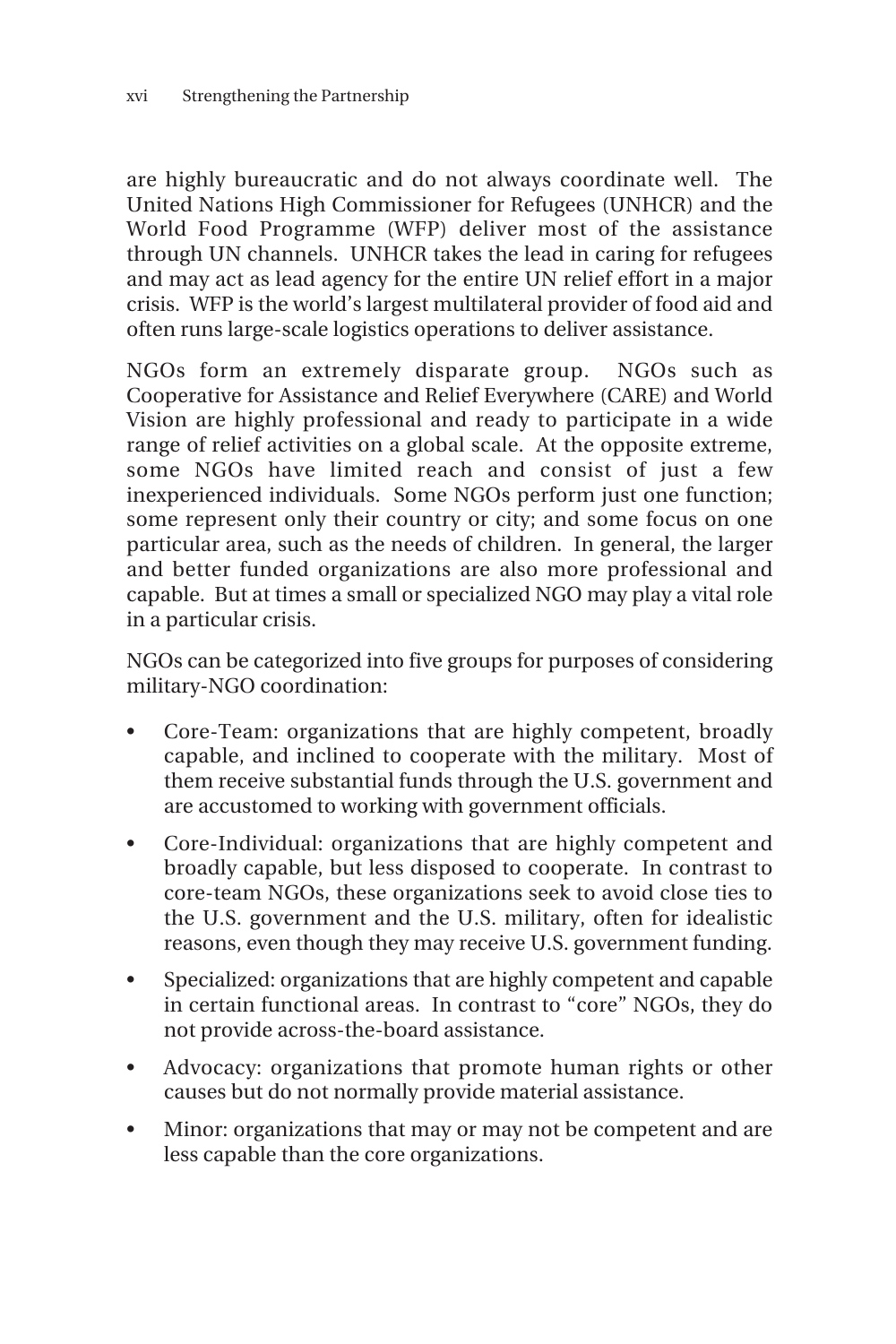This typology helps clarify the most important actors and allows the military to apportion its resources effectively.

#### **BARRIERS TO BETTER COOPERATION**

Coordination between the military and the relief community is uneven and constrained for a variety of reasons. Agencies in the UN family in particular suffer from several limitations. By comparison with NGOs, most UN agencies move slowly. Because UN agencies are highly autonomous, interagency coordination is often faulty. Finally, they are compelled by the UN Charter to work closely with host governments (which are normally member states in the organization), rather than directly with local populations. This close relationship may corrupt or divert the flow of assistance.

UN and NGO time horizons may vary from those in the military. Personnel may be in the area before the military arrives and remain after it departs. They often see the military as an expensive, flashy, and sometimes disruptive interloper that will accomplish a few wellpublicized tasks and depart suddenly. They have little sympathy with the military's concern for exit strategy because they believe that real improvement requires a long-term commitment.

NGOs and the military have different organizational cultures. Most NGOs are accustomed to decentralized decisionmaking and tend to be scornful of military hierarchies. Most NGOs plan poorly or not at all, and they may doubt whether the exertion of force can effect any lasting improvement. Many NGOs are reluctant to accept protection until it becomes a necessity and even then tend to ignore rules. They are critical of the military's penchant for classifying information, even information that is openly available. In recent years, however, mutual understanding and appreciation have grown, leading both the military and the relief agencies to seek closer cooperation.

One difference that cannot be overcome is the desire to maintain neutrality and impartiality. Many NGOs are committed to providing assistance on the basis of need without regard to politics. Moreover, their reputation for neutrality and impartiality is their best protection. To move freely in an area of conflict and provide assistance to all victims, NGOs must convince combatants that they will not assist any side preferentially. NGOs may eschew close or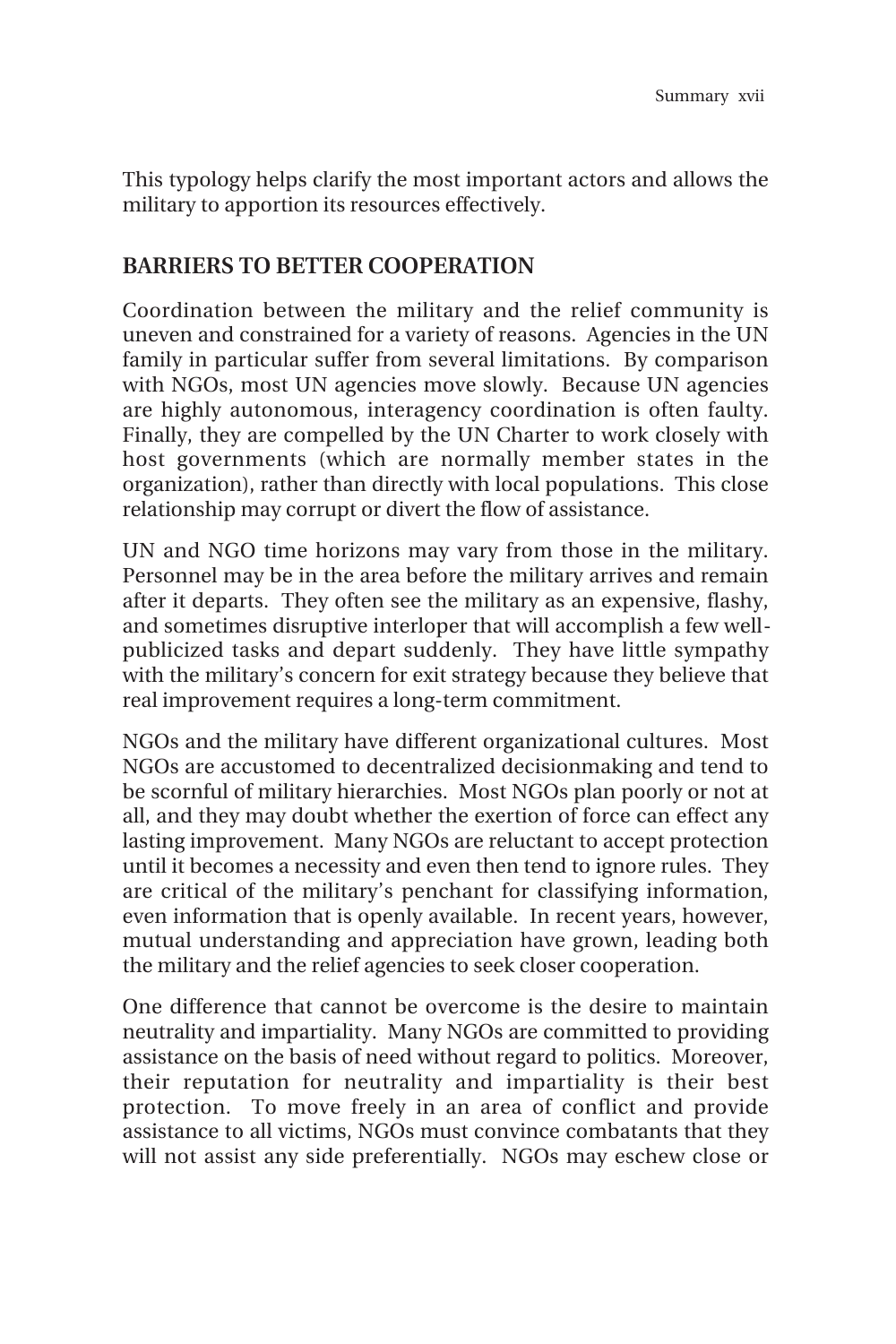open ties to the military, if such ties would compromise their reputation and open them to reprisals.

Military personnel and NGO workers often have little understanding of each other's organizations and procedures. Most military officers have only a limited knowledge of NGOs and cannot distinguish major organizations from minor ones. NGO workers may be ignorant of the military and have unrealistic expectations of what the military can provide.

NGOs may also doubt the U.S. government's willingness to commit its military to humanitarian missions. Many NGOs, believing that the United States approaches humanitarian relief in an ad hoc manner, hesitate to devote resources to improving ties to the military because the military may withdraw abruptly during a crisis or not help at all.

#### **THE EUROPEAN CONTRIBUTION**

European allies have a long tradition of humanitarian intervention, especially on the periphery of Europe. Humanitarian missions are becoming a central focus of European defense planning on a national and European Union (EU) level. European allies possess substantial tactical lift assets and are relatively active in using them to support relief operations in Africa and the Balkans. They are also more inclined than is the United States to donate military airlift for relief operations. France (and to a lesser extent, Belgium) is in the first rank of such operations in Africa. A second-tier group of moderately active states includes Italy and the United Kingdom. A third, but still active, grouping includes Portugal, Germany, the Netherlands, Canada, and Spain.

Linguistic, cultural, and political-military ties to former colonial areas lend some advantages (and some disadvantages) to European allies operating in Africa and elsewhere. The style of European humanitarian intervention, both military and NGO, differs from that of the United States. The scale is smaller, the engagement less distant, and the emphasis on force protection is noticeably less evident. Participants are often more familiar with local actors and conditions.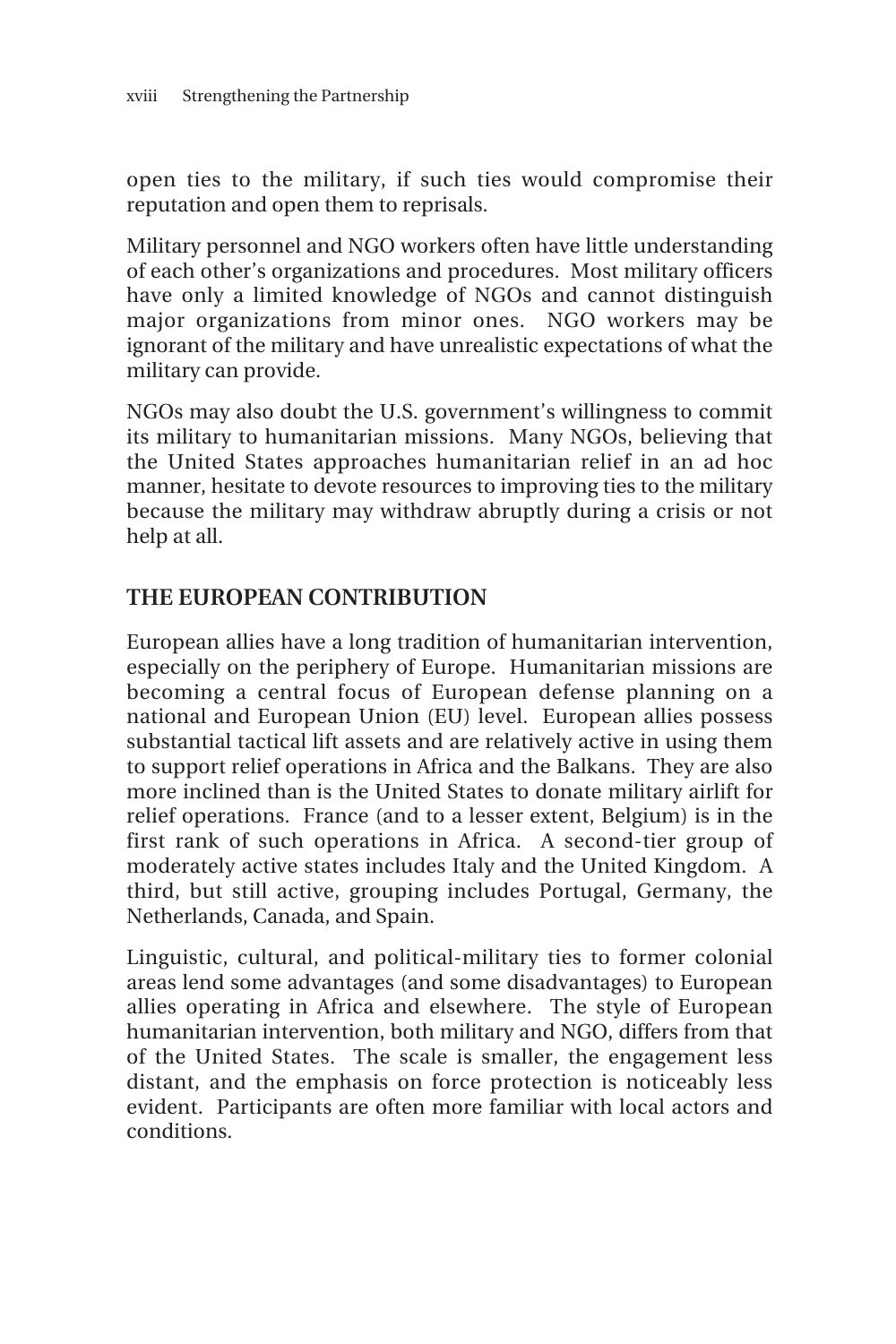In large-scale humanitarian relief operations, as in Central Africa, Somalia, and the Balkans, there is a potential synergy between European and U.S. capabilities. European allies have long-standing local ties, useful tactical lift, and extensive training for humanitarian missions. The United States can offer heavier lift to the theater; bigpicture and near–real time intelligence; and command, control, and communications (C3) assets, without which large-scale operations may be delayed or ineffective. Not least, European allies, through the EU, are in a position to provide substantial funding for humanitarian relief.

Post-Kosovo, NATO has emerged as a key actor and stakeholder in humanitarian crises. NATO structures and capabilities in civilemergency planning, logistics, and the coordination of operations give the Alliance a special role in complex humanitarian missions. The new Strategic Concept, and Balkan precedents, suggest that NATO will be an increasingly important actor in this sphere.

#### **RECOMMENDATIONS FOR THE U.S. MILITARY**

To improve coordination in future crises, the military—together with other interested agencies in the U.S. government—should consider several steps. At a minimum, the military should ensure that key personnel are broadly familiar with those organizations that are most relevant to humanitarian relief operations. Officers in unified commands should have responsibility for identifying major organizations, especially NGOs, in the command's area of responsibility and maintaining regular contact with them. At the same time, the unified commands and the services should help familiarize these organizations with the military's organization and capabilities. Relevant organizations would include agencies in the United Nations family, the International Committee of the Red Cross (ICRC), and the core-team NGOs. Mutual familiarization would promote mutual understanding and better cooperation. To help improve familiarity, the unified commands should consider appointing a humanitarian advisor (comparable to a political advisor) and expanding their relationship with the Center of Excellence that is currently working with U.S. Pacific Command (USPACOM).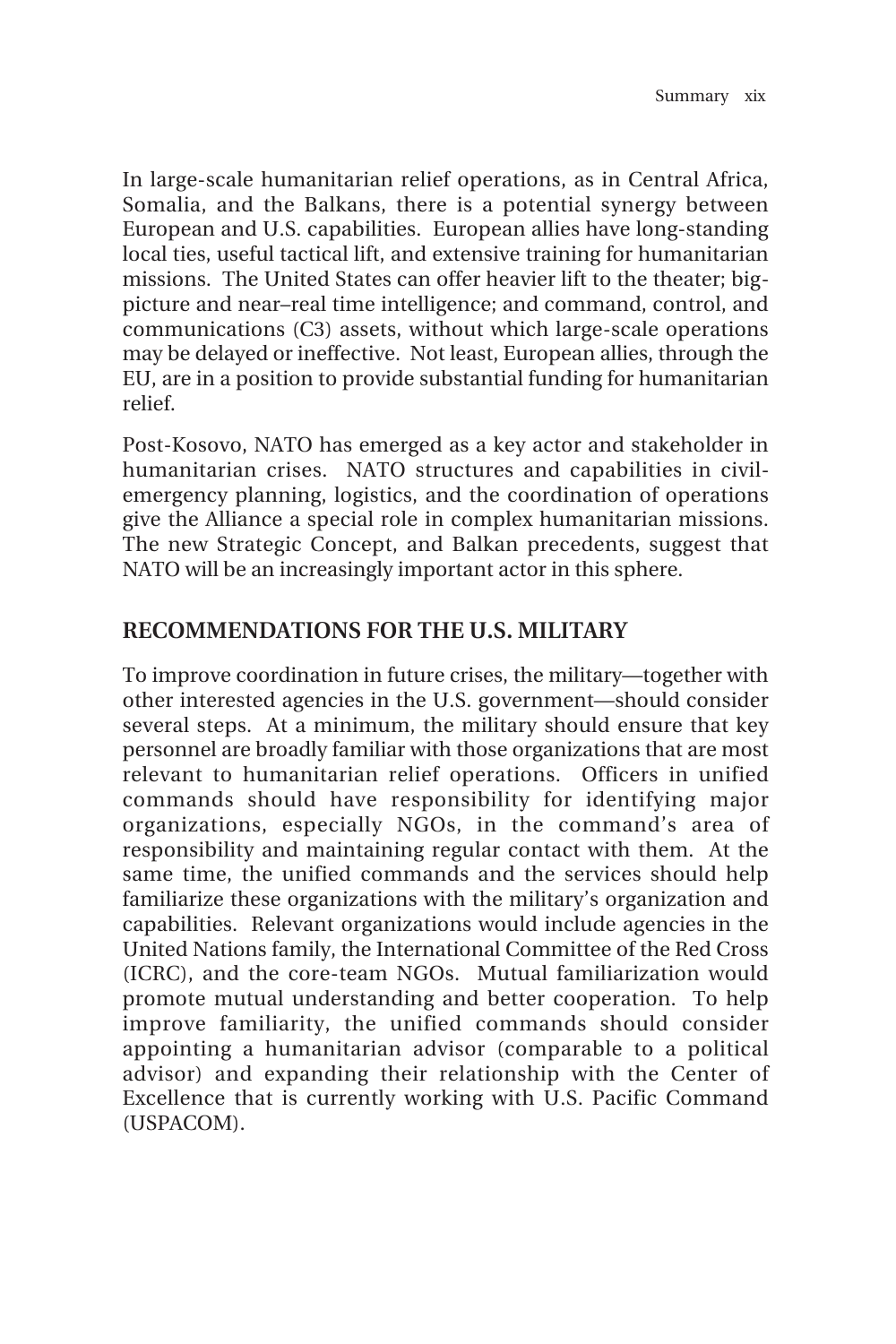In addition, the military should try to improve long-term planning and coordination by engaging the most important relief agencies and bringing them into the planning process. Key organizations would include several agencies in the United Nations family (e.g., WFP and UNHCR), the ICRC, and a selection of NGOs—especially the coreteam NGOs. The unified commands should establish regular contact with officials at these key agencies, inviting them to play roles in the planning process and, in cooperation with other U.S. government elements, encouraging them to develop relief packages that could be quickly deployed during crises. The services and the unified commands should regularly consult officials from these organizations before and during a crisis and transport their personnel into the area when necessary. Closer ties to the key agencies would speed response and increase efficiency during all phases of a humanitarian crisis, but they would pay particular dividends during the initial phase of operations, when delay can cost lives. Most NGOs would respond favorably to this selective approach, although some might allege favoritism if they were not consulted and others might avoid contacts with the military to preserve a reputation for impartiality. To minimize this problem, the military should work through umbrella organizations and civilian government agencies.

Exercises should also involve the core-team and other major NGOs more extensively. NGO personnel should participate in planning appropriate portions of exercise scenarios and be allowed free play to the extent possible. Exercises should include realistic play of vital aspects of relief operations such as managing airflow, establishing a Civil-Military Operations Center (CMOC), and developing procedures to protect relief agencies from banditry and looting.

The military should encourage efforts to improve information sharing. It should identify NGOs with on-the-ground networks and promote information exchanges with them. The military should minimize classification of data that should be shared among military and civilian actors. It should also share after-action reports with relief agencies and solicit their responses.

Building on both these efforts, the military should initiate actions to improve coordination of the relief flow during humanitarian crises. All the services and unified commands could offer their logistics expertise, which is often lacking among NGOs and UN agencies, in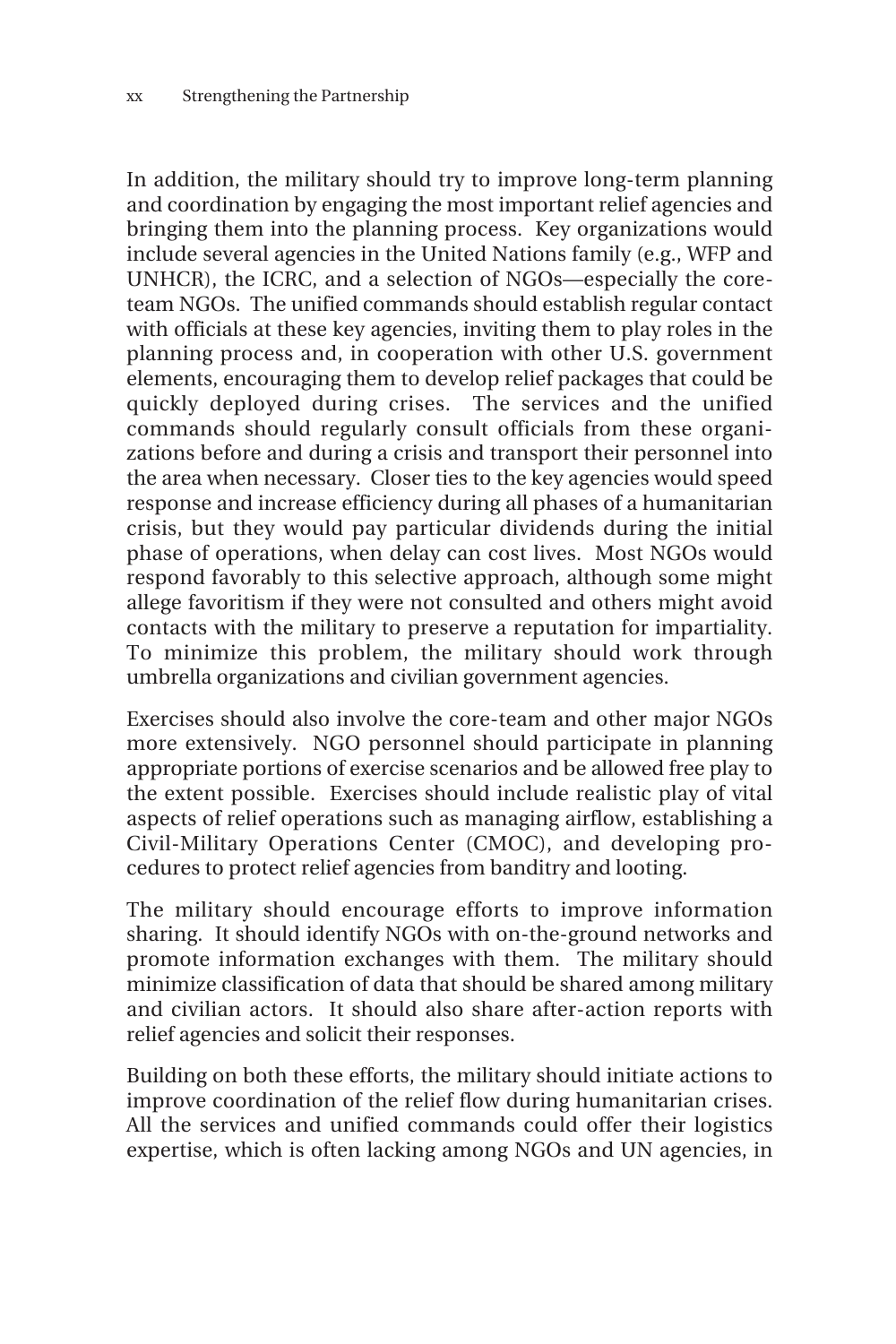the early days of the crisis. The services could manage the overall relief coordination effort until NGOs and UN agencies had the personnel and expertise in place to take over this function.

Airlift is particularly important. Only the USAF has the capacity to quickly conduct a massive airlift, which is often necessary early in a crisis. To be fully effective, the USAF and the unified commands should address both the narrower problem of air traffic control and the more fundamental problem of establishing priorities. The USAF can provide the capacity by itself, but it must work with other U.S. government elements to convince NGOs to employ the capacity and to establish relief priorities.

Given the growing role of European allies and changes in the involvement of NATO and other key organizations, there are now worthwhile opportunities to improve cooperation with allies in humanitarian contingencies. Where possible, the United States should strengthen NATO's capacity for civil-emergency planning and humanitarian relief and consider creating a NATO Assistant Secretary General for Civil Emergency Planning. Washington should also place transatlantic cooperation in planning for humanitarian response high on the prospective NATO-EU agenda.

Operational steps would also help improve coordination with allies. The United States should explore arrangements to take advantage of French facilities and European relationships in and around Africa to support relief operations. Washington should take advantage of allied interest to promote inter-operability in humanitarian airlift and airdrop. Finally, the United States should provide places for European NGOs at relevant U.S. and NATO courses and war colleges.

On its own, the military cannot solve the coordination problems inherent in humanitarian assistance. A more complete solution would require the efforts of many actors, including major donor countries and host countries at high political levels. But the military can advocate more comprehensive action while working on those aspects of the problem that fall within its sphere of responsibility. Even within its own sphere, the military can achieve considerable improvement and act as a catalyst for broader reform.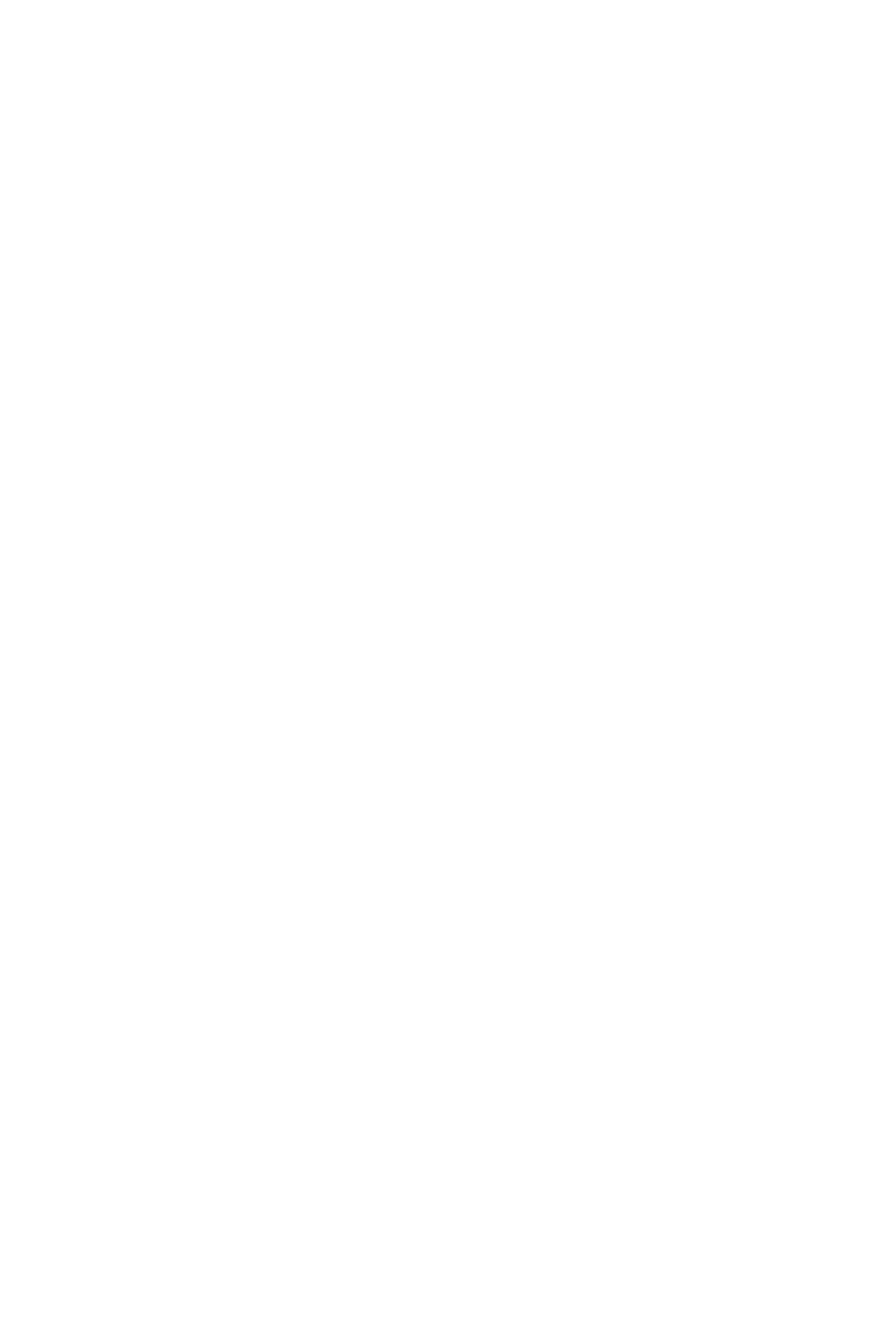The authors gratefully acknowledge the help of many colleagues and interlocutors inside the government and among relief agencies. Particular thanks go to Major Karen Kwiatkowski, Major Thomas Headen, and Lt. Colonel John Williams, who provided valuable input into our project and assisted in arranging interviews, acquiring research documents, and otherwise helping us gather data. Michael Hix of RAND provided a superb and detailed critique that greatly strengthened the analysis in this report.

Our research required a large number of interviews with aid organization personnel. These individuals provided insight into all aspects of our research, and we greatly appreciate their time and candor. They include Alan C. Alemian, John Ashton, Gaspar F. Colon, Donna Derr, Walter Franciscovich, Antoine Gerard, Kenneth Hackett, Amy Hilleboe, Larry Hollingsworth, Elton F. King, Terry Kirsch, Lauren Landis, Jerry Martone, Dayton Maxwell, Kim Maynard, Robert McPherson, Daniel N. Mushala, Andrew Natsios, Sister Maura O'Donohue, Daniel Philippin, Annemarie Reilly, and Jean-François Vidal.

United Nations officials, and those of affiliated agencies, also provided fresh insights and a clear understanding of the problems and limits faced by various international organizations. Thanks go to Karen Koning Abuzayd, Dawn T. Calabia, Major General (ret.) Wilfried De Brouwer, Michael Elmquist, Kevin M. Kennedy, David M. Kirkham, Guillaume de Montravel, and Jean-Daniel Tauxe.

This study benefited from the insights and expertise of many U.S. military and defense department officials. They include Colonel (S)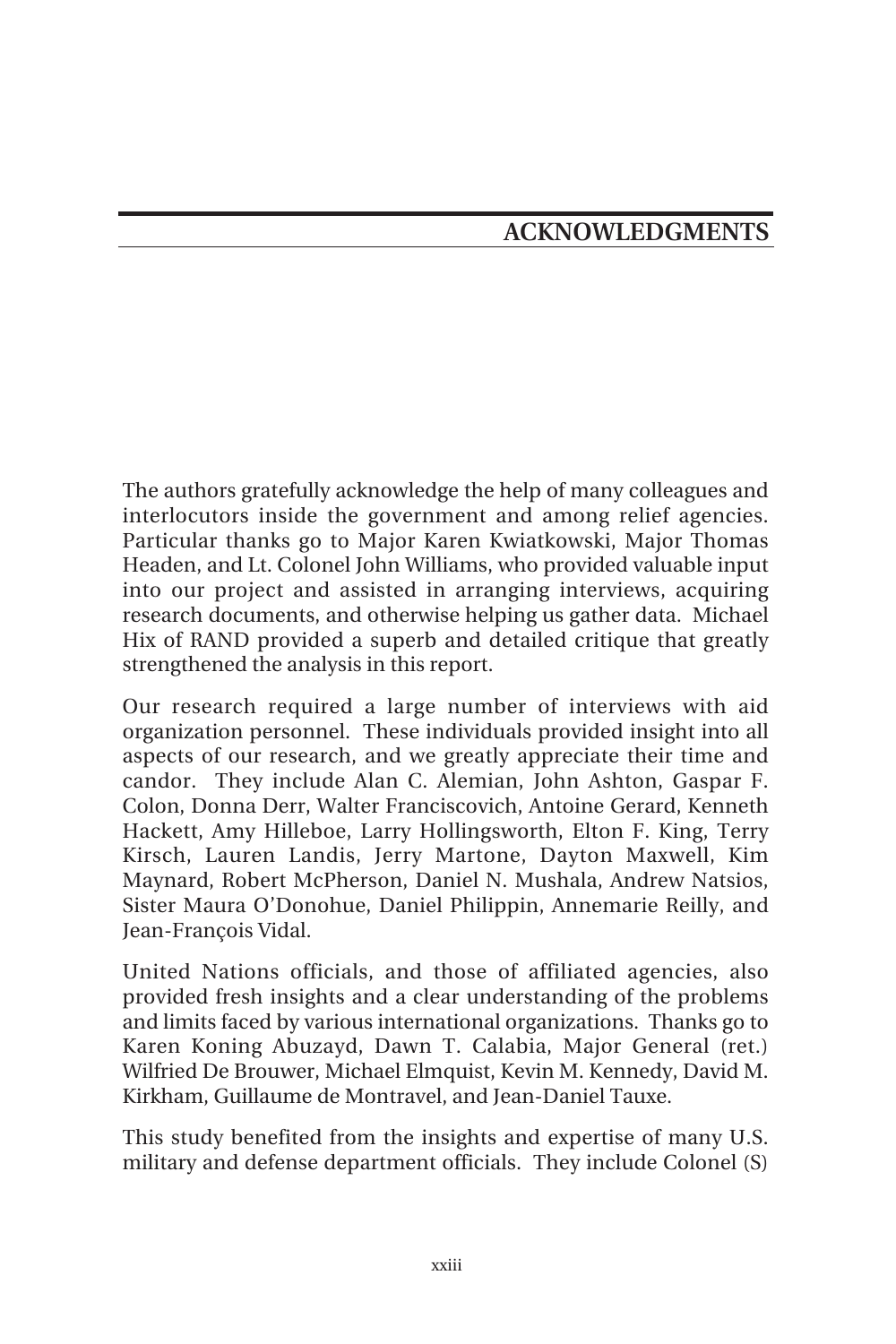Hank Andrews, Lt. Colonel Paul Cariker, Lt. Colonel Alan Cox, Lt. Colonel G. Michael Dudley, Colonel James Fellows, Master Sergeant Donald W. Gripp, David W. Hamon, Colonel Michael Hess, Colonel Paul D. Hughes, Lt. Commander Mark Laxen, Albert Mitchum, Linda Mcree, Colonel Jose Negron, Suellen B. Raycraft, Deborah Rosenblum, James Schear, Captain Chris Seiple, Major Kenneth W. Shreves, Lt. Colonel Kevin B. Smith, Lt. Colonel Steven J. Thompson, Nancy Walker, and Master Sergeant David Webb.

Other U.S. government officials who contributed include Ted Constantine, Paul Frandano, Ellen Laipson, Ambassador Hugh Montgomery, Jeremy Reiskin, Richard Ross, Enid C.B. Schoettle, and John Sullivan.

This research benefited greatly from discussions with officials and unofficial observers in the United States and Europe, including individuals at the NATO International Staff, the U.S. Mission to NATO, and SHAPE. Given the importance of the French role in any discussion of allied contributions to relief operations, we are especially grateful to Natalie Fustier and Bruno Tertrais for their assistance in arranging interviews at the French Ministry of Defense, the headquarters of the Force Aerienne de Projection, and the International Operations Office of the French Red Cross.

Several experts in the academic community gave freely of their time and expertise, helping to sharpen our conclusions and provide a better framework for understanding. Thanks go to Manuel Carballo, Antonia Handler Chayes, Patrick Doherty, John Hammock, James Kunder, and Taylor Seybolt.

People in the Center of Excellence in Disaster Management & Humanitarian Assistance located at Tripler Army Medical Center, Hawaii, gave generously of their time during our visit. We thank Enzo Bollettino; Frederick ("Skip") M. Burkle, Jr.; David G. Haut; Robin Hayden; Gary J. Rhyne; James H. Rogers; and Mark S. Schmidt.

Several U.S. government, military, and aid organization officials asked not to be named. Their anonymity should in no way diminish their contributions to this project.

Several RAND colleagues provided invaluable assistance in the research and formulation of this project. Paul Killingsworth assisted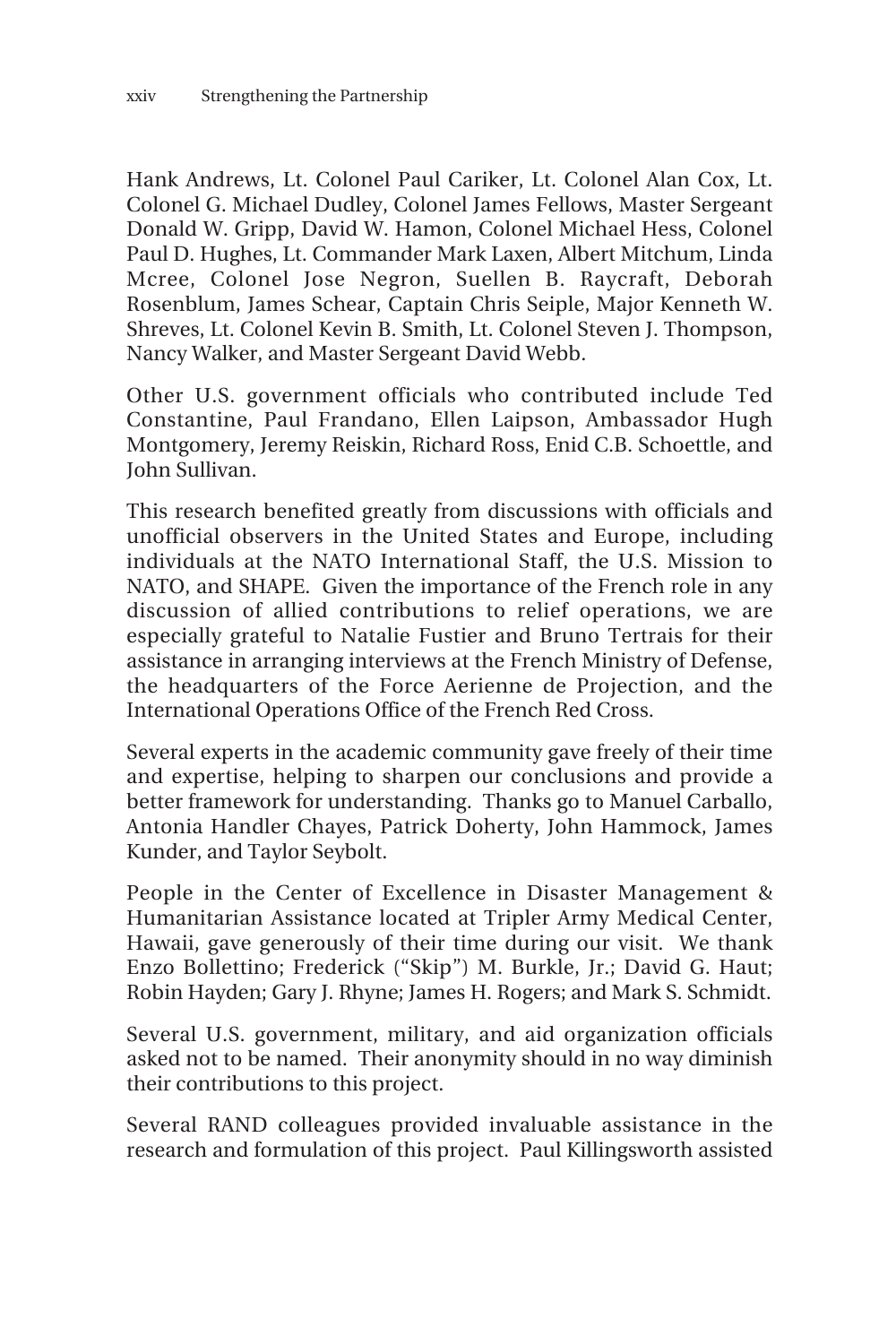in obtaining data and keeping us abreast of related developments in the Air Force. Zalmay Khalilzad and Alan Vick offered overall direction for the project with their comments and suggestions. Jennifer Ingersoll Casey compiled the material presented in Appendices A and B. Thanks also go to Donna Boykin for her administrative assistance.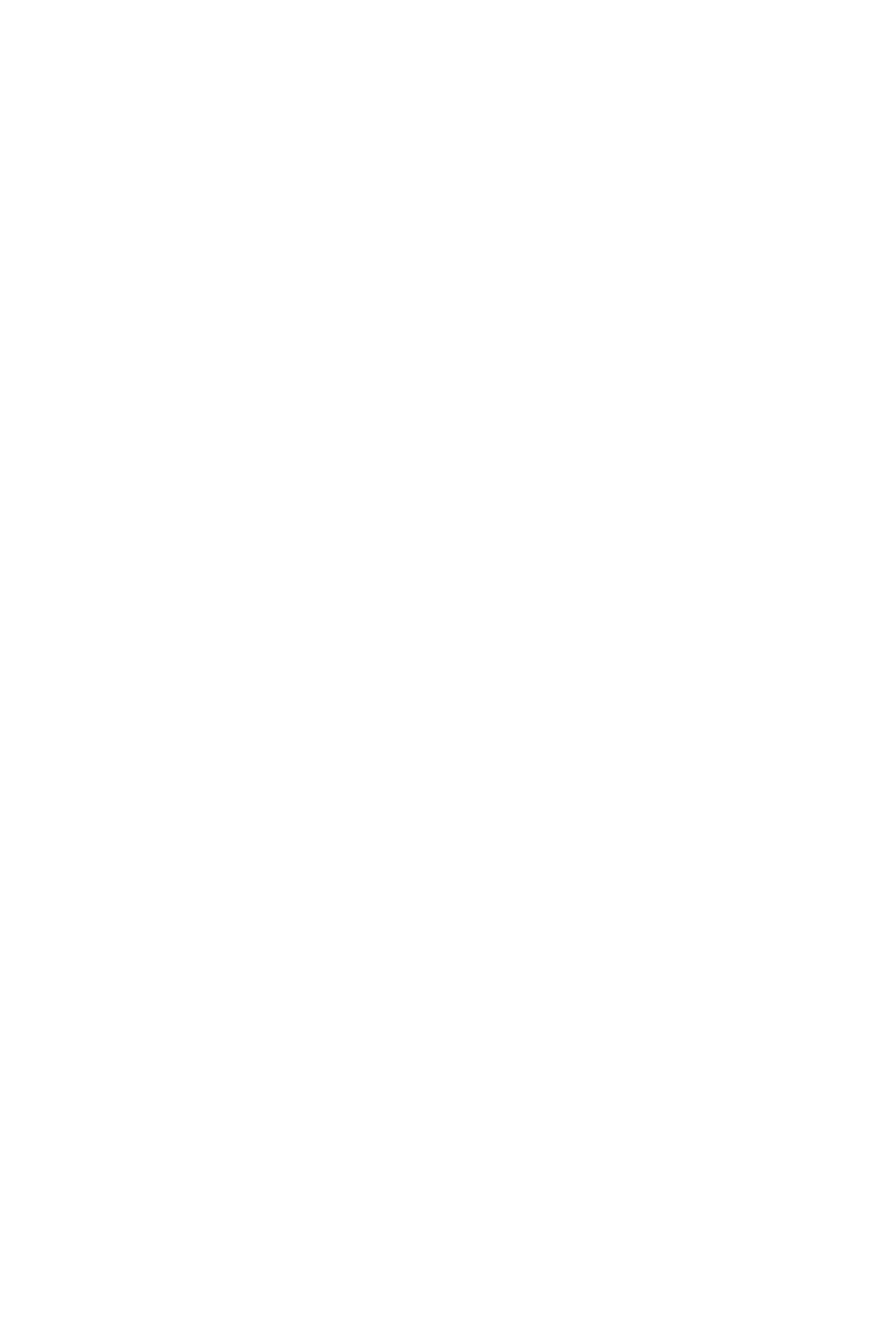## **ABBREVIATIONS AND ACRONYMS**

| AAI            | African-American Institute                                                                                         |
|----------------|--------------------------------------------------------------------------------------------------------------------|
| ACDI/VOCA      | <b>Agricultural Cooperative Development</b><br><b>International / Voluntary Overseas Cooperative</b><br>Assistance |
| ACF            | <b>Action Against Hunger</b>                                                                                       |
| <b>ADRA</b>    | Adventist Development and Relief Agency                                                                            |
| <b>AJWS</b>    | American Jewish World Service                                                                                      |
| AMC            | Air Mobility Command                                                                                               |
| AMCC           | Allied Movement Coordination Center                                                                                |
| <b>AME</b>     | Air Mobility Element                                                                                               |
| AOR            | Area of responsibility                                                                                             |
| ARC            | American Refugee Committee                                                                                         |
| ASG            | <b>Assistant Secretary General</b>                                                                                 |
| <b>BBF</b>     | The Brother's Brother Foundation                                                                                   |
| C <sub>3</sub> | Command, Control, Communications                                                                                   |
| <b>CARE</b>    | Cooperative for Assistance and Relief Everywhere                                                                   |
| <b>CCF</b>     | Christian Children's Fund                                                                                          |
| <b>CDC</b>     | <b>Center for Disease Control</b>                                                                                  |
| <b>CENTAUR</b> | Combined Event Notification Technology and<br>Unified Reporting                                                    |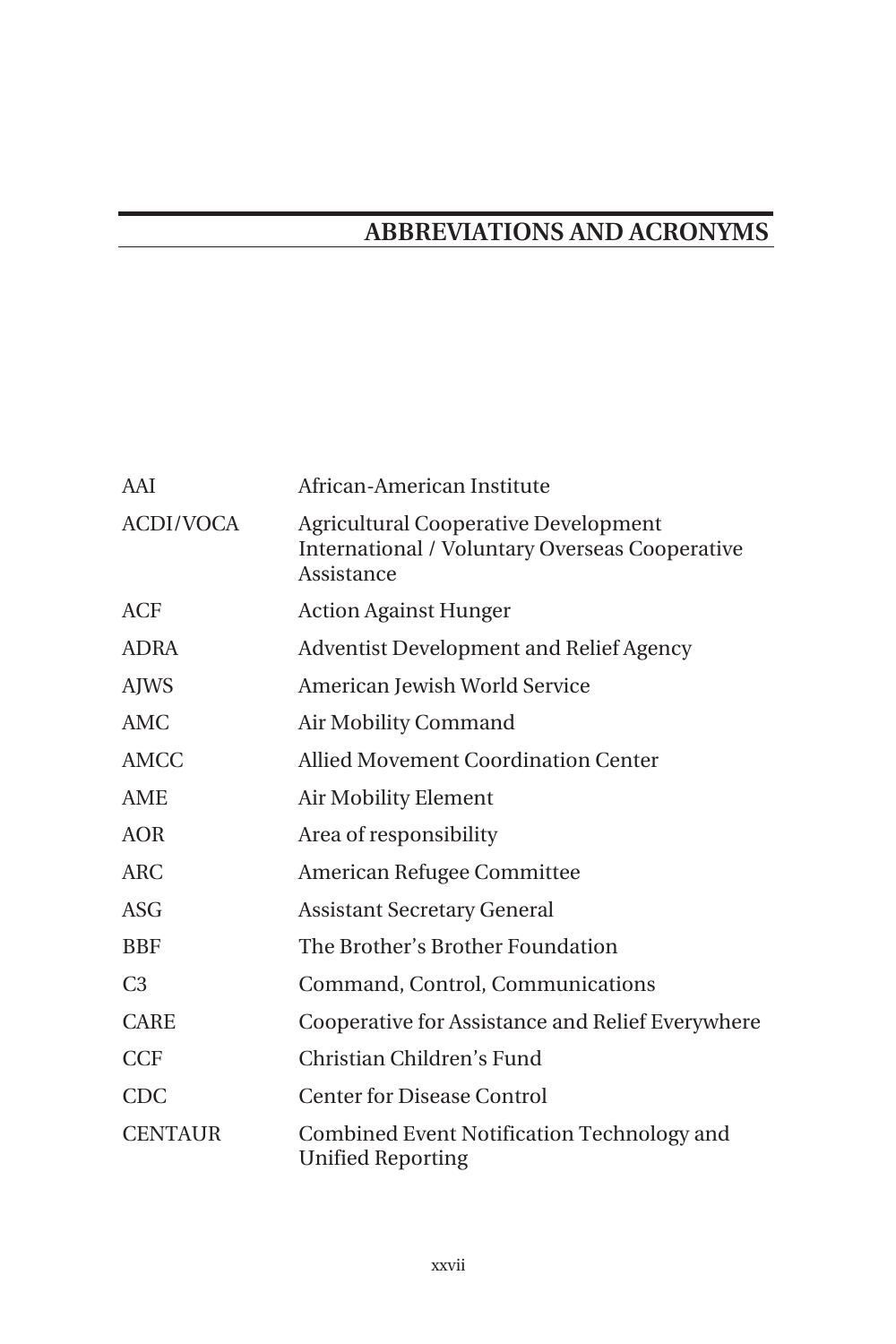| <b>CFSP</b>    | <b>Common Foreign and Security Policy</b>              |
|----------------|--------------------------------------------------------|
| <b>CHART</b>   | Combined Humanitarian Assistance Response<br>Training  |
| <b>CIMIC</b>   | Civil Military Cooperation Cell                        |
| <b>CINC</b>    | Commander-in-Chief                                     |
| <b>CINCPAC</b> | Commander-in-Chief, U.S. Pacific Command               |
| <b>CIS</b>     | Commonwealth of Independent States                     |
| <b>CJCIMIC</b> | <b>Combined Joint Civil Military Cooperation</b>       |
| <b>CJCMTF</b>  | Combined Joint Civil-Military Task Force               |
| <b>CJCS</b>    | Chairman, Joint Chiefs of Staff                        |
| <b>CJTF</b>    | <b>Combined Joint Task Force</b>                       |
| <b>CMMB</b>    | <b>Catholic Medical Mission Board</b>                  |
| <b>CMOC</b>    | Civil-Military Operations Center                       |
| <b>COE</b>     | <b>Center of Excellence</b>                            |
| <b>CPP</b>     | Cambodian People's Party                               |
| <b>CRG</b>     | <b>Contingency Response Group</b>                      |
| <b>CRS</b>     | <b>Catholic Relief Services</b>                        |
| <b>CWS</b>     | Church World Service                                   |
| <b>DART</b>    | Disaster Assistance Response Team                      |
| <b>DHA</b>     | Department of Humanitarian Affairs                     |
| <b>DPK</b>     | Democratic Party of Kurdistan                          |
| <b>DPKO</b>    | Department of Peacekeeping Operations                  |
| <b>EADRCC</b>  | Euro-Atlantic Disaster Response Coordination<br>Center |
| EAPC           | Euro-Atlantic Partnership Council                      |
| <b>ECHO</b>    | European Community Humanitarian Office                 |
| <b>ECOMOG</b>  | <b>ECOWAS Cease-Fire Monitoring Group</b>              |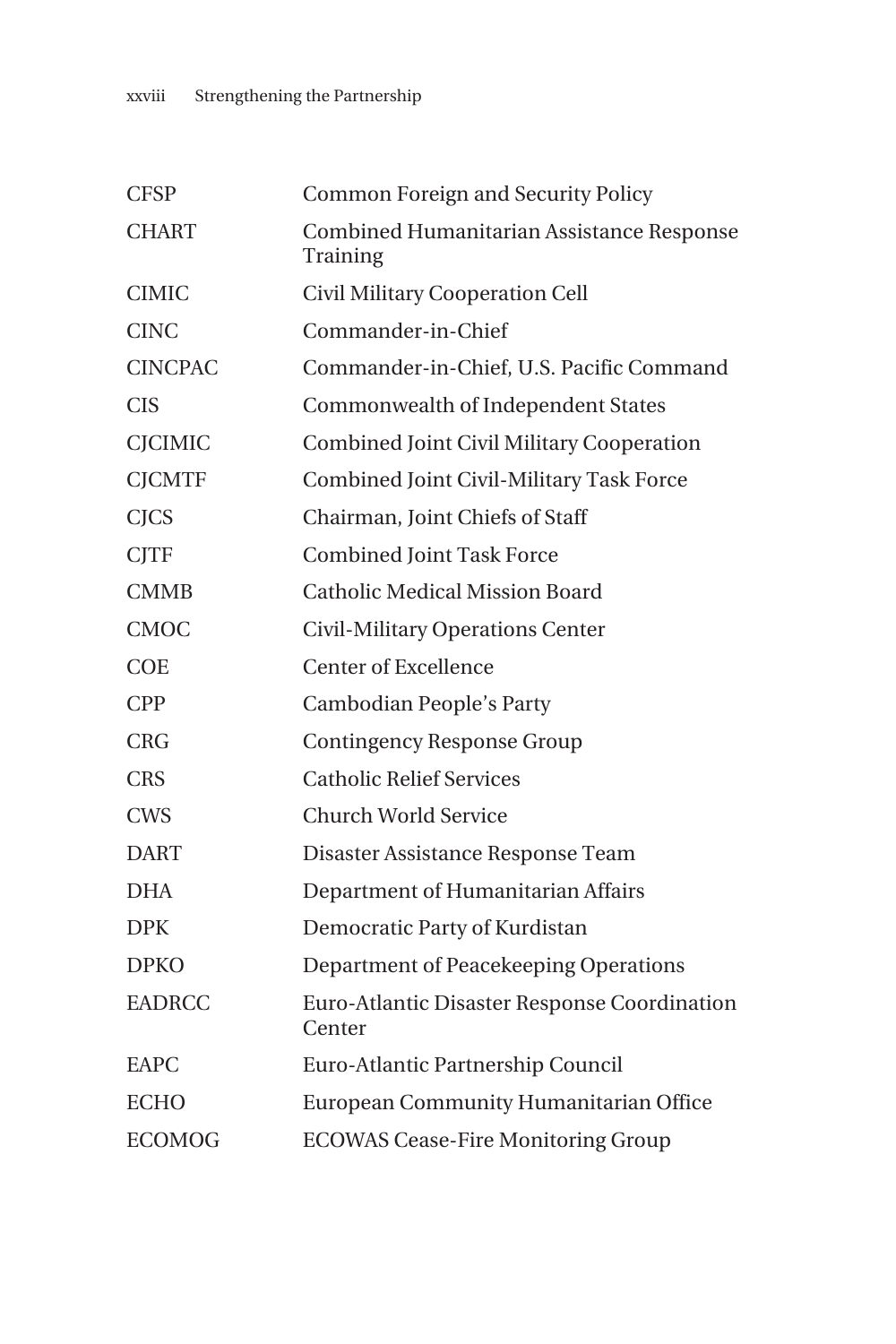| <b>ECOSOC</b>    | <b>Economic and Social Council</b>                                                |
|------------------|-----------------------------------------------------------------------------------|
| <b>ECOWAS</b>    | <b>Economic Community of West African States</b>                                  |
| <b>ERC</b>       | <b>Emergency Relief Coordinator</b>                                               |
| EU               | <b>European Union</b>                                                             |
| FAO              | Food and Agricultural Organization                                                |
| FAP              | Force Aerienne de Projection                                                      |
| FAR              | <b>Forces Armees Rwandaises</b>                                                   |
| <b>FHI</b>       | Food for the Hungry International                                                 |
| <b>FRETILIN</b>  | Frente Revolucionaria do Timor Leste<br>Independente                              |
| <b>FUNCINPEC</b> | United Front for an Independent, Neutral,<br>Peaceful, and Cooperative Cambodia   |
| <b>HELP</b>      | Health Emergencies in Large Populations                                           |
| <b>HPI</b>       | Heifer Project International                                                      |
| <b>HUMAD</b>     | Humanitarian Affairs Advisor                                                      |
| <b>IASC</b>      | <b>Inter-Agency Standing Committee</b>                                            |
| <b>ICITAP</b>    | <b>International Criminal Investigative Training</b><br><b>Assistance Program</b> |
| <b>ICRC</b>      | <b>International Committee of the Red Cross</b>                                   |
| <b>ICRW</b>      | <b>International Center for Research on Women</b>                                 |
| <b>ICTR</b>      | International Criminal Tribunal for Rwanda                                        |
| <b>ICVA</b>      | <b>International Council of Voluntary Organizations</b>                           |
| <b>IDP</b>       | Internally displaced persons                                                      |
| <b>IFOR</b>      | <b>Implementation Force, Operation Joint Endeavor</b>                             |
| InterAction      | American Council for Voluntary International<br>Action                            |
| IO.              | International organization                                                        |
| IQC              | <b>Indefinite Quantity Contract</b>                                               |
|                  |                                                                                   |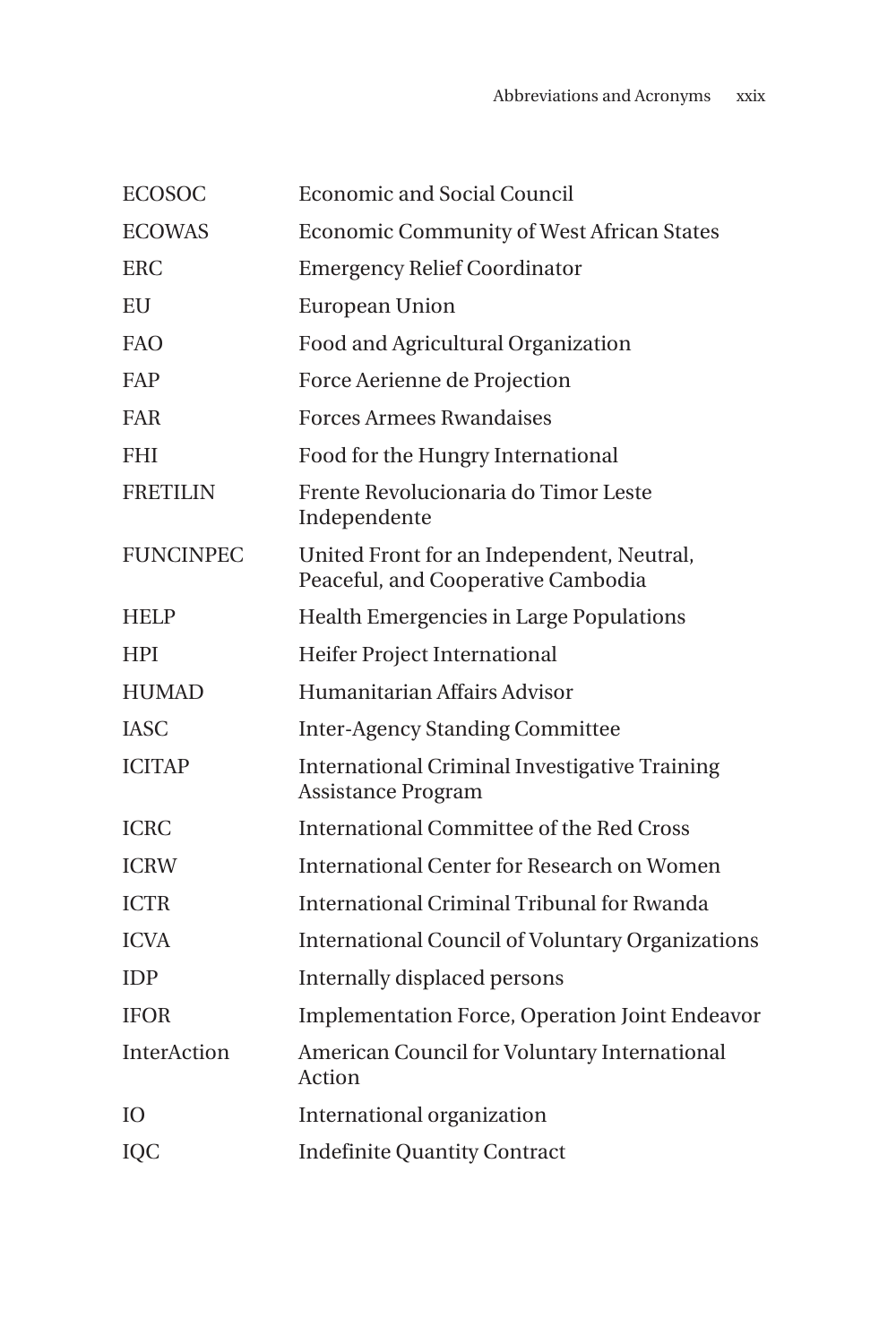| <b>IRC</b>     | <b>International Rescue Committee</b>                             |
|----------------|-------------------------------------------------------------------|
| <b>IRSA</b>    | Immigration and Refugee Services of America                       |
|                |                                                                   |
| <b>ITF</b>     | <b>Joint Task Force</b>                                           |
| <b>KFOR</b>    | <b>Kosovo Force</b>                                               |
| KLA            | Kosovo Liberation Army                                            |
| <b>MCD</b>     | <b>Medical Care Development</b>                                   |
| <b>MCDU</b>    | Military and Civil Defense Unit                                   |
| <b>MINUGUA</b> | (UN) Mission for the Verification of Human<br>Rights in Guatemala |
| <b>MINURCA</b> | United Nations Mission in the Central African<br>Republic         |
| <b>MIPONUH</b> | United Nations Civil Police Mission in Haiti                      |
| <b>MISAB</b>   | Mission Interafricaine de Surveillance des<br>Accords de Bangui   |
| <b>MONUA</b>   | United Nations Observer Mission in Angola                         |
| <b>MOOTW</b>   | Military operations other than war                                |
| <b>MPLA</b>    | Popular Movement for the Liberation of Angola                     |
| <b>MRTA</b>    | Movimiento Revolucionario Tupac Amaru                             |
| <b>MSF</b>     | Médecins Sans Frontières (Doctors Without<br>Borders)             |
| <b>NAC</b>     | North Atlantic Council                                            |
| <b>NADC</b>    | NATO Air Defence Committee                                        |
| <b>NATO</b>    | North Atlantic Treaty Organization                                |
| <b>NCA</b>     | National command authority                                        |
| NGO            | Nongovernment organization                                        |
| OAU            | Organization of African Unity                                     |
| <b>OCHA</b>    | Office for the Coordination of Humanitarian<br><b>Affairs</b>     |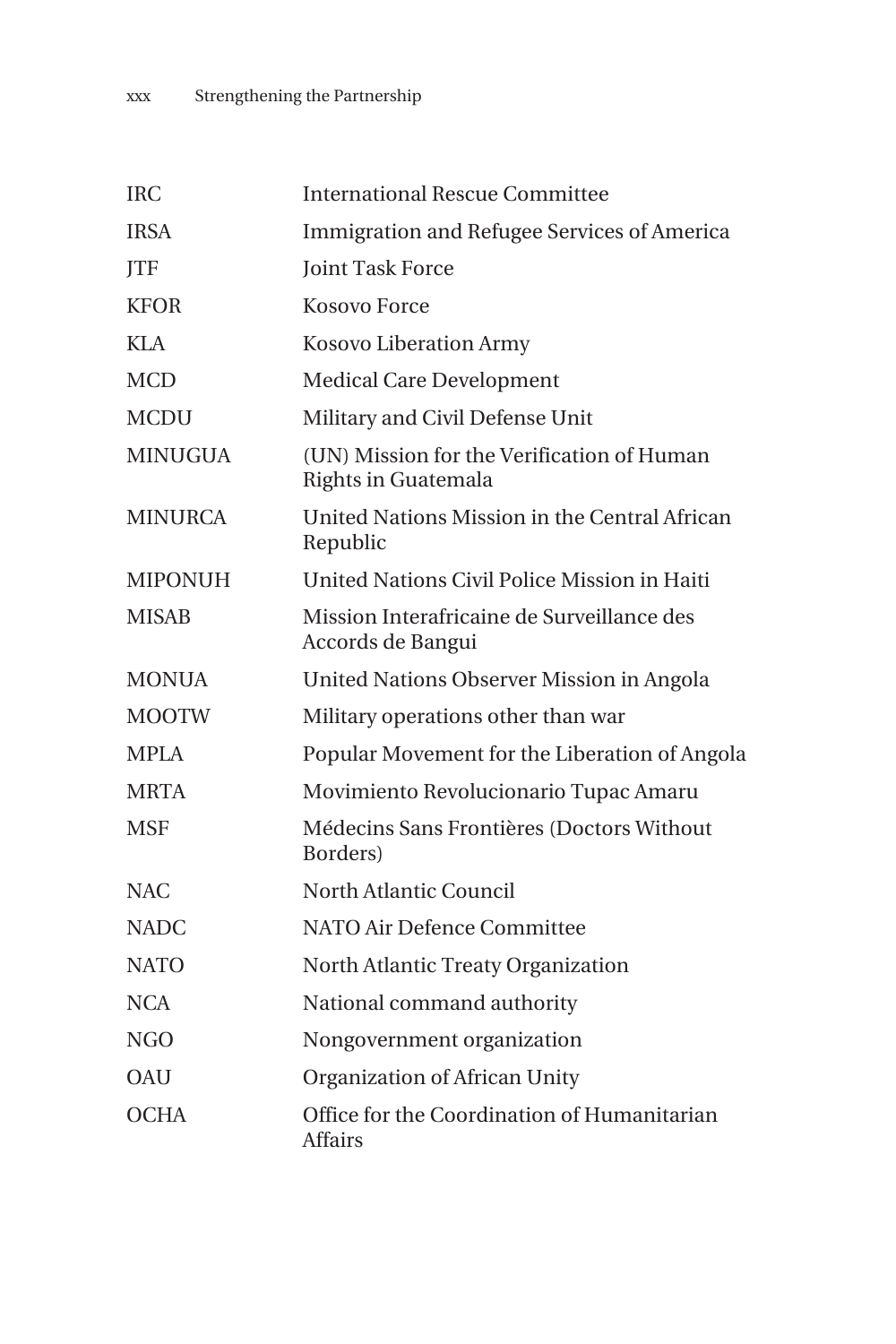| <b>OFDA</b>    | Office of Foreign Disaster Assistance                  |
|----------------|--------------------------------------------------------|
| <b>OHR</b>     | Office of the High Reprensentative                     |
| <b>OPM</b>     | Organisasi Papua Merdeka (Free Papua<br>Movement)      |
| <b>OSCE</b>    | Organization for Security and Cooperation in<br>Europe |
| Oxfam          | Oxford Committee for Famine Relief                     |
| <b>PAM</b>     | Programme Alimentaire Mondial                          |
| <b>PDD</b>     | <b>Presidential Decision Directive</b>                 |
| <b>PDK</b>     | Party of Democratic Kampuchea                          |
| <b>PDMIN</b>   | Pacific Disaster Management Network                    |
| <b>PFP</b>     | Partnership for Peace                                  |
| <b>PHR</b>     | Physicians for Human Rights                            |
| <b>PIC</b>     | Peace Implementation Council                           |
| <b>PKK</b>     | Kurdish Workers Party                                  |
| PUK            | Patriotic Union of Kurdistan                           |
| <b>PVO</b>     | Private voluntary organization                         |
| RI             | Refugees International                                 |
| <b>ROE</b>     | Rules of engagement                                    |
| <b>RPF</b>     | <b>Rwandese Patriotic Front</b>                        |
| <b>RSCC</b>    | Refugee Support Coordination Center                    |
| <b>RUF</b>     | <b>Revolutionary United Front</b>                      |
| <b>SACEUR</b>  | Supreme Allied Commander, Europe                       |
| <b>SACLANT</b> | Supreme Allied Commander, Atlantic                     |
| <b>SAM</b>     | Surface-to-air missile                                 |
| SAT            | Southern Air Transport                                 |
| <b>SHAPE</b>   | Supreme Headquarters Allied Powers Europe              |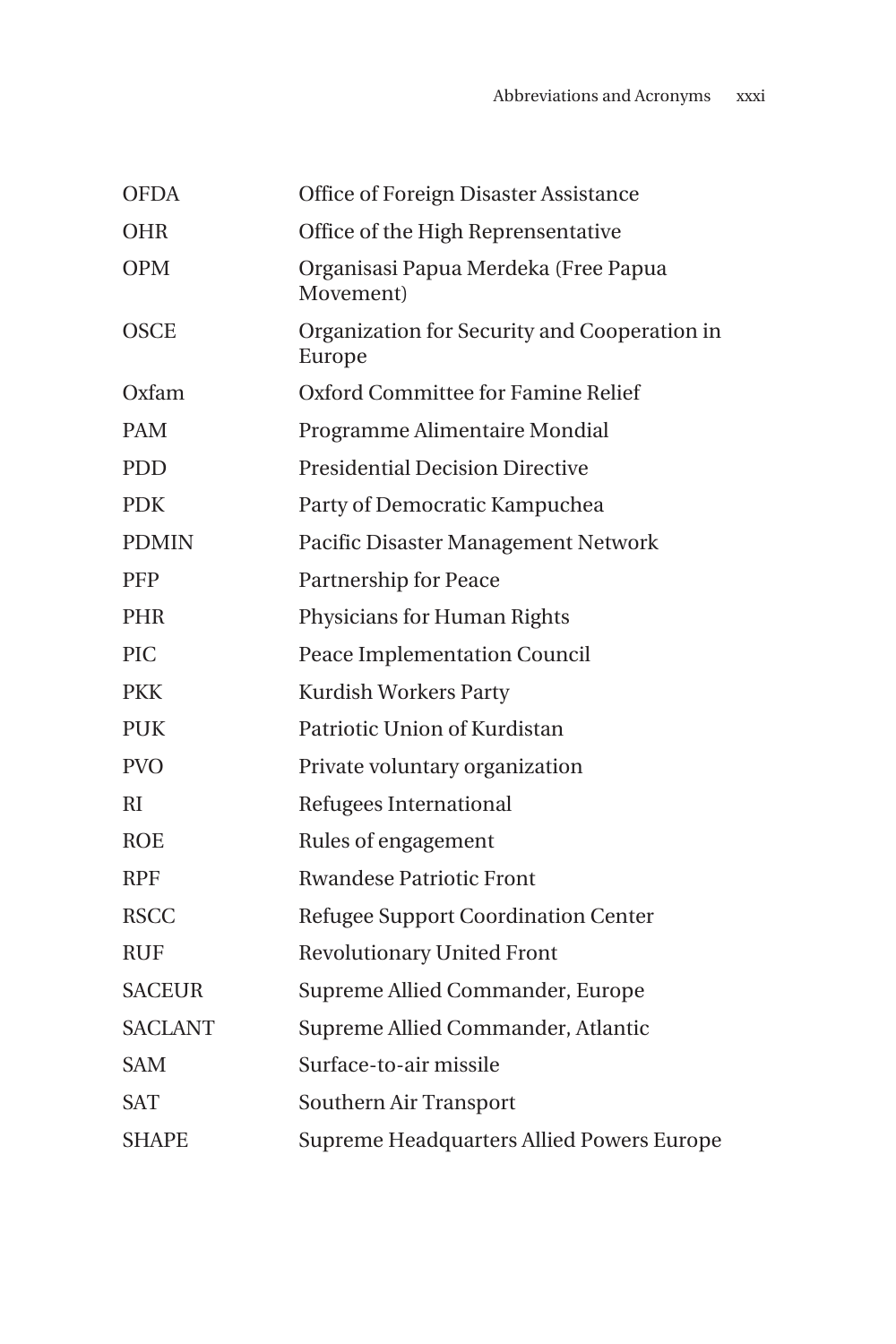| <b>SLA</b>     | South Lebanon Army                                                                                                 |
|----------------|--------------------------------------------------------------------------------------------------------------------|
| <b>SFOR</b>    | <b>Stabilization Force</b>                                                                                         |
| <b>TALCE</b>   | <b>Tanker Airlift Control Element</b>                                                                              |
| <b>UMCOR</b>   | United Methodist Committee on Relief                                                                               |
| <b>IIN</b>     | <b>United Nations</b>                                                                                              |
| <b>UNAMIR</b>  | United Nations Assistance Mission for Rwanda                                                                       |
| <b>UNAMSIL</b> | <b>United Nations Mission in Sierra Leone</b>                                                                      |
| <b>UNAVEM</b>  | <b>United Nations Angola Verification Mission</b>                                                                  |
| <b>UNDP</b>    | <b>United Nations Development Programme</b>                                                                        |
| <b>UNFICYP</b> | United Nations Peacekeeping Force in Cyprus                                                                        |
| <b>UNHCR</b>   | United Nations High Commissioner for Refugees                                                                      |
| <b>UNICEF</b>  | <b>United Nations Children's Fund</b>                                                                              |
| <b>UNIFIL</b>  | United Nations Interim Force in Lebanon                                                                            |
| <b>UNITA</b>   | União Nacional para a Independência Total de<br>Angola (National Union for the Complete<br>Independence of Angola) |
| <b>UNITAF</b>  | <b>Unified Task Force</b>                                                                                          |
| <b>UNMIBH</b>  | United Nations Mission in Bosnia and<br>Herzegovina                                                                |
| <b>UNMIK</b>   | United Nations Interim Administration in<br>Kosovo                                                                 |
| <b>UNMOGIP</b> | United Nations Military Observer Group in India<br>and Pakistan                                                    |
| <b>UNMOT</b>   | United Nations Mission of Observers in<br>Tajikistan                                                               |
| <b>UNOCHA</b>  | United Nations Office for the Coordination of<br>Humanitarian Assistance to Afghanistan                            |
| UNOMIG         | United Nations Observer Mission in Georgia                                                                         |
| UNOMIL         | United Nations Observer Mission in Liberia                                                                         |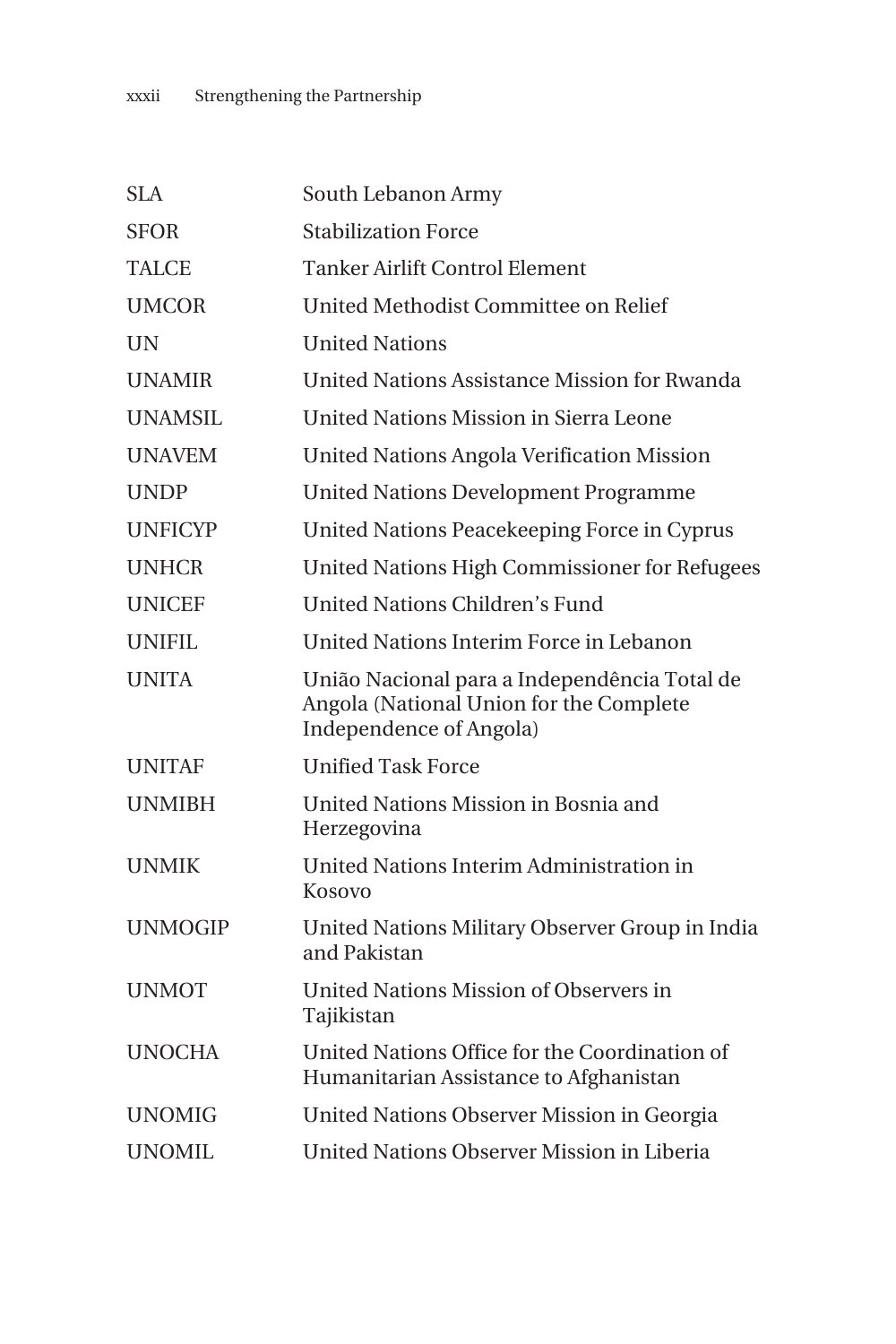| <b>UNOMSIL</b>    | United Nations Observer Mission in Sierra Leone        |
|-------------------|--------------------------------------------------------|
| <b>UNOSOMI</b>    | First United Nations Operation in Somalia              |
| <b>UNOSOM II</b>  | Second United Nations Operation in Somalia             |
| <b>UNPREDEP</b>   | <b>United Nations Preventive Deployment Force</b>      |
| <b>UNPROFOR</b>   | <b>United Nations Protection Force</b>                 |
| <b>UNTAC</b>      | United Nations Transitional Authority in<br>Cambodia   |
| <b>USACOM</b>     | U. S. Atlantic Command                                 |
| <b>USAF</b>       | <b>U.S. Air Force</b>                                  |
| <b>USAFE</b>      | U.S. Air Forces in Europe                              |
| <b>USAID</b>      | U.S. Agency for International Development              |
| <b>USCC</b>       | <b>United States Catholic Conference</b>               |
| <b>USCENTCOM</b>  | <b>U.S. Central Command</b>                            |
| <b>USCR</b>       | <b>United States Committee for Refugees</b>            |
| <b>USEUCOM</b>    | <b>United States European Command</b>                  |
| <b>USG</b>        | <b>United States Government</b>                        |
| <b>USPACOM</b>    | <b>U.S. Pacific Command</b>                            |
| <b>USSOUTHCOM</b> | U.S. Southern Command                                  |
| <b>USTRANSCOM</b> | <b>U.S. Transportation Command</b>                     |
| <b>VOICE</b>      | Voluntary Organizations in Cooperation in<br>Emergency |
| WEU               | Western European Union                                 |
| <b>WFP</b>        | World Food Programme                                   |
| <b>WHO</b>        | World Health Organization                              |
| <b>WVRD</b>       | World Vision Relief and Development                    |
| <b>YMCA</b>       | Young Men's Christian Association                      |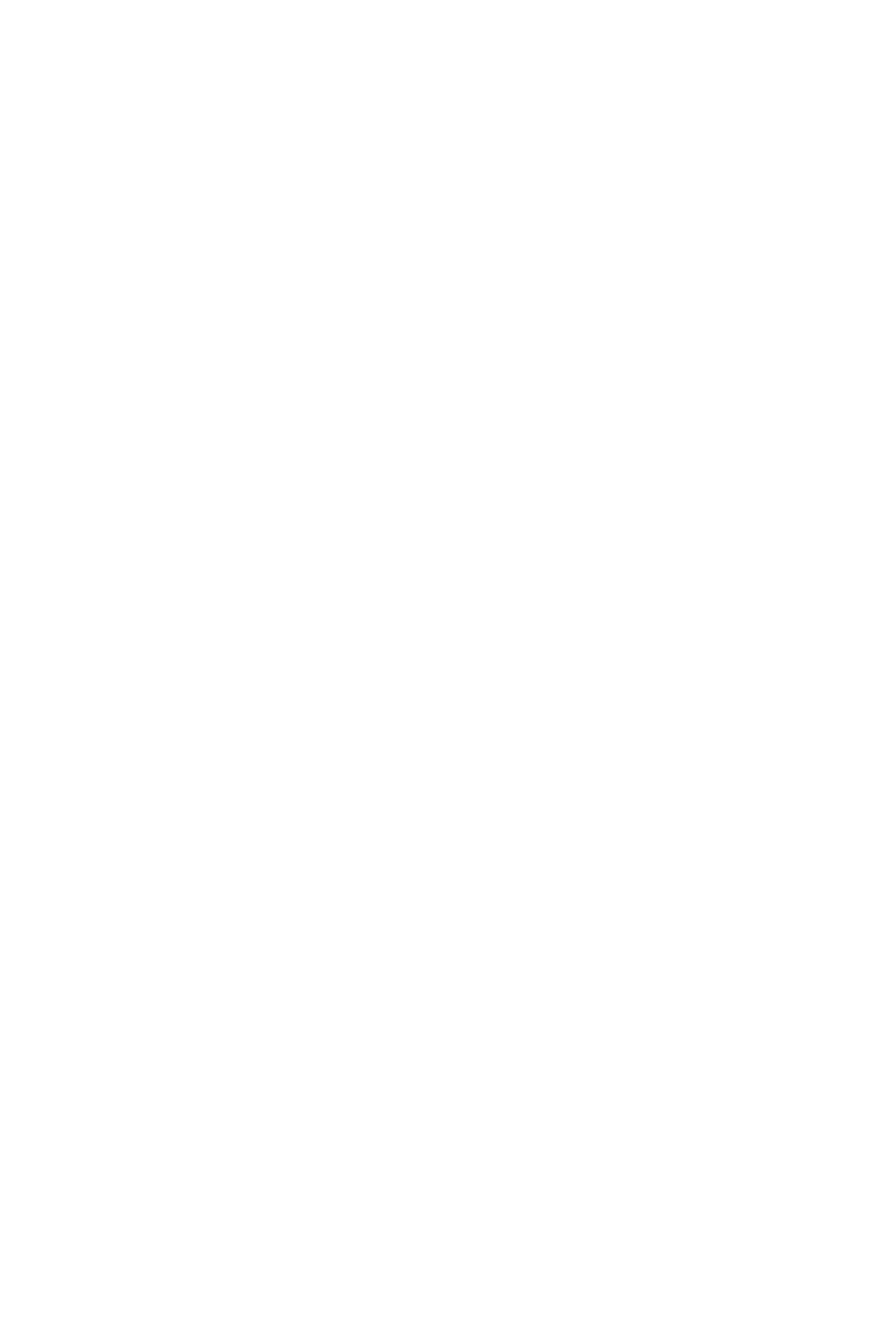Chapter One **INTRODUCTION**

The U.S. military has always supported relief operations following natural disasters, but since the end of the Cold War it has increasingly assisted the victims of conflict. In recent years, the military has conducted major operations in northern Iraq, Turkey, Somalia, Haiti, Rwanda, Zaire, Bosnia, and Kosovo. In four of these cases (Somalia, Haiti, Bosnia, and Kosovo), the U.S. military was also heavily involved in peace operations. The U.S. Air Force (USAF) supported all of these operations and many smaller ones as well.

The USAF plays a vital role in conducting these operations.<sup>1</sup> USAF lift assets are regularly employed in relief operations, ranging from a few flights of food to a massive airlift to sustain refugees. Beyond the provision of lift, the USAF also plays an essential role in supporting other services and as part of the unified command's overall relief effort. The USAF assists in providing intelligence, deterring potential combatants, and managing the overall relief effort.

Relief operations to aid victims of man-made disasters are both organizationally and politically complex. If not conducted with great care, they may even increase human suffering by provisioning combatants and thus fueling a conflict. For example, the primary recipients of aid during Support Hope, the U.S. operation in Zaire (now Congo) following the Rwandan genocide, were Hutu refugees, many still organized and controlled by a genocidal leadership. This leadership intended to return to Rwanda by force and conducted

 $\overline{\phantom{a}}$ 

<sup>&</sup>lt;sup>1</sup>For an overview of USAF participation in military operations other than war (MOOTW), see Vick et al. (1997).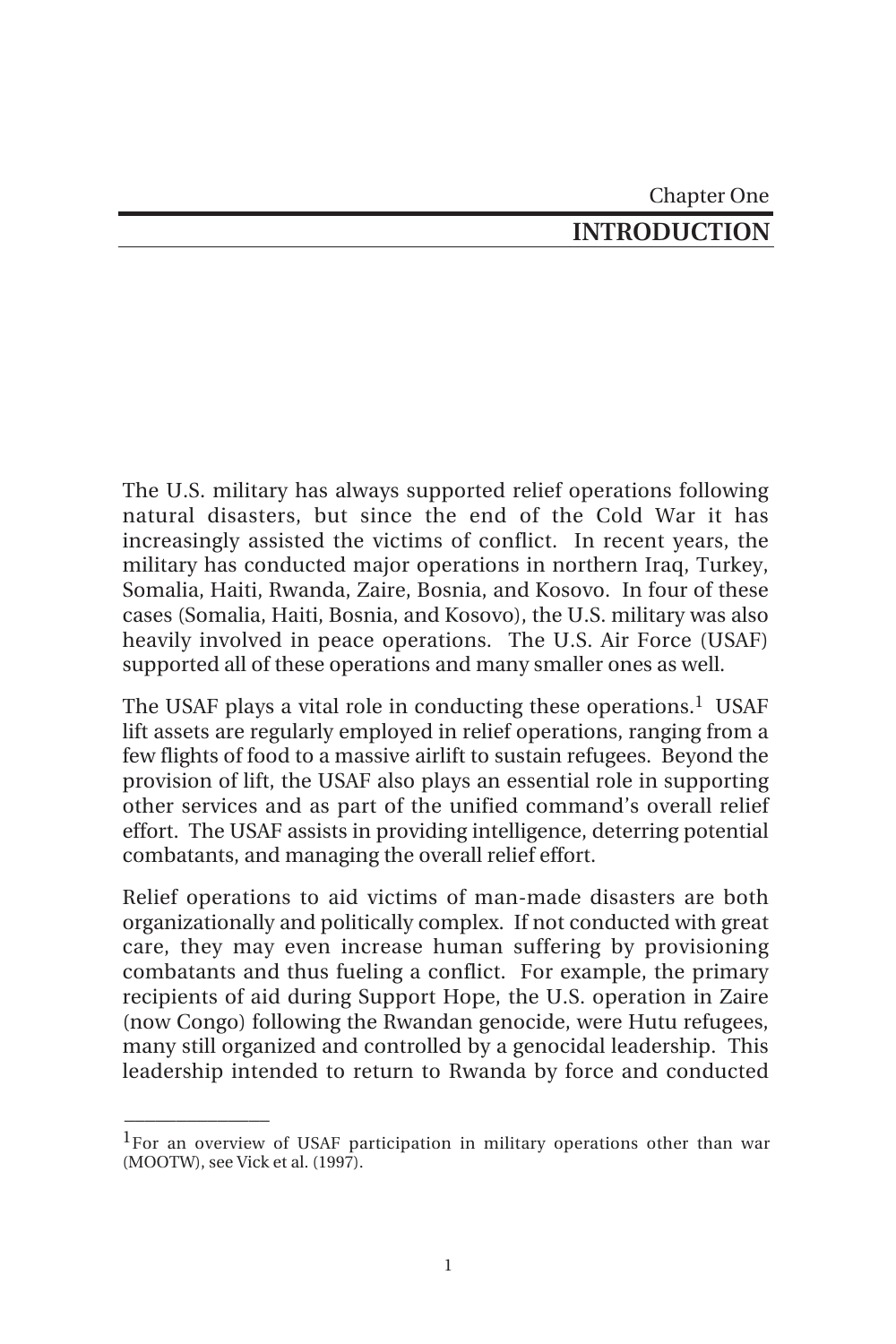bloody raids from refugee camps in Zaire but was crushed in a Tutsiled invasion of eastern Zaire.

Effective operations demand coordination among a wide range of actors that include civilian departments of the U.S. government, especially the State Department and U.S. Agency for International Development (USAID); international organizations, especially agencies of the United Nations; and nongovernment organizations (NGOs).2 As almost all operations are multilateral, working with allies is also essential, particularly in Europe. Coordination is essential to deliver and sustain relief operations in the most effective manner. Coordinating these entities, however, is a daunting task. The interagency process within the U.S. government often functions inadequately during humanitarian crises, leading to incoherent or unclear formulations of strategy.3 The United Nations is composed of numerous, often-competing agencies whose lines of authority and areas of responsibility overlap. NGOs are extremely numerous several thousand NGOs have consultative status with the Economic and Social Council of the United Nations4—and are not subject to central direction.

This study examines ways to improve coordination between relief agencies and the military during relief operations. A caveat is in order. The term *military* is imprecise at best. We have used it to include the individual services in their Title X capacity, the unified commands, and the military departments. When appropriate, we identify the specific entity within the military; when the issue encompasses all these entities, we use only the term *military*.

Although the report describes problems shared by the military as a whole, the focus of the recommendations is on the unified commands and individual services, both in their Title X capacity and

\_\_\_\_\_\_\_\_\_\_\_\_\_\_

<sup>2</sup>According to joint doctrine, a nongovernment organization is "a transnational, nonprofit organization of private citizens that maintains a consultative status with the Economic and Social Council of the United Nations. Nongovernment organizations may be professional associations, foundations, multinational businesses, or simply groups with a common interest in humanitarian assistance (development and relief).<sup>"</sup> Joint Chief of Staff (1966), Joint Pub 3-08, p. I-15, footnote 3. A "private voluntary organization" (PVO) is an NGO that is properly registered with the USAID.

<sup>3</sup>Pirnie (1998).

 $4$ United Nations (1998), p. 13.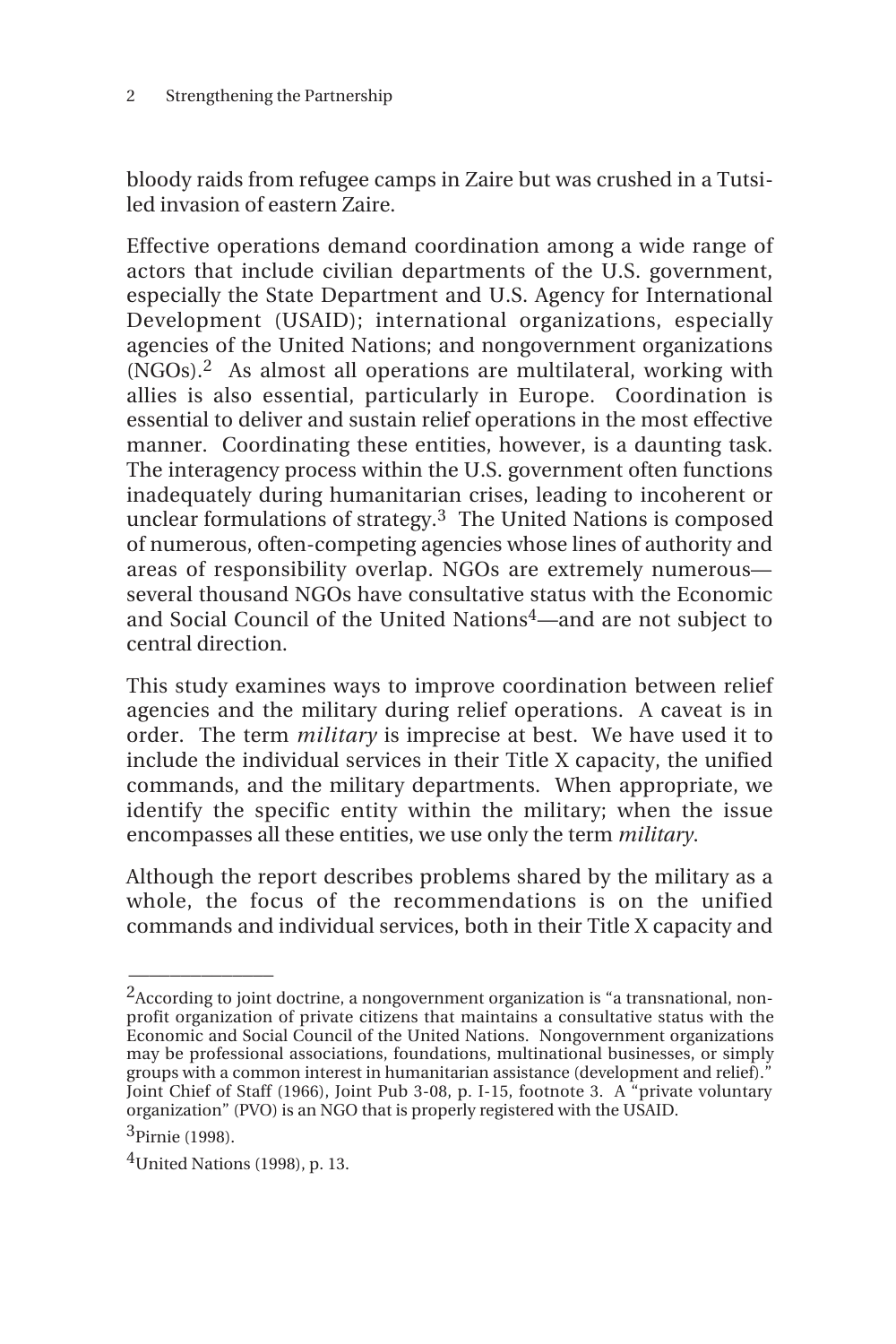in their support for the unified commands. Because of the sponsorship of this report, we focus more on the USAF than on other services, but almost all the problems we identify cannot be fixed by single-service responses: They must be addressed in a joint context or by the broader military community as a whole. Thus, at times we also identify policies that the joint staff and civilian agencies should consider in order to implement the changes we recommend for the services and the unified commands. We also recommend actions at higher political levels within the U.S. government when we suggest ways to work better with European allies.

Successfully providing relief, of course, requires far more than better coordination, but this is an essential step. Although the implications of this study are relevant to a range of military operations other than war (MOOTW) concerns, this study emphasizes coordination during relief operations to aid victims of man-made disasters, usually conducted in risky environments. Examples include Provide Comfort I (Turkey and Northern Iraq, 1991), Restore Hope (Somalia, 1992–1993), and Support Hope (Rwanda, Zaire 1994).<sup>5</sup>

This study of how to improve cooperation is directed at four audiences: (1) military planners and operators, particularly in the USAF and unified commands, who are tasked to conduct these operations; (2) U.S. government policymakers trying to improve the overall response to crises; (3) UN officials and NGO personnel who work with the military; and (4) members of the general public concerned with humanitarian assistance.

# **RESEARCH APPROACH AND STRUCTURE**

 $\overline{\phantom{a}}$ 

This report drew on three basic sources for data: (1) current literature on relief operations, (2) NGO reporting, and (3) interviews. The authors used after-action reports, case studies, journalistic accounts, and academic studies of particular interventions and on the general

<sup>&</sup>lt;sup>5</sup>This study does not focus on operations conducted to aid victims of natural disasters, usually conducted in a benign security environment, such as Sea Angel (Bangladesh, 1991) and Hurricane Mitch (Central America, 1998–1999). It does not directly address peace operations, such as Joint Endeavor (former Yugoslavia, 1995–1996), intended to enforce the implementation of agreements. Its conclusions, however, apply more generally to all relief operations.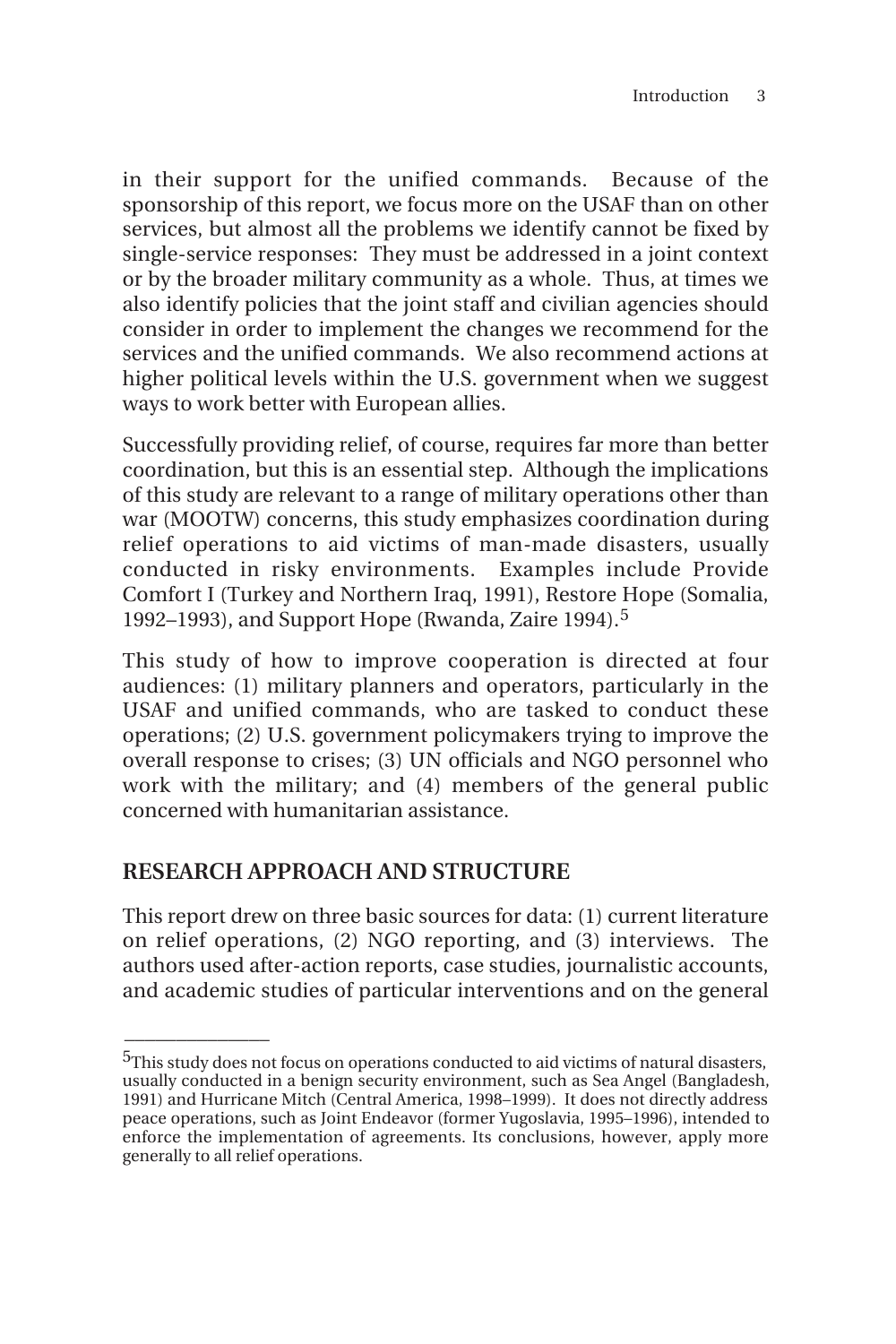#### 4 Strengthening the Partnership

subject of humanitarian relief. To learn about NGO capabilities and funding, the authors relied on materials presented by NGOs to the U.S. government, their membership, and the general public. Finally and most importantly, the authors conducted interviews, usually in person, with U.S. government officials, allied government officials, U.S. and allied military officers, UN officials, NGO personnel, and academic experts. These interviews were especially helpful in understanding current difficulties, assessing the usefulness of improved cooperation, and framing recommendations.

This report has four parts. Part One examines a particular type of intervention, commonly called complex contingency operations, that the U.S. military is often called on to perform today. It describes the frequency of conflict, military tasks, and the implications for coordination with relief partners. Part Two examines in more detail the question of military–relief agency cooperation in complex emergencies. It provides an overview of the relief community and notes obstacles to cooperation. Part Three assesses the role of European allies, noting their perspective on complex contingencies and what they can bring to the table. The report concludes in Part Four by suggesting ways the military can improve its coordination with relief agencies and with European allies. The focus of these recommendations is not only on the USAF, but also on what the other services, unified commands, Defense Department, and the U.S. government can do to better improve coordination.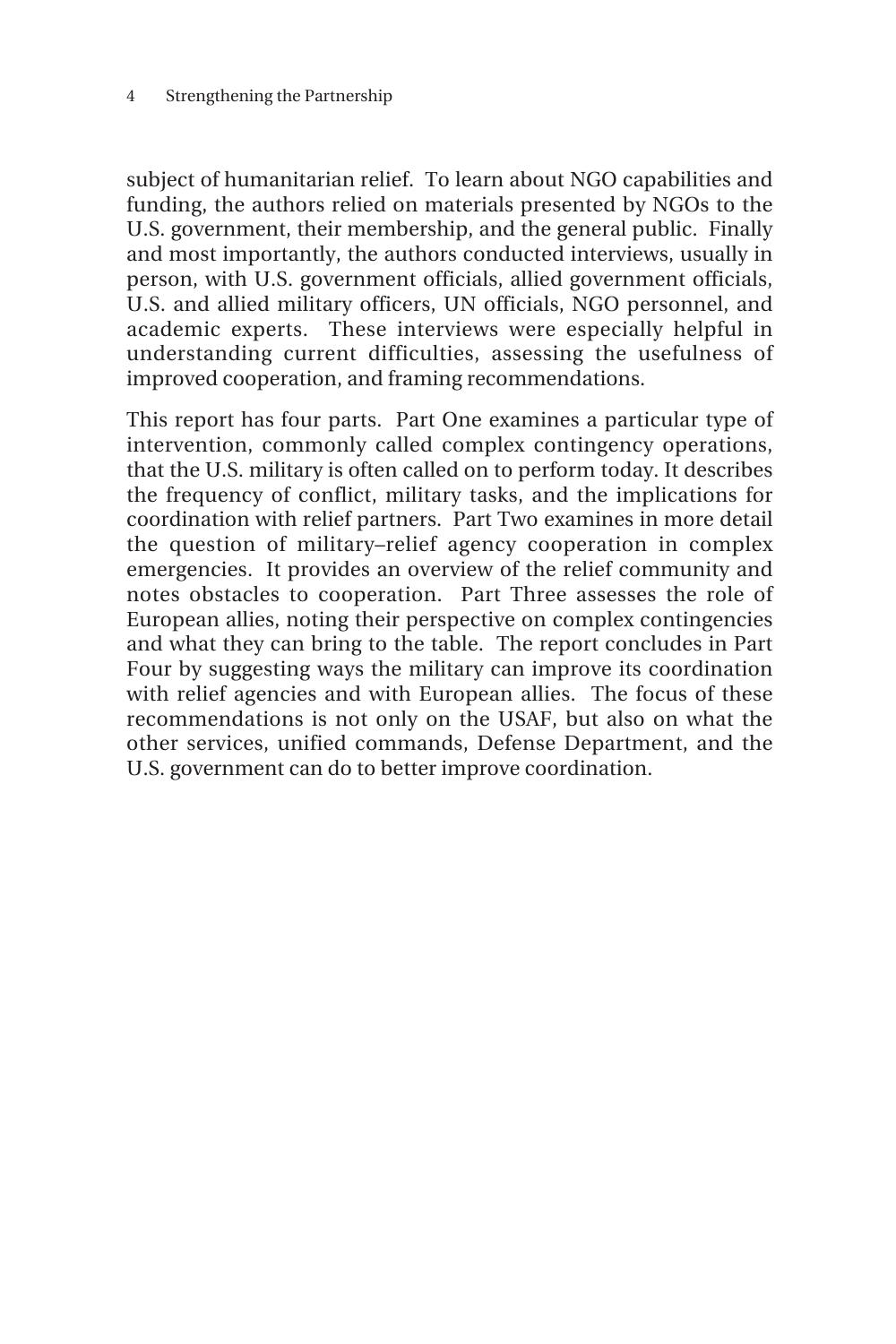# **PART ONE. COMPLEX CONTINGENCY OPERATIONS AND THE ROLE OF THE MILITARY**

Since the end of the Cold War, the United States has led several major relief operations that often drew together its own efforts and those of host countries, neighboring states, European allies, international organizations, regional organizations, and NGOs to achieve ambitious goals. In many of these operations, U.S. activities extended beyond disaster relief and included such difficult tasks as reconstituting a government, caring for refugees, or stopping ethnic terror—operations generally referred to as *complex contingency operations*.

This section first describes complex contingency operations, discusses current conflicts, and then notes common tasks assigned to the military in these operations. It concludes by assessing how complex contingency operations pose challenges for military operations. Together, these four chapters set the stage for the subsequent discussion of how the military can improve its performance in these operations through better cooperation with relief agencies and with allies.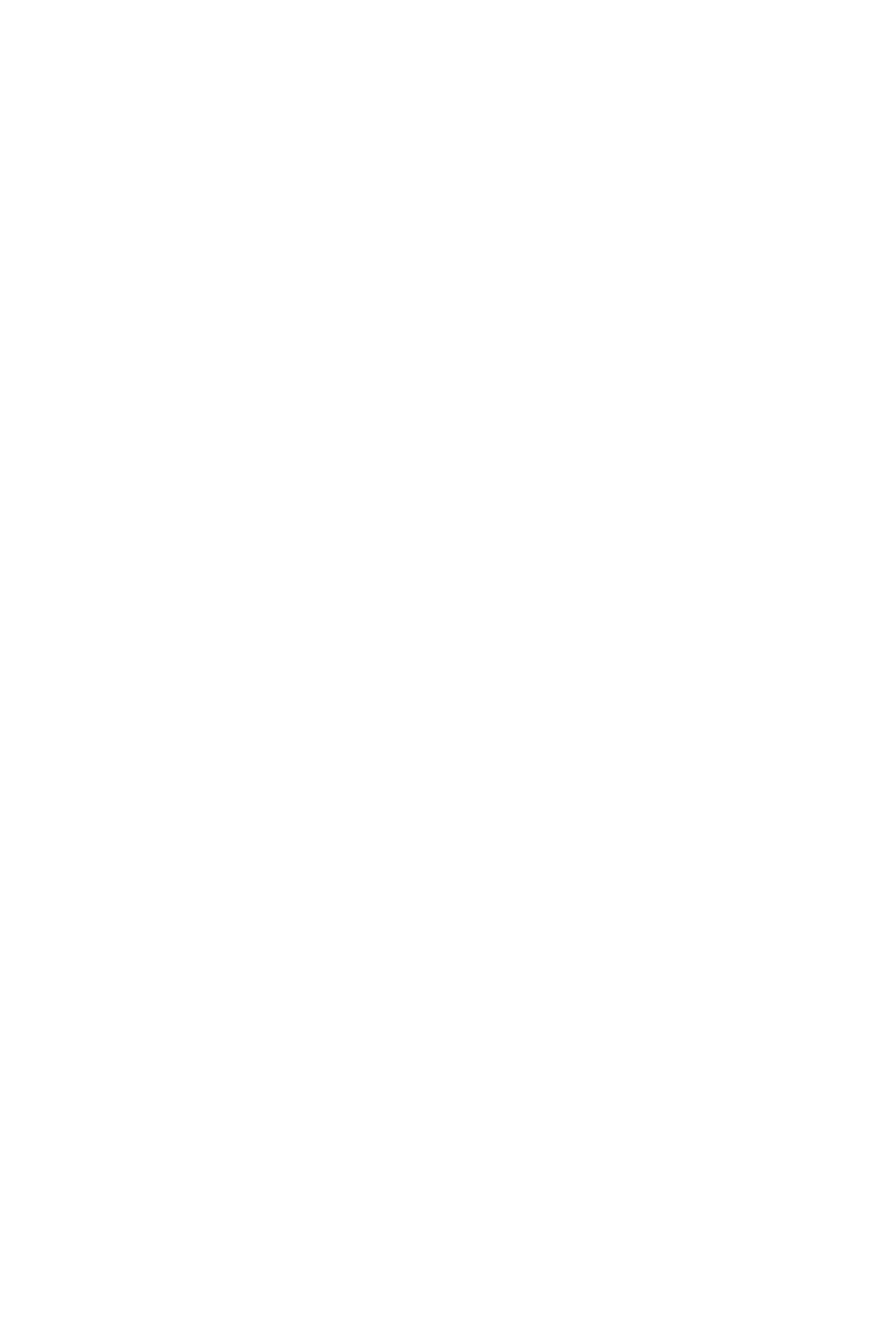# Chapter Two **CHARACTERISTICS OF COMPLEX CONTINGENCY OPERATIONS**

Complex contingency operations differ from such typical relief operations as caring for victims of an earthquake or providing support to an allied government suffering a crop failure. Complex contingency operations are both more difficult and more demanding. They often require balancing uncertain domestic support, differing allied goals, varying bureaucratic interests, and other political factors, often for a considerable length of time. Moreover, the military is regularly called upon to perform difficult and unusual tasks, such as separating combatants and providing for refugees, that are not necessary in more typical disaster environments. Indeed, unlike relief after a natural disaster, the provision of relief in response to a civil war or the depredations of a brutal government can strengthen combatants and actually worsen a conflict.1

The United States and its allies have recently conducted a wide range of complex contingency operations. Examples of recent operations include a failed attempt to reconstitute viable central government in Somalia (Operation Restore Hope, Operation Continue Hope), return of democratically elected government to Haiti (Operation Uphold Democracy), alleviation of human suffering in Rwanda and Zaire (Operation Support Hope), operations to end conflict and recreate multiethnic government in Bosnia-Herzegovina (Operation Joint

<sup>1</sup>For this report, we use the term *relief operations* when referring to a broad category that encompasses complex contingency operations, which are the most difficult of relief operations. Although the focus of our work is on complex contingencies, most of our arguments apply to relief operations in general.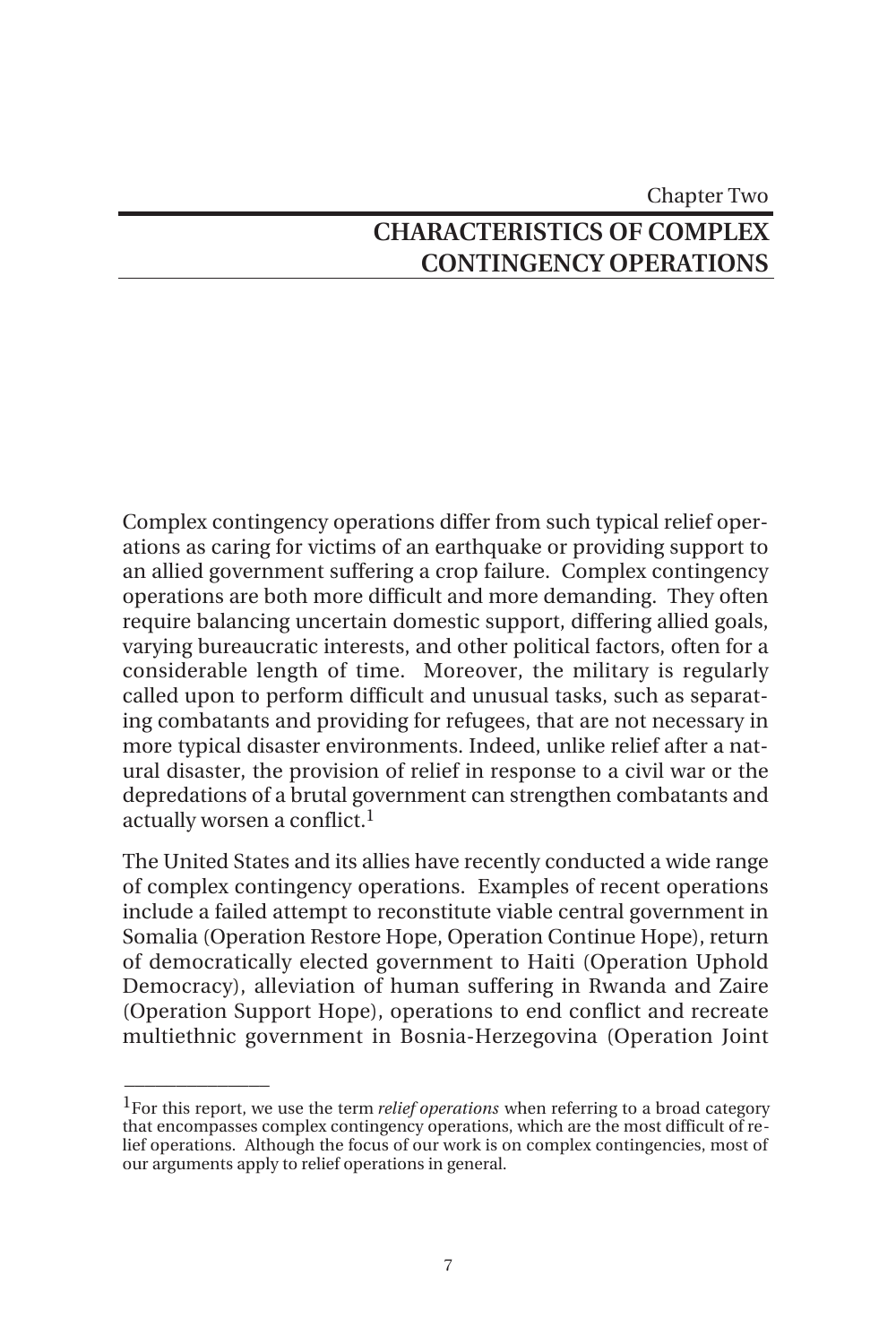Endeavor, Operation Joint Guard), and an effort to stop ethnic terror in Kosovo (Operation Allied Force, Operation Shining Hope, and Operation Joint Guardian).

These types of operations go beyond simple disaster relief, demanding the coordination of multiple actors. Moreover, they often require a response to man-made crises such as civil war or poor governance in addition to alleviating humanitarian disasters. Officially, they are called complex contingency operations. Presidential Decision Directive-56 (PDD-56) defines the term complex contingency operations by examples:

. . . peace operations such as the peace accord implementation operation conducted by NATO in Bosnia (1995–present) and the humanitarian intervention in North Iraq called Operation Provide Comfort (1991); and foreign humanitarian assistance operations, such as Operation Support Hope in Central Africa (1994) and Operation Sea Angel in Bangladesh (1991).2

As the above examples suggest, complex contingencies can be understood as much by what they are not as by what they are. The term does not include smaller operations such as domestic disaster relief, counterterrorism, hostage rescue, and noncombatant evacuation. Nor does it include international armed conflict at the other extreme.

Complex contingency operations may be categorized by certain fundamental decision points and the implied branches as depicted in Figure 2.1. The United States must first decide whether the operation is simple, implying that PDD-56 does not apply, or complex, implying that PDD-56 does apply and a political-military plan should be prepared. The United States must next decide whether to use military force coercively or not to do so. If the United Nations is involved, as it usually is, noncoercive operations imply that Chapter VI of its charter will be invoked, whereas coercive operations fall under Chapter VII. Finally, U.S. decisionmakers must decide whether to aid victims of conflict without trying to resolve the conflict that caused their suffering or to seek resolution, usually

\_\_\_\_\_\_\_\_\_\_\_\_\_\_

<sup>2</sup>U.S. Government, *The Clinton Administration's Policy on Managing Complex Contingency Operations*, PDD-56 (May 1997).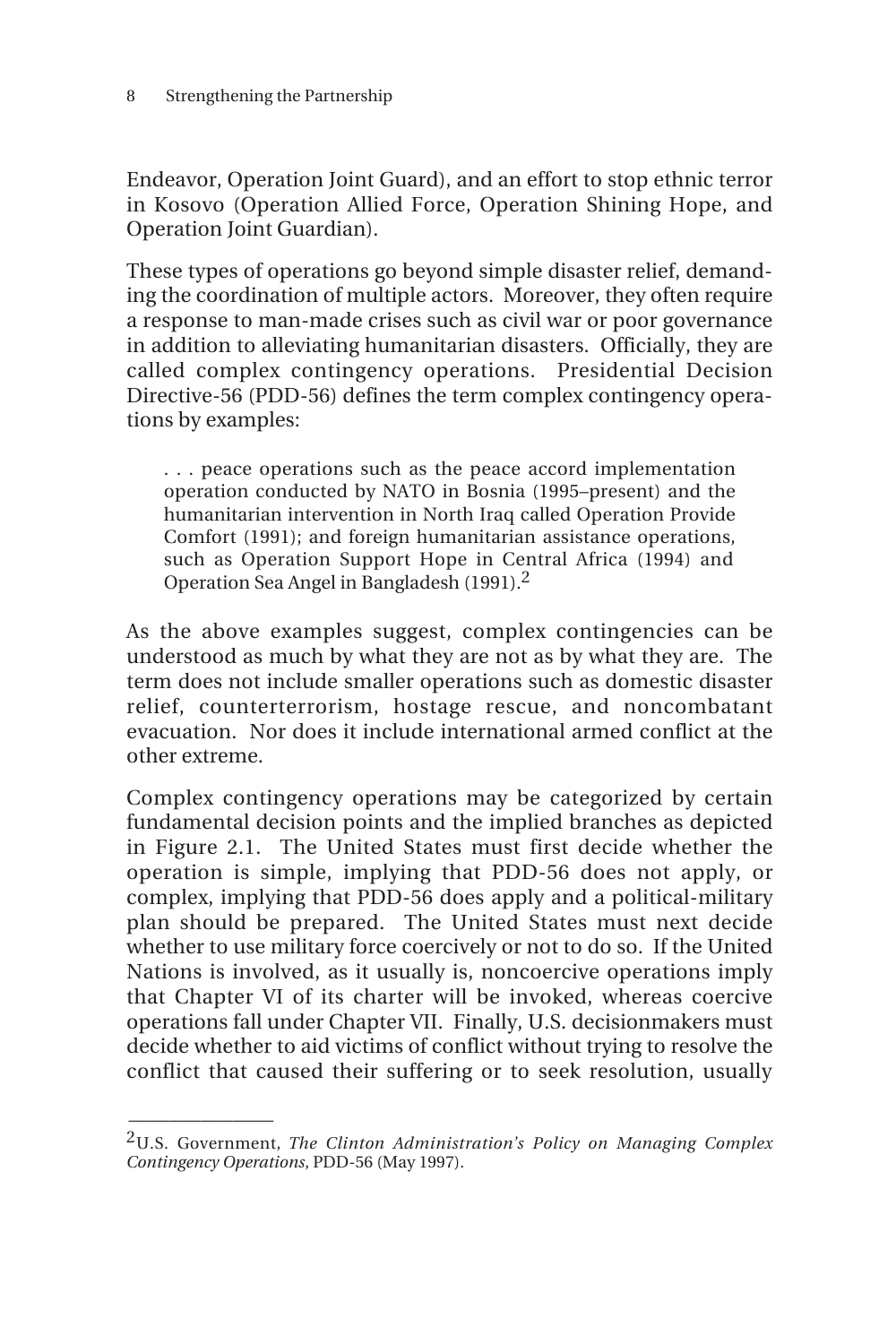

**Figure 2.1—Contingency Operations**

implying implementation of a peace plan. Each category has its own risks and requirements.

Simple noncoercive contingencies are usually relief operations following a natural disaster, such as the eruption of Mount Pinatubo in the Philippines (Operation Fiery Vigil) or Hurricane Marilyn in Puerto Rico and the Virgin Islands (Operation Caribbean Express). Simple coercive operations include shows of force, air denial operations, and air strikes, such as the strike against Libya during the Reagan administration (Operation El Dorado Canyon). As Operation El Dorado Canyon illustrates, these operations may entail considerable operational and tactical complexity, but they are simple in the sense that one actor leads and performs most of the effort.

Complex noncoercive operations may respond to natural disasters, such as Typhoon Marian in Bangladesh (Operation Sea Angel) or Hurricane Mitch in Central America. PDD-56 explicitly identifies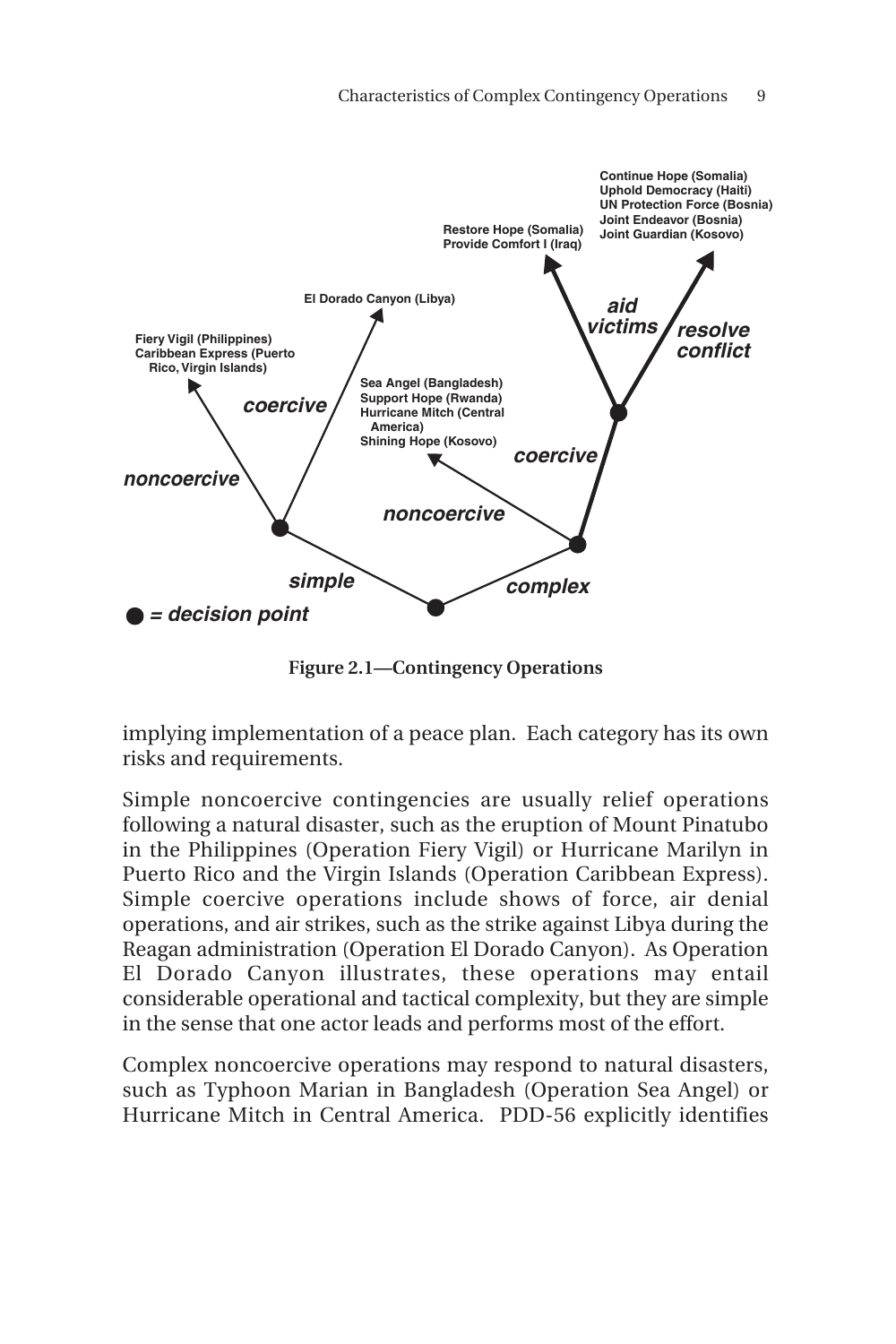\_\_\_\_\_\_\_\_\_\_\_\_\_\_

Operation Sea Angel as a complex contingency operation.3 Such operations may also respond to situations in which conflict is involved, but if conflict is the underlying problem, a decision not to coerce may have undesirable consequences. For example, Operation Support Hope saved lives and did not involve coercion on the part of U.S. troops, but it also inadvertently nourished a genocidal Hutu regime that dominated the refugee camps in Zaire.

Complex coercive operations are at the high end of the scale of contingencies. They generally have two main goals: (1) provide humanitarian assistance without trying to resolve conflict and (2) try to resolve conflict, typically through enforcement of a peace plan. (The second goal could, of course, include humanitarian assistance as well.) The first alternative has limitations that have been dramatically apparent in practice. For example, Operation Restore Hope successfully secured aid in a Somalia torn by factional warfare, but it led directly to the disastrous failure of Operation Continue Hope, an operation launched with more ambitious goals but less effective forces. Likewise, Operation Provide Comfort helped Iraqi Kurds return home, but it left the underlying problems of Iraqi oppression and Kurdish factionalism unresolved. As a result, pro-U.S. Kurds were later compelled to flee and the United States still mounts a seemingly interminable air denial operation (Operation Northern Watch).<sup>4</sup>

<sup>3</sup>U.S. Southern Command (USSOUTHCOM) considered Hurricane Mitch to be a complex contingency that should have triggered PDD-56 procedures but did not.

<sup>&</sup>lt;sup>4</sup>Coercive operations to resolve conflict are usually well publicized and highly controversial, posing difficult decisions for U.S. and allied leaders. Operation Continue Hope was intended to enforce implementation of the Addis Ababa Agreements among the Somali factions, but it depended on U.S. leadership and failed when the United States withdrew. Operation Uphold Democracy restored democratically elected government to Haiti, but it remains to be seen whether Haitians can perpetuate democratic practice despite a lack of a democratic tradition and grinding poverty. The United Nations Protection Force (UNPROFOR) had Chapter VII authority, but failed to accomplish its tasks, especially protection of "safe areas" such as Bihac, Srebrenica, and Zepa. Indeed, UNPROFOR could not even protect its own members, whom the Bosnian Serbs seized as hostages to avert NATO air strikes. NATO operations (Operation Joint Endeavor, Operation Joint Guard) have successfully enforced the military provisions of the Dayton Agreements, but the parties continue to resist implementation of the political provisions, despite pressure from the High Representative. During Operation Allied Force, NATO also carried out Operation Shining Hope to assist Kosovar refugees.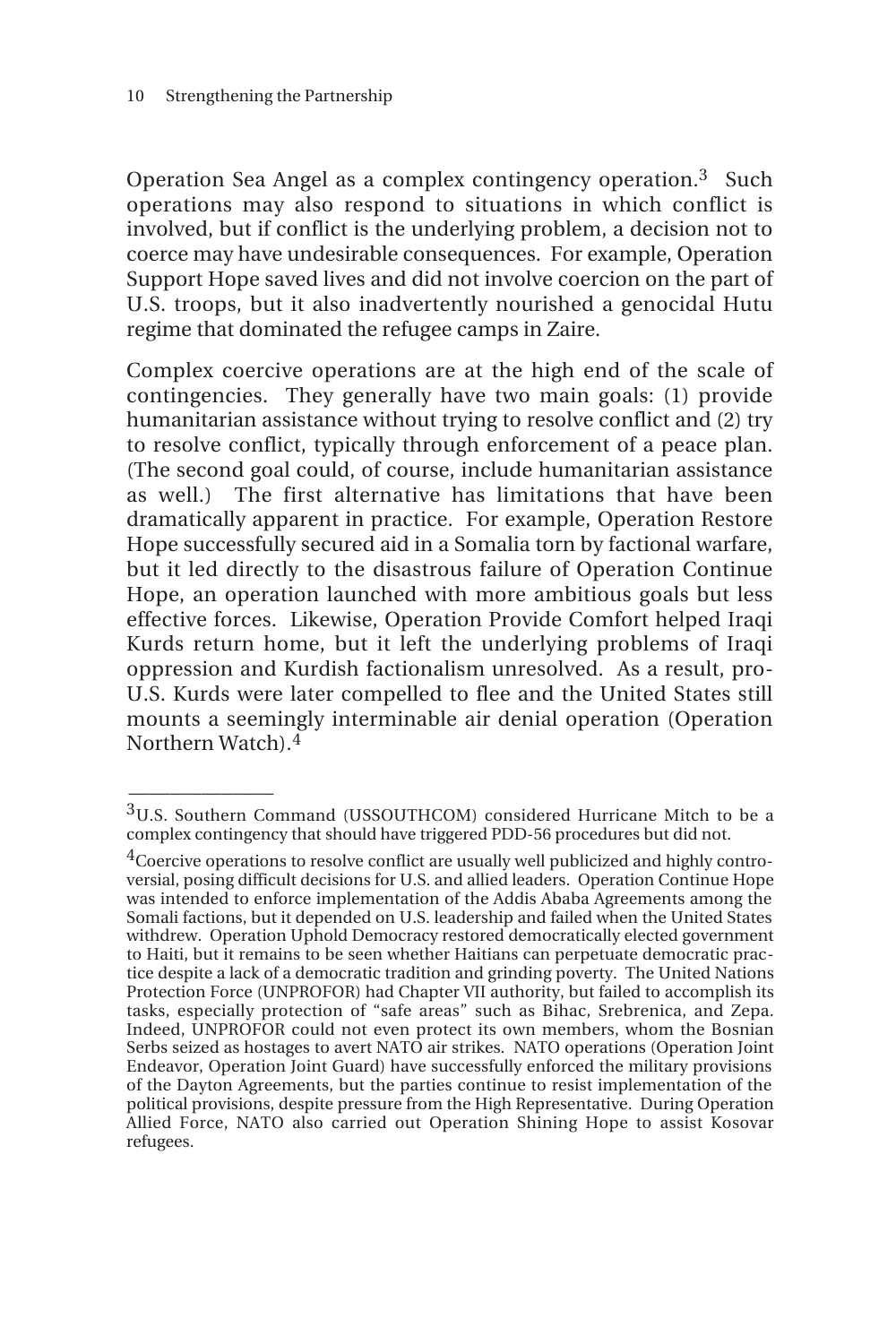These categories blur in practice. Shining Hope was strictly a relief operation, but it was conducted in conjunction with the coercive Allied Force. Support Hope relied on military force for protection even though the main emphasis was on assisting the provision of relief. Nevertheless, this typology illustrates key decision points and clarifies the subsequent discussion of the types of missions and corresponding difficulties.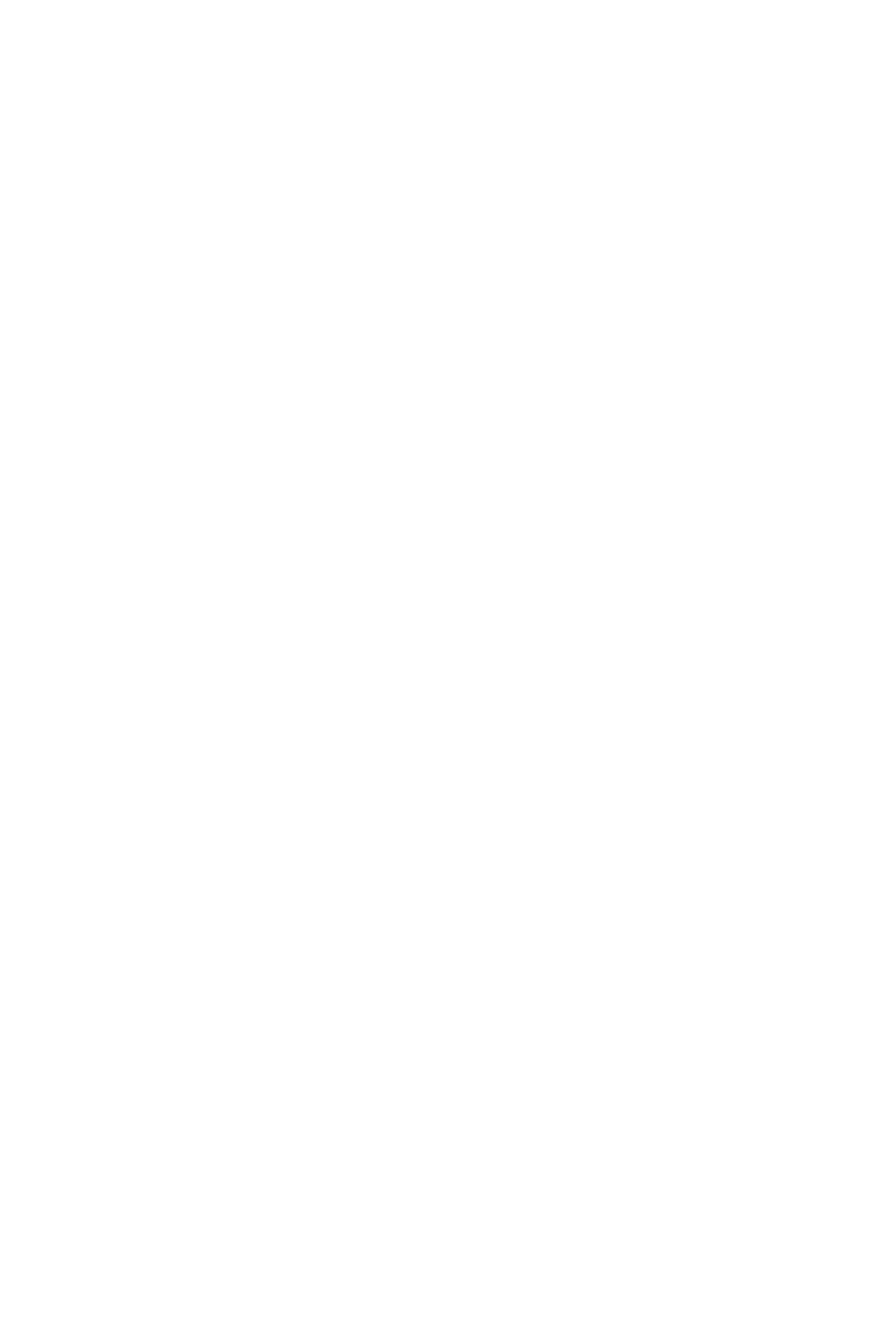Chapter Three

# **FREQUENCY OF CONFLICT AND RESPONSE**

There is no dearth of conflicts that might trigger complex contingency operations today. Refugee flows, communal strife, stateinitiated famines, and other causes of suffering will probably be all too common in the coming years. Certainly in the Balkans and sub-Saharan Africa, but probably also in central and southeastern Asia, bellicose national and ethnic leaders may cause human suffering on a scale that might prompt and justify future U.S. intervention.

Most of these conflicts either occur within an existing state or have a strong intrastate component. The fundamental causes of conflict are many and varied, but national and ethnic antagonisms predominate. Conflict will remain prevalent in the area of responsibility of the United States European Command (USEUCOM), especially in sub-Saharan Africa but also to a lesser extent in the former Yugoslavia.

This chapter describes the current state of conflict in the world today. It lists overall conflicts worldwide and focuses on the former Yugoslavia and sub-Saharan Africa, which appear particularly prone to unrest. It then notes why it is difficult to predict U.S. and allied intervention despite the regularity of conflict.

# **INCIDENCE OF CONFLICT WORLDWIDE**

Both interstate and intrastate conflict can prompt a humanitarian intervention that may be characterized as a complex contingency. Interstate conflict occurs infrequently, but there are several potential flash points. These include war between the Republic of Korea and a decaying Communist regime in the north, war between India and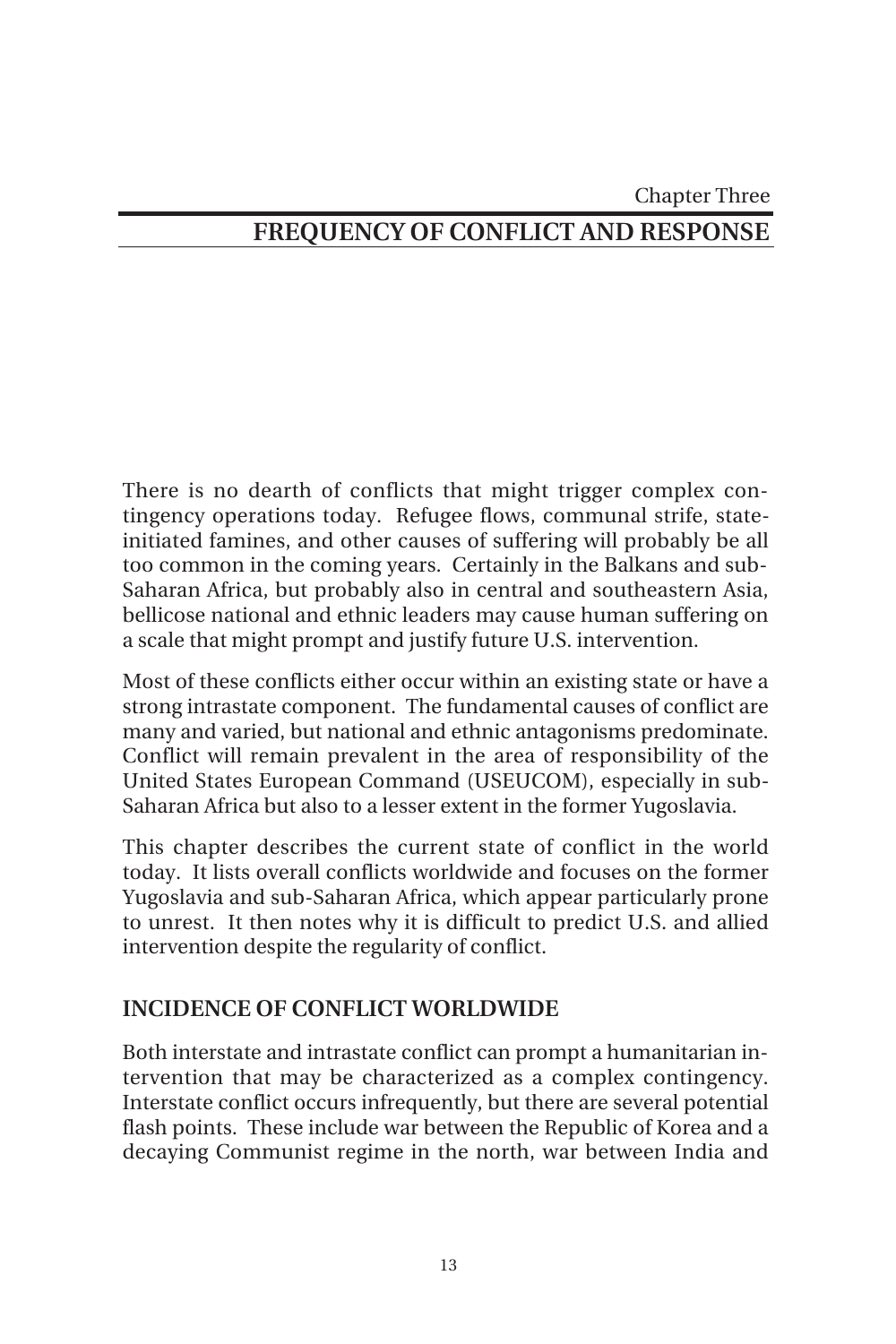Pakistan (possibly over Kashmir), and continuing risk of aggression from a totalitarian Iraq. Africa is home to several deadly wars. Eritrea and Ethiopia recently terminated a border conflict that cost some tens of thousands of lives. Rwanda, Uganda, Zimbabwe, and Angola are involved in a proxy war in Congo, which shows little sign of abating.

In contrast, intrastate conflict occurs often, although it has become slightly less prevalent in recent years.<sup>1</sup> Intrastate conflict usually has deep underlying causes. These include oppressive, illegitimate, or incompetent governments; dramatic class differences and economic grievances; ideological and religious antagonisms; national, racial, and ethnic differences; and gang-style rivalries to exploit sources of wealth.2

The most common underlying cause of intrastate conflict is national, racial, and ethnic differences, often sharpened or expressed by religious divides, as displayed in Table 3.1. Many people, especially in the Balkans and sub-Saharan Africa, define themselves primarily as belonging to some group with a shared past and common destiny. They intend government to advance their group's well-being, rather than to safeguard the rights of all citizens. Where one group predominates, it may abuse state power to dispossess and terrorize minorities, as Serbs did recently to Kosovar Albanians. It may even commit genocide, as Hutus did to Tutsis in Rwanda.

One symptom of conflict is people driven from their homes, often under conditions of great misery. The United Nations High Commissioner for Refugees (UNHCR) originally had a mandate to protect and assist refugees, i.e., people who fled war or persecution across international borders. But in response to intrastate conflicts, UNHCR has widened its mandate to include "internally displaced persons," i.e., those forced from their homes within the borders of recognized states. The number of persons of concern to UNHCR reached a record high of 27 million in 1995 and has since dropped to 22.3 million. Of these persons, 7.3 million are in Africa, 7.4 million in Asia, and 6 million in Europe. Of the ten largest refugee populations,

\_\_\_\_\_\_\_\_\_\_\_\_\_\_

<sup>&</sup>lt;sup>1</sup>Khalilzad and Lesser (1998); Wallensteen (1998).

 ${}^{2}$ Byman and Van Evera (1998).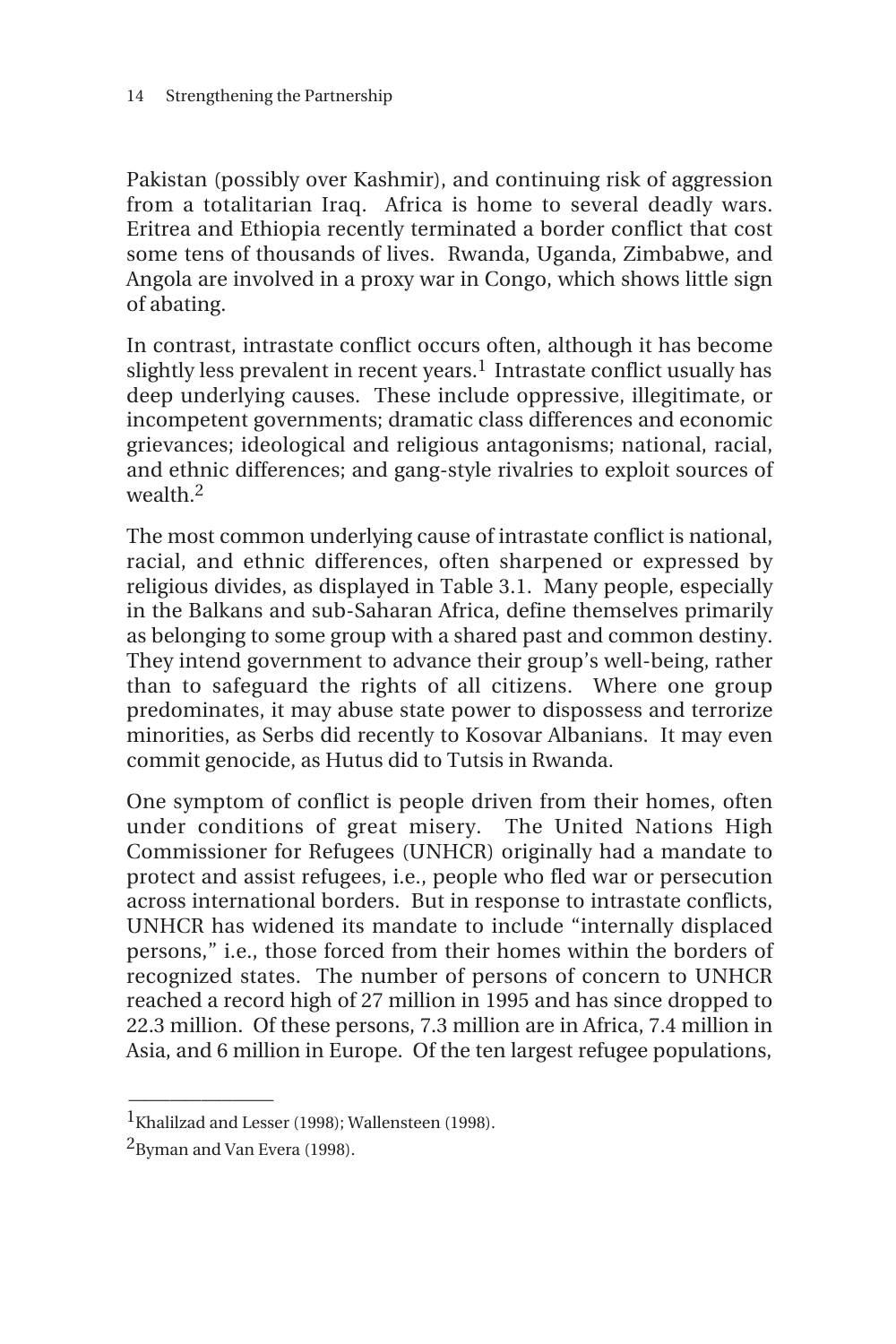# **Table 3.1**

### **Recent and Current Intrastate Conflicts**

|                                     |                                                                                                                                                             | International                                                                               |
|-------------------------------------|-------------------------------------------------------------------------------------------------------------------------------------------------------------|---------------------------------------------------------------------------------------------|
| Country                             | <b>Character of Conflict</b>                                                                                                                                | Response                                                                                    |
| Afghanistan <sup>a</sup>            | Uzbek- and Tajik-based opposition to the<br>Taliban regime in Kabul.                                                                                        |                                                                                             |
| Algeria                             | Violent Islamist insurgency led by Islamic<br>Salvation Front and Armed Islamic<br>Group.                                                                   |                                                                                             |
| Angola <sup>a</sup>                 | Protracted civil war between an MPLA-<br>dominated government and UNITA.                                                                                    | (Previously: UNAVEM<br>I, II, III, and MONUA)                                               |
| Azerbaijan <sup>a</sup>             | Armenian revolt in Nagornyi Karabakh<br>against Azeri-dominated government.                                                                                 | Mediation by OSCE.                                                                          |
| Bosnia-<br>Herzegovina <sup>a</sup> | Postwar tension among Bosnians, Croats,<br>and Serbs; recalcitrance in implementing<br>Dayton Agreement; sporadic violence<br>provoked by minority returns. | Dayton Agreements<br>implemented and<br>enforced by<br>UNMIBH, OSCE, PIC,<br>NATO-led SFOR. |
| Burundi <sup>a</sup>                | Tutsi-dominated government confronts<br>restive Hutu majority.                                                                                              | OAU mediation and<br>pressure.                                                              |
| Cambodia                            | Tension among CPP, FUNCINPEC, and<br>PDK.                                                                                                                   | (Previously: UNTAC)                                                                         |
| Central<br>African<br>Republic      | Repeated Army rebellions against civilian<br>government.                                                                                                    | MINURCA: French-<br>supported MISAB.                                                        |
| Chad <sup>a</sup>                   | Insurgency following a civil war between<br>Muslim and Christian factions together<br>with a Libyan invasion opposed by<br>France.                          |                                                                                             |
| Colombia                            | Government fighting insurgent groups<br>and drug cartels.                                                                                                   |                                                                                             |
| Congo-<br><b>Brazzaville</b>        | Tension following a destructive civil war<br>among party militias and factions within<br>the armed forces.                                                  |                                                                                             |
| Congo-<br>Kinshasa <sup>a</sup>     | Tension following civil war; weak central<br>government; ethnic rivalries.                                                                                  |                                                                                             |
| Cyprus <sup>a</sup>                 | Tension between Greek Cypriots and<br>Turkish Cypriots divided by a buffer zone;<br>corresponding Greek-Turkish tension.                                    | <b>UNFICYP; UN-</b><br>sponsored<br>negotiations<br>involving U.S. Special<br>Envoy.        |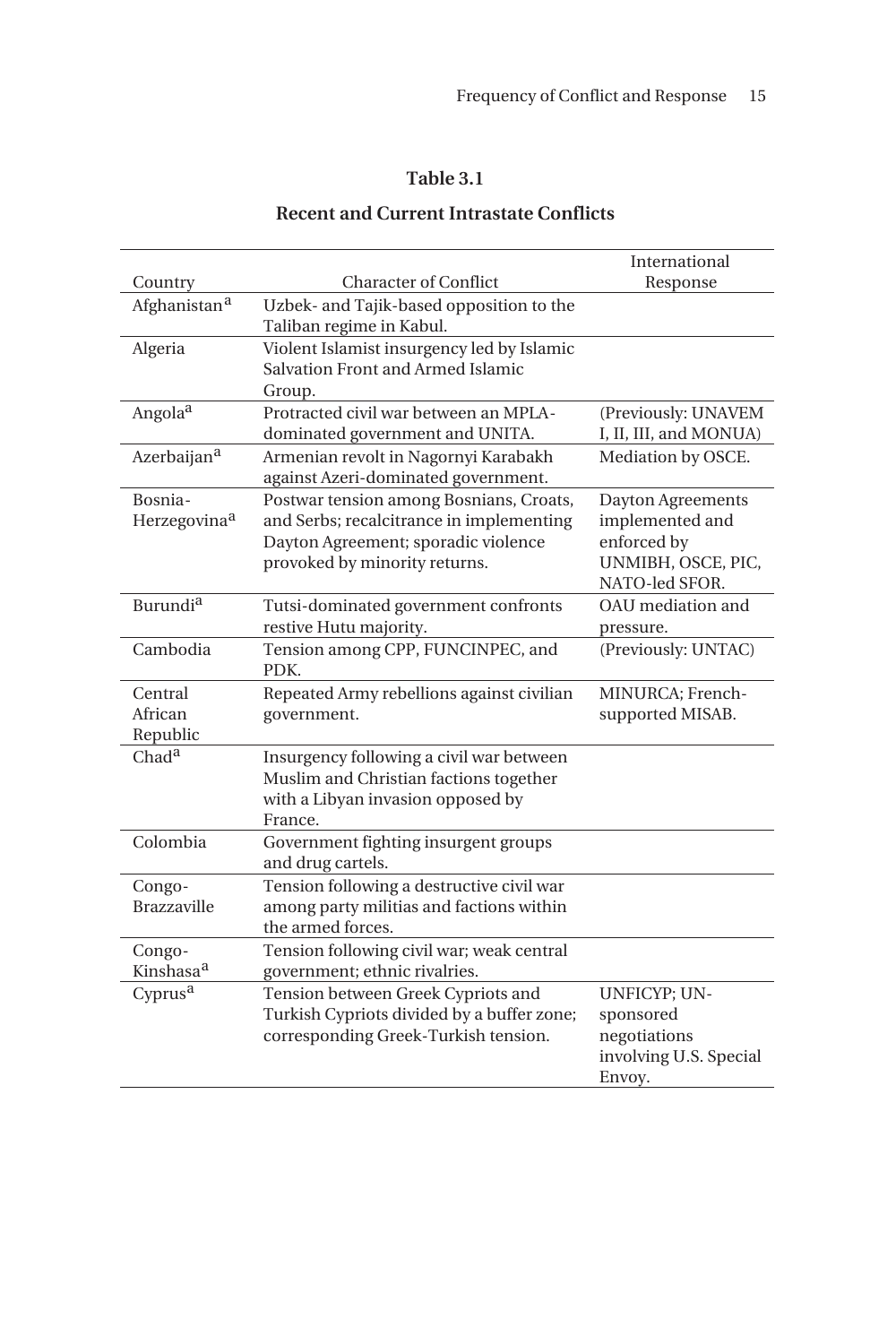|                                |                                                                             | International                        |
|--------------------------------|-----------------------------------------------------------------------------|--------------------------------------|
| Country                        | <b>Character of Conflict</b>                                                | Response                             |
| Ethiopia <sup>a</sup>          | Tensions among ethnic groups; drought;                                      |                                      |
|                                | conflict with Eritrea.                                                      |                                      |
| Georgia <sup>a</sup>           | Separatist movement in Abkhazia.                                            | <b>UNOMIG; CIS</b>                   |
|                                |                                                                             | peacekeeping force.                  |
| Guatemala                      | Tension following protracted civil war.                                     | MINUGUA.                             |
| Guinea-                        | Conflict between government and military                                    | ECOMOG.                              |
| Bissau                         | junta.                                                                      |                                      |
| Haiti                          | Inadequate governance; political violence.                                  | MIPONUH.                             |
| India <sup>a</sup>             | Muslim opposition in Jammu and Kashmir;<br>recurrent Hindu-Muslim violence. | UNMOGIP.                             |
| Indonesia <sup>a</sup>         | Islamist opposition in Java; FRETILIN                                       |                                      |
|                                | opposition in East Timor; OPM opposition                                    |                                      |
|                                | in Irian Jaya; class and racial antagonisms.                                |                                      |
| Iraq <sup>a</sup>              | Kurdish opposition led by DPK and PUK                                       | Northern Watch.                      |
|                                | (DPK currently aligned with government).                                    |                                      |
| Lebanon <sup>a</sup>           | Sporadic combat and terrorism involving                                     | <b>UNIFIL.</b>                       |
|                                | Israeli forces, SLA, Hezbollah, and Syrian                                  |                                      |
|                                | forces.                                                                     |                                      |
| Liberia <sup>a</sup>           | Tension following a protracted civil war                                    | (Previously:<br><b>UNOMIL;</b>       |
|                                | among ethnically based factions.                                            | ECOMOG).                             |
| Macedonia <sup>a</sup>         | Tension between Macedonians and                                             | (Previously:                         |
|                                | Albanians.                                                                  | UNPREDEP).                           |
| Myanmar                        | Democratic opposition to government;                                        |                                      |
|                                | ethnic tensions.                                                            |                                      |
| Nigeria                        | Opposition to a repressive government;                                      |                                      |
|                                | ethnic and sectarian violence.                                              |                                      |
| Pakistan                       | Government corruption; political violence;                                  |                                      |
|                                | sectarian violence.                                                         |                                      |
| Peru                           | Leftist insurgency led by Sendero                                           |                                      |
|                                | Luminoso and MRTA.                                                          |                                      |
| Philippines <sup>a</sup>       | Muslim separatist movement in Mindanao.                                     |                                      |
| Rwanda <sup>a</sup>            | Reprisals against Hutus following                                           | ICTR.                                |
|                                | genocidal attacks on Tutsis.                                                |                                      |
| Russia <sup>a</sup>            | Russian response to Chechen secessionist                                    |                                      |
|                                | movement.                                                                   |                                      |
| Serbia-<br>Kosovo <sup>a</sup> | Tension between Serbs and Kosovar<br>Albanians following Serb "ethnic       | Autonomy enforced<br>and implemented |
|                                | cleansing" and deployment of NATO                                           | by UN, NATO, and                     |
|                                | forces.                                                                     | OSCE.                                |
|                                |                                                                             |                                      |

## **Table 3.1—continued**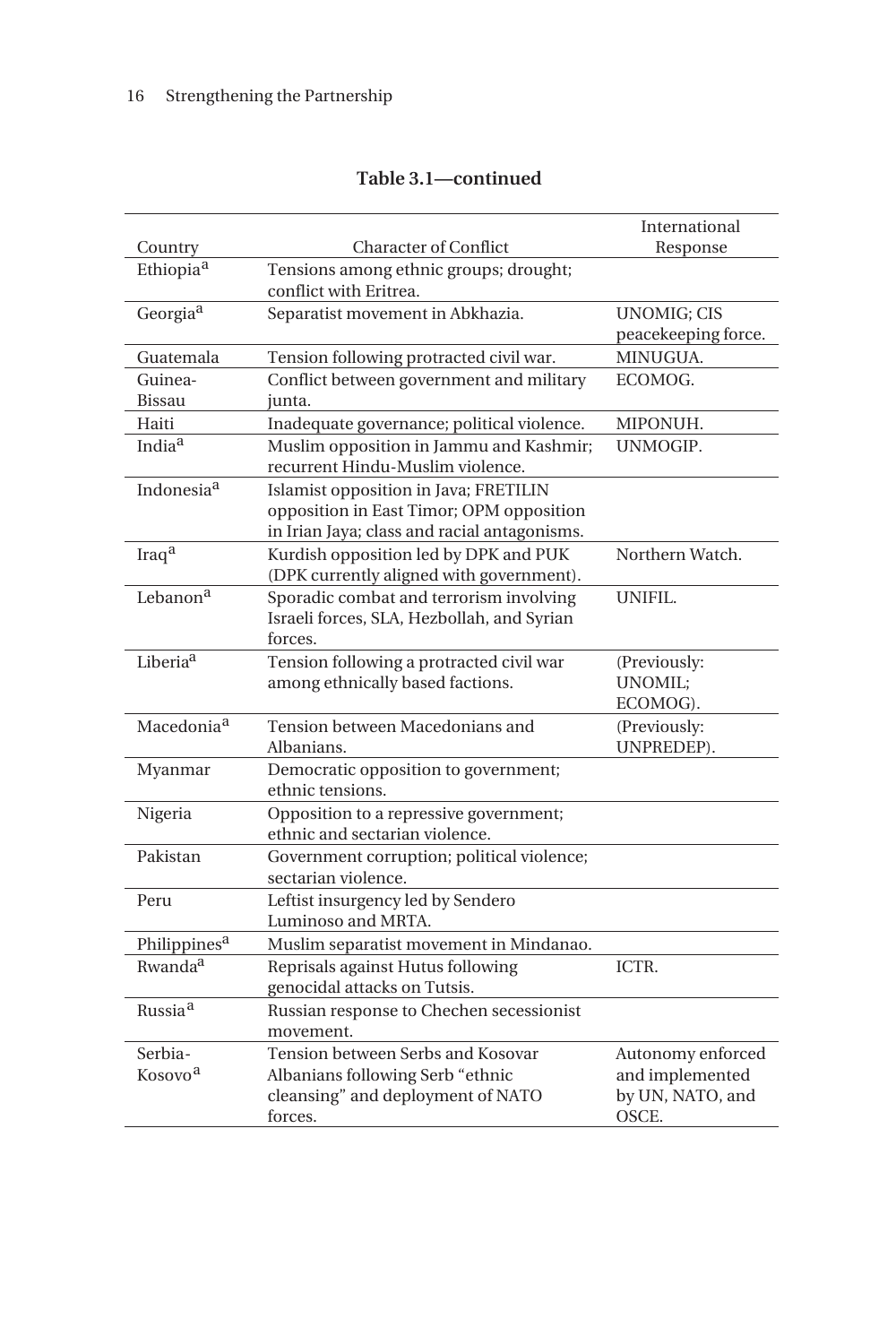|                        |                                           | International            |  |
|------------------------|-------------------------------------------|--------------------------|--|
| Country                | <b>Character of Conflict</b>              | Response                 |  |
| Sierra Leone           | Civil war among government, Army rebels,  | <b>UNOMSIL.</b>          |  |
|                        | and RUF.                                  | ECOMOG.                  |  |
| Somalia <sup>a</sup>   | Clan-based factional fighting exacerbated | (Previously:             |  |
|                        | by droughts.                              | <b>UNOSOM I, Restore</b> |  |
|                        |                                           | Hope, UNOSOM II)         |  |
| Sri Lanka <sup>a</sup> | Civil war between Sinhalese-dominated     |                          |  |
|                        | government and Tamil separatists.         |                          |  |
| Sudan                  | Civil war between Islamic regime and non- |                          |  |
|                        | Muslim resistance movements in south.     |                          |  |
| Tajikistan             | Islamic insurgency supported from         | <b>UNMOT; CIS</b>        |  |
|                        | Afghanistan.                              | peacekeeping force.      |  |
| Turkey <sup>a</sup>    | Insurgency of Kurdish separatists led by  |                          |  |
|                        | PKK.                                      |                          |  |
| $\frac{1}{2}$          |                                           |                          |  |

#### **Table 3.1—continued**

NOTE; Acronyms are defined on p. xxvii.

 $\overline{\phantom{a}}$ 

aPredominant underlying cause is national, racial, or ethnic differences.

five are from Africa (Burundi, Liberia, Sierra Leone, Somalia, and Sudan) and two from Eastern Europe (Bosnia-Herzegovina and Croatia).3

Another symptom of conflict is hunger. There is no fundamental scarcity of food; indeed, world food production has increased faster than population over the past fifty years. But some populations are at the margin, and therefore conflict can easily plunge them over the edge into starvation. In 1992, clan warfare in Somalia curtailed distribution of food while a drought decreased the total supply. The result was widespread malnutrition and much outright starvation. A decade ago, the World Food Programme (WFP) gave most of its assistance in ways intended to make people more self-reliant, but today about 70 percent of its assistance goes just to feed victims of conflict. About one-third of food delivery goes to sub-Saharan Africa, where the major recipients in order of volume are Ethiopia, the Great Lakes Region (Burundi, Rwanda, Democratic Republic of the Congo, and Tanzania), Mozambique, Angola, and the Sudan. Another third

<sup>&</sup>lt;sup>3</sup>United Nations High Commissioner for Refugees, "UNHCR by Numbers," http://www.unhcr.cn/un&ref/numbers.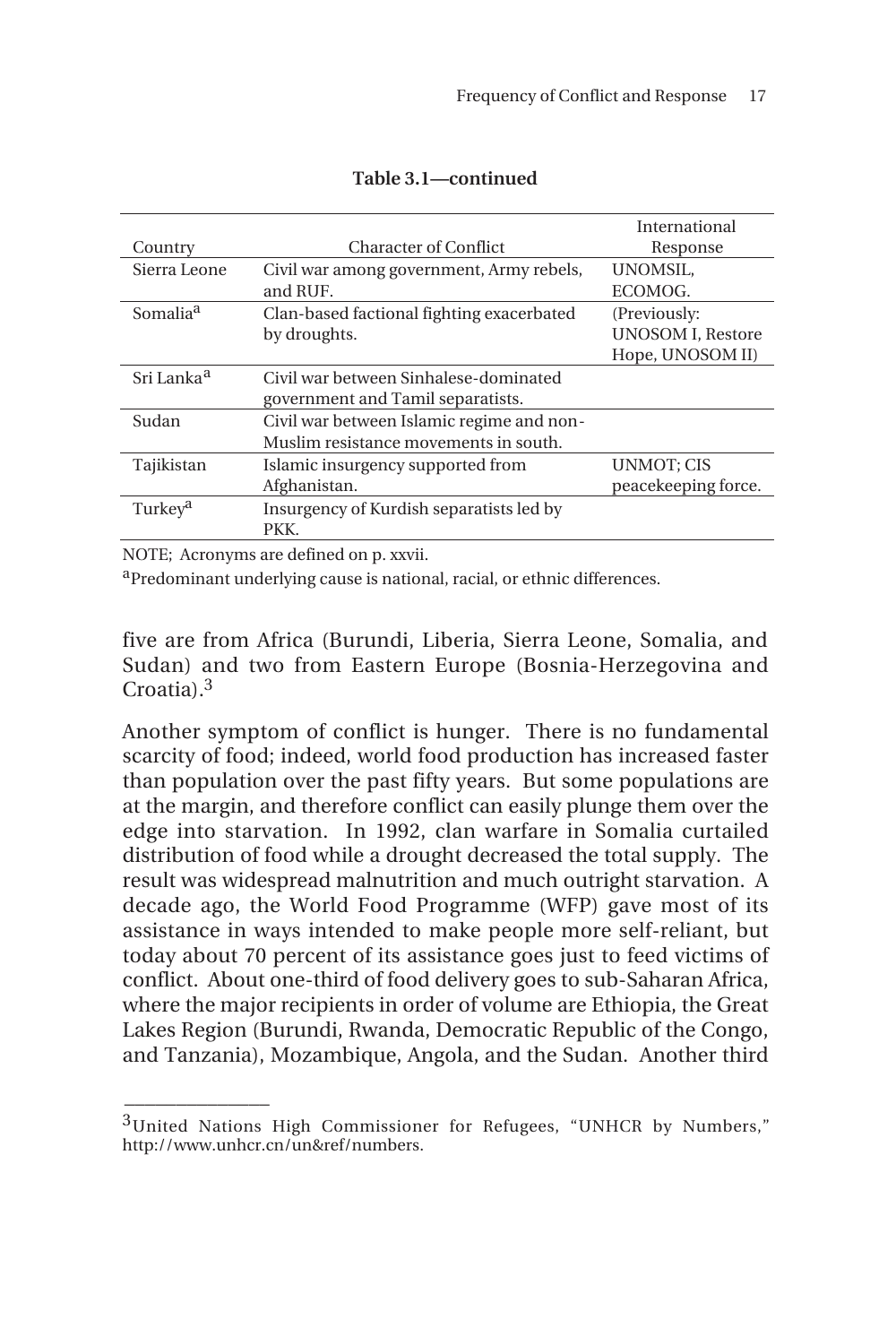goes to Asia, where the major recipients in order of volume are Bangladesh, the Democratic People's Republic of Korea, Indonesia, and India.

### **The Former Yugoslavia and Sub-Saharan Africa**

The demand for future U.S. intervention is particularly likely to be high in the former Yugoslavia and Africa. Conflicts in the former Yugoslavia and sub-Saharan Africa share some basic similarities. In both regions, national and ethnic antagonisms fuel violent, atavistic struggles for domination that produce brutal discrimination, expulsion, and massacres. In both regions, conflicts cause very large, often extremely sudden refugee flows, which tax the abilities of international organizations and NGOs to respond.

But beyond these similarities are stark differences. Inhabitants of the former Yugoslavia live in Europe and are acting out antagonisms rooted in European history. Indeed, the outbreak of conflict in Croatia and Bosnia was directly related to struggles among fascist, communist, and nationalist groups during World War II. In response, the Western European allies are trying to establish the norms of late-twentieth-century European civilization in the former Yugoslavia, especially in Bosnia-Herzegovina and Kosovo. Sub-Saharan Africa is a different story. The customs, languages, and histories of the peoples are less well understood by policymaking elites in the West. Especially since the humiliating failure in Somalia, these elites have less tendency to believe that even protracted operations could lead to lasting peace and economic development. Moreover, many African countries were once European colonies and their leaders are viscerally opposed to outsider pressures, which they believe resemble colonialism.

Because the former Yugoslavia is in Europe, its affairs are of direct geopolitical interest to major European powers, including three members of the Security Council—Britain, France, and Russia. The United States has little direct geopolitical interest but strong indirect interest because of its leadership of NATO. During recent conflicts, these major powers often diverged on policy, but they remained engaged. By contrast, UN Security Council members have little geopolitical interest in sub-Saharan Africa apart from France's continuing involvement with francophone Africa. They have little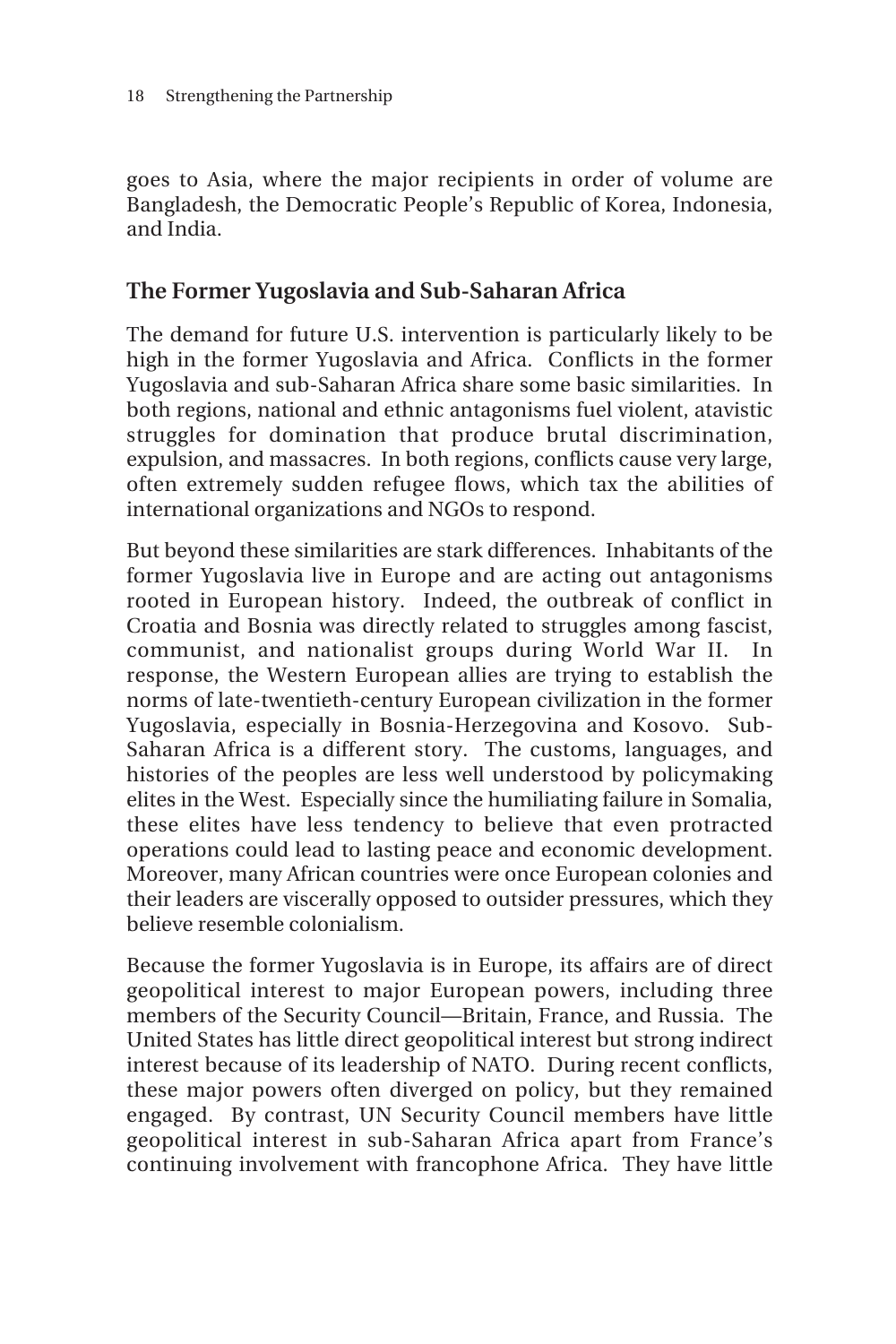fear of refugees. As a result, major powers' engagement is more tenuous in Africa. Through the Security Council and bilaterally, they support the efforts of the Economic Community of West African States (ECOWAS) Cease-Fire Monitoring Group (ECOMOG) in Liberia, Sierra Leone, and Guinea-Bissau, but they avoid large-scale commitment of their own forces and resources comparable to Operation Joint Guard and Operation Joint Guardian.

Conflict in the former Yugoslavia is probably winding down, but conflict in sub-Saharan Africa shows no signs of abating and may well become more intense. As one expert noted:

Africa, particularly sub-Saharan Africa, is falling apart. It is plagued by overpopulation, poverty, illiteracy, starvation, drought, civil and ethnic war, AIDS, government corruption, crime, deforestation, disease, and everywhere you look, refugees. Sub-Saharan Africa is the "third world of the third world."4

In the past decade, civil war has been epidemic across the African continent. Wars started or continued in 15 sub-Saharan countries: Angola, Burundi, Central African Republic, Chad, Congo-Brazzaville, Congo-Kinshasa, Ethiopia, Guinea-Bissau, Liberia, Mozambique, Rwanda, Sierra Leone, Somalia, Sudan, and Uganda. In at least three countries—Liberia, Congo, and Somalia—civil society broke down when rival bands based on ethnic groups competed ferociously and interminably for dominance.

Half of the ten largest refugee populations tracked by UNHCR were generated by conflict in Africa. These people fled from Somalia (524,400), Burundi (515,800), Liberia (486,700), Sudan (315,300), and Sierra Leone (328,300).<sup>5</sup> These conflicts devastate local populations, which are already afflicted by malnutrition and disease. Drought, primitive agricultural techniques, and inefficient government have worsened food security in recent decades, making malnutrition common.6 About 70 percent of all individuals infected with the HIV virus that produces acquired immune deficiency syndrome live in

 $^{4}$ Bernstein (1994), p. 90.

<sup>5</sup>United Nations High Commissioner for Refugees, "UNHCR by Numbers," http://www.unhcr.cn/un&ref/numbers/table5.num.  $6$ IFAD (1993).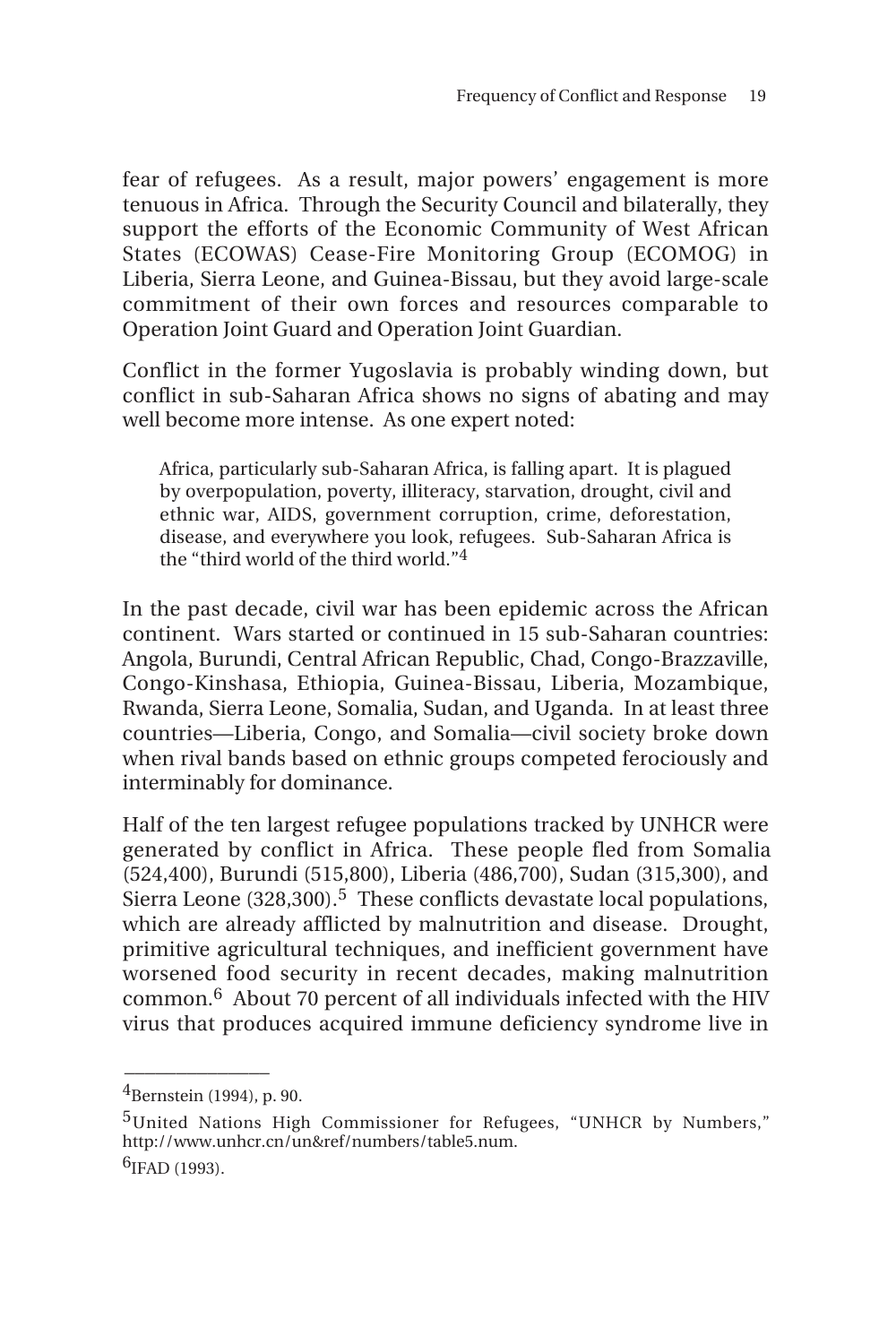Africa.<sup>7</sup> In parts of sub-Saharan Africa, one in every four adults is HIV positive, and the infection is still spreading.

## **UNPREDICTABILITY OF INTERVENTION**

Decisions to actually conduct operations, however, are much harder to anticipate than the strong likelihood that conflicts meriting intervention will continue. When weighing humanitarian intervention, U.S. officials decide on a case-by-case basis, often unpredictably. For geopolitical reasons, the United States is more likely to mount operations close to home, especially in the Caribbean and Central America, or in areas close to its NATO allies, such as the Balkans and perhaps Cyprus, than in more-distant regions. In addition, the United States remains firmly committed to Korean security and would almost certainly respond strongly to a humanitarian crisis resulting from an implosion or fall of the North Korean regime. But due in part to the Somali debacle, U.S. decisionmakers will probably hesitate to become deeply involved in sub-Saharan Africa, despite that region's turmoil and suffering. Yet even here, the prospect of a truly massive conflict—such as a possible repeat of the 1994 Rwanda genocide—might led to U.S. intervention.<sup>8</sup>

It is difficult to predict when the United States and others will undertake complex contingency operations. Although the United States has an interest in the advancement of human rights, it does not, and cannot, act consistently on such a basis and therefore must choose on more particular grounds. For example, it may want to support its allies, protect U.S. citizens abroad, inhibit or reverse flows of refugees, or counter threats to its prosperity. Policymakers differ widely on definitions of these interests and whether they are sufficiently threatened in particular cases.

When the Balkan wars began in 1991, the Bush administration stayed out, believing that the United States had too little interest to justify

\_\_\_\_\_\_\_\_\_\_\_\_\_\_

<sup>7</sup>Bernstein (1994), p. 90; *Medical Mission News* (Winter 1998), p. 4.

<sup>&</sup>lt;sup>8</sup>Funding for humanitarian crises mirrors the lack of consistency. For example, the aid effort for Kosovo has received far more aid than can be immediately used, while aid efforts in Africa are neglected.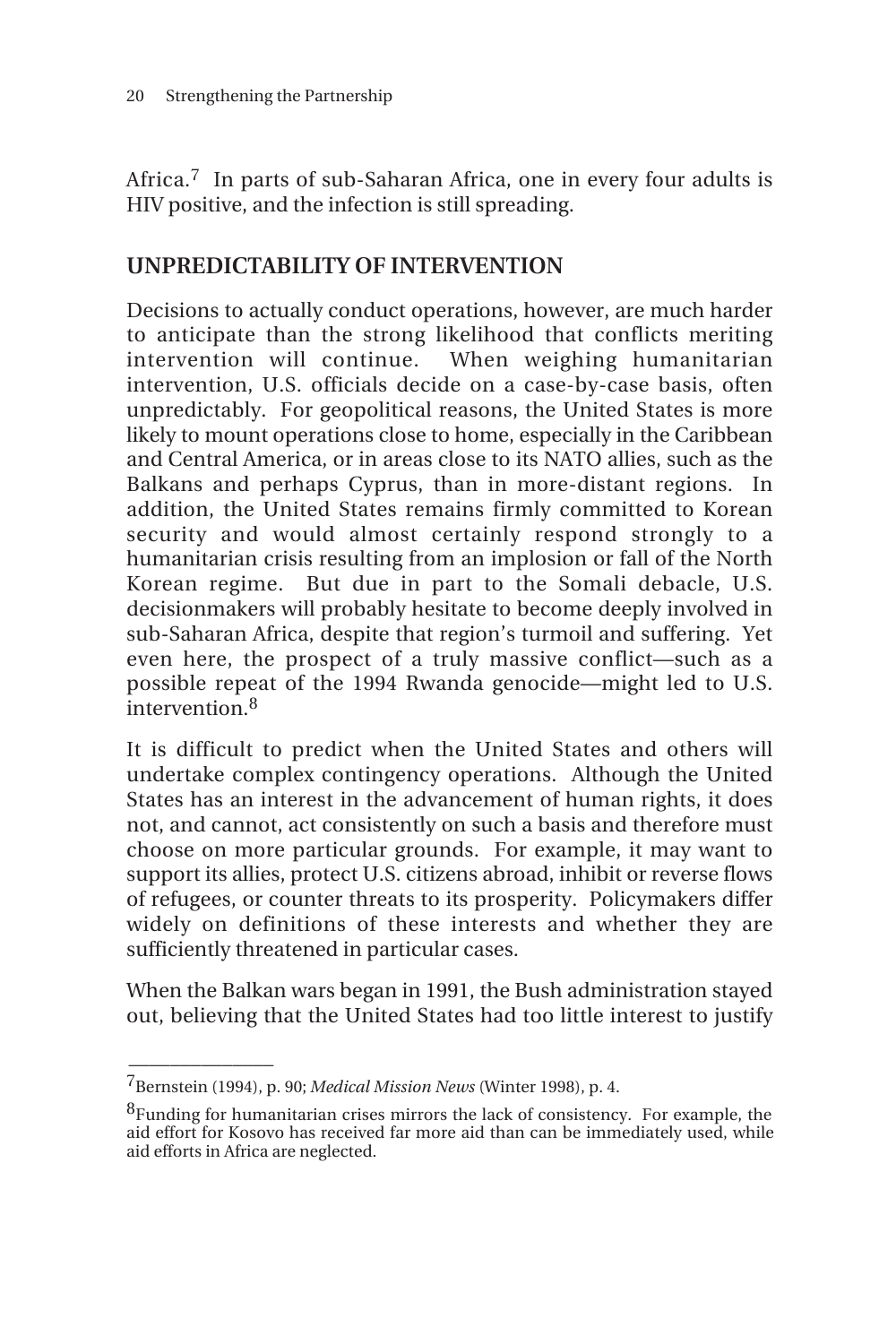the massive military effort that intervention would require. In following years, the Clinton administration was equally determined to stay out, even though the European allies were badly floundering. But in 1995, the Clinton administration decided to lead and contribute heavily to a complex contingency operation in Bosnia that would last one year. It subsequently decided to prolong that operation indefinitely. Why did the nation decide to act in 1995 rather than five years earlier? The decision resulted from a complex series of events during the final years of the Balkan wars, which drew the United States ever deeper into a contingency it had initially tried to avoid. In the final analysis, U.S. decisionmakers chose to act because its allies could neither ignore the problem nor solve it without American leadership. In retrospect, these propositions may sound obvious, but they were not obvious when the wars started.

If the United States has difficulty deciding when to conduct operations in Eastern Europe, it has even greater difficulty in sub-Saharan Africa. Why did the Bush administration decide in December 1992 to send forces to Somalia? At the end of the Cold War, the United States was aligned with Somalia in opposition to Ethiopia, a client of the Soviet Union (years earlier the alignments had been reversed). After the collapse of the Soviet Union, the United States had almost no geopolitical interest in Somalia and therefore its primary motive was humanitarian, spurred by scenes of horrendous suffering. But in early 1993, the Clinton administration began to pursue a new goal of better governance, striking at the power of factional leaders, especially in the Mogadishu area. Just a few casualties prompted the administration to abandon this effort, in large part because it could not identify interests that would justify the effort.

The Rwandan crisis, which began on April 6, 1994, presents an even more complicated picture. During the first three weeks, extremist Hutus hacked to death with machetes, shot to death, and burned alive almost a million people, throwing tens of thousands of bodies into the rivers.9 At the time, the United Nations Assistance Mission for Rwanda (UNAMIR) had some 2100 personnel, too few to be decisive. The U.S. government believed there was insufficient

<sup>9</sup>United Nations, *The Blue Helmets* (1996), pp. 346–348.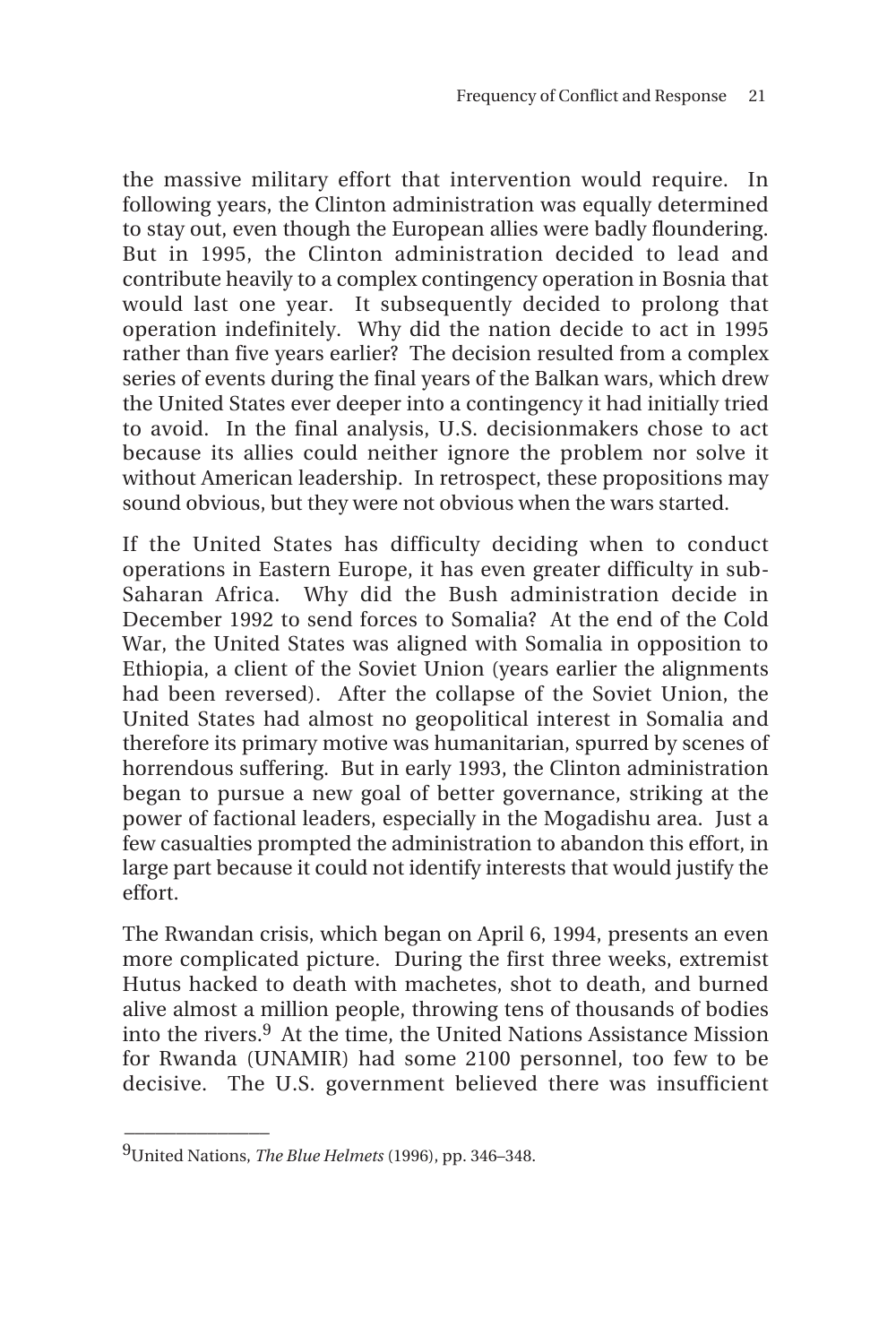international or domestic support to mount a successful operation and urged the reduction of UNAMIR. The Security Council drew UNAMIR strength down to 270 personnel and gave them the mission of acting as monitors and intermediaries between the parties. The French government subsequently launched its controversial Operation Turquoise in southwestern Rwanda but soon relinquished control to the Tutsi-led Rwandese Patriotic Front (RPF). During June and the first week of July, the RPF won decisive victories in Rwanda. Beginning on July 3, 1994, some three million panic-stricken Hutus, including most of the perpetrators of the genocide, fled to neighboring countries—one of the most sudden and massive refugee flows in history. Refugees who had fled to the neighboring Congo (then Zaire) lacked water, food, and sanitary facilities. Under these conditions, they began dying rapidly of cholera. On July 17, the Clinton administration decided to provide humanitarian assistance to these refugees in Operation Support Hope. Thus, the United States decided not to forcefully oppose Hutu genocide against Tutsis but subsequently mounted an operation to save Hutus, including an exile regime that dominated the refugee camps while planning a return to Rwanda. These U.S. decisions were understandable responses to specific emergencies, but no one would have predicted them.

The type of mission conducted, as well as the decision to intervene, is also difficult to predict. The United States supported a massive relief and political effort in response to the Somalia famine and civil strife but engaged in only modest relief activities after the bloody and brutal Rwanda genocide. Moreover, goals regularly change during an operation as new information emerges or as political leaders realize opportunities to resolve the conflict in the long term or recognize unanticipated constraints on military effectiveness.

#### **DRIVERS OF INTERVENTION**

In deciding to conduct operations, U.S. decisionmakers are driven as much by domestic opinion and allied concerns as humanitarian motives. Both are varied and unpredictable. Fundamental decisions—when and where to conduct operations, what goals to set, how many resources to invest, when to terminate operations—are made with domestic and allied audiences in mind.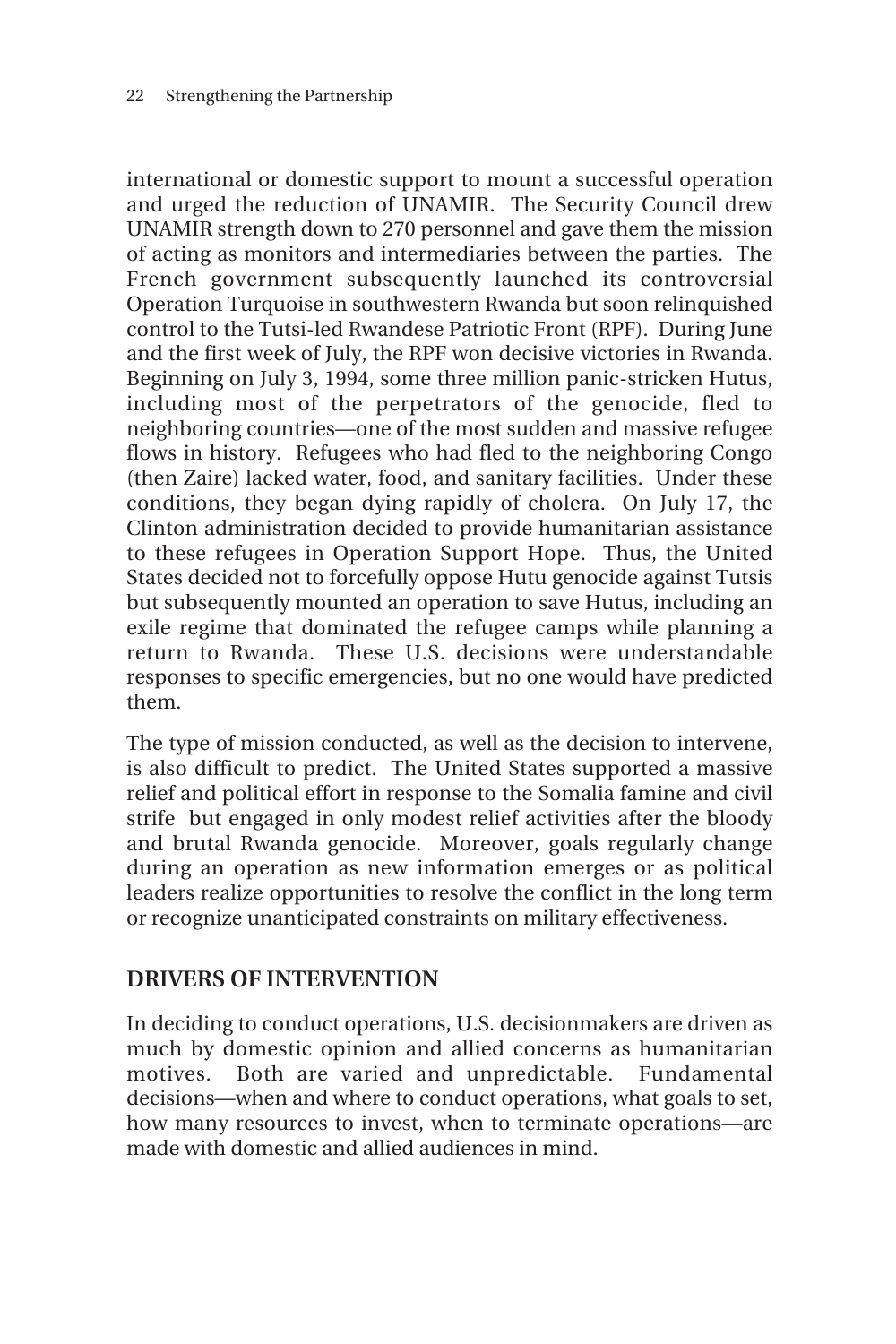Media coverage and grassroots efforts by NGOs can put great pressure on the U.S. government to act.10 In Somalia, Kosovo, and other crises, the highly publicized suffering prompted popular support for intervention. Moved by media reports of suffering abroad, local civic and church groups often collect goods—some of little immediate value in the crisis—and press politicians to ensure they are shipped promptly.

Media coverage, however, is uneven. Kosovo, for example, received tremendous attention while bloodier conflicts such as Sudan or the Ethiopia-Eritrea war received almost none. Often, other news events relegate a humanitarian crisis to obscurity. In many crises, the initial suffering receives tremendous attention, but the media coverage wanes in subsequent months.

Refugee flows and associated allied concerns are another major driver of intervention. Particularly in Europe, U.S. allies push for action because they fear massive flows of refugees into their own countries and the spread of violence. The United States also responded to Turkey's concerns about Kurdish refugees after the Iraqi civil strife in 1991, prompting Operation Provide Comfort.

# **LIMITED WARNING TIME**

Crises may occur with little warning for policymakers or military leaders because intelligence on crisis regions, particularly in sub-Saharan Africa, is often limited. Limited U.S. and allied interests in the region result in few diplomatic or intelligence assets being devoted to events there. Moreover, the civil war or bad government that caused the crisis often leads the United States and its allies to reduce their already-limited official presence for safety reasons. Thus, the U.S. government had withdrawn its official presence from Somalia in the months preceding its major intervention there.

At times, the United States can anticipate *where* complex emergencies are likely to occur, but seldom *when* they will occur. In 1990, the United States saw that Yugoslavia was about to break apart and believed that violent ethnic conflicts would ensue. Indeed, the U.S.

<sup>10</sup>Menkhaus (1998), p. 55.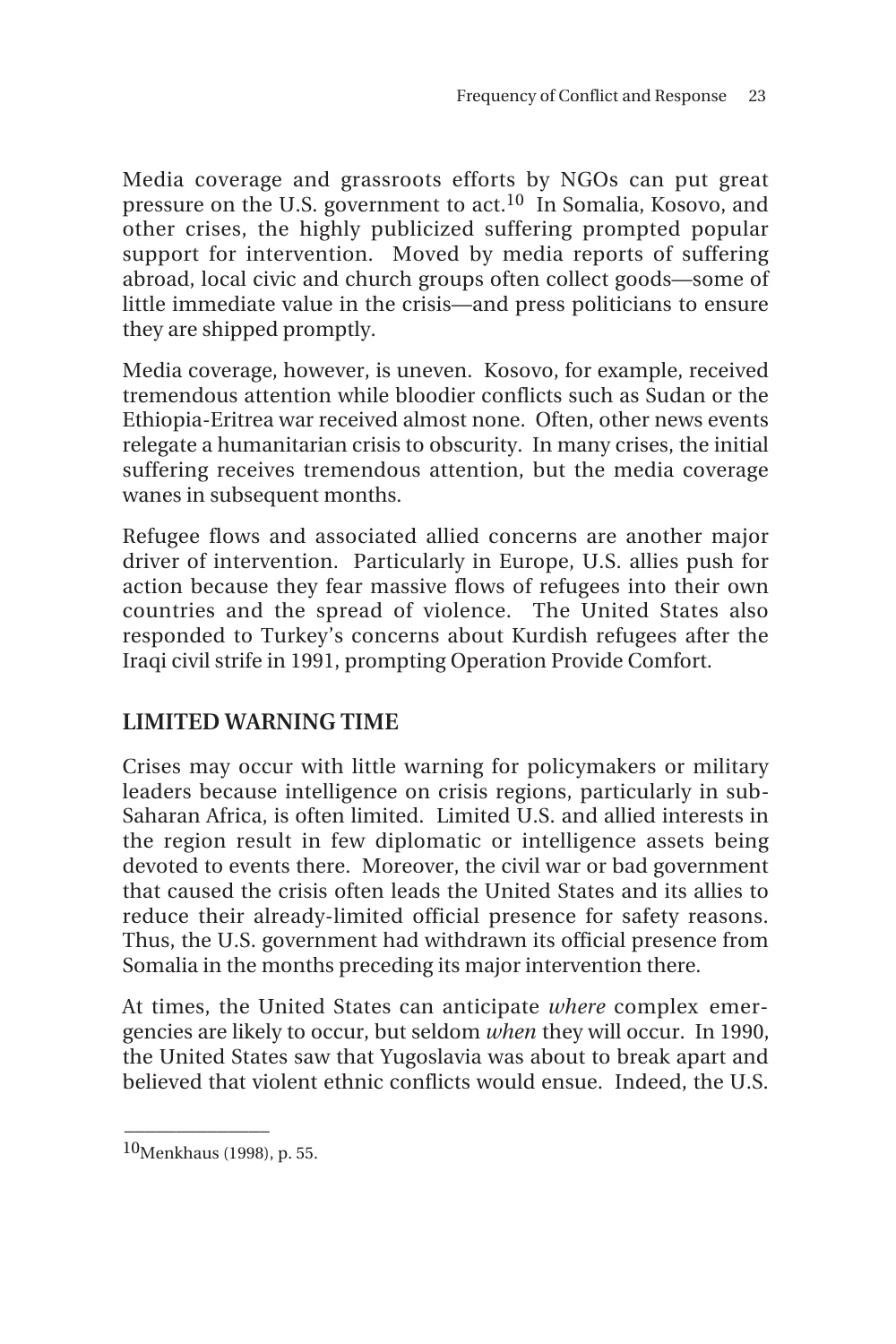government based its policy on that expectation. Tension was clearly apparent in Rwanda long before the genocide and the United Nations was working, albeit ineffectually, to alleviate tension and implement a peace plan.

But events often take capricious courses. They may postpone crises that appear imminent and precipitate crises that appear remote. Policymakers had little warning that civil war would break out and rapidly engulf Bosnia in the spring of 1992. They did not anticipate that Kosovar Albanian terrorism and Serb repression would spiral out of control in early 1999. They had no warning that the presidents of Rwanda and Burundi would both die in an airplane crash in April 1994, precipitating a planned genocide.

Even if U.S. policymakers could anticipate where and when a complex emergency would occur, they still might not prepare an adequate response. Complex contingency operations are usually international and multinational, involving a large number of actors outside the U.S. government who are unlikely to agree on a course of action until confronted by an actual crisis. Even within the U.S. government there can be strong resistance to advance planning, unless demanded at the highest levels. Many policymakers are too absorbed by current crises to plan for future crises, and they may simply prefer to keep their options open.

# **PREFERENCE FOR MULTILATERALISM**

Seldom, if ever, will the United States mount a complex contingency operation unilaterally or bilaterally. Even in cases where refugees are not of immediate concern to U.S. allies, they often share U.S. humanitarian objectives because the same media concerns that drive U.S. decisionmakers also affect other Western publics. Almost always the operation will be international, involving a colorful cast of actors. These actors include host countries, whose governance may be a central issue. They almost invariably include other major powers whose interests may be involved, especially other permanent members of the Security Council. They may include regional actors whose support will be critical, as Albania currently supports Operation Joint Guardian. Donor countries, principally the West European countries and Japan, that finance key activities such as refugee return, social programs, and reconstruction also play a vital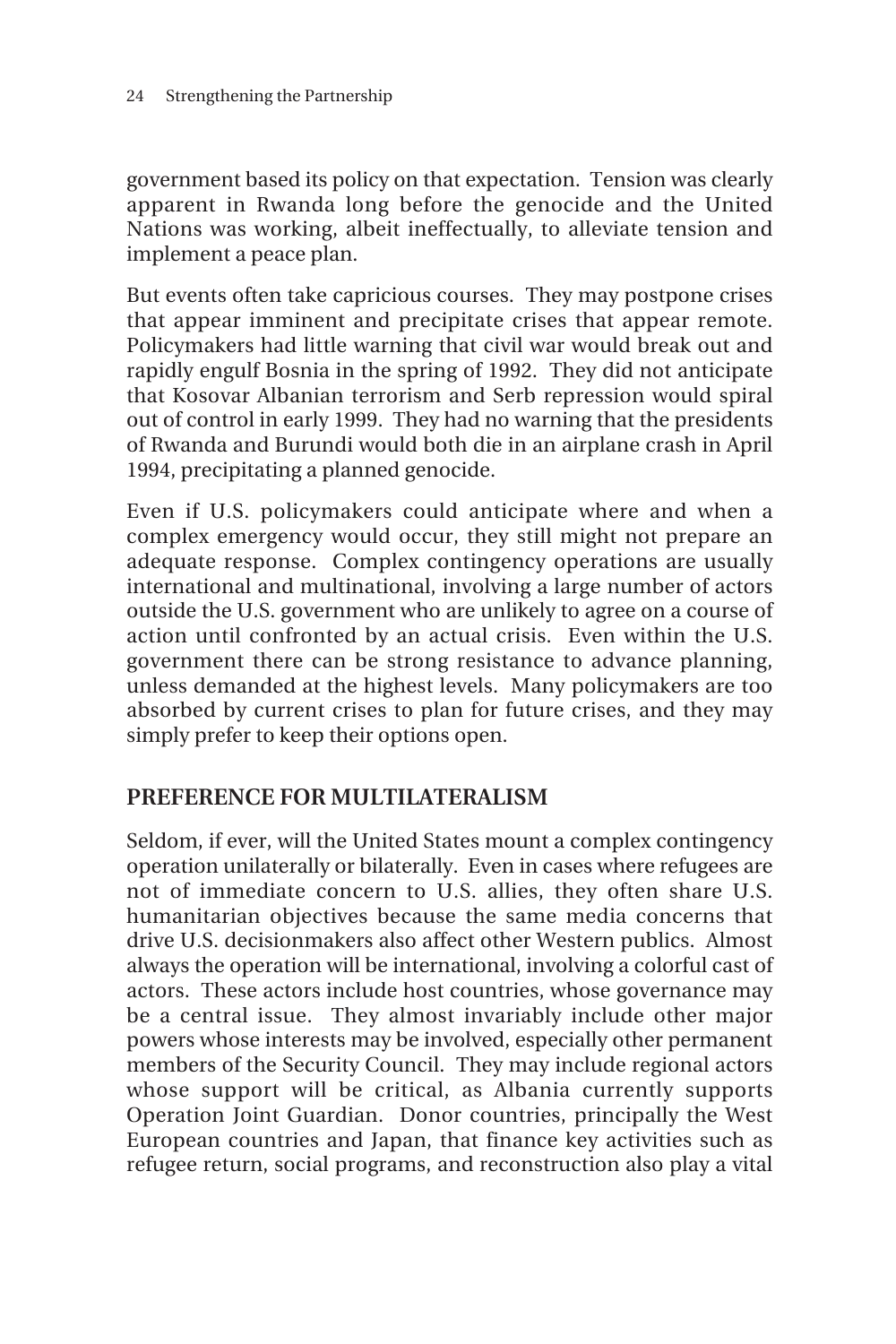role. Troop contributors, some of whom are minor powers with extensive experience in peace operations, such as Austria, Canada, Finland, India, Norway, Pakistan, and Sweden, are important partners. Actors almost always include organs of the United Nations and its family of organizations, the World Bank Group, the International Monetary Fund, and regional security organizations such as ECOWAS, NATO, the Organization of African Unity, the Organization of American States, and the Organization for Security and Cooperation in Europe (OSCE). These are all important players in the overall mission.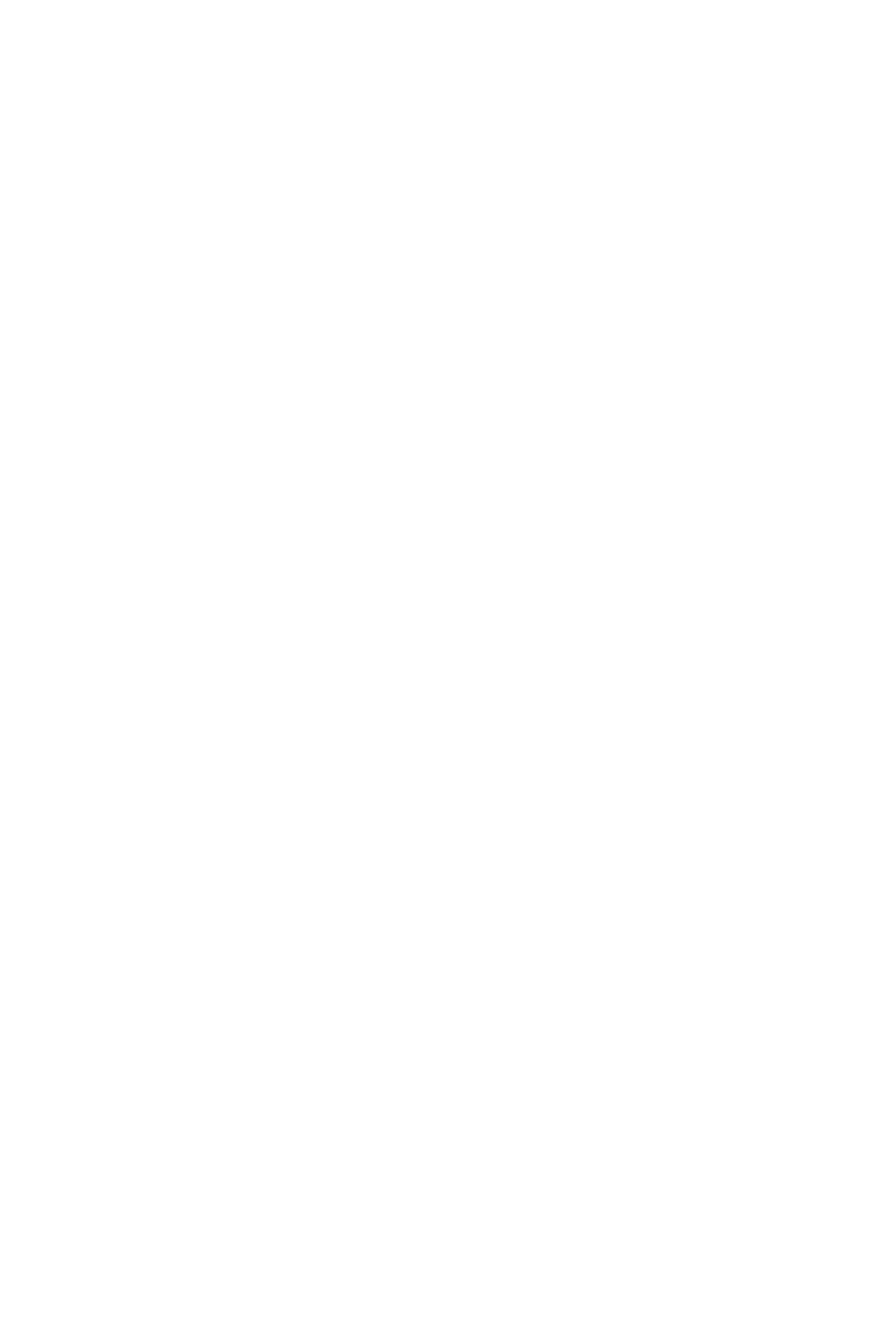#### Chapter Four

# **MILITARY TASKS IN COMPLEX CONTINGENCIES**

The military will normally play a supporting role during crises, helping relief agencies provide assistance rather than taking the lead. Relief agencies are often better able to carry out assistance tasks due to past experience. Moreover, policymakers may restrict the length or extent of military participation in these operations. As a matter of principle, both military and civilian officials prefer that the military should accomplish tasks unrelated to its core mission only on an exceptional basis, i.e., when no civilian agency can do the job quickly enough or well enough under the circumstances. But exceptions can be the rule during the first phases of complex contingency operations, while the situation remains unstable and civilian agencies are not yet fully able to carry out their responsibilities.

Although the range of possible military tasks in complex contingency operations is vast, they usually fall into five general categories of activities: (1) providing humanitarian assistance; (2) protecting humanitarian assistance; (3) assisting refugees and displaced persons; (4) enforcing a peace agreement; and (5) restoring order.

Military responsibilities regularly exceed the initial taskings.<sup>1</sup> In Provide Comfort, military forces were initially tasked to provide water and food to the Kurds; soon they were called on to transport and secure returning Kurdish refugees. Forces also had to ensure the withdrawal of Iraqi military forces. Thus, if preparations are limited

 $\overline{\phantom{a}}$  $1$ Siegel (1995), p. 2.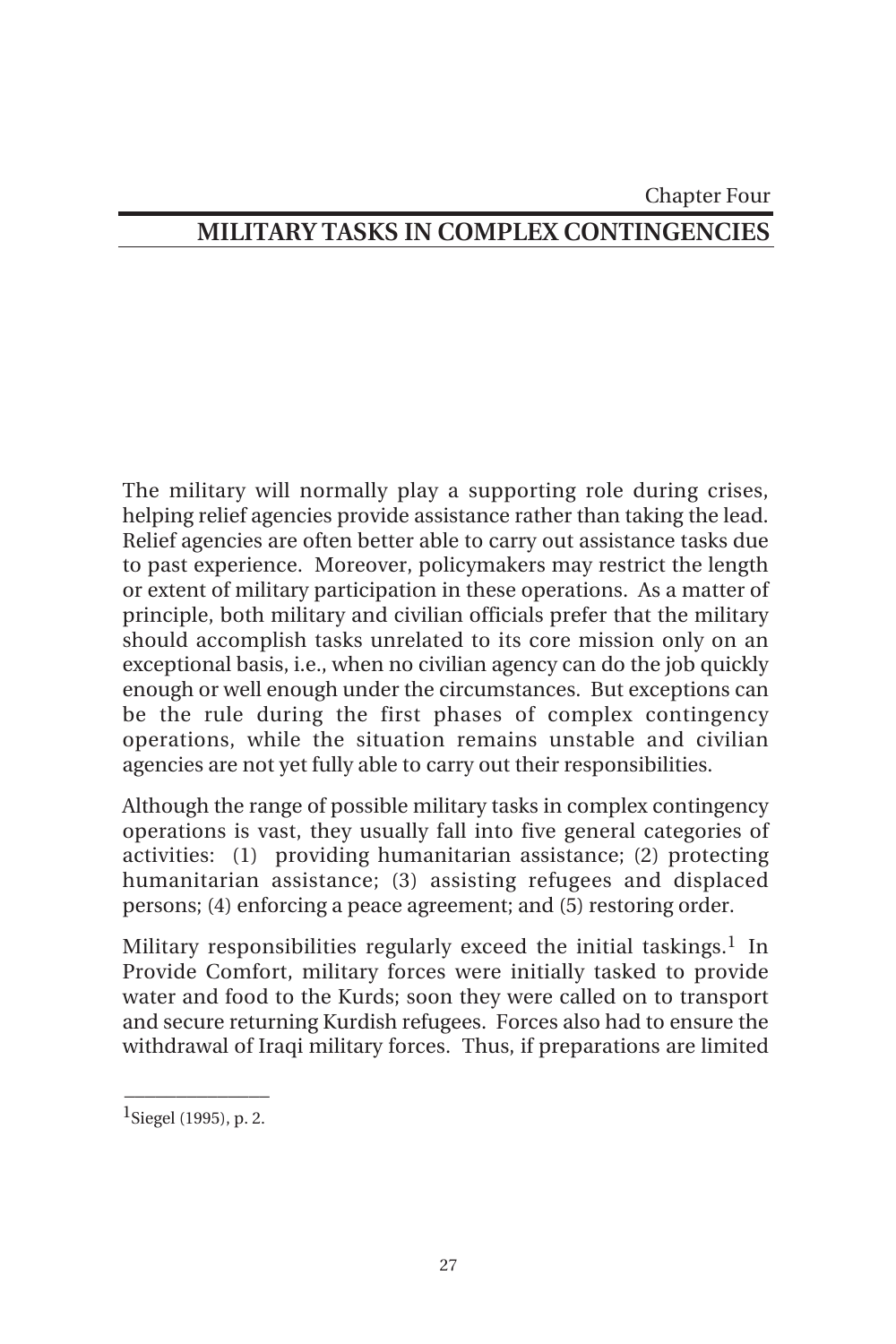to only the initial tasking, military forces may not be prepared for subsequent, more ambitious objectives.2

## **PROVIDE HUMANITARIAN ASSISTANCE**

Civilian agencies, including international organizations (IOs), the Red Cross, and nongovernment organizations, provide most humanitarian assistance with little or no help from the military. But sudden natural catastrophes and human conflict can temporarily overwhelm civilian agencies and require the military to help in several ways.

# **Conduct Airlift and Sealift**

One of the most important forms of assistance is transporting relief supplies to crisis regions. In general, ground transportation is done with local NGO and IO assets. The military can help coordinate the logistics effort, particularly in the early days of a crisis when operations are chaotic. The U.S. military also conducts hundreds of relief flights annually, including dedicated missions and spaceavailable flights under the Denton Program.3 Moreover, Air Mobility Command frequently mounts larger operations, which may be purely humanitarian like Operation Support Hope in Rwanda or part of a larger operation with humanitarian aspects like Operation Joint Forge in Bosnia.4 The U.S. military, usually in coordination with host countries or allies, may also take wider responsibility for ensuring adequate airflow. It may establish air traffic control, provide navigation aids, improve airports and related facilities, and offload arriving planes. During Operation Support Hope, for example, the United States improved airports at Entebbe and Goma. It also tried to exercise overall air traffic control through an operations center established at UNHCR headquarters in Geneva. On rare occasions, the U.S. military may even airdrop humanitarian supplies. For

\_\_\_\_\_\_\_\_\_\_\_\_\_\_

 $^{2}$ Siegel (1995), pp. 31, 52.

<sup>&</sup>lt;sup>3</sup>The Denton Program allows the Department of Defense to provide space-available transportation of humanitarian cargo at little or no cost to the donor.

<sup>4</sup>In fiscal year 1998, for example, the USAF provided relief supplies to Bosnia, food relief to Germany, peacekeepers to Macedonia, earthquake and flood relief to China, and medical supplies to Albania and Russia, and helped fight forest fires in Indonesia and Ecuador, among other operations.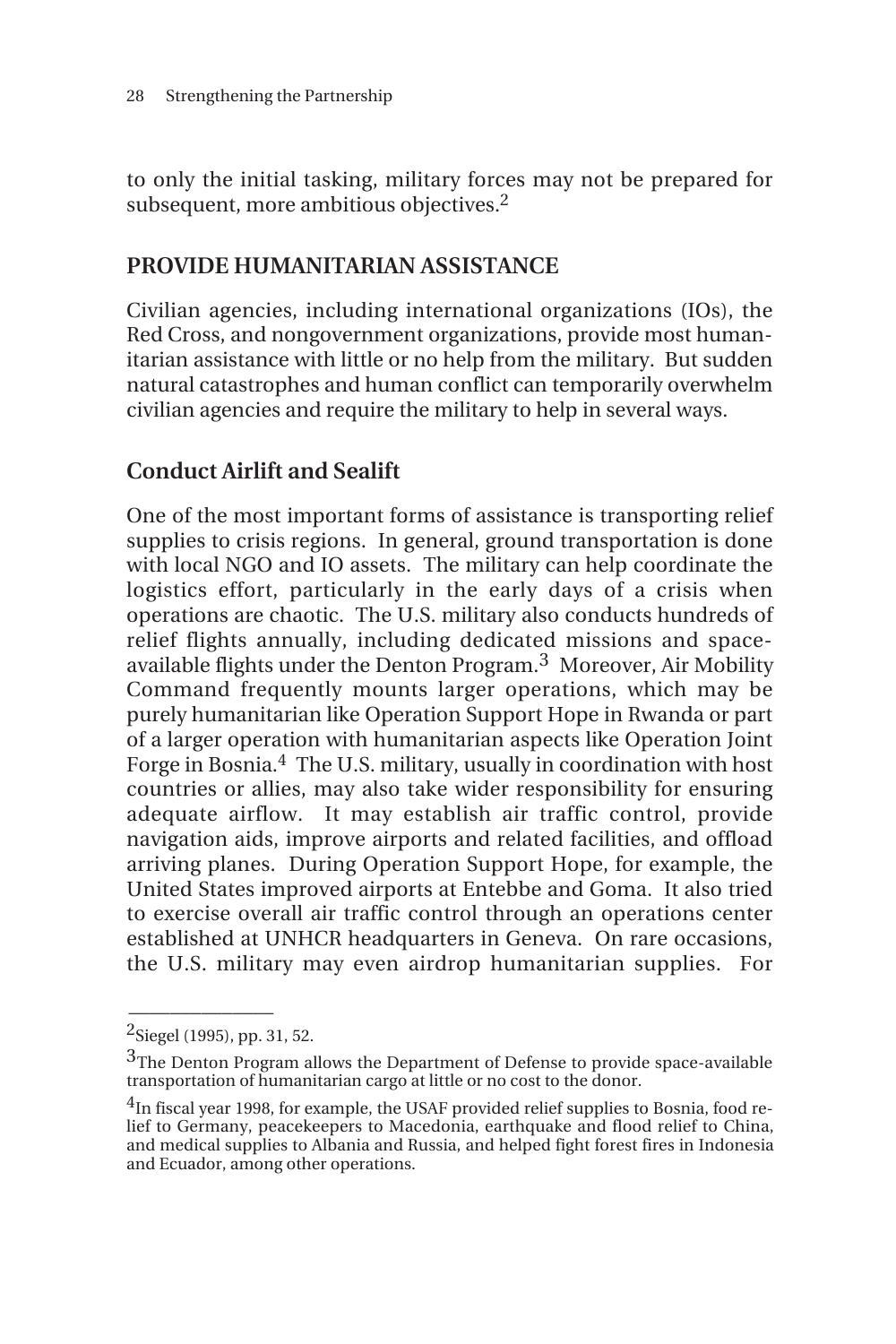example, the United States and two of its NATO allies airdropped supplies to Muslim-held areas in Bosnia, which were isolated by Bosnian Serb forces.

The United States normally provides sealift through the Military Sealift Command just to the military component of a contingency operation, such as NATO forces in Bosnia during Operation Joint Endeavor and Operation Joint Guard. Exceptionally, it may employ military sealift for humanitarian purposes, as in Somalia. The United States Navy and Coast Guard may also improve and operate seaports, as in Mogadishu during Operation Restore Hope and Portau-Prince during Operation Uphold Democracy.

# **Provide Specialized Functions**

To support its own operations, the military contains a wide variety of specialized functions, making it a self-sufficient community. During a complex contingency, the military may have to perform some of these functions for civilian populations until other agencies can meet local needs. The military may make communications available to host countries, IOs, and NGOs, especially in countries whose telecommunications systems are inadequate or devastated by war. In sub-Saharan Africa, for example, IOs and NGOs may depend upon the military for reliable communications long into an operation. The military may provide medical care, including inoculation, triage, first aid, hospitalization, and medical evacuation. It may promote public health through such means as sanitation and water purification. It may provide means to disseminate public information, perform civil engineering tasks, fight fires, or do practically anything else within its wide-ranging capabilities until civilian agencies are able to perform these functions adequately.

# **Provide Vital Supplies**

Especially during the initial phases of an operation, the military may provide support directly to an afflicted population or to relief agency personnel. This support may include distributing humanitarian daily rations, potable water, building materials, and other supplies. It may also involve providing building materials for shelters.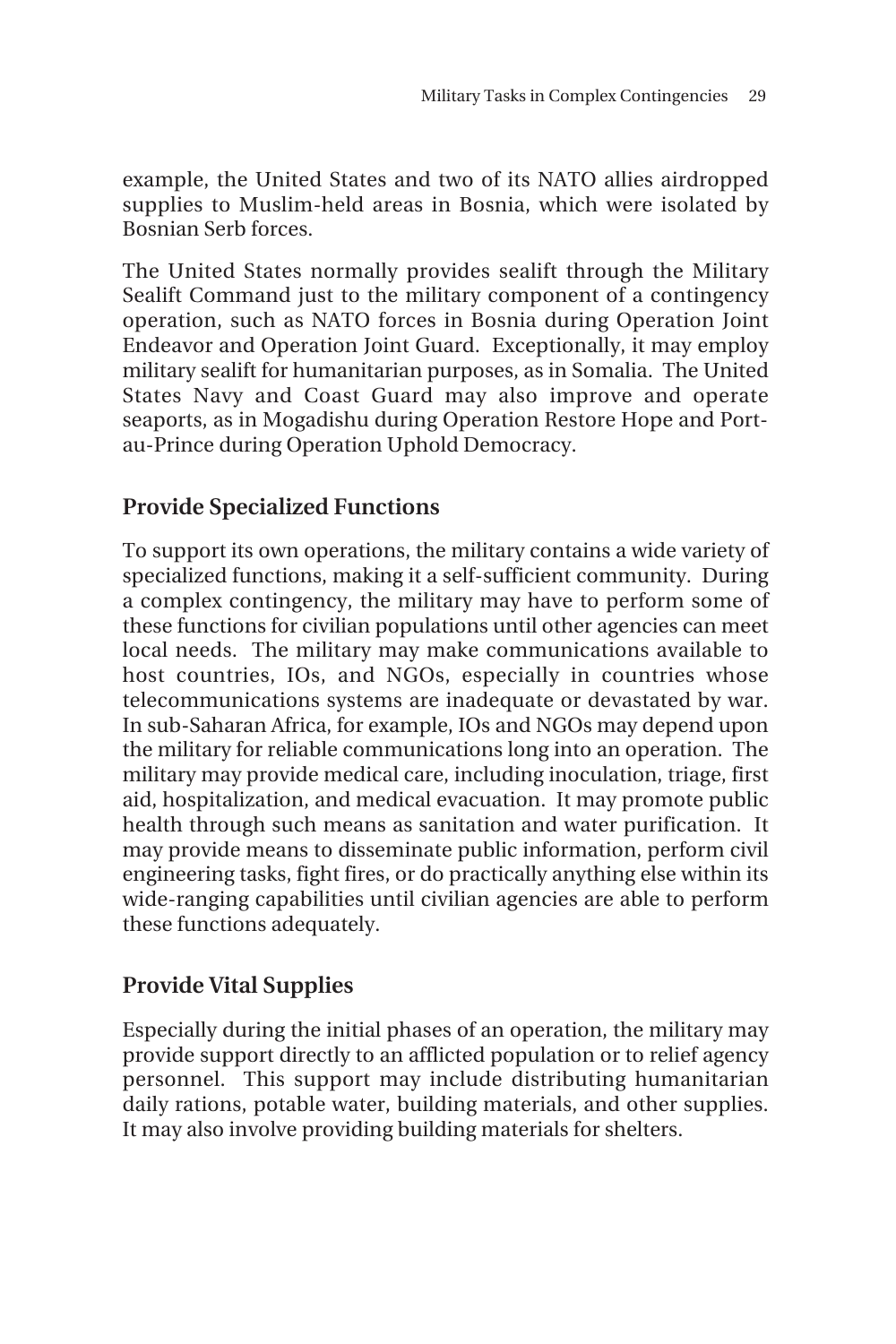# **PROTECT HUMANITARIAN ASSISTANCE5**

Providing humanitarian aid is not enough to end a crisis when the suffering is caused by human agency—the relief supplies must also be protected. NGOs and UN agencies are often not able to protect relief with their own assets, and at times their efforts to hire private security make the overall environment less secure.

Belligerents often try to obstruct, divert, and even pillage humanitarian aid. They may want to deny aid to their enemies, reward their own supporters, or simply enrich themselves. Particularly in Somalia and Liberia, factional leaders plundered humanitarian aid, demanded a percentage for allowing aid to pass, and compelled aid organizations to hire their supporters as guards, in effect extorting bribes.<sup>6</sup> Bosnian Serbs often prevented UN agencies from reaching isolated Muslim communities or insisted on receiving comparable aid themselves, regardless of need. To secure humanitarian assistance, the military may also have to provide security for airports and seaports, where supplies initially arrive; for internal distribution, including warehouses, convoy routes, and distribution points; for personnel from IOs and NGOs that are basic providers of humanitarian aid; and possibly for "safe areas."

# **Secure Airports and Seaports**

\_\_\_\_\_\_\_\_\_\_\_\_\_\_

The military may have to secure airports and seaports where humanitarian aid arrives. For example, in March 1992, a relief ship chartered by the United Nations tried to land at Mogadishu, but was

<sup>5</sup>Joint doctrine distinguishes four "peace enforcement" missions: enforcement of sanctions, protection of humanitarian assistance, operations to restore order, and forcible separation of belligerent parties. Joint Chiefs of Staff (1999), pp. III-4 to III-6. But protection of humanitarian assistance may not be related to peace. Military forces could protect humanitarian assistance for a time while conflict continued or remained ready to break out again, as indeed happened in Somalia. Operations to restore order go well beyond peace, meaning in this case the cessation of armed conflict.

 $6$ The same drought had devastated neighboring Ethiopia and northern Kenya, but only Somalia suffered massive casualties, because chaos made it impossible to deliver relief. In Somalia, a key military task was to secure ports, airfields, and lines of communication to the interior in order to help the delivery of relief. Dworken (1995); Dworken (1996); Natsios, "Humanitarian Relief Intervention in Somalia" (1997), p. 79; Kennedy (1997), p. 100.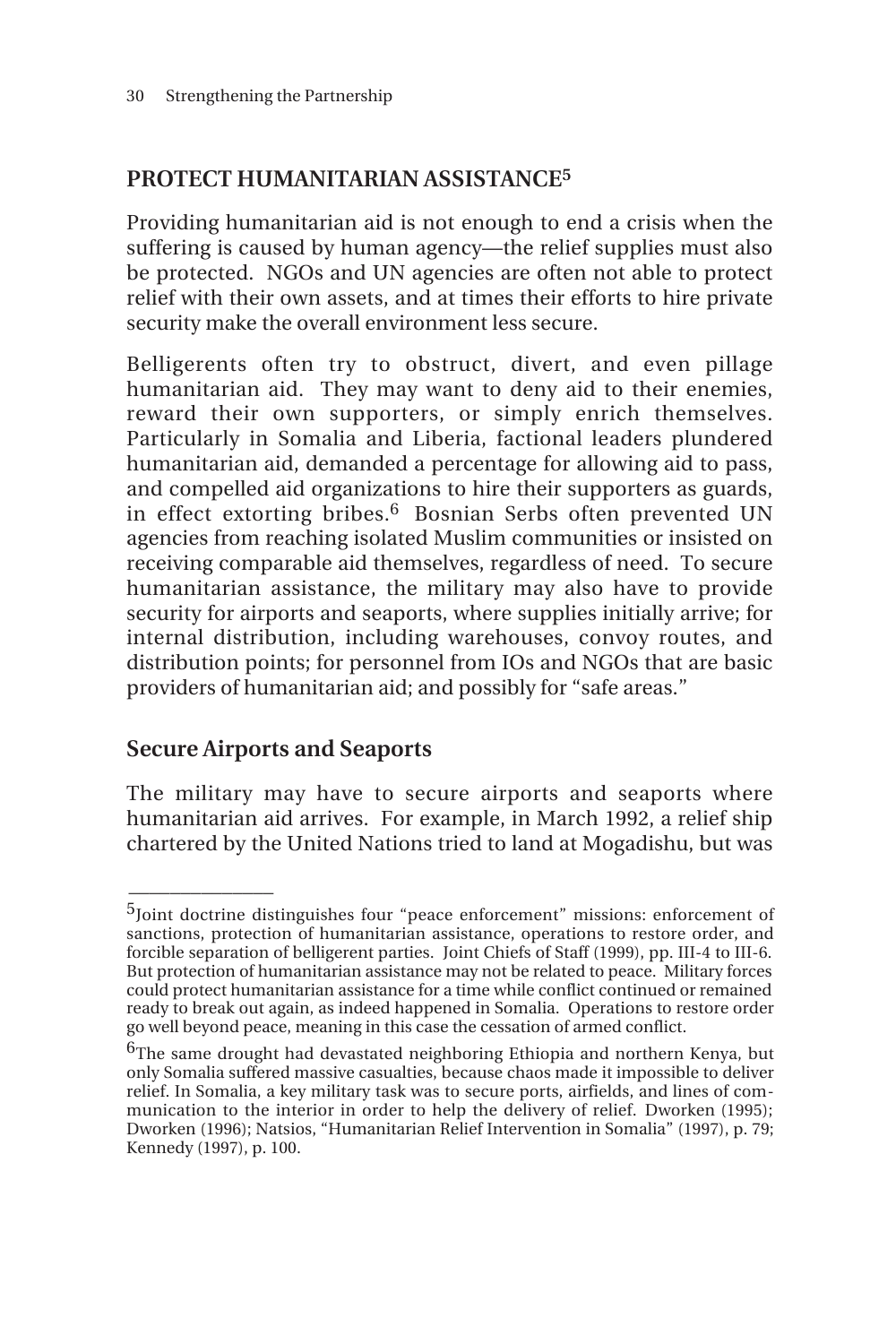driven away by fire. In October of the same year, the United States suspended its airlift after one of its aircraft was hit in Mogadishu. To prevent such interference, U.S. forces secured the seaport and airport during Operation Restore Hope.

Local combatants may also target relief aircraft, compelling the military to protect aircraft in the local air space. For example, Bosnian Serb forces initially tried to prevent relief flights from landing at Sarajevo. NATO eventually succeeded in enforcing an exclusion zone around the city where the belligerents were prohibited from employing heavy weapons, although aircraft remained vulnerable to Serb SAMs.<sup>7</sup>

# **Secure Distribution of Relief**

Internal distribution of relief supplies can present greater difficulties than does the initial delivery. In a lawless environment, any armed group may attempt to plunder or divert relief supplies.<sup>8</sup> In Somalia, for example, militias and bandits systematically plundered relief supplies and sold them to local merchants who offered them for sale on the open market.9 In Somalia, the Sudan, and elsewhere, several large relief organizations found that over 80 percent of food supplies were lost due to theft or misappropriation.

IOs and NGOs typically take a much different attitude toward banditry and graft than does the military, creating a potential source of friction. In Somalia, relief agencies often hired local fighters to act as guards, whom UN forces then attempted to disarm.<sup>10</sup> As one interlocutor noted, major NGOs often "don't want to shoot people for taking the food that they brought." On this principle, NGOs would avoid confrontation that the military would routinely accept.11 UNHCR makes this comment:

<sup>7</sup>On September 3, 1992, Serb forces used a missile to down an Italian G-222 cargo aircraft.

<sup>8</sup>Authors' interviews.

<sup>9</sup>Natsios, *U.S. Foreign Policy* (1997), p. 83.

<sup>10</sup>Kennedy (1997), p. 111.

 $11$ Authors' interview with NGO official.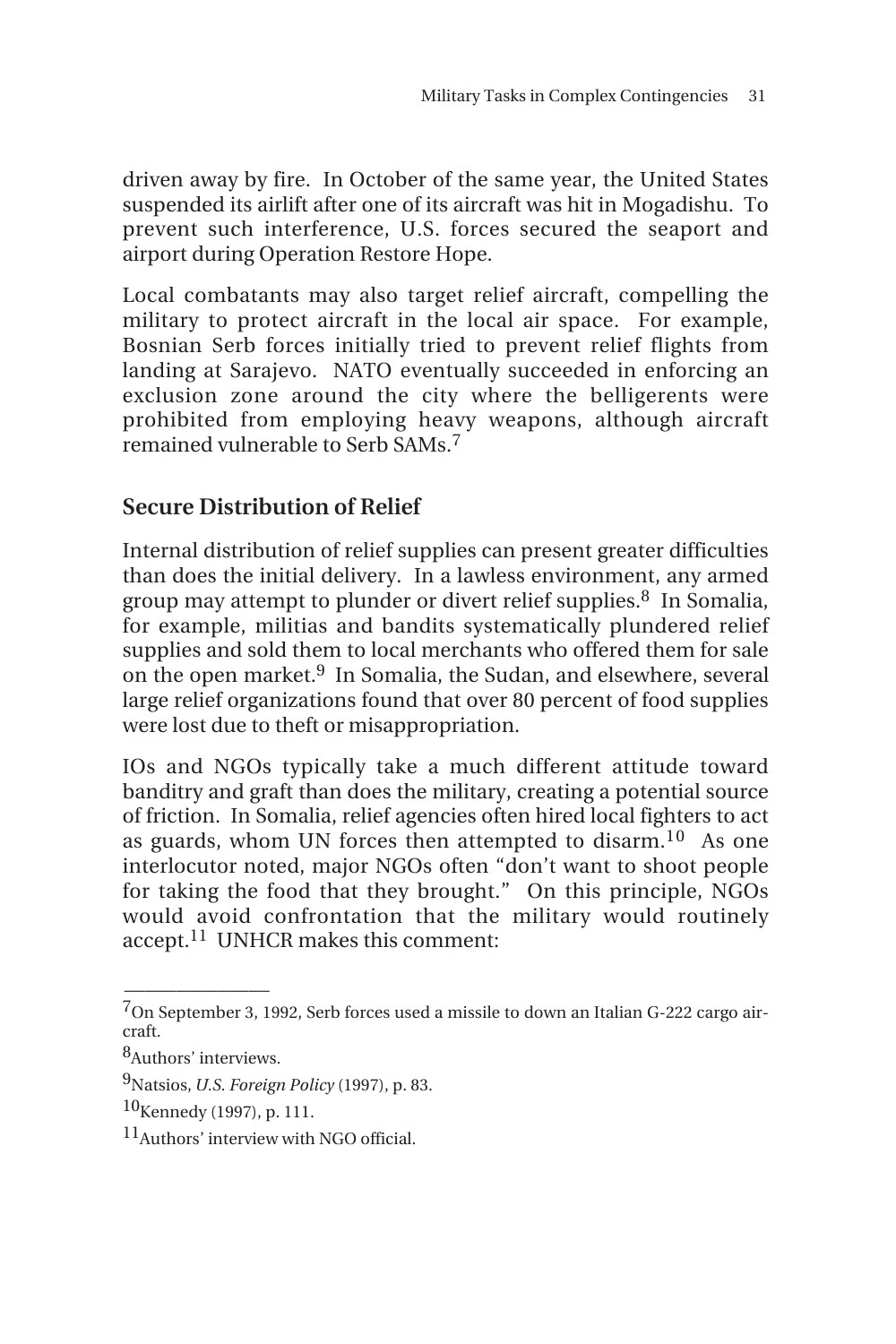Because of the need to negotiate with armed groups for access to displaced people and other conflict-affected populations, aid agencies often implicitly accept that a proportion of their relief will go to the very groups which are waging the war.  $^{12}$ 

But the military cannot adopt such a permissive attitude. Indeed, it would negate the very purpose of military forces if they allowed militias and bandits to plunder with impunity.

# **Protect IO and NGO Personnel**

IO and NGO personnel normally rely on their neutrality and impartiality to protect them, but in some situations they may have to rely on military forces for security. Belligerents may try to disrupt the aid flow by attacking the aid providers or by intimidating them. In Angola, Burundi, Chechnya, Rwanda, Sierra Leone, Sudan, and other countries, belligerents have attacked and murdered personnel from IOs, the Red Cross, and NGOs.13 Since January 1992, 184 UN civilian aid workers have been killed. Belligerents may target relief efforts because they oppose a peace operation that is simultaneously in progress. In February 1994, for example, a Somali militia leader bombed the headquarters of World Vision in Baidoa because he opposed the United Nations–led peace operation, even though it was unrelated to World Vision's operations.<sup>14</sup> In Kosovo, the Serb government arrested several CARE workers on espionage charges.

The military may need to secure NGO personnel, guarding their quarters, escorting them on the road, and dealing with "warlords" who try to intimidate them.<sup>15</sup> Securing NGO personnel can be exceptionally difficult because NGOs usually have to disperse their workers in order to accomplish their missions. For example, NGOs had 585 offices, residences, feeding centers, clinics, and other facilities scattered throughout Mogadishu during Operation Restore

 $12$ UNHCR (1997), p. 45.

<sup>13</sup>UNHCR (1997), pp. 48 and 132.

<sup>14</sup>Natsios (1995), p. 72.

<sup>15</sup>Kennedy (1997), p. 100.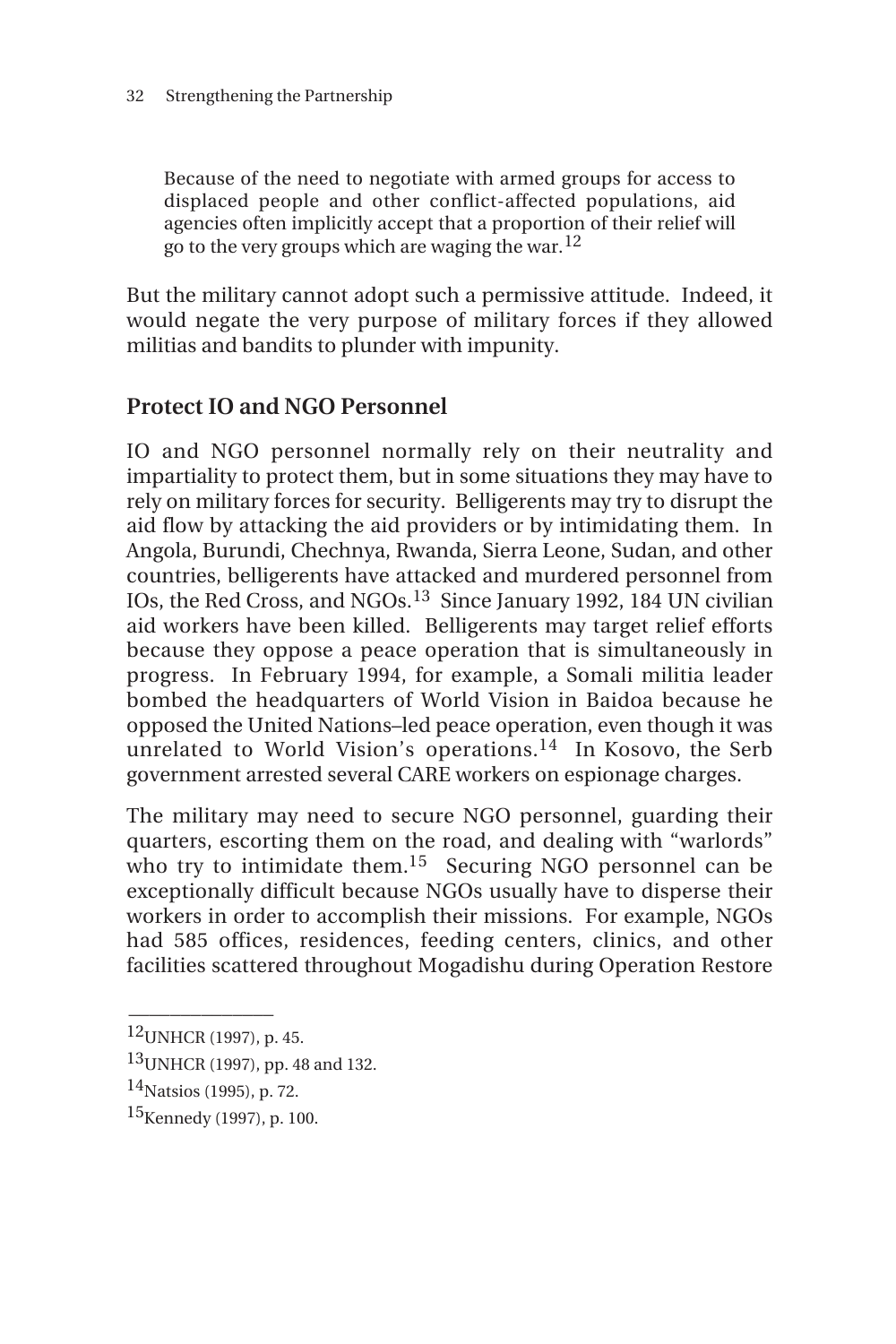Hope. NGOs refused to consolidate their activities because they wanted to maintain close contact with the local population.<sup>16</sup>

The situation becomes more complicated when IOs and NGOs are compelled to hire security guards who are themselves involved in banditry and lawlessness. In Somalia, for example, during the height of the anarchy, IOs and NGOs could not operate without armed guards recruited from clan militias. At peak, the International Committee of the Red Cross (ICRC) hired thousands of armed guards in Somalia.17 In an attempt to impose order, however, the military prohibited open display of weapons. As a result, it frequently disarmed security guards, causing friction with the IOs and NGOs who had hired them.18 After U.S. troops left Somalia in March 1994, the situation deteriorated to the point that clan leaders demanded vehicles and supplies before they would allow UNOSOM II to depart peacefully. To secure the departure of UNOSOM II, the United States conducted Operation United Shield, which involved U.S. Marines, Italian troops, and special operations forces.

# **Establish Safe Areas**

 $\overline{\phantom{a}}$ 

One technique for securing relief is to declare safe areas where the population is protected from the effects of conflict. But this technique may require more force than outside powers are willing to apply. During Operation Provide Comfort in 1991, the United States protected areas in Northern Iraq where Kurds were safe from Iraqi forces. While temporarily helpful in returning refugees to their homes, these areas could not be defended indefinitely without large forces—in 1996, Iraqi forces overran part of the protected area. The "safe areas" declared by the United Nations in Bosnia were hardly secure, and Bosnian Serb forces overran two of them.<sup>19</sup> The former chief of UNHCR's Bosnia operation noted that these safe areas were:

<sup>16</sup>Dworken (1995), p. 17; Natsios, "Humanitarian Intervention" (1997), p. 92.

<sup>17</sup>Natsios, "Humanitarian Intervention" (1997), p. 84.

<sup>18</sup>Dworken (1995); Kennedy (1997), p. 111.

<sup>&</sup>lt;sup>19</sup>Security Council Resolution 824, passed on May 6 1994, declared six safe areas: Bihac, Gorazde, Sarajevo, Srebrenica, Tuzla, and Zepa. Of these safe areas, Bihac was partially invaded; Gorazde was partially invaded; Sarajevo was often bombarded; Srebrenica was overrun; and Zepa was overrun.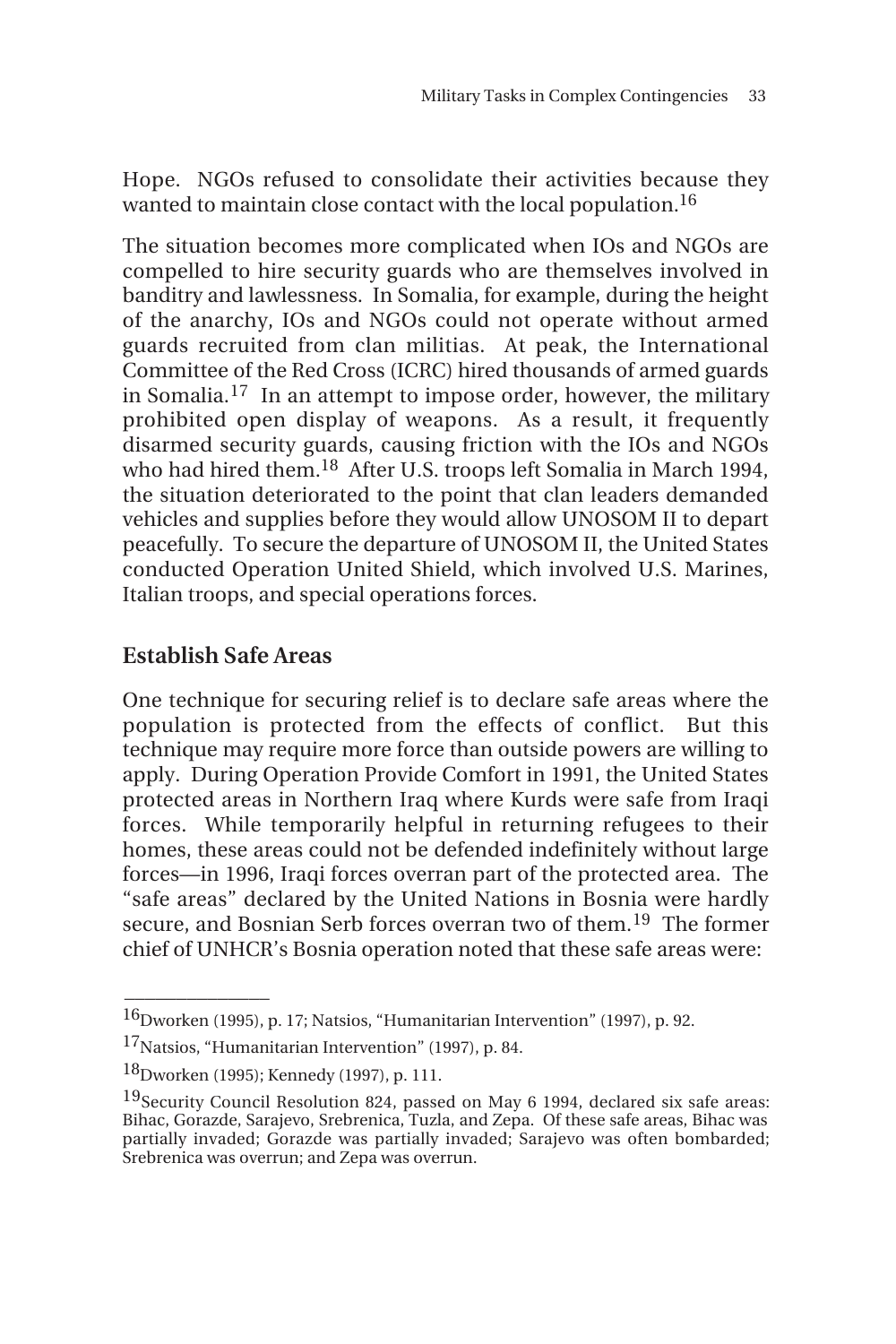. . . surrounded by enemy forces, without basic shelter, medical assistance or infrastructure, isolated and living under sporadic shelling or sniper fire, these areas are becoming more and more like detention centres, administered by the UN and assisted by the UNHCR.20

### **ASSIST REFUGEES AND INTERNALLY DISPLACED PERSONS**

Refugees are persons who have fled across international borders, due either to conflict or to fear of persecution. Internally displaced persons (IDPs) have fled for similar reasons, but within the territory of a recognized state. In many instances, belligerents have deliberately caused flows of refugees to exact revenge or to permanently conquer territory. Such refugee flows occurred as a result of conflicts in Bosnia, Burundi, Croatia, Georgia, Serbia (Kosovo), and Rwanda.

Military forces may help establish refugee camps, secure these camps and keep order within them, and support return or resettlement of refugees. These tasks are similar to those required for providing and protecting humanitarian assistance, but they have their own distinct requirements. NGOs and IOs often take a leading role in assisting refugees, although military assistance may be vital to their efforts.

# **Construct and Maintain Camps**

When refugees arrive suddenly in large numbers they may overwhelm local resources, requiring the construction of purposebuilt refugee camps. UNHCR usually takes the lead in constructing such facilities but may require military assistance. During the Kosovo crisis in early 1999, for example, the United States and several other militaries built refugee camps in Albania to house tens of thousands of refugees. As part of Operation Shining Hope, the U.S. military constructed Camp Hope with a capacity for 20,000 refugees, under management by CARE.

\_\_\_\_\_\_\_\_\_\_\_\_\_\_

<sup>20</sup>UNHCR (1997), p. 136.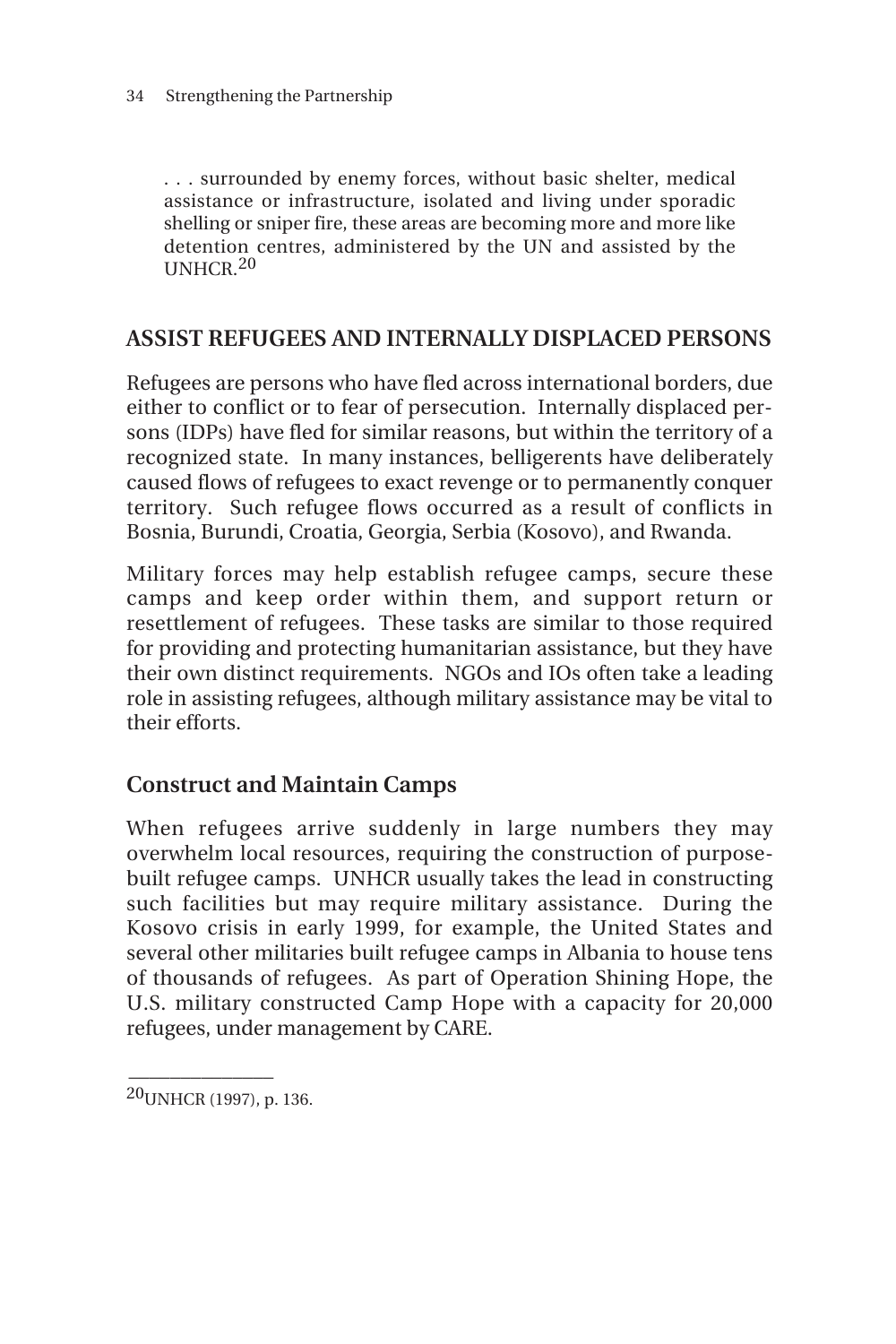# **Protect Refugees and IDPs**

Refugees and IDPs may require special protection. They may be attacked by belligerents, harassed by host countries, subjected to involuntary conscription, exploited, abused, and plundered. Groups that have violent agendas may dominate refugee camps. Normally, IOs and NGOs administer camps without assistance from the military, but in some cases, the military may need to provide security. For example, the U.S. military provided security in camps for Cubans and Haitians fleeing their respective countries.

Local people may also resent the refugee population and therefore harass refugees or support their enemies. Medécins Sans Frontières (MSF), for example, noted in November 1996 that Zairians resented Rwanda refugees because of "the living daily parody that the refugees in camps have a far better quality of life."<sup>21</sup> As a result, these locals often supported anti-refugee forces from Rwanda.

Refugee camps can become new sources of violence and instability. Criminality may become epidemic in the camps, including theft, rape, and murder, as occurred in Somalia and Zaire.<sup>22</sup> Warlords may recruit among refugees, and camps can even become military bases, with their humanitarian status being used to guarantee a safe haven. In Zaire, for example, the Rwandan government regularly battled Forces Armees Rwandaises (FAR) marauders based in UN-run refugee camps.23 In Somalia, many food distribution centers were in the area controlled by Mohammed Aideed. As a result, people from other areas moved to Aideed's area of control, strengthening his power.24

Sometimes, refugee camps cause new flows or make it less likely that refugees will return home. When individuals have lost their homes and livelihoods, a refugee camp may be their best short-term option. But it can be easier to keep receiving free food and shelter than to start over again in an insecure and demanding environment. Some

 $^{21}$ As quoted in UNHCR (1997), p. 73.

<sup>22</sup>Natsios, "Humanitarian Intervention" (1997), p. 80.

<sup>23</sup>Boutroue (1998), pp. 4–5.

<sup>24</sup>Natsios, "Humanitarian Intervention" (1997), p. 88.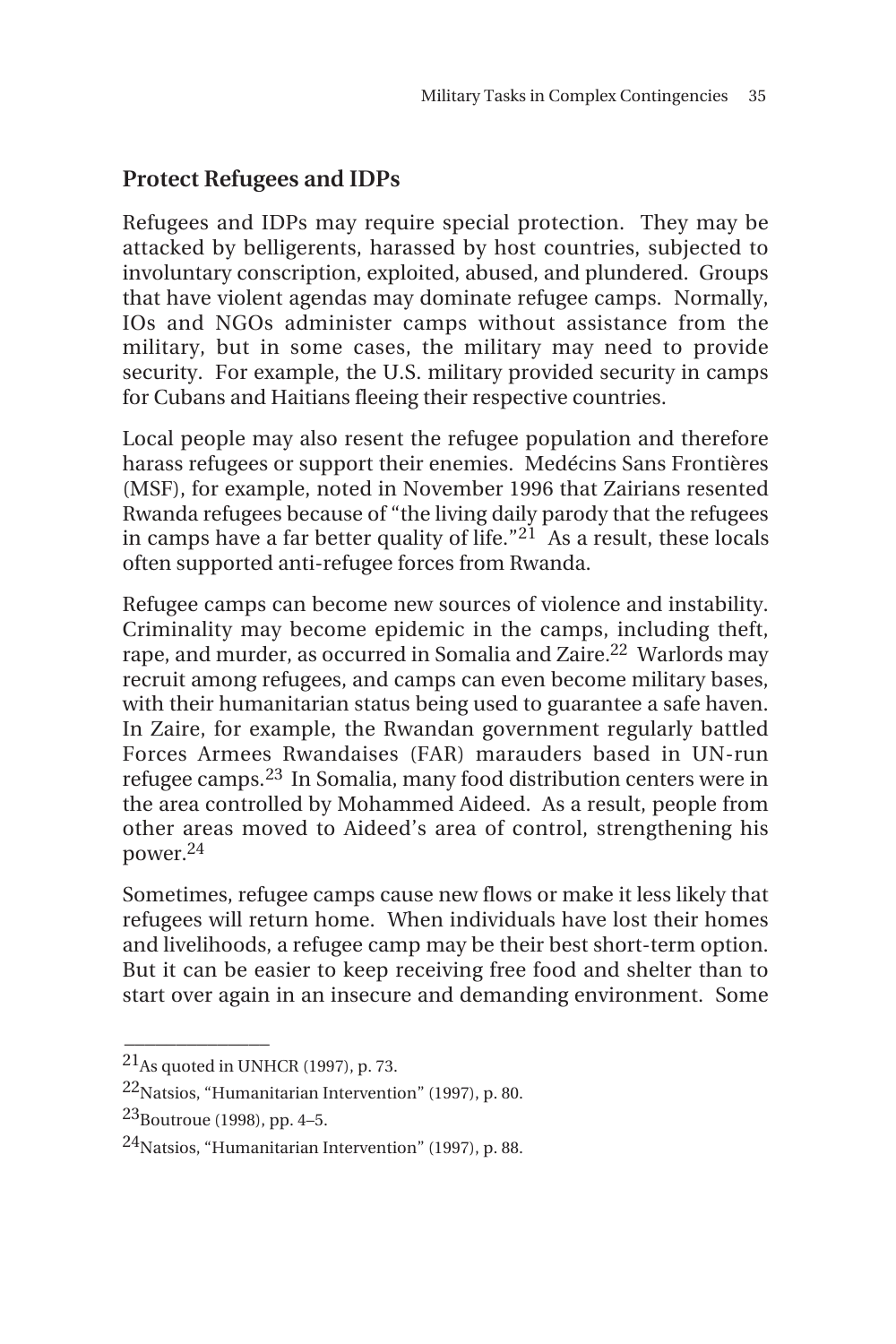people may even be attracted to refugee camps that offer better conditions than in their own towns and villages.

An extensive information campaign may be required to inhibit new flows of refugees and IDPs. Exaggerated reports, rumors, and misperceptions may cause people to flee from nonexistent threats or to seek help that will not materialize. For example, Hutu extremist propaganda convinced many Hutus that the new Rwandan government would butcher them, causing many to flee the country. Counteracting such propaganda was an important mission for intervening agencies during Operation Support Hope.25

# **Support Return and Resettlement26**

Eventually, refugees and IDPs must either return home or find new homes elsewhere. Their return is often essential to complete resolution of conflict. In Bosnia, Kosovo, and Rwanda, return of refugees was a major concern to policymakers negotiating a political settlement.

Refugees will not return if their security is threatened. In northern Iraq, Kurds refused to go home until they were sure that Baathist forces had left. In Bosnia, most refugees still refuse to return if their former homes lie in a region dominated by another ethnic group. Military forces can ensure safe return, but they seldom can stay long enough and in sufficient strength to protect the returned refugees. As a result, there have been relatively few minority returns in Bosnia despite a concerted international effort.

Members of a refugee group may also obstruct or oppose return. In Rwanda, FAR members compelled Hutu refugees to remain in camps in order to shield themselves from Tutsi forces and to escape punishment for genocide. UNHCR did not control these camps and

\_\_\_\_\_\_\_\_\_\_\_\_\_\_

<sup>25</sup>U.S. European Command, *Operation Support Hope*, p. 10.

<sup>&</sup>lt;sup>26</sup>Joint doctrine subsumes resettlement of civilian refugees and displaced persons under the mission of forcibly separating belligerents. Joint Chiefs of Staff (1999), p. III-6. But resettlement might not separate belligerents. In Bosnia, for example, minority returns *mix* ethnic groups that were belligerents, rather than separating them.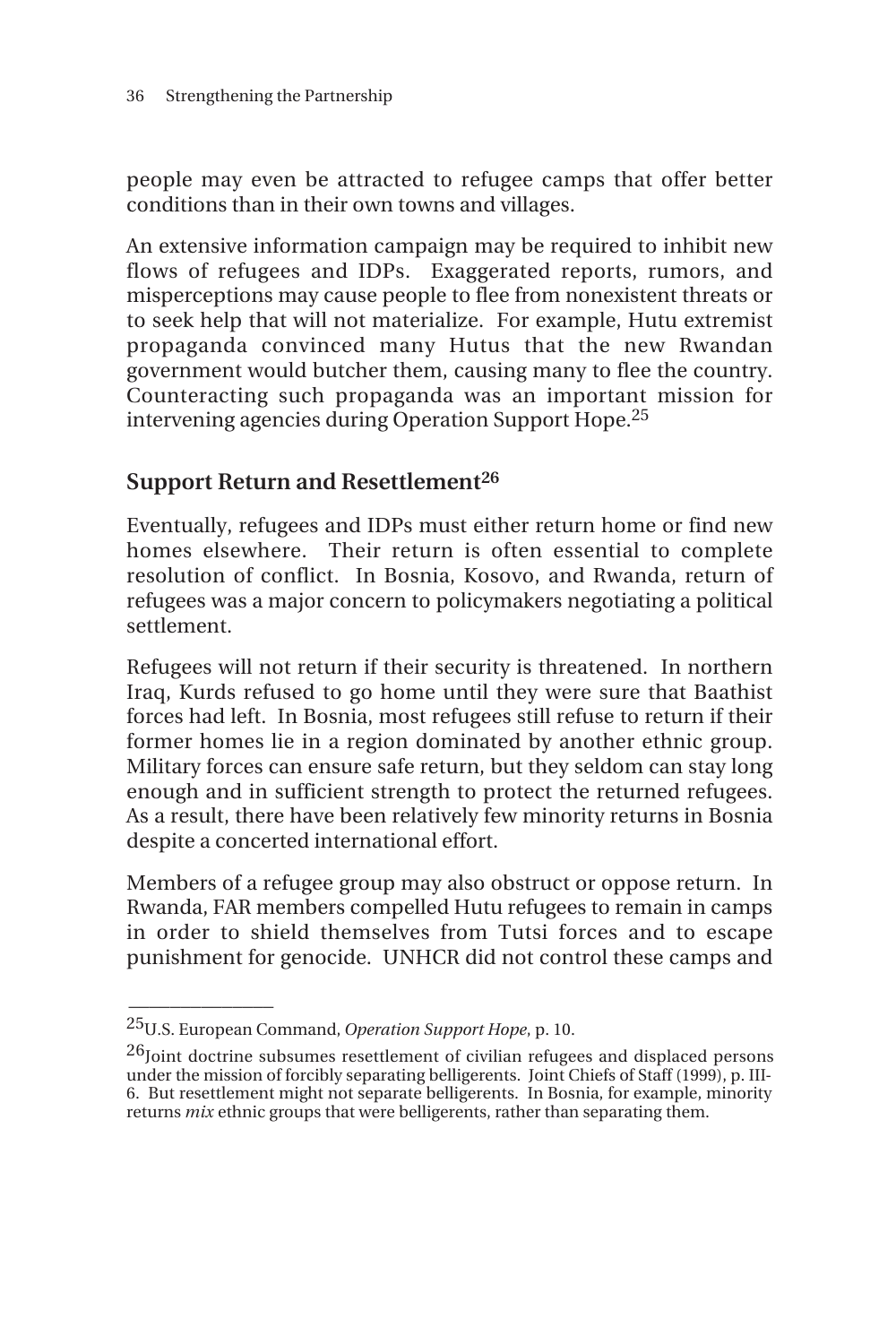therefore could not separate those guilty of genocide from those who had fled for other reasons.27

# **ENFORCE PEACE**

Enforcing peace may include applying sanctions, separating formerly belligerent forces, and disarming formerly warring factions. Enforcement often centers on peace agreements concluded by the parties to conflicts. Such agreements normally include military provisions intended to prevent or inhibit fresh outbreaks of conflict. The military may perform many of these tasks in association with the United Nations.<sup>28</sup>

# **Apply Sanctions**

The military may enforce sanctions against belligerents or parties to a conflict, usually under resolutions of the Security Council. Sanctions may include restrictions on the movement of civilian goods, on the introduction of arms and military supplies, and on traffic generally.

Since August 17, 1990, the United States and its allies have enforced an economic embargo against Iraq through maritime interception operations under authority of several Security Council resolutions. At peak, ships of 14 countries helped enforce this sanction.<sup>29</sup> In

<sup>27</sup>Gourevitch (1998), pp. 166–167.

<sup>28</sup>Operations in Somalia were based in part on agreements concluded among the factions in Addis Ababa on January 15 and March 27, 1993. The entry of U.S. forces into Haiti was based on an agreement concluded between U.S. emissaries and the regime in Port-au-Prince on September 18, 1994. The primary mission of NATO forces in Bosnia was set forth in Annex 1A of the Dayton Agreement, initialed on November 21, 1995. The mission of NATO forces in Kosovo was set forth in a paper presented to the Belgrade regime on June 2, 1999, an implementing Military Technical Agreement signed on June 3, and Security Council Resolution 1244 adopted on June 10.

 $^{29}$ An increasingly common sanction is the creation and enforcement of a "no-fly" zone. In April 1991, the United States and several allies initiated Operation Provide Comfort, initially to ensure compliance with Security Council Resolution 688, which demanded that Iraq cease repressing Kurds in northern Iraq. During this operation, the United States and several allies deployed forces in northern Iraq to protect Kurdish refugees and to assure their safe return. This operation was succeeded by Operation Northern Watch, which enforced a no-fly zone north of the 36th parallel. British, Turkish, and U.S. forces currently enforce this sanction through air operations. In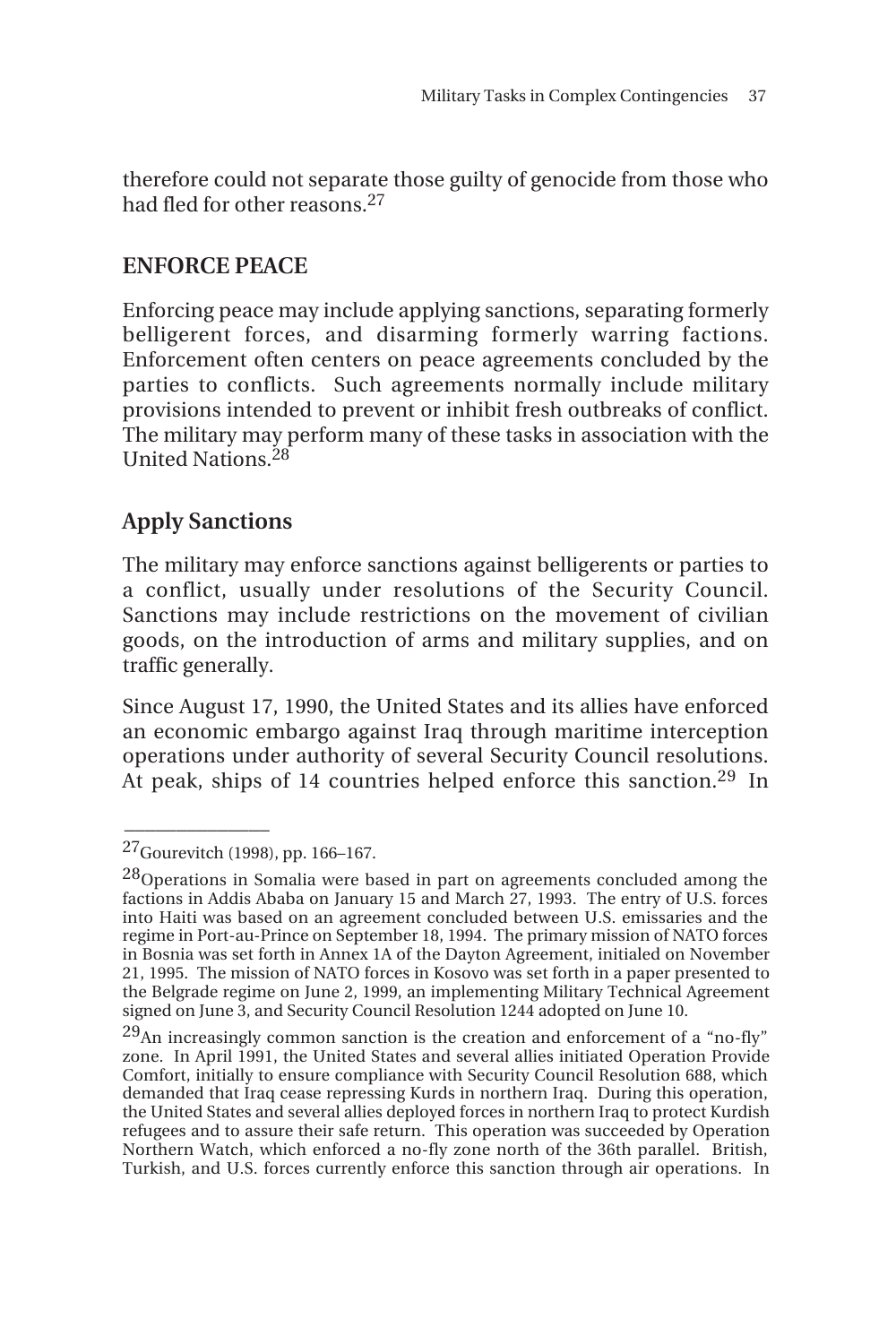September 1991, the Security Council adopted Resolution 713, proclaiming a general embargo on all deliveries of weapons and equipment to Yugoslavia. This resolution was aimed at the Federal Republic of Yugoslavia (essentially Serbia), which was then attacking newly independent Croatia. NATO enforced this sanction in the Adriatic through Operation Maritime Monitor and subsequently through Operation Maritime Guard.<sup>30</sup>

### **Separate Belligerent Forces**

The military may enforce provisions of peace agreements to separate the forces of formerly belligerent parties, often through buffer zones where the parties are not allowed to deploy forces. The United Nations traditionally monitors, but does not enforce, buffer zones. Examples include the zone of separation between Israel and Syria on the Golan Heights, monitored since June 1974; the buffer zone between Greek and Turkish Cypriots on Cyprus, monitored since August 1974; and the demilitarized zone between Iraq and Kuwait, monitored since May 1991. In contrast to the United Nations, NATO has undertaken to enforce buffer zones. Examples include the zone of separation between the Croat-Muslim Federation and the Serb Republic in Bosnia, enforced since January 1996; and air and ground safety zones between Serbia and its Kosovo province, enforced since June 1999.

**\_\_\_\_\_\_\_\_\_\_\_\_\_\_\_\_\_\_\_\_\_\_\_\_\_\_\_\_\_\_\_\_\_\_\_\_\_\_\_\_\_\_\_\_\_\_\_\_\_\_\_\_\_\_\_\_\_\_\_\_\_\_** August 1992, the United States and several of its allies began enforcing a no-fly zone in Iraq south of the 32nd parallel (Operation Southern Watch). Southern Watch was initially under authority of Security Council Resolution 688, adopted in the preceding year. In October 1994, Saddam Hussein deployed forces in Southern Iraq in a manner that threatened Kuwait. The United States came to Kuwait's defense in Operation Vigilant Warrior. Thereafter, the Security Council adopted Resolution 949, which prohibited Iraq from deploying units south of the 32nd parallel. The United States and several allies currently enforce these sanctions through air operations.

<sup>30</sup>After a three-sided conflict broke out in Bosnia, this sanction worked in favor of the Bosnian Serbs, who had inherited equipment from the Yugoslav Army, and against the newly independent Bosnia. Under these changed circumstances, the United States regarded the embargo as highly immoral. It lobbied strenuously to allow Bosnia to import arms, but its European allies, who had ground forces deployed in Bosnia, refused to lift the sanction. In August 1994, the U.S. Senate voted to stop funding enforcement of the embargo if Bosnian Serbs would not agree to a peace plan. On November 10, the United States announced its unilateral decision to stop enforcing the embargo through naval operations. However, the majority of arms shipments reached Bosnia either by air or through Croatia, whose forces extracted a toll on all arms and on goods going through its territory.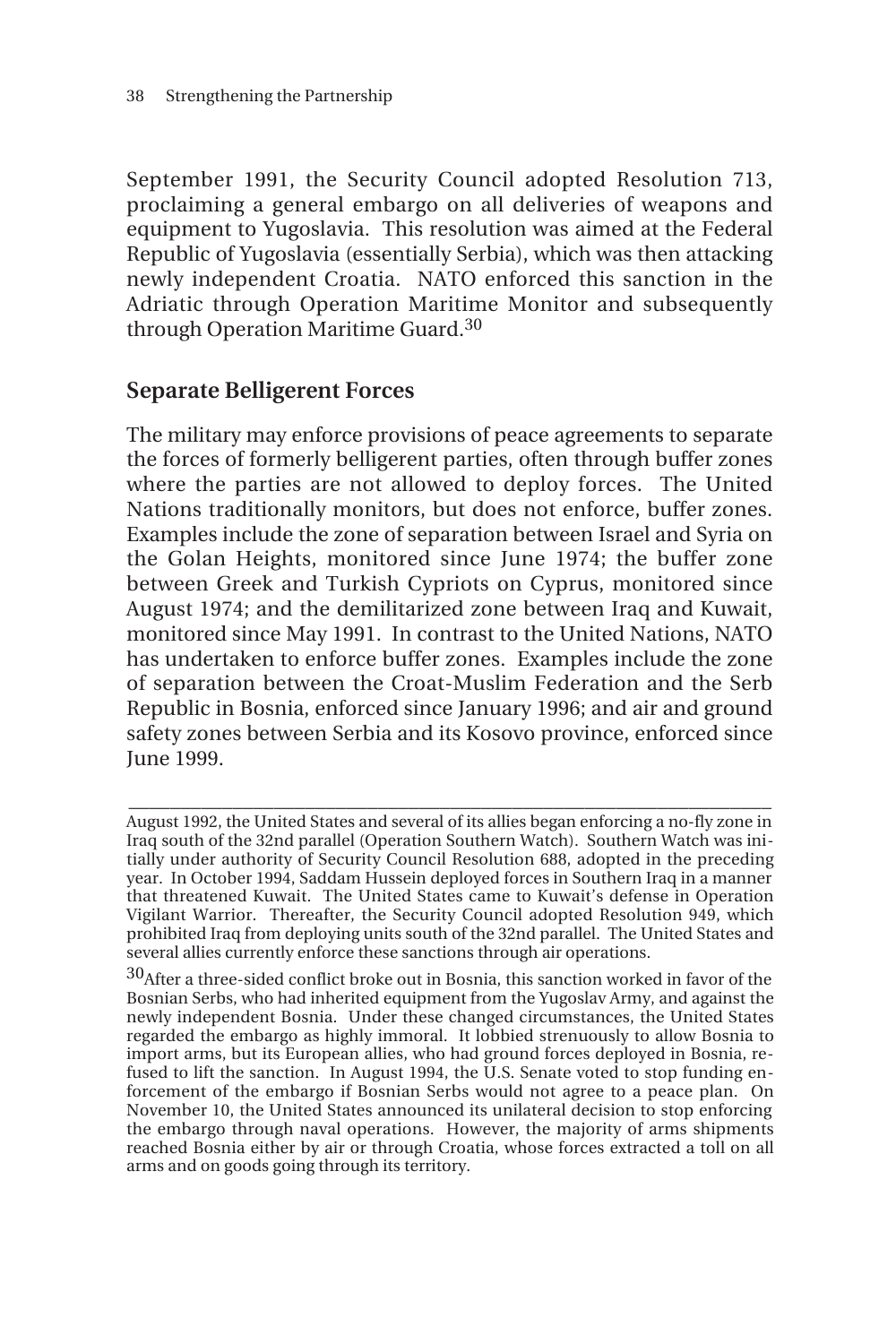## **Disarm Belligerent Forces**

The military may enforce provisions of peace agreements to disarm, demobilize, and demilitarize forces of formerly belligerent parties. In Somalia, U.S. forces confiscated certain types of weapons, especially "technicals" (jeeps and trucks with heavy machine guns mounted on them), and began licensing all weapons. In Haiti, U.S. forces confiscated unauthorized weapons and conducted a program to purchase weapons from civilians. In Bosnia, NATO forces helped enforce arms limitations under the Dayton Agreement. In Kosovo, they disarmed the Kosovo Liberation Army (KLA) under an agreement concluded with its leadership.

#### **RESTORE ORDER**

The military is often given vague instructions, such as restoring order or establishing a secure environment. Often this is done in conjunction with the United Nations, but relief agencies seldom play a major role. For good reasons, the military would often like to avoid such a mission. It represents an unlimited, open-ended responsibility, which may be difficult to relinquish safely. It entails tasks appropriate for indigenous police, not foreign troops. But in the initial phases of a complex operation, there may be no alternative to military forces. Even in subsequent phases, military forces may have to accomplish tasks that exceed local capabilities or provide an ultimate guarantee of stability.<sup>31</sup>

## **Halt Violence**

 $\overline{\phantom{a}}$ 

Especially during the initial phase of an operation, military forces cannot escape responsibility for maintaining public order. On

 $31$ Assuring a secure environment may have very different implications, depending upon the situation. In parts of Somalia, government had collapsed entirely, resulting in near-anarchy and rule by armed militias. In Haiti, much of the government, especially police and judiciary, was either hopelessly corrupt or compromised by association with the Duvalier and Cédras regimes. In Bosnia, working governments were already in place, but they were protective of their own ethnic groups and unwilling to cooperate with each other. In Kosovo, NATO forces initially encountered de facto control by former KLA members or no government at all after Serb officials had departed.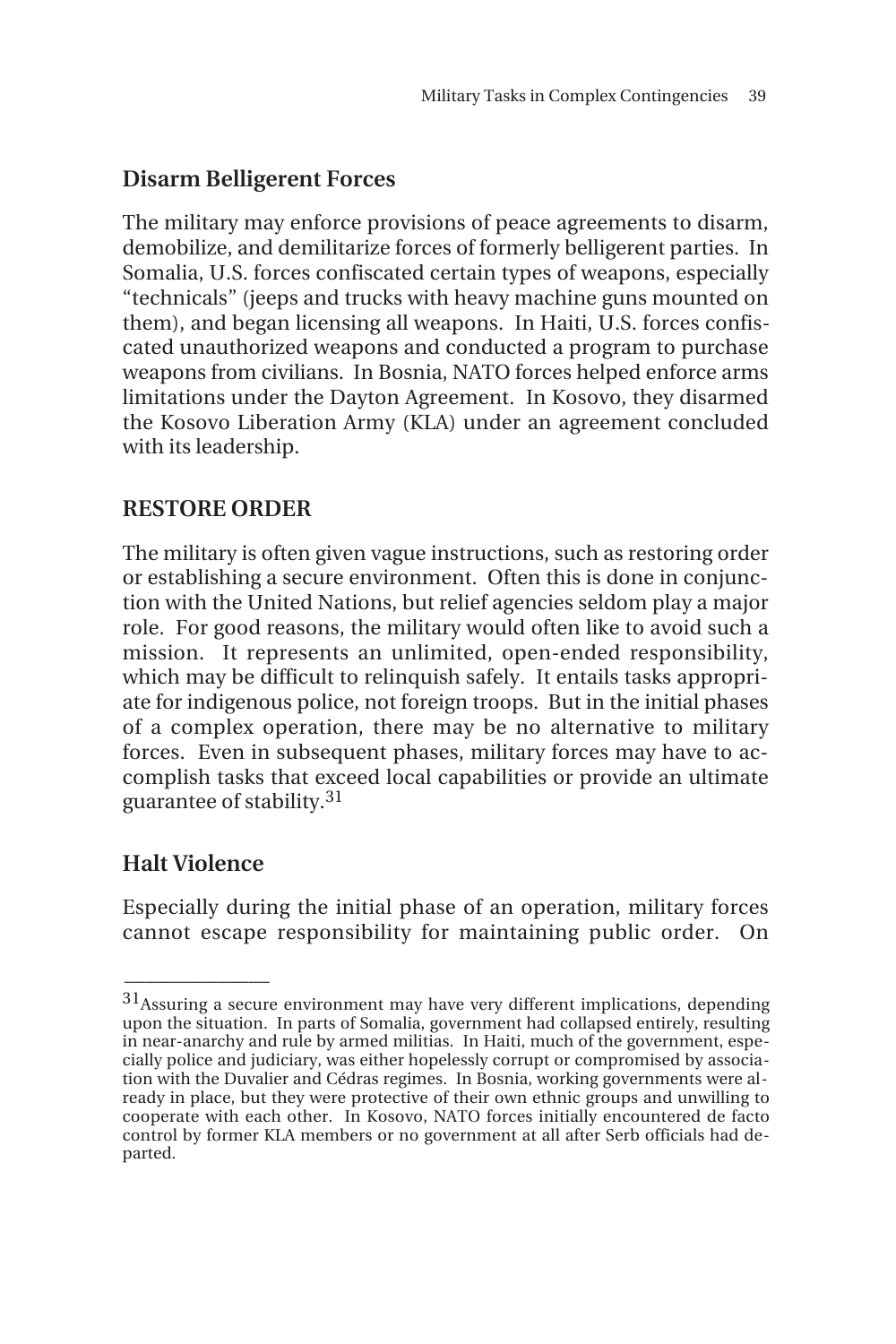December 20-21 1989, U.S. forces quickly seized Panama against sporadic, occasionally fierce resistance. But following the invasion, looting and violence broke out in Panama City, requiring military police to intervene.<sup>32</sup> When U.S. forces arrived in Haiti on September 19, 1994, the Chairman of the Joint Chiefs of Staff announced that the task of keeping law and order would be the responsibility of the Haitian police and military. But after Haitian police attacked demonstrators, President Clinton changed the rules of engagement, granting tactical commanders discretion to curb violence. On September 24, a U.S. Marine patrol killed the occupants of the main police station in Cap-Haïtien after they brandished weapons. Thereafter, Haitian civilians drove the police away and ransacked the police stations, leaving an authority vacuum.

In Bosnia, NATO forces often intervened to maintain public order, especially when violence broke out between ethnic groups. A special concern was Brcko, a town that had been predominately Muslim prior to the war. Serbs had seized the town and supplanted its Muslim population because Brcko lay at the slender throat of a corridor connecting the western and eastern halves of their territory. Brcko was placed under international control pending arbitration which eventually went in favor of the Croat-Bosniac Federation. One U.S. battalion maintained a constant presence in Brcko in a largely successful attempt to prevent ethnic violence.

## **Reinstate Civil Authority**

Military forces may have to provide security for public officials and during elections and parliamentary sessions. In Haiti, U.S. forces provided security for Jean-Bertrand Aristide, the democratically elected President who had been living in exile since a military coup, and for government buildings in Port-au-Prince. Aristide's assassination, very possible in the prevailing environment, would have deprived democratic forces of a charismatic leader and possibly caused a spiral of violence. In Bosnia, NATO forces provided security for moderate Serb leaders in Banja Luka who opposed hard-liners in Pale. For example, on October 8, 1997, NATO troops and attack heli-

\_\_\_\_\_\_\_\_\_\_\_\_\_\_  $32$ Taw (1996), p. 15.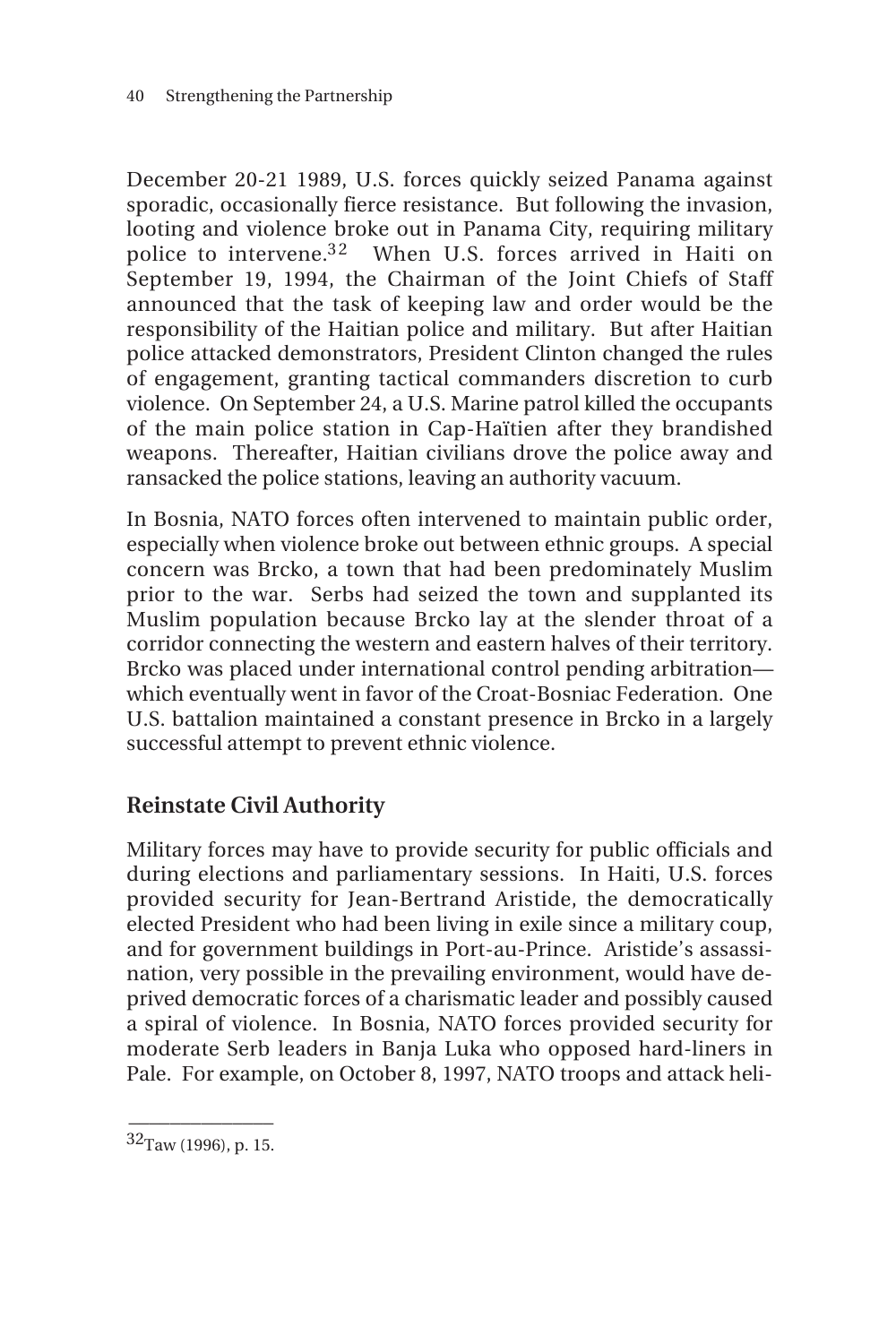copters intervened to prevent hostilities between police loyal to the newly elected President Biljana Plavsic and those loyal to Radovan Karadzic, the wartime leader indicted for war crimes. Within a few months, the Pale faction lost power and Karadzic became a fugitive.

Military forces frequently have to provide security for electoral activity, including registration, political campaigning, and casting of ballots. The major accomplishment of UN forces in Cambodia was a relatively peaceful general election conducted in May 1993. In June 1996, 3000 NATO troops helped assure that municipal elections were conducted peacefully in Mostar, despite a bitter division between Croats and Muslims.

#### **Assist Police Forces**

Military forces may help police forces to recover their strength and reassert their authority. Military forces, especially military police, may conduct joint patrols with indigenous police. They may help to equip and to some extent train newly established police. In addition, military forces may have to respond quickly during crises, such as widespread looting and riots, which temporarily overwhelm indigenous police.

After the U.S. invasion of Panama, Southern Command launched Operation Promote Liberty through a Civil-Military Operations Task Force controlled by the U.S. Charge d'Affaires.<sup>33</sup> The United States quickly reconstituted the disbanded Panamanian National Police, and U.S. military police provided training until Congress reaffirmed then-current legislation that prohibited the U.S. military from training foreign police.<sup>34</sup> Thereafter, the International Criminal Investigative Training Assistance Program (ICITAP) of the Department of Justice assumed responsibility.

During Operation Joint Endeavor and Operation Joint Guard in Bosnia, the various ethnic communities already had well-established police forces, but these were prone to favor their own ethnic groups

\_\_\_\_\_\_\_\_\_\_\_\_\_\_

<sup>33</sup>Oakley et al. (1998), p. 51.

<sup>34</sup>Section 660 of the Foreign Assistance Act of 1961 prohibited U.S. military forces from training, equipping, or advising foreign police. It was repealed in 1995.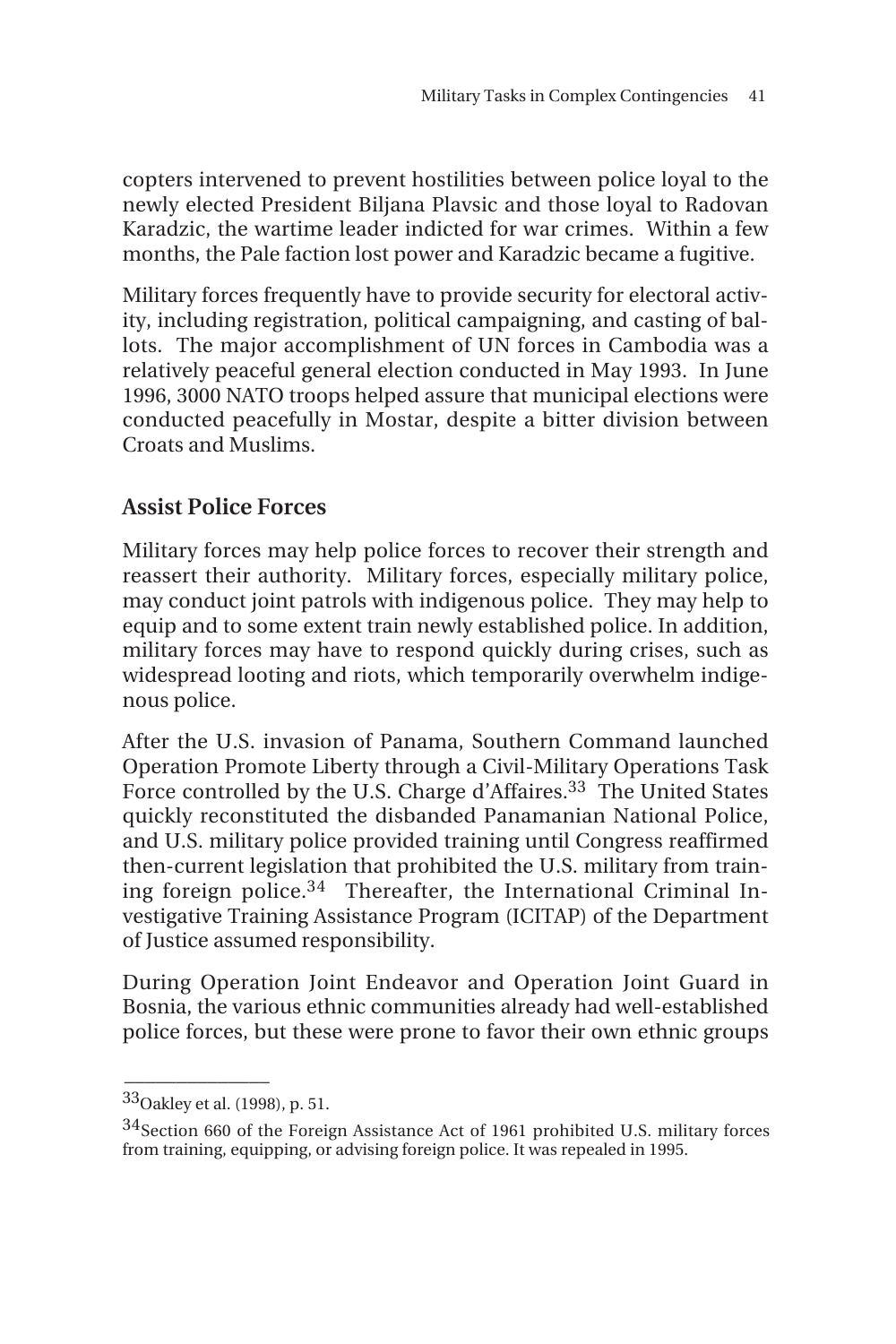and could be overwhelmed easily. The International Police Task Force had a mandate to monitor and advise police but not to exercise police powers. As a result, there was a wide gap between indigenous police forces, which would normally be on hand but had limited capabilities, and NATO forces, which had great capabilities but could respond only in exceptional circumstances. To fill this gap, NATO ambassadors agreed to establish a Multinational Specialized Unit of paramilitary forces, including Italian Carabinieri. During the initial phase of Operation Joint Guardian in Kosovo, practically no police forces existed after the flight of Serbian policemen from the province. As a result, NATO ground forces found themselves in the unwelcome and onerous role of policing Kosovo until indigenous police could be established.

#### **Restore Civil Infrastructure**

Donor countries, IOs, and NGOs often assume responsibility to improve infrastructure and generally to revive economic life after conflict. As a general principle, civilian agencies are preferable to military forces for these responsibilities because they are less expensive and employ more local labor. But on an exceptional basis, the military may repair damaged infrastructure or construct new facilities. In the initial phase of an operation, the military often has to repair transportation infrastructure such as airports, seaports, roads, and bridges just to facilitate its own operations. Such improvements also help revive the civilian economy.

In Somalia, for example, U.S. and UN forces found themselves in an already poor country that had been systematically looted and exploited by opposing factions. To support their own operations and delivery of humanitarian aid, they had to repair infrastructure, including over 1,000 kilometers of road and the Sean Devereux Bridge near Kismayo. During operations in Haiti, the U.S. military restored electrical power in Port-au-Prince, improved seaports, repaired roads, and renovated public buildings. In Bosnia, NATO militaries repaired and expanded airports, repaired and replaced bridges, and assisted in a wide range of public construction projects.

As the brief description presented in this chapter suggests, complex contingency operations cover a vast range of activities and missions. Many, if not most, of these operations involve military support to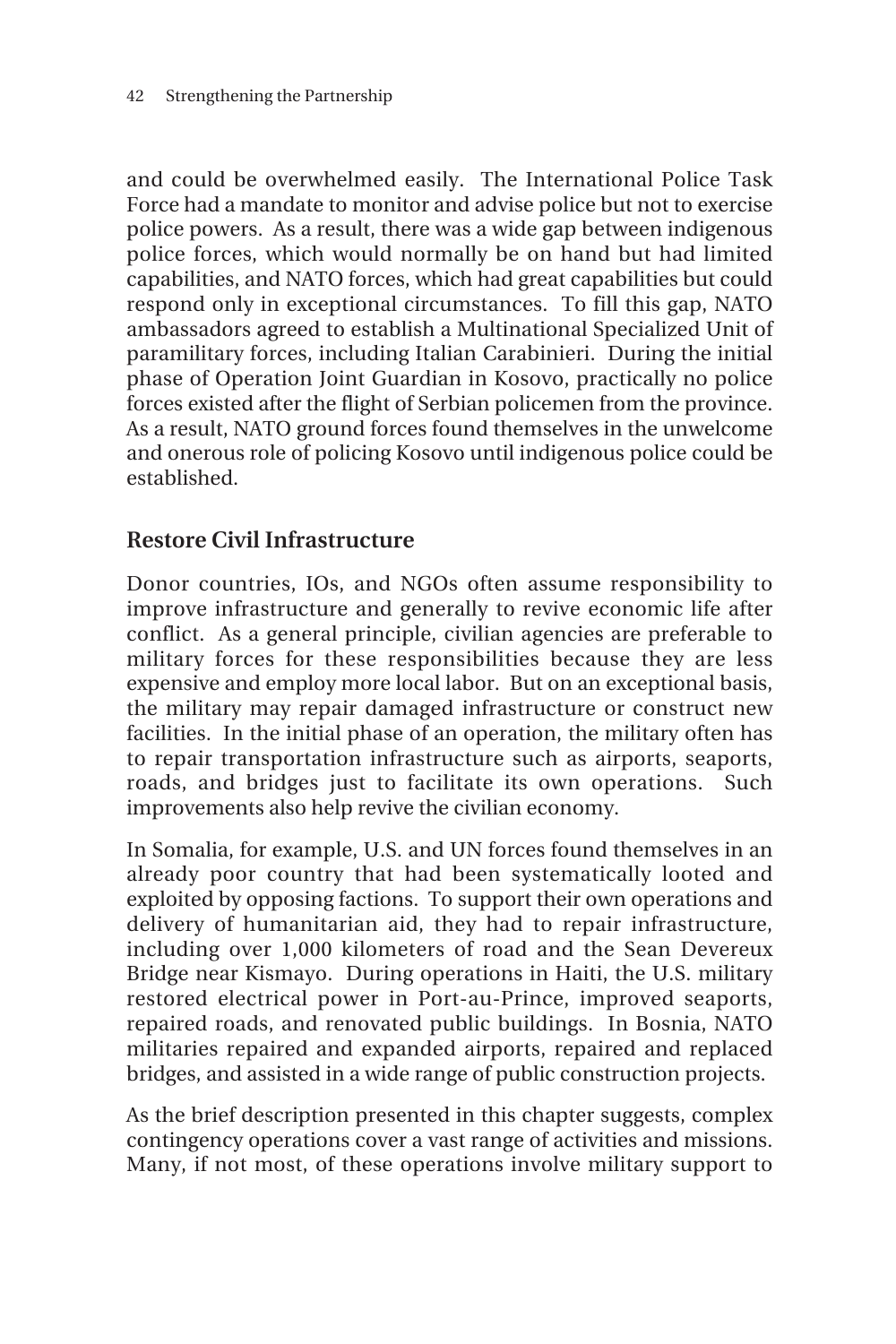IOs, NGOs, or host governments. Such activities require establishing a partnership and anticipating potential problems in the relationship, which are discussed in the following chapter.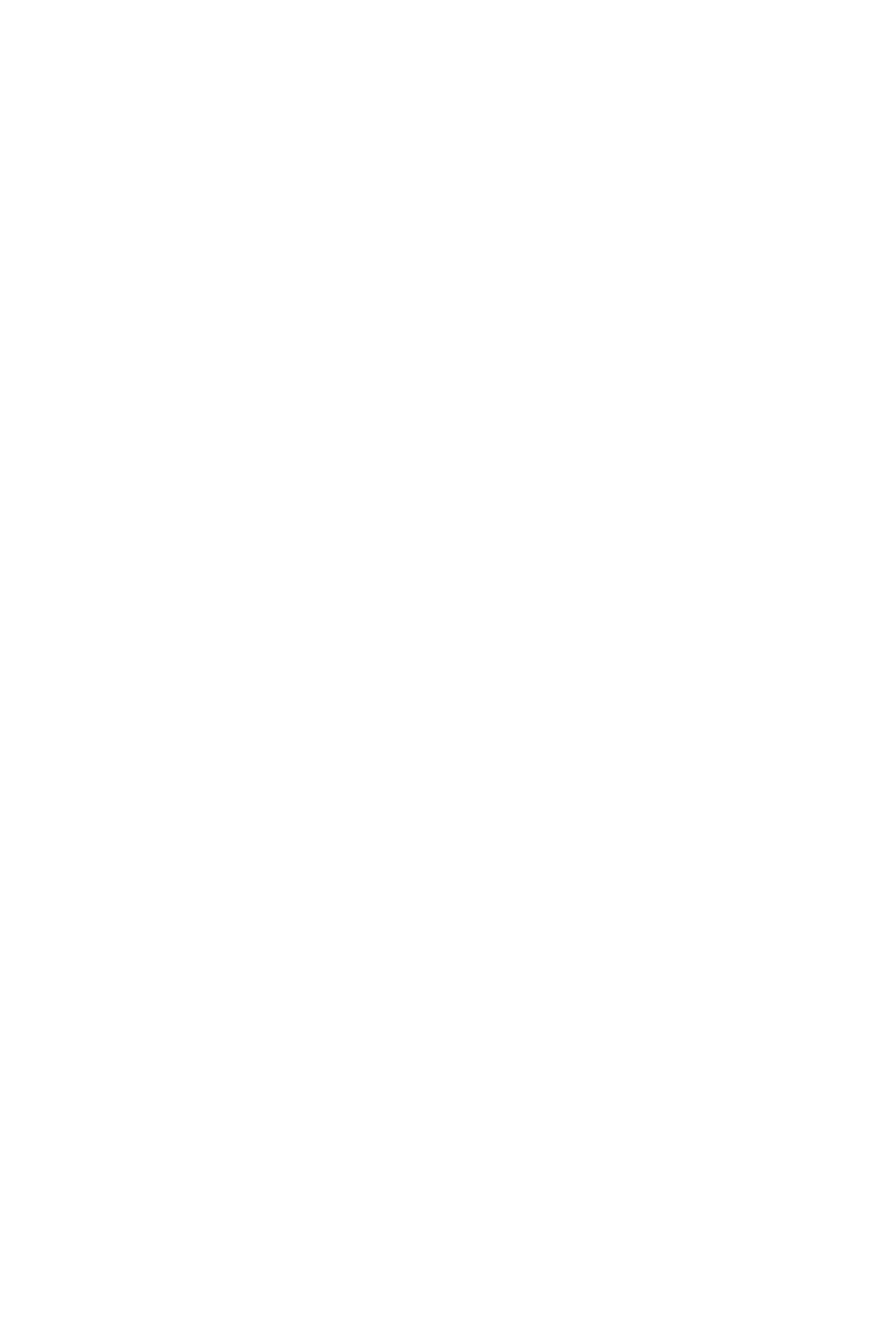#### Chapter Five

## **COMMON CONSTRAINTS ON OPERATIONS**

During complex contingency operations, the military experiences constraints and problems that would not usually be present to the same extent during war or in response to relief in a simple natural disaster. As discussed in Parts Two and Three, these constraints also have implications for coordination with relief partners and allies, leading to problems with advanced planning, difficulties explaining the importance of force protection, and challenges to relief agency impartiality. This chapter describes constraints and problems common to complex contingency operations.

#### **WEAK RESOLVE AT HOME**

In most complex contingency operations, the United States and its allies have few if any vital or important geopolitical interests at stake.<sup>1</sup> Absent important interests, the United States and its allies tend to have weak resolve. Such limited resolve is particularly likely when intervening in sub-Saharan Africa, where the United States and its allies have almost no interests at stake. Weak resolve can produce the following problems and constraints:

- Aid is often a poor substitute for political action.
- Requirements are often skewed toward political rather than humanitarian objectives.

 ${}^{1}$ Gow (1997), pp. 299–300.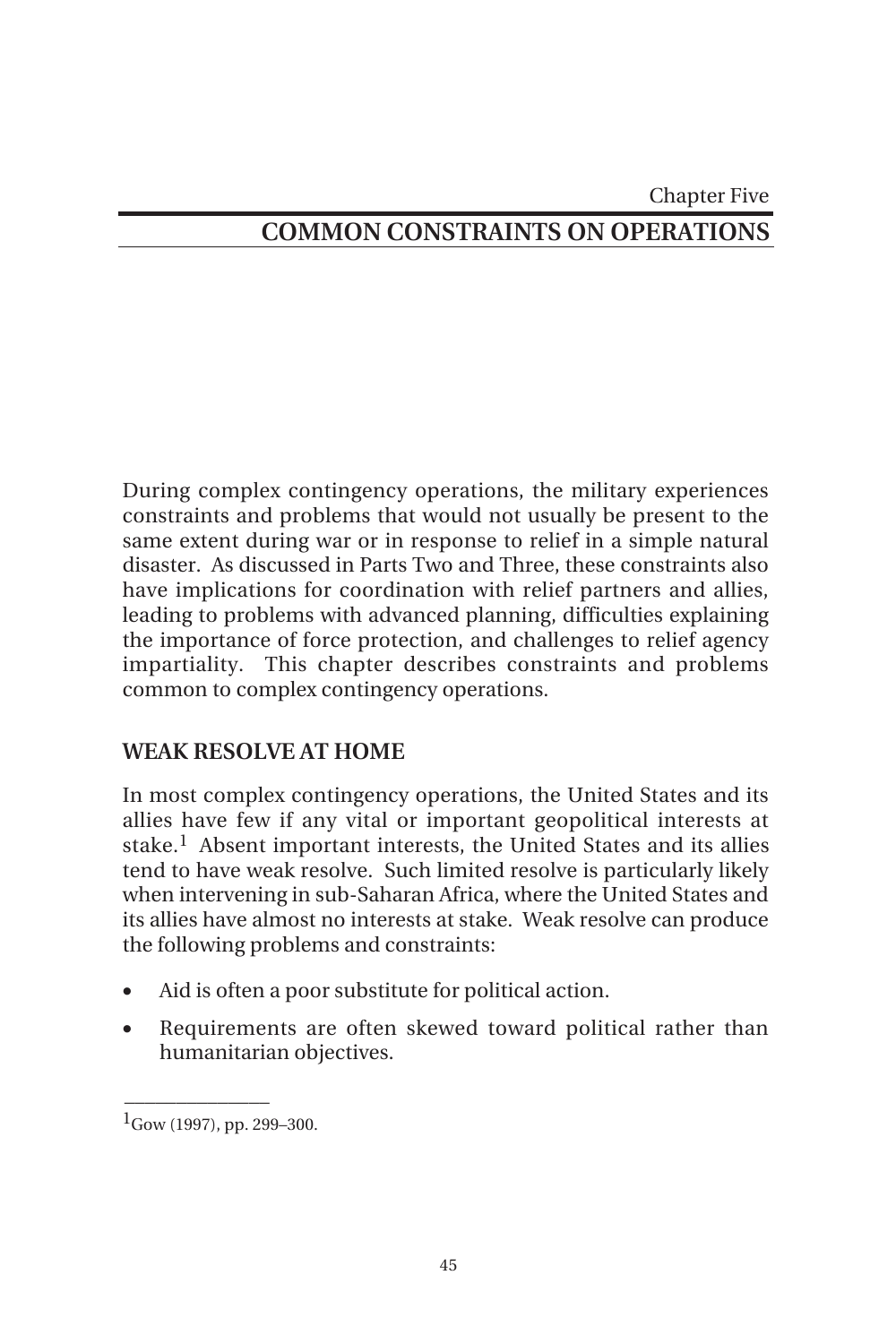- Casualty sensitivity limits the types of missions and resource allocation.
- Restrictive rules of engagement (ROE) are common.

## **Humanitarian Aid as a Substitute**

Confronted with situations that demand action yet reluctant to become deeply involved, major powers offer humanitarian aid as a substitute for a more comprehensive strategy for solving a region's problems. As a UNHCR report argued, "Unfortunately, states have tended to use humanitarian action as a substitute for political action rather than as a complement to it."<sup>2</sup> Thus, when the Bush administration announced its decision to mount an operation in Somalia in December 1992, it cited humanitarian motives engendered by the horrendous suffering there. However, it proposed to secure relief, not to address the underlying cause of suffering—interminable fighting among several clans. Similarly, instead of trying to enforce peace on the belligerents in Bosnia, European powers stressed UNPROFOR's role in securing humanitarian aid, because these powers feared the consequences of deeper involvement.

Substituting aid for political action is often futile. Indeed, trying to secure humanitarian aid during conflict is a risky task and may even be counterproductive.<sup>3</sup> Belligerents quite naturally regard relief supplies as sources of power. Food, medicine, and other supplies are highly valuable in war-torn regions, and those who control them can increase their power. Warlords want to secure supplies for themselves and deny them to their enemies. Belligerents may have no qualms about looting humanitarian relief agencies or extorting supplies as the price for allowing these agencies to operate. Sometimes, humanitarian aid can even increase suffering by supplying the forces of belligerents. During the Somali civil war, the provision of aid bolstered clan-based militias, through looting and through payment for protection. In Liberia, warlords deliberately impoverished and displaced local communities to attract aid for the

 $\overline{\phantom{a}}$ 2UNHCR (1997), p. 44.

<sup>3</sup>Barber (1997).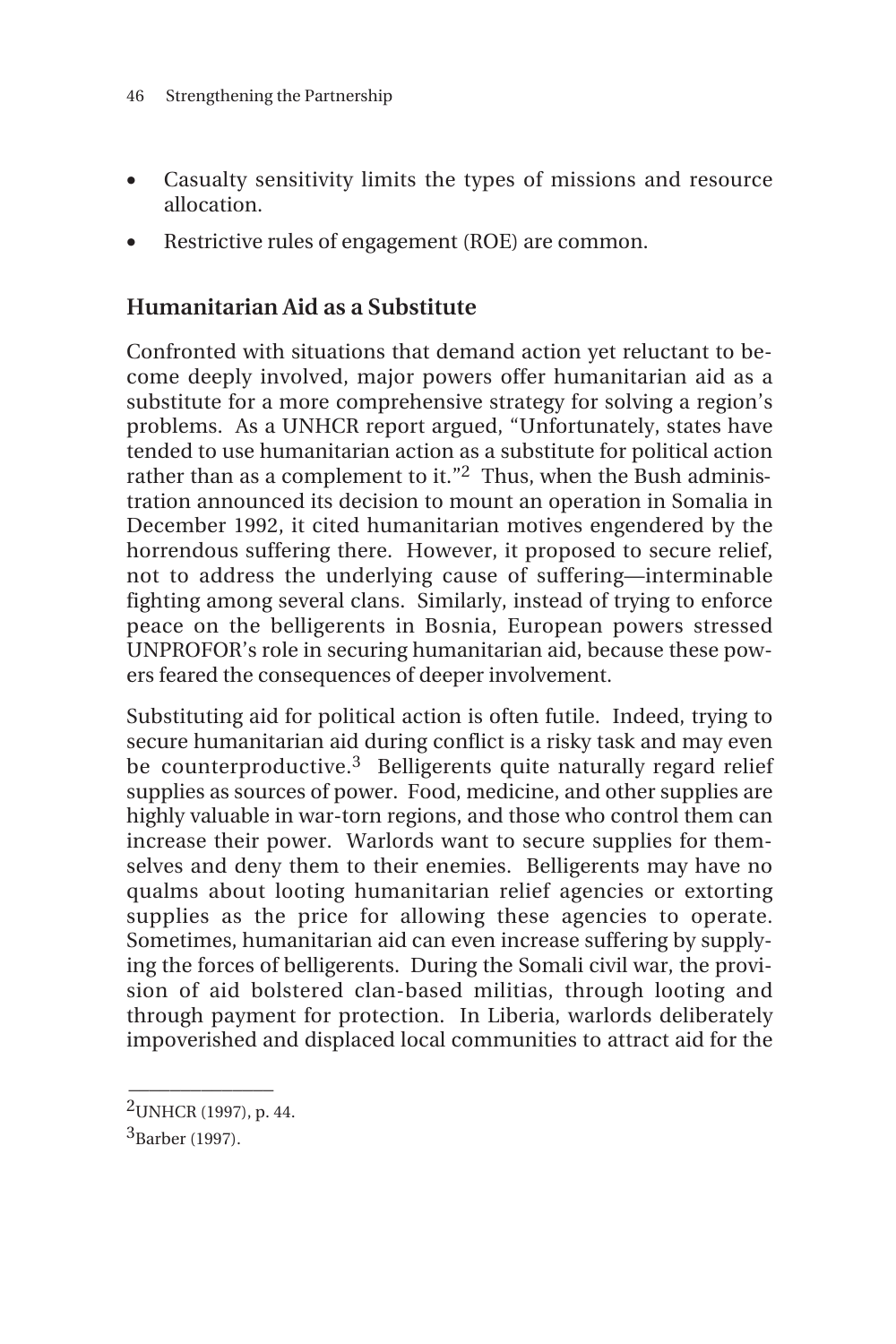victims.4 During the Bosnian conflict, humanitarian aid helped all parties prolong the struggle.<sup>5</sup>

The most egregious example of disastrous good intentions was the international support to Hutu refugees in Zaire during Operation Support Hope. Among those refugees were thousands of militiamen, soldiers, and government officials who had recently committed acts of genocide against the Tutsis in Rwanda. Thanks to international aid and the accommodation of Zaire, they found a haven in Zaire from which to organize, arm, and launch raids into Rwanda.<sup>6</sup> These activities came to an end when Tutsi forces invaded Zaire, precipitating a civil war that toppled the decrepit Mobutu regime.

## **Skewed Requirements**

Political requirements also may lead to pressures on the relief effort that planners should anticipate. Policymakers seeking to sustain support for an operation may need to show immediate results. Success may be measured by how impressive the operation appears on television rather than humanitarian measures of effectiveness, such as the number of refugees returned to their homes and drops in morbidity rates.<sup>7</sup> Host country officials may prefer that foodstuffs and other visible evidence of a relief effort arrive before forklifts, K-loaders, and other items that would increase overall through-put and perhaps save more lives. Often, U.S. and allied governments seek immediate credit for alleviating a humanitarian disaster in order to reap political rewards.

Political concerns are present at all levels throughout the system. Local civic groups may press their representatives to force the military to transport their donations, even if this does little to help the victims. Local politicians often see humanitarian crises in regions where their constituents have relatives as a way to curry favor with voters. During relief operations in response to Hurricane Mitch,

<sup>4</sup>UNHCR (1997), pp. 46–47.

<sup>5</sup>Woodward (1995), pp. 363–367.

 $<sup>6</sup>$ Aid workers were aware of the problem at the time but felt their reason for being re-</sup> quired them to provide life sustaining assistance to the camps.

<sup>7</sup>Menkhaus (1998), p. 56.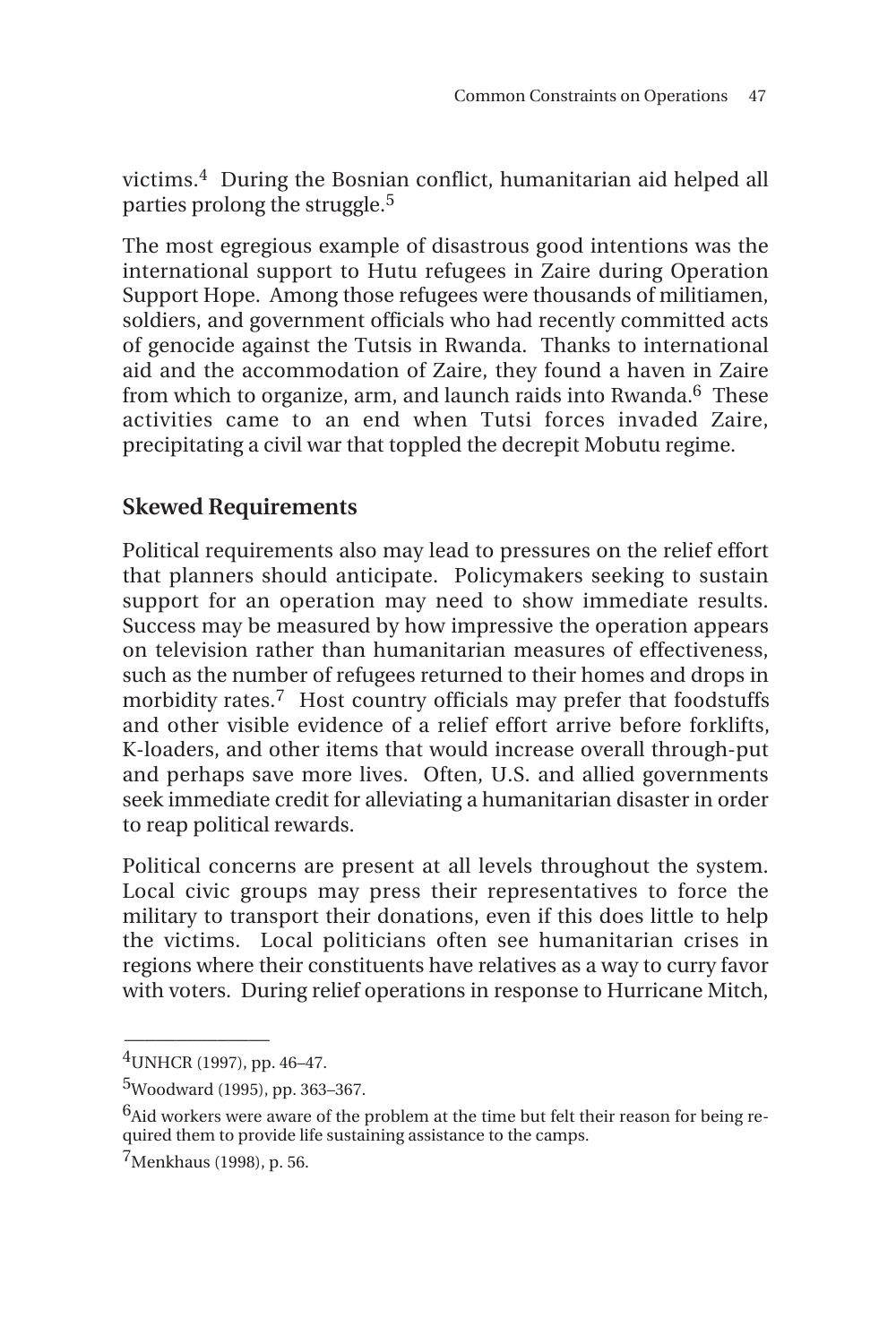for example, politicians throughout the United States pressed the military to transport their constituents' donations even when these were of little immediate use in the crisis area.

These demands are the norm, not the exception, during a humanitarian intervention. As a result of these political concerns, the military may be under pressure to unload highly visible shipments of food and medicine even though improving local airfields or supplying forklifts may be a more sensible priority for ensuring the steady flow of relief supplies.

The United States and its allies may also have to work through local governments, even if corrupt, for political as well as practical reasons. In many instances, the most suitable airfields or other logistics essentials may be in states near the crisis region, which are only willing to cooperate with relief efforts for a price. Intervening forces may also want regional states to contribute troops or other assets to the overall mission. In general, the political imperative of maintaining good relations with regional states outweighs the occasional humanitarian benefits of bypassing these states in the relief effort. Thus, military forces may have to cooperate closely with regional states even when this contributes little to the immediate mission.

#### **Reluctance to Risk Casualties**

The United States is reluctant to risk casualties during complex contingency operations. This reluctance is understandable considering that these operations seldom involve a vital interest, but it constrains military commanders and overall operations. Preventing casualties is often a higher priority for the military during complex contingency operations than humanitarian objectives. Political leaders are highly sensitive to *any* casualties. Due to the limited political will common to these operations, casualties can lead to an intervention's abrupt termination or the curtailment of many of its activities. Even a small number of casualties may cause the premature withdrawal of military forces.

To take an oft-cited example, the United States had a limited geopolitical interest in Somalia during the Cold War, when it contended with the Soviet Union for influence on the Horn of Africa. After the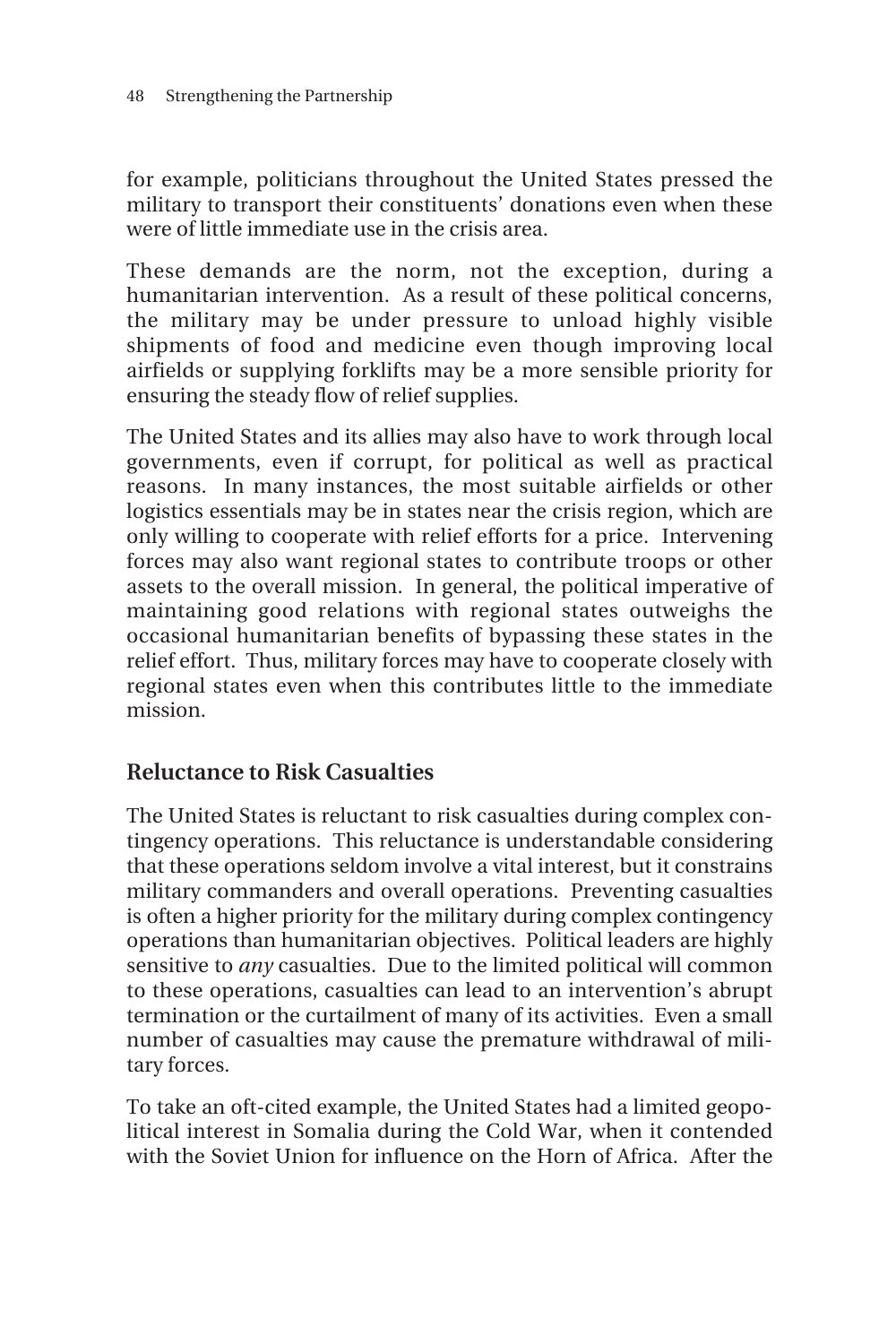Cold War ended, the United States lost its geopolitical interest in Somalia. The Clinton administration tried to pass operational responsibility to the United Nations but still became deeply involved in a struggle with one of the clan leaders. When U.S. forces suffered 18 deaths on October 3, 1993, the administration could not justify these losses or even explain its policy to the satisfaction of Congressional critics. In response, the administration reinforced the deployed forces but reduced their mission and announced a firm date for departure.

Reluctance to risk casualties had a strong influence on the course of recent events in Kosovo. Thinking more of their own constituencies than their adversary, the NATO powers announced publicly that they would not attempt to enter Kosovo without permission from the Yugoslav government. On March 24, 1999, they began Operation Allied Force as an air-only campaign to coerce Belgrade while minimizing their own casualties. In late May, major NATO powers started a public debate on the use of ground forces, with Britain in favor, Germany opposed, and the United States and Italy willing at least to consider the option. In congressional testimony, U.S. officials repeatedly stressed that there was no consensus in NATO for a ground invasion of Kosovo, despite brutal "ethnic cleansing" of Kosovar Albanians by Yugoslav forces.

Concern for casualties may also lead to restrictions on where troops can go, which areas receive aid, and the types of military activities conducted. Because of concerns about casualties in Rwanda, U.S. soldiers were limited in areas they could deploy because of ongoing fighting. Those areas, in turn, received only limited aid because of the dangers of sending food to the region. In addition, political leaders are generally hesitant to assign potentially dangerous tasks to the military, such as disarming or separating combatants, even if these are essential to mitigating a conflict.8

As a result of casualty sensitivity, force protection is a priority even when no peacekeeping activities are planned. When a government is

<sup>&</sup>lt;sup>8</sup>In Rwanda, the head of UNHCR, Sadako Ogata, called for member states of the United Nations to use force to separate the "genocidaires" from the legitimate refugees, but no government was willing to take on the dangerous and difficult task. In the end, UNHCR settled for paying Zairian army troops to keep order in the camps.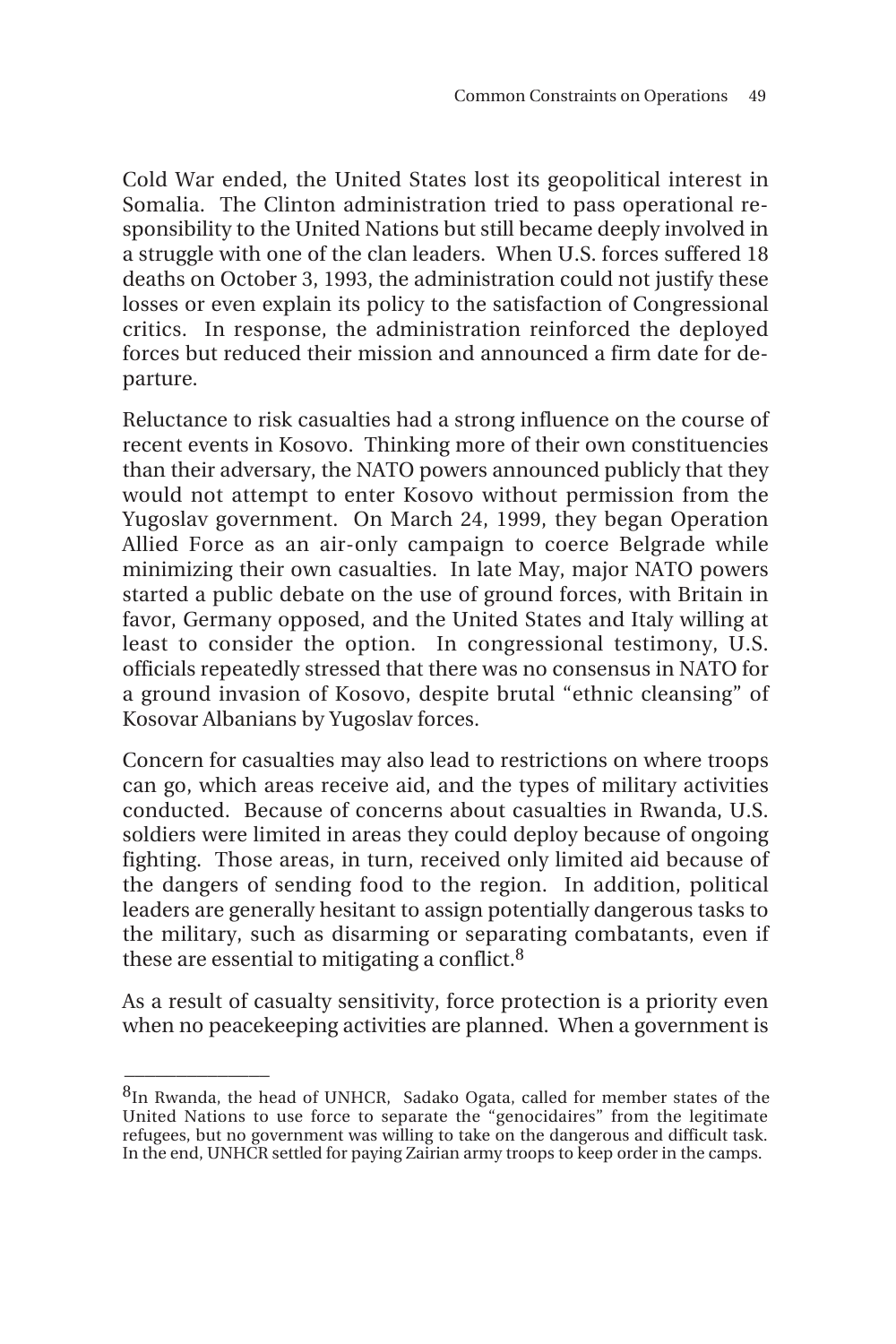absent or hostile, intervening powers must anticipate that soldiers could be caught in local conflicts or deliberately targeted by warring parties. In Support Hope, the military assessed that the civil war would probably resume, and that this would make safety a constant concern of U.S. personnel. In the Goma refugee camp, armed paramilitary forces roamed the area, and movement after dark was forbidden. Local Zairian forces did more harm than good, acting as bandits rather than assisting law enforcement.<sup>9</sup> As the U.S. Air Forces in Europe (USAFE) after-action report on Support Hope noted, "The boundary between peace and war in these conditions is vague and easily crossed; corrupt government troops, mobs and bandits in paramilitary uniforms are the likely threats."10

The focus on force protection also leads to tension between relief agencies' long-term expectations and political realities. Relief agencies often want the military to provide a secure environment for the long term. Thus they use their political and media influence to press military forces to enforce a cease-fire, disarm combatants, and otherwise undertake potentially dangerous operations. The military, however, may be tasked to avoid such operations because of skepticism about their utility and concerns that they might lead to casualties.

#### **Restrictive Rules of Engagement**

During complex contingency operations, the military will usually have to operate with restrictive rules of engagement (ROE). It will typically be allowed all measures necessary for self-defense, but it may be severely restricted with regard to offensive actions, even in response to severe provocations.

These limits on the use of force stem from many sources. Casualty concerns may lead to restrictions on escalating potential conflicts. IOs and NGOs tend to see deadly force as counterproductive. They also fear that the use of force could compromise their impartiality in the eyes of local parties, which may associate U.S.-based relief agencies with U.S. government actions in the region. Thus, their

\_\_\_\_\_\_\_\_\_\_\_\_\_\_

<sup>9</sup>U.S. European Command, *Operation Support Hope*, pp. 4 and 12.

<sup>10</sup>U.S. European Command, *Operation Support Hope*, p. 32.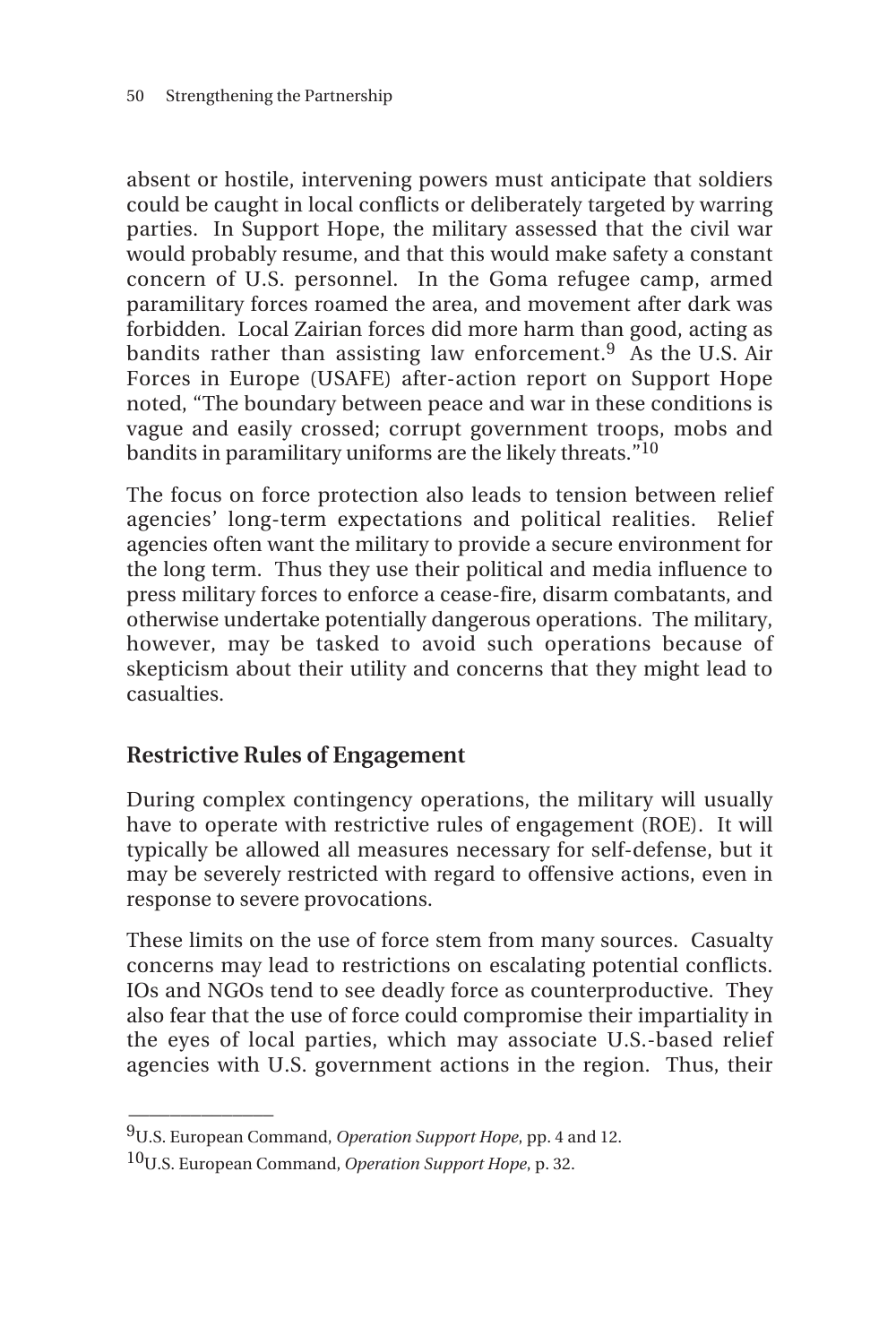own personnel may be subject to reprisals. Domestic constituencies may recoil from the use of force, especially during operations to protect humanitarian assistance. Naive perceptions of humanitarian aid may prompt a domestic political backlash if deadly force is used to ensure its delivery.

Belligerents and even civilian populations will quickly grasp the importance of ROE, divine their content, and attempt to exploit them. In Somalia, for example, clan-based militias knew that U.S. forces were severely restricted in applying deadly force when it could endanger innocent civilians. They tried to exploit these ROE by firing from the protection of crowds, using their own civilians as human shields.11 During the Bosnian conflict, all parties exploited UNPROFOR's overly elaborate and highly restrictive ROE, especially as concerned close air support.12

The United States and its allies have learned from past problems, however, and ROE in future operations are likely to be better designed and more flexible than in the past. In Bosnia and Kosovo, NATO learned from the UNPROFOR experience and put the former belligerents on notice that its own ROE were sufficiently robust to enable NATO forces to use necessary force to protect themselves and keep the peace. In future deployments, sufficiently robust ROE are likely due to increased political recognition of their importance.

## **BALANCING CONFLICT AND RECONCILIATION**

 $\overline{\phantom{a}}$ 

Many of the constraints on military operations also stem from the nature of the crises themselves. Military forces may find it difficult to

 $\rm ^{11}$  The United States responded by using snipers to engage the Somali gunmen, but in some situations it relaxed the ROE. During the fighting on October 3, 1993, for example, U.S. forces delivered heavy fires in sections of Mogadishu to protect special operations forces, which were surrounded by supporters of Aideed.

<sup>&</sup>lt;sup>12</sup>"When UNPROFOR arrived in Bosnia the locals mentally paused to assess what impact UN forces would have on their country. They expected that the UN would make a big difference. It had some impact but overall UNPROFOR appeared to be ineffective. So-called experienced peacekeepers applied their methods too rigidly. Therefore, after UNPROFOR's first arrival, the Bosnian conflict carried on much as before, with the United Nations' forces simply being regarded as an annoyance that was sometimes in the way." Stewart (1993), p. 326.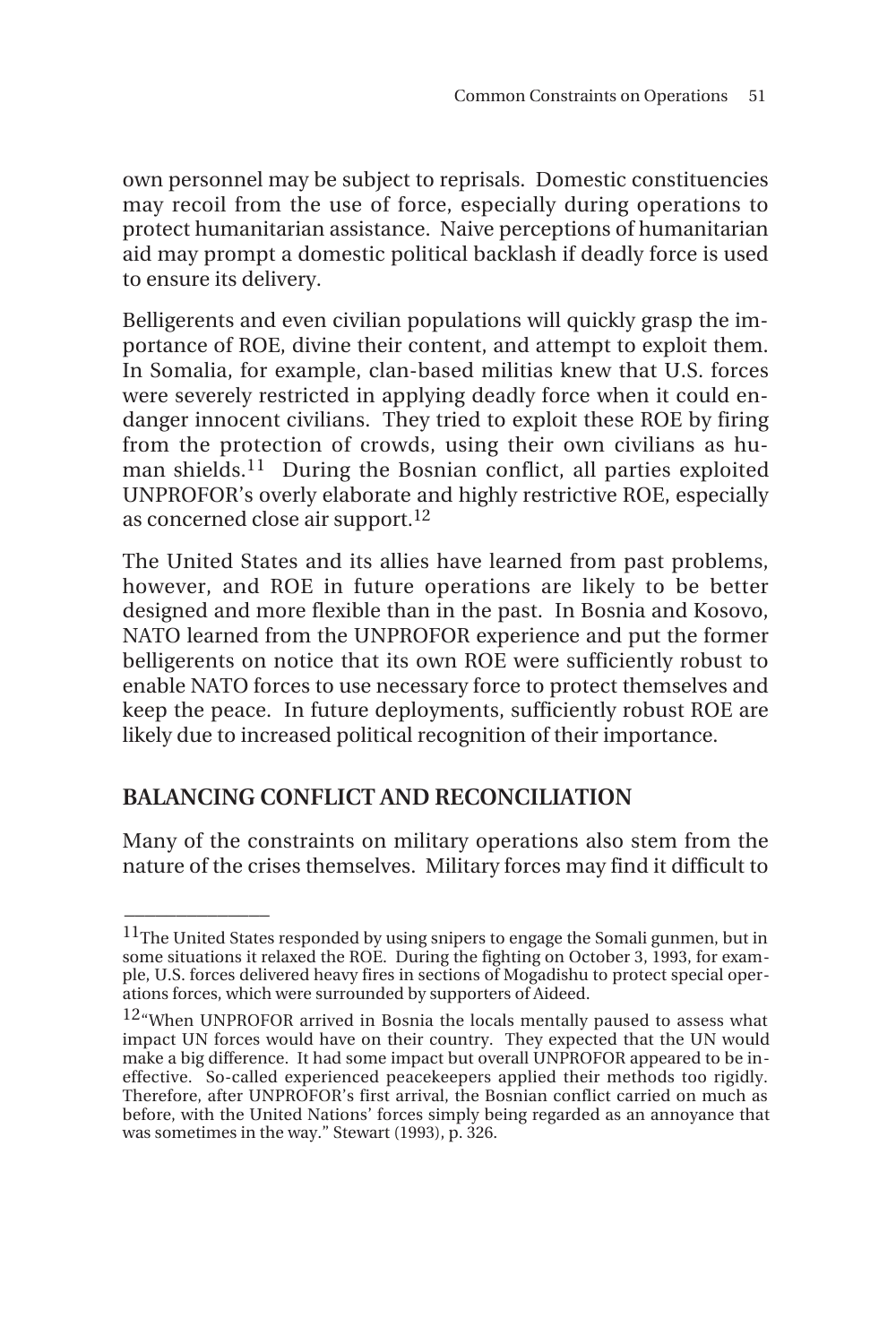maintain impartiality. More fundamentally, their actions often have only a limited impact on the dynamics of a conflict.

## **The Limits of Impartiality**

\_\_\_\_\_\_\_\_\_\_\_\_\_\_

The penchant for impartiality often limits military action. For operations authorized by the Security Council, impartiality means that the Council does not recognize a specific aggressor and holds all parties responsible for the conflict. Impartiality is often essential to peace operations, including the protection of humanitarian assistance. Impartiality, however, often imposes constraints on military forces that hinder their effective use.<sup>13</sup>

When impartiality has been declared, intervening forces are prohibited from assisting any one party, even when it appears to be a victim. Thus, UNPROFOR was not allowed to assist Muslims in their defense of Sarajevo, even when Bosnian Serbs were egregiously violating Security Council resolutions with respect to the city. Military forces are also prohibited from sharing information that could have intelligence value with belligerents during an ongoing conflict. Sometimes the effort to maintain impartiality takes strange forms. During Operation Allied Force, for example, NATO spokesmen and U.S. officials denied that NATO was the KLA's air force, although to some extent it did play that role. Subsequent reports revealed that Serb forces were considerably more vulnerable to air attacks while responding to the KLA, even when the KLA operations were not successful in and of themselves.

In practice, impartiality is difficult to attain. Simply by helping enforce a peace and provide humanitarian assistance, intervening

 $13$ Impartiality is frequently confused with neutrality. Neutrality implies that no military force may be used. Impartiality implies that military force may be used only against parties that violate agreements or resolutions of the Security Council, assuming that the operation is coercive. Impartiality further implies that enforcement will be even-handed, i.e., directed equally against all violators. In Somalia, for example, the Special Representative of the Secretary General sought to apprehend Mohammed Farah Aideed because he was in violation of agreements concluded with the other parties. Through this action, the Special Representative did not cease to be impartial, assuming that he was equally willing to apprehend any other violator. Of course, the targets of punitive action usually claim, as Aideed did, that the United Nations and its agents have unfairly singled them out.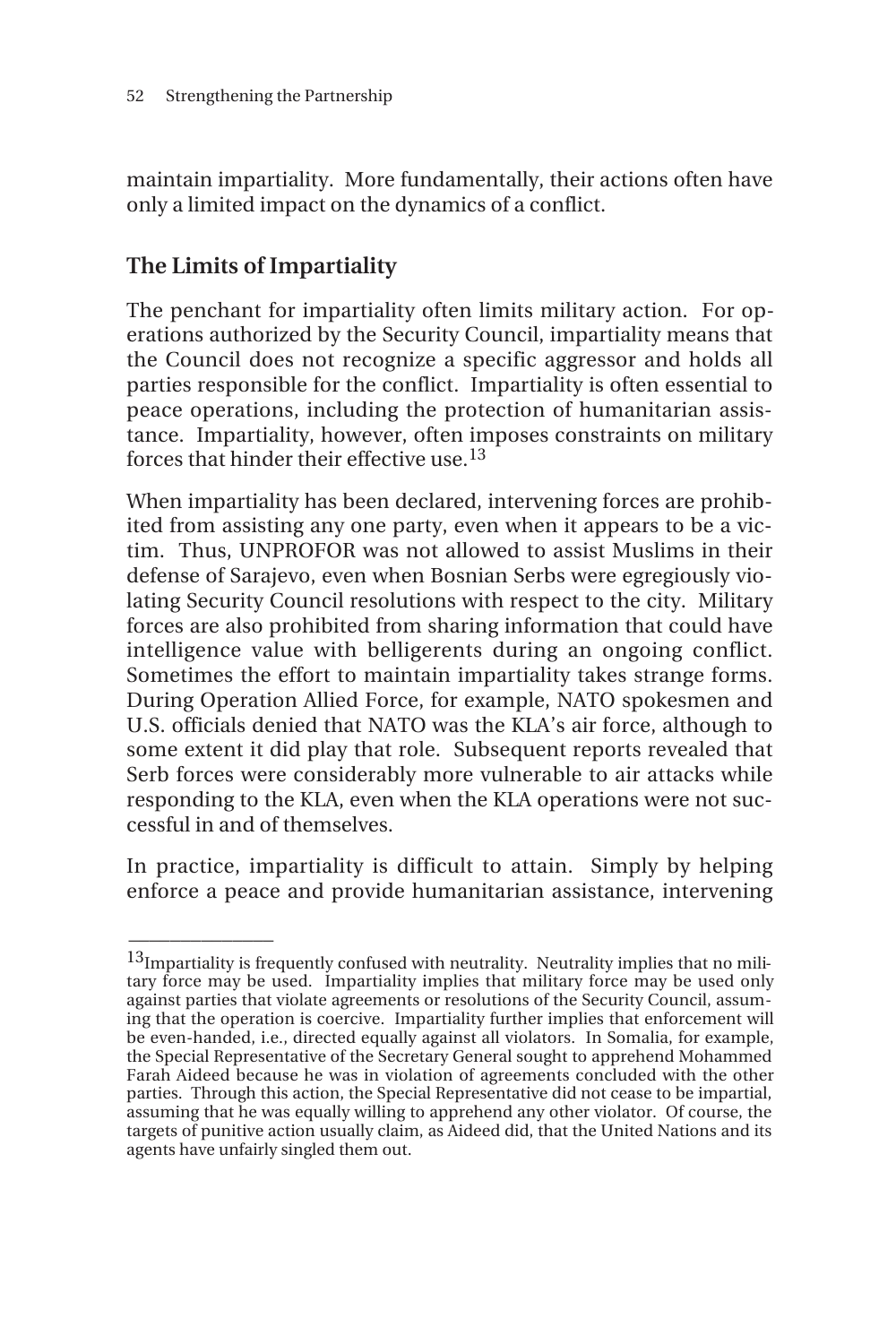powers are aiding some parties to a conflict more than others.<sup>14</sup> Intervening forces can try to minimize their impact on the local balance of power, but warlords and other local parties will be acutely aware of any impact, no matter how benign the intention.

### **Limits to the Utility of Force**

The warring parties' acceptance of terms, often in the form of a peace plan, is the first step, not the last. The ultimate goal of many complex contingency operations is reconciliation of the parties. This ambition, however, cannot always be accomplished through military operations, particularly when military resources are limited and political will for an operation is weak.

Reconciliation can take different forms. In Somalia, it implied that the warring clans would submerge their differences in common support of a democratic central government, which no single clan or group of clans would dominate to the detriment of others. In Haiti, it implied that impoverished masses led by Aristide and former supporters of the Duvalier family would join in creating the country's first successful democracy. In Bosnia, it implied that three ethnic groups, bitter enemies after four years of fighting and "ethnic cleansing," would live together harmoniously in one multiethnic state. In Kosovo, it currently implies that a large majority of Kosovar Albanians and a small minority of Serbs will become contented citizens of an autonomous province within Serbia, although Serbs recently perpetrated widespread atrocities against Albanians. Reconciliation may take years, if not generations, to accomplish and is not achievable through military force.

Although the military can stop a war, by itself it cannot bring a lasting peace. In the deepest sense, peace means more than cessation of hostilities. It means resolution of those problems that led to conflict and could cause conflict again if they remain unresolved. For example, a UN-controlled force has been in Cyprus since 1964. Since the Turkish invasion in 1974, it has monitored a buffer zone between the cease-fire lines. In recent years, the force has dwindled to three small battalions, financed in part by the governments of Greece and

 $14$ Betts (1994); Seybolt (1996).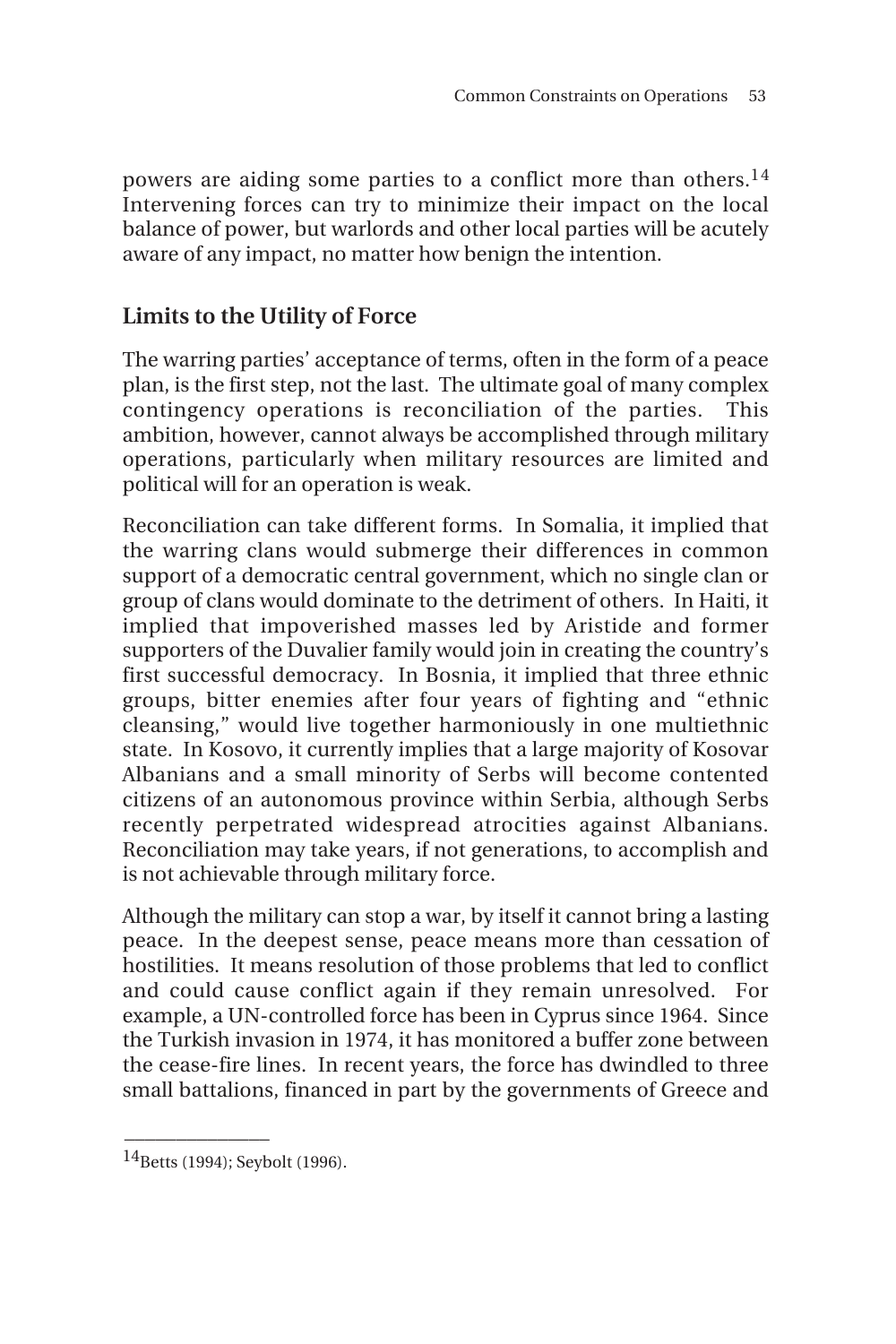Cyprus. The force undoubtedly inhibits outbreak of armed conflict by separating the parties, but it also helps them to evade settling their differences and bringing peace to the island. The zone of separation in Bosnia may have similar longevity, illustrating both the utility of military force and its limitations.

The military may suffer a gap between declared political aims and the means available to it. The occasionally ambitious nature of U.S. objectives, the limits on U.S. and allied political will, and the complex and often intractable nature of many of the conflicts often place the United States and its allies in a position of seeking difficult or resource- and time-intensive goals with relatively few means. The military can often help make progress on humanitarian goals, but it can seldom solve many of the underlying problems by itself. Moreover, its mission and resources are likely to be limited in both duration and extent.

The most glaring example is the U.S. intervention in Somalia. Under UNOSOM II, the United States was tasked to promote nationbuilding and promote reconciliation in Somalia. Such an ambitious agenda, however, would have required a large, long-term deployment, considerable financial aid, and other types of intervention that the United States and its allies did not favor. Indeed, military officials made clear that forces in Somalia were not adequate to the ambitious mission at hand. Although the collapse of the reconciliation effort in Somalia and the deaths of 18 U.S. soldiers have made both political leaders and military officials more aware of such gaps, they are often difficult to avoid completely.

## **ADVANCED PLANNING DIFFICULTIES**

Because of the political nature of interventions and the large number of actors involved, advanced planning with NGOs and allies particularly finely tuned operational planning—is often difficult, complicating coordination in the early days of a crisis. The military often has little warning time to prepare. Thus, it may be unaware of ongoing relief agency activities in a crisis area or of agencies' plans for intervention.

Operation Support Hope typifies such interventions. In Support Hope, deployment and execution occurred almost simultaneously.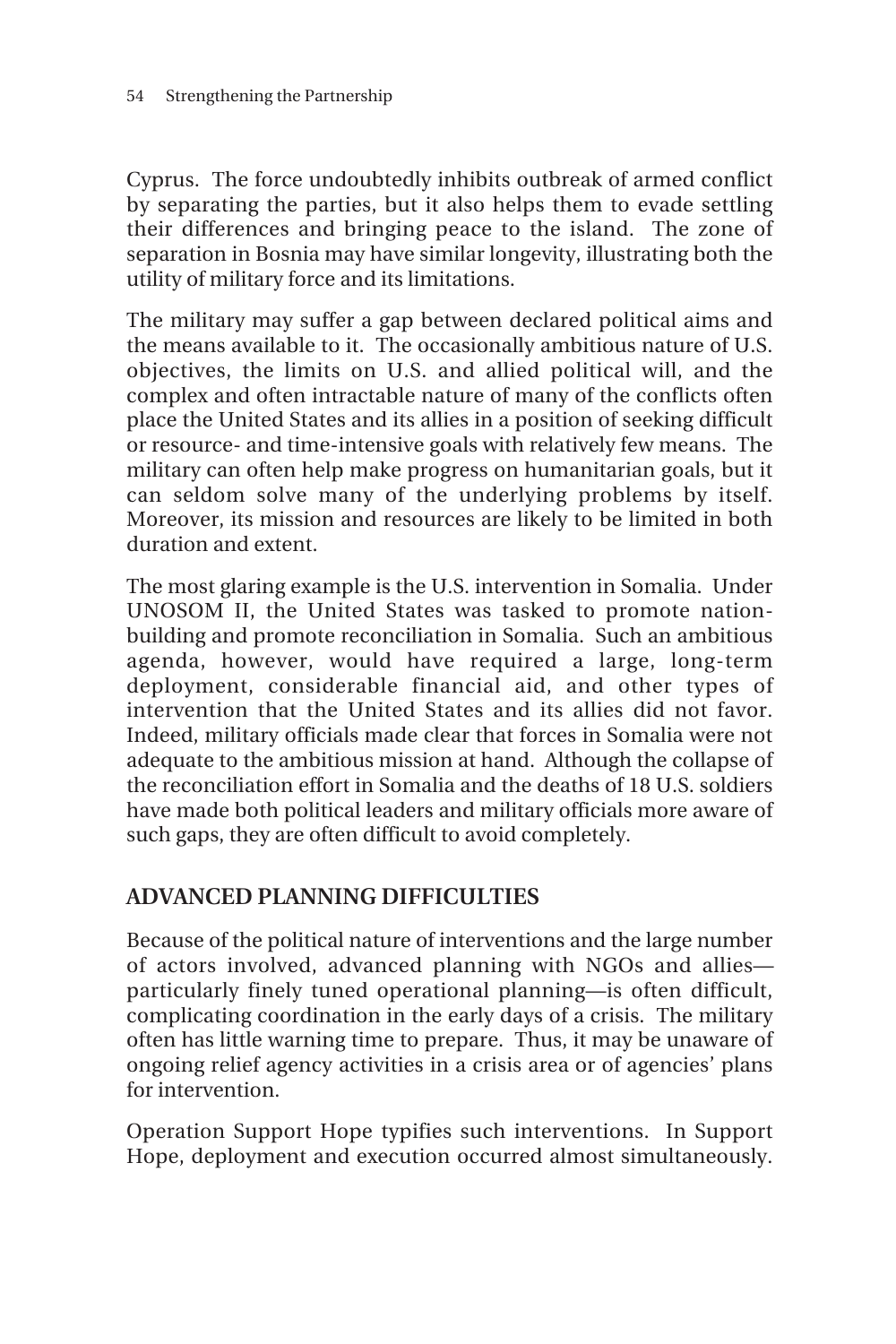Collecting, evaluating, and disseminating information was done "on the fly." The United States changed the location of one of the JTF headquarters from Kigali in *midair*, because it had decided for political reasons that it would not recognize the new government of Rwanda immediately.15 The United States and its European allies did not coordinate their efforts initially. France in particular often worked at cross-purposes with Washington.

From an NGO point of view, advanced planning with the military is of only limited value. Because the military's participation is unpredictable and usually short-term, investing scarce NGO time and resources into better relations often provides little benefit during actual crises. Several NGO interlocutors noted that their efforts over the past several years were "wasted" due to a lack of military participation in providing relief.

Not all the above constraints can be overcome—many are inherent to these types of operations. Nevertheless, by improving coordination with European allies and relief agencies—the emphasis of the remainder of this report—many of the constraints can be minimized, greatly improving the effectiveness of the relief effort.

<sup>15</sup>U.S. European Command, *Operation Support Hope*, pp. 3 and 12.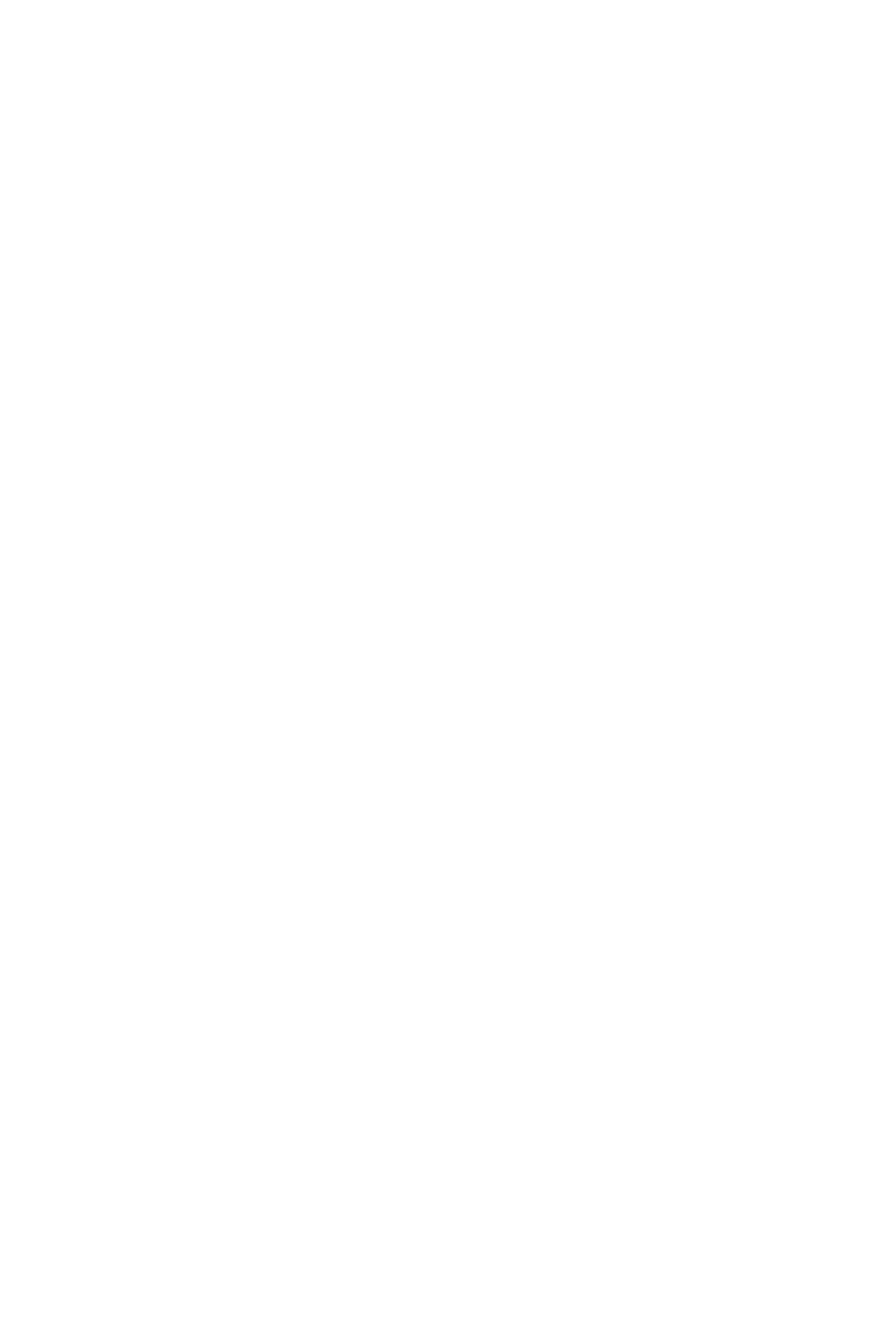### **PART TWO. THE RELIEF COMMUNITY AND THE MILITARY**

The challenges inherent to complex contingency operations cannot be completely overcome, but they can be reduced. One high-payoff area is for the military to improve its cooperation with relief agencies—the focus of the following four chapters. NGOs and IOs play an essential role in relief operations, and the military has been most successful in the past when it has successfully supported these organizations, using its own capabilities to bolster theirs. Such support is only the beginning. A better relief agency–military partnership has tremendous potential when anticipating a conflict, allowing all partners to respond to it more quickly and ensure that the response is more effective.

Part Two first provides an overview of the relief community. It then describes possible advantages to better arrangements and notes current coordination structures. It concludes with an assessment of obstacles to coordination, pointing out their sources.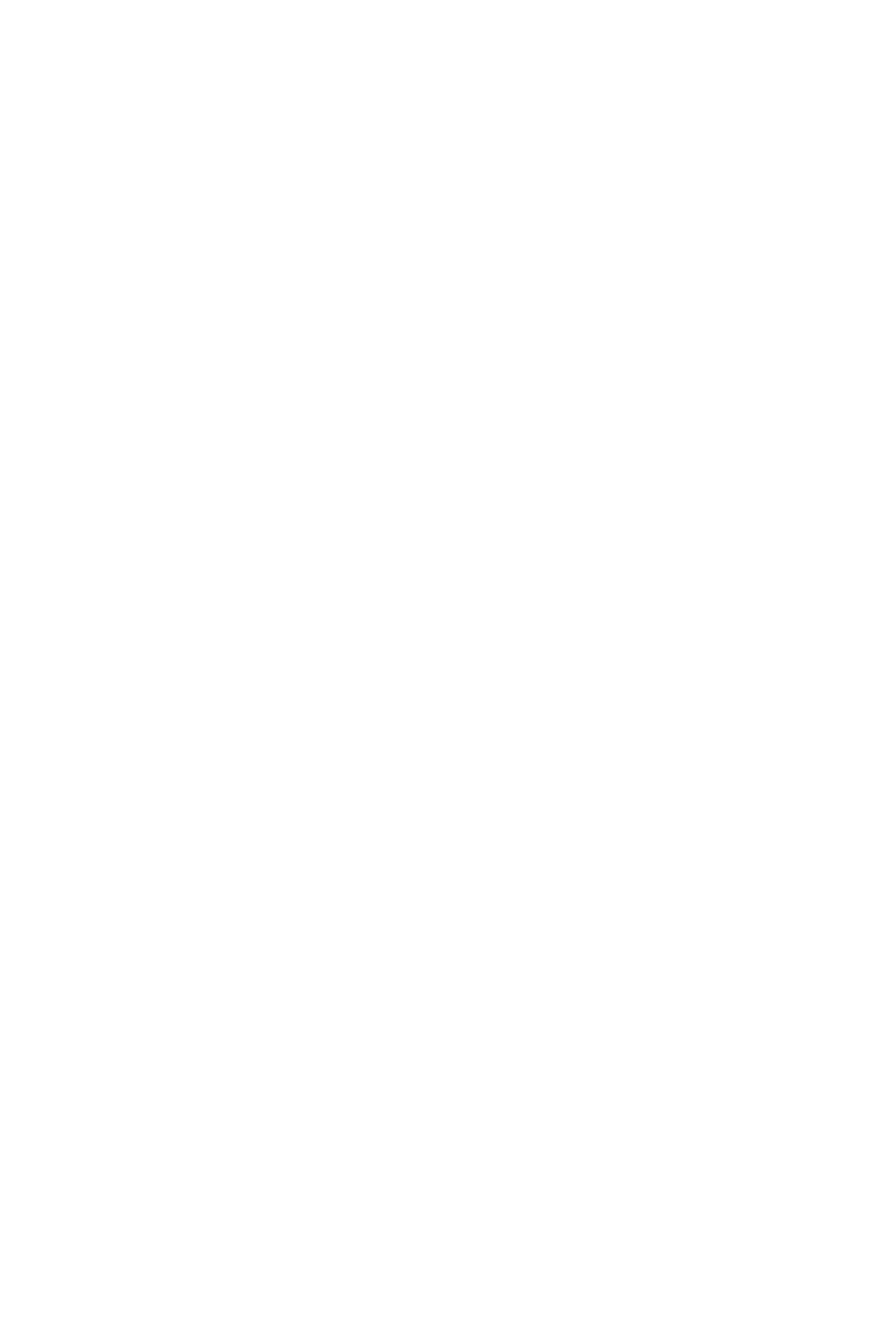#### Chapter Six

## **OVERVIEW OF THE RELIEF COMMUNITY**

The first step toward better coordination is for the military to gain a better understanding of relief agencies. The relief community is not monolithic. The actors vary tremendously in their capabilities, size, and attitudes, with considerable implications for cooperation with the U.S. military and for the success of the overall relief effort. Major actors include the United Nations family, the Red Cross and Red Crescent Movement, and NGOs. Understanding these various players is a precondition to coordinating their activities. This chapter identifies major actors within the relief community and categorizes NGOs in a manner that will help the U.S. military understand their various missions and capabilities.

#### **UNITED NATIONS FAMILY**

The United Nations is a family of related organizations that includes six principal organs, numerous programs, and specialized agencies. Despite efforts at reform, coordination across these organizations remains poor.

#### **Principal Organs**

The United Nations has six principal organs: General Assembly, Security Council, Economic and Social Council, Trusteeship Council, International Court of Justice, and the Secretariat. Three of these organs are especially important during humanitarian interventions: the Security Council, the Economic and Social Council, and the Secretariat.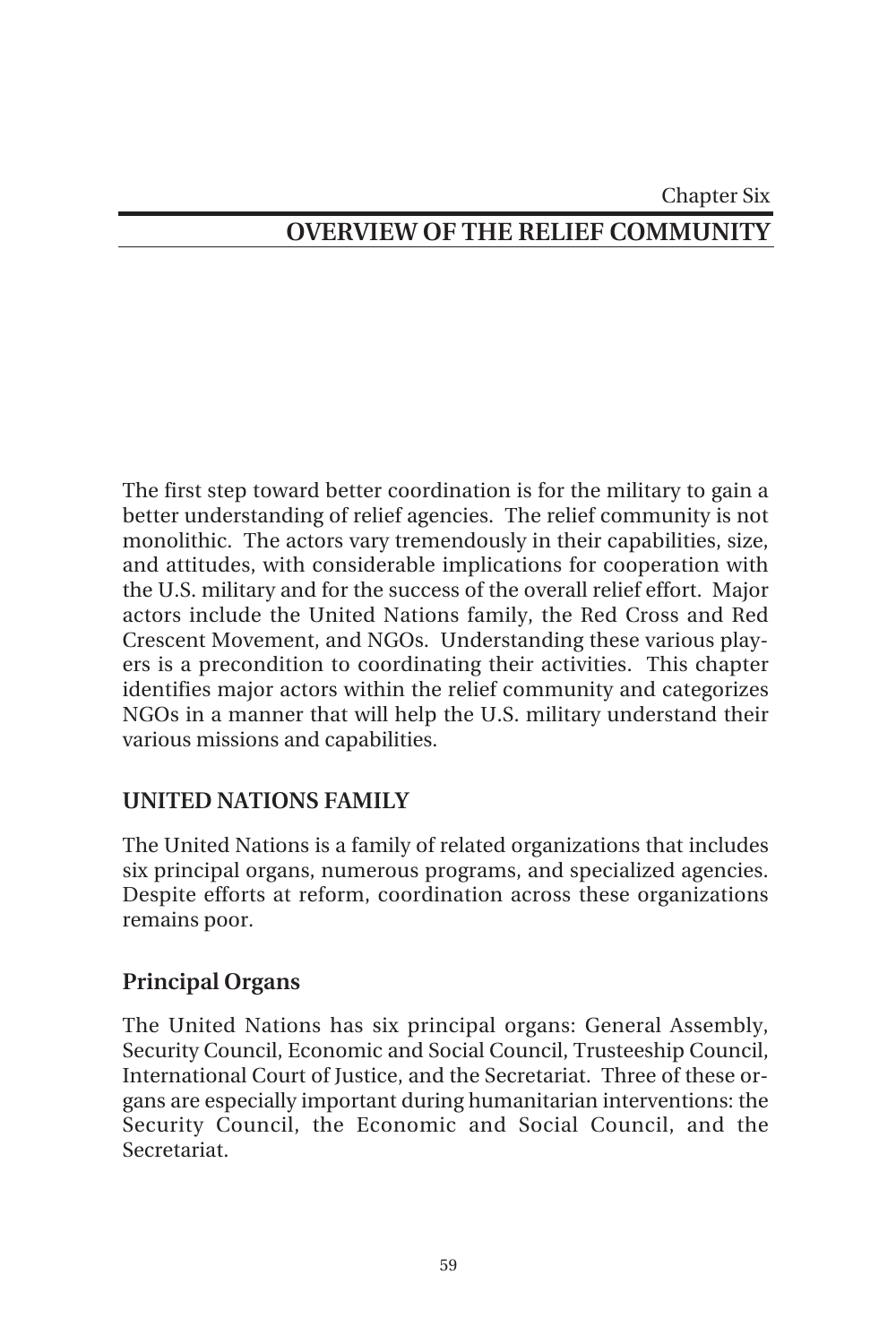According to the UN Charter, the Security Council has primary responsibility for maintenance of international peace and security. It expresses its will in resolutions, which must have concurrence (assent or abstention) from all five permanent members (Britain, China, France, Russia, and the United States). The Security Council usually defines the mandates for peace operations by its resolutions. However, member states often act unilaterally or as part of an alliance without approval from the Security Council, as in Operation Allied Force.

The Economic and Social Council (ECOSOC) has broad responsibility to coordinate the economic and social work of the entire UN family. It usually meets in plenum once annually, alternating between New York and Geneva. It routinely consults with NGOs whose work falls under its competence. Currently about 1,500 NGOs hold consultative status with the Council. It sorts these NGOs in three categories: Category I are routinely consulted; Category II have specialized expertise; and Category III are consulted on an ad hoc basis.

The Secretariat, headed by the Secretary-General, includes two entities that are important for relief operations: the Department of Peacekeeping Operations (DPKO) and the Office for the Coordination of Humanitarian Affairs (OCHA). DPKO provides direction and logistic support to UN-controlled peace operations. OCHA is intended to strengthen coordination among UN agencies that respond to emergencies. The head of OCHA is simultaneously the Under Secretary-General for Humanitarian Affairs and the Emergency Relief Coordinator for all specialized agencies.

#### **Programs and Specialized Agencies**

\_\_\_\_\_\_\_\_\_\_\_\_\_\_

In addition to the principal organs, the UN has a wide variety of programs and specialized agencies,<sup>1</sup> most falling under cognizance of

<sup>&</sup>lt;sup>1</sup>A list of some of the major programs and agencies would include United Nations Children's Fund (UNICEF); United Nations Conference on Trade and Development (UNCTAD); United Nations Development Programme (UNDP); United Nations Volunteers (UNV); United Nations Office for Project Services (UNOPS); United Nations Environment Programme (UNEP); United Nations Population Fund (UNFPA); United Nations Relief and Works Agency for Palestine Refugees in the near East (UNRWA); United Nations University (UNU); World Food Programme (WFP); United Nations High Commissioner for Human Rights (UNHCHR); United Nations Centre for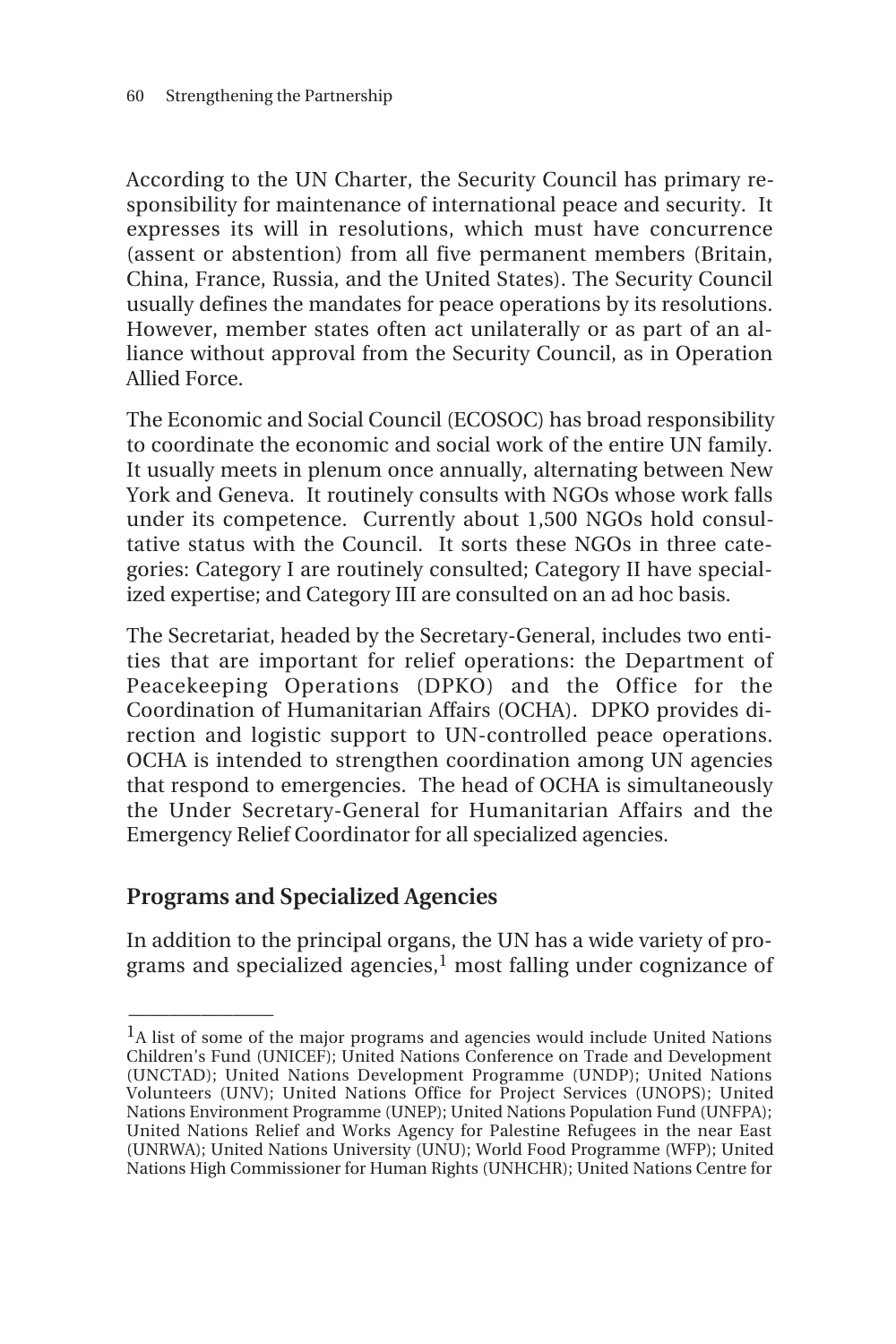the General Assembly and the Economic and Social Council. They are not subordinated to the Secretariat and therefore need not accept direction from the Secretary-General. They include several organizations that play important roles in relief operations, described be- $\log$ 

The United Nations High Commissioner for Refugees (UNHCR) works on behalf of refugees to secure their protection, provide assistance to them, and seek durable solutions to their problems. It can serve as a lead UN agency, especially in the initial phase of a humanitarian crisis. These solutions might include repatriation, asylum in the country where refugees have fled, or resettlement in a third country. UNHCR maintains an office in New York, but its headquarters is in Geneva. It is advised by a large Executive Committee that meets annually and accepts direction from the General Assembly and ECOSOC. UNHCR has an annual budget of approximately \$1.2 billion, derived almost exclusively from voluntary contributions. It currently has over 5,000 employees working in 122 countries, but it works primarily through about 450 NGOs.

The World Food Programme (WFP) is the world's largest multilateral provider of food aid. In contrast to the UNHCR, WFP is focused on logistics and food delivery and does not serve as a lead agency. WFP headquarters is in Rome and its current director is an American with experience in the U.S. Department of Agriculture. A committee, half appointed by ECOSOC and half by the Food and Agricultural Organization, governs WFP. Most aid is donated in kind by member states with U.S. agricultural surplus playing a large role. During 1997, WFP delivered 2.7 million tons of food in 84 countries. To deliver this aid, WFP charters commercial carriers on a large scale.

**\_\_\_\_\_\_\_\_\_\_\_\_\_\_\_\_\_\_\_\_\_\_\_\_\_\_\_\_\_\_\_\_\_\_\_\_\_\_\_\_\_\_\_\_\_\_\_\_\_\_\_\_\_\_\_\_\_\_\_\_\_\_**

Human Settlements (Habitat); United Nations High Commissioner for Refugees (UNHCR); Office for Drug Control and Crime Prevention (ODCCP); United Nations Development Fund for Women (UNIFEM); International Labour Organization (ILO); Food and Agriculture Organization of the United Nations (FAO); United Nations Educational, Scientific, and Cultural Organization (UNESCO); International Civil Aviation Organization (ICAO); World Health Organization (WHO); World Bank Group; International Monetary Fund (IMF); Universal Postal Union (UPU); International Telecommunication Union (ITU); World Meteorological Organization (WMO); International Maritime Organization (IMO); World Intellectual Property Organization (WIPO); International Fund for Agricultural Development (IFAD); United Nations Industrial Development Organization (UNIDO); International Atomic Energy Agency (IAEA); and World Trade Organization (WTO).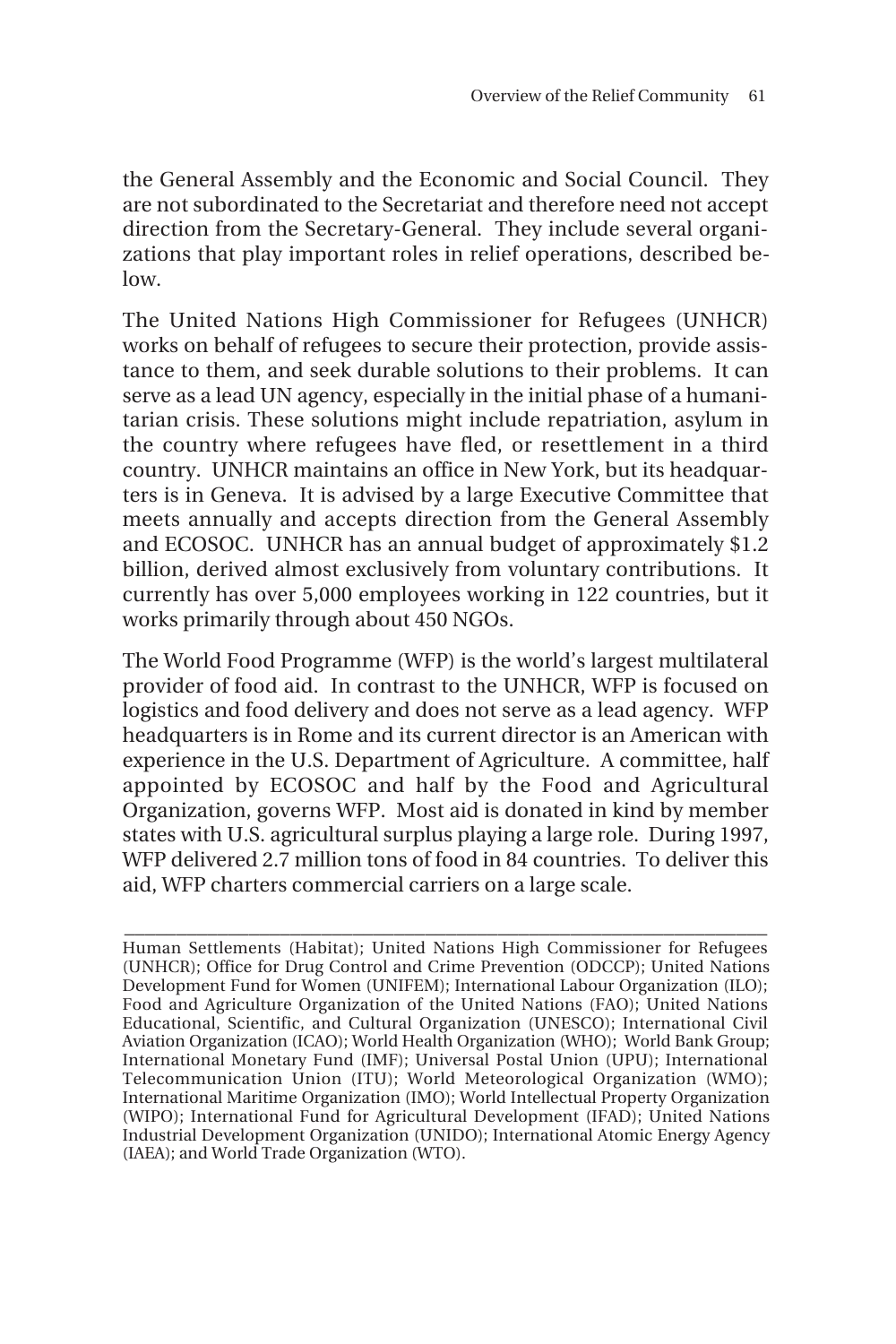The World Health Organization (WHO) is headquartered in Geneva and gives guidance in health matters and works to strengthen government health programs. An assembly that includes all member states of the United Nations governs it. Its annual budget is about \$800 million.

The Food and Agricultural Organization (FAO) of the United Nations promotes agricultural development and helps countries provide for emergency relief. It has headquarters in Rome and is governed by a biennial conference of member states. It administers approximately \$2 billion annually, received as voluntary contributions from government and private donors.

The United Nations Children's Fund (UNICEF) promotes children's rights and supports programs that increase their well-being. It reports to the General Assembly through ECOSOC. It has an annual budget of approximately \$0.9 billion, derived from voluntary contributions. It employs about 6,200 persons in 133 countries and has several main offices.

The United Nations Development Programme (UNDP) funds programs for sustainable development and coordinates technical assistance. UNDP has its headquarters in New York and 132 offices worldwide. It is governed by an Executive Board, which represents developed and developing countries. It concentrates its efforts in the world's poorest countries. It has an annual budget of approximately \$700 million from voluntary contributions and administers another \$1.4 billion annually from a variety of special funds.

#### **RED CROSS AND RED CRESCENT MOVEMENT**

The Red Cross and Red Crescent Movement straddles the gap between international organizations and NGOs. It is a private organization independent of all international organizations and governments, yet it has official status through treaty, agreement, and usage. The movement includes the International Committee of the Red Cross (ICRC), the International Federation of Red Cross and Red Crescent Societies, and affiliated national societies.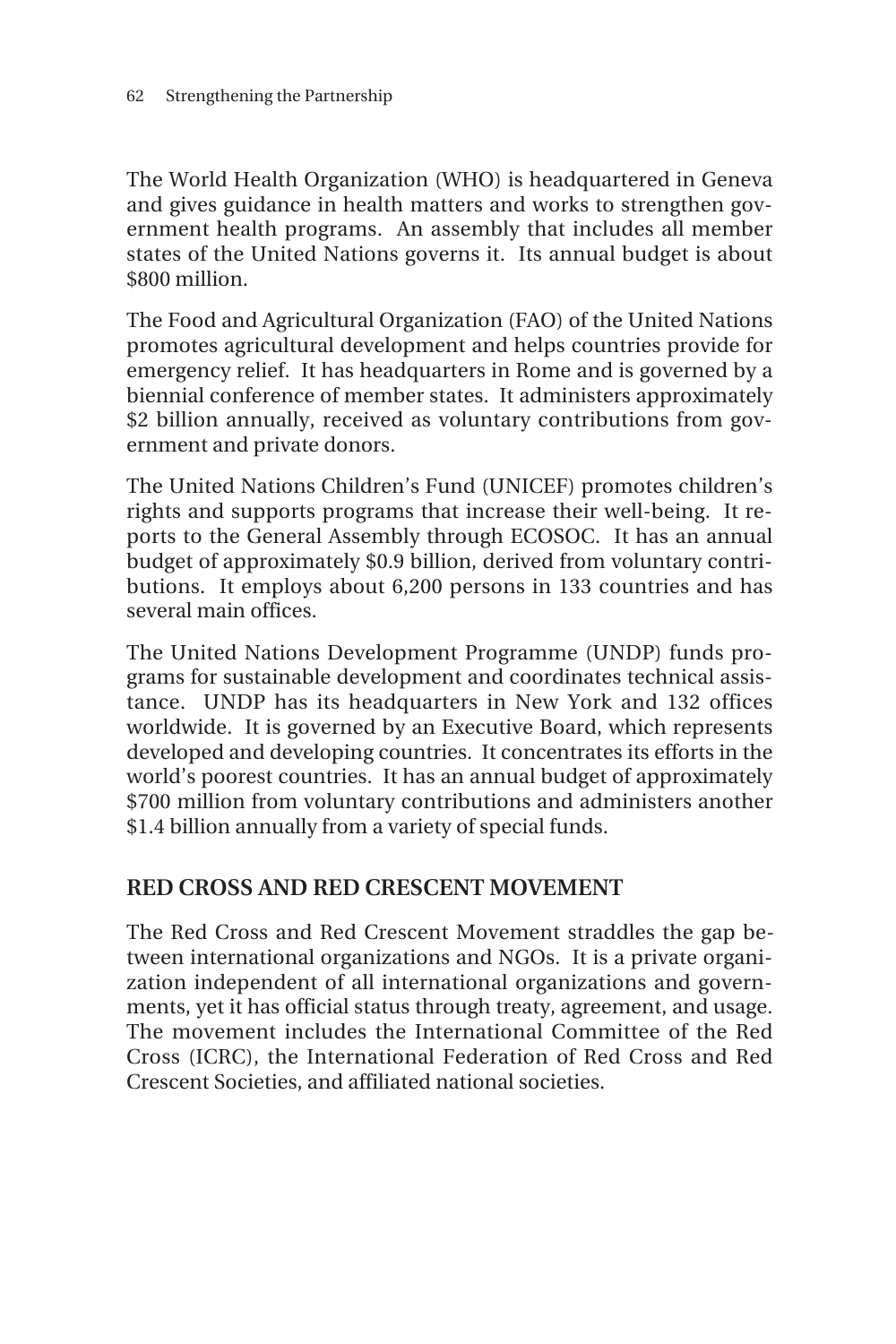## **International Committee of the Red Cross**

The ICRC, the most important partner for the military in overseas humanitarian crises, is quite distinct from NGOs and UN agencies and is effectively in a class by itself as a relief provider. The ICRC has an international mandate to promote compliance with humanitarian law and to help victims of conflict. It receives funding from many governments, especially the U.S. government, and from nationally based Red Cross and Red Crescent societies. It administers an annual budget of about \$550 million. It has about 650 personnel in its Geneva headquarters and about 7,800 personnel worldwide, the overwhelming majority of them locally hired. It maintains a permanent presence in more than 50 countries.

The ICRC is formally tasked by the Geneva Conventions of 1929 and 1949, which concern humane treatment of prisoners of war and civilian victims of conflict. To carry out its tasks, the ICRC must have freedom of movement within areas of armed conflict and across lines of confrontation. It ensures this freedom by being completely independent, impartial, and neutral. The ICRC reminds authorities involved in armed conflict of their obligations under international law to observe certain rules of conduct. In addition to its monitoring functions, the ICRC distributes relief supplies, provides emergency treatment, and administers care for the disabled.

To accomplish its mandate, the ICRC must be able to cross lines of confrontation and move freely throughout areas of conflict. It cannot expect to have this access unless belligerents are persuaded that the ICRC is neutral and impartial. *Any* indication that the ICRC may have intentionally or even inadvertently aided one side in a preferential fashion may destroy this reputation and serve as a pretext to limit its access. Understandably, the ICRC is anxious to preserve an unblemished record for neutrality and impartiality.

#### **International Federation**

The International Federation of Red Cross and Red Crescent Societies promotes affiliated national societies and gives unity to the movement. It is governed by a General Assembly of all National Societies that meets biannually.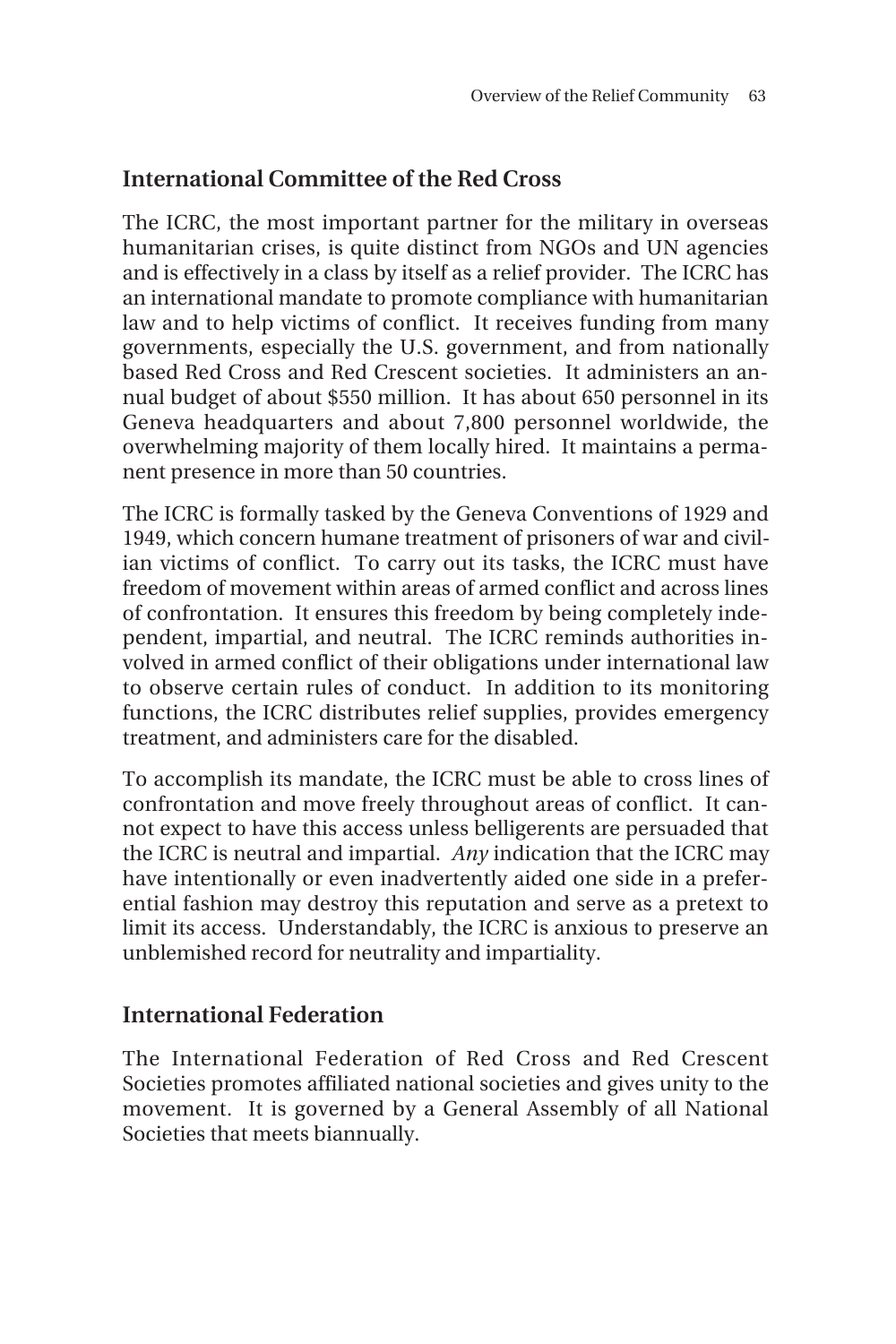## **National Societies**

National Societies exist in most of the countries of the world. They focus on the well-being of their specific nations. The American Red Cross has an International Services Department with an annual budget of \$20–\$30 million that channels relief through the ICRC and the International Federation.

#### **NONGOVERNMENT ORGANIZATIONS**

NGOs are voluntary associations independent of government control that seek to realize human rights and to provide humanitarian assistance according to need. By one conservative estimate, there are more than 26,000 NGOs that operate in more than one country, and several million more exist inside national borders.<sup>2</sup> Just about anybody anywhere in the world can establish an NGO if he pleases. As a result, there are thousands of NGOs and their composition fluctuates constantly. For example, 18,000 NGOs attended a parallel forum to the Rio Conference on the environment, and 1,400 were formally registered with the conference itself. NGOs vary widely in terms of their capabilities, professionalism, and willingness to cooperate with military forces, including the U.S. military. Successful coordination requires understanding these differences.

UN agencies and national governments often rely on NGOs as integral parts of their relief and development efforts. The European Union channels more than half of its aid through NGOs. Similarly, the WFP and the UNHCR rely heavily on NGOs to run refugee camps, deliver food, and otherwise conduct essential missions. By some measures, NGOs have surpassed the World Bank in dispersing money.<sup>3</sup>

The skills and size of NGO personnel vary tremendously.<sup>4</sup> There are NGOs with a staff of thousands that supplement a core of competi-

\_\_\_\_\_\_\_\_\_\_\_\_\_\_

<sup>2&</sup>quot;The Non-Governmental Order" (1999), p. 21.

 $3<sup>a</sup>$ Sins of the Secular Missionaries" (2000), p. 25.

<sup>&</sup>lt;sup>4</sup>Undifferentiated generalizations about NGOs are not very useful because the community is so diverse. CARE and a local civic organization are both "NGOs," just as the U.S. armed forces and, say, the Army of Luxembourg (one light infantry battalion) are both "militaries."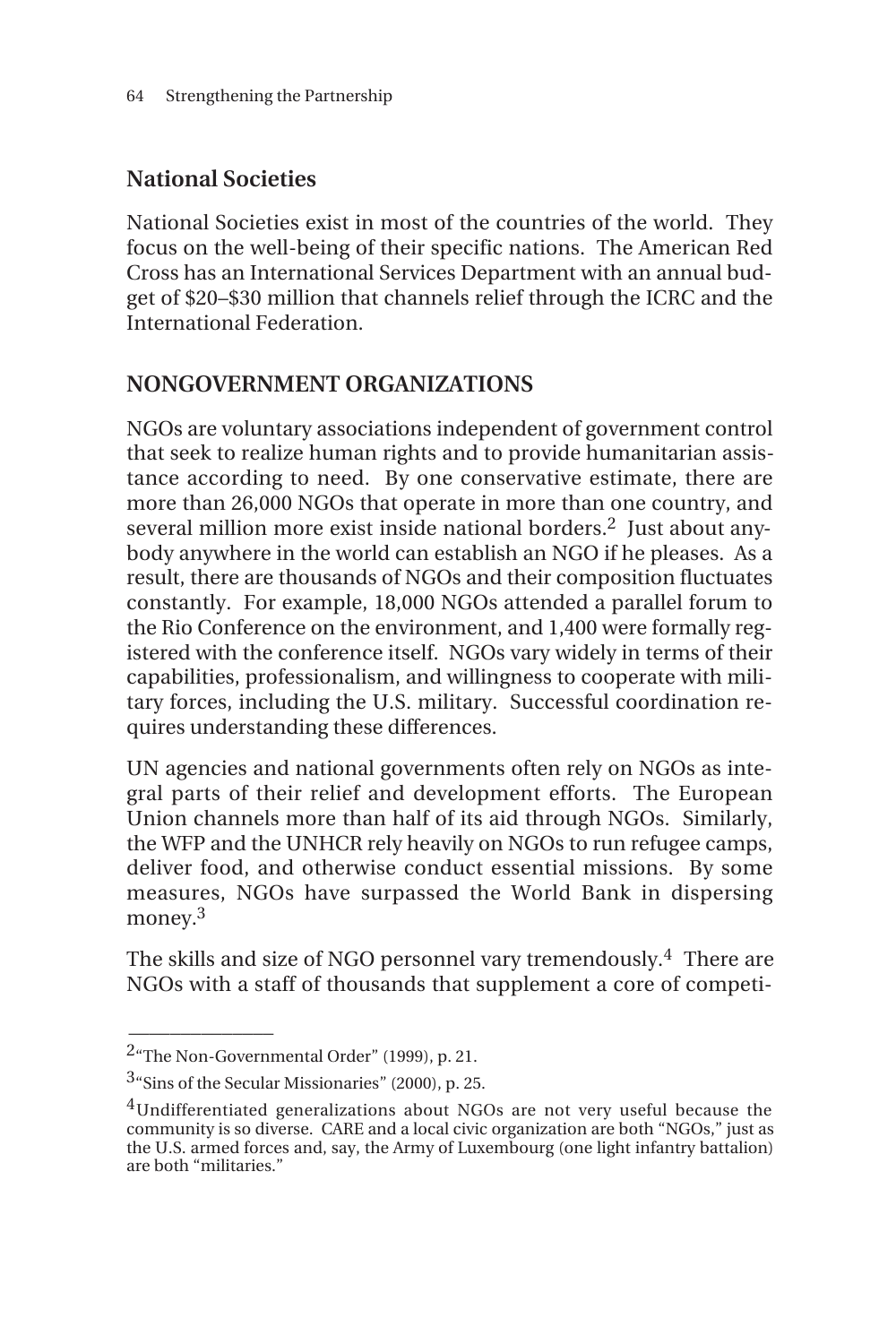tively salaried professionals with unpaid volunteers, and NGOs that literally consist of one individual and a few friends. The four largest receivers of U.S. government funding—Cooperative for Assistance and Relief Everywhere (CARE), Catholic Relief Services (CRS), Save the Children, and World Vision—are skilled, dedicated, and able to participate in a wide range of humanitarian relief activities. Médecins Sans Frontières (MSF) (Doctors Without Borders), Oxfam, and several other international NGOs are highly capable and competent. At the opposite extreme are small organizations composed largely of relief amateurs, which may spring up overnight. In Rwanda, for example, a woman named Ruth formed an organization aptly entitled "Ruth Cares"—a single individual with no appreciable skills other than a desire to help. Often these groups involve concerned citizens in the United States. As another example, the Defense Department once helped some upstate New York women send sewing materials to South Africa to support a sewing club.

NGOs also vary by issue area, specialization, geographic coverage, and degree of institutionalization:

- NGOs focus on a wide range of issues, including natural disasters, refugees, underdevelopment, the environment, and child labor. Some NGOs define themselves primarily by an issue (the environment, women's affairs, children's rights, health, agriculture, animal rights, political prisoners, famine relief, recovery of avalanche victims, and so on), others by ideology (Third World solidarity, pacifism, etc.), by sympathy for a specific country, ethnic group, or region (e.g., immigrants from Central American countries helping victims of natural disasters in those countries), or by religious charity (Christian, Jewish, Islamic, etc.).
- Some NGOs consist of members of one profession only (e.g., health professionals or members of one medical specialty such as dentists or ophthalmologists) who may either work for that organization full time or donate a few weeks of pro bono work each year to go on a mission. Other NGO staff members have no skills as such but concentrate on collecting used clothing, food items, and other donations.
- NGOs may represent their club, their city, their locality, their ethnic group, their country, their continent, or their religion; or they may simply be international. They can be affiliated with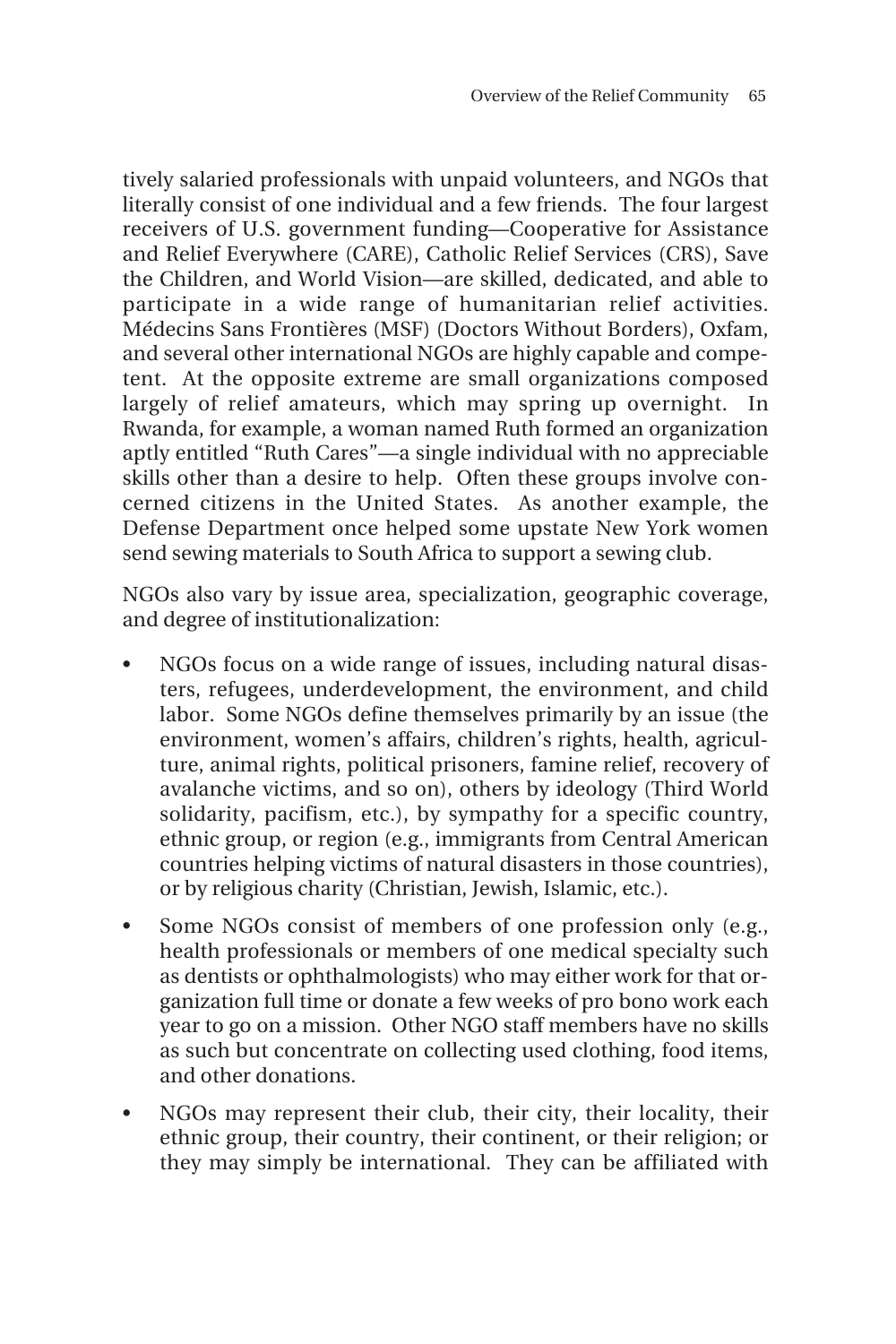their local, state, or national government, their church, or some other organization, or they can eschew affiliations.

• NGOs can be designed as permanent organizations or be dedicated to one conflict only, such as the organizations that sprang up in response to the Bosnian conflict.

The above variables do not necessarily correlate with the success and prestige of an organization. Staid organizations such as the European Catholic monolith Caritas number among the big players, but organizations that use unconventional and sometimes drastic means of protest, such as Greenpeace, or that take a decidedly radical political stance, such as Médecins Sans Frontières also enjoy widespread public support and respect.

As a general rule, we can expect the financially more powerful, more reputable organizations with good media ties and an experienced staff to be more important in any given locale, but there are important exceptions. In emergency situations, size, experience, and reputation are not the only predictors of value. An obscure missionary organization may find itself in possession of the only functioning aircraft for a critical 48-hour period; a hitherto unknown group running a remote clinic might have the only available cartons of vaccine; a small partisan organization with a friendly relationship to a local warlord might be the only quick source of information about events in a particular region or safety guarantees to access it.

NGOs also vary widely in the types of aid they provide. Some are concerned with immediate assistance, some with long-term development, and some address both areas. In recent years, several of the larger NGOs appear to be devoting greater resources to immediate assistance.5 Some NGOs specialize by region or by functional area. The Catholic Medical Mission Board, for example, provides emergency and long-term health care worldwide, while the American Refugee Committee helps care for and train refugees. Medical Care Development, Volunteers in Technical Assistance, and Africare all focus their relief efforts on Africa, while other NGOs are active in several regions or worldwide. In the developing world, some NGOs

<sup>&</sup>lt;sup>5</sup>Within major NGOs, individuals concentrating on short-term relief are often gaining more influence and resources than those concentrating on long-term development.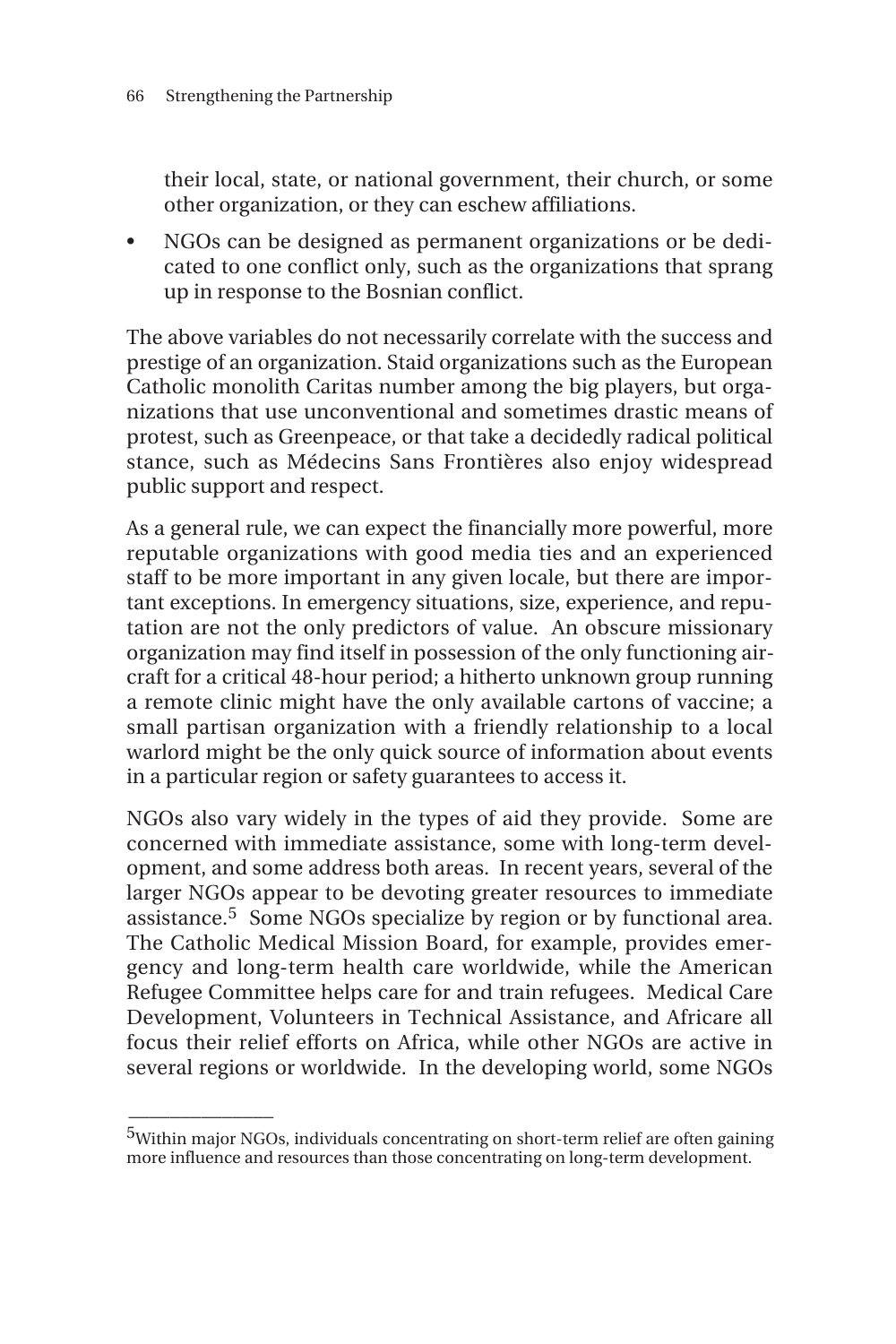are government-run and may be highly politicized. In Kosovo, for example, the Albanian government ran an NGO that furthered its own policies in the months preceding the 1999 NATO air campaign.

Although a small number of well-established NGOs contribute most of the overall effort, hundreds of NGOs may operate in a region and cannot be safely ignored. Personnel from small NGOs may require disproportionate attention from the military if they attempt to cross lines of confrontation or operate in areas of intense conflict. Moreover, a small NGO may have an influential domestic constituency to whom it can plead its case, enabling it to exert political influence on the overall relief operation.

NGOs also differ widely in their ability and willingness to cooperate with the military. In general, European NGOs tend to avoid close cooperation, while U.S. NGOs are more amenable. But even wellestablished U.S.-based NGOs differ in the degree to which they will openly associate with the U.S. military. Some welcome closer ties; others fear that their impartiality might be compromised. Some religiously affiliated NGOs eschew the use of force and regard the military with suspicion. For example, Quaker and Mennonite NGOs have a long tradition of nonviolence and are highly reluctant to endorse any use of force.

Several large NGOs are trying to improve cooperation with the military. For example, CARE and World Vision have hired former military officers to facilitate better cooperation. In ideological terms, the end of the Cold War has made such cooperation more palatable. While the Cold War was still in progress, many NGOs hesitated to cooperate with the U.S. military because it stood on one side of an ideological divide. More importantly, NGOs have grown increasingly concerned about security for their personnel in such places as Somalia, Bosnia, and Kosovo, making them more welcoming of security that the military can provide.

#### **CATEGORIZING NONGOVERNMENT ORGANIZATIONS**

It would be practically impossible to coordinate with all NGOs during an emergency if each demanded the same amount of attention. Coordination becomes a more manageable problem if NGOs are categorized in a useful way, enabling the military to determine which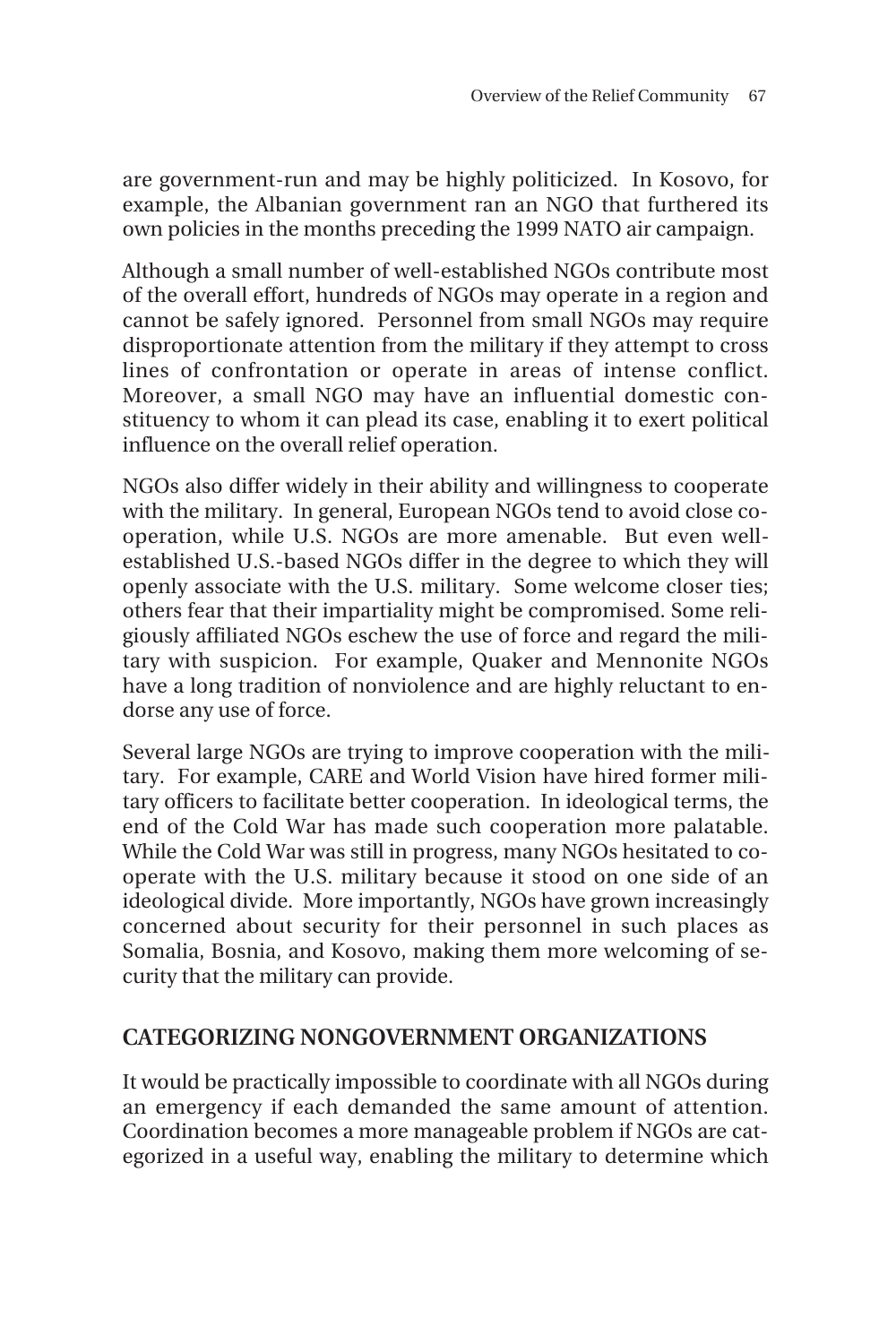NGOs are most likely to cooperate and which have the most to offer in any particular operation. We suggest the following taxonomy, which will enable the military to concentrate its resources accordingly:

- Core-Team: highly competent, broadly capable, and predisposed to cooperate with the military.
- Core-Individual: highly competent and broadly capable, but less eager to cooperate with the military.
- Specialized: highly competent and capable in select functional areas.
- Advocacy: dedicated to promoting human rights but not normally providers of material assistance.
- Minor: competent but having less capability than the core-team.

## **Core-Team**

\_\_\_\_\_\_\_\_\_\_\_\_\_\_

The core-team NGOs devote appreciable portions of their resources to immediate relief of suffering. Most of them receive substantial support from the U.S. government, including grants, contracts, and in-kind transfers. Most of them work closely with the Office of Foreign Disaster Assistance (OFDA) of USAID to coordinate the U.S. response to an emergency, both in Washington and in the field. During emergencies, OFDA may invite these organizations to send representatives to its operations center. Several of these NGOs send representatives to participate in conferences, seminars, and exercises sponsored by the military. During interviews, officers from these organizations expressed willingness to cooperate more closely with the military.

Taking as a threshold a gross annual revenue of \$30 million or more,  $6\overline{6}$ the following organizations fall into this group: Adventist Development and Relief Agency (ADRA), Africare, American Jewish

 $6$ Total annual revenue as reported in Geoghegan and Allen (1997). In the highly competitive world of NGOs, high revenue generally indicates strong capability. It implies that an NGO has maintained a level of performance over time that attracts donors, including in most cases the U.S. government.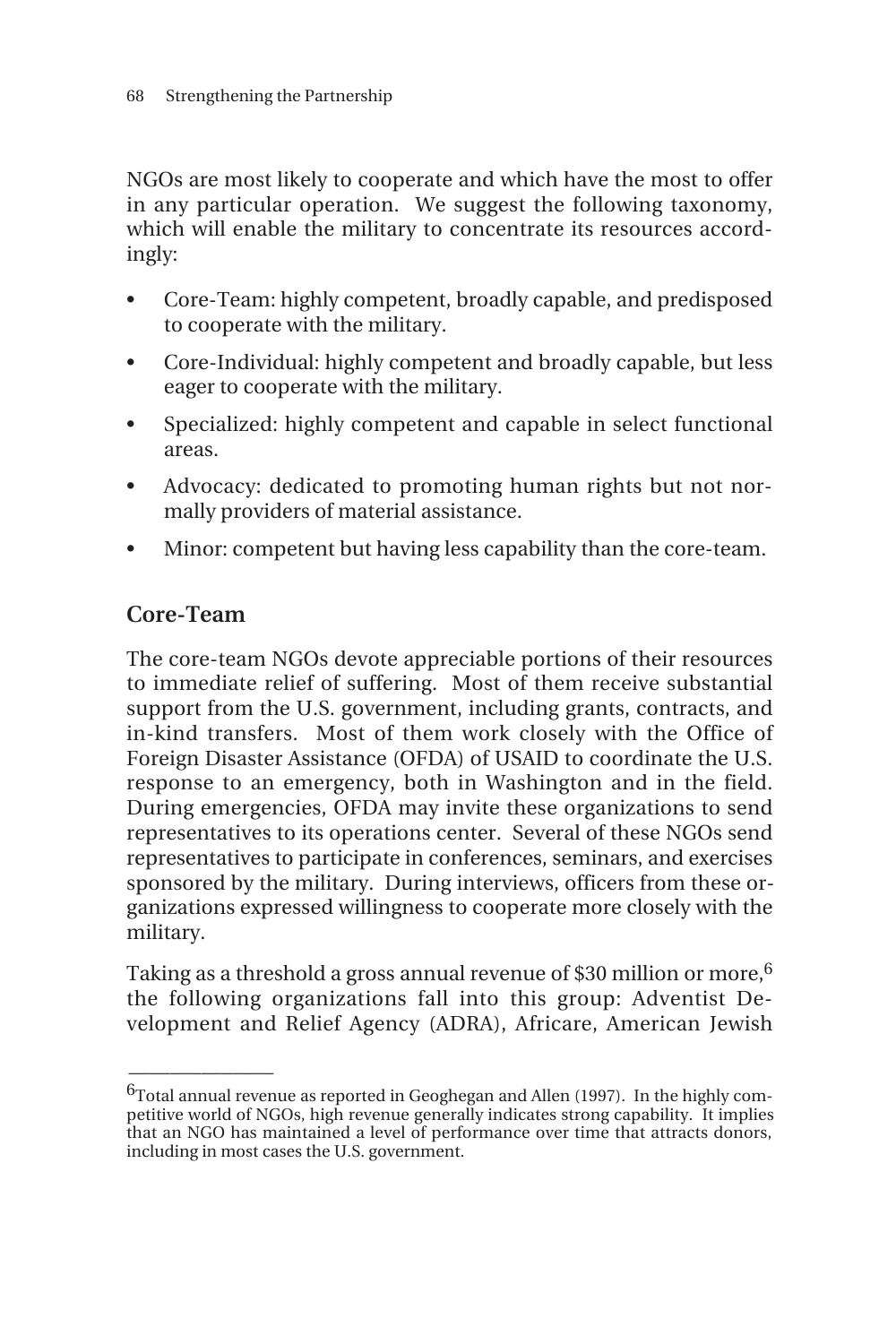World Service (AJWS), American Red Cross (International Services Department), Cooperative for Assistance and Relief Everywhere (CARE), Catholic Relief Services (CRS), Church World Service (CWS), International Aid, International Rescue Committee (IRC), Mercy Corps International (MCI), Save the Children (U.S. chapter), United Methodist Committee on Relief (UMCOR), and World Vision Relief and Development (WVRD).

#### **Core-Individual**

These organizations are international and most of their assets are located outside the United States. Although they often receive funding from the U.S. government, they display highly independent attitudes. They may reject support from the military or criticize the military in strong terms, even while accepting its support. Their criticism might include allegations that the military is obsessed with self-protection, insensitive to cultural differences, and disruptive to already established patterns of aid. It might also include allegations that the military is taking sides unnecessarily or being used to pursue political goals that will not allay or might exacerbate the conflict.

Two international relief organizations falling into this group are Médecins Sans Frontières and Oxford Committee for Famine Relief (Oxfam). Both organizations receive U.S. government aid but strive to maintain their distance from the U.S. government's agenda. Médecins Sans Frontières was founded in 1971 by French doctors who wanted to provide medical assistance during emergencies completely independent of political, religious, or economic considerations. It provides not only medical care and training but also limited humanitarian assistance of other kinds. Its medical personnel are highly skilled in emergency medical care, immunization, sanitation, and basic hygiene. In addition, NGOs may speak out against violations of human rights they observe during their work. Oxfam was founded in England during 1942 to address suffering caused by the war. It provides emergency relief and also carries out programs to promote long-term development.

Core-individual organizations are not opposed to all coordination with the military, but their ideals and preferences often make planning and sustained coordination more difficult. These NGOs at times will accept and even request U.S. military assistance. As insti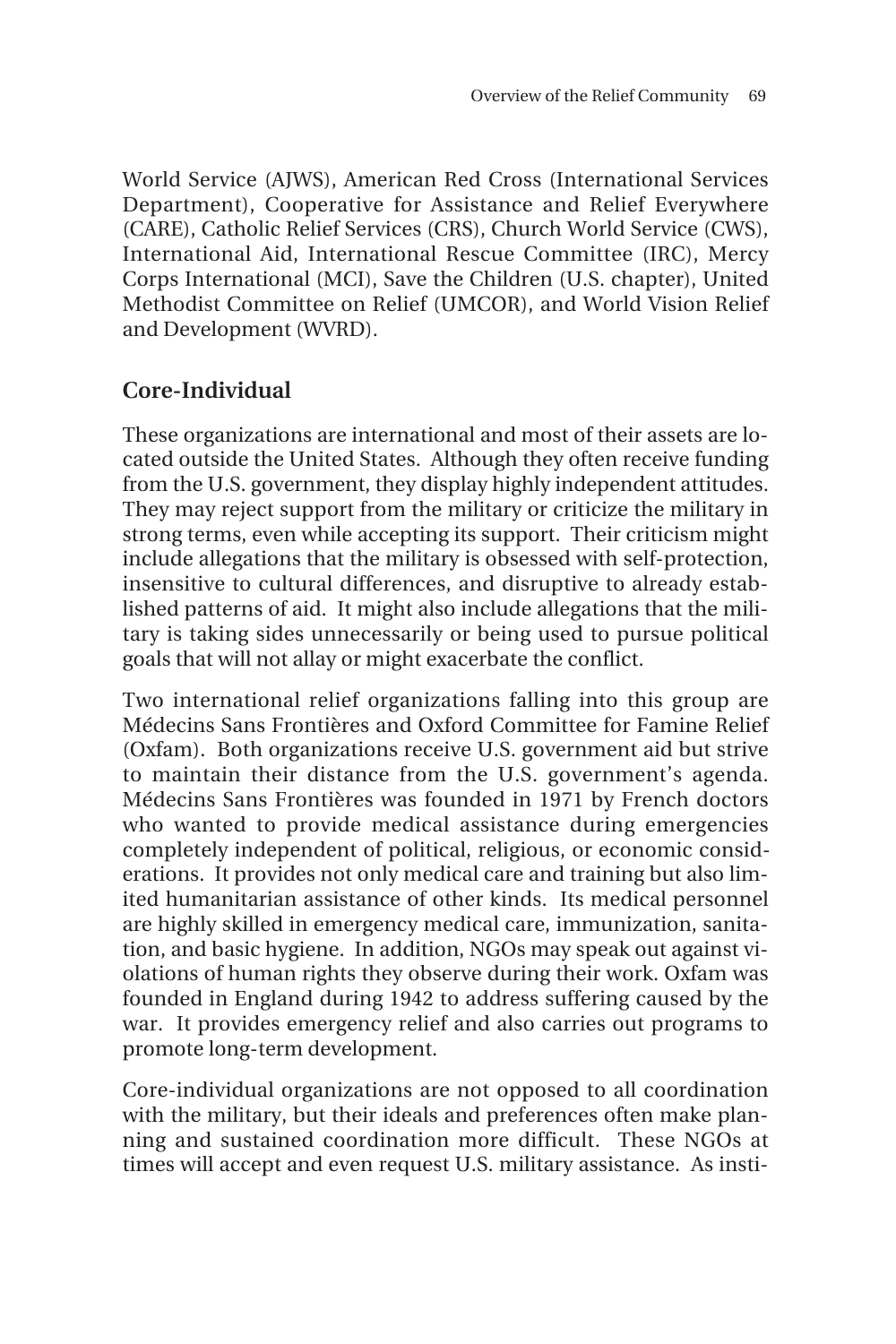tutions, however, they will try to avoid open identification with the United States, particularly the U.S. military. As one MSF official noted:

We try as much as we can to differentiate from any military that is present. The image of cooperating with the Air Force is scary for us. This would mean recognizing that we are part of the conflict, and it would send a confusing message to the populations we are trying to help.

As with all NGOs, the particular response of a core–individual NGO will be shaped by local circumstances and the individuals involved.

Government support, even something as limited as accepting stipends to pay for conference attendance, usually provokes much agonizing and soul-searching among NGO officials. Offers of significant funding can often be turned down on the chance that it might make the organization appear partisan or dependent. MSF policy requires at least half of all funds to come from private sources, and "has shied away from French government funding."<sup>7</sup> Yet these requirements are often honored more in the breach. Oxfam received roughly a quarter of its 1998 budget from the British government and the EU; MSF received 46 percent from various governments.<sup>8</sup>

## **Specialized**

Some NGOs lack the broad capabilities of the core organizations but are highly competent and capable in functional areas, such as emergency medicine. Awareness of their capabilities is vital, as they can be useful in certain kinds of crises. Often, they are more important than core NGOs when a crisis falls into their area of specialty.

Such organizations include Agricultural Cooperative Development International/Voluntary Overseas Cooperative Assistance (ACDI/VOCA), Action Against Hunger, African-American Institute (AAI), American Refugee Committee (ARC), The Brother's Brother Foundation (BBF), Catholic Medical Mission Board (CMMB),

\_\_\_\_\_\_\_\_\_\_\_\_\_\_

<sup>&</sup>lt;sup>7</sup>Brauman and Tanguy (1998).

<sup>8&</sup>quot;Sins of the Secular Missionaries" (2000), p. 25.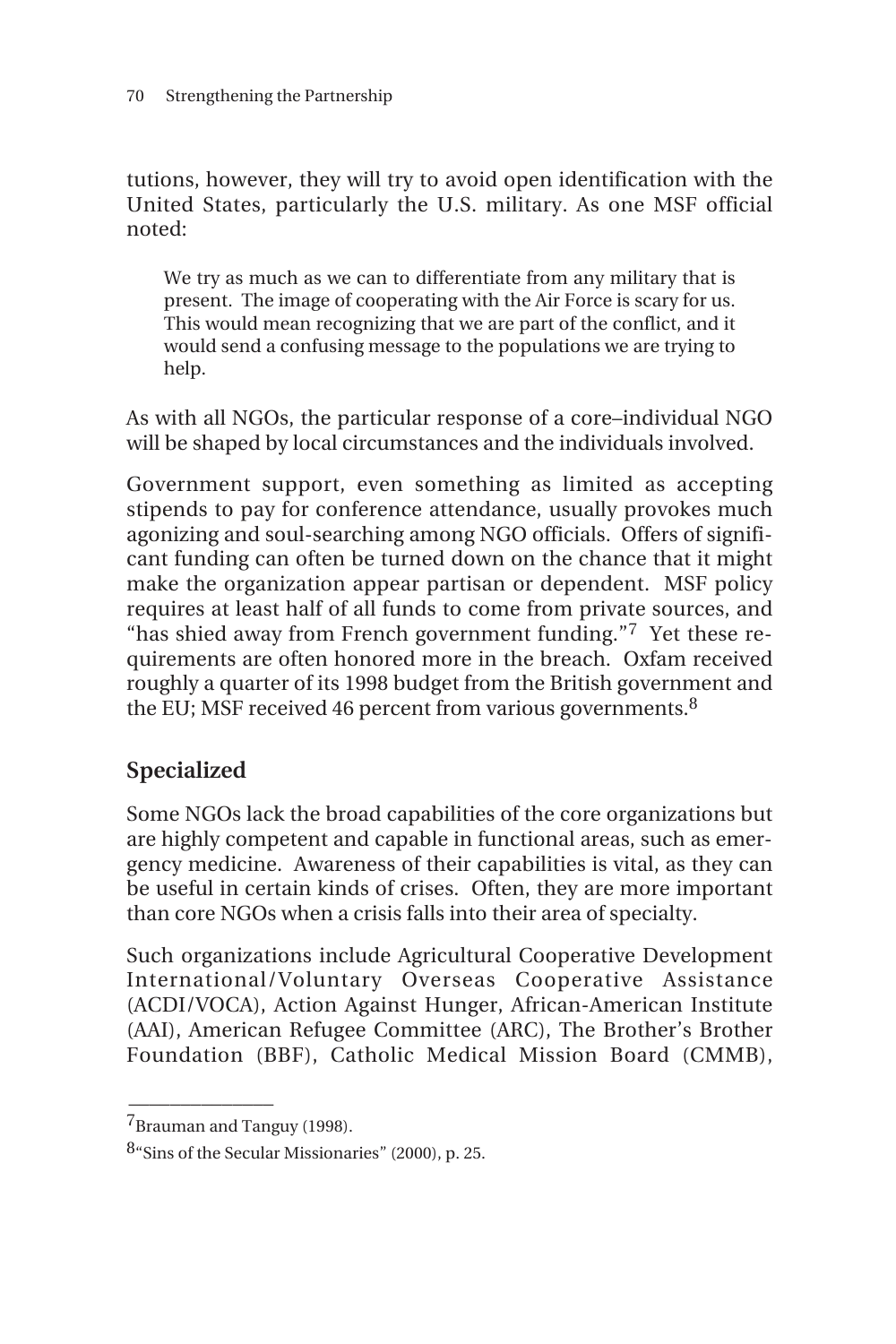Childreach, Christian Children's Fund (CCF), Direct Relief International, Food for the Hungry International (FHI), Heifer Project International (HPI), MAP International, Medical Care Development (MCD), Winrock International, World Relief Corporation, and the U.S. Young Men's Christian Association (YMCA).

ACDI/VOCA provides technical expertise to business and government agencies. Action Against Hunger is the U.S. arm of an international organization known in France as *Action Contre la Faim* that specializes in disaster relief. With strong support from the U.S. government, AAI conducts exchange, information, and conference programs in Africa. ARC works to ensure survival of refugees and displaced persons. BBF promotes international health and education by distributing donated resources. CMMB provides emergency health care and conducts longer-term programs to make health care available to impoverished people. Childreach strives to assist needy children through sponsorship. CCF works to protect children and promote their development. Direct Relief International provides emergency medical supplies and shelter to victims of disaster and also conducts training for medical personnel. FHI provides food and material aid for disaster victims. HPI specializes in providing income-producing livestock. MAP International provides emergency medical care and distributes medical supplies. MCD designs and implements programs to provide emergency relief and promote public health. Winrock International works to increase agricultural productivity. World Relief Corporation provides disaster relief on behalf of evangelical churches. YMCA focuses on education and vocational training.

## **Advocacy**

Advocacy organizations promote human rights or other goals but do not normally provide material assistance. Examples include Amnesty International, Immigration and Refugee Services of America (IRSA), International Center for Research on Women (ICRW), Physicians for Human Rights (PHR), Refugees International (RI), United States Catholic Conference (USCC), and United States Committee for Refugees (USCR).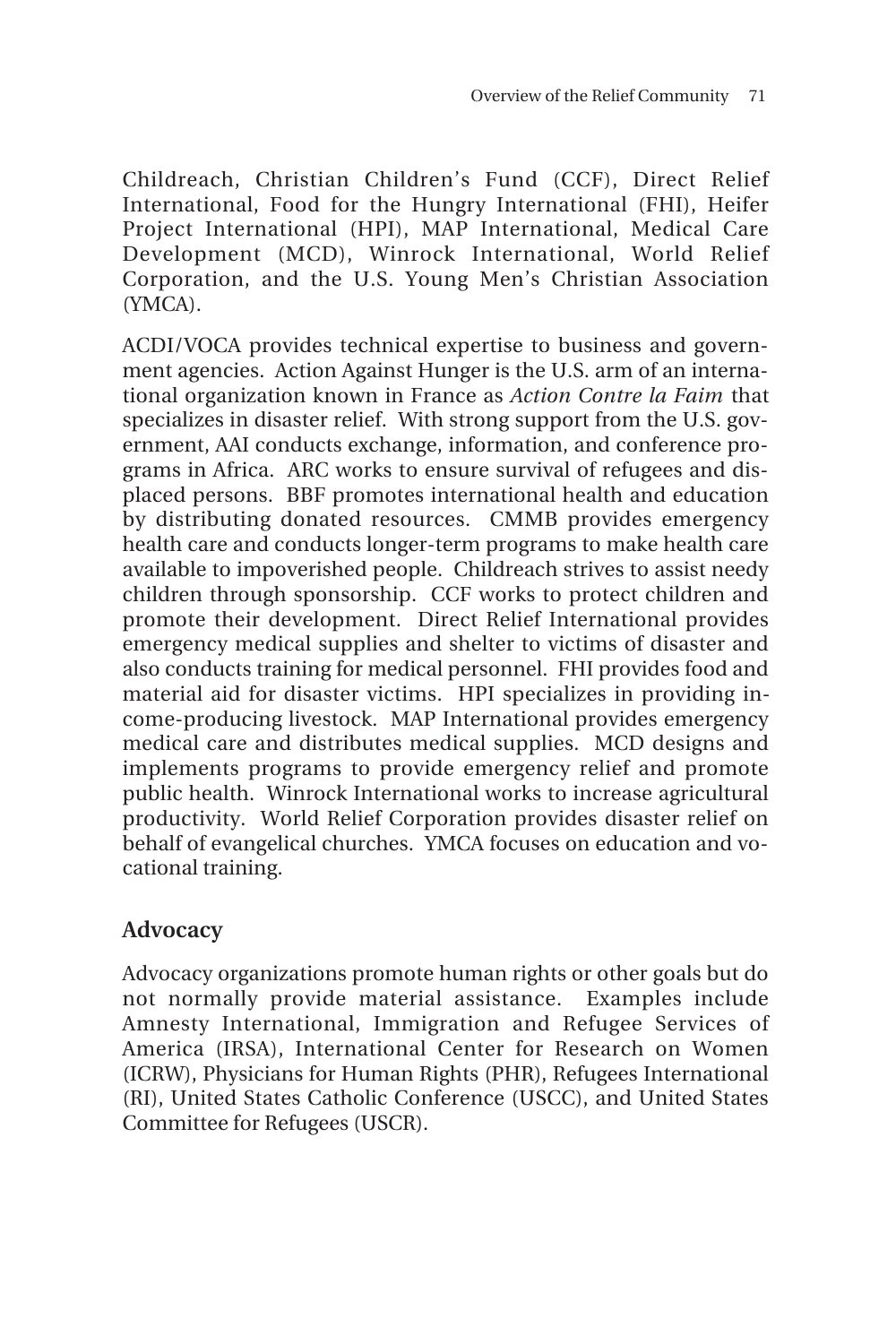Amnesty International advocates observance of human rights as set forth in the Universal Declaration of Human Rights. IRSA promotes fair and humane public policy concerning people in migration. ICRW raises awareness of women's contribution to development. PHR uses forensic science to investigate violations of human rights. RI seeks to bring the plight of refugees to the world's attention. USCC advocates policies to address the needs of migrants and refugees. USCR defends the rights of refugees, asylum seekers, and internally displaced persons.

Although advocacy organizations often are of little immediate utility during relief operations, the military cannot afford to ignore their needs or activities. These agencies may play a key role in shaping U.S. political objectives and domestic opinion on the efficacy of the relief effort. Moreover, they often have strong grassroots components to gain political support for their objectives.

## **Minor**

Minor organizations may or may not be competent in providing relief. They range from organizations with substantial annual revenues (\$5–\$30 million), which can make strong contributions in certain fields, to much smaller organizations, which can make only small contributions. Most NGOs fall into this category. Although minor organizations contribute little materially when compared with core and specialized NGOs, they can play important roles in a particular country or during a particular crisis. Some have political connections or may create problems on the ground because of their activities. Because of their small size, NGOs in this category may not be well known, even to specialists, prior to a particular crisis.

The above typology is not exact and members in each category vary considerably by country and region. Nevertheless, understanding the different capacities and inclinations of NGOs is useful in helping the military employ its scarce resources. The discussion in subsequent chapters draws on this typology when discussing problems and noting possible solutions.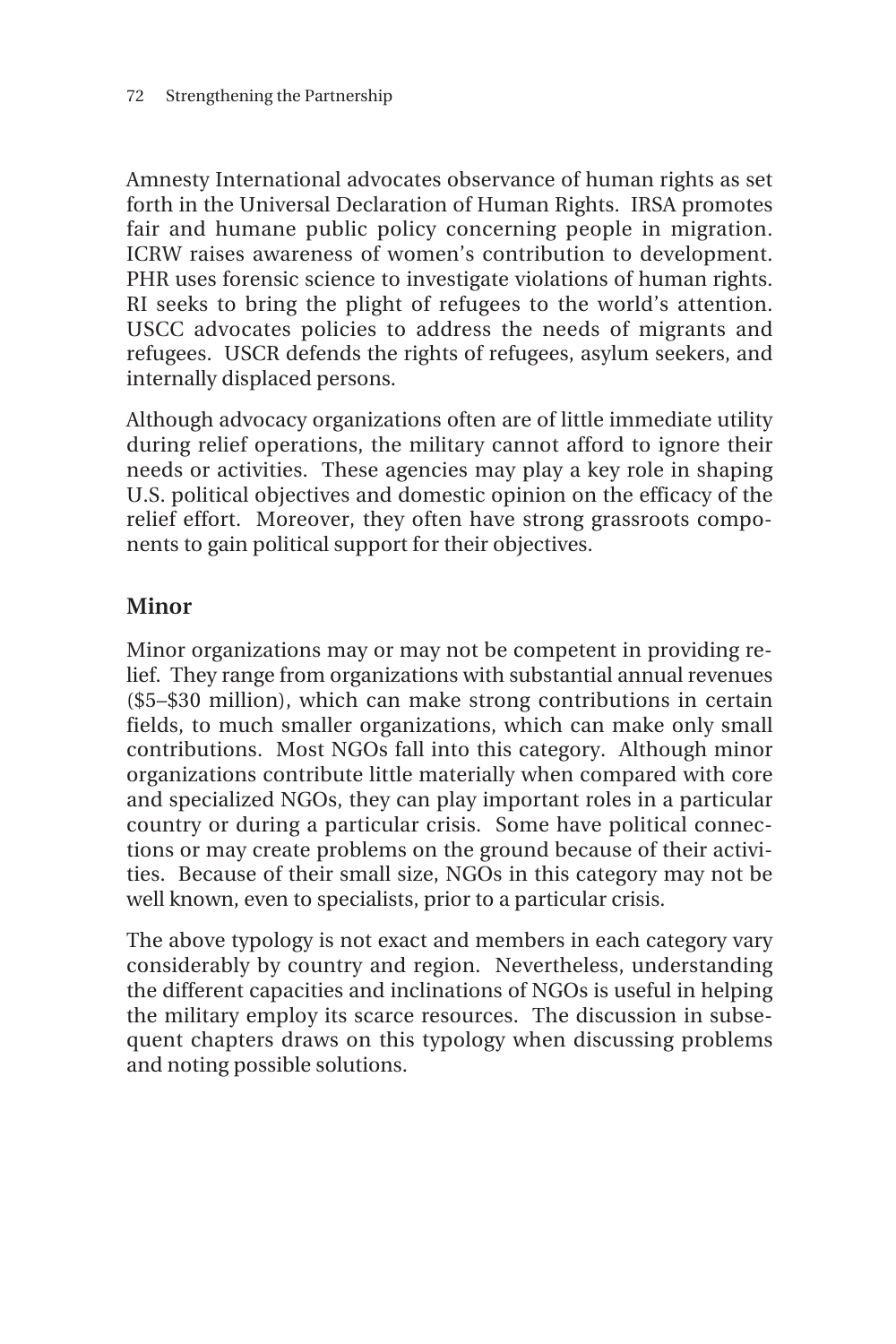Chapter Seven

# **ADVANTAGES TO BETTER COORDINATION WITH THE RELIEF COMMUNITY**

Working well with NGOs is essential for the effective provision of relief.<sup>1</sup> These organizations have expertise in rapidly responding to crises, identifying needs, distributing aid, providing essential services, and promoting long-term development. They provide a range of capabilities and skills, many of which are not found or are rare in the military. Moreover, NGOs are usually present in the country before a crisis begins and will usually remain after it ends. By coordinating more effectively with NGOs and other relief agencies, the military can capitalize on their expertise and capabilities to respond more effectively during humanitarian crises.

#### **MORE RAPID RESPONSE**

NGOs can react rapidly during a crisis. Often, NGOs respond well before national governments do, and they can quickly move people and small amounts of supplies to trouble spots. As one (Marine) interlocutor noted, "NGOs are more expeditionary than the Marine Corps." After tropical cyclone Marian, NGOs cooperating with Operation Sea Angel quickly identified needs and procured supplies locally, enabling the military to more effectively assist locals.<sup>2</sup> Similarly, in Somalia, Rwanda, and elsewhere, several NGOs were often on the scene in the early days of the crises. From a military point

 $1$ Joint Chiefs of Staff (1996), Joint Pub 3-08, p. III-25.

<sup>2</sup>Seiple (1996), p. 66.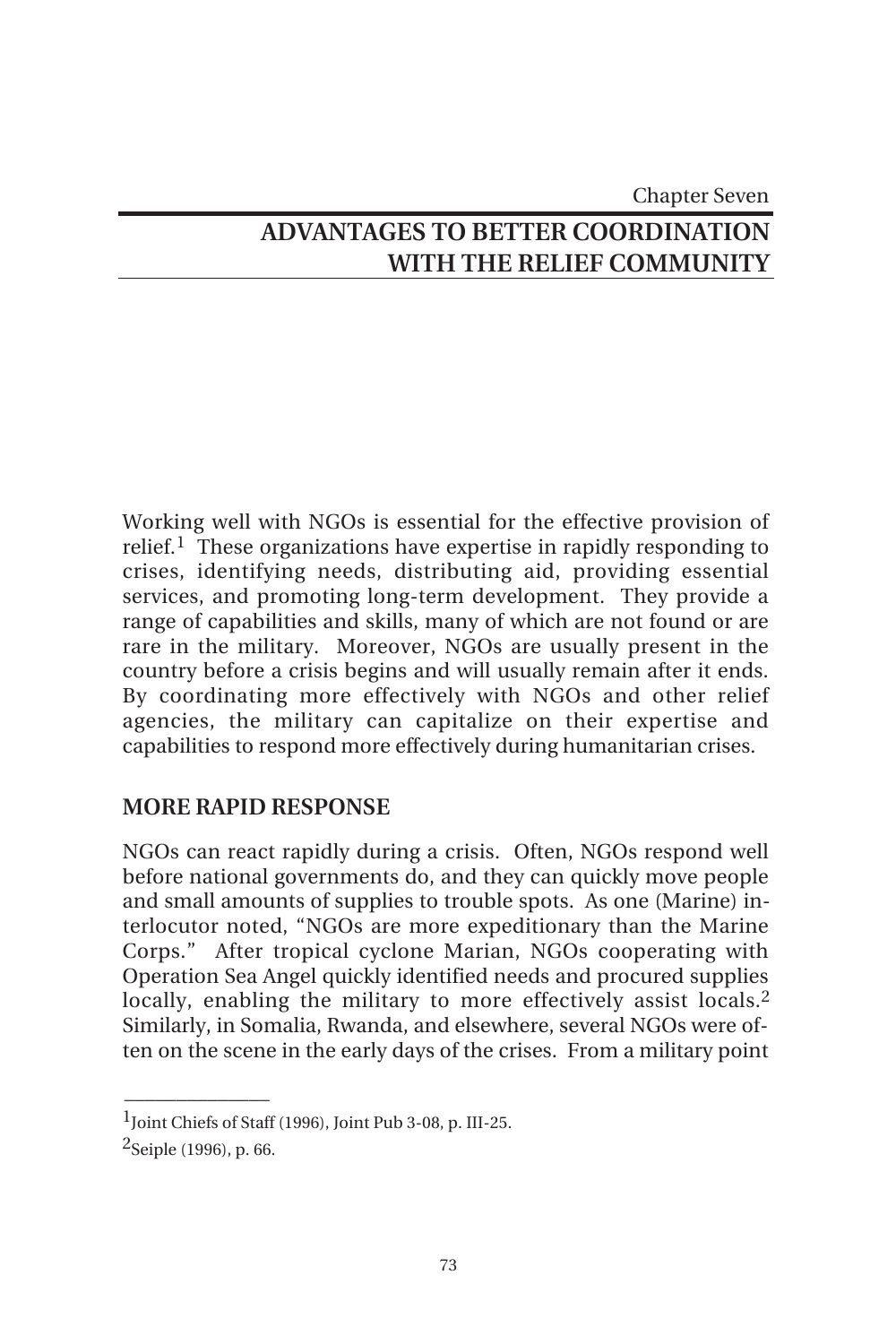of view, relief agency assets are often the first on the ground, making them useful for assessment, aid distribution, and other essential tasks.3

Many NGOs can draw on existing development or missionary networks in a crisis. ADRA International, for example, draws on local Adventist churches in Africa in a crisis; they have prearranged Disaster Assistance Response Team (DART)-like teams from neighboring countries ready to assist on short notice. Other NGOs accustomed to providing education or training farmers in the region also can quickly identify transportation assets, sources of relief supplies, and other essentials during a crisis.

### **SMOOTHER AIRLIFT**

\_\_\_\_\_\_\_\_\_\_\_\_\_\_

From a USAF point of view, improved coordination can help ensure the proper shipment and distribution of aid during a crisis. After the genocide and refugee crisis in Rwanda, the initial days of the airlift were a debacle. Seventeen countries, 16 NGOs, and several UN agencies simply chartered their own planes and arrived at airfields in the region, assuming that there were personnel and facilities equipped to handle their cargo. Planes landed at airports with limited ramp space and insufficient fuel. Nonpriority cargo often landed before essential items, such as water treatment equipment, because of poor planning. The problem was not limited to non-U.S. assets. Many short-notice requests came from U.S. strategic airlift authorities.

In Africa, the problem of airlift coordination can be particularly acute. African airfields are often small, with a maximum on ground of one or two. Maintenance capabilities may be limited, and fuel scarce. Communications equipment may be lacking or obsolete and ground crews unavailable for unloading. Material-handling equipment for unloading is often absent, limited, or in dismal condition. Moreover, U.S. knowledge of many airfields in the region is incomplete.

<sup>&</sup>lt;sup>3</sup>NGOs, of course, do not respond rapidly to all crises. When a crisis is sudden and massive, NGO capabilities are often strained. Moreover, NGOs are not prepared for particular types of crises, such as environmental disasters (e.g., the Bhopal plant in India).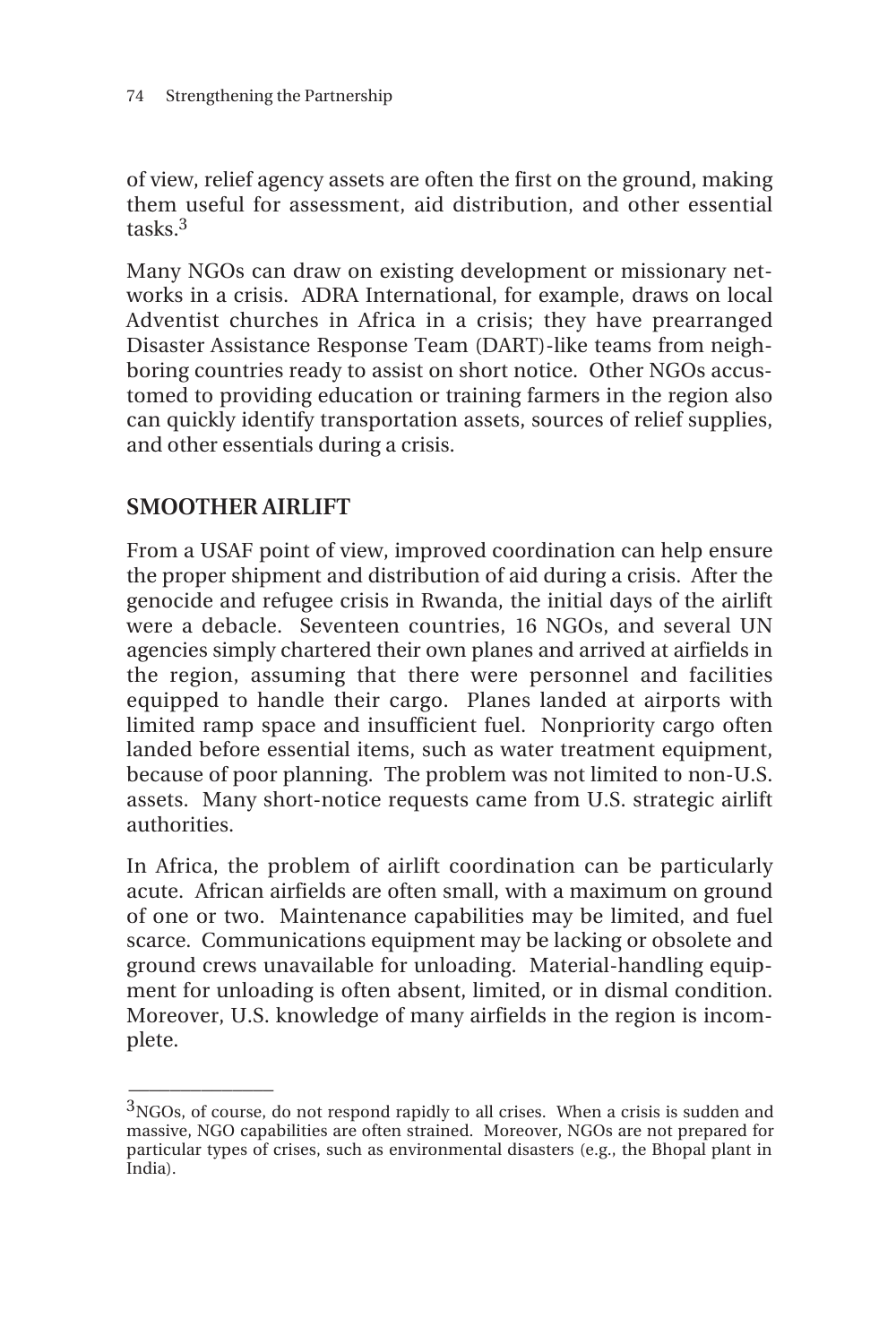Politically, ensuring a smooth airlift is often complicated by hostnation sensitivities or poor capabilities. Many African governments are not willing to set priorities for relief (or, at times, care little whether one segment of the population is hungry or in need). Few have advanced air traffic control capabilities. Governments may try to block information about crises for political or bureaucratic reasons. Moreover, African governments are sensitive about sovereignty and reluctant to allow the United States, the UN, or another country to run their airfields.

The USAF could make an important contribution in these crises by coordinating airlift. Although NGOs and UN agencies are often expert at the routine shipment of goods, they lack the ability to conduct and coordinate a major airlift on short notice. $4$  This problem becomes immense when, in major operations such as Rwanda, there are over 60 flight carriers and over 100 NGO, IO, and military organizations involved in the relief effort. When the USAF can organize an airlift, however, situations vastly improve. The USAF, through planning and on-time arrivals, can maximize the use of ramp space and prevent planes from landing at airfields that lack fuel. Toward the end of the Rwanda operation, an USAF-run air coordination cell was established in Geneva, improving the airflow.

The problem of airlift coordination is particularly acute in the initial phase of a crisis. Over time, wrangling among donor countries, within the United Nations, and among NGOs is resolved, and they come together in an ad hoc manner. Experience accumulates and procedures are ironed out. This time frame, however, may be measured in weeks or months, while suffering and death continue in the interim  $5$ 

#### **MORE TIMELY IDENTIFICATION OF LOCAL NEEDS**

 $\overline{\phantom{a}}$ 

Relief agencies are highly responsive to the needs of victims, and their input can make the assessment process far more effective for

 $^4$ UNHCR, "Report of the Joint Evaluation of Emergency Assistance to Rwanda" (May 1999); interviews with U.S. military and civilian officials corroborate this point.

<sup>5</sup>United Nations High Commissioner for Refugees*, Review of UNHCR Logistics Policies and Practices* (1992).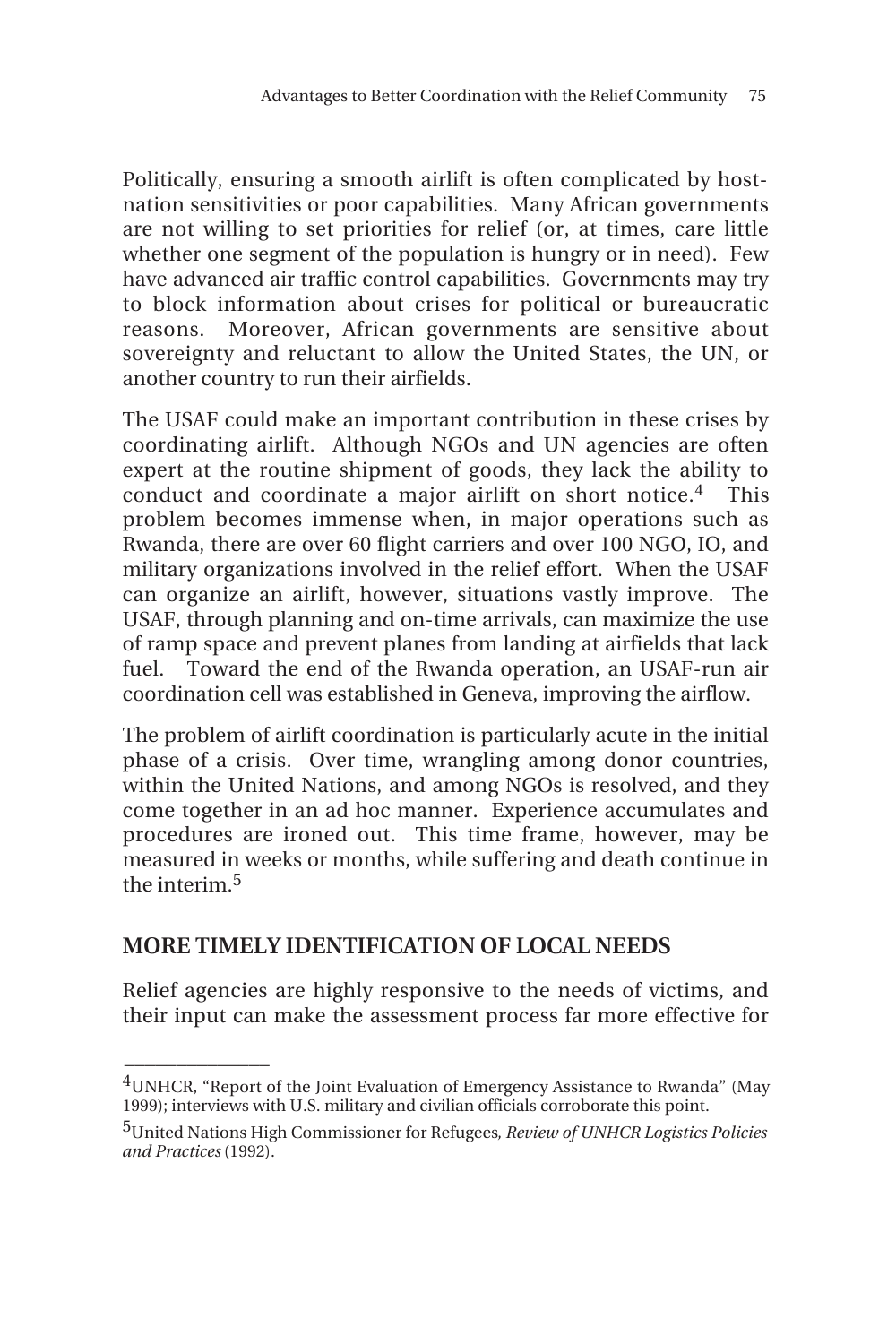donor countries and the U.S. military. Relief agency personnel are often well acquainted with the particulars of any crisis. Moreover, some relief agencies also are useful sources of information for the military. Because they are often in-country for many years, they understand the sensitivities of the local culture and the immediate needs of the populace. For example, in much of Africa yellow corn is fed to animals; distributing U.S. yellow corn, although it is widely consumed in America, can cause an affront if supplied as assistance in Africa. Relief organizations are aware of such important cultural preferences. In addition, relief agency officials often live next to the peoples in question and employ large numbers of local nationals, giving them excellent local sources. NGOs at times have access to individuals who, for whatever reasons, will not deal with the military, or that the military does not wish to deal with, or they are in a place where the military has no presence. NGOs are keyed into gossip and information networks. They have language skills and personal links in the community through friendship, personal origin, ethnicity, or marriage. They may also know the local security situation and understand local political realities better than other observers. At times, they have a good sense of what is about to happen or whether a certain approach can work. As Colonel Schultz of the Canadian military noted:

In September 1996 Ralph Gunhart of UNHCR came to Kingston for the monthly NGO meeting. He had been in Zaire, and he sat there and told us pretty much exactly what was going to happen, three months before it did. I went directly to Intel and asked for a country study; they said we aren't going to do a study because nothing is going to happen there. You've got to listen to the NGOs because they have their finger on the pulse.

In general, many relief agencies are willing to share information with the military on the needs of the local population. Most core-team NGOs recognize the role the military plays and expect to be asked to provide information. Many NGOs are willing to provide information on the local conditions, including the security situation, and to share information before a crisis. This information is valuable in judging the efficacy of the aid effort. Relief agency officials are well positioned to see if the aid is reaching those most in need and to judge the amount being diverted. (Limits to information sharing are discussed below.)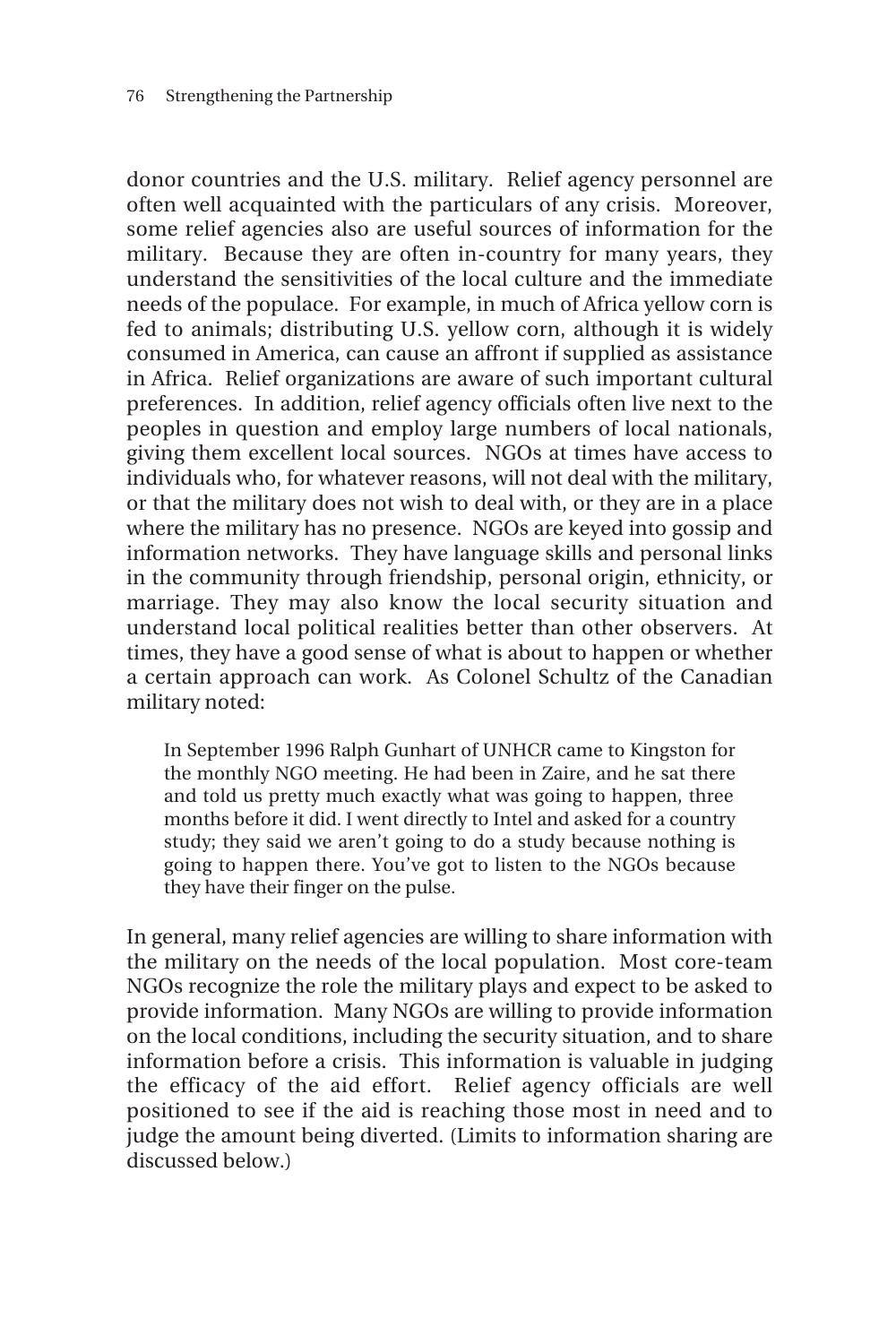NGO and other relief agencies' knowledge and capabilities, however, should not be overstated. NGO logistics are highly flexible, but they cannot match the overwhelming ability of the U.S. military. Several NGO interlocutors and outside experts criticized NGOs' assertions of expertise, claiming that they often did not understand the big picture. Although a few individual NGO members may be well informed during a crisis, it is difficult to identify them quickly. In addition, many NGOs operate in "surge" mode, providing capabilities and personnel in response to crises. They may know little more of a country's problems than do newly arriving military forces. In Somalia, for example, many NGO personnel arrived after the intervention and knew little about what occurred in-country beforehand.<sup>6</sup> Moreover, NGO personnel regularly rotate (particularly NGO relief personnel, as opposed to those involved in long-term development or missionary work), making for uneven knowledge of an area within an organization. Finally, NGOs have an incentive to exaggerate the extent of a crisis. Because their funding increases when crises become severe, it is in their interest to publicize the most horrifying aspects of a disaster.

#### **BETTER EXPLOITATION OF EXPERTISE**

Many NGOs offer expertise in a wide range of relief needs. Some NGOs specialize in sanitation, fighting disease, or providing food, and they employ personnel who have engaged in these tasks for decades or more in a variety of countries. Leading NGOs (and UN agencies such as the WFP and UNICEF) have valuable rules of thumb regarding the food and water needs of civilian populations knowledge the military has for combat operations but not for humanitarian missions. Equally important, NGOs are often experienced at providing food and medical care to large numbers of people in developing world environments. In the Goma refugee camp in Zaire (Congo), for example, the military initially used IVs to restore body fluids because people were drinking contaminated water. NGOs, however, purified water chemically and simply had people drink, reaching more people with greater speed.

 $\overline{\phantom{a}}$ 6Dworken (1995), p. 19.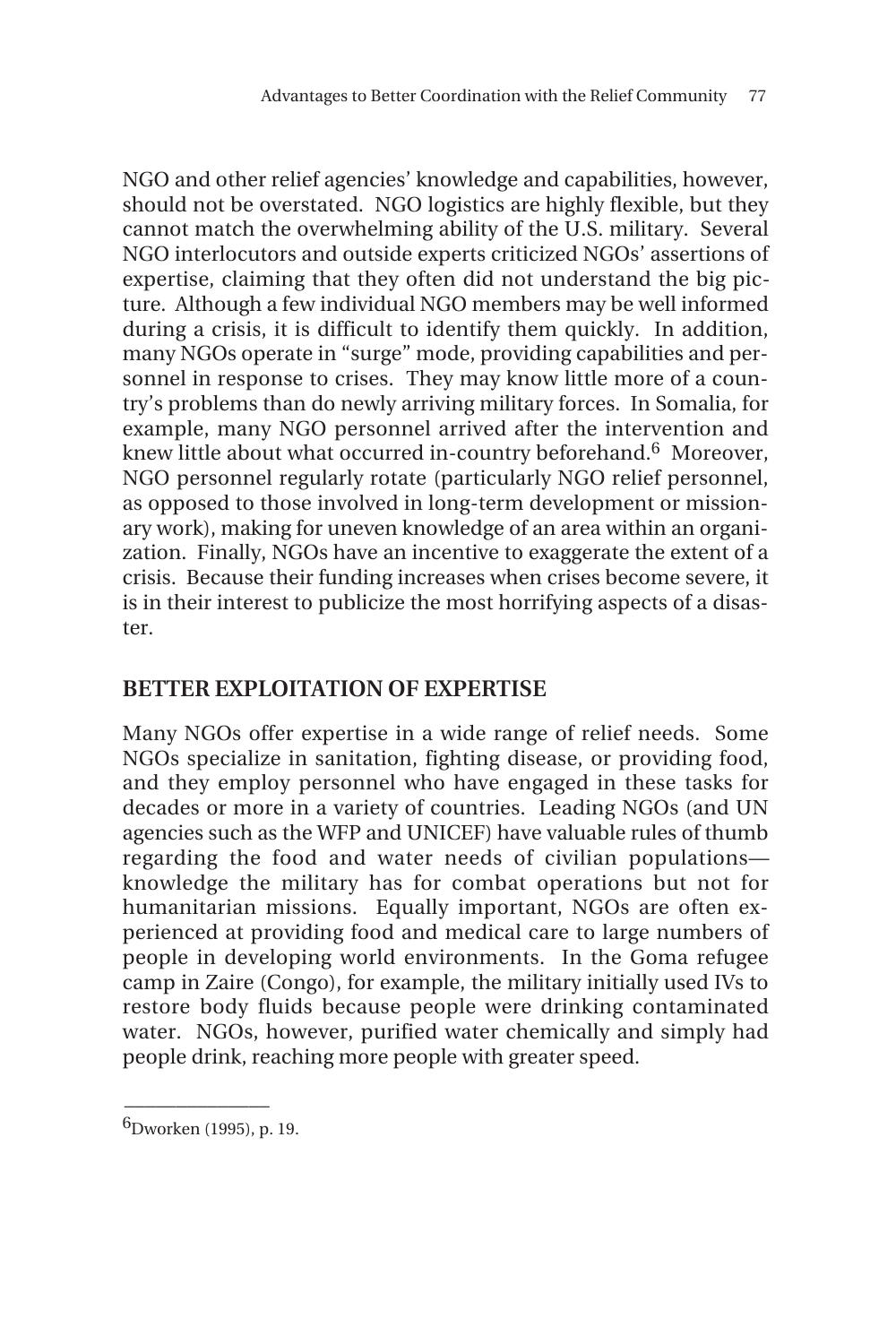# **MORE EFFICIENT USE OF RESOURCES**

Relief agencies can reduce the resources the military must devote to an intervention. Because relief agencies are often on the scene before an intervention and have in-place distribution networks and limited stores of food, medicine, and water, the Commander-in-Chief (CINC) can devote his resources to tasks that only the military can provide. Being on the scene after an intervention makes relief agencies ideal partners for "handing off" the humanitarian aspects of the military's mission. In Rwanda, for example, the United States took the lead on providing potable water to refugee camps, but over time the Office of Foreign Disaster Assistance (OFDA) and the UNHCR took responsibility for overall coordination, while the WFP and UNICEF assumed control of food, water, and sanitation.

Relief agencies also are often better able to judge what is a "normal" level of mortality or other measures of effectiveness. If the military is not careful, it may allocate aid poorly and thus perpetuate refugee displacement. In refugee camps in Zaire and Rwanda, the severe poverty of the area made life in the camps seem attractive once the humanitarian aid mission became established. The camps had free food and superb medical care by local standards. As Philip Gourevitch noted, "Zairians who lived in Goma spoke enviously of the refugee entitlements, and several told me they had pretended to be refugees in order to gain admission to camp clinics."<sup>7</sup> NGO knowledge of precrisis conditions can help the military guard against such excesses and resource misallocation.

Relief agencies can also help the military avoid initiating or supporting efforts that cannot be sustained. When the military builds Western-standard hospitals or infrastructure, local governments and authorities may not be able to sustain them once the military leaves.<sup>8</sup> In Somalia, for example, the U.S. military drilled wells to ensure a supply of clean water after the military departed. Maintaining the water pumps, however, proved beyond local capabilities.<sup>9</sup> In past crises in Central America, well-intentioned donors shipped too many

\_\_\_\_\_\_\_\_\_\_\_\_\_\_

<sup>7</sup>Gourevitch (1998), p. 270.

<sup>8</sup>Seiple (1996), p. 11.

<sup>9</sup>Newett (1996), p. 22.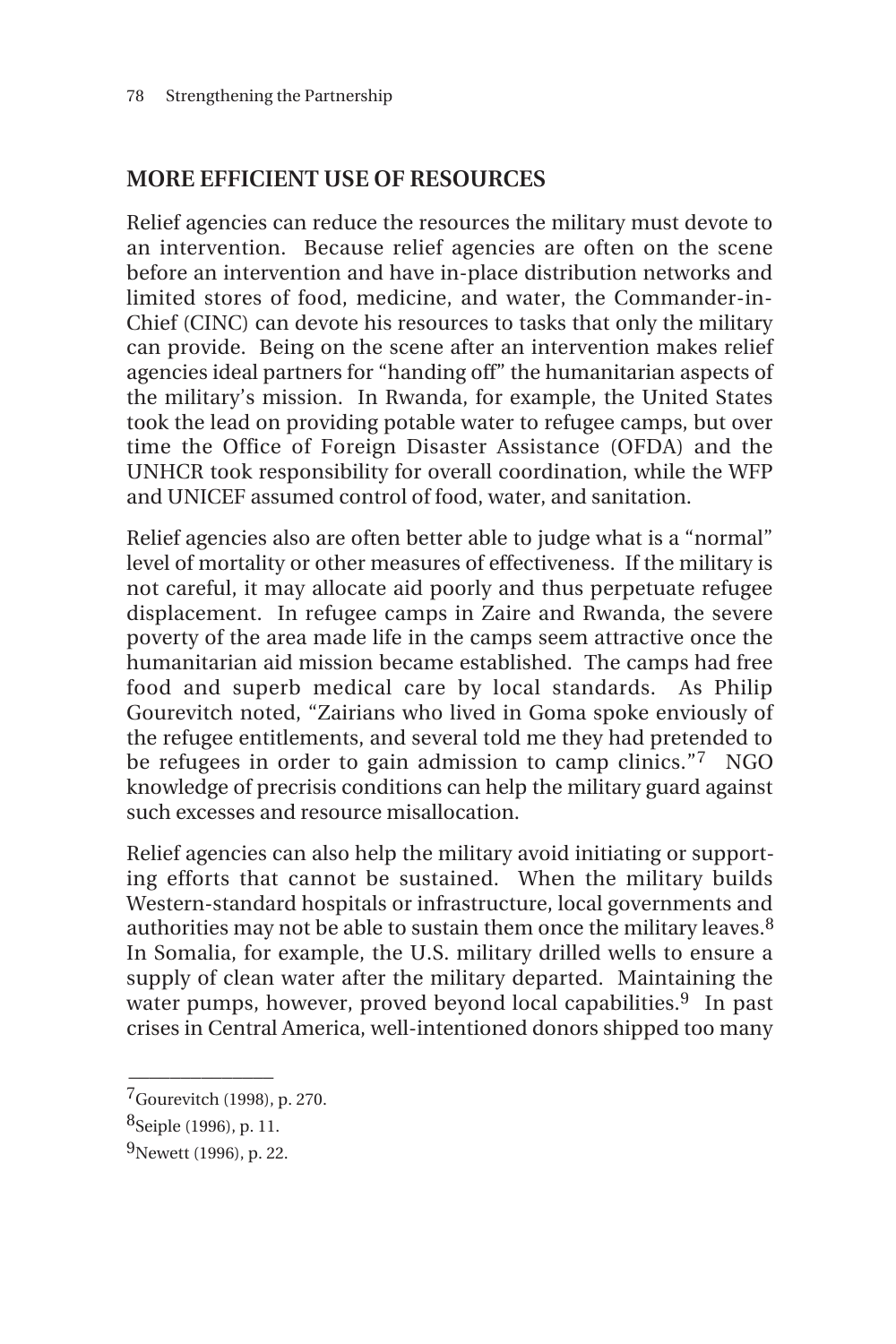clothes, shutting down local textile industries. NGO knowledge of local cultures and capabilities can help the military build at the appropriate technology level.

NGOs, however, will also sometimes exploit military resources for their own ends during a crisis, leading to inefficient allocations. As one NGO official noted, "NGOs are trained to ask, the military is trained to say yes. So we escalate our demands." For NGOs, demand reacts to supply: Although they might normally purchase goods locally rather than ship them in, if airlift is free they will use airlift regardless of the overall efficiency. Although NGOs can provide insight into overall requirements, they will also exploit military capabilities to get their own supplies in-country.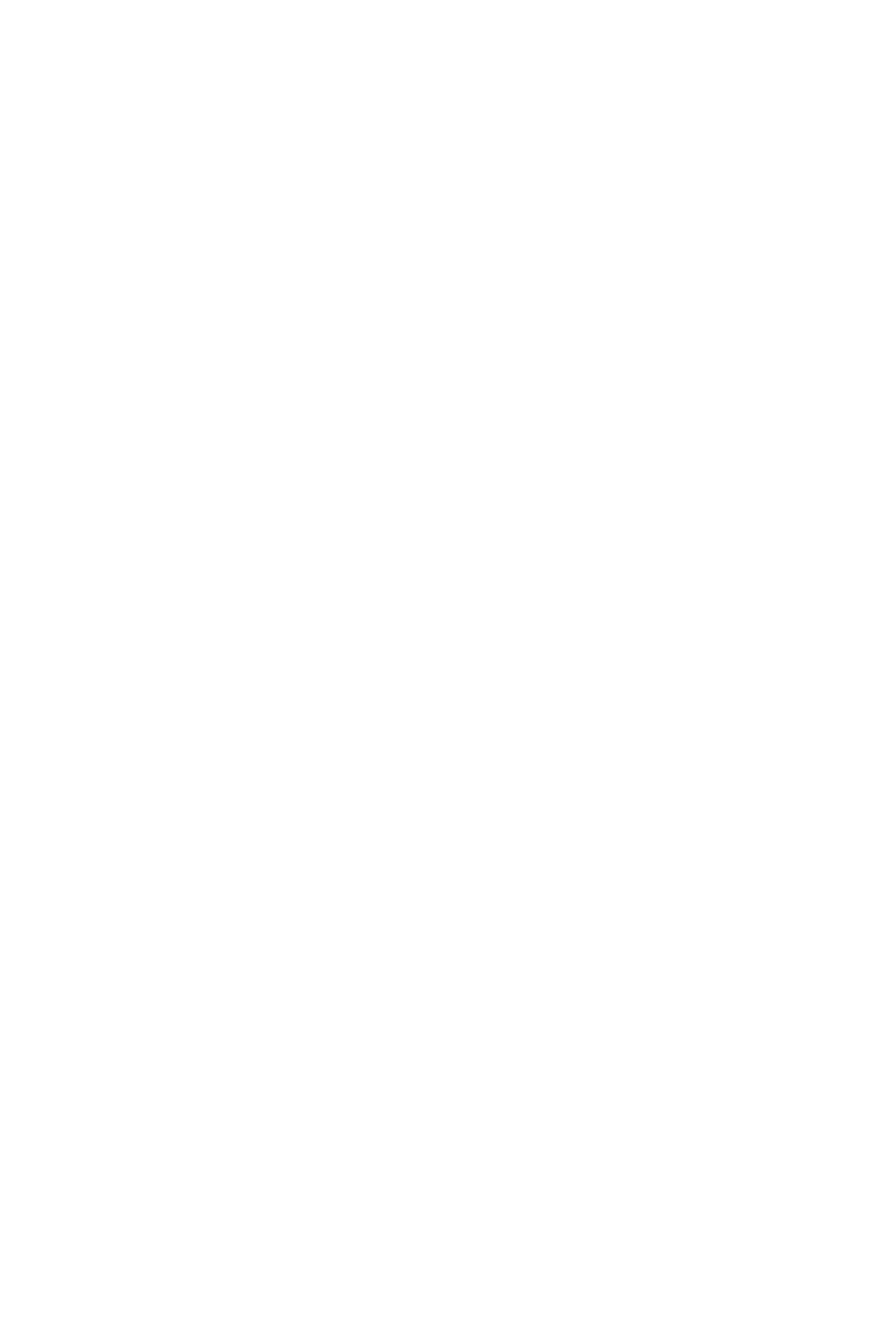#### Chapter Eight

# **COORDINATION STRUCTURES AND THEIR LIMITS**

The large number of disparate actors who may react independently or autonomously make better military coordination with the relief community difficult. Compounding this difficulty is a lack of predictable, dependable control arrangements at the operational level across the United Nations family of organizations and among NGOs. Outside the relief community, the most influential actors create coordination structures, which vary from one operation to another. These may be broadly characterized as host-nation lead, United Nations lead, alliance or coalition lead, and lead country. In addition, the Department of Defense currently funds Centers of Excellence that seek to promote better coordination through a range of initiatives.1 These structures, however, are often of only limited utility in bridging the gap between international and donor-state objectives and the relief effort on the ground.

The number of disparate actors involved in providing humanitarian assistance complicate efforts to improve coordination. Actors include the relief community outlined in Chapter Six, donor countries, host countries, and regional organizations, displayed graphically in Figure 8.1. At times, everyone and no one may seem to be in charge. Military control arrangements can be highly complex and home governments may micromanage their deployed forces. As a result, the military may not receive entirely clear missions and be

 $\overline{\phantom{a}}$ 

<sup>1</sup>Comments on the Center of Excellence in this chapter draw on the experience of the most established center, which is affiliated with USPACOM. A center is also being established by USSOUTHCOM as of this writing.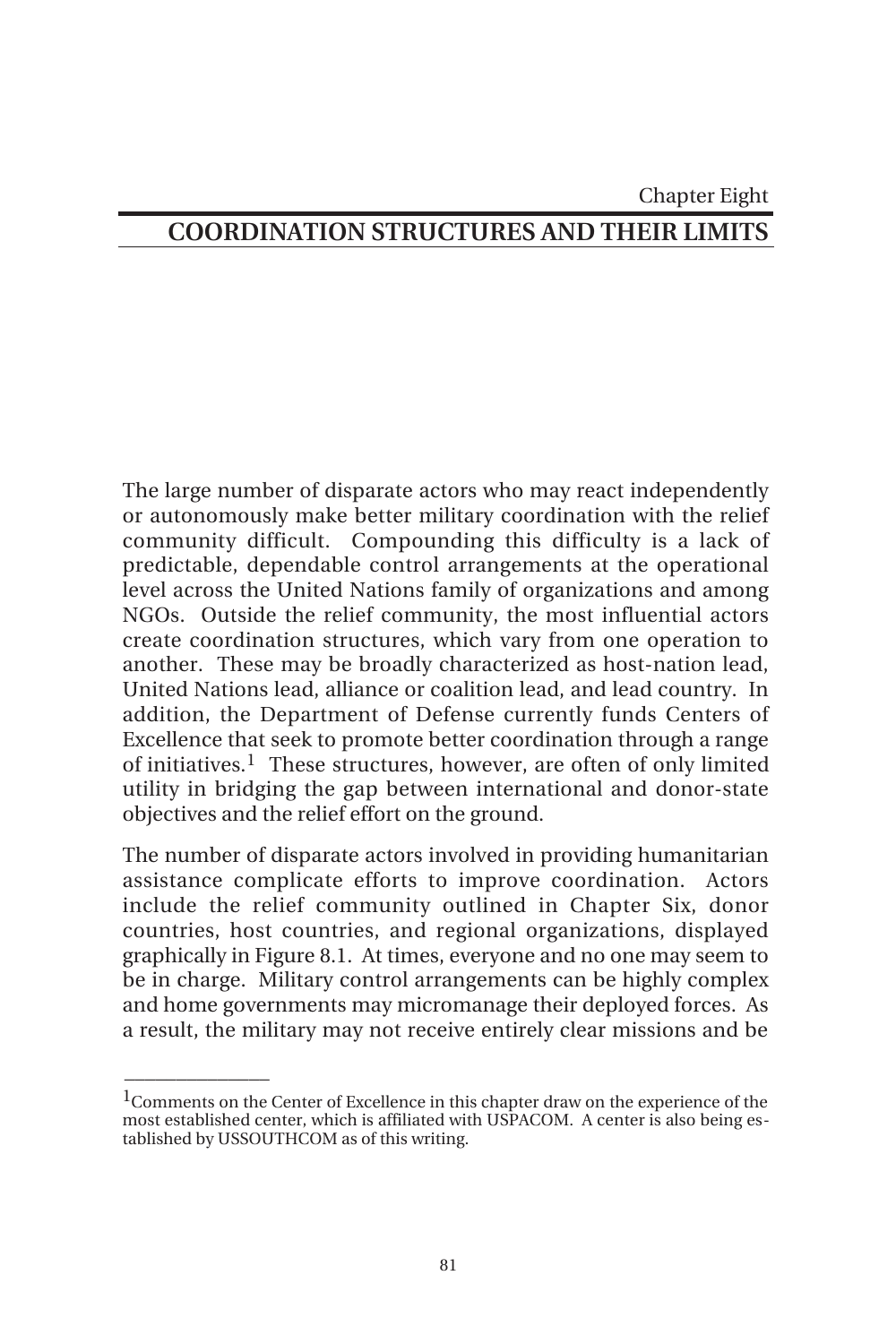

NOTE: OCHA = Office for the Coordination of Humanitarian Affairs; UNHCR = United Nations High Commissioner for Refugees; WFP = World Food Programme.

|  |  | Figure 8.1-Many Disparate Actors |
|--|--|----------------------------------|
|--|--|----------------------------------|

compelled to improvise, or its mission may change in disconcerting ways.

The major donor countries usually include the United States, European countries (individually and through the European Union), and Japan. These countries may attend donors' conferences, often sponsored or promoted by the United States, where they pledge support to particular efforts. They may contribute without qualification or they may require that their contributions go toward particular geographic or functional areas. The donors may belong to a regional organization, such as the North Atlantic Treaty Organization, the European Union, the Organization for Security and Cooperation in Europe (OSCE), or the Organization of African Unity (OAU), which is directly involved in operations. They may contribute to funding mechanisms such as the World Bank or they may fund individual projects through their national equivalents of USAID. Important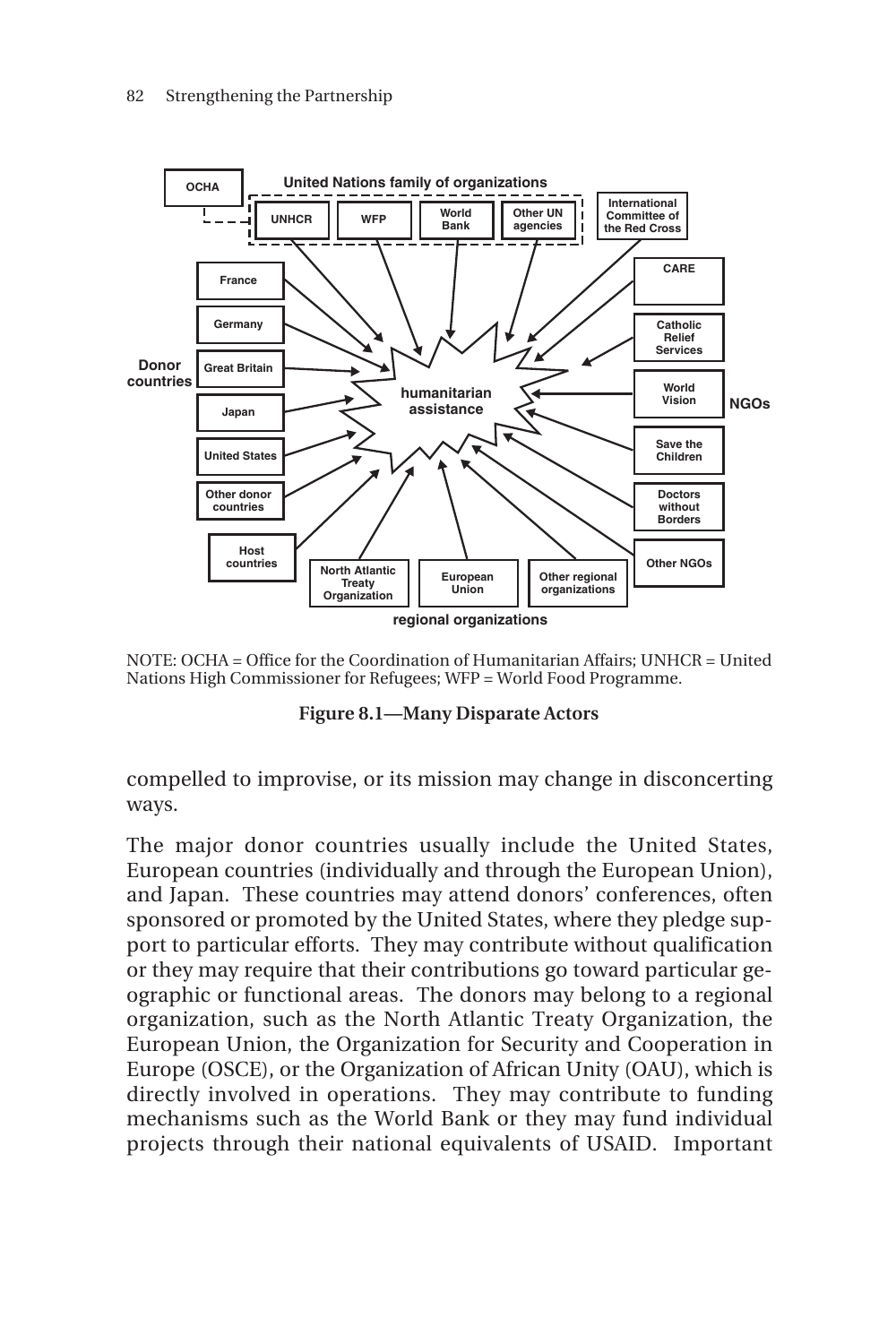donors have bilateral arrangements with host countries, which affect their support and conflict with broader cooperation.

The relief community includes disparate actors that range from the influential UNHCR to small NGOs, some created just to address the particular crisis. Each of these actors makes decisions independently or autonomously. Particularly during the initial phase of a humanitarian crisis, each may pursue its own course of action, subject only to conditions that donors and host countries may impose.

#### **INTERAGENCY PROCESS**

 $\overline{\phantom{a}}$ 

Within the U.S. government, complex contingencies may be hampered by a tardy or ineffective interagency process.2 The departments and agencies of government—especially State, Defense, the U.S. Agency for International Development, Justice, and the Central Intelligence Agency—must all work together, often in unaccustomed ways.

Planning would clearly help, but only the military is likely to hold up its end. In fact, PDD-56 prescribes development of a politicalmilitary plan for complex contingency operations, but so far this process has been fitful.3 The military is familiar with planning and regards the planning process as indispensable, if only because it produces a framework for later improvisation. Civilian departments have often confused plans with schedules and think plans are not worth the effort. Moreover, some officers in the State Department have an aversion to plans, which they see as impediments to the ambiguity and flexibility required for successful negotiation. For example, at the outset of Operation Joint Endeavor in Bosnia, the U.S. military produced a plan to enforce Annex 1A of the Dayton Agreement and was alarmed to discover that no other department had produced a comparable plan.

<sup>&</sup>lt;sup>2</sup>For an analysis of the interagency process in complex contingencies, see Pirnie (1998).

<sup>&</sup>lt;sup>3</sup>Indeed, one report declares that neither the spirit nor intent of PDD-56 is being followed. Operations in Afghanistan, Bosnia, Serbia, and elsewhere ignored PDD-56 procedures. Scarborough (1999).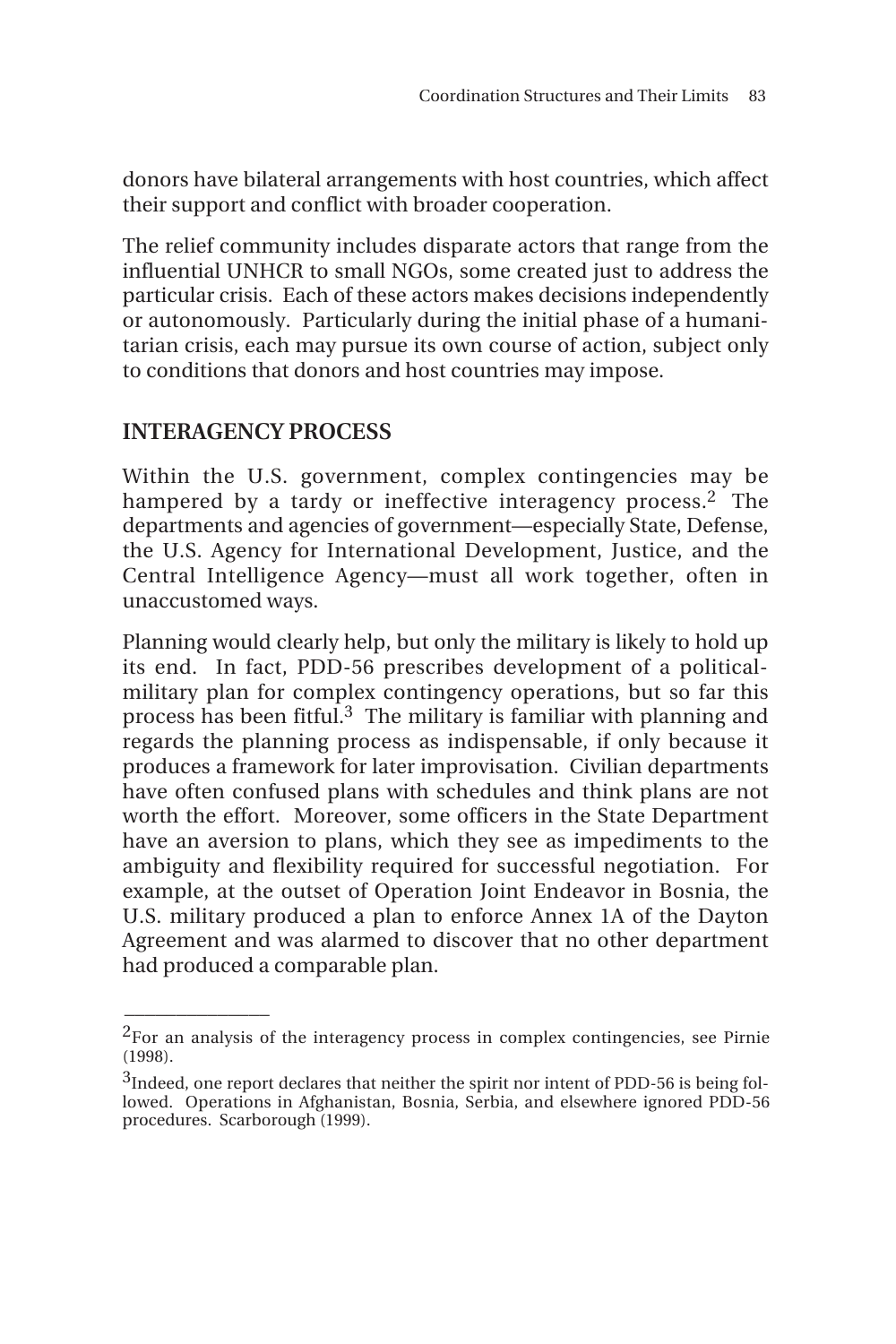Another impediment to coordination is the lack of parallel Department of State and Department of Defense structures on the ground. The Defense Department has regional commands (the unified commands) and regional commanders. The State Department, on the other hand, has ambassadors for each nation but no on-theground regional entity whose domain corresponds to that of a CINC. This lack of a State Department regional entity can create confusion by generating multiple reports from the same region and, simultaneously, hinders the development of a coherent presentation of information and responsibilities from the State Department's point of view.

#### **INTERNATIONAL COORDINATION**

Fitful as it may be, the U.S. interagency process is a model of efficiency and clarity compared with the international aspects of coordination during complex contingency operations. The arrangements for Bosnia are so complex as to appear unworkable. Indeed, they would be unworkable if the major powers did not share a common understanding of the goals and promote these goals in various venues, including the Security Council, the North Atlantic Council, the Peace Implementation Council, the OSCE, and the Contact Group. The arrangements in Kosovo are similarly complex, although according more formal authority to the Special Representative of the Secretary-General than was accorded initially to the High Representative in Bosnia. In addition, donor countries, the World Bank, and other international financial institutions usually play important roles. Finally, there are a bewildering variety of NGOs, largely funded by the same donor countries but independent of any direct control.

#### **OPERATIONAL-LEVEL ARRANGEMENTS**

\_\_\_\_\_\_\_\_\_\_\_\_\_\_

The relief community suffers from lack of predictable, dependable arrangements to coordinate the United Nations family of organizations and NGOs at the operational level. The concept of strategic, operational, and tactical levels, familiar to military officers, $4$  is shown

<sup>4</sup>Definitions are contained in joint documents, including *Unified Action Armed Forces*, Joint Publication 0-2; *Department of Defense Dictionary of Military and Associated*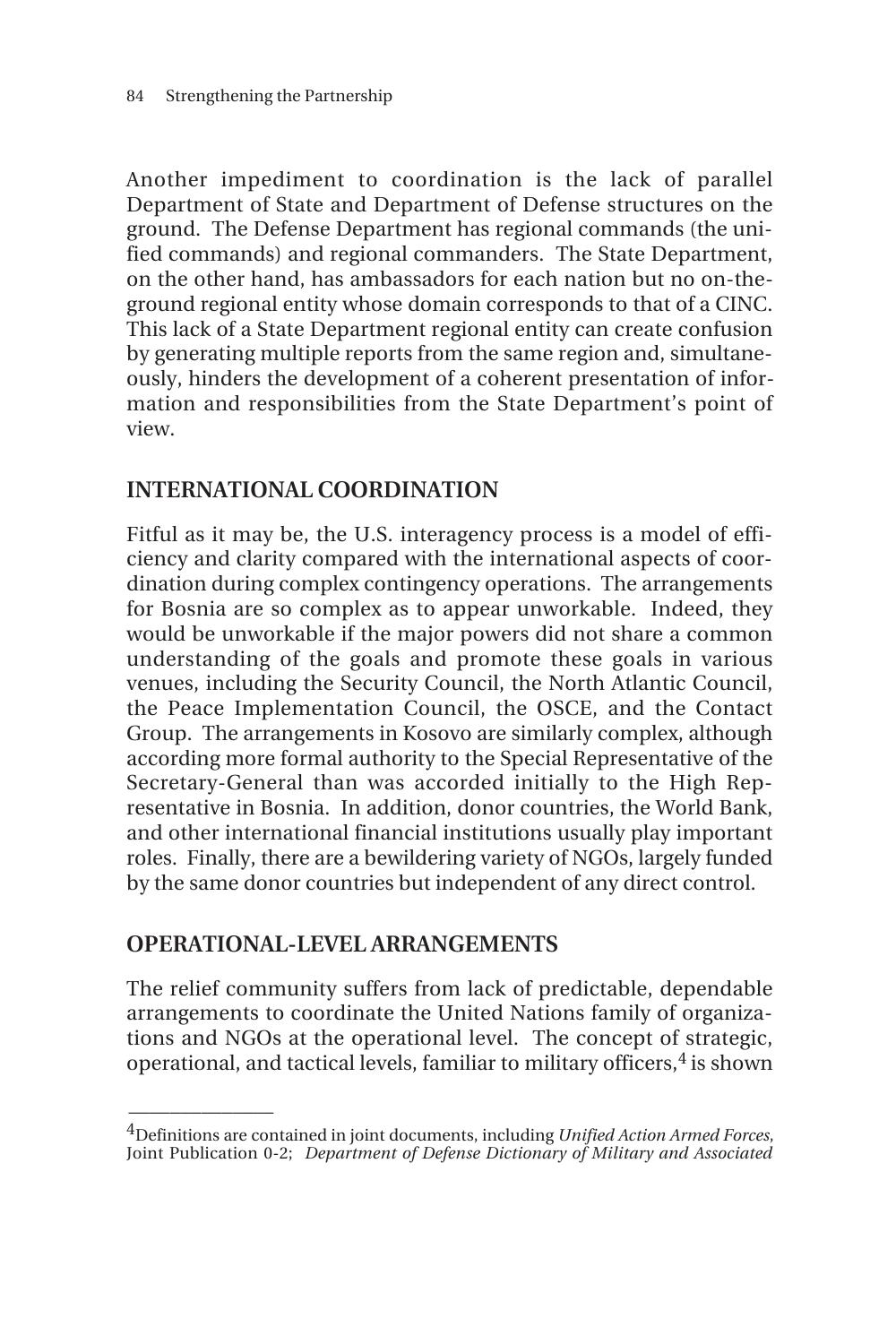in Table 8.1 for control arrangements for the U.S. government, the U.S. military, the United Nations family, the International Red Cross and Crescent Movement, and NGOs.<sup>5</sup>

Broadly speaking, the UN family of organizations has a formal arrangement for operational-level coordination but fails to implement it in practice. Alone in the relief community, the ICRC is fully operational and controls operations through Delegates General. NGOs have no formal arrangement to ensure operational-level coordination and must find a venue during actual crises.

# **Coordination Across the United Nations**

On paper, the United Nations appears to have solved the problem of operational-level coordination, but the reality is quite different. In January 1999, the Secretary-General appointed Sergio Vieira de Mello as Under Secretary-General for Humanitarian Affairs, heading a new Office for the Coordination of Humanitarian Affairs (OCHA). De Mello is simultaneously the Emergency Relief Coordinator (ERC) who heads an Inter-Agency Standing Committee (IASC), chartered to coordinate efforts of all members of the UN family of organizations. At the operational level, a humanitarian coordinator would ensure coordination among all UN organizations. But some of these organizations resisted efforts by a predecessor, the Department of Humanitarian Affairs (DHA), to effect coordination. It remains to be seen whether OCHA will have more success than DHA did.

Within the U.S. government, the interagency process can be difficult, even though all agencies are ultimately subordinate to the President. Within the UN family of organizations, the interagency process is

**\_\_\_\_\_\_\_\_\_\_\_\_\_\_\_\_\_\_\_\_\_\_\_\_\_\_\_\_\_\_\_\_\_\_\_\_\_\_\_\_\_\_\_\_\_\_\_\_\_\_\_\_\_\_\_\_\_\_\_\_\_\_** *Terms*, Joint Publication 1-02; and service capstone documents, such as *Basic Aerospace Doctrine of the United States Air Force*, Air Force Manual 1-1. At the strategic level, civilian and military leaders define military goals necessary to achieve political purposes. At the operational level, senior military commanders employ military forces throughout a theater or area of operations. At the tactical level, unit commanders fight battles or accomplish those tasks associated with collateral missions such as humanitarian assistance.

<sup>&</sup>lt;sup>5</sup>Frederick M. Burkle, Jr., Director of the Center of Excellence, sketched a table of this kind to illustrate that civilian agencies, excepting ICRC, lack operational-level control arrangements.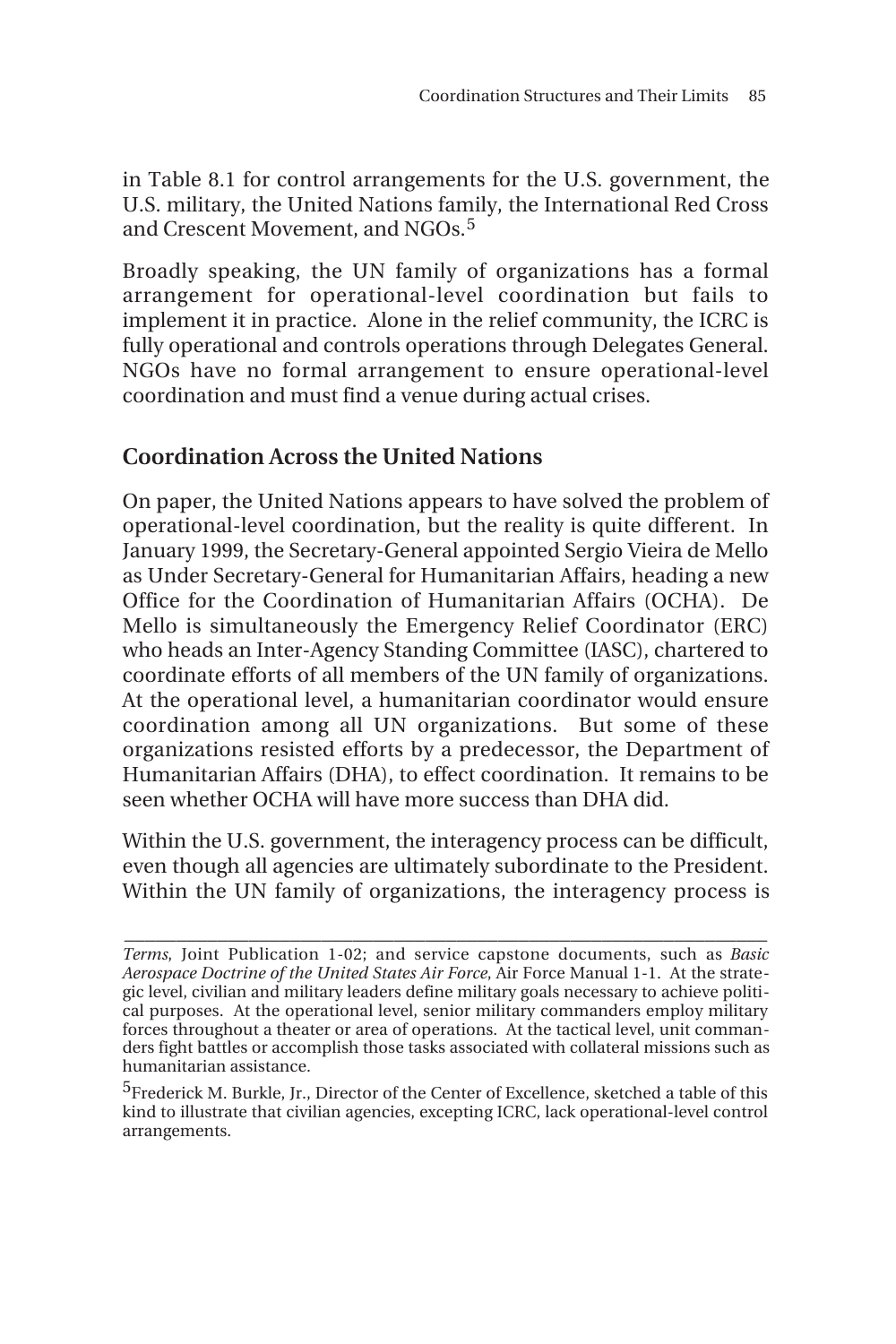#### **Table 8.1**

| Level       | <b>United States</b><br>Government | United<br><b>States</b><br>Military | <b>United Nations</b><br>Family of<br>Organizations | International<br>Committee of<br>the Red Cross | Non-<br>government<br>Organizations |
|-------------|------------------------------------|-------------------------------------|-----------------------------------------------------|------------------------------------------------|-------------------------------------|
|             |                                    |                                     |                                                     |                                                |                                     |
| Strategic   | President,                         | National                            | Security Council,                                   | Council of                                     | National and                        |
|             | National                           | Command                             | Inter-Agency                                        | Delegates,                                     | multinational                       |
|             | Security                           | Authority;                          | Standing                                            | International                                  | headquarters                        |
|             | Council.                           | Chairman.                           | Committee.                                          | Committee of                                   |                                     |
|             | Principals                         | <b>Joint Chiefs of</b>              | Office for the                                      | the Red Cross                                  |                                     |
|             | Committee                          | Staff; Joint                        | Coordination of                                     | (ICRC)                                         |                                     |
|             |                                    | Staff                               | Humanitarian                                        |                                                |                                     |
|             |                                    |                                     | Affairs (OCHA)                                      |                                                |                                     |
| Operational | Special envoy;                     | Commander-                          | <b>OCHA</b>                                         | Delegates                                      | Ad hoc                              |
|             | ambassador:                        | in-chief.                           | (humanitarian                                       | General                                        | meetings?                           |
|             | commander-                         | unified                             | coordinator)?                                       |                                                |                                     |
|             | in-chief,                          | command;                            |                                                     |                                                | Civil-military                      |
|             | unified                            | commander,                          | Lead agency?                                        |                                                | Operations                          |
|             | command;                           | joint task                          | Regional                                            |                                                | Center                              |
|             | commander,                         | force                               | Coordinator?                                        |                                                | (CMOC)?                             |
|             | joint task force                   |                                     |                                                     |                                                |                                     |
| Tactical    | Representatives Commanders         |                                     | <b>Efforts of UN</b>                                | <b>Efforts of ICRC</b>                         | Efforts in the                      |
|             | of U.S.                            | of military                         |                                                     | and national                                   |                                     |
|             |                                    |                                     | programs, funds,                                    |                                                | region or                           |
|             | agencies;                          | units                               | and specialized                                     | societies                                      | country                             |
|             | commanders of                      |                                     | agencies                                            |                                                |                                     |
|             | military units                     |                                     |                                                     |                                                |                                     |

#### **Strategic, Operational, and Tactical Level Structures**

NOTE: Some titles and organizations are listed under multiple headings (e.g., the unified commands play an operational role in both the U.S. government and as part of the U.S. military) to reflect the multiple arenas in which they operate. A question mark suggests that the body identified makes a questionable contribution at the level indicated.

inherently more difficult because specialized agencies are not subordinate to the Secretary-General and therefore not compelled to coordinate, either at the strategic level through the ERC or at the operational level through a humanitarian coordinator. Moreover, in recent years a rival concept has emerged. During the protracted Bosnia conflict and more recently during the Kosovo crisis, the UNHCR has played the role of lead agency within the UN family. Such a role was natural because massive flows of refugees dominated in both cases and played to the UNHCR's specialty, but this de facto role supplants or disrupts the United Nations' formally declared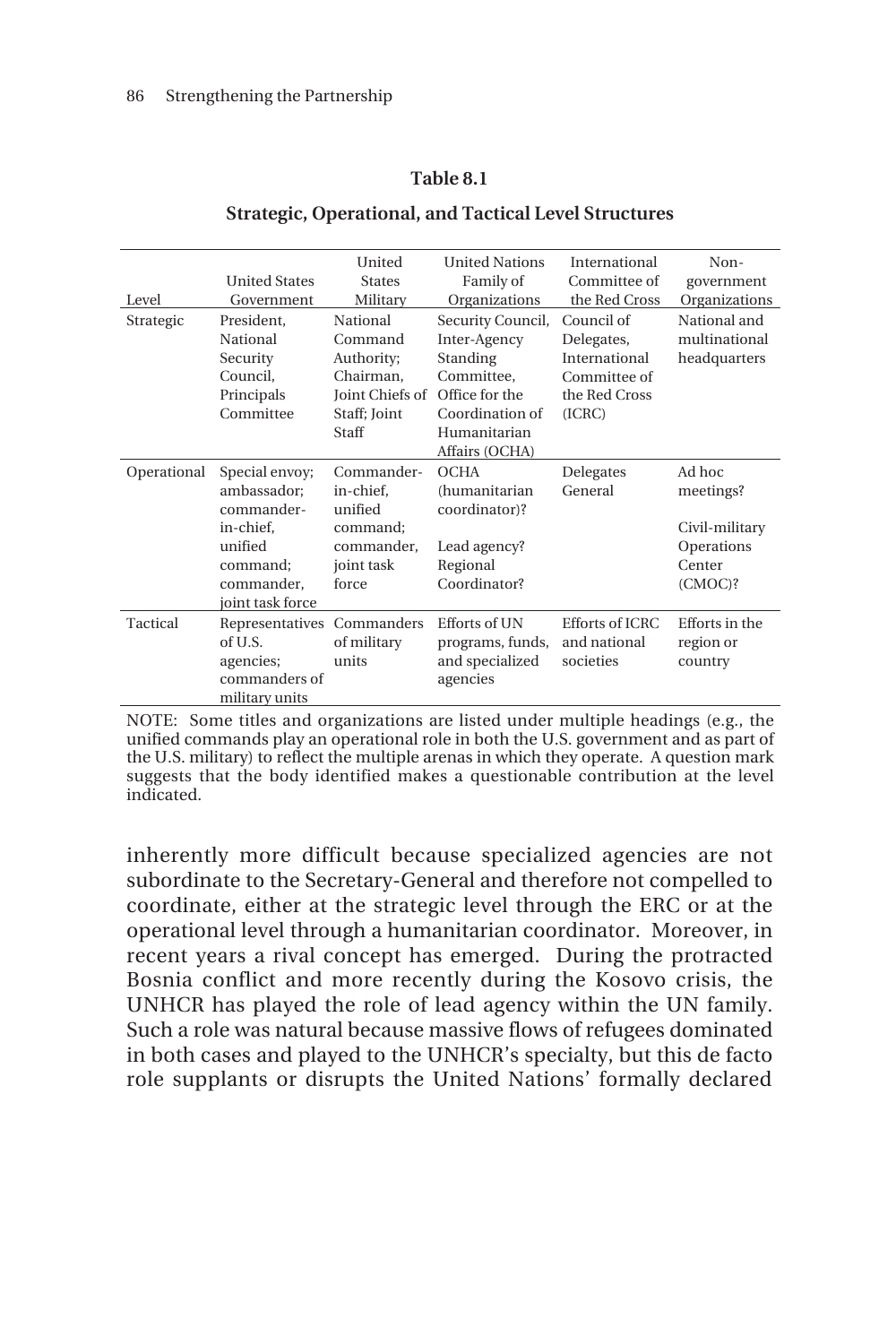arrangements. The danger is that a lead agency will give priority to its own requirements at the expense of an overall effort.

U.S. government officials approve the concept embodied by OCHA and provide funding for the OCHA-administered ReliefWeb. But they take a more reserved attitude toward the Military and Civil Defense Unit (MCDU) located in Geneva. MCDU is intended to ensure the effective use of military and civil defense assets, but it suffers from lack of support among those countries that provide the bulk of such assets during emergencies. Commonly, the United States declines to provide MCDU with data on available assets or to respond directly to requests for assets. MCDU is underfunded and will suffer from the recent ruling that prohibits member states in the United Nations from seconding military officers to the UN without charge.

UN organizations have limitations that can detract from their usefulness. Their coordination with the U.S. government through the U.S. Mission to the United Nations is uneven. They regularly meet with NGOs without inviting U.S. government participants and frequently ignore U.S. government requests for information. UNHCR and WFP are more nimble than other UN organizations, but even they can be slow and bureaucratic, particularly when compared with NGOs. By definition, UN organizations are responsible to member states, even when these states may be aiding combatants or otherwise contributing to a humanitarian crisis. In the interests of transparency, UN organizations may share information with such states, even to the detriment of military operations.

In contrast to NGOs, UN agencies work primarily with host governments, not directly with populations. As a result, they may focus on obtaining government approval rather than on working with local populations. This focus can distort relief efforts when host governments are repressive, corrupt, or incompetent. To maintain a good relationship with the host government, UN organizations may serve particular groups in favor rather than distribute aid according to need. In addition, the host government may misappropriate or profit from relief supplies.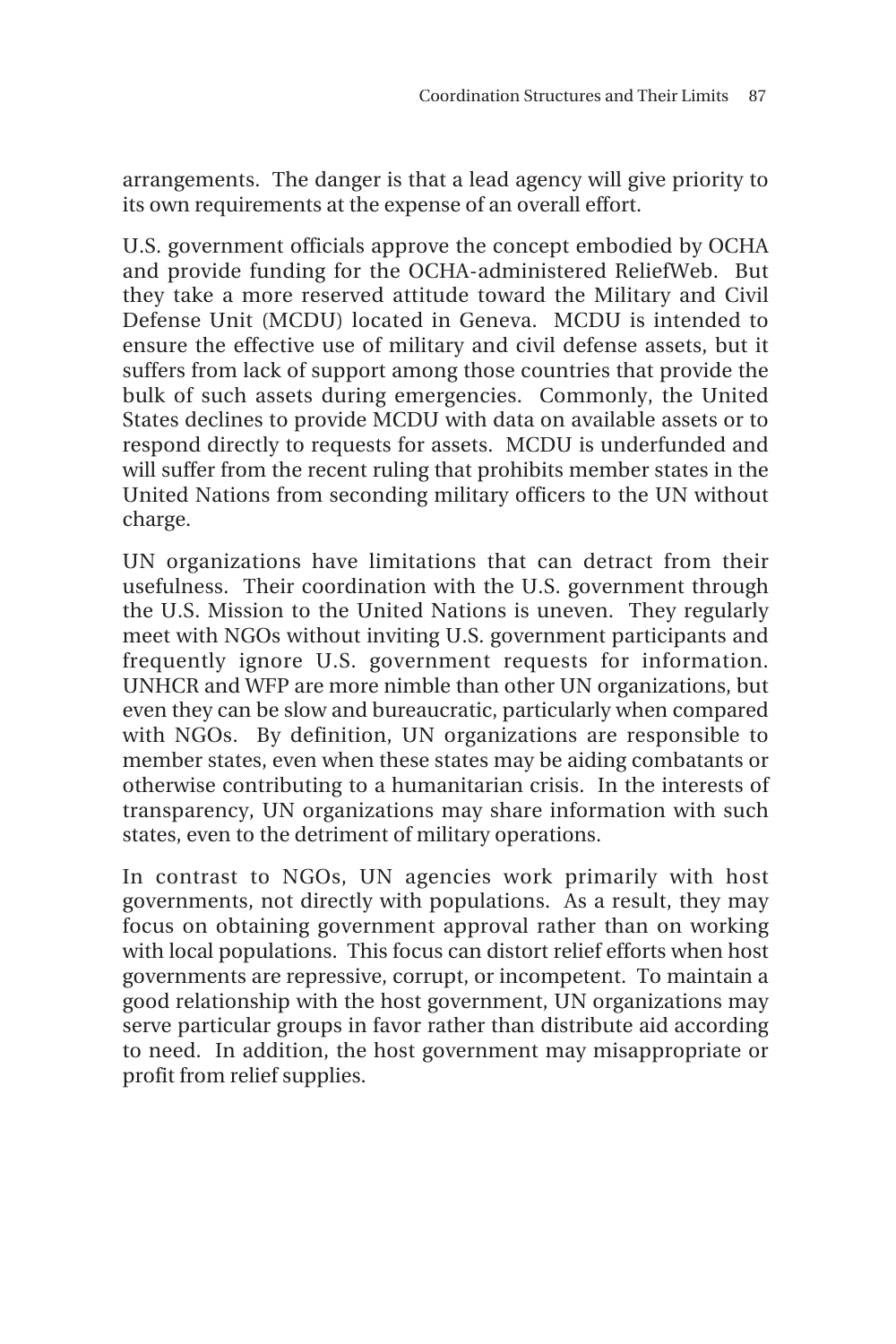# **Coordination Within the Red Cross and Red Crescent Movement**

In addition to its other responsibilities, the ICRC directs and coordinates the actions of all components of the Red Cross and Red Crescent Movement. The ICRC does not direct operations from its headquarters in Geneva, relying instead on key individuals in the field, usually designated as Delegates General.

In the course of its duties, the ICRC acquires current information on topics of interest to the military. It will willingly share information concerning human needs, but it will not share information about armed forces. The ICRC learns much about armed forces simply because it is in nearly constant contact with them. Indeed, the ICRC maintains contacts with most of the armed groups in the world, including several that the U.S. government classifies as terrorist. But to preserve its neutrality and impartiality, the ICRC refuses on principle to collect or reveal any information about armed forces that would have intelligence value to an opponent. It will, however, provide information to military authorities and attend military briefings that deal with these aspects of a crisis.

The ICRC is eager to cooperate with the military on common humanitarian goals, but cooperation becomes difficult when the military is pursuing political goals that would compromise the ICRC's neutrality. For example, the ICRC cooperated closely with the U.S. military in Somalia prior to the intervention in December 1992. At the peak, the United States put six C-130 transport aircraft at the disposal of ICRC to conduct humanitarian flights into Somalia. After the United States intervened militarily, cooperation became more difficult and it ceased when the United States abandoned neutrality in its pursuit of the Somali warlord Mohammed Farah Aideed.

In recent years, the ICRC has increasingly encountered situations so chaotic that its neutrality and impartiality afford little protection. In Somalia, the ICRC found itself compelled to hire local guards. To maintain impartiality, these guards were drawn from all 31 warring clans and included people who would have looted ICRC supplies had they not been hired to guard them. Broadly speaking, the ICRC welcomes military action that provides general security, but it cannot accept military escort across lines of confrontation because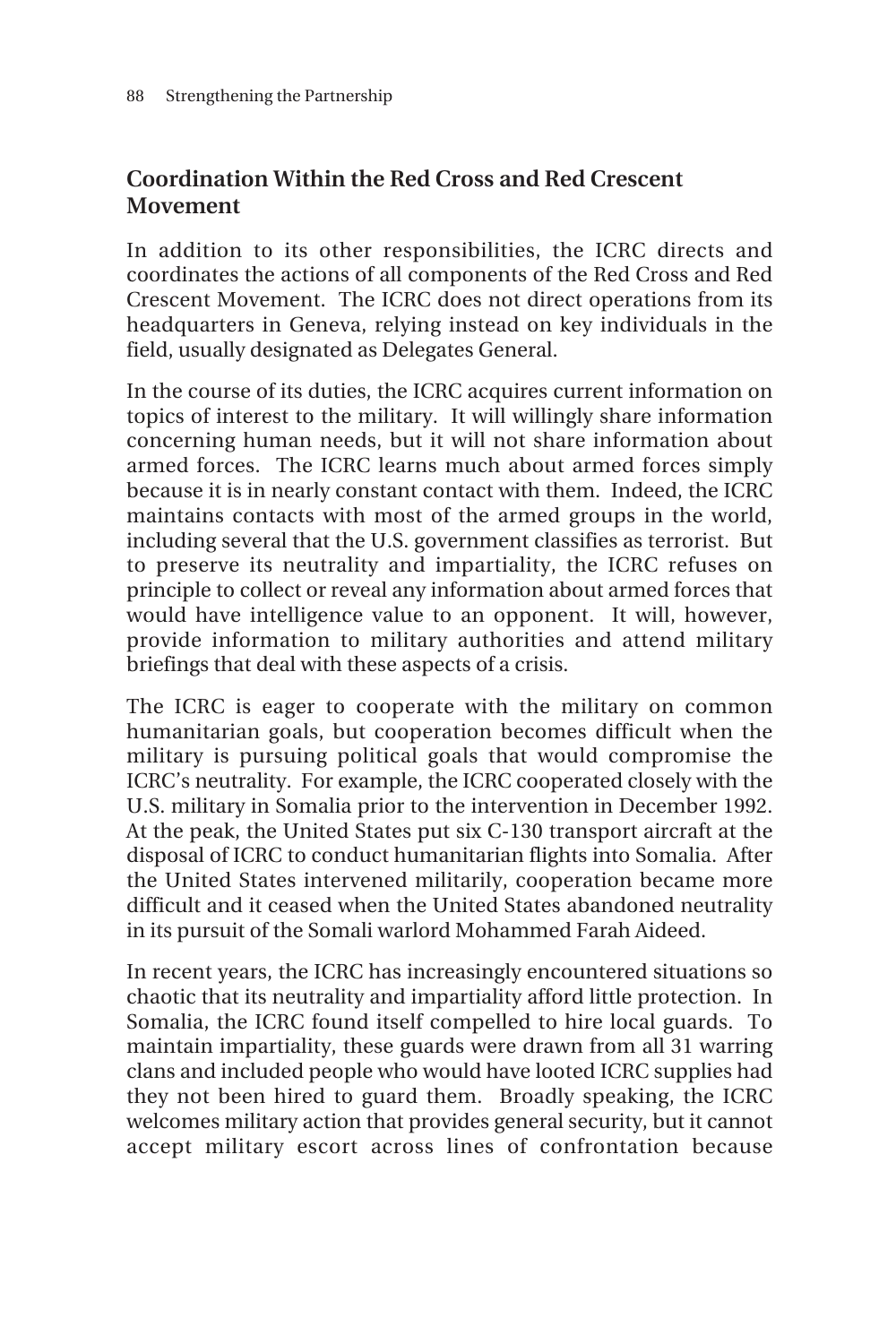belligerents would regard such escort as evidence that the ICRC was no longer neutral.

The ICRC's attitude toward the military is still evolving. After recently losing personnel in Chechnya, Sierra Leone, and other war zones, the ICRC has become painfully aware of the need for security. Moreover, it increasingly recognizes that it is no longer impartial when the aid it provides is diverted to combatants and warlords. In the past, ICRC delegates needed a direct order from Geneva to even converse with the military, much less cooperate with them, but today delegates have far more discretionary power.6 The ICRC now sends its personnel to attend military exercises in an attempt to improve its cooperation with Western military forces.

Although the ICRC's zealous commitment to impartiality is frustrating at times for U.S. officials, respecting this commitment is vital for overall U.S. interests, particularly those of the military. The ICRC's impartiality enables it to visit U.S. prisoners of war. In Iraq and Somalia, the ICRC visited downed U.S. pilots, checking their status and demanding that their treatment comply with international conventions.<sup>7</sup>

# **Coordination Among NGOs**

NGOs have no formal arrangements to promote coordination at the operational level, either within a single NGO or across all NGOs. At the strategic level, they have headquarters that generally advocate humanitarian action, raise funds for the organization, and ensure adherence to standards. At the tactical level, they have field offices that have day-to-day responsibility for programs. There is no intermediate-level arrangement to promote coordination until NGO representatives from different organizations meet to discuss a particular crisis, either in ad hoc meetings or in a setting such as a Civil-Military Operations Center (CMOC). Indeed, the CMOC—the operational body that facilitates NGO-military cooperation in the field—was designed to fill the operational void. All interested parties, including agencies of the United Nations, U.S. government agencies,

 $\overline{\phantom{a}}$  $6$ Natsios (1995), p. 74.

<sup>7</sup>Bowden (1999), pp. 318–320.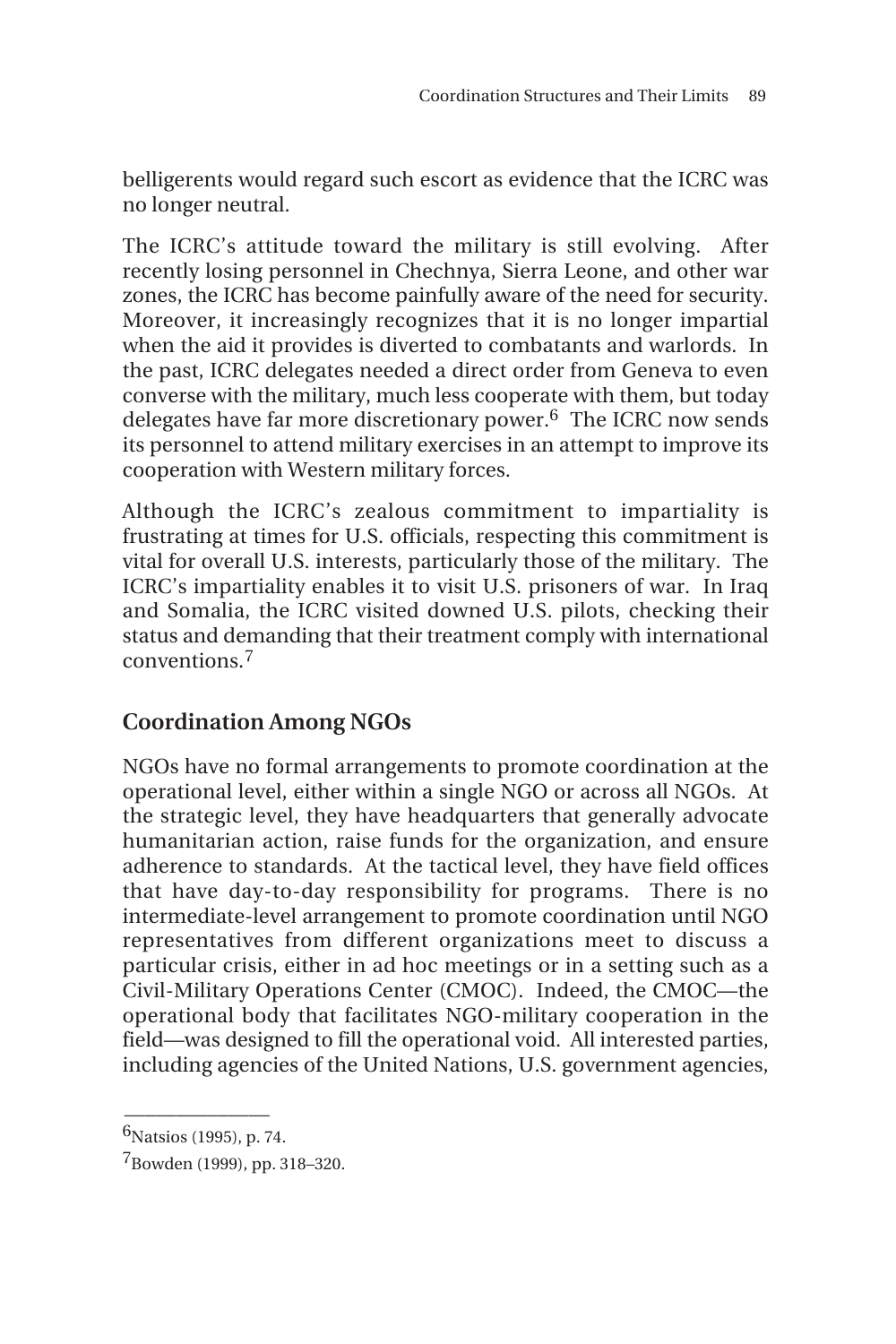NGOs, and local authorities should meet in the CMOC, which greatly facilitates cooperation.

Although NGOs appear anarchic, they have informal webs that promote coordination, at least among NGOs funded by a strong donor. For example, USAID expects that U.S.-funded NGOs will consult among themselves to develop practical divisions of labor. During crises, certain well-established, U.S.-based NGOs traditionally receive substantial funding from the U.S. government to provide immediate aid. These NGOs cooperate with each other to ensure that at least the overall U.S. effort is somewhat coherent. Among these NGOs are large organizations such as CARE, Catholic Relief Services (CRS), Save the Children (U.S. chapter), and World Vision.

Several individual NGOs often try to take the initiative to coordinate their fellow NGOs and plan for future developments. Although this coordination is usually ad hoc, it does allow for an effective response when the crisis in question develops slowly or is of limited scale. NGOs are particularly likely to take such initiative when operating in a highly dangerous area.

Some larger NGOs have central headquarters to promote coordination among their nationally based affiliates. For example, Adventist Development and Relief Agency (ADRA) has a headquarters in Silver Springs, Maryland, that oversees activities of ADRA worldwide organized under regional offices. CARE, Caritas, Concern, Doctors Without Borders, Mercy Corps International (MCI), Oxfam, Save the Children, and World Vision all have headquarters that coordinate efforts of the nationally based organizations.

In addition, many NGOs are members of professional organizations that promote professional standards. Examples include the U.S. based InterAction, the European-based Voluntary Organizations in Cooperation in Emergency (VOICE), and the International Council of Voluntary Organizations (ICVA). InterAction is a membership organization of approximately 150 U.S.-based NGOs that forms standing committees and task forces to conduct projects on matters of mutual concern to its members. For example, the Sphere Project produced and disseminated a set of minimum standards for disaster response in such areas as water supply, sanitation, nutrition, food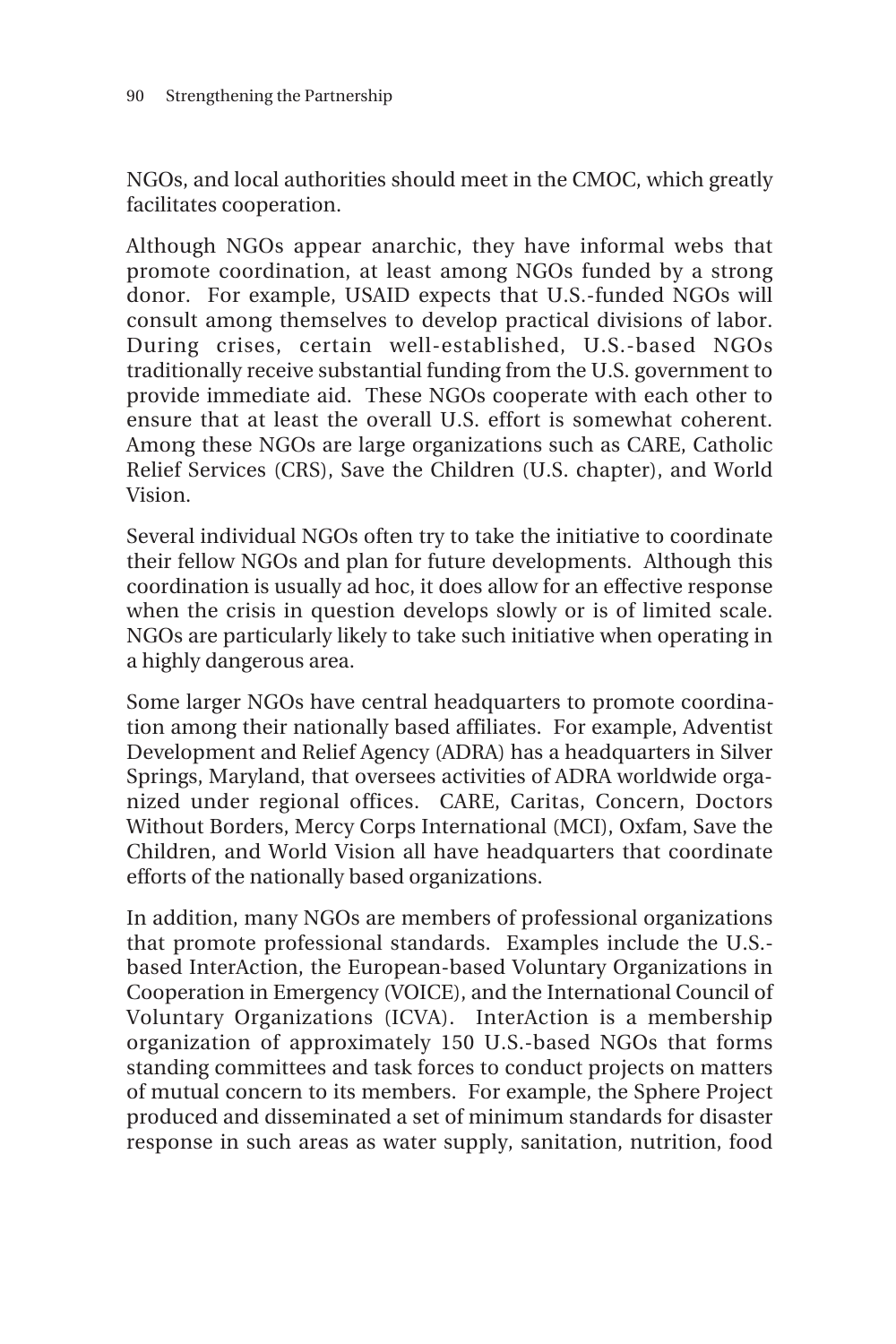aid, shelter, and health services. InterAction also provides a clearinghouse for the exchange of information and has descriptions of participating NGO activities in various countries.

#### **COORDINATION STRUCTURES**

Coordination structures vary from one operation to another, depending upon the situation, the mission, and the policies of host countries and donors. There are four broad possibilities: host country lead, United Nations lead, alliance or coalition lead, and lead country. These are not mutually exclusive alternatives and can be mingled during an operation. The coordination structure shapes the operation, including coordination among actors, tasks to be performed, and rules of engagement. The structures are supported at the local level by the CMOC.

# **Host Country Lead**

When a host country's government is unimpaired, it will usually assert its sovereign right to authorize humanitarian relief as it sees fit. During natural disasters, a host country typically adopts an inclusive policy: It welcomes all the help it can get. But during man-made disasters, a host country may curtail assistance that runs counter to its political goals. For example, the Tutsi-dominated Rwandan government generally accepted humanitarian assistance during Operation Support Hope in 1994, but expelled 38 NGOs in December 1995 because they refused to accept direction.8 In some cases, the government may even have collapsed, causing near anarchy. During relief operations in Somalia and Liberia, for example, there was no widely accepted central government that could take the lead.

Figure 8.2 is a simplified depiction of relationships during disaster relief following Hurricane Mitch, which struck the Caribbean and Central America in October 1998. Each affected country had direct working relationships with international organizations, the Pan American Health Organization, the ICRC, and NGOs. In each country, the U.S. ambassador or chargé d'affaires declared a disaster,

 $\overline{\phantom{a}}$ 

<sup>8</sup>Action Against Hunger (1999), p. 28.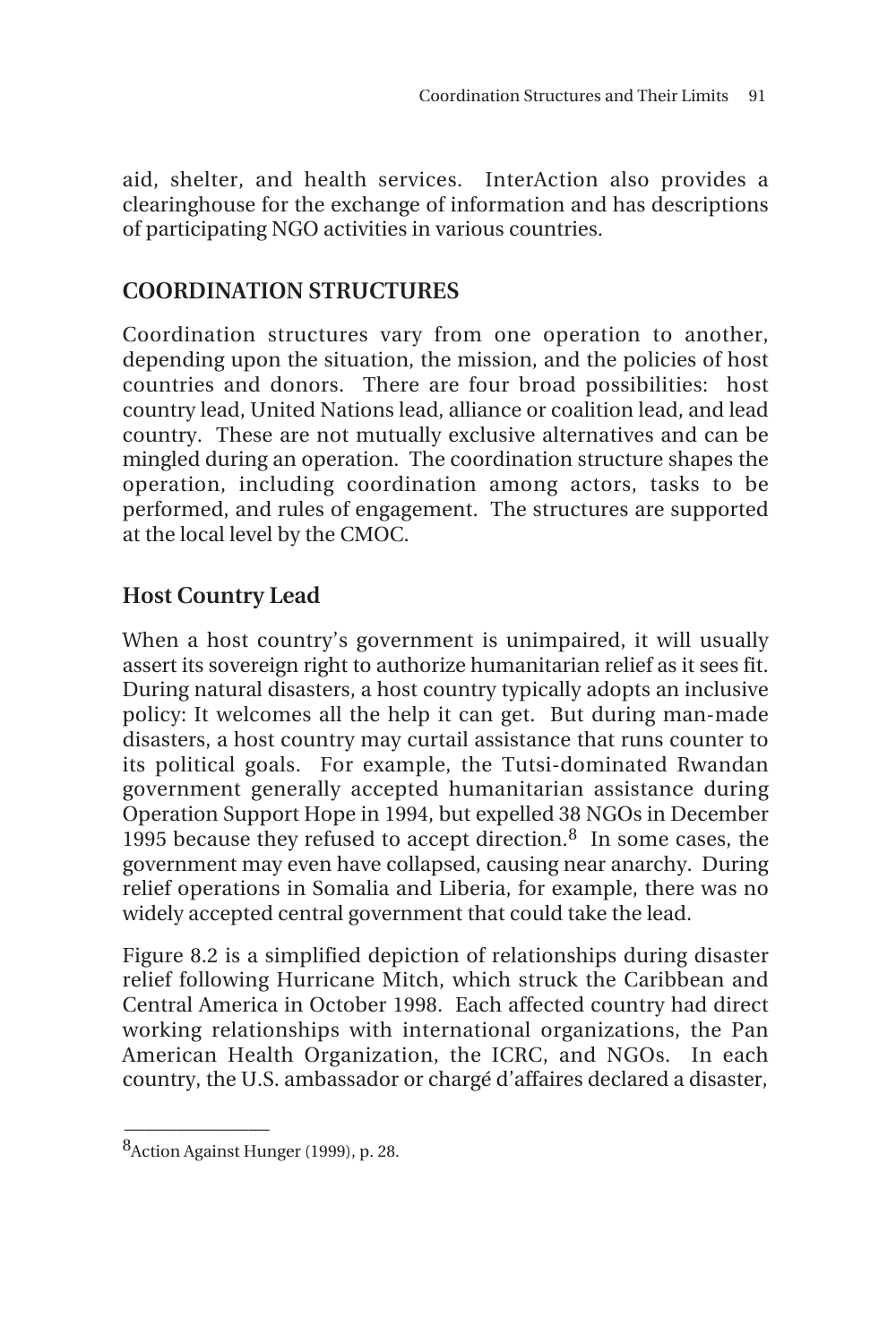

NOTE: Direction: management, control *(Webster's Unabridged Dictionary,* 1979); command: the authority a commander in the Armed Forces lawfully exercises over a subordinate *(Department of Defense Dictionary of Military and Associated Terms,* 23 March 1994, amended through 6 April 1999, Joint Pub 1-02); operational control: transferable command authority exercised below the level of combatant command (Joint Pub 1-02); cooperation: working or operating together to one end *(Webster's).*



making that country eligible for emergency assistance from the United States. OFDA sent Disaster Assistance Response Teams (DARTs) to assess the situation and help coordinate the U.S. response. The U.S. Southern Command (USSOUTHCOM) formed task forces that coordinated with the DARTs and were responsive to country teams in the U.S. embassies that were in contact with host country governments. NGOs and the relief community cooperated, but no directed activity occurred even though the U.S. government was leading the relief effort.

# **United Nations Lead**

When a host country's government is impaired, but outside powers do not intervene decisively, agencies of the United Nations may assume coordinating roles. Within the UN family of organizations,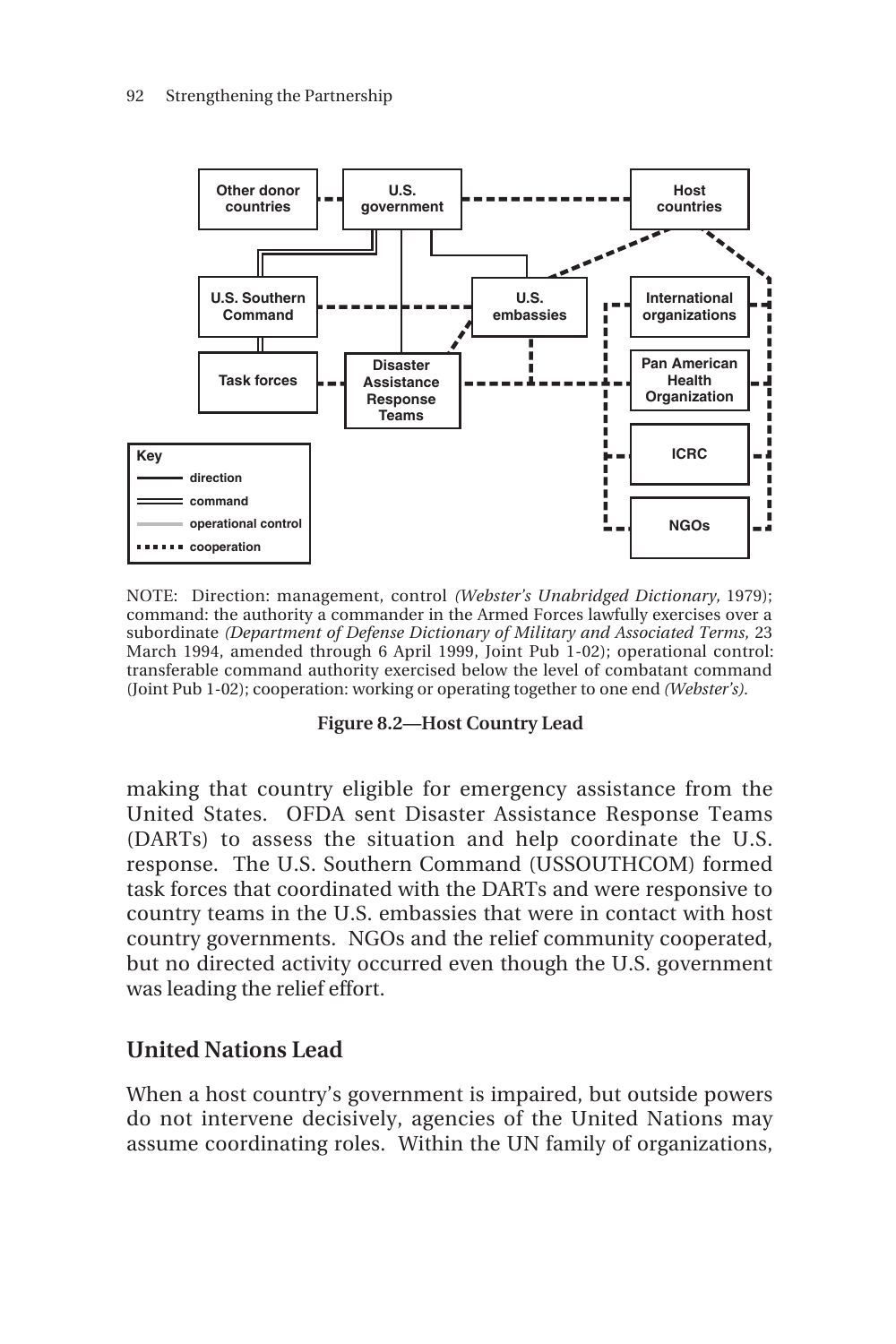there are two broad possibilities: coordination through the Emergency Relief Coordinator (ERC) or through a lead agency, most likely the UNHCR.

Figure 8.3 offers a simplified view of relationships among agencies supporting the humanitarian effort in Bosnia prior to the Dayton Agreement. During this period, the United States airlifted supplies into Sarajevo and airdropped supplies into Muslim-held enclaves in concert with its NATO allies. According to formal procedures, the ERC, working through the Inter-Agency Standing Committee (IASC) and OCHA, "will mobilize and coordinate collective efforts of the international community, in particular those of the UN system."<sup>9</sup> But the United Nations has continually failed to implement this model. In several recent crises, UNHCR has acted as a lead agency—



**Figure 8.3—United Nations Lead**

 $\overline{\phantom{a}}$ 

<sup>&</sup>lt;sup>9</sup>General Assembly Resolution 46/182, which created the predecessor organization Department for Humanitarian Affairs (DHA).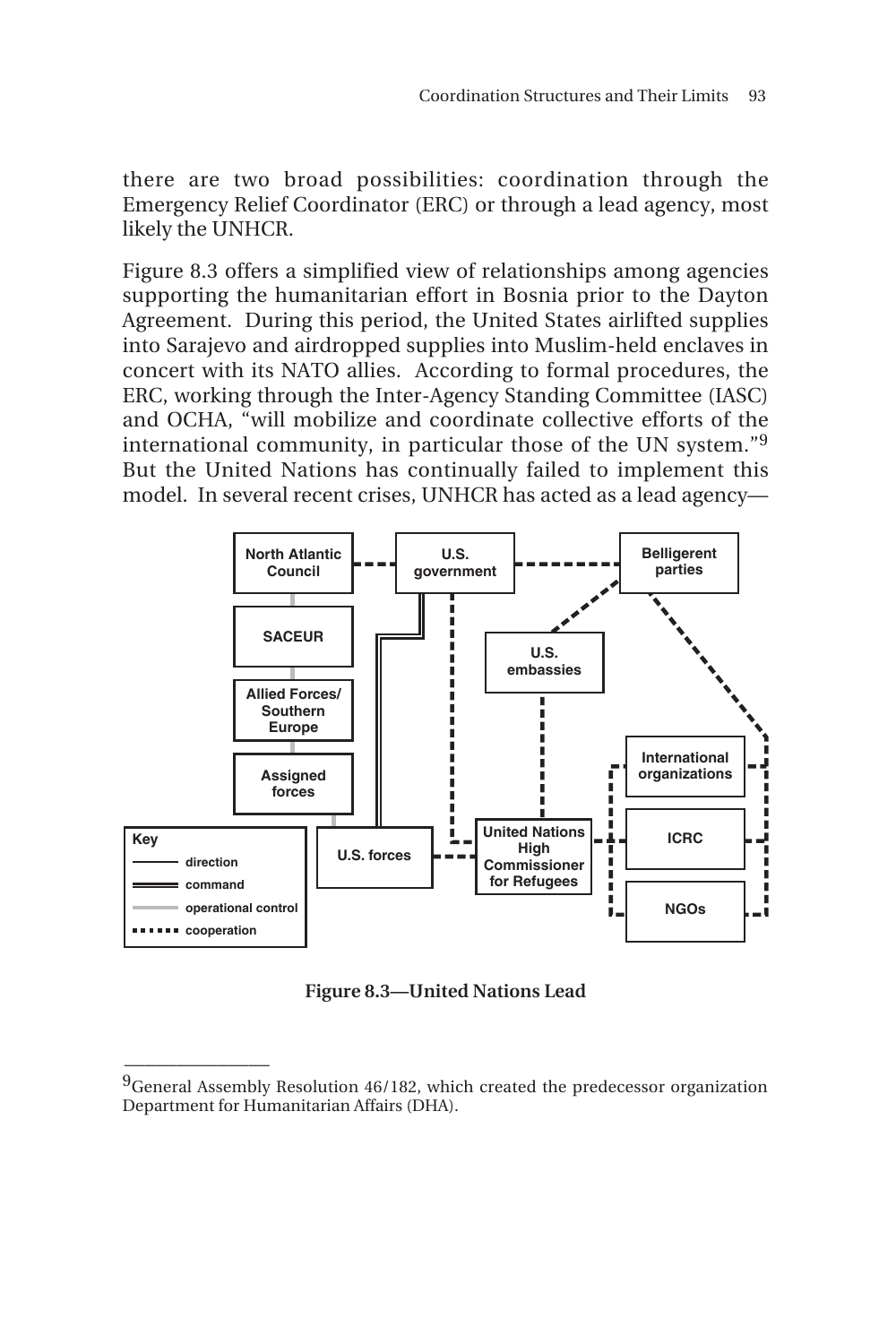for example in Bosnia prior to the Dayton Agreements and currently in Kosovo.10

#### **Alliance or Coalition Lead**

\_\_\_\_\_\_\_\_\_\_\_\_\_\_

During a humanitarian crisis caused by conflict, an alliance or coalition of willing powers, often identical with the major donors, might coordinate assistance. Assistance to Bosnia subsequent to the Dayton Agreement followed this pattern.

Figure 8.4 presents a simplified picture of relationships after Dayton. The highly complex post-Dayton arrangements include roles for the



**Figure 8.4—Alliance or Coalition Lead**

 $10$ Although the UNHCR retained formal coordinating responsibility for relief efforts in and around Kosovo [now under the United Nations Interim Administration in Kosovo (UNMIK)], the coordinating and relief management functions of UNHCR proved inadequate to the task and "migrated" in practice to NATO. Even in Bosnia, the role of the UNHCR was to some extent overshadowed by NATO and OSCE activities and, at the political level, by the role of the Contact Group.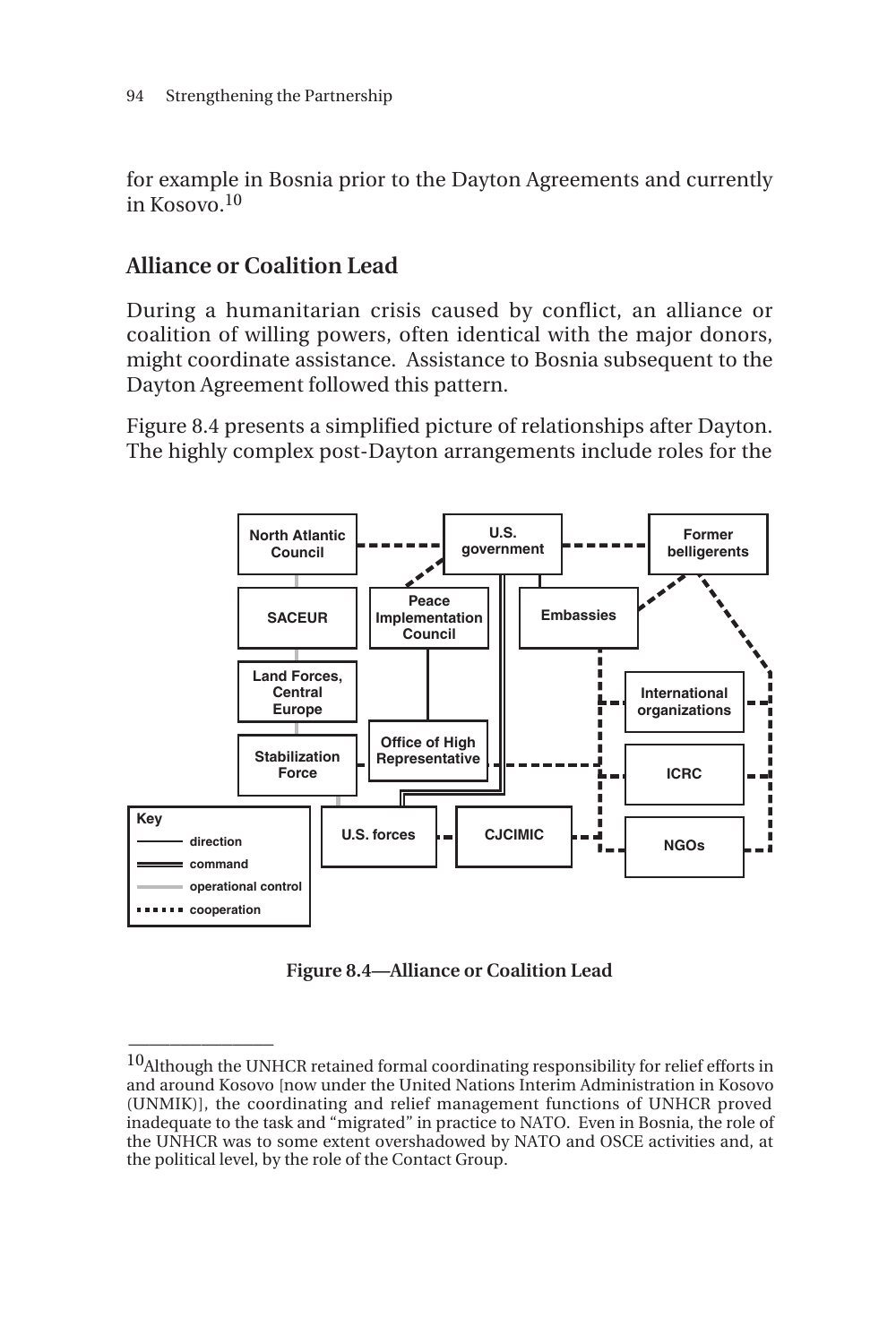United Nations and other IOs, a Peace Implementation Council (PIC), the North Atlantic Treaty Organization (NATO), OSCE, and, of course, the former belligerents. Such complex arrangements are workable because the same powers are present in all these organizations and they coordinate among themselves at the policy level through the Contact Group and other means. These same powers (plus Japan) are also the major donors of humanitarian aid. Acting as leader of this alliance, the United States helps to organize donors' conferences under the auspices of the World Bank, which publishes and oversees an overall plan for the reconstruction of Bosnia. NATO forces coordinate with civilian agencies through Combined Joint Civil Military Cooperation (CJCIMIC)—active and reserve civil affairs personnel from around the world who support the Office of the High Representative (OHR) and serve as a link between military and civilian agencies.

Although NATO is the most effective regional alliance, others might also take the lead. In Liberia, the Economic Community of West African States (ECOWAS) took the lead in forming an intervention force. In Africa, the United States may work with non-NATO regional alliances led by important African states, such as Nigeria or South Africa.

# **Lead Country**

One country may take the lead and invite other countries to join it. In this simplest case, the lead country assumes a responsibility for coordination. For example, the United States was lead country during operations Provide Comfort I in Iraq (April–July 1991) and Restore Hope in Somalia (December 1992–May 1993). Other major powers may play this role, as has France in sub-Saharan Africa.

Provide Comfort I was a humanitarian operation to ensure survival of Kurds who had fled from Saddam Hussein's forces in early April 1991 following the Persian Gulf War. Some 750,000 refugees were at risk from exposure, thirst, hunger, and disease, and at peak some 1500 were dying each day. On April 5, the United Nations Security Council passed Resolution 688 authorizing use of force to protect relief operations for these refugees. Under this resolution, the United States organized a joint task force, soon expanded to a combined task force, to secure areas of northern Iraq, deliver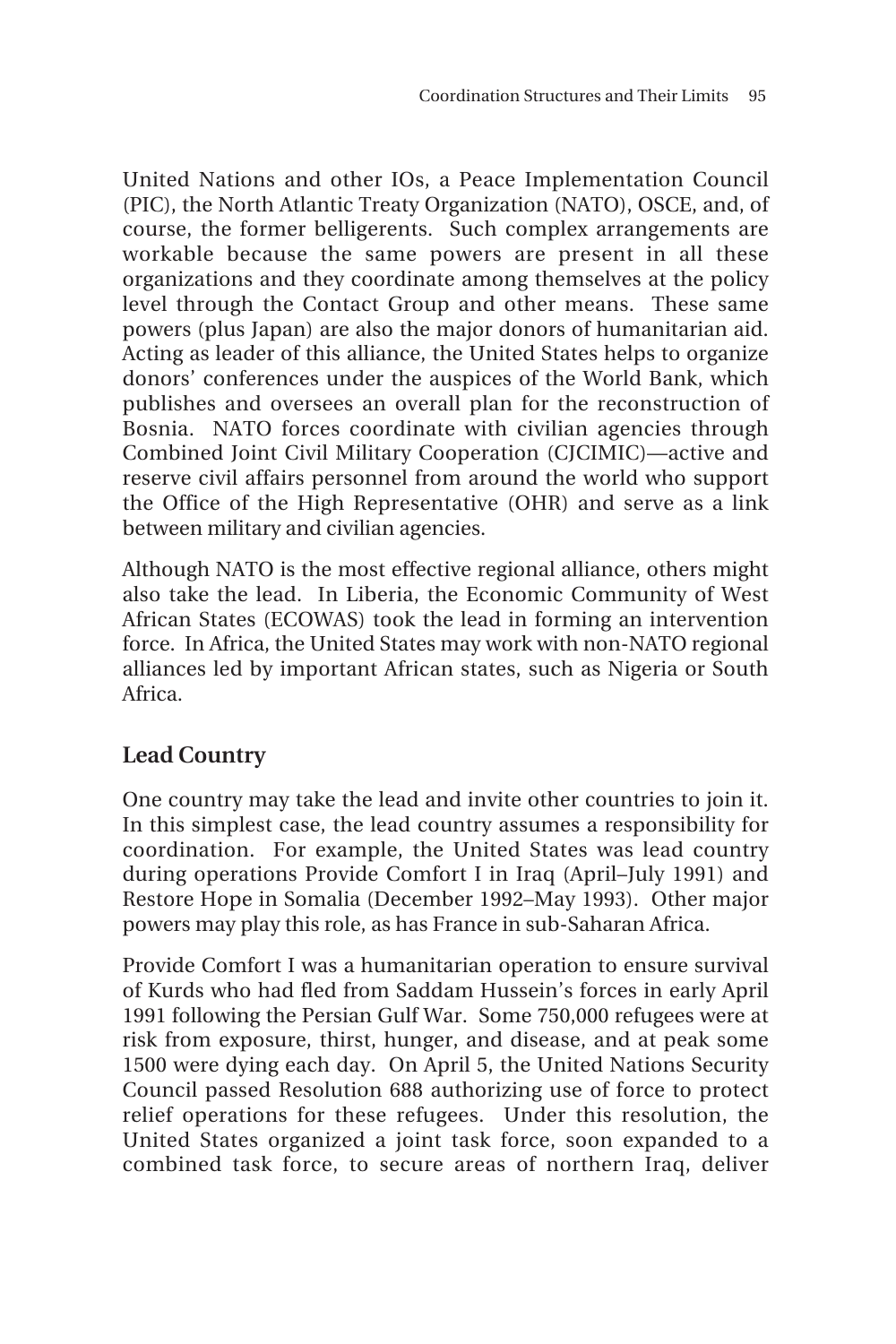emergency supplies, and assist return of the refugees to their homes. Eleven other nations provided military forces and all (except German forces) were eventually controlled by Combined Task Force Provide  $Comfort$ <sup>11</sup> commanded by Lt. Gen. (USA) John M. Shalikashvili. OFDA deployed two DARTs to Turkey to help link civilian and military efforts.

Figure 8.5 shows key relationships during Operation Restore Hope. Restore Hope was intended to ensure survival of Somalis threatened by starvation and disease as a result of interminable violence among rival clans. At peak during 1992, some 1,500,000 Somalis were at risk and some 300,000 are estimated to have died. After a small U.N. controlled operation proved ineffective, the United States offered to lead a larger military force. On the basis of this offer, the UN Security Council passed Resolution 794 authorizing the use of force to establish a secure environment for relief operations. Several other



**Figure 8.5—Lead Country**

\_\_\_\_\_\_\_\_\_\_\_\_\_\_

<sup>&</sup>lt;sup>11</sup>A second task force, designated Task Force Encourage Hope, was formed to construct resettlement camps.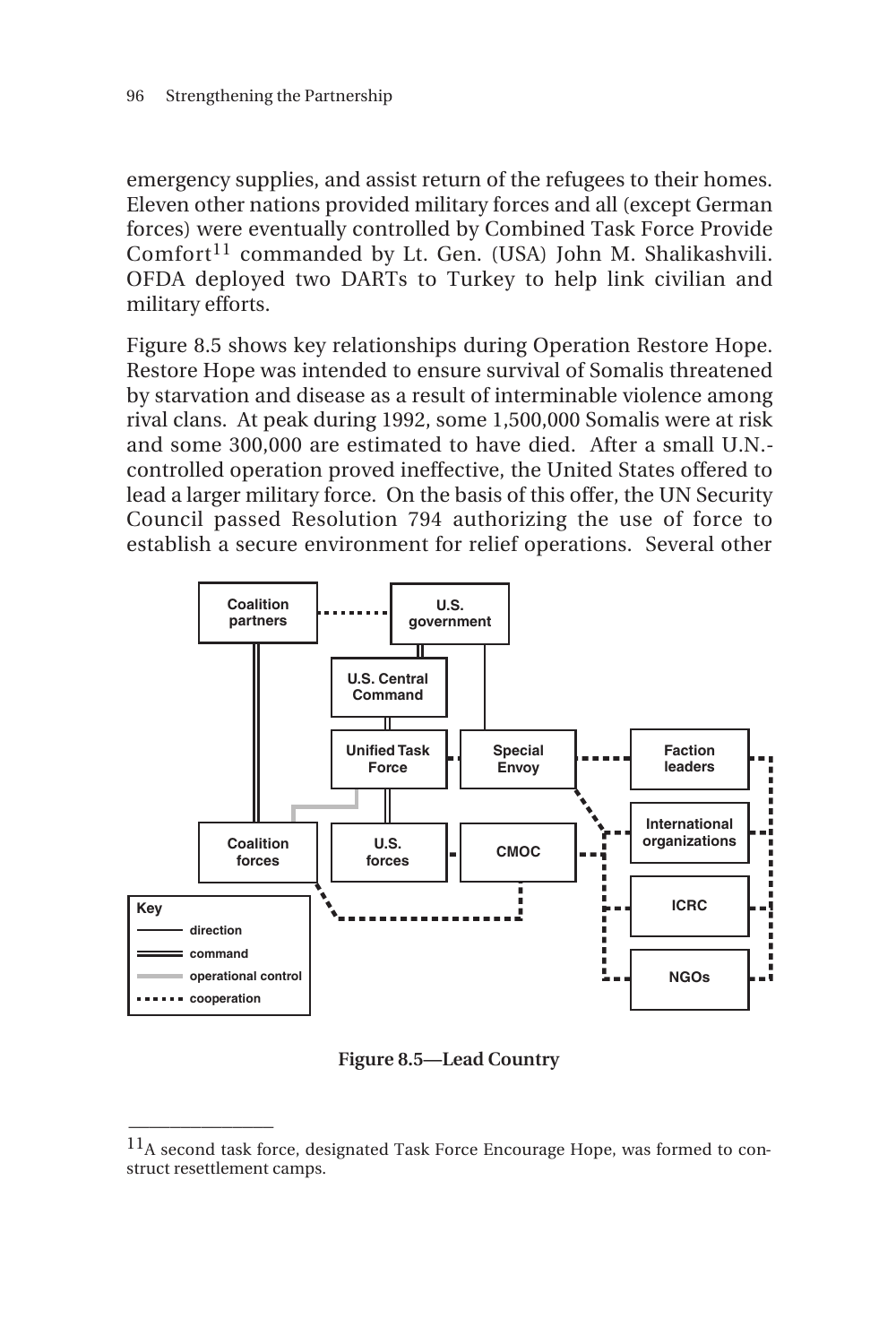countries also deployed forces to Somalia in anticipation of a larger UN-controlled operation to follow. Most of these forces were temporarily controlled by the Unified Task Force (UNITAF) led by Lt. Gen. (USMC) Robert Johnson, commander of I Marine Expeditionary Force. The United States sent Ambassador Robert B. Oakley as a special envoy to coordinate all U.S. civilian activities in Somalia, provide political advice to Johnson, and work closely with NGOs.<sup>12</sup>

UNITAF coordinated with international and nongovernment organizations through a CMOC. There was a central CMOC in Mogadishu and a satellite center in each of eight Humanitarian Relief Sectors (Baidoa, Baledogle, Bardera, Belet, Gianlalassi, Kismayo, Oddur, and Uen). UNITAF took responsibility for airport and seaport operations. It provided security to aid convoys and to air distribution points, and it also dismantled unauthorized checkpoints and enforced an increasingly stringent weapons control policy.

#### **Limits to Coordination Structures**

Although the above coordination structures provide some organization to a relief effort, cooperation may still be limited or imperfect. The structures discussed above reflect what has been done on an ad hoc basis. Because the structures often vary considerably from crisis to crisis, establishing relationships and procedures is difficult. Furthermore, the structures rely on NGOs to coordinate their activities but do not direct their effort in any way. Finally, the structures are often highly complex, with many actors and uncertain control and coordination arrangements.

#### **CENTER OF EXCELLENCE**

To improve NGO-military familiarity and coordination, the Department of Defense currently sponsors the Center of Excellence (COE) in Disaster Management & Humanitarian Assistance, located in Hawaii and affiliated with U.S. Pacific Command (USPACOM).<sup>13</sup>

 $\overline{\phantom{a}}$ 

<sup>12&</sup>lt;sub>Hirsch</sub> and Oakley (1995), p.50.

 $13$ As of this writing, a COE is being established that will be affiliated with U.S. Southern Command.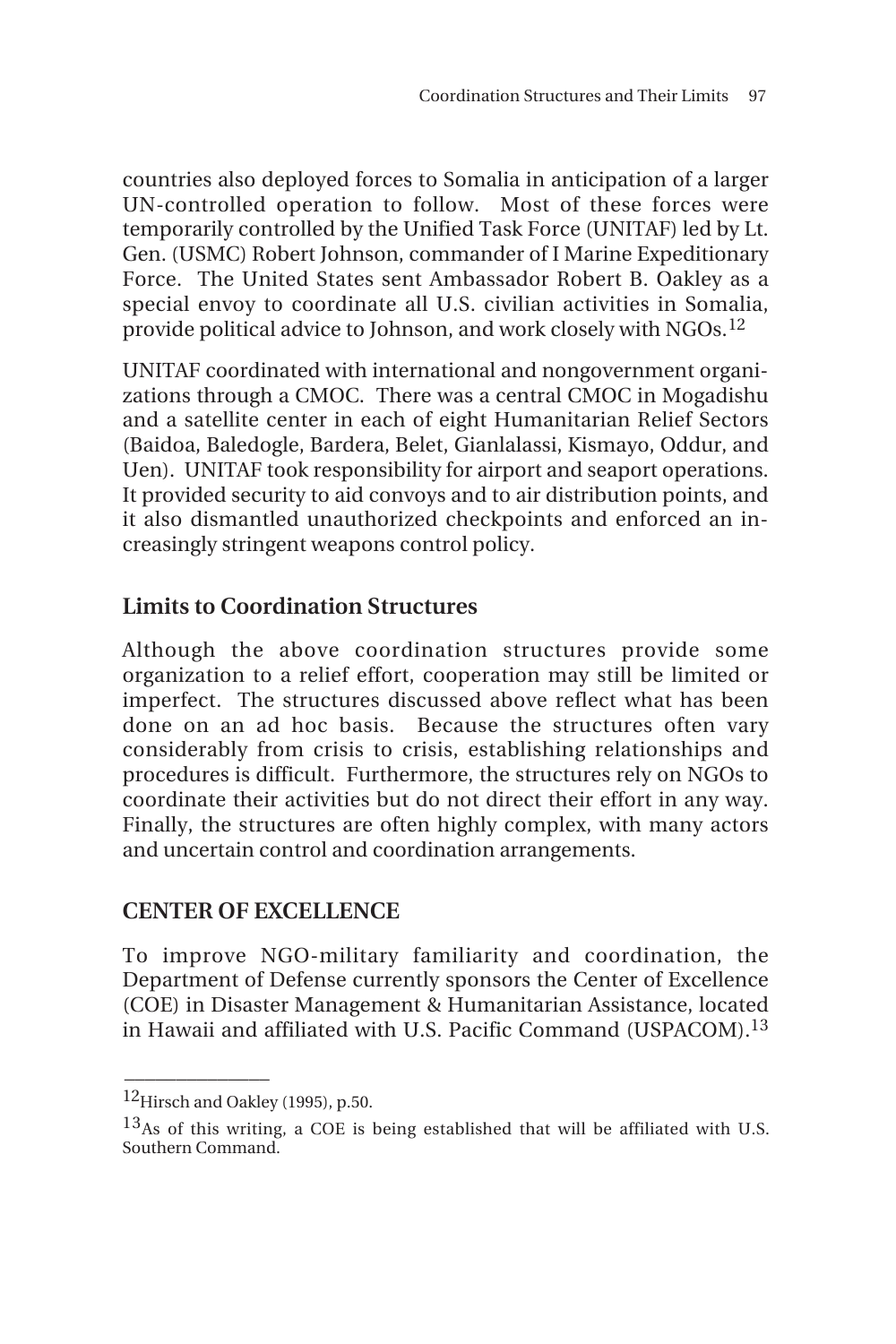\_\_\_\_\_\_\_\_\_\_\_\_\_\_

The COE is a unique organization that focuses on improving coordination at the operational level. The COE builds on the experiences of previous operations to improve civilian and military response.<sup>14</sup>

COE develops training materials and presents courses in humanitarian assistance to both military and humanitarian audiences. Courses include the Combined Humanitarian Assistance Response Training (CHART) and Health Emergencies in Large Populations (HELP). COE developed CHART to introduce civilian and military participants to the fundamentals of relief operations. HELP is a longer, more specialized course originally developed by ICRC. Under current procedures, COE conducts these courses without cost at sites specified by clients.

COE provides support to training, games, and exercises conducted by the military, such as Brave Knight, Prairie Warrior, and Emerald Express. It identifies appropriate subject-matter experts, assists in development of scenarios, plays roles, and assesses relief strategies. COE facilitates flows of information among international organizations, NGOs, government agencies, and the military through its Virtual Information Center and the Pacific Disaster Management Network (PDMIN). COE is currently developing the Combined Event Notification Technology and Unified Reporting (CENTAUR), specialized software originally sponsored by the United Nations Children's Fund (UNICEF). COE expected to begin field testing CENTAUR in 1999 and hopes to persuade not only UNICEF but also other UN organizations to adopt the system. The fundamental problem may be

 $14$ Congressional mandate established the COE in October 1994. Senator Daniel K. Inouye, Democrat from Hawaii, then a senior member of the Appropriations Committee, was the congressional sponsor. Dr. Frederick M. Burkle, Jr., Chairman of the Division of Emergency Medicine, University of Hawaii Schools of Medicine and Public Health, promoted the concept. He envisioned an organization that would help draw together disparate agencies involved in humanitarian assistance. COE currently operates under draft Articles of Association that define an Advisory Committee that includes the sponsoring U.S. Senator; Commander-in-Chief, USPACOM (USCINCPAC); Commanding General, Tripler Army Medical Center (Tripler AMC); President, University of Hawaii; and the Director, COE. Reflecting its origins, COE initially tended to have its closest relationship with Tripler AMC, but in recent years it has begun to develop closer relations with USPACOM. COE currently has 26 personnel, many seconded from other organizations including the Center for Disease Control (CDC), and an annual budget of \$5 million. Center of Excellence in Disaster Management & Humanitarian Assistance (1998), p. 7.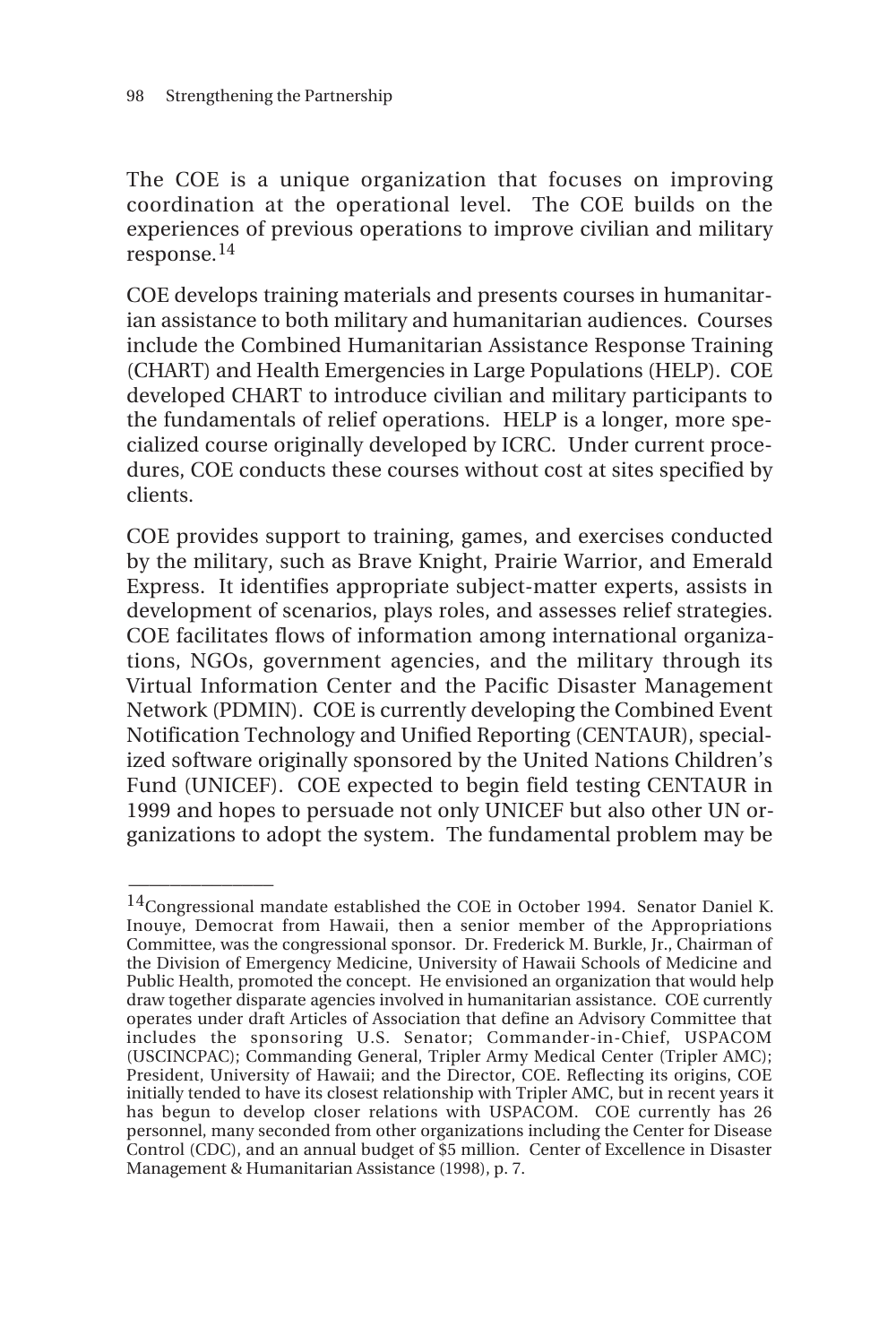to persuade these organizations to share information fully. COE also sponsors research projects on topics that cut across organizational lines, such as development of measures of effectiveness for health in refugee camps.

Beyond these activities, COE provides a source of expertise in humanitarian assistance that is constantly available to USPACOM. COE personnel are broadly familiar with every aspect of humanitarian assistance and are personally acquainted with patterns of need and the assets available to address these needs through the PACOM area of responsibility (AOR). Therefore, personnel drawn from COE would be well qualified to fulfill the role of humanitarian advisor to the Commander-in-Chief, U.S. Pacific Command (CINCPAC).

Despite its many advantages, military coordination with potential partners in a humanitarian crisis is often difficult because there is no official structure to coordinate activities. Particularly at the operational level, coordination among NGOs, IOs, donor governments, and military forces lacks structure. The structures described above, including the COE, offer only a limited means of coordinating a relief effort. In addition, as discussed further in the following chapter, many relief agencies have characteristics that hinder coordination and may make them difficult partners.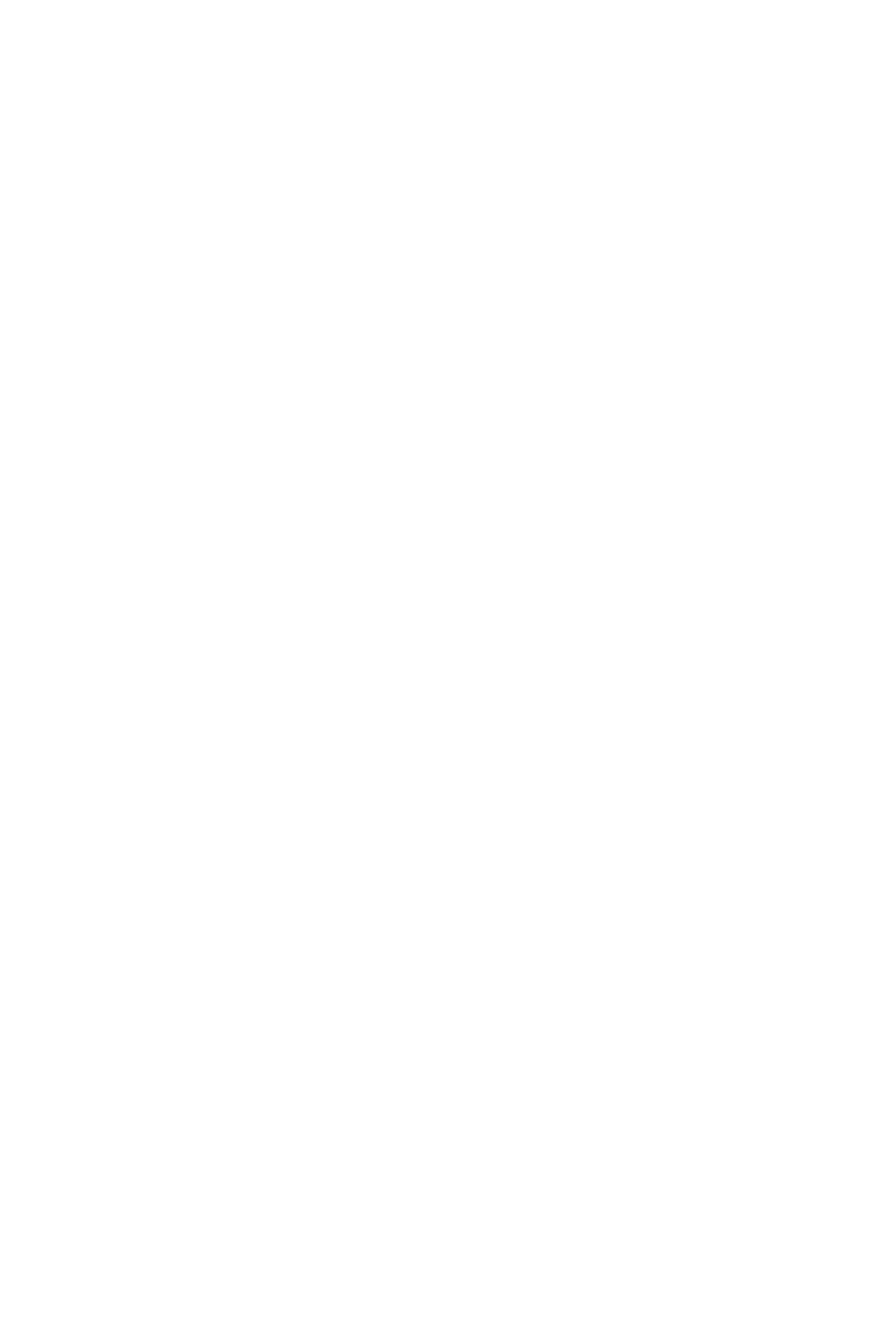# Chapter Nine **BARRIERS TO IMPROVED COORDINATION WITH RELIEF AGENCIES**

Coordination between the military and relief partners, particularly NGOs, is often uneven and uncertain. NGOs can be difficult partners, especially for the military. There is a wide gap in organizational culture, and NGOs are inhibited by their concern for neutrality and impartiality. NGOs also do not plan well, making cooperation before a crisis difficult. There is an evident lack of mutual familiarity, and NGOs are often reluctant to share information with the military. NGOs and the military may compete for publicity and they have different time horizons. Finally, NGOs are not certain of the military's true commitment to humanitarian missions.

The barriers to better military-NGO coordination are numerous but not insurmountable. Indeed, during major operations, strongly motivated people in both camps usually find ways to surmount these barriers, but valuable time is lost inventing and reinventing these solutions. Relationships have improved in recent years, but considerable progress is necessary before both sides can realize the advantages of improved cooperation. This chapter describes common barriers and notes progress in reducing them.

#### **DISPARATE ORGANIZATIONAL CULTURES**

Differences among organizational cultures are a formidable barrier to NGO-military coordination. Differences include: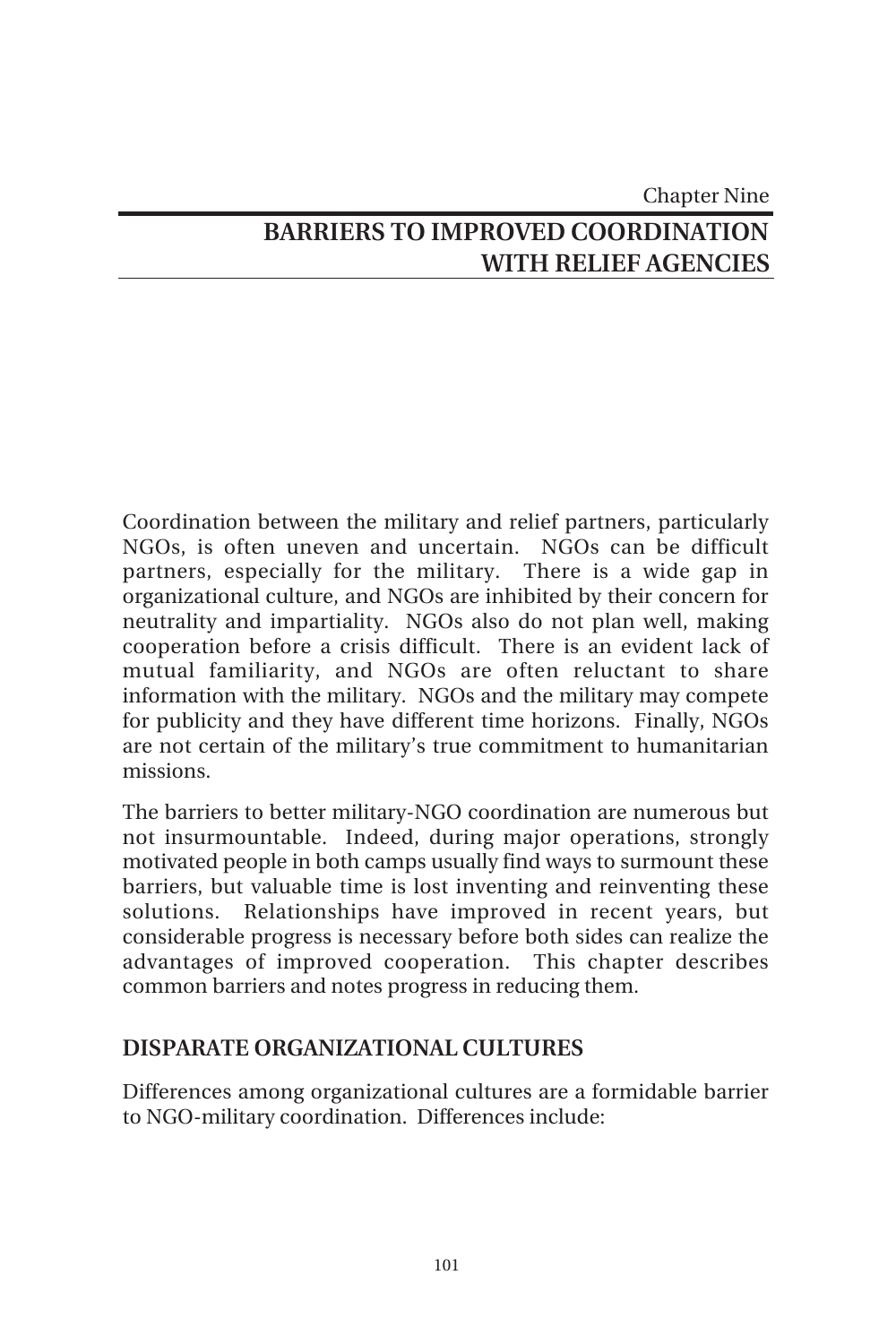\_\_\_\_\_\_\_\_\_\_\_\_\_\_

- *Hierarchies versus decentralization*. NGO organizational structure is very different from that of the military. Most NGOs are managed in a highly decentralized manner, with scope for initiative in the field. Typically, they prefer to work by consensus rather than responding to direction. Rather than being hierarchical, with a clear and orderly assignment of responsibility and authority, NGO structure is usually egalitarian, with much debate required before a consensus-based decision is reached. Accustomed to this autonomy, many NGO personnel have little patience with military hierarchies. They tend to resent military officers' typical question: "who's in charge?"
- *Discomfort with the use of force.* Some NGO personnel are skeptical of the morality and efficacy of military force. They are accustomed to regarding the military as part of the problem and remain critical of the military even while it provides essential support.<sup>1</sup> At times this discomfort reflects an overall unease about military operations, which can interfere with information sharing. This can be accentuated when the meetings are held on a military facility and NGOs are required to submit to elaborate checkpoint procedures before entering.<sup>2</sup>
- *Different ways of life.* The values and lifestyles of many NGO employees are not always compatible with values prevalent in the military. The NGO community features respectable churchbased aid multinationals represented by nuns and sophisticated groups of highly qualified scientific, technical, and medical professionals, but it also includes "a colorful collection of Woodstock grads, former Merry Pranksters and other assorted acid-heads, eco-freaks, save-the-whalers, doomsday mystics,

<sup>&</sup>lt;sup>1</sup> Some NGO personnel can be abusive to the military even as they seek military assistance. In Somalia, for example, NGOs demanded transportation, security, and communications assistance yet wanted the military to minimize its presence. Their attitude was described by one NGO observer as: "Give us a ride. Save our lives. But don't come near us."

<sup>&</sup>lt;sup>2</sup>For example, when NGO representatives met with U.S. military staff in Tuzla, they were intimidated by the security precautions, even though the military treated them with deference. The CMOC was located inside Task Force Eagle's headquarters facilities, forcing the relief agencies to go through security at the base perimeter (as well as to travel several miles to attend the meetings). Subsequently, many of these NGO representatives avoided interaction with the military.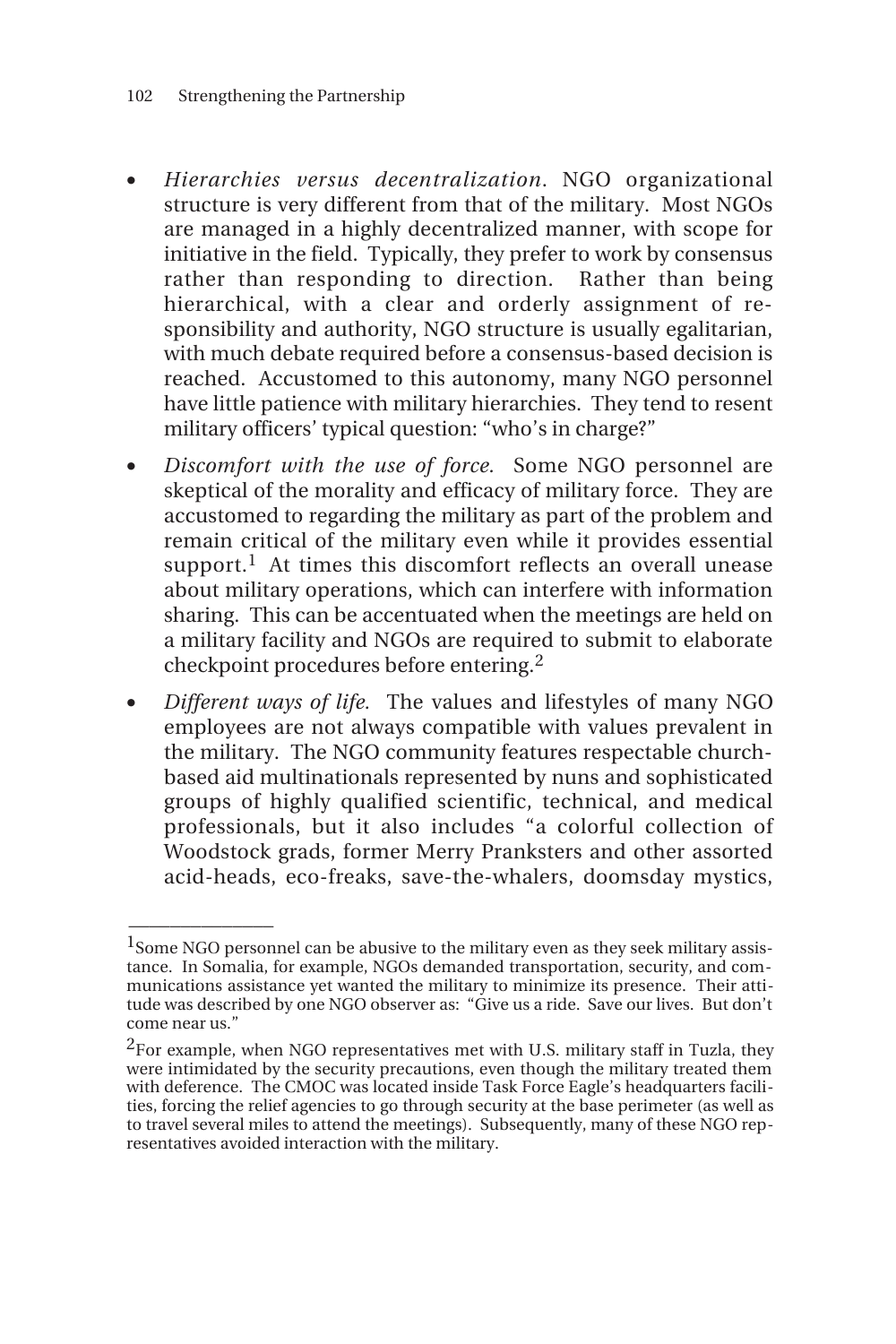poets and hangers-on."3 Some NGO personnel are amateurish, have strange personal biographies, or come from countries hostile to the United States.

- *Skepticism about force protection.* NGOs often wonder why wellarmed military units emphasize force protection while working in areas where NGOs have long operated without protection. In addition, NGO personnel can be intimidated by displays of military force.
- *Secrecy*. NGOs are highly transparent organizations. They usually publicize their operations to attract funding from international, governmental, and private donors. As a result, they have little understanding for military secrecy and tend to resent the classification system.

Because of these cultural differences, NGO and military officials may not understand each other's priorities or procedures and resent what they see as indifference on the other side.

These differences, however, may be overstated and mask similarities that make coordination easier. Like the military, NGO personnel are often highly idealistic and willing to dedicate their lives to helping others. Many NGO personnel are exceptionally brave, living and working in war zones where banditry and disease are common. NGO personnel, especially those in the field, are focused on the mission and willing to use work-arounds or otherwise deviate from accepted procedures to finish the job. Finally, like the military, NGO personnel are comfortable with foreign cultures and ideas and have an international perspective.

#### **CONCERNS ABOUT NEUTRALITY AND IMPARTIALITY**

NGOs rely heavily on their neutrality to protect themselves.4 They seek to project a certain image: They want local authorities and

\_\_\_\_\_\_\_\_\_\_\_\_\_\_ 3Rowland (1973), p. 1.

<sup>4</sup>The "Code of Conduct for NGOs in Disaster Relief" spearheaded by the ICRC, the Red Crescent, Save the Children, Oxfam, the Lutheran World Federation, and the World Council of Churches lists the most important principles that should guide disaster response NGOs. To the point of redundancy, fully the first four of these principles reit-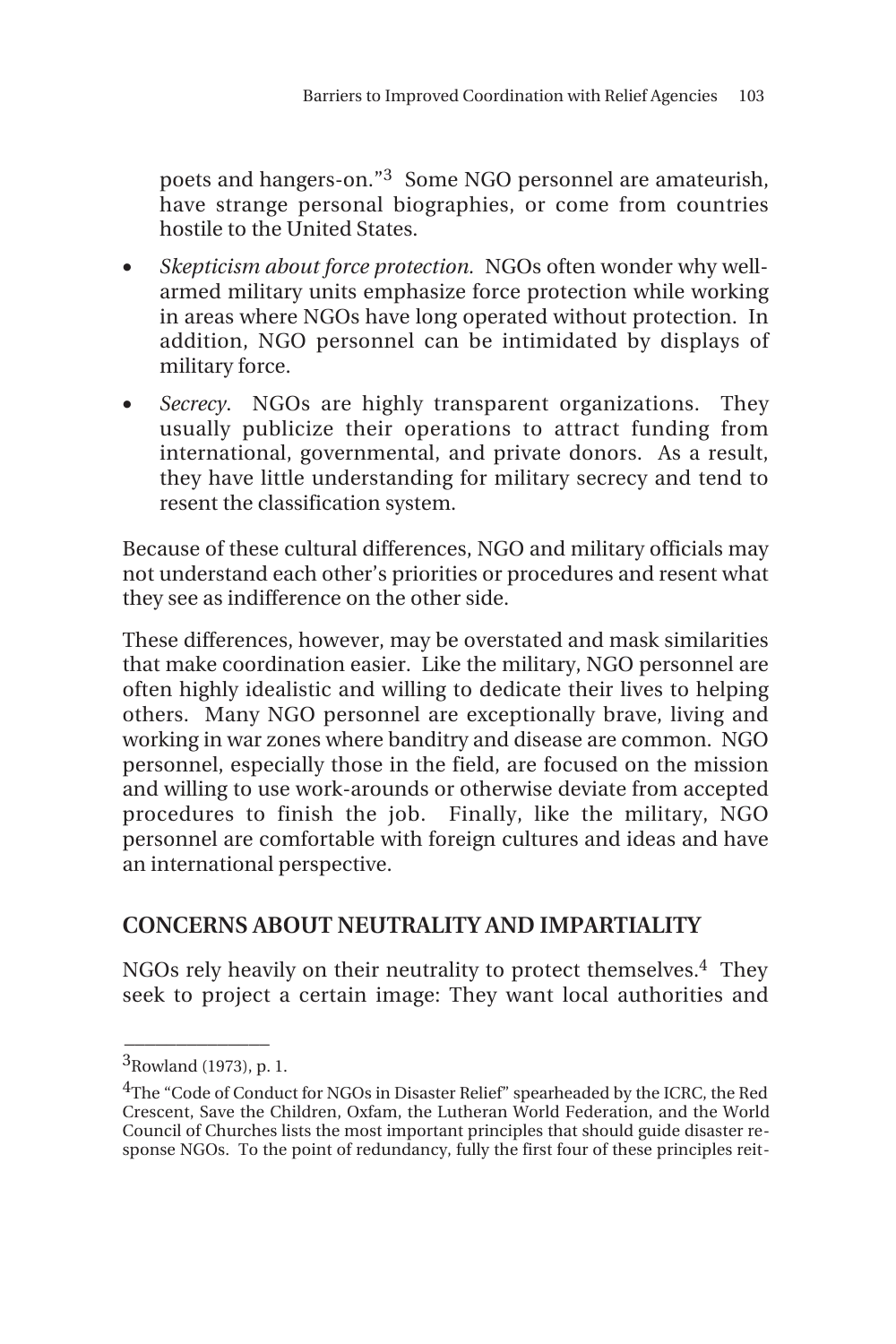warring parties to feel that NGO personnel are basically harmless, possibly even useful, while attacking them would needlessly bring bad press, anger in the countries they are nationals of, future boycotts by their organization when their side is the one that needs help, and so on. This explains the NGOs' sometimes baffling attitude toward military protection. Even though they may need an armed guard or a military escort in a particular situation, they may fear that, in the long run, association with the military threatens their image and endangers them. As Jean-François Vidal of Action Against Hunger noted:

Our protection is usually the perception people have of us. We are endangered when we appear close to the military. We have no limits on sharing humanitarian information with the military. Reporting incidents is not a problem. But sharing military intelligence, such as strength and weaponry of belligerents, is dangerous for us. The farther we are from the guns, the better we feel.<sup>5</sup>

In the field, NGO operatives often walk a fine line. By barter, by compromise, by charm, or by mobilizing public opinion, they try to overcome obstacles as they arise. This can mean disregarding or deliberately flouting the distinction between friend and foe. As John Ashton of Response International noted in an interview:

When the UN closes the line, that doesn't mean we stop. And people respect that. You have to establish relationships, find out what people want. We would talk to the Serb soldiers and they would say, my uncle needs this kind of medication, my niece needs that, my brother needs this, etc. We would get them the stuff, and in exchange they allowed things to go into Sarajevo. Everybody has needs, even the aggressor. Of course they use aid as a leverage point but they can be flexible once they trust you.

In essence, these organizations stay safe by making themselves nonthreatening: Their weakness protects them. The ICRC and many NGOs as well also embrace neutrality in their mission. They seek to

**\_\_\_\_\_\_\_\_\_\_\_\_\_\_\_\_\_\_\_\_\_\_\_\_\_\_\_\_\_\_\_\_\_\_\_\_\_\_\_\_\_\_\_\_\_\_\_\_\_\_\_\_\_\_\_\_\_\_\_\_\_\_** erate the goals of independence and autonomy, emphasizing how fundamental these values are to NGOs.

<sup>5</sup>Authors' interview.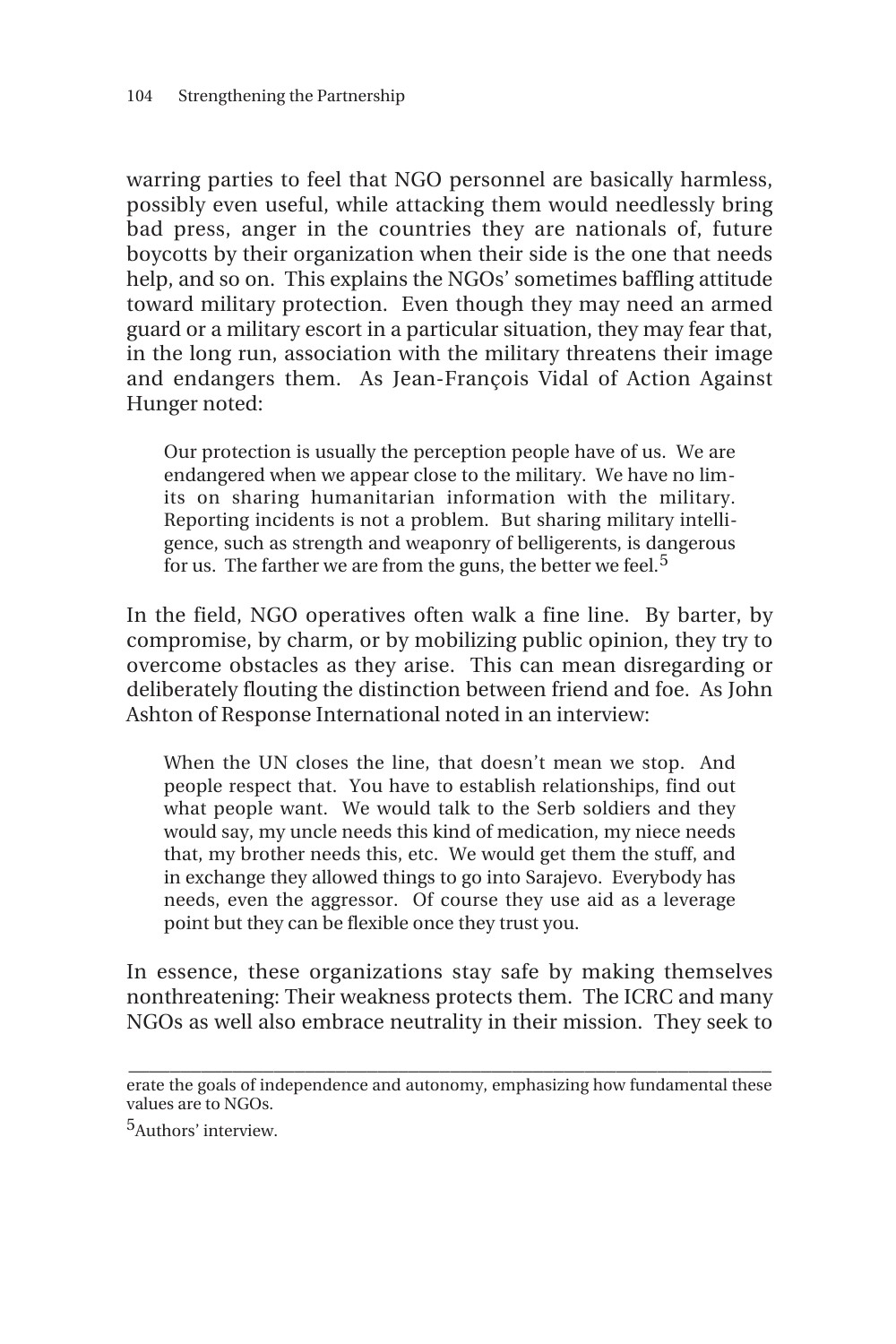provide aid to all individuals, regardless of their political position or past activities.

Preserving neutrality and impartiality, however, becomes difficult and often impossible—when the United Nations or a member state such as the United States undertakes enforcement. As Joelle Tanguy, the Executive Director of MSF, noted:

I'm afraid that in the minds of Americans and Europeans, the military and the relief organizations are working on one side of the war together. . . . We're all part of the same operation, but we can't be. Independence is our main asset—to be able to walk into a war zone and act as independent relief workers.6

In Somalia, for example, the United States and UNOSOM II (the second UN Operation in Somalia) attempted to apprehend the Somali warlord Aideed, thereby forfeiting impartiality, at least in the eyes of his supporters.7 NGOs feared that this loss of neutrality would impede their operations and lead belligerents to see them as allied with combatants, and they worried that a military conflict could lead to their personnel being targeted. World Vision personnel were, in fact, attacked by militia forces expressing their displeasure with the United States-led enforcement. Similarly, even before the NATO bombing campaign in Kosovo, some NGOs avoided ties to the military, in part because many of their third-country national employees were hostile to NATO. Once the bombing began, impartiality became far harder.

Because the United States is viewed as having a global agenda, NGOs may fear being seen as a pawn in U.S. policy even in cases like

 $\overline{\phantom{a}}$ 

<sup>6</sup>Becker (1999).

<sup>&</sup>lt;sup>7</sup>The concepts of neutrality and impartiality are not always well understood or correctly applied. Neutrality implies that all parties will be equally affected by an action. But no peace operation, not even unarmed monitoring, will be likely to affect all parties equally and therefore none is neutral. Impartiality implies that the United Nations, normally the Security Council, believes all parties share responsibility and therefore refuses to identify aggressor or victim. Peace operations are or should be impartial. In Somalia, the Security Council was impartial in the sense that it would presumably have attempted to enforce the peace agreements on any party found in violation of them—particularly if, as Aideed did, they ambushed UN peacekeepers. But even Western commentators failed to understand this distinction, and Aideed and his supporters believed anyway that they were being unfairly singled out.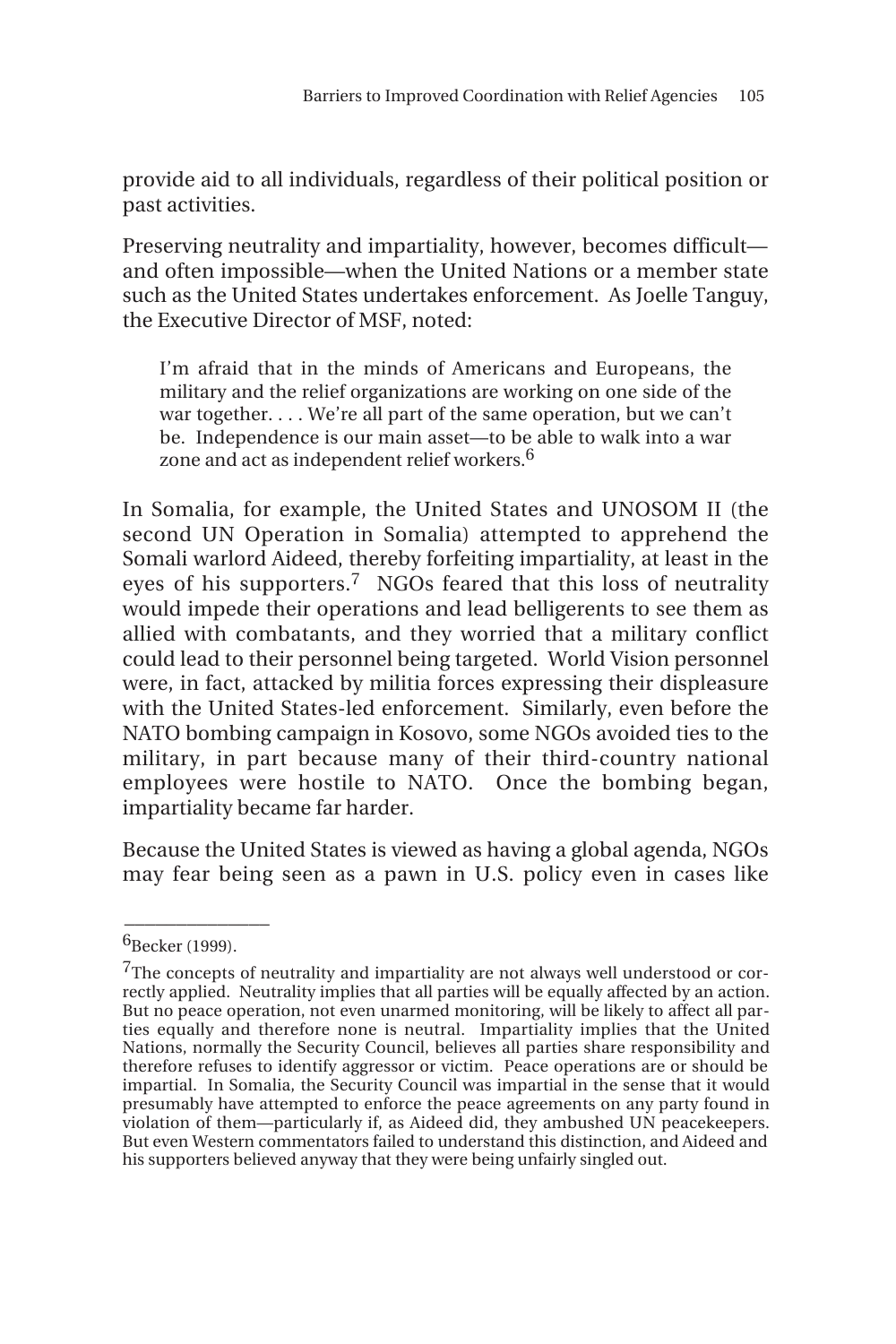Rwanda, where the United States concern was almost entirely humanitarian. ICRC officials have more difficulty working with the U.S. military than with those of smaller powers, such as Canada or Sweden, because the United States usually has a political agenda—or is seen as having one. $8\text{ NGOs}$  thus often guard against even the appearance of partiality by avoiding unnecessary contact with military staff. As one NGO official noted, "walking into a bar with an officer can hurt our impartiality." Antoine Gerard of MSF noted in an interview:

We try as much as we can to differentiate from any military that is present. The image of cooperating with the air force is scary for us. This would mean recognizing that we are part of the conflict, and it would send a confusing message to the populations we are trying to help.

This concern hinders closer personal relations and the communication that can ensure smooth operations.

NGOs themselves, however, often have trouble living up to their ideals of neutrality. Neutrality and the aim of remaining extraneous to a conflict are often unrealistic goals, perhaps particularly in contemporary conflicts. NGOs are aware of this and engage in considerable soul-searching. In a typical position paper on this issue, prepared by and for NGOs, Hugo Slim notes that:

in any analysis of the causes of violent conflict, it is very important to recognize the part NGOs and aid can play in escalating conflict. Any analysis of violence should recognize how complicated responsible emergency work is during conflict and how NGO programs can so easily become part of the cycle of violence.<sup>9</sup>

Similarly, an analysis of NGO work in Mozambique and Sudan notes that NGOs may contribute to the fighting inadvertently, because their relief is a valued commodity by locals, which makes them a target for rival militias. Indeed, the presence of NGOs can even contribute to the suffering of innocents: Unscrupulous warlords may

\_\_\_\_\_\_\_\_\_\_\_\_\_\_

<sup>&</sup>lt;sup>8</sup>Seiple (1996), p. 45; interviews with relief officials corroborate this point.  $9$ Slim (1996).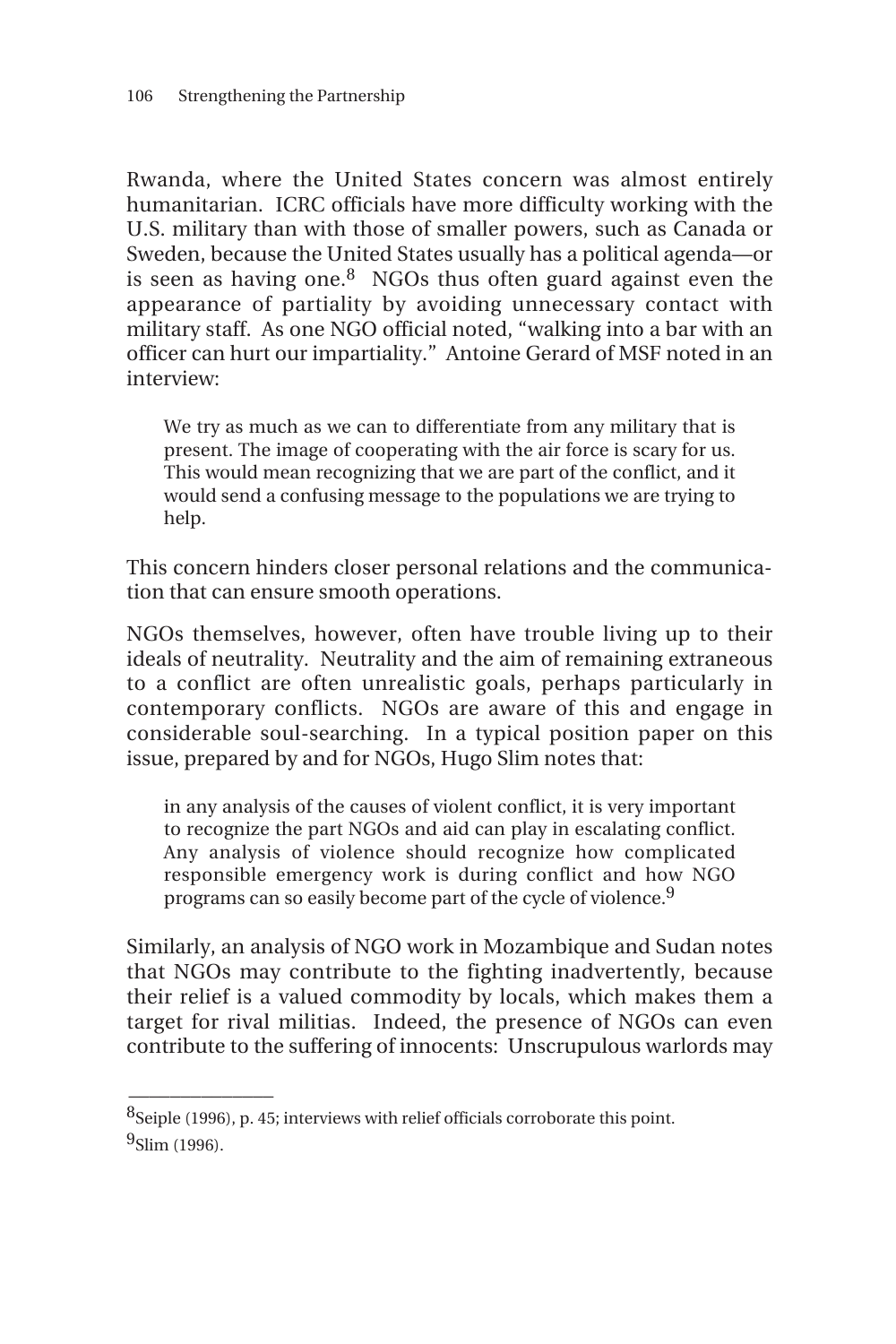increase overall suffering and destitution to attract relief they can control and parcel out for their own supporters.10 NGOs also at times ignore the human rights problems their aid inadvertently abets. NGOs remained in Zaire and treated Hutu refugees from Rwanda, even though their assistance directly aided Hutu warlords who had committed a genocide in Rwanda and were continuing cross-border raids.

The situation becomes stickier still in active-combat situations. NGOs are not above purchasing access, safe passage, or permits with bribes. They thus strengthen the warlords who cause much of the suffering.<sup>11</sup> Currently, in Afghanistan, the usually fastidious MSF has broken ranks with other NGOs by providing money and support for the Taliban and letting them dictate the terms of medical treatment, in order to be allowed to remain.<sup>12</sup>

#### **LIMITED NGO ABILITY TO PLAN**

NGOs are often accused of being chaotic and uncoordinated in their activities. Although NGOs want to improve planning—and at times they have coordinated their actions impressively—they face objective limits to how well they *can* plan.

The NGO emphasis on impartiality and independence hinders longterm planning with the military. Cooperation that requires a formal, public relationship, or seems to limit the autonomy of NGOs, will probably be resisted by NGO leaders. This independence is an asset that allows NGOs to operate where organizations tied to the U.S.

 $\overline{\phantom{a}}$ 

 $10$ Keen and Wilson (1994).

<sup>&</sup>lt;sup>11</sup>Whether the chance to help the victims justifies the compromised principles can be a difficult call. German Greens were ridiculed when, following their visit to the Bosnian war zone, they refused to give their bulletproof vests to Bosnian civilians who requested them, on the grounds that this would amount to supplying one side over another with war-related items.

<sup>&</sup>lt;sup>12</sup>The arrest, in April 1999, of two Australian CARE humanitarian aid workers, and the announced intent of the Milosevic government to put them on trial as NATO spies, represents a new and alarming watershed. In their information exchanges with the military, and precisely to avoid charges such as these, NGOs officially aim to impart only facts relevant to the humanitarian crisis and nothing of military use. Incidents such as this may inspire the NGOs to seek greater distance from the military or it may drive them closer to whatever protection the military can provide.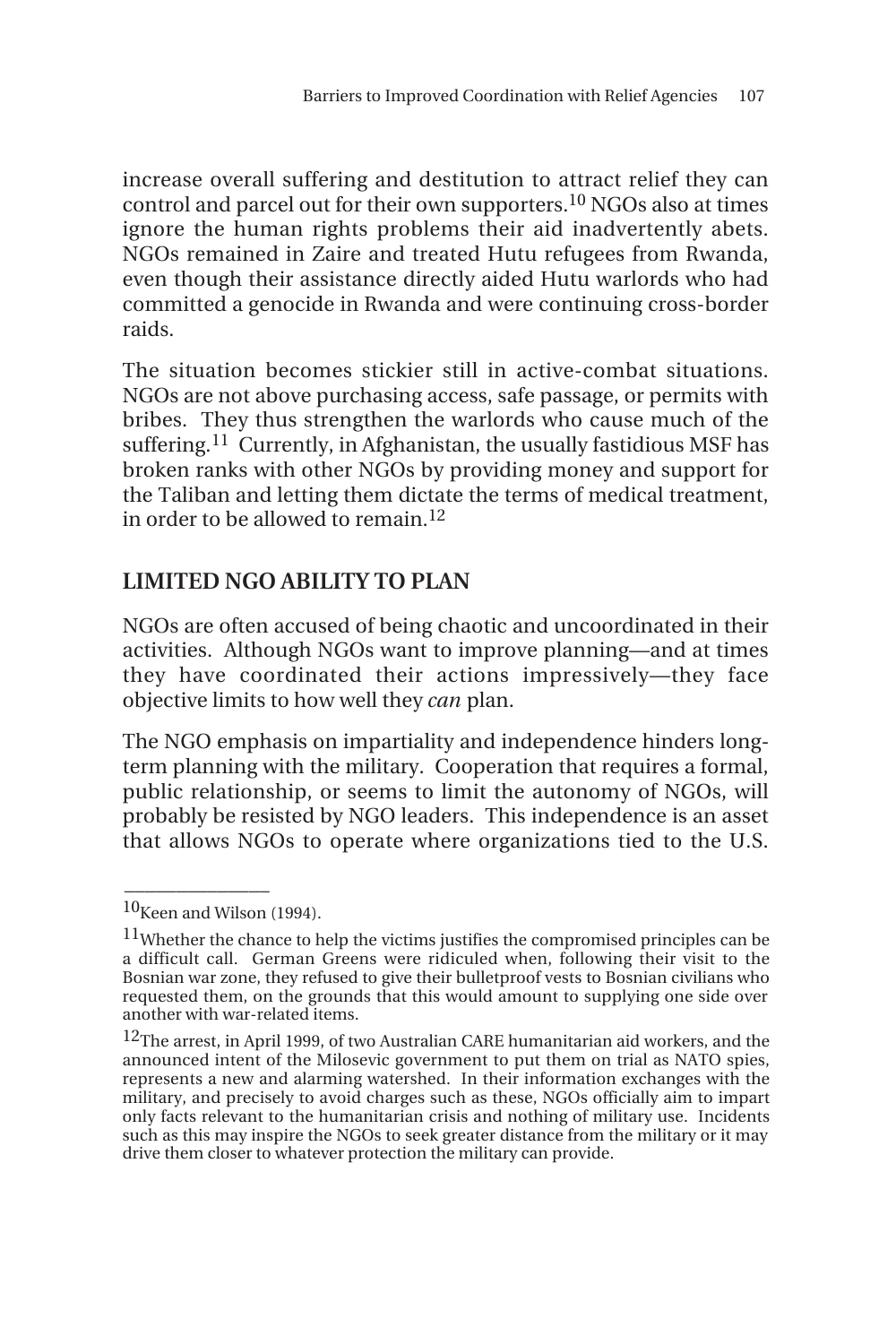\_\_\_\_\_\_\_\_\_\_\_\_\_\_

government are not welcome, but it hinders coordination beyond ad hoc measures.

In addition to concerns about autonomy, many analysts suggest that poor NGO planning arises from the nature of the problems being addressed: Emergencies, they point out, are by definition unexpected, abrupt, and unpredictable events and are thus resistant to structure and preplanning. Essential goods are often missing, unavailable, or delayed. A generator may be en route, but the airport is not functioning; it may have arrived but cannot be unloaded because the workers are not there; or it may have been unloaded but there is no secure storage or forward transportation; and so on. Information may be sketchy and not always reliable. An NGO may have to deal with the national police force and the official military, one or more rival militias, peacekeeping troops, international agencies, representatives of various governments and of different militaries, the media, and other NGOs, all of which have different agendas, infrastructures, and rules.

The nature of relief work produces a frustrating and at times fatal combination of redundancy and gaps. Information flows may be poor, particularly early in a crisis. There have literally been cases, in African famines, where camps received boxes of eating utensils but not any food. One location may receive the vaccines and another, hundreds of miles away, the syringes for dispensing them. Lack of information exacerbates the problems, since workers on the ground cannot be sure if or when urgently needed supplies will arrive.<sup>13</sup>

The "chaos argument," while having some validity, should not be overstated. The argument that the NGOs' chaotic operating environment produces poor planning is shaky; the same is true of wars, which have produced institutions, such as the military staff,

 $^{13}$ Balancing the massive emergency-care needs against the danger of an epidemic, medical workers in Sudan reluctantly decided they could no longer wait for the vaccination guns that would have allowed a rapid and efficient inoculation, and instead they began vaccinating by syringe. Given the small number of aid workers in this medical project and the large number of refugees, this meant neglecting other essential operations, such as the infant oral rehydration program and critical care. Neglecting these meant that people would die, but, given the poor hygiene conditions and unsafe water supply, the danger of an epidemic seemed more grave. Two days later the guns arrived.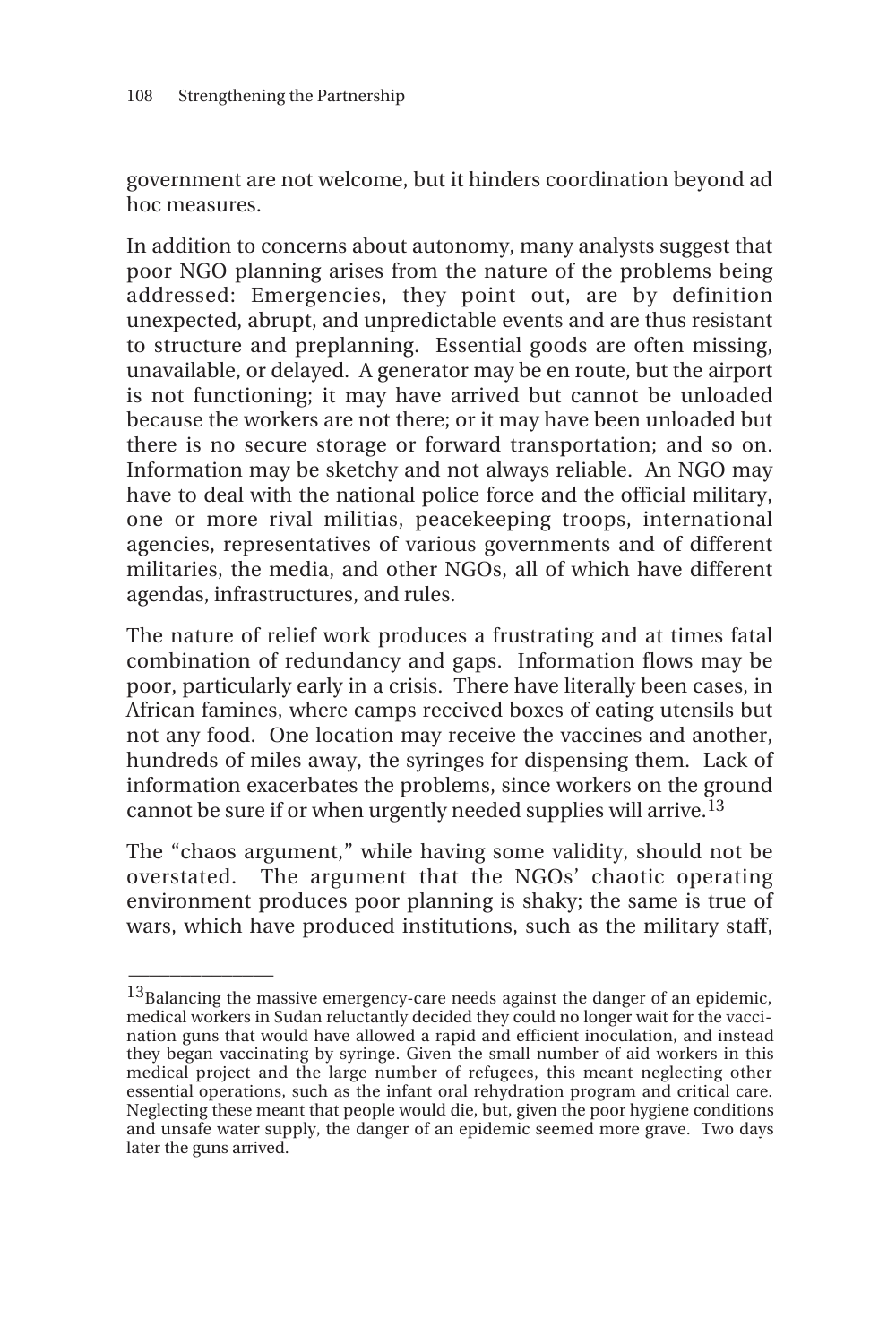that are the very epitome of structure and preplanning. Many of the worst NGO problems result from inadequate coordination and a cumbersome start-up process. In contrast to the military, no NGO institution has responsibility for the entire effort. There is redundancy in some areas and complete failure in others. Too many people are on location without clear division of labor; the processing of each task consists of long sequences with many opportunities for things to go wrong or be delayed; and there is often no command structure or even anyone reliably in charge. Even if everyone involved has the same goal in mind and is of good will—a precondition that definitely does not hold true in most international emergencies—the involvement of so many people and agencies creates clumsiness and inefficiency. The NGOs' distrust of hierarchy hinders attempts to bring order to this chaos.

The sheer number of institutions, and the small size of many of them, can hinder coordination. Relief work requires the interplay of multiple actors and sovereignties, all of whom have different agendas, structures, and chains of command, and many of whom are in a state of rivalry or hostility with each other. In any given crisis, multiple levels of coordination are necessary with and between national governments, international organizations, national aid organizations, and NGOs. NGOs operate in an environment that is characterized by the absence of authority or, more often, the presence of several competing, sometimes even warring authorities.

NGO problems with planning can begin with the donors, who range from individuals filling up cardboard boxes with their family's outgrown winter clothes to church groups running collection drives to businesses and corporations of all sizes and compositions. These sponsors do not necessarily give what is needed; they give what they can spare and think appropriate, which can include medication well past its expiration date, clothing unsuitable to the climate, and funding tied to conditions that hamper the recipients. Clearly, it would be sensible to stockpile donations independently of a crisis, when one has the leisure to sort and review and catalogue, and certainly this happens too, but human psychology is such that the bulk of donations pour in when a crisis occurs and segments of the world public, for reasons of proximity, dramatic camera footage, or some other emotional affinity, urgently feel moved to help and give.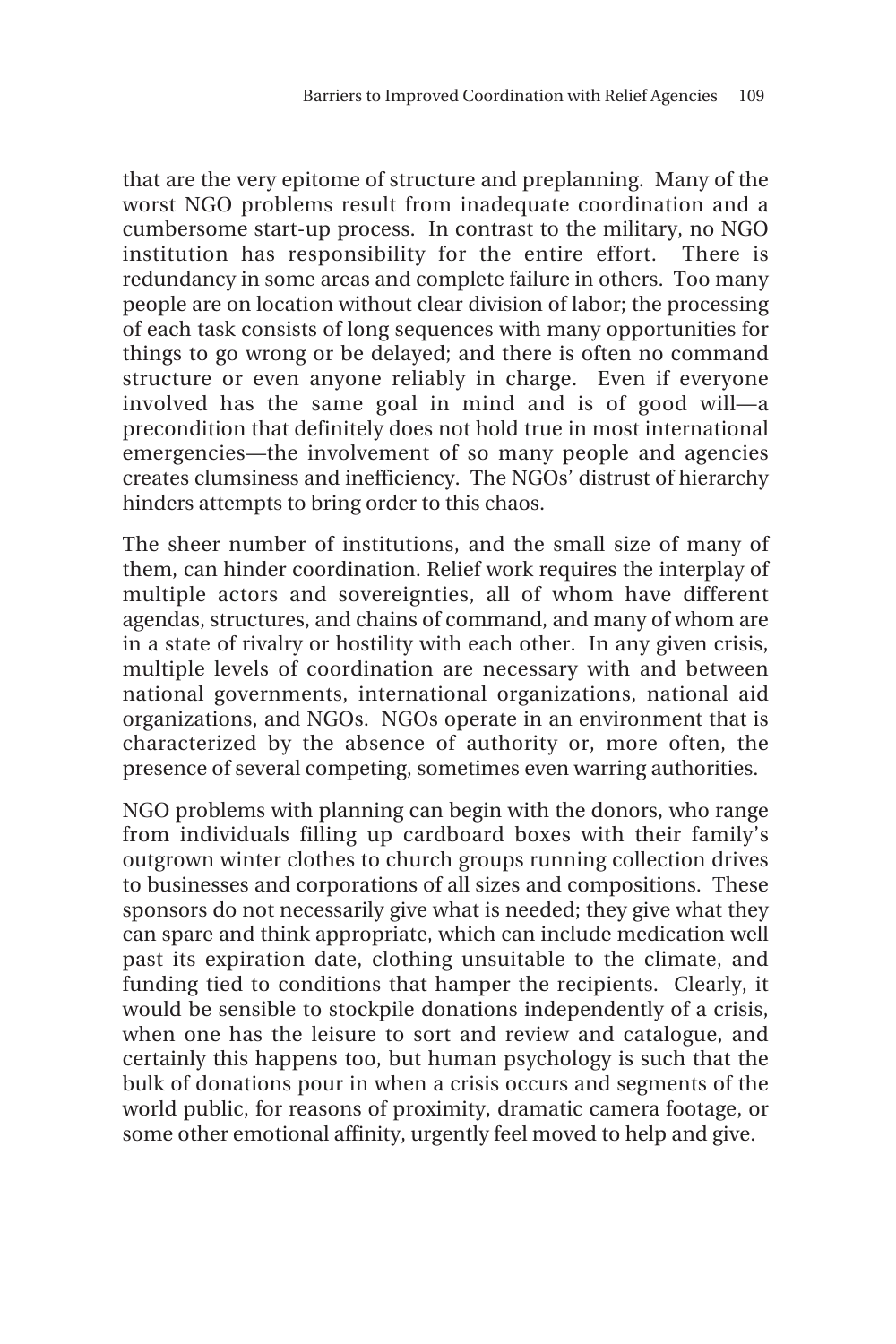NGOs are also affected by constraints and traditions within their own community. For instance, many NGOs are accustomed to subsector coordination on the basis of some kind of affinity. Church organizations tend to coordinate with other church organizations, medical groups with other medical groups, and so on. These organizations may not talk to others outside their community.

Over time, many of these problems are sorted out. NGOs in the field establish structures for communicating and arranging a division of labor. Personal ties in the relief community are often strong, creating impressive networks that enable experienced individuals to informally coordinate their activities with others. In the early days of a crisis, however, the lack of advanced planning is particularly troublesome.

#### **AMBIVALENCE ABOUT SHARING INFORMATION**

Although NGOs are often open with information concerning the needs of suffering people, they may be reluctant to share other information with the U.S. military. NGOs are hesitant to provide information on personnel and staff, including third-country nationals. They are often particularly reluctant to share information on the host government, fearing that it will compromise their access to crisis zones.

Some NGO officials worry that the military seeks to collect information that goes well beyond the immediate crisis. Similarly, the ICRC fears being seen as spies—by both local parties and U.S. officials—because they regularly meet with people on all sides of a conflict.

NGOs do not want information-sharing to be a one-way street and resent what they deem as one-sided information exchanges. Military concerns about classification further hinder information-sharing. In Somalia, for example, many NGO members became frustrated by the military's refusal to discuss fighting that occurred in NGO areas of operation. For example, in the Civil-Military Operations Center NGO participants wondered, "What isn't the military telling us?" If the military is not up-front about what it is not sharing, such as information on the movement of forces, NGOs may believe they are hiding information as a matter of policy. As one relief official noted: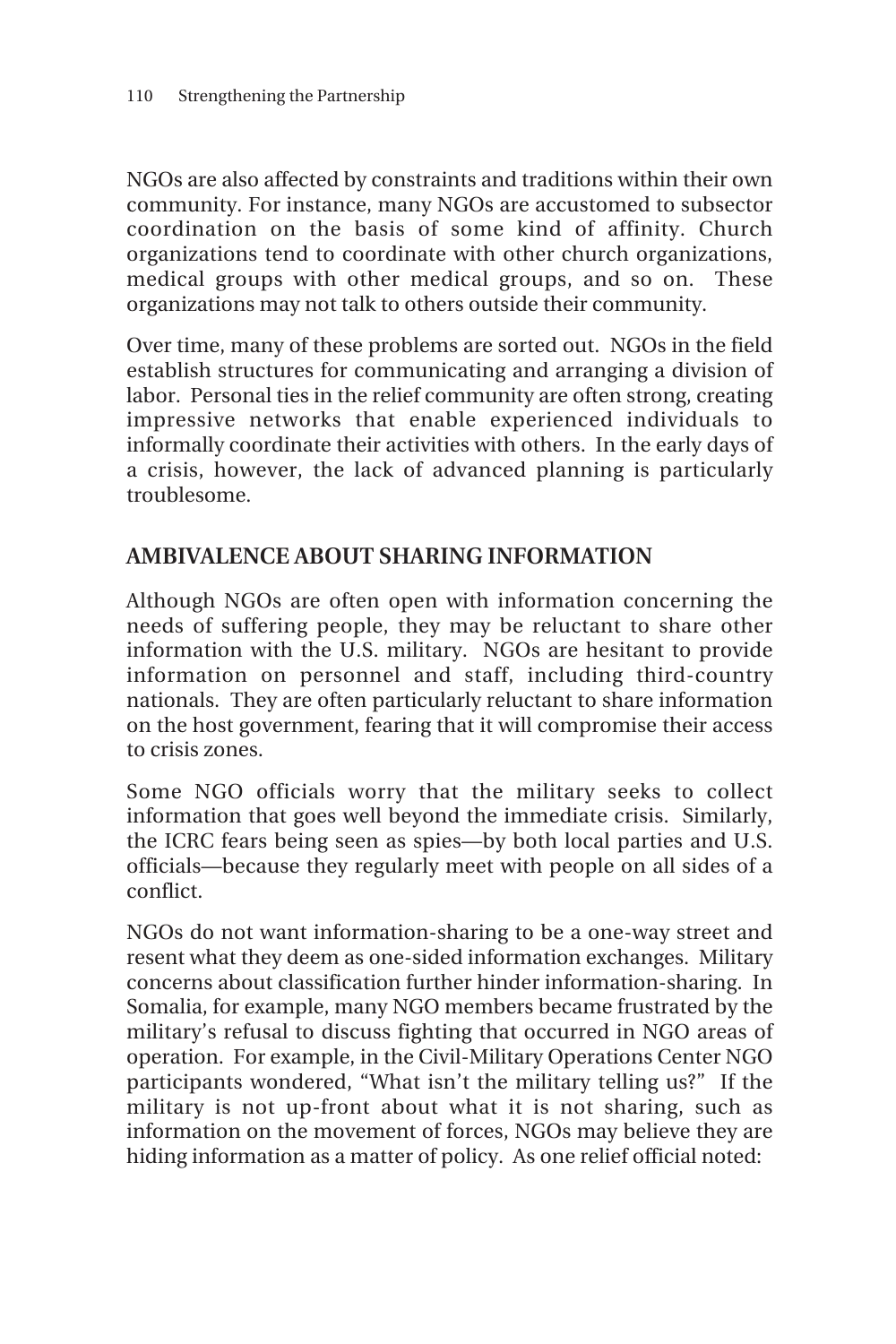In Somalia, the military would open meetings with weather reports, but we all knew what the weather was and it seldom varied. Then an NGO would mention that fighting had occurred in its area during the night but the military would refuse to discuss the topic because it was classified. Thus the military communicated useless information but declined to share information that could have been helpful. We wanted to know whether the military was informed about the security situation and whether it intended to react to outbreaks of fighting. The military cannot expect NGOs to provide information unless it is also willing to talk.

NGOs regularly trade information among themselves and expect the military to trade as well.

The information NGOs provide is at times skewed. Relief personnel new to the crisis area may know little about local conditions or actors beyond their immediate area of operation. Relief agencies also have a financial interest in dramatizing a crisis: They know that day-today misery receives far less support than do sudden, heartwrenching crises that grab media attention. Thus, they may play up suffering to gain funding for their less-glamorous activities.

As with other generalizations about NGOs, this problem varies from organization to organization. The larger, more-established NGOs are less likely to manipulate information or resist cooperation with the military, largely because they expect to work with the military again in the future. Smaller NGOs, and many non-U.S. NGOs, are often far more reluctant to share information with the military.

In general, NGOs are more willing to share information with elements of the U.S. government who are not in uniform. USAID personnel or civil affairs officers, for example, are considered more suitable for information exchanges, even though these officials then relay the information to the military. As with other NGO concerns, much of this distinction boils down to perception: A uniformed military officer is often more suspect than other individuals regardless of the nature of the mission or that individual's activities.

#### **COMPETITION FOR PUBLICITY**

Relief agencies compete against one another to gain scarce funds, a competition that hinders cooperation among them and with the U.S.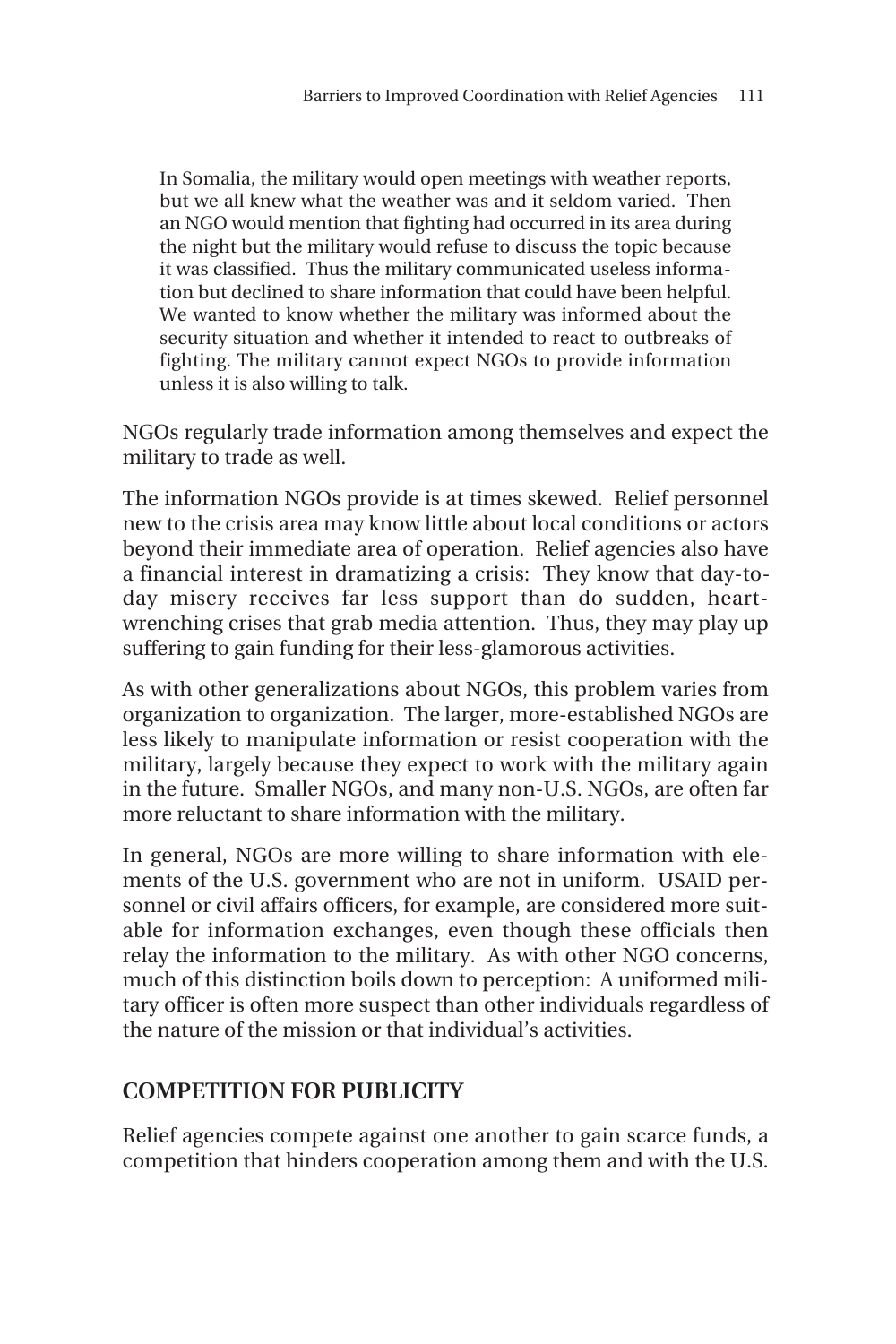military. The more dramatic and heart-wrenching the story NGOs can tell to potential donors, the more money they are able to raise.<sup>14</sup> In practice, this may lead NGOs to devote considerable attention to public relations and the media, to prove to donors and the public at large that they are active.15 Even UN agencies share this concern. As one WFP official noted, "It isn't just doing the good deed. We have to be seen doing it."16

In their drive for publicity, NGOs may seek a visible role in the relief effort even when their participation contributes relatively little. In the early days of a crisis, some NGOs show up to demonstrate to their donors that they are present and contributing—an image that makes it easier for them to secure funding. This visible presence, however, can interfere with the smooth flow of aid and personnel to a distressed region. Moreover, it may lead to the neglect of lessglamorous elements of an aid operation, such as sanitation. NGO competition with one another and the military often increases as a crisis matures. Early on, there are simply too few people and too many problems. Over time, however, NGOs begin to compete for missions, both among themselves and with the military.

Publicity concerns also contribute to inefficient resource allocation. During the April 1999 refugee crisis in Kosovo, experts explained on television why only cash donations made sense, while at the same time the Kosovar Relief Fund in New York and Washington was busily calling for donations of cases of bottled water, canned goods, and blankets. Fund officials were thrilled to have persuaded Mayor Guiliani to open New York fire stations to receive these goods, oblivious to the fact that everything would then have to be flown a significant distance at great expense. Such donation drives have the advantage of being tangible and visible, and thus perhaps carry a public relations benefit, but the opportunity cost is high. People who went to the trouble of dropping off bags of canned soup would almost certainly have been willing to donate cash instead but will now consider that they have done their bit.

\_\_\_\_\_\_\_\_\_\_\_\_\_\_ <sup>14</sup>Natsios (1995), p. 71.

<sup>15</sup>Seiple (1996), p. 86.

 $16$ Pope (1999).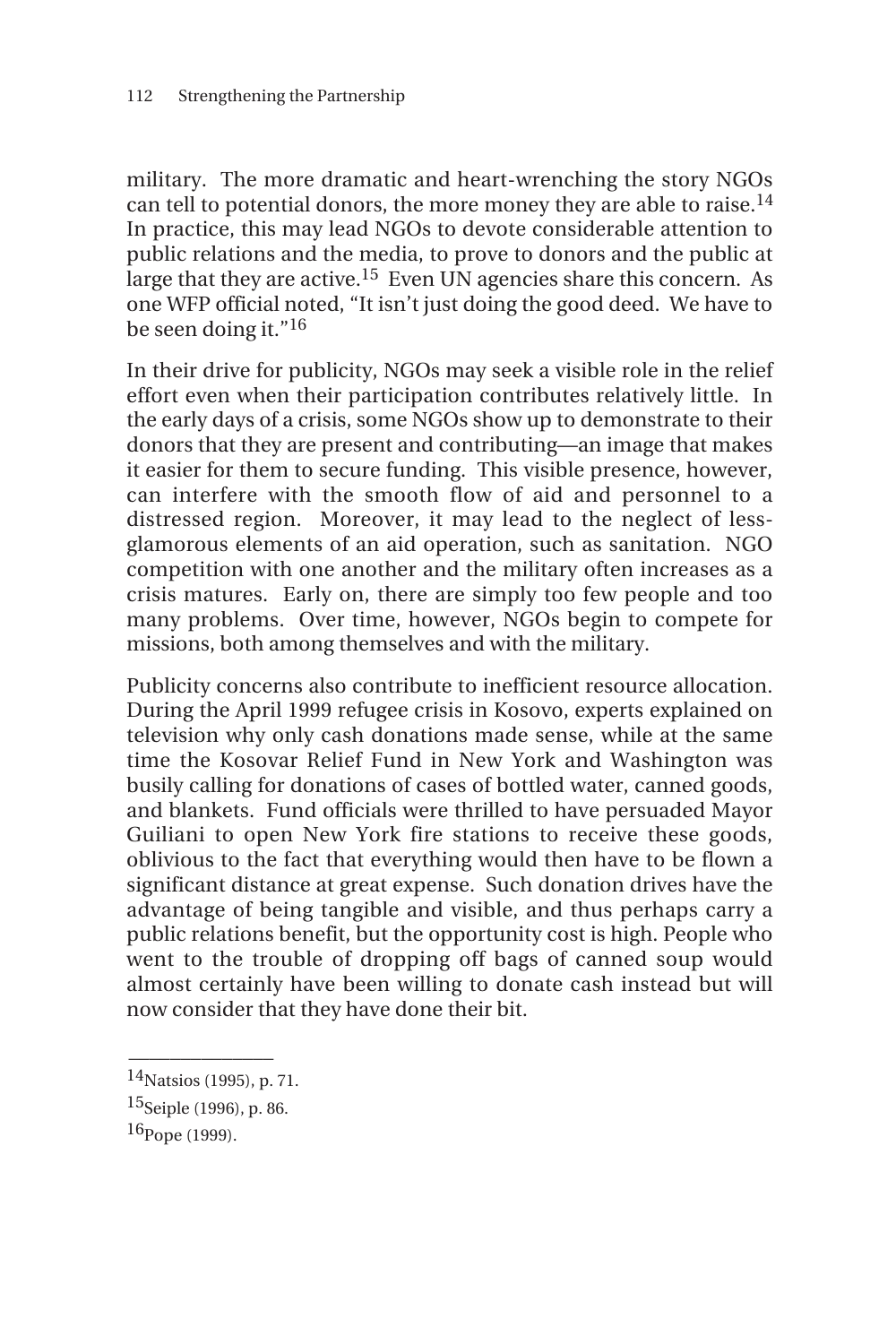Fund-raising sensitivity also may cause inadvertent resentment of the military. Military forces quickly attract the camera. Thus, when the military is in the field, it often becomes harder for an NGO to claim credit for relief activities or otherwise raise money.

NGOs' desires to gain recognition for their efforts can contribute to political pressure on the military operation. NGOs—both local and national—will try to work through Congress to ensure that their contribution receives the priority they believe it deserves. If they deem it necessary, NGOs can generate a storm of controversy. This can lead to political decisions taking precedence over those of relief professionals.

# **VARYING TIME HORIZONS**

\_\_\_\_\_\_\_\_\_\_\_\_\_\_

Because they will be on the scene after the military departs, NGOs have a different perspective on relief operations. NGOs cannot afford poor relations with locals, no matter how thuggish. As one NGO official noted about Haiti, "NGOs were there before the military arrived and remained there afterwards." Thus, they must weigh the benefits of short-term cooperation with the military against the possible negative consequences of long-term alienation.

The different time horizon gives NGOs a different perspective on U.S. offers of security assistance. Although in the short term an NGO may be safer because of U.S. protection, the protection may fatally compromise the NGO in the eyes of the locals after the United States departs. Thus NGOs may be reluctant to accept U.S. offers of security if they plan to continue operations in the country over the long term. Moreover, NGO officials have learned from past experience that the U.S. military can depart quickly with little warning.

NGOs, particularly those involved in long-term development work, and the military often measure success differently.<sup>17</sup> Military officials may arrive on the scene of an intervention with quantitative

<sup>&</sup>lt;sup>17</sup>NGOs, however, may ignore long-term needs. Donor countries often care little about long-term relief, focusing their attention on highly visible crises. As a result, there is less incentive for NGOs to emphasize long-term development. Similarly, the presence of the military often concentrates political attention on immediate gains. Forman and Parhad (1997).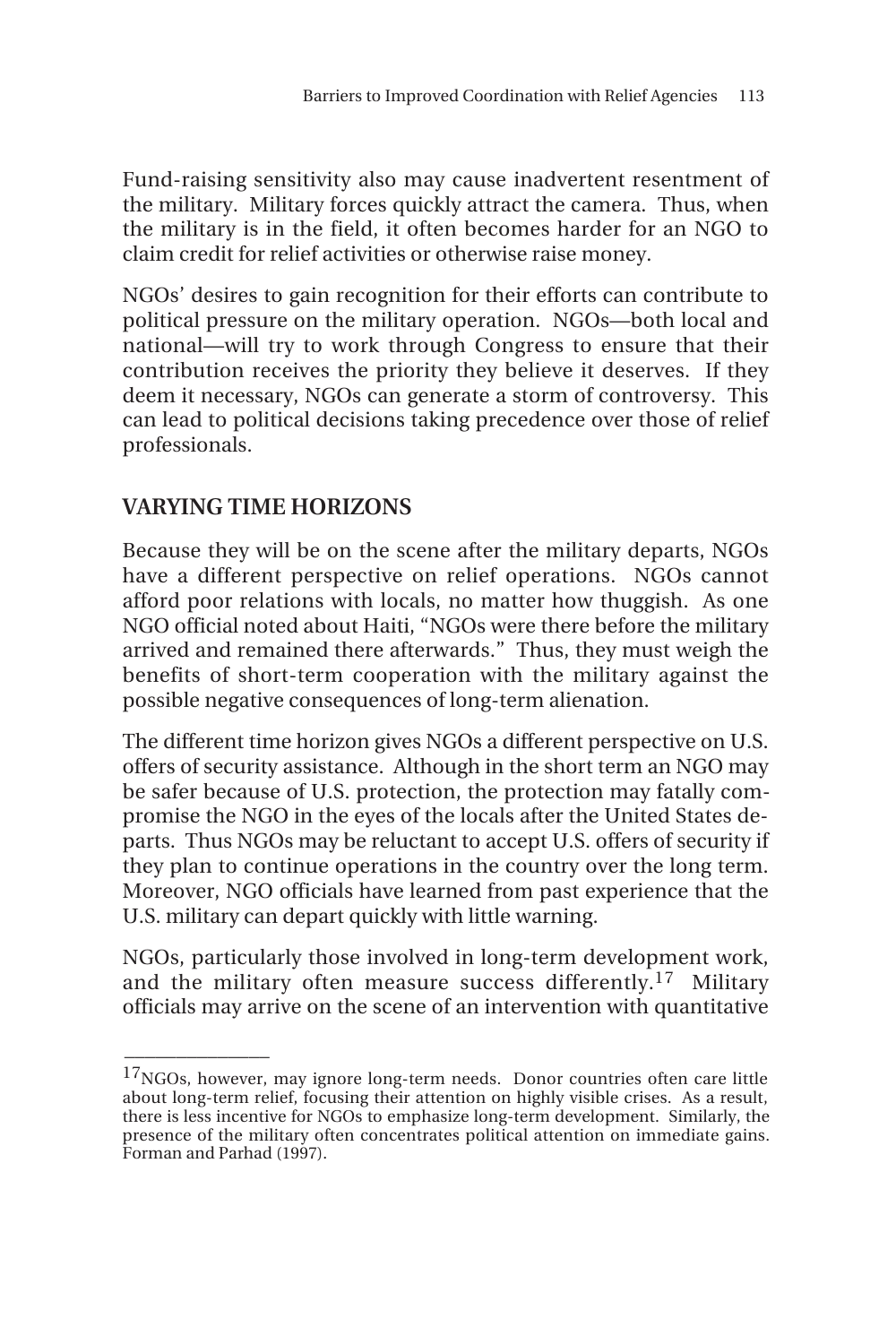measures of success, such as reducing mortality rates or restoring an infrastructure. For NGOs, success may be measured by using resources efficiently, not by solving the problem.18

NGOs are particularly skeptical of the military's focus on the "exit strategy"—a complaint almost universally shared by NGO interlocutors. Because NGOs will remain in the country after the military has departed, they do not share the military's focus on accomplishing the tasks at hand to facilitate an on-time departure. They may see this talk as proof that the military is not committed to solving the problem in a thorough way.

### **MUTUAL LACK OF FAMILIARITY**

Although knowledge has grown in the last decade, military officers and NGO officials often have little understanding of each other's institutions and operating procedures. Many military officials lack an understanding of the distinct charters and doctrines of NGOs, failing to recognize that what works with the IRC will not work with the ICRC.19 In turn, aid organizations criticize the military for not understanding their hierarchies. As one aid official noted in an interview, "The military should accord the heads of major NGOs the respect normally granted to a general officer."

The military may not be familiar with important NGOs in the AOR. Before IFOR (Implementation Force, Operation Joint Endeavor), the United States European Command (USEUCOM) was not aware of how to contact NGOs in the area. Similar problems occurred in operations in Somalia, Rwanda, and Haiti, where the NGOs were treated as an afterthought despite their important role in an operation.

The reason for this lack of knowledge is institutional. Although many officers have worked with relief agencies over the past decade, little effort has been made to retain this knowledge. In the military, only civil affairs officials routinely work with NGOs, and almost all these

\_\_\_\_\_\_\_\_\_\_\_\_\_\_ 18UNHCR (1995), p. 15.

<sup>19</sup>Dworken (1996), pp. 19–20.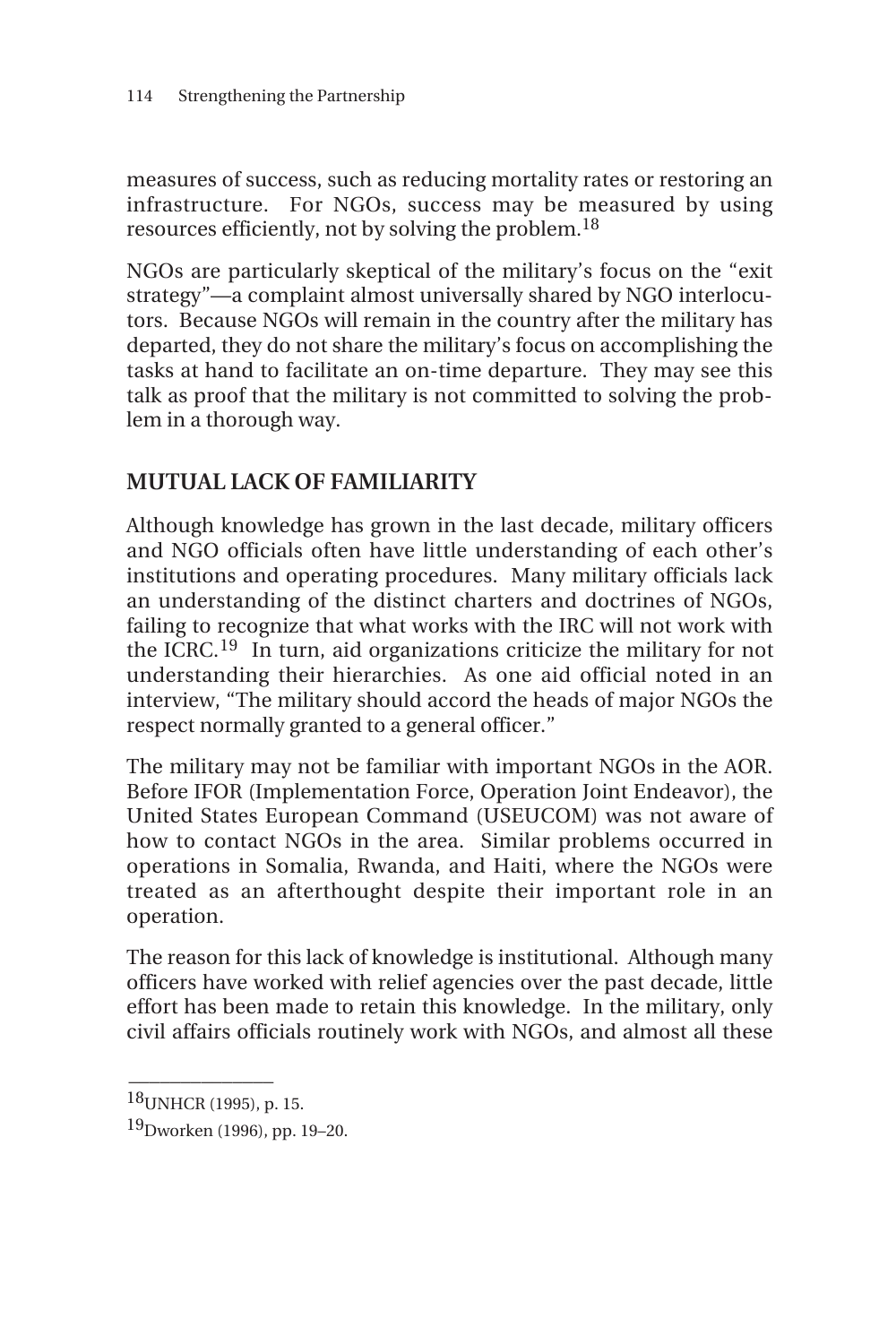capabilities are in the reserve forces.20 Obtaining knowledge before a crisis, when reserve forces are less likely to be deployed, is therefore difficult. Although local country teams bear some responsibility for tracking NGO activities, in practice local embassies are often overextended and have little knowledge of aid agency activities. In the Air Force in particular, there is no institutional responsibility for tracking NGO activities and ensuring liaison with important NGOs.

Many NGO officials see little need to volunteer information on their activities.21 In Rwanda, NGOs, the United Nations, and the U.S. miliitary were all unaware of which NGOs were operating in the region.22 Many NGOs do not register with the U.S. embassy or otherwise make their presence known. In Rwanda, Somalia, and other crises, NGOs often simply appeared without prior arrangements to be received.<sup>23</sup>

Ignorance of the military on the NGO side compounds the problem. NGO officials often are completely ignorant of the military. Military organization, hierarchies, and capabilities may be understood through movies rather than through experience. Even ICRC officials have little knowledge of the military or how it operates despite their regular presence in war zones. Discovering existing, well-established military programs for providing lift—such as Denton Program flights—often occurs by chance.

As a result of this ignorance, aid organizations may have unrealistic demands of what the military can provide. In Somalia, for example, aid organization personnel expected an almost instant deployment of U.S. personnel throughout Somalia after the decision to intervene

 $\overline{\phantom{a}}$ 20Barnes (1989).

 $21$ Seiple (1996), p. 39.

 $22$ Seiple (1996), p. 150.

 $^{23}$ In recent years, NGOs and the U.S. government have taken steps to improve coordination. InterAction—the American Council for Voluntary International Aid—was founded to improve coordination and professionalism among its members. With assistance from OFDA, InterAction is composed of over 150 U.S.-funded NGOs. It holds regular meetings and provides a place for the military and other government organizations to communicate with NGOs. Similar umbrella organizations exist for European NGOs, and several UN agencies also work with umbrella groups of NGOs that are common partners for them.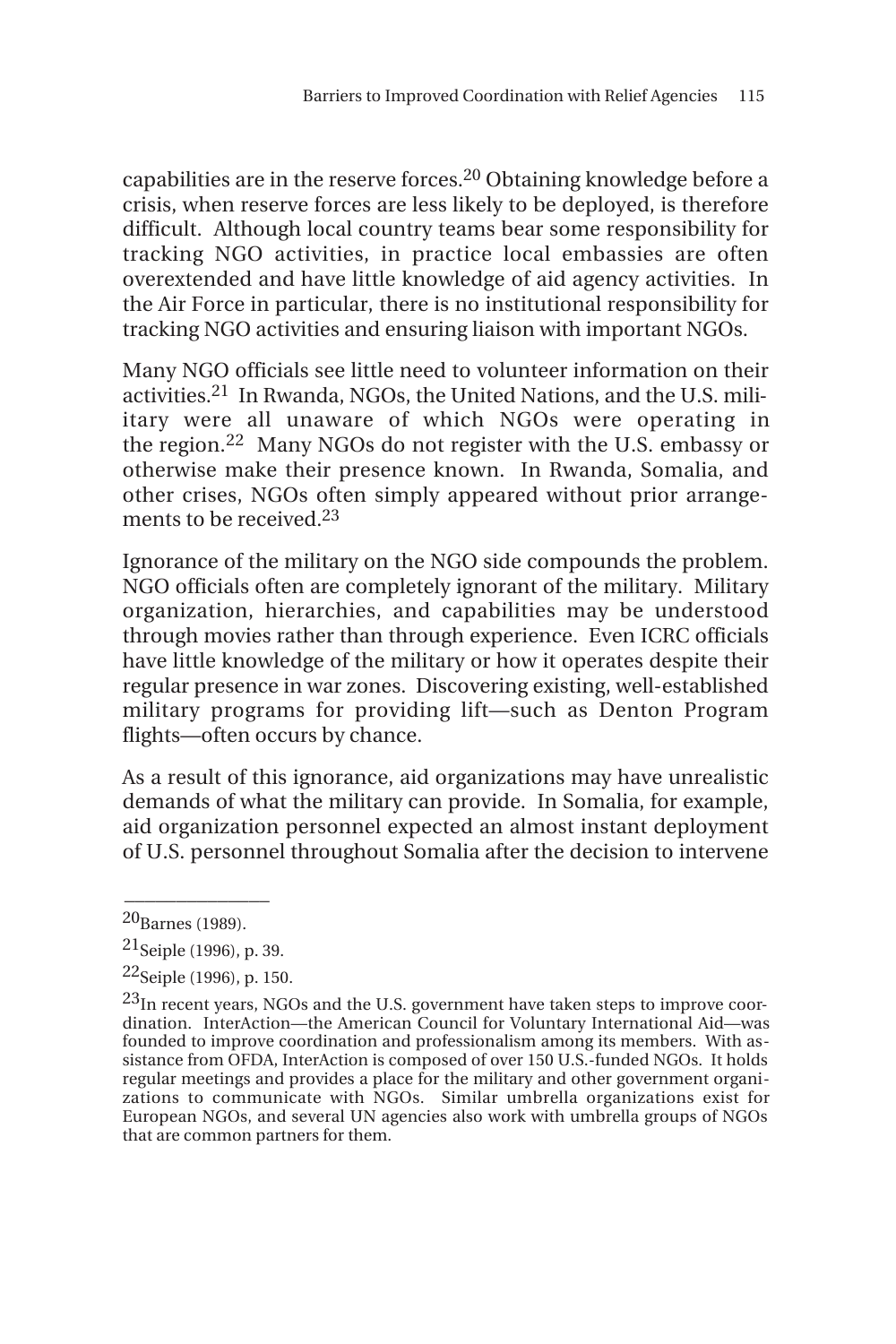was announced.24 Similarly, some NGOs assumed that the United States has superb intelligence on any crisis. U.S. officials' claims that they did not know where IDPs were or understand the local political situation were met with skepticism.

As a result of this limited familiarity, the military may not know who key relief partners and other important actors are in the early days of a crisis. As the USAFE after-action review of Support Hope noted, military personnel and the relief community "met on the dance floor."25 Possible information sources are not sufficiently exploited both before and during a crisis. Before the intervention in Somalia, in-country NGOs were not asked to provide information. Similarly, U.S. personnel did not interview UN and NGO personnel before intervening in Rwanda. This failure to exploit available resources in Rwanda persisted during the intervention: The one intelligence representative in Kigali was also tasked with a host of other duties, including chaperoning visiting officials.26

### **LIMITED COORDINATION WITHIN NGOs**

NGOs often do not coordinate well within their own organizations, leading to disjunctures during relief operations. The concerns of NGO field officers may differ considerably from those of their home agencies. Not surprisingly, field officers focus on day-to-day operations. At the national level, however, NGOs are concerned with pleasing their donors and maintaining a positive image for the overall organization.27 Moreover, as noted above, the lack of an operational-level office for NGOs hinders coordination.

\_\_\_\_\_\_\_\_\_\_\_\_\_\_

 $^{24}$ Kennedy (1997), p. 105.

<sup>25</sup>United States European Command, *Operation Support Hope,* p. 3.

 $^{26}$ Seiple (1996), p. 111.

 $^{27}$ Dworken (1996), p. 16. The NGO operating environment also helps explain common differences between NGO headquarters staff and the field staff. Members of the field staff, prepared to face prolonged discomfort and personal risk, may be a different personality type than the home office staff, and they are likely to develop a different level of material and emotional involvement with the population they are helping. As with other undertakings and organizations, the view from headquarters is not necessarily the same as the view in the field.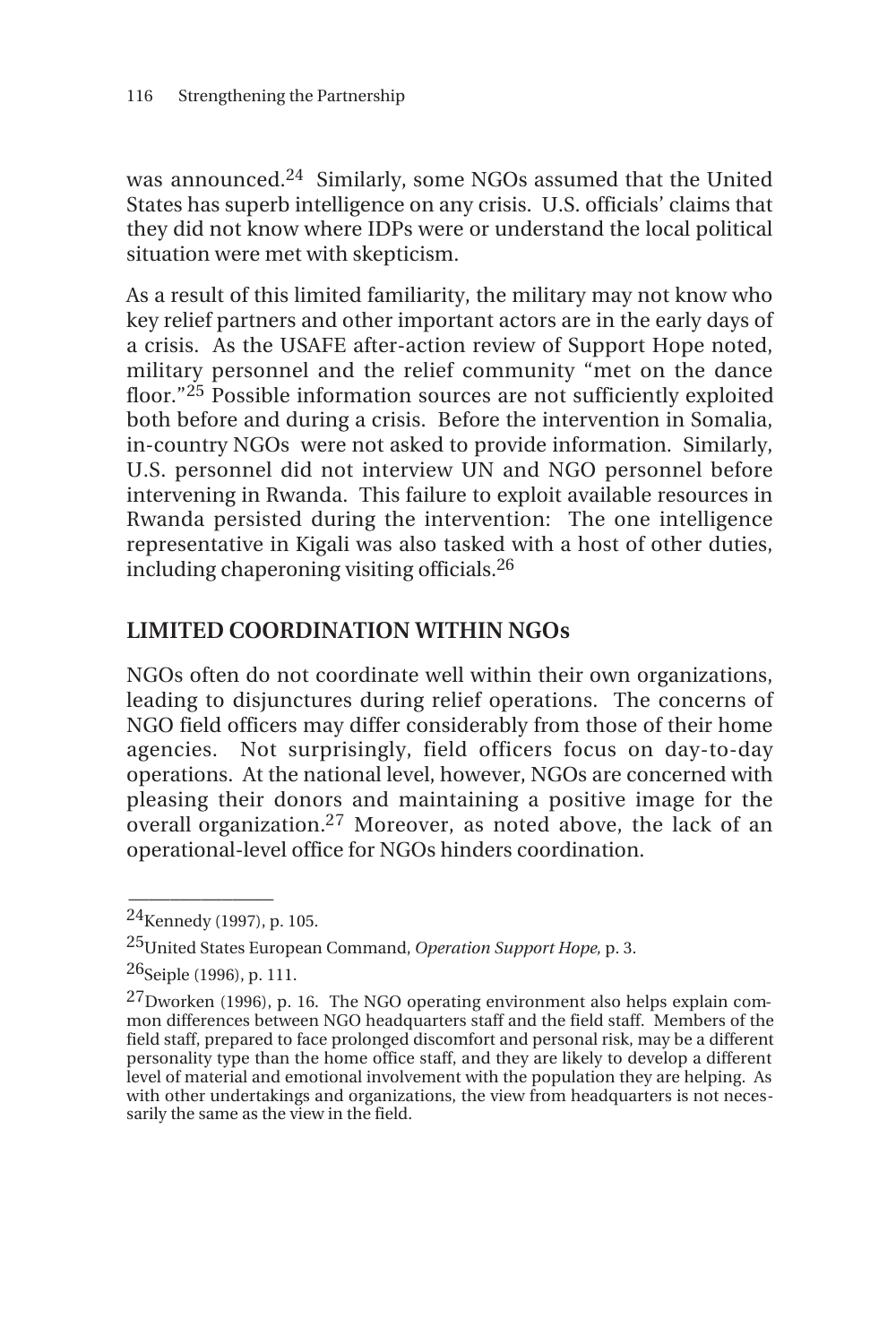Differences between NGO headquarters and field workers can decrease the benefits of previous NGO-military familiarization. Because of regular rotations and the large number of poorly trained, uninitiated personnel who travel to the field, agreements worked out with the main organization may not be carried out in the field. Aid organization officials who participate in exercises tend to be headquarters officials who seek to build long-term relationships rather than field workers.<sup>28</sup> Of all the NGO and UN staff, roughly 60 percent go into the field without any briefing. Often, this staff is recruited hastily, with little training or understanding of the NGOs' overall mission, let alone procedures worked out in advance to improve military cooperation.29 Individual personnel come to rely heavily on their own instincts, and their own prejudices, in making decisions. For similar reasons, NGO officials in the field often lack the familiarity with the military that may have been painstakingly developed by NGO headquarters officials during exercises and by liaison staff in advance of a crisis.

### **UNCERTAINTY ABOUT THE MILITARY'S COMMITMENT**

NGOs may be reluctant to invest in better coordination with the military unless they can foresee benefit. Most NGOs are small organizations with limited resources. Several interlocutors said that in the early 1990s they believed the U.S. military would often participate in relief operations during crises. They felt disillusioned when the United States decided not to participate or participated sparingly as during the Rwanda crisis. They hesitate to invest in exercises and planning, knowing that the U.S. government may not send its military to help after all.

Uncertainty leads NGOs to believe that any identity of interest between themselves and the U.S. military is likely to be situational and transitory.30 In the next big crisis, whatever it may be, the United

<sup>28</sup>Dworken (1996), p. 31.

<sup>29</sup>Forman and Parhad (1997).

<sup>&</sup>lt;sup>30</sup>Many NGOs also practice situational ethics, accepting military contributions while remaining hesitant to associate more closely with the military on general principles. There are situations—and they are becoming the rule rather than the exception where the benefits of ties to the military are so essential that they will overcome any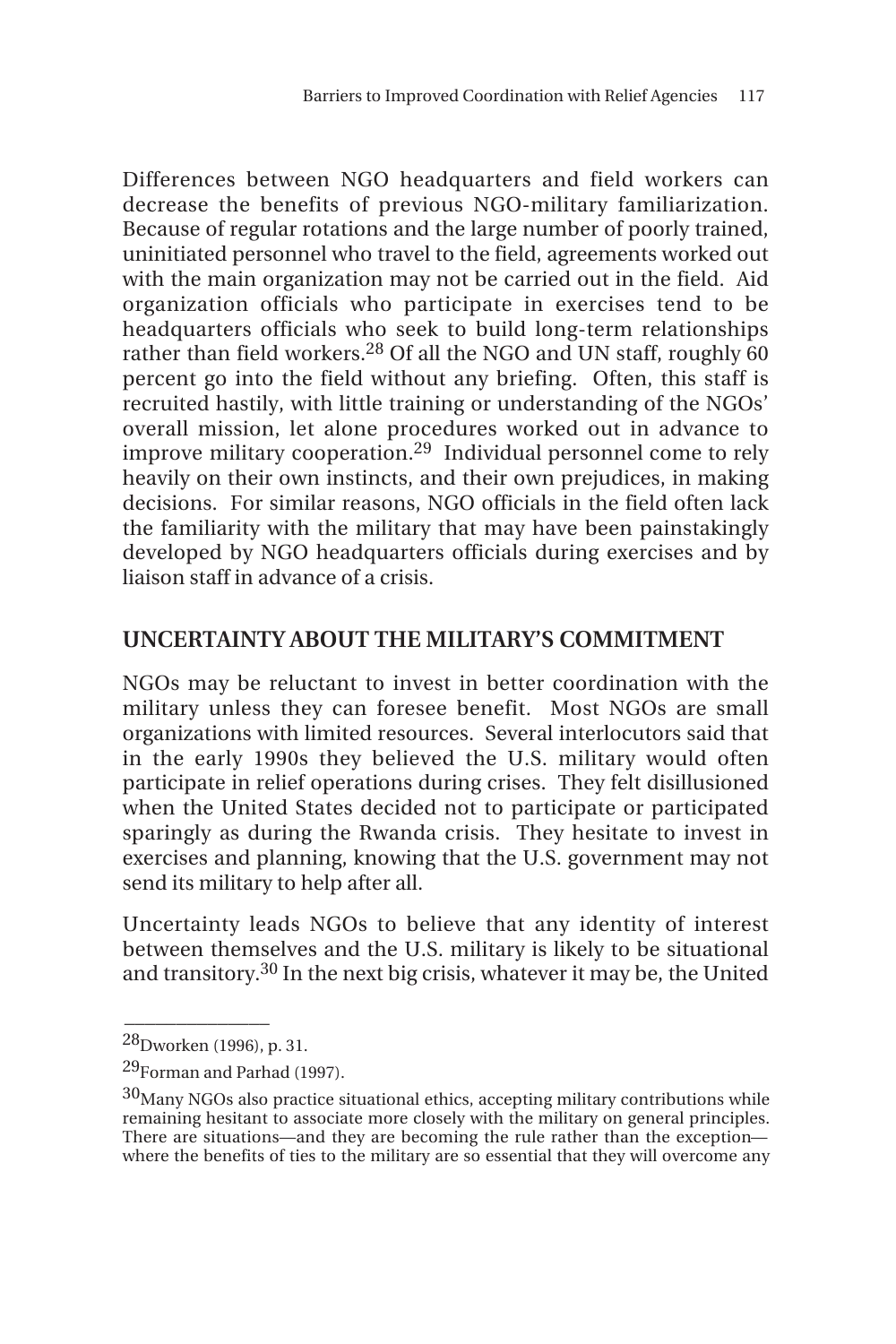States may not become involved. The NGOs, however, will most probably be there. As they see it, compromising their ability to function as neutral actors in a subsequent crisis is too high a price for better operations under a U.S. umbrella in a crisis.

#### **IMPROVING PROSPECTS FOR COOPERATION**

Several of the above problems have declined in severity in the last decade. Hostile stereotypes are falling, although they still interfere with cooperation. In the past, many military officers viewed NGO employees as young, antimilitary, self-righteous, incompetent, and unappreciative of security needs. $31$  Their good intentions could produce disastrous results. As Jonathan Dworken notes, "Officers simply did not see women in their late-twenties with Birkenstock sandals and 'Save the Whales' T-shirts as experts worthy of consultation."32 Our interviews suggest, however, a sea change in attitudes on both sides. Almost all NGOs and military officials noted their respect for the other and the need for consultation and cooperation. Almost all military officers who had worked with NGOs in crises noted their bravery and dedication.

Repeated interaction during crises and a decline in ideological tension after the end of the Cold War have helped reduce NGO suspicion of the military. NGO officials recognize that the military can respond to a crisis quickly and that, when U.S. forces arrive, they are ready to help the immediate relief effort. In addition, NGO members recognize that the military has made, and is making, a good-faith effort to improve its knowledge of NGOs and humanitarian relief problems in general. Several interlocutors noted that NGO officials

**\_\_\_\_\_\_\_\_\_\_\_\_\_\_\_\_\_\_\_\_\_\_\_\_\_\_\_\_\_\_\_\_\_\_\_\_\_\_\_\_\_\_\_\_\_\_\_\_\_\_\_\_\_\_\_\_\_\_\_\_\_\_**

ideological qualms on the part of any NGO. The NGOs see no inherent contradiction in their position; other institutions often do. MSF refused the DoD offer to participate in the airlift for Hurricane Mitch relief but wanted the United States to provide aerial reconnaissance. To the military, this can look hypocritical: If you do not want to "corrupt yourself" through proximity to the military, you at least should be consistent. To MSF, their position is that they will accept help from the military only in an exceptional circumstance, an emergency. They had alternatives to the airlift, so they did not accept it. But when their helicopter went missing in Honduras, with medical personnel and a patient on board, the chance to save them overrode their scruples about requesting help from the military.

<sup>31</sup>Kennedy (1997), p. 109.

<sup>32</sup>Dworken (1995), pp. 19–20.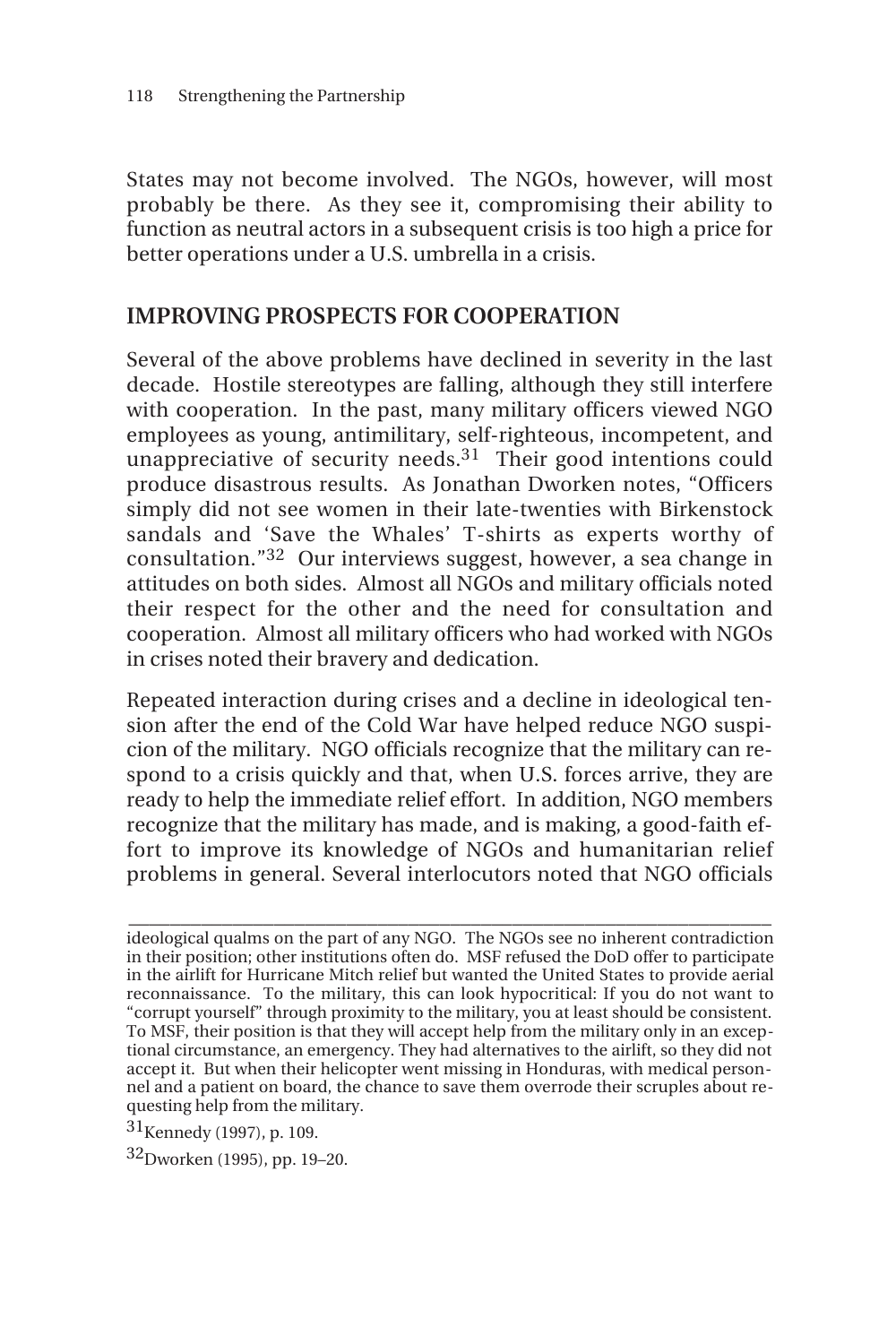have far more respect for the military than they did just ten years ago—a sentiment corroborated by other interviews we conducted.

Growing concerns about security also are leading NGOs to shed some of their concerns about closer ties to the military. Almost all interlocutors noted that their organizations were far more focused on security than in the past and that they saw the military as a potential ally. Many NGOs report a lessening of respect for neutral parties present in a conflict, a breakdown of spoken and unspoken rules safeguarding helpers. MSF has had a number of doctors assassinated and seen its personnel and property targeted in Sudan, Afghanistan, Somalia, and Sierra Leone. It cites Iraq, the former Yugoslavia, Liberia, Chechnya, Rwanda, and Congo as areas where volunteers work under serious threat. Its activity report notes: "worldwide conflicts in which the impartial provision of humanitarian aid is less and less respected are becoming more common."33 Concerns about evacuation in a crisis also are prompting many to seek better relations with the military.

These improving prospects for cooperation augur well for future NGO-military relations. If the military and NGOs are willing to implement procedural changes and devote resources to enhanced cooperation, overall performance in relief operations will improve. Several changes that would improve cooperation are presented in the final part of this report.

 $\overline{\phantom{a}}$ 33Brauman (1993).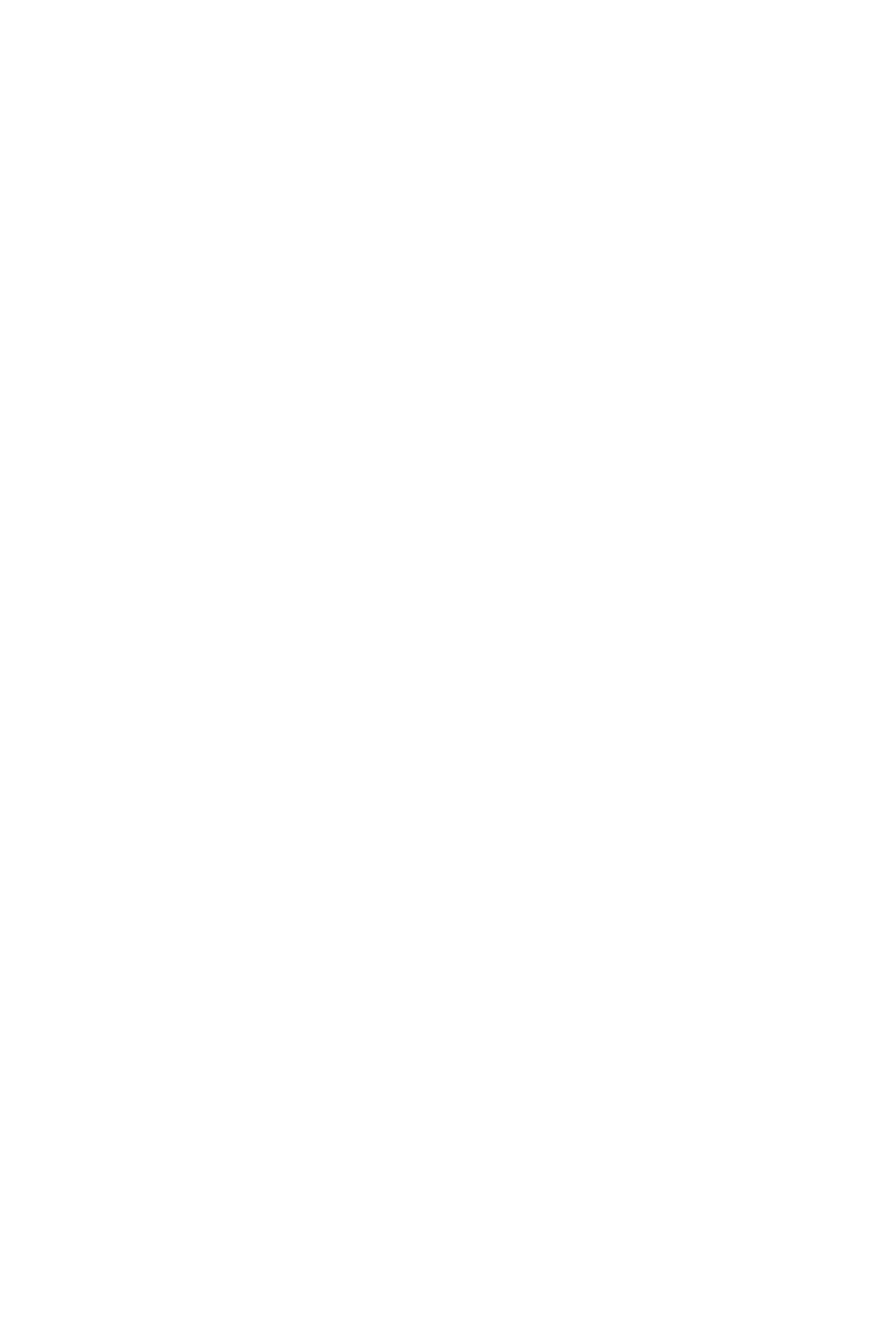#### **PART THREE. WORKING WITH EUROPEAN ALLIES**

When the United States military provides relief during a complex emergency, it seldom acts alone: U.S. allies in Europe have a long tradition of humanitarian intervention. Several European militaries see humanitarian assistance as a future mission, and many have developed capabilities that can augment those of both the U.S. military and relief agencies. If anything, humanitarian intervention is becoming more important for most European militaries. NATO itself is playing an increasing role in these operations, partly because of the Kosovo crisis and partly because of a realignment of forces after the Cold War. The next chapter examines the European and NATO contribution, noting their capabilities and style of operations.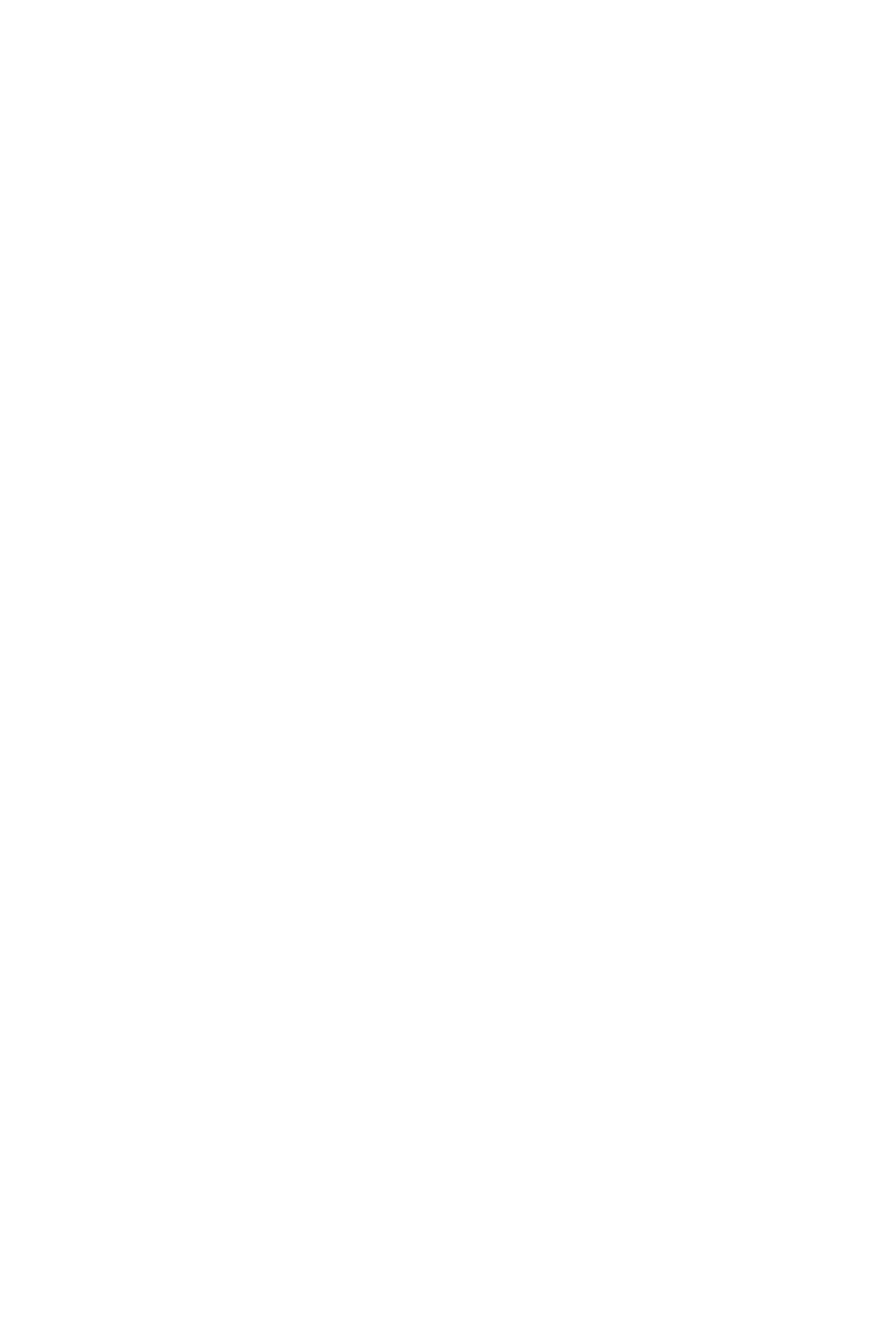# Chapter Ten **HUMANITARIAN INTERVENTION AS A COALITION ACTIVITY**

European militaries are important partners for the United States in complex emergencies. European allies are, in general, more enthusiastic than Washington about humanitarian intervention and relief across borders, with or without the concurrence of host governments. The notion of the "right to intervene" has been a longstanding feature of French policy, and the Kosovo experience has strongly reinforced this tendency.<sup>1</sup> Britain under the Blair government has also espoused an activist approach to humanitarian assistance and intervention. Indeed, regardless of Europe's particular contribution to a complex contingency operation, its symbolic presence may be vital.<sup>2</sup> This connection has persisted in recent opera-

<sup>1</sup>Paris has argued that this humanitarian "droit d'ingerence" should be enshrined in UN practice and international law. The French government has been strongly supported in this approach by French-based NGOs such as Médecins Sans Frontières (MSF).

<sup>&</sup>lt;sup>2</sup>The rationale for U.S. participation in humanitarian relief operations, including the provision of airlift, is often based on the perceived importance for *allied* interests. U.S. involvement, with Belgium, in the Congo crisis of 1960–1963 included the provision of U.S. airlift (for humanitarian as well as military logistics). Similarly, in 1964, the United States used C-130s deployed from Europe to support a complex humanitarian intervention by Belgian troops at Stanleyville. In the better-known Shaba I (1977) and II (1978) operations in Zaire, U.S. airlift was used to support French, Belgian, and Moroccan forces, alongside a regional peacekeeping contingent from Togo, Senegal, Gabon, and the Ivory Coast. Noncombatant evacuations and humanitarian relief were part of these operations. In each case, the rationale for U.S. involvement turned critically on the meaning of these contingencies for allied interests, especially Belgian and French stakes in Africa (alongside the implications for Cold War competition in the region). Mets (1986), pp. 121–136.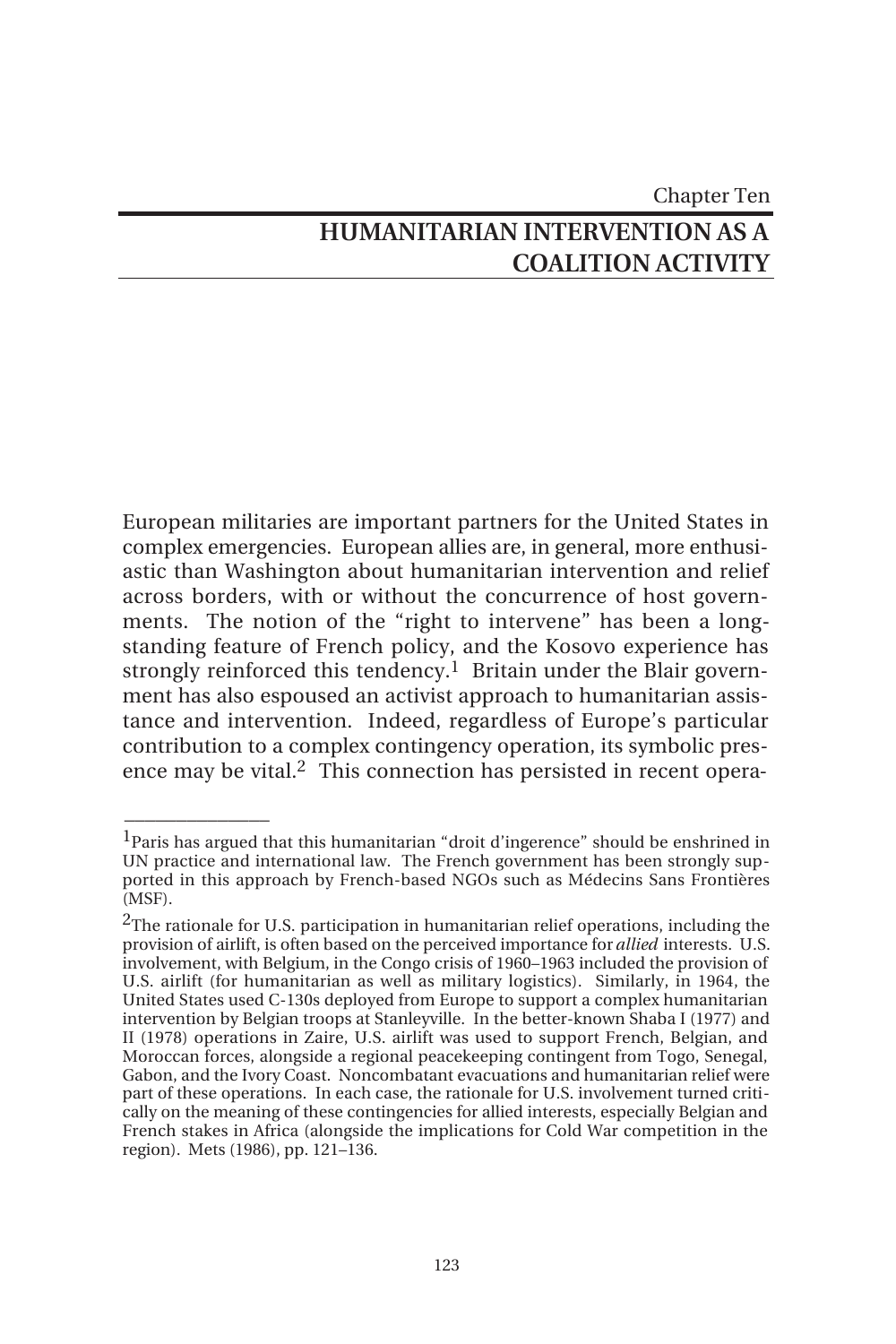tions in sub-Saharan Africa and has been most evident in relation to humanitarian crises in the Balkans, where refugee pressures and the threat of violent spillovers touch directly on European interests.

The burdensharing dimension in relief operations is clearly seen in the overall security relationship with allies. It is especially true with European allies, where, in contrast to other types of power projection missions, the European contribution to humanitarian or complex operations can be substantial. In Africa, as in the Balkans, European contributions (measured in personnel and funding) to sustained relief operations often outweigh those of the United States.3 This is an area in which allies "pull their weight."

## **EUROPEAN ACTIVITY AND OUTLOOK ON HUMANITARIAN MISSIONS**

European allies have a tradition of humanitarian intervention in unstable regions, including Africa and the Balkans. The French experience is especially extensive (French perspectives are discussed in Appendix C). Humanitarian missions, as stand-alone operations and as part of complex contingencies, are becoming a more important part of European defense planning on a national and European Union (EU) level.

Apart from national contributions, the EU has come to play an active role in humanitarian assistance worldwide through the European Community Humanitarian Office (ECHO). ECHO has partnership agreements with over 170 NGOs and has particularly active working relationships with the Red Cross, MSF, Oxfam, Action Nord-Sud, CARE UK, GOAL, and Caritas. ECHO also administers a number of training programs in humanitarian and development assistance, principally through the EU's Erasmus program. ECHO's operations are worldwide, with the bulk of activity through 1996 (some 40 percent) focused on Africa, the Caribbean, and Pacific countries. In 1997, assistance to the Balkans was the largest item in the ECHO budget, a situation that is likely to continue for the immediate future. ECHO has also organized a number of country-specific task forces addressing crises in Haiti, Angola, Liberia, and elsewhere. Overall,

\_\_\_\_\_\_\_\_\_\_\_\_\_\_ <sup>3</sup>Meier (1999), p. C1.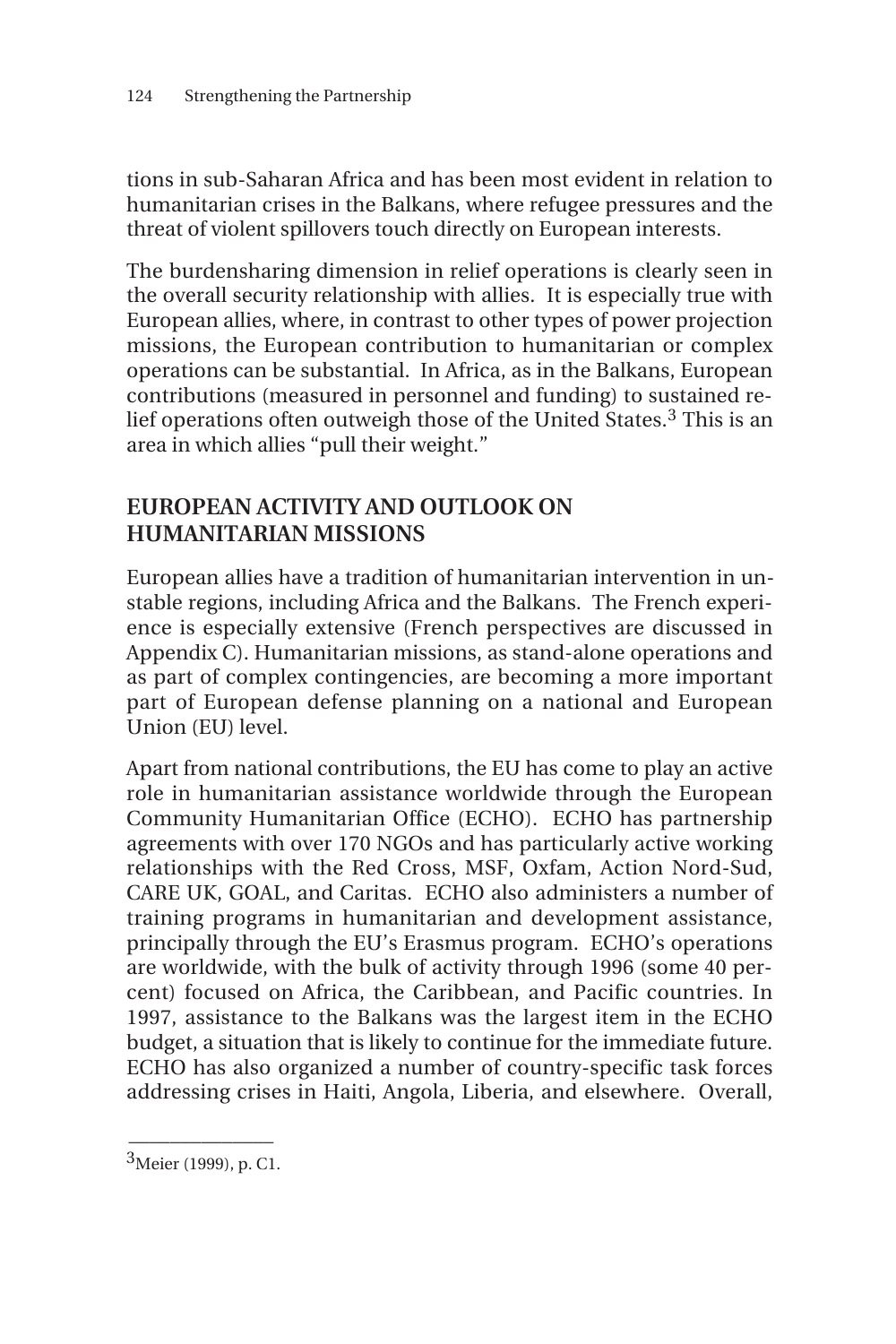the EU is now the largest donor of humanitarian assistance worldwide.

ECHO has had representatives in all of the major complex emergencies of recent years; it also has its own offices in countries where the EU has representation. In the perception of close observers, the EU, through ECHO, has been moving to establish itself as an alternative to UN- and U.S.-funded activities, especially in Africa, often working through European-based NGOs. Relief efforts in Rwanda, Burundi, Guinea, Ivory Coast, and Mali have been heavily European in funding as well as logistics.

Beyond the role of ECHO, the EU is emerging as a more concerted actor in relief operations as a dimension of foreign and security policy. Peacekeeping, peace support, and humanitarian missions figure prominently in defense restructuring across Europe. An enhanced capability for expeditionary operations—part of this process—is highly relevant to humanitarian response outside Europe and on Europe's periphery. Indeed, the early warning and crisismanagement mechanisms being developed within the EU (in support of the Common Foreign and Security Policy—CFSP) are likely to focus on new areas of potential humanitarian emergency beyond Africa and the Balkans.

The Kosovo experience has had a transforming effect on discussions of future EU foreign and security policy. The EU already had a significant commitment to humanitarian activities, through ECHO and through an earlier decision to allow the Western European Union (WEU) to coordinate European humanitarian interventions (these WEU functions are now likely to be fully absorbed by the EU).<sup>4</sup> Kosovo greatly accelerated EU involvement and has led to closer consultation and coordination between the EU and UNHCR. The nature of emerging European defense capabilities and the lesscontroversial nature of humanitarian military deployments suggest that Europe's new CFSP will have a strong humanitarian dimension. At the same time, European defense initiatives (ESDI) are likely to give European allies an even greater capability for expeditionary operations in humanitarian crises. Although some have suggested

<sup>4</sup>Kuhne, Lenzi, and Vasconcelos (1995).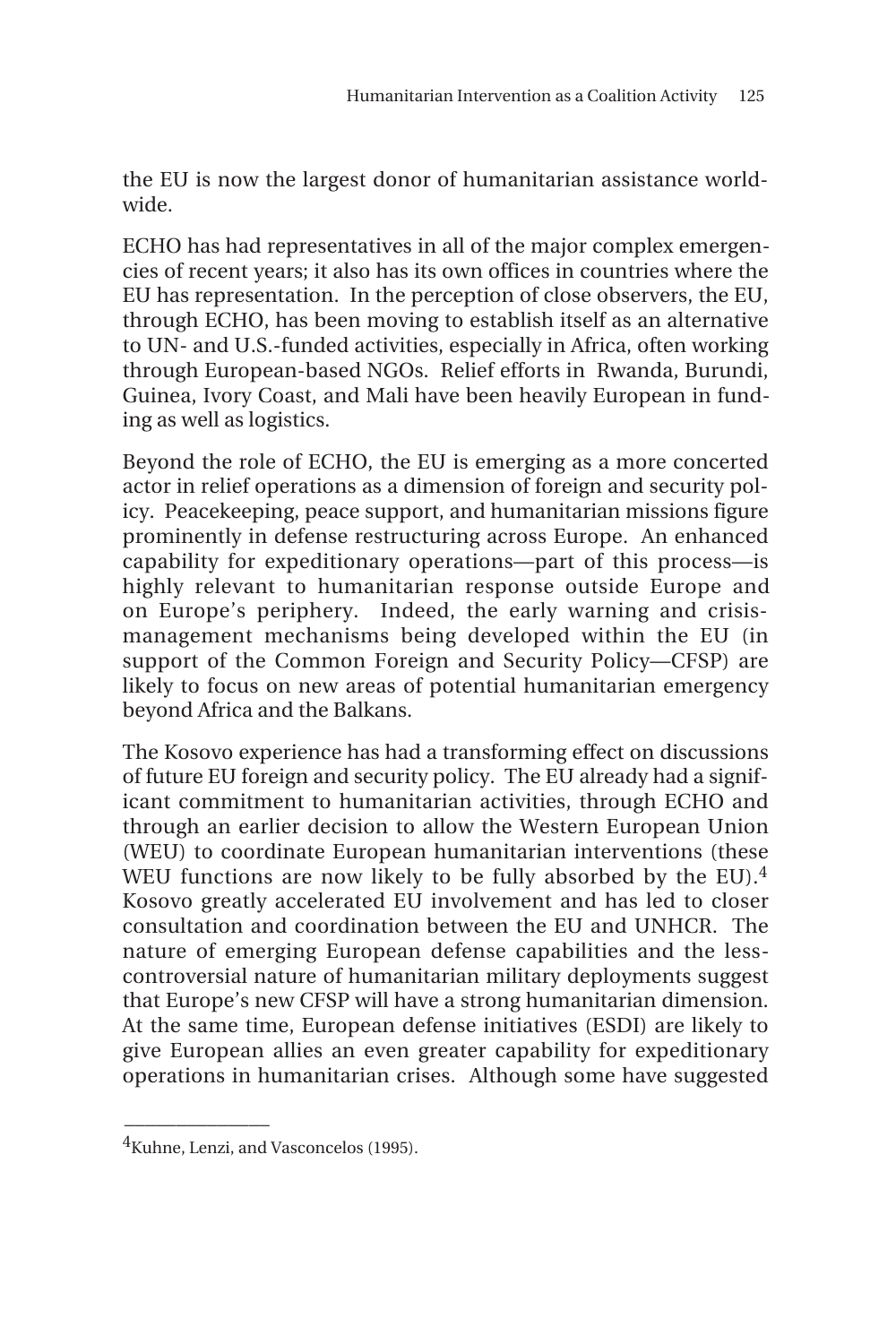that certain European countries are "free riding" on the military side of the Balkan security equation by opting for "soft burdens" such as aiding refugees, this ignores the reality that much of Europe's humanitarian role in the region is being carried out with military assets and personnel.5 Finally, these trends are also encouraging some of the most active players in Africa, especially France, to channel more of this activity through European structures and organizations.

### **THE MILITARY DIMENSION**

European allies, especially France and Belgium, have been willing to place military assets at the service of humanitarian relief operations in Africa, the Balkans, and farther afield. It may involve the outright donation of airlift, without expectation of reimbursement by NGOs or UN organizations—something the United States has traditionally been reluctant to do (the cost of "shared" U.S. lift often comes as a surprise to European militaries and NGOs). Examples include the use of French and Belgian military aircraft in support of operations in south and central Somalia and in Sudan. U.S. observers have been especially impressed by the activity and professionalism of the Belgian military in Africa, and there has been routine coordination among U.S., Belgian, and French personnel in humanitarian training and relief flights. Peacekeeping and humanitarian relief deployments to East Timor also have a substantial European component. Portugal, with its colonial ties to the province, deployed 1000 troops, along with two frigates, C-130 transports, and four helicopters. France, Canada, Italy, Sweden, and Finland also participated, with a heavy emphasis on humanitarian assistance.<sup>6</sup> European allies are generally more willing than the United States to transport NGO personnel on military aircraft.

In Africa, European airlift activity can be discussed in terms of three rough categories—most active, moderately active, and limited or specialized activity. In the first rank, France and, to a lesser extent, Belgium are routine participants in relief operations with a military airlift component. A second-tier group of moderately active states

<sup>&</sup>lt;sup>5</sup>Germany has been cited as an example of this humanitarian-based free riding. "Guns or Refugees—an Unequal Alliance?*"* (1999), p. 50.

<sup>6</sup>Associated Press (1999).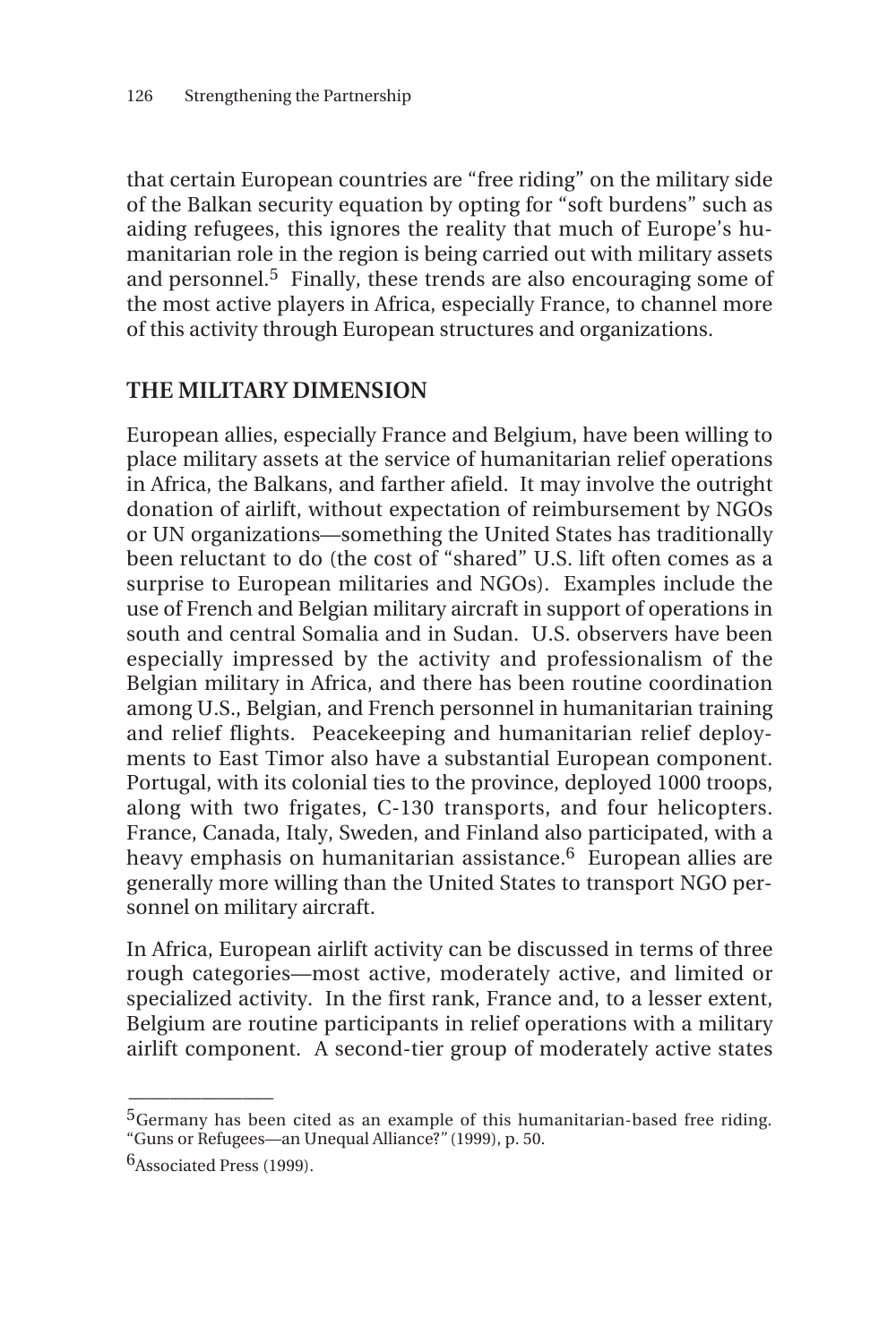includes Italy and the UK. A larger, third group consists of Portugal, Germany, the Netherlands, Canada (included as a "European" ally for the purposes of this discussion), and Spain. Overall, European militaries are providing some 10 percent of current African humanitarian airlift. The vast bulk of airlift requirements for routine and emergency assistance in Africa is provided by private cargo charters. Even in this case, European companies are at the forefront, and there are large numbers of Russian and Ukrainian aircraft.7

European allies do not possess the heavy lift and extensive command and control assets of their U.S. counterparts and have a more limited ability to operate on a remote basis. But these shortcomings, evident in many transatlantic defense comparisons, do not necessarily weigh heavily in relief operations. Heavy lift may not be necessary in relief activity, particularly after the early days of a crisis, and airlift in general is an expensive option if sealift and overland shipment are possible. Where heavy airlift is required, commercial vendors are the routine alternative. Moreover, these vendors can and do operate without the operational restrictions imposed by safety and security on military airlift.8 In many cases, tactical airlift is most useful for supporting relief operations in austere or insecure environments, and European allies possess significant tactical lift assets.

## **REGIONAL BASES AND EXPERIENCE**

 $\overline{\phantom{a}}$ 

Former colonial connections and continuing defense relationships do not always make for easy political relationships between Europe and local actors in Africa. But in a narrower operational sense, this familiarity confers advantages. France and Belgium have linguistic and cultural ties across much of West and Central Africa. Portugal

<sup>7</sup>African companies are also active. Transafrique, SAFAIR, and SAT (Southern Air Transport) are among the largest operators. Transafrique reportedly has lost aircraft over Angola, probably from ground fire. Of the roughly 25 incidents of shoulder-fired surface-to-air missile (SAM) attacks on civilian aircraft, almost all have occurred in sub-Saharan Africa. During the Sarajevo airlift, an Italian military transport was reportedly hit by a ground-to-air missile.

<sup>8</sup>For example, in Operation Provide Hope, U.S. airlift from Mombassa to southern Somalia allowed for higher delivery volumes than might otherwise have been possible, but the USAF was constrained in its operational mandate. Under similar conditions, private air cargo vendors might fly three or four rotations per day.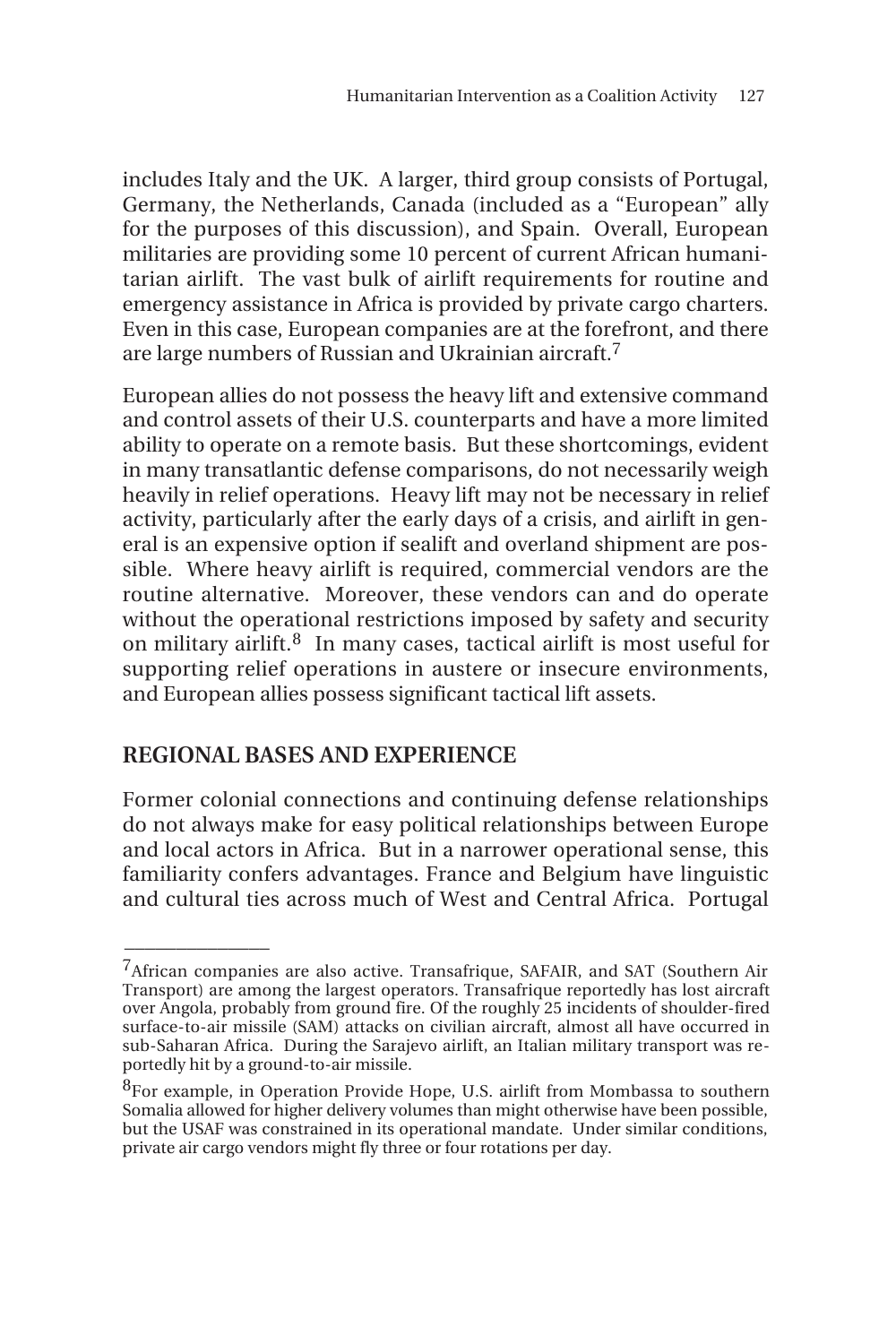has similar ties to Angola and Mozambique. Italian ties are strong in Somalia. In many cases, military-to-military ties are well established. In the French case, the maintenance of bases with forward-deployed mobility forces around Africa offers advantages for military intervention and humanitarian relief. Bases on the African periphery (Dakar, Djibouti, Reunion, the UK base at Ascension Island, and Spanish facilities in the Canary Islands) are useful for lift into Africa from Europe.

Local experience is another European capability element. For allies with defense ties to Africa (above all France, but also Spain, Belgium, Portugal, Italy—and Israel), it is not unusual for some military personnel to have spent their entire careers in Africa or involved in African operations. As a result, these military establishments have useful niche capabilities in, for example, tropical medicine, civil engineering, and intelligence. Even where there has not been an historic connection, allied governments will sometimes find it useful to deploy specialized military assets for humanitarian and political reasons, as with the prominent 1994 deployment of an Israeli Defense Forces field hospital to Goma during the crisis in Rwanda. In this case, the Israeli deployment, including airlift from Israel and security, was supported entirely with Israeli assets. 9

## **RELATIONS WITH NGOs AND NGO CONCERNS**

\_\_\_\_\_\_\_\_\_\_\_\_\_\_

The problem of civil-military relations in relief operations is a concern for European military establishments, just as it is a concern for U.S. military planners. European NGOs are, by and large, wary of cooperation with the military, although the trend toward ever-closer interaction is a phenomenon affecting NGOs and militaries worldwide.

However, observers of operations in Africa and the Balkans where both U.S. and European militaries have been engaged note some differences in approach to NGOs. In some instances, European militaries appear to have a better liaison relationship, especially with European NGOs. Indeed, each major country has its own favored

 $9$ This deployment and the decisionmaking process behind it are discussed in Wiener (1997).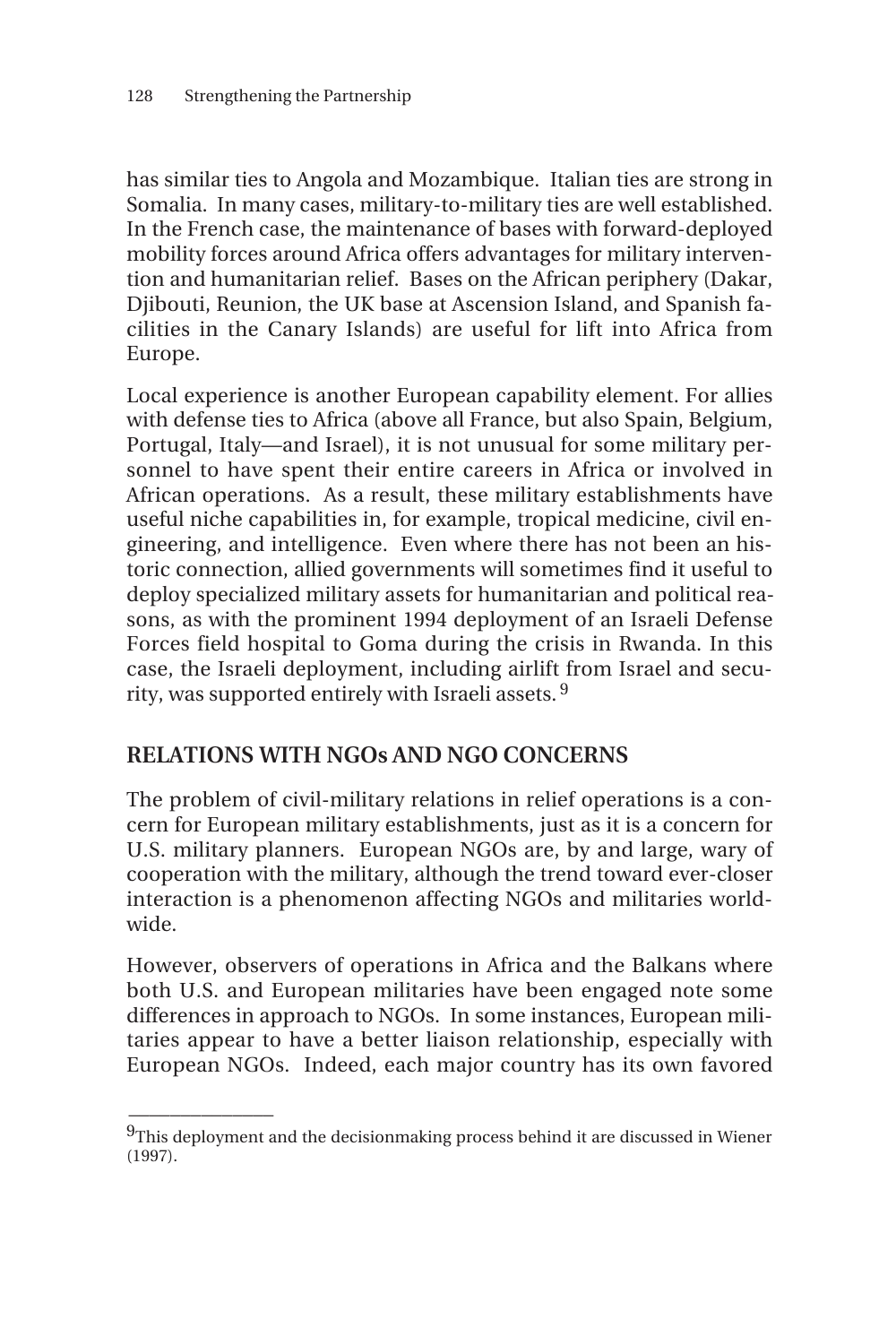"core-team" NGOs, as does the United States. There is often a closer, more collegial "corporatist" approach, and less friction over force protection issues (the relationship between the French military and NGOs may be an exception to this). Some factors that may contribute to an easier civil-military relationship include greater local knowledge, language ties, and the fact that many European militaries view relief operations as a core mission. Local diplomatic staff often play a key liaison role (Belgian and French embassy staff have been described as "omnipresent" in recent African operations). European military establishments routinely assign liaison officers to key NGOs and UN agencies.

European NGOs offer perspectives on their mission and current challenges that roughly mirror the views of NGOs based elsewhere. There is a strong perception that when the U.S. military and NGOs are involved in relief operations, they bring enormous means but disdain close contact with the population. One French NGO official (in an observation repeated by several French military officers) recalled the impression of an "invasion" created by U.S. relief operations in Africa, with personnel in battle dress. Spanish, French, and other European militaries have, by contrast, tried to get "closer to the people." European NGO personnel also tend to regard UN agency staff as equally distant from local conditions and highly bureaucratic.10

At a philosophical level, it is noted that NGOs are uncomfortable with the military, but in the field there is often effective cooperation. Interaction with the military is set to grow because European NGOs are increasingly concerned about personnel security in relief operations. The French Red Cross alone gives security training to some 60 people per year, and such training is now common in other European Red Cross organizations.<sup>11</sup> Despite the growing role of private security organizations in relief operations, these arrangements are not popular with European NGOs.

<sup>&</sup>lt;sup>10</sup>European NGOs that are especially active in African relief include Médecins Sans Frontières, ACF (Action Against Hunger), national Red Cross organizations (particularly in France, Spain, Sweden, and the UK), Médecins du Monde, and Caritas France.

<sup>&</sup>lt;sup>11</sup>The growing threat to UN and NGO relief workers is highlighted in Miller (1999).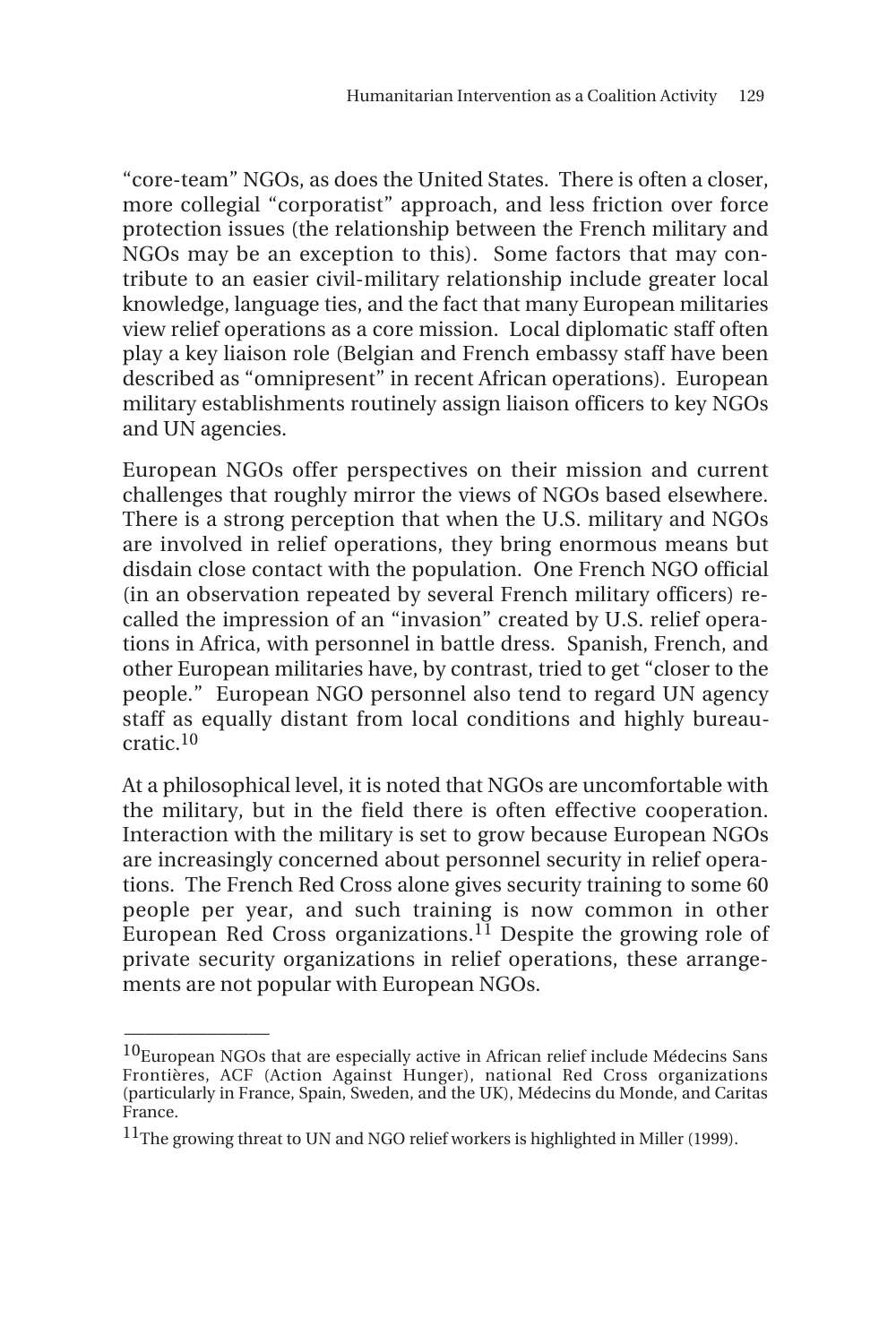The NGO community in Europe is now trying to look ahead to emerging areas of need such as the Caucasus and Central Asia (especially Afghanistan). The demands for humanitarian assistance in these areas are potentially large, and the environment for intervention is among the most insecure, with threats of kidnapping and mines looming large. Airlift is another concern. The extensive reliance of European NGOs on the air charter market is troubling because of its inherent cost (and the rates rise as NGOs compete for space in emergencies) and poor safety and security offered by air charter operators, especially those based in eastern Europe and the former Soviet Union.<sup>12</sup> As a result, European NGOs are exploring the possibility of maintaining dispersed or prepositioned stocks close to likely crisis areas in Africa and the Pacific (e.g., at Madagascar, Mauritius, the Seychelles, Mozambique, and New Caledonia). In some cases, these decentralized facilities might be colocated with existing French or other military bases. All of these issues, from risk assessment to logistics, suggest to European observers the need for better geopolitical analyses by NGOs and within relevant EU organizations.

## **TRANSATLANTIC SYNERGIES IN HUMANITARIAN CONTINGENCIES**

In those instances where U.S. and European militaries have worked together in evacuation and humanitarian assistance operations, European officers have generally been impressed with the capability (especially airlift and associated ground-handling operations) and professionalism of U.S. forces. In large-scale humanitarian relief operations, as in central Africa, Somalia, and the Balkans, there is an important potential synergy between European and U.S. assets and capabilities. European allies have extensive local ties, useful tactical lift, and training for humanitarian interventions. The United States can offer heavier lift to the African theater, big-picture intelligence, and command, control, communications (C3) assets, without which large-scale operations may be delayed or ineffective. Not least,

\_\_\_\_\_\_\_\_\_\_\_\_\_\_

<sup>&</sup>lt;sup>12</sup>As an example, in one recent case the French Red Cross spent \$100,000 to fly 36 tons of materiel to Brazzaville.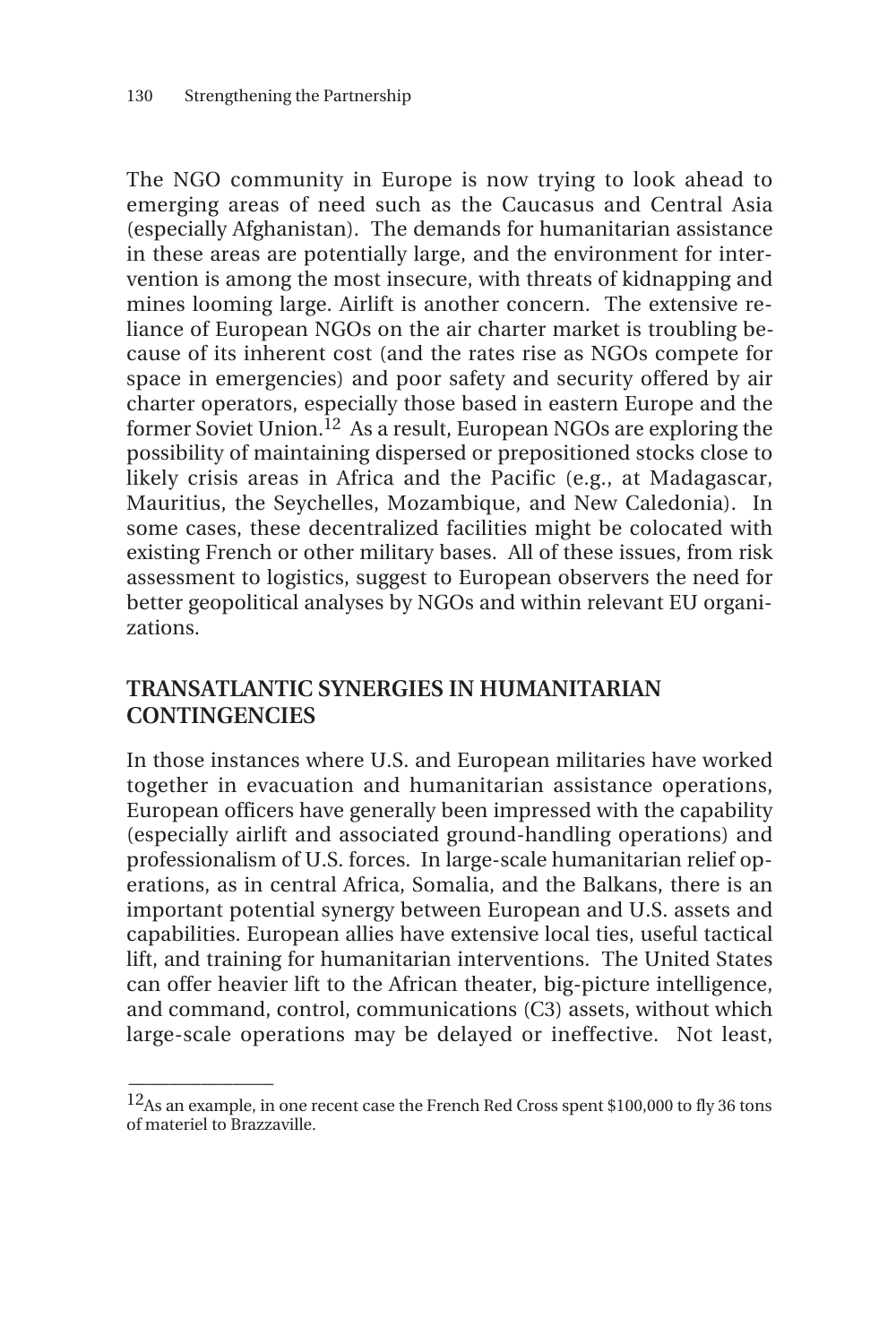European allies, through the EU, are also in a position to provide substantial funding for humanitarian relief.

## **WHAT ROLE FOR NATO?**

 $\overline{\phantom{a}}$ 

Even before the Kosovo crisis, NATO was moving steadily toward a more active role in humanitarian-related missions. Kosovo, the articulation of a new Strategic Concept, and operational developments in the Balkans have accelerated this trend and created new patterns of relations among NATO, UN organizations, and NGOs. The net result is that NATO, once a marginal actor in relation to relief operations, is now an important vehicle for civilian and military planning in this sphere.

Although NATO's role is still in transition as a result of the Kosovo crisis and ongoing activities in the Balkans, the role of Kosovo in changing NATO's perspective on humanitarian missions, especially airlift, has been pronounced. NATO's structures for civil emergency planning, the control of air movements, and standardization in logistics, all of which are useful in relief operations, were underdeveloped. The civil emergency planning focus in NATO has traditionally been oriented toward managing refugee crises behind a conventional front in western Europe or reconstitution after nuclear attack. Although SHAPE (Supreme Headquarters Allied Powers Europe) had mechanisms for managing airlift flows, airlift itself has always been a national responsibility within the Alliance (i.e., members brought their own airlift assets to NATO operations). There is now discussion about NATO acquiring new heavy lift assets through the infrastructure fund, but its outlook is unclear.<sup>13</sup>

The NATO approach toward humanitarian missions draws on several elements. First, NATO has a long-standing interest in and structure for civil emergency planning. In the post–Cold War environment, NATO's Civil Emergency Planning activities have become a useful vehicle for engaging Partnership for Peace (PfP) and Euro-Atlantic Partnership Council (EAPC) countries, Russia, and Mediterranean

<sup>&</sup>lt;sup>13</sup>Individual NATO allies, including Germany and the UK, also have plans to acquire strategic lift, either by charter arrangements (e.g., with Ukraine) or by purchasing airlifters (C-17s or the "Future Large Aircraft").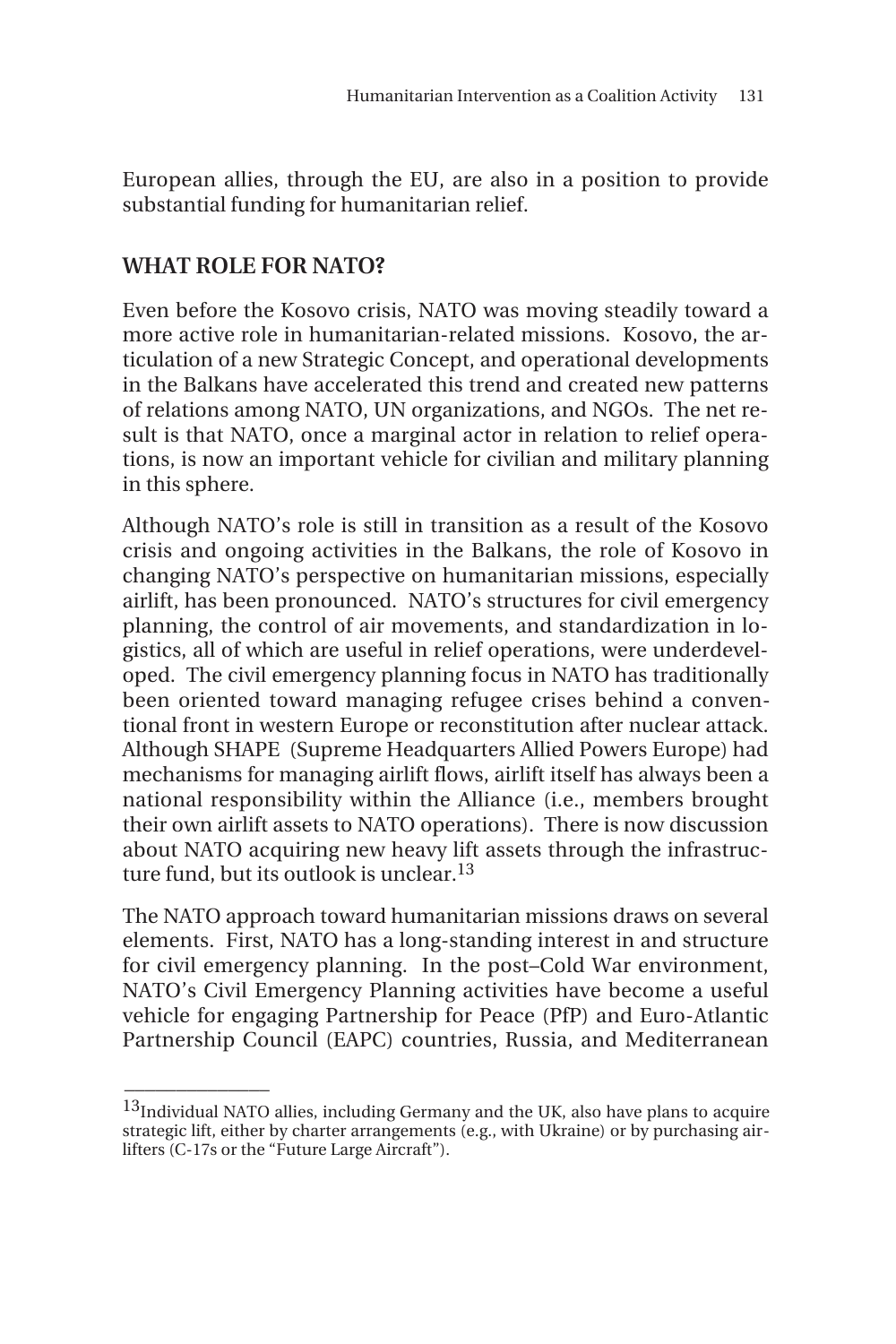dialogue states in noncontroversial forms of cooperation. With the formation of the Euro-Atlantic Disaster Response Coordination Center (EADRCC) within the Alliance's Civil Emergency Planning Directorate in June 1997, NATO has been able to play a more significant role in responding to natural disasters and humanitarian crises of various kinds. The EADRCC has been a key actor in refugee relief in Kosovo and in coordinating allied contributions to earthquake relief in Turkey and Greece. UN agencies are now a leading consumer of EADRCC efforts, which focus on improving and coordinating the emergency response capabilities of the 44 members of the EAPC.<sup>14</sup>

A second stream of NATO humanitarian engagement has been the growing focus on peacekeeping and peace support activities, both as Alliance missions and as focal points for training and cooperation with partners. In Bosnia, and more recently in Kosovo, these missions have unfolded in a complex setting in which humanitarian relief has been a key task. The new NATO Strategic Concept, presented at the 1999 Washington Summit, refers prominently to crisis response missions and capabilities, including disaster relief and humanitarian assistance.15 The Mediterranean Cooperation Group, the Alliance body responsible for activities within the NATO dialogue with nonmember states in North Africa and the Middle East, has also identified civil emergency planning, including humanitarian relief, as a subject for future initiatives.<sup>16</sup>

The EAPC's Ad Hoc Group on Cooperation in Peacekeeping has been a focal point for Alliance thinking, especially on the humanitarian and civil-military aspects of peacekeeping and peace support operations. NATO, in cooperation with national governments, has organized meetings with international organizations and NGOs to discuss information exchange and predeployment preparation in relief operations, most recently in Geneva in February 1999.17 Areas of

16See Lesser et al. (1999).

 $14$ For a summary of NATO civil-emergency planning activities and issues (pre-Kosovo), see Palmeri (1998); Palmeri (1996).

<sup>&</sup>lt;sup>15</sup>Specific references to humanitarian missions appear in both the Washington Declaration, NAC-S(99)63, pp. 3, 9, and 13; and the new Strategic Concept, NAC-S(99)65, pp. 3, 12, and 16 (see North Atlantic Council in the bibliography).

<sup>17</sup>See *Cooperation in Peacekeeping: Workshop on Humanitarian Aspects of Peacekeeping* (1999), and Klaiber (1999). Participants included representatives of UNHCR,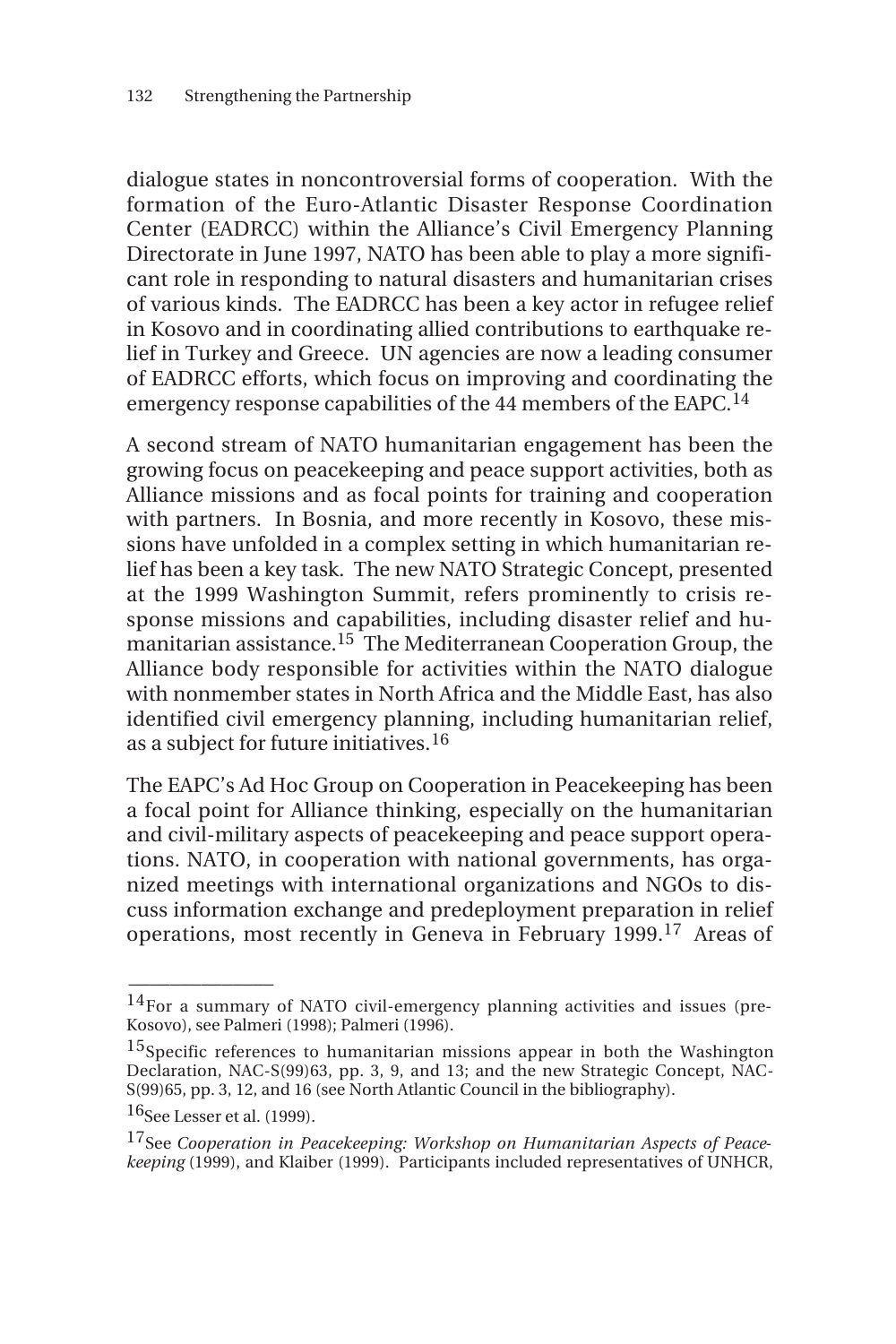emphasis in recent discussions include the need to develop a single focal point for planning, a civil-military exercise program, and standardization in policy, doctrine, and rules of engagement. In addition, there is interest in how the restructuring of defense forces in Europe can support future relief operations. The theme of civilmilitary cooperation in humanitarian airlift has also been taken up by the NATO Air Defence Committee (NADC).<sup>18</sup>

The Ad Hoc Group is compiling a compendium of views on the humanitarian aspects of peacekeeping. This open-ended document will not have any formal standing in determining NATO doctrine but will be influential in shaping NATO practice. Its content is now likely to be strongly influenced by the perceived lessons of the Kosovo experience. The document, pre-Kosovo, summarizes well-known observations and concerns on complex relief operations and the problems of civil-military cooperation. It identifies the key international organizations with whom coordination will be essential (it acknowledges but does not attempt to catalogue the range of relevant NGOs). The compendium draws a useful distinction between civil-military cooperation at the political/strategic, theater, and tactical/field levels, reaffirms the lead role of humanitarian agencies, and strongly endorses the inclusion of NGOs in peace support exercises. It stresses the need for civilian humanitarian actors to have direct contact with operational staffs (rather than with public relations officers) and accepts the notion of liaison officer exchanges in military and NGO field headquarters. With the Bosnian experience in mind, UNHCR and other humanitarian personnel have been participants in training courses and seminars at the NATO school in Oberammergau, as well as activities organized by the North Atlantic Cooperation Council, now EAPC.19

As NATO implements its Combined Joint Task Force (CJTF) concept, it has been suggested that NATO consider establishing "humanitar-

19Mendiluce (1994), p. 26; Lightburn (1996).

**\_\_\_\_\_\_\_\_\_\_\_\_\_\_\_\_\_\_\_\_\_\_\_\_\_\_\_\_\_\_\_\_\_\_\_\_\_\_\_\_\_\_\_\_\_\_\_\_\_\_\_\_\_\_\_\_\_\_\_\_\_\_** ECHO, ICRC, UNICEF, OSCE, the International Committee of Voluntary Agencies (ICVA), Supreme Allied Commander, Europe (SACEUR), and Supreme Allied Commander, Atlantic (SACLANT).

<sup>&</sup>lt;sup>18</sup>An NADC seminar, "Coordination and Cooperation Between Civil Administrations and Air Defence During Humanitarian and Peace Support Operations," was held at the French Air Force Academy, October 6–9, 1998.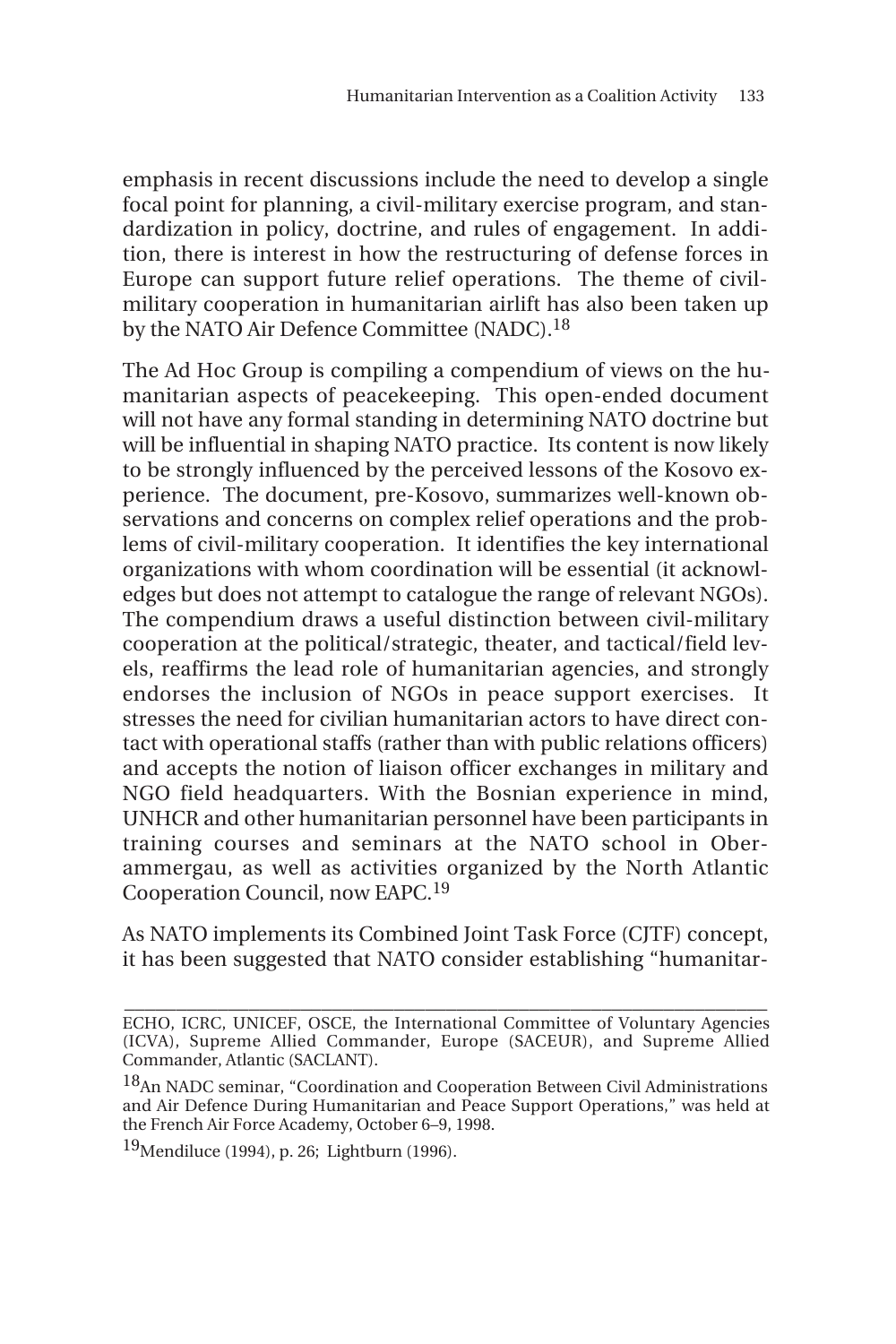ian CJTFs" that would allow for the participation of NGOs and IOs alongside national contributions, much as the current CJTF concept provides for the participation of nonmember states in NATO-led military operations. Given the desirability of civilian control in relief operations, and the desire of NGOs for access to NATO information while safeguarding their independence, the usual practice has been to establish parallel and coordinated—rather than unified or "joint"—planning and coordination mechanisms. It is therefore unclear whether a humanitarian CJTF could be made to work in practice when NGOs are involved in great numbers. Relief efforts in Kosovo will be an important test case in this regard—the KFOR (Kosovo Force) Combined Joint Civil-Military Task Force is, in essence, a humanitarian CJTF.

In the debates over the Strategic Concept and future NATO missions, there have been clear differences in perspective among allies. Canada, the Netherlands, Belgium, and others whose defense doctrines already emphasize humanitarian missions have favored the emergence of relief operations as a core task for NATO. But others, principally the UK and France, have been ambivalent. British policymakers, while not averse to humanitarian intervention (as the Kosovo experience makes clear), do not wish to see NATO resources drawn away to address humanitarian missions. France, in contrast, strongly favors humanitarian missions as a matter of national strategy, but NATO is not its preferred vehicle for action, for longstanding political reasons. The new members, and the PfP states, especially neutrals, have been most enthusiastic.

Logistics, including airlift, is a third subject of NATO relevance to relief operations. Standardization in logistics has been a long-standing NATO interest, and considerable attention has been devoted to problems of efficiency and harmonization in this area.20 Although the provision of airlift for military or humanitarian purposes is a national responsibility in NATO, SHAPE has procedures for pooling airlift and managing traffic flows to promote efficiency. The IFOR and SFOR operations involved a large pool of this sort. SHAPE planners stress that the key issue in these complex operations has been

\_\_\_\_\_\_\_\_\_\_\_\_\_\_

 $20$ The detailed NATO guidelines on logistics practice include humanitarian missions as part of peace support operations. See Senior NATO Logisticians' Conference Secretariat (1997).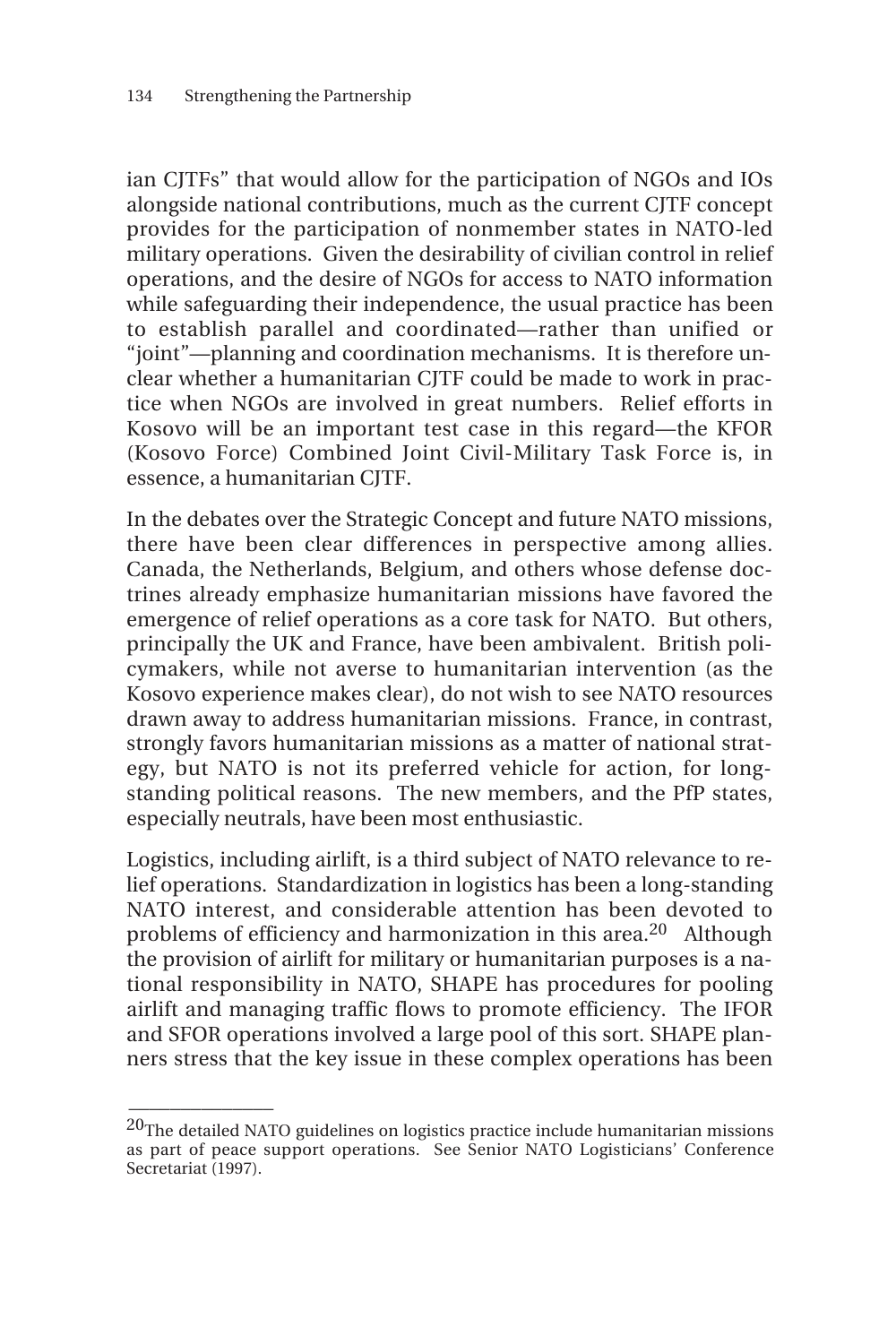the movement of people rather than materiel. There has been some sharing of space with NGOs on a space-available basis; NGOs have, in turn, offered space to U.S. personnel on their chartered aircraft. In Balkan relief operations prior to Kosovo, NGOs have typically turned first to national governments rather than to NATO when seeking airlift. When there are approved requests to NATO, SHAPE then polls nations on available lift.<sup>21</sup> Several NATO allies (e.g., the Netherlands, Belgium, and Canada) have traditionally been more willing than the United States to donate tactical lift. When requests come through the UN, the UN will generally purchase lift space. NATO's Civil Emergency Planning directorate is somewhat unusual in that it can fill lift requirements for humanitarian response or disaster relief directly, through commercial charters, without reference to SHAPE.

Another resource is provided by the standing Civil Military Cooperation Cell (CIMIC) at SHAPE. The cell is responsible for assessing the effect of military operations on the civilian population and environment, and vice versa. Even before Kosovo, CIMIC was the lead vehicle for NATO's military interaction with international organizations and NGOs. In this regard, the operational-level interaction through CIMIC was generally more active than equivalent contacts at the political level through NATO Headquarters. In response to the Kosovo crisis, CIMIC established a Refugee Support Coordination Center (RSCC) to coordinate military support for civil humanitarian relief operations in the Balkans. Recent NATO debate on civil-military relations has pointed to the need to extend CIMIClike arrangements that have worked well at the operational level to embrace higher-level interactions at the political level, bringing together NATO decisionmakers with other key international organizations (and perhaps NGOs) active in peacekeeping and relief operations.22 The Kosovo experience arguably brought this about through crisis-driven necessity.<sup>23</sup>

<sup>21</sup>Through the Allied Movement Coordination Center (AMCC).

<sup>22</sup>Zandee (1999), pp. 12–13.

<sup>&</sup>lt;sup>23</sup>Civil-military coordination in Kosovo will be addressed in greater detail in future RAND work.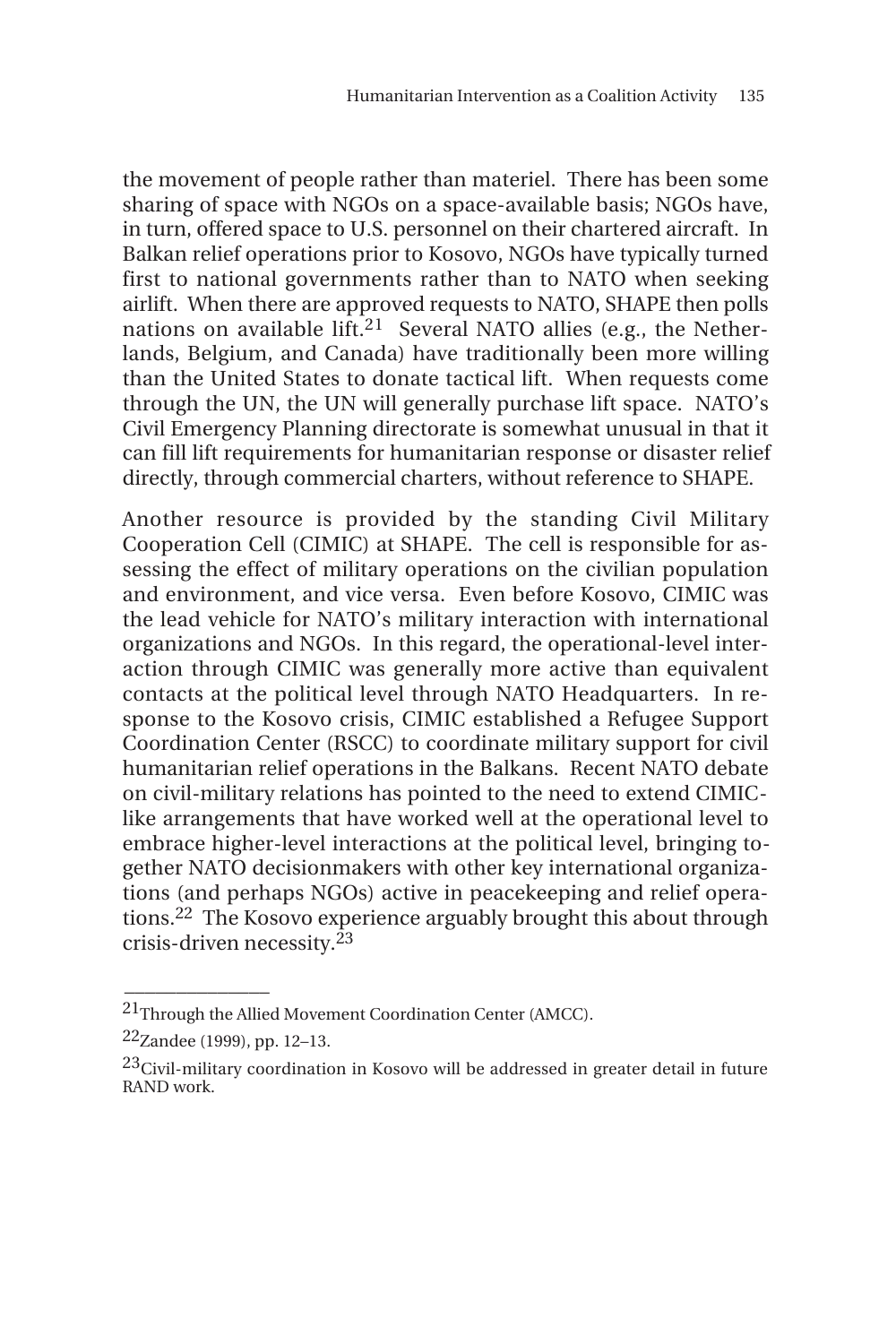# **SOME OBSERVATIONS ON KOSOVO**

The 1999 Kosovo crisis has greatly advanced the humanitarian dimension of Alliance strategy and planning. Although responsibility for humanitarian activities was vested with UNHCR, it quickly became clear that NATO would have to play a more direct role. UNHCR, despite its nominal claim to be a "lead agency," had neither authority nor resources in Kosovo. NATO's relief operations took place on many fronts, including (1) managing the airlift of relief supplies, (2) temporarily transferring some refugees to NATO countries, (3) off-loading and providing immediate storage of relief supplies, (4) building refugee facilities, and (5) attempting to provide information on the number and location of internally displaced persons. $24$ 

The NATO role in coordinating humanitarian relief in the Kosovo crisis was greeted with some ambivalence in the NGO and IO communities. There was disappointment at the inability of UN agencies to manage the relief effort and skepticism about NATO. One NGO official described the NATO involvement as "partly scraping the bottom of the barrel" and NATO "trying to establish a new role for themselves."25 Reactions of this sort may have flowed, in part, from perceptions early in the crisis that NATO would not mount a serious campaign to restore the autonomy of Kosovo. That said, it appears that the relationship between NATO officials and NGO and IO representatives was effective and generally positive, despite the challenging circumstances and the disproportionate capabilities in the field.26 It is also important to recall that the NATO-UNHCR relationship did not begin with Kosovo but began in earnest with operations in Bosnia, with UNPROFOR (the UN Protection Force), and the Sarajevo air bridge in which NATO allies played a key role.27

Although the lessons of the experience from all sides need to be assessed more closely, it appears that NATO's foray into humanitarian

\_\_\_\_\_\_\_\_\_\_\_\_\_\_

<sup>&</sup>lt;sup>24</sup>Balanzino (1999), p.10.

<sup>25</sup>Quoted in Kaminski and Copetas (1999).

<sup>&</sup>lt;sup>26</sup>The UN's 1999 Interagency Needs Assessment Mission for the Federal Republic of Yugoslavia apparently did not include a NATO representative among its numerous participants.

 $27$ Mendiluce (1994).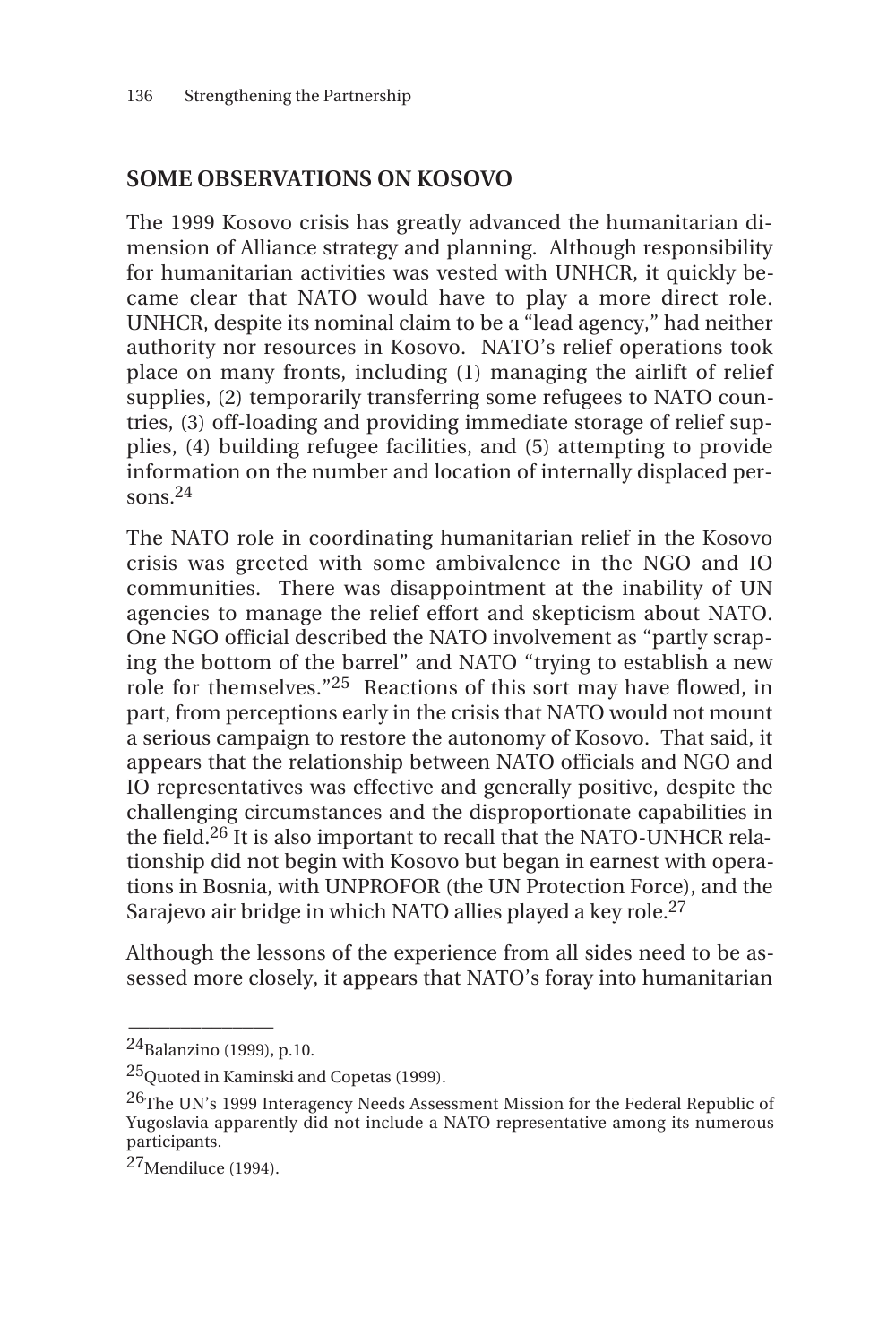relief was conducted with unprecedented attention to civil-military relations and liaison arrangements. In KFOR, the civil-military relations effort is being carried out primarily through a Combined Joint Civil-Military Task Force (CJCMTF) working directly for the KFOR commander. The CJCMTF has the responsibility for liaison with NGOs and IOs, with the eventual aim of returning the bulk of humanitarian relief efforts to civilian control.28

The unprecedented NATO involvement in relief operations in the Balkans, and later in the Kosovo crisis, has a number of implications. First, it is clear that humanitarian support has been firmly established as a future mission for the Alliance. Second, it is now more likely that coalition approaches to humanitarian relief within the Euro-Atlantic area will be coordinated through NATO rather through ad hoc multilateral arrangements, although there will still be a strong tendency for military-NGO interaction along national lines. This tendency was evident in Kosovo, as well as in IFOR/SFOR, and is reinforced by national contingent deployments operating within national sectors. Third, NATO has emerged as an important stakeholder in humanitarian planning and consultations—alongside UN agencies, the ICRC, and key NGOs—and as a new player on issues such as "codes of conduct" for NGOs. Closer NATO/EU/UNHCR coordination has been a feature of the Kosovo experience. Fourth, within NATO, the Kosovo experience has undoubtedly strengthened the role of civil emergency planning and, in particular, the EADRCC.

Thus, the Kosovo experience will likely reinforce underlying trends for a more active NATO role. The growing focus on power projection and expeditionary operations, even for traditional NATO missions, will mean more (and more widely shared) inherent capability for remote relief operations. More flexible command arrangements, such as the CJTF concept, will have particular relevance for humanitarian interventions, as will the focus on peacekeeping and peace support operations. Finally, new and prospective Alliance members and partners tend to be among the most interested players in relief operations; they will bring important niche capabilities, and future training exercises with their militaries will likely emphasize peacekeeping and humanitarian assistance.

<sup>28</sup>Balanzino (1999), p. 13.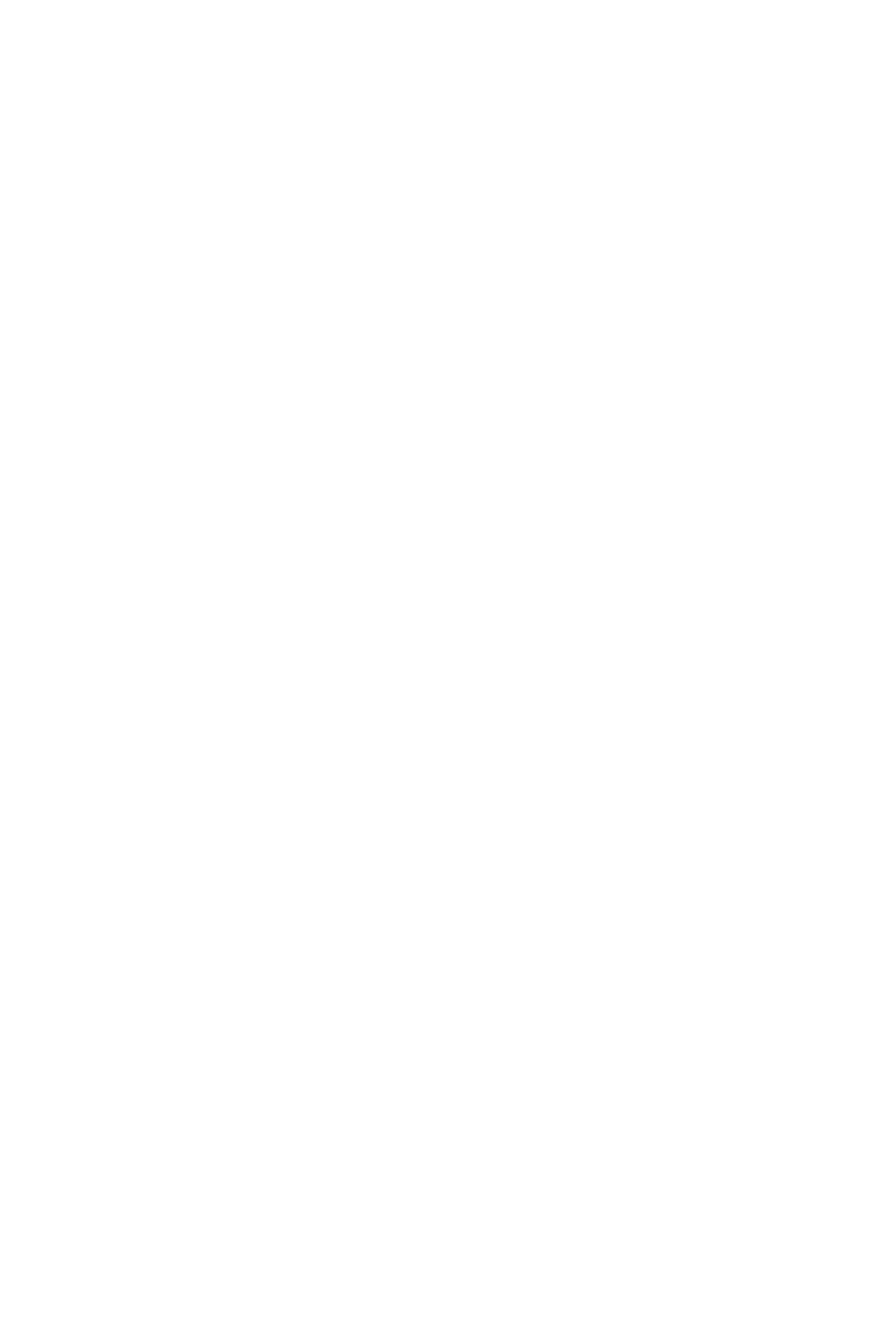# **PART FOUR. IMPLICATIONS AND RECOMMENDATIONS**

The U.S. military, and the U.S. government more broadly, cannot solve all the problems inherent in complex emergencies. They can, however, minimize the impact of many of these problems while leveraging NGO, IO, and allied capabilities more effectively. Although our recommendations emphasize what the USAF and the unified commands should do, many of them require action across all the military services, the unified commands, and the Department of Defense, as well as by key civilian agencies, such as the Department of State.

Solving the most difficult problems would require a major resource commitment by the U.S. government. Such a commitment does not appear to be likely, so Chapter Eleven focuses on more limited steps, including organizational and operating procedural changes that can increase U.S. effectiveness in humanitarian assistance.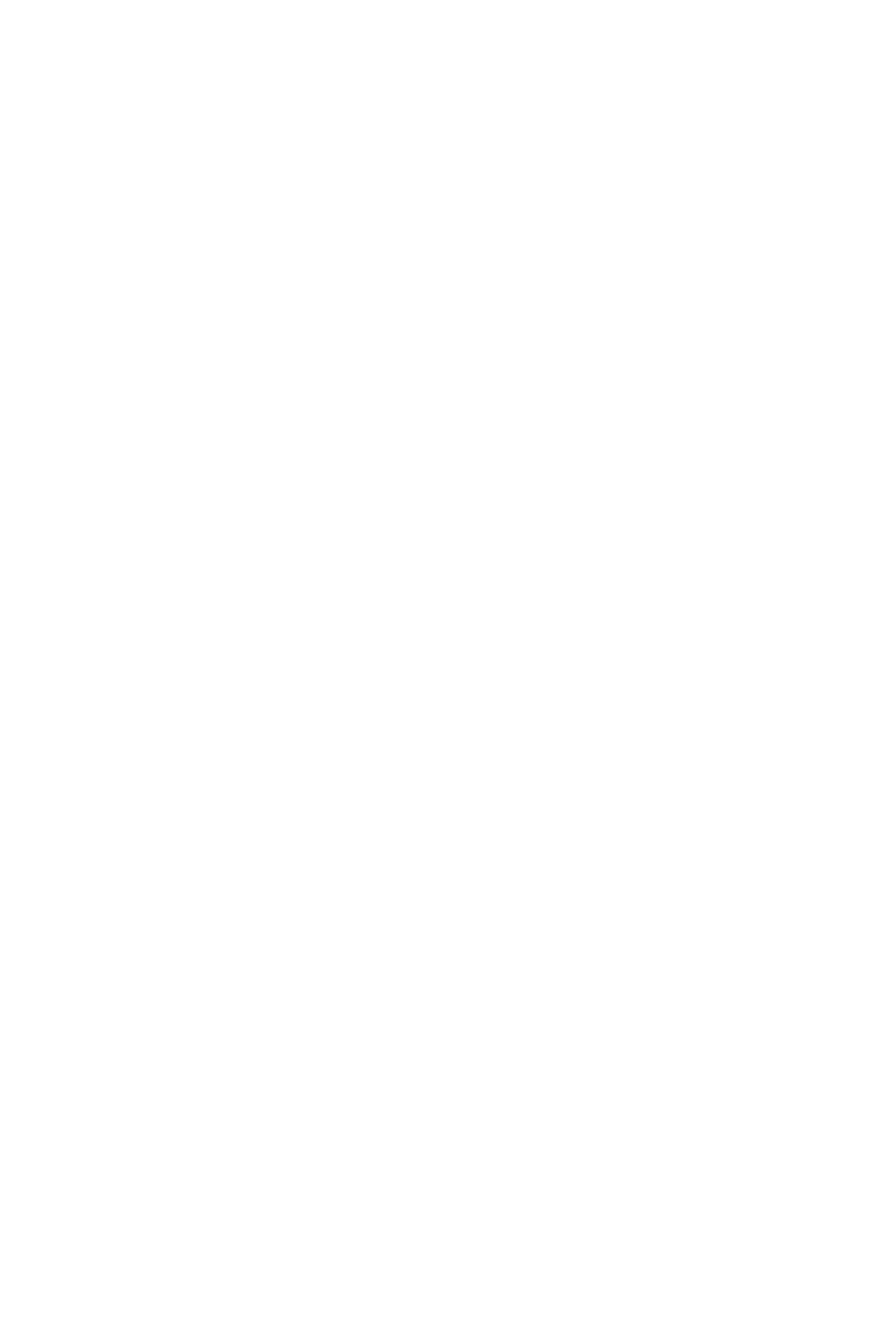#### Chapter Eleven

# **A STRATEGY TO IMPROVE COORDINATION**

This chapter outlines a strategy to improve coordination with relief agencies during humanitarian crises, including suggestions for dividing up responsibility for implementing the strategy. It identifies the advantages of such a strategy as well as potential difficulties. By implementing this strategy, the military will be better able to take advantage of relief agency capabilities and minimize problems.

More effective provision of relief requires overcoming or minimizing many of the problems that currently affect cooperation between the military and relief agencies and capitalizing on U.S.-allied synergies. A strategy to improve coordination would have the following objectives:

• Ensuring familiarity with relevant relief organizations.

- Improving information sharing both before and during crises.
- Fostering better long-term planning and coordination by closely engaging select relief organizations.
- Improving coordination of the relief flow during humanitarian crises.
- Encouraging developments among U.S. European allies to improve their humanitarian relief capabilities. $<sup>1</sup>$ </sup>

<sup>&</sup>lt;sup>1</sup>These objectives overlap and reinforce one another. Increasing familiarity and engaging key NGOs will ease the coordination of the airflow during a crisis. Similarly, better information sharing will strengthen the overall engagement effort.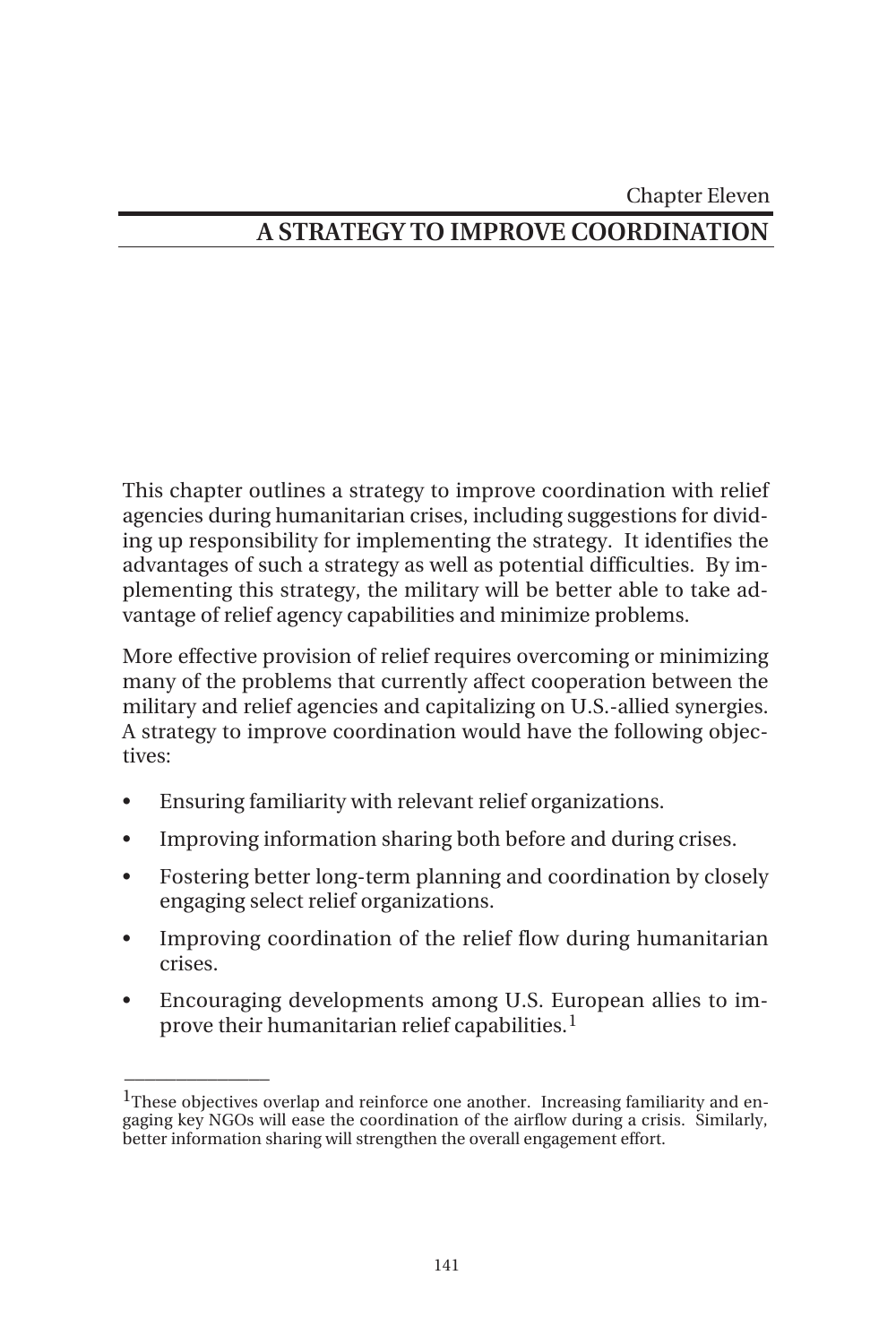Meeting these objectives requires both institutional changes in the U.S. military at multiple levels and a change in procedures for carrying out relief operations.

At a minimum, the military should ensure that its key personnel are familiar with organizations relevant to relief operations. At the same time, it should help these same organizations become more familiar with the military's organization and capabilities. Relevant organizations would include several agencies in the UN family, the ICRC, and a broad spectrum of NGOs. Familiarization should promote mutual understanding and better cooperation across the military, UN agencies, and NGOs.

In addition, the military should closely engage select organizations that play key roles during humanitarian crises in order to improve long-term planning. Key organizations would include agencies in the UN family (e.g., OCHA, WFP, UNHCR), the ICRC, and selected NGOs, particularly the core-team NGOs identified earlier. Engagement would speed response and increase efficiency during all phases of a humanitarian crisis, especially during the initial phase when delay might cost lives.

Building on both these efforts, the military should initiate actions to improve coordination of the relief flow during humanitarian crises. The services should offer their impressive logistics capabilities to help manage the airlift and sealift of supplies, particularly in the early days of a crisis. To be fully effective, these actions should address both the narrower problem of managing the aid flow and the broader, more fundamental problem of establishing priorities.

The military should also recognize the important role that European allies can play in responding to complex emergencies. The United States should encourage European militaries to further develop their capabilities in this regard. Equally important, the U.S. military should improve its ability to leverage these capabilities and augment them with its own.

The particular requirement will determine which military element should act to achieve the objectives. The unified command is the most appropriate entity to carry out many of the most important actions recommended below. Almost all of the recommendations apply to the regional commands (i.e., USEUCOM, USCENTCOM,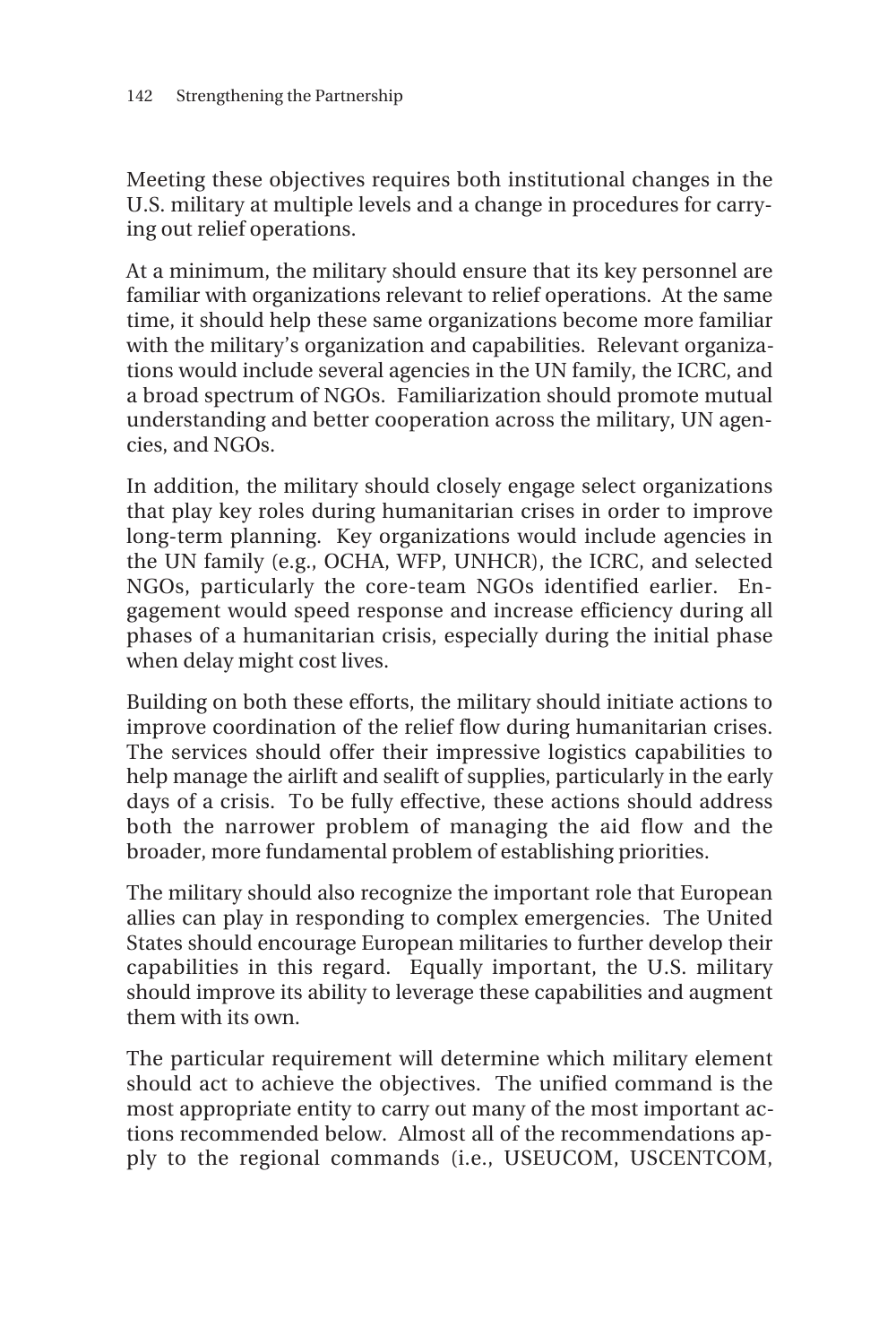USPACOM, and the USSOUTHCOM, but several key recommendations apply to functional commands, particularly the U.S. Transportation Command (USTRANSCOM). Several vital steps, however, require the armed services, the Joint Staff, or DoD to play a leading role. When appropriate, the remainder of this chapter links specific recommendations to appropriate elements within the military.2

The military cannot promote coordination alone. An effort to engage NGOs and improve the flow of aid requires not only cooperation among the organizations identified in this report but also among donor and host countries at high political levels. This is particularly true regarding steps to improve the capabilities of European allies. But the military can improve performance by identifying the problems, advocating workable solutions, and promoting solutions before crisis occurs.

## **ENSURE FAMILIARITY: RECOMMENDED ACTIONS**

Greater familiarity would promote mutual understanding between the military and relief organizations and reduce lingering suspicions of the military within some NGOs. It also would help the military take advantage of expertise resident in the NGOs and smooth coordination during a crisis. The military should become familiar with all NGOs operating during a crisis, particularly those belonging to the "core" category. Although minor and advocacy NGOs may contribute relatively little to the overall operation, their personnel nevertheless could be taken hostage, threatened, need transport, or otherwise require military assistance. Moreover, an otherwise minor NGO may play a major role in a particular contingency.

The following initiatives, if taken by the unified commands (and, to a lesser degree, the armed services, and other actors in the defense community) would help ensure greater familiarity:

<sup>&</sup>lt;sup>2</sup>Because of the role of USEUCOM in initiating this research, many of the recommendations for implementation at the unified command level use USEUCOM as the example. Except where otherwise noted, we believe these actions would be beneficial in other commands as well.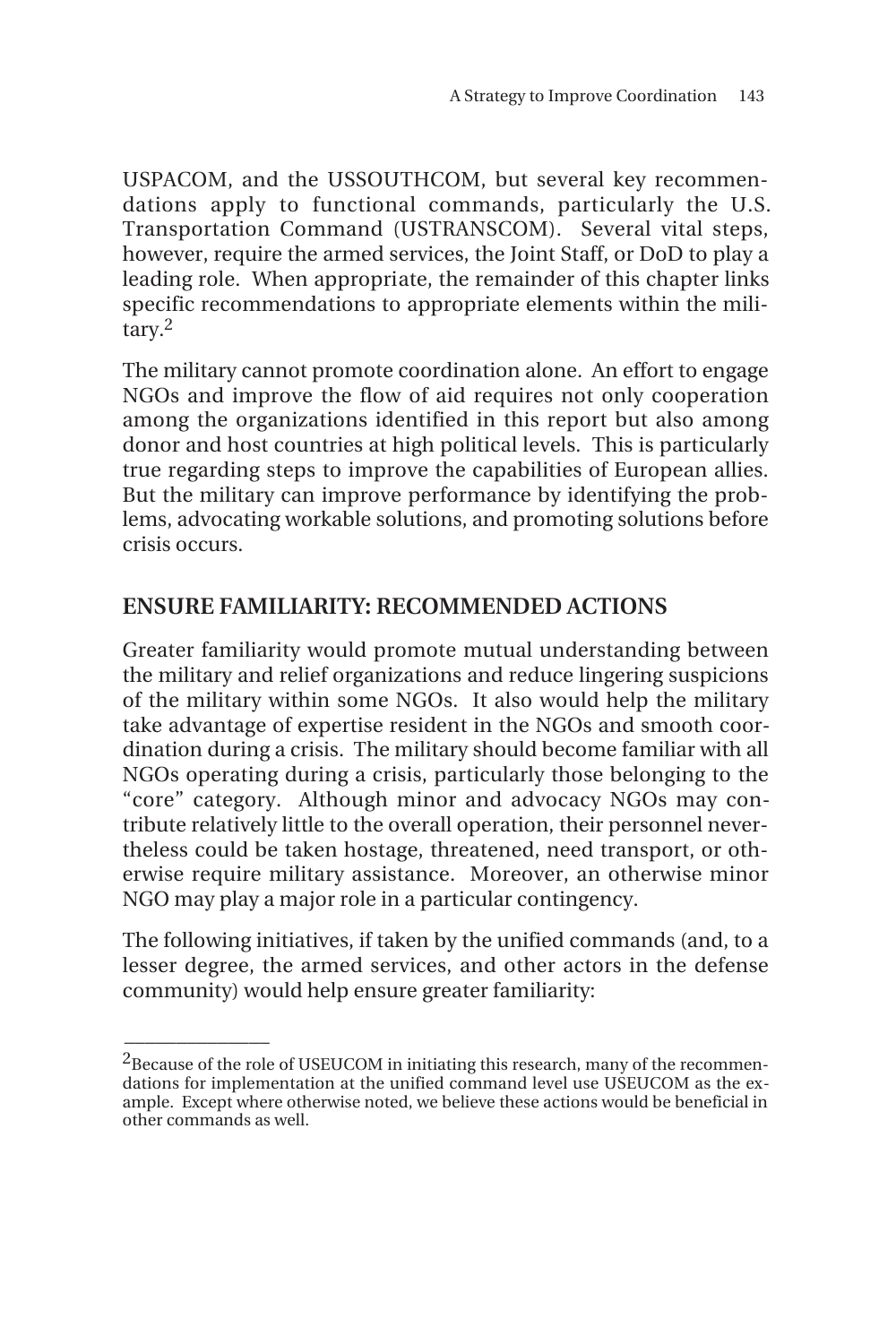- Appoint a "humanitarian advisor"
- Systematically and routinely brief relief agencies on military capabilities
- Integrate civil affairs capabilities into noncrisis operations
- Sponsor conferences and seminars
- Sponsor partnership with the Center of Excellence.

A more detailed division of labor for implementing these steps is suggested in Table 11.1 (pp. 152–153).

# **Appoint a Humanitarian Advisor**

To ensure better familiarity with relief agencies—perhaps the biggest step to improving overall coordination—an individual should be appointed by each unified command to work with NGOs and IOs. (If a unified command or the military in general seeks to emphasize this mission beyond current levels, the appointment of additional individuals should be considered.)

The military generally is unfamiliar with other actors during humanitarian crises. Many officers have some knowledge because of their participation in previous relief efforts, but there is little effort to maintain regular contact or ensure institutional awareness of relief agencies. Although military officers are broadly familiar with the role of ICRC in implementation of the Geneva Conventions, their normal duties do not require them to become familiar with the UN family, NGOs, or the ICRC in its relief capacity. With few exceptions, military officers are not trained to work with these organizations. Joint doctrine identifies important NGOs and sketches their capabilities, but only in a generic fashion.<sup>3</sup> USEUCOM and other unified commands need to know where NGOs are working within their AOR and be at least broadly acquainted with their programs and capabilities for quick response.

For example, no staff entity in USEUCOM currently has a responsibility to ensure that the command is familiar with those NGOs that

\_\_\_\_\_\_\_\_\_\_\_\_\_\_

<sup>3</sup>Joint Chiefs of Staff (1996), Joint Pub 3-08, pp. D-3 and D-4.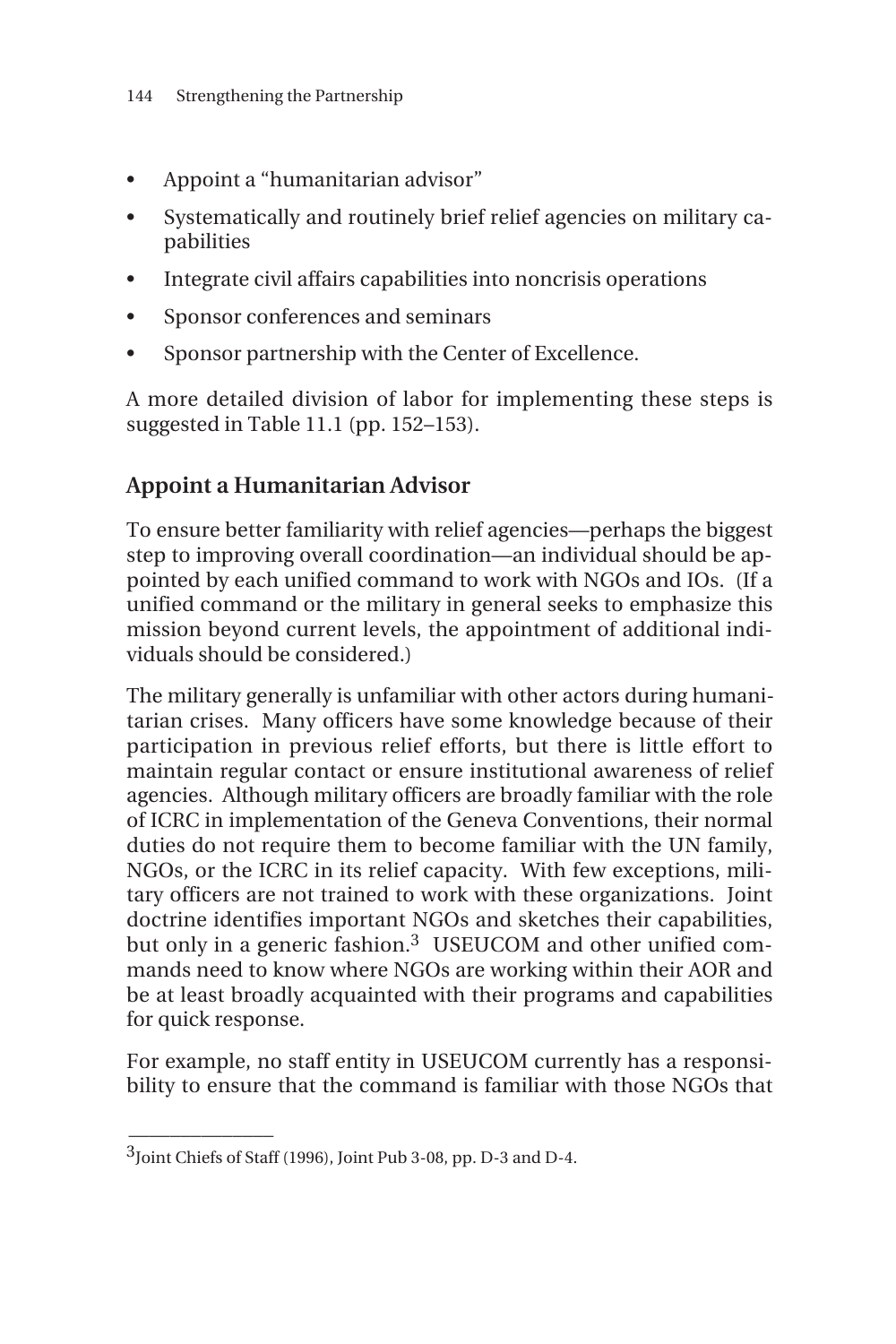are working within the AOR and those that would likely arrive during a crisis. Some staff do occasionally work with NGOs and IOs, but not as their primary responsibility.

Although U.S. embassies and country teams are often knowledgeable, unified commands cannot count on them to provide information during crisis. Many embassy officials interact with relief agencies from time to time, and some are highly knowledgeable about relief activities. Embassies' primary responsibility, however, is to conduct relations with the host government, leaving them less familiar with NGOs and local conditions outside the capital. Even U.S. embassies within the AOR may not be fully informed or appreciate the unified commands' need for information concerning NGOs. Some embassy country teams are fully informed of current NGO activities, but many are not. Particularly in Africa, embassy personnel are often responsible for multiple countries and are restricted in their access, making them unable to work closely with aid organizations. The USAID representative in an embassy is cognizant of NGO programs sponsored by the U.S. government but not necessarily about efforts sponsored by other governments. The defense attachés in Africa may have little direct contact with NGOs or UN agencies. Moreover, the defense attachés are often associated with host nation military and security personnel, which NGOs may see as part of the problem. Thus, though many country teams are valuable resources, they are not consistent in their knowledge of NGOs and other relief agencies.

To improve its ability to coordinate with NGOs, each unified command should designate a humanitarian affairs advisor—a "HUMAD"—as an individual responsible for crisis liaison with relevant agencies in the UN family and NGOs in the AOR.<sup>4</sup> This individual should be able to offer NGOs access to the command's resources; otherwise, NGOs may feel that the liaison is a one-way street. This same individual should have a working knowledge of relevant agencies in the United Nations. To assist this individual, the command should encourage country teams and defense attachés to track NGO activities and report on them.

<sup>&</sup>lt;sup>4</sup>The Joint Commanders-in-Chief wargame on complex operations also recommended the creation of a HUMAD comparable in status to a CINC's political advisor.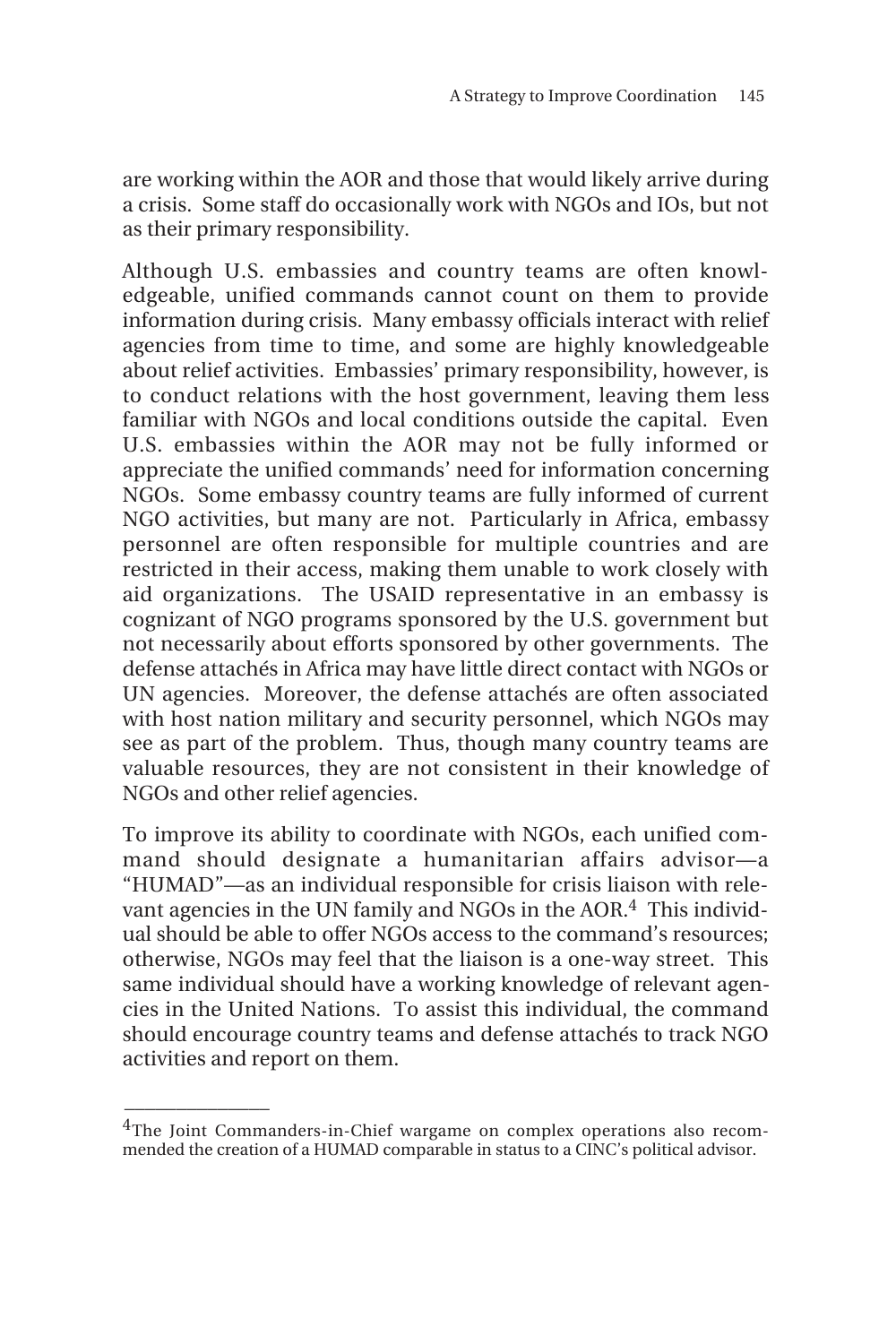\_\_\_\_\_\_\_\_\_\_\_\_\_\_

The HUMAD should develop personal contact with NGOs. Because NGOs are comparatively nonbureaucratic, their personnel respond better to personal relationships than to institutional ties. All NGO officials interviewed stressed the importance of personal relations— "We want someone in our Rolodex to call," noted one aid official. They will provide information more willingly and in greater detail to an individual known to them than to a faceless organization. The HUMAD should also track unified command personnel with experience in complex emergencies and know which individuals have contacts with relief personnel.5 During crises, the HUMAD should be the command's primary point of contact with NGOs. The HUMAD might deploy with early arriving forces to help set up a CMOC and otherwise ensure orderly coordination.

# **Brief Relief Agencies on Military Capabilities**

The military can also improve familiarity by briefing relief agencies on the military's capabilities, limits, culture, and procedures. Regular briefings of NGO personnel conducted by the Joint Staff (for U.S.-based NGOs) and the appropriate command elements (for important NGOs active in the AORs) and briefings by relevant service components, such as Air Mobility Command (AMC), would help the relief community gain a more realistic picture of the military.

Most other actors in humanitarian relief operations, especially the NGOs, know even less about the military than the military does about them. With the exception of some retired military officers working for relief agencies, few NGO personnel have experience with the military other than occasional glimpses during major crises. They are bewildered by military organization: They are unacquainted with the unified command structure, know almost nothing about the workings of joint staffs, and do not understand military command and control. They have an unrealistic picture of military capabilities, tending in general to overestimate what the military can accomplish. For example, they think that the military can deploy in

<sup>&</sup>lt;sup>5</sup>Other staff officers concerned with relief operations can expand their knowledge through training offered by NGOs and academic instruction. The USAF and other services can provide information on NGOs, civil affairs capabilities, and the UN system in service schools.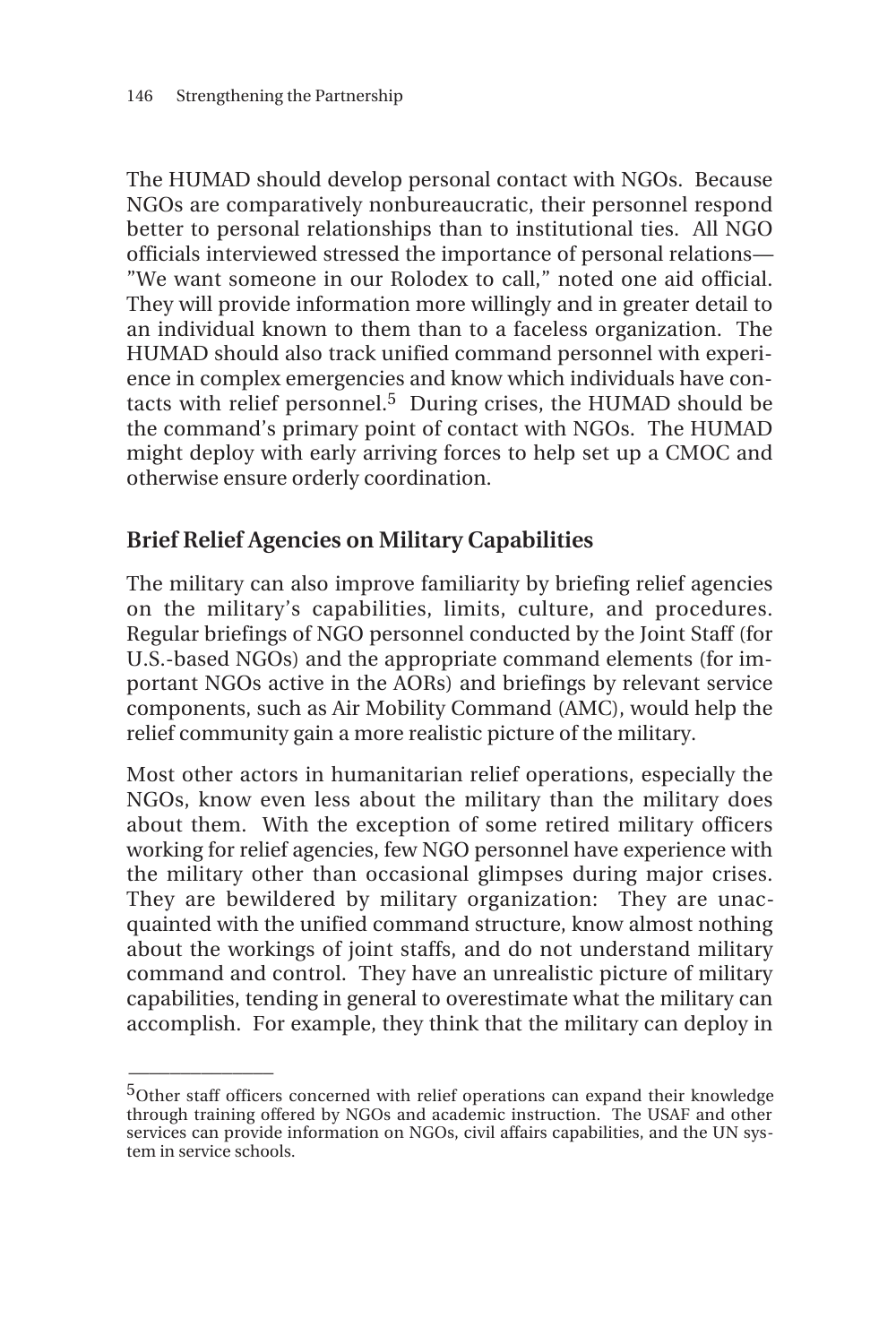days or even hours when in fact weeks are required, or they may not understand the limitations of intelligence sources such as overhead imagery. Several NGO officials believed that the U.S. military was lying when it claimed that it could not determine the location of refugees or that bad weather interfered with intelligence collection.

NGOs should become familiar with the military, preferably before a crisis begins, when time is less critical. They should understand enough about military organization and military command and control to facilitate coordination. They need to know where to turn for specific purposes and to understand how the military handles requests for support. They need to know the functions of a CMOC and to appreciate its place in the command and control structure. They need a general appreciation of aerial port operations.

Coordination would also be easier if NGOs appreciated what the military can and cannot do. In past crises, however, even core-team NGOs tended to credit the military with unrealistic capabilities. They assumed that the military could secure their highly dispersed operations, that it could easily disarm combatants, or that it had reliable intelligence on refugee movements. NGOs do not have to become expert in military operations, but they do need more realistic expectations.

Several channels are available to inform other actors, especially NGOs, about the military. Unified commands such as US-TRANSCOM and service components such as AMC and U.S. Air Forces in Europe (USAFE) can prepare and distribute materials. Before an operation, DoD, the Joint Staff, or a unified command should brief NGO representatives. Days before the intervention in Haiti, for example, U.S. Atlantic Command (USACOM) briefed chief executive officers of NGOs concerning the operation. If a Center of Excellence (discussed below) were established, it could mount a continuous, ever-widening effort to familiarize NGOs with the military. As noted below, conferences, seminars, and exercises could also contribute to mutual familiarity.

In all such efforts, the military should strip away extraneous verbiage, including catchwords and self-advertisement. It should keep abbreviations and acronyms to an unavoidable minimum and explain them at every fresh use. It should tailor briefing materials to the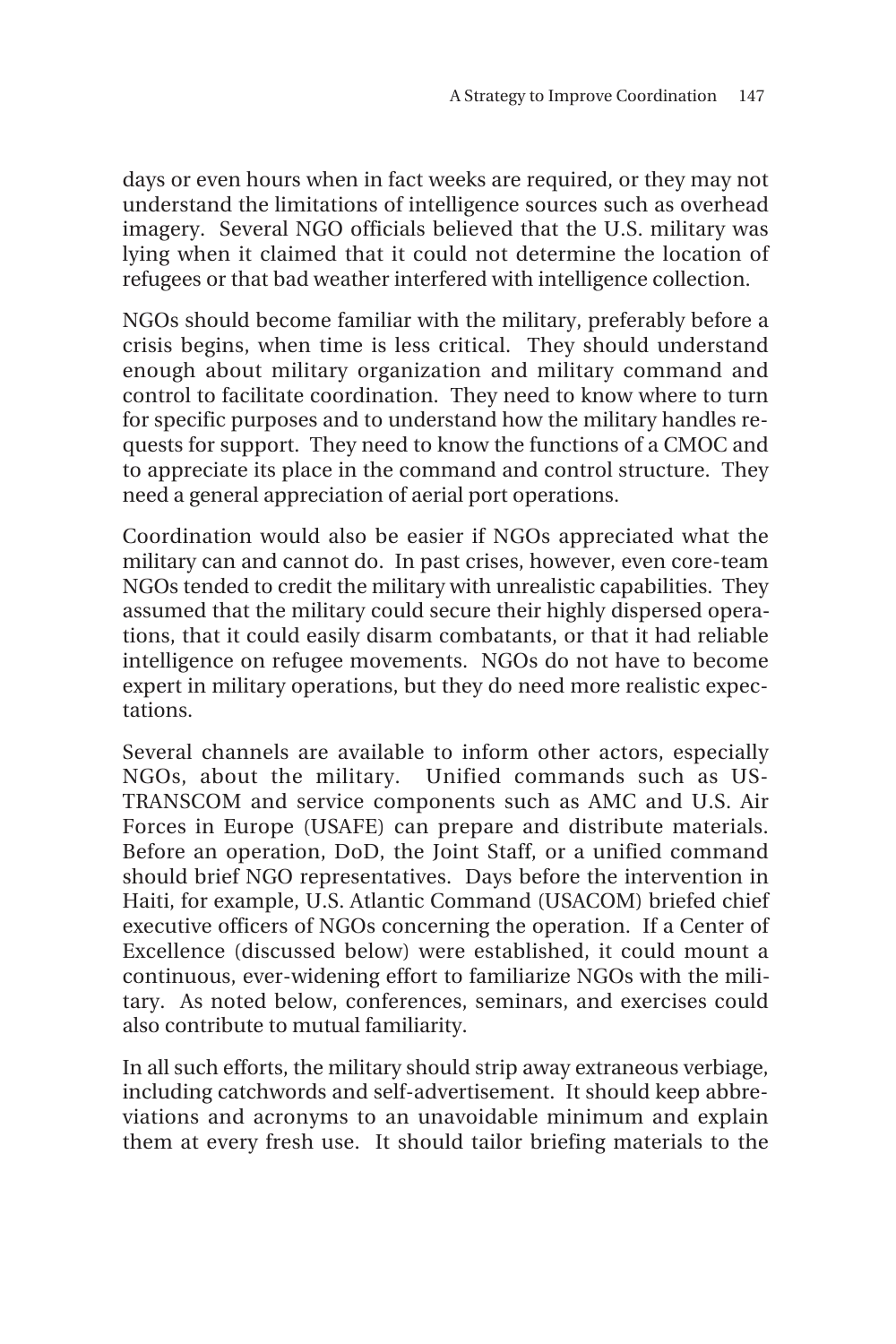mission, i.e., telling NGOs and other actors only what they need to cooperate smoothly with the military.

# **Integrate Civil Affairs and Other Specialists into Noncrisis Planning**

The unified commands can draw on Civil Affairs and Special Forces personnel to ensure familiarity with NGOs. During Operation Provide Comfort, for example, these personnel established a rapport and close working relationships with NGOs.<sup>6</sup> Special Forces personnel are trained to work with civilian agencies and have personal acquaintance with local conditions. Civil Affairs personnel, particularly within the Army, usually have broad familiarity with NGOs and understand their roles in relief operations.7

For precrisis planning, these assets may be of limited utility. The Army has only one active-duty Civil Affairs battalion located at Fort Bragg. All other Civil Affairs assets are in the inactive components and may not be called into active duty in time to participate in crisis response. Because many are located in the reserve forces, they are frequently unavailable for precrisis planning or in the early days of a crisis. Perhaps most important, Civil Affairs and Special Forces personnel are often overextended, given the high demand for peacekeeping operations.

Several steps would allow the military to gain more benefits from Civil Affairs specialists. Expanding Civil Affairs and placing additional units on active status would enable the unified commands to draw on their expertise as needed before a crisis begins. Individuals from these units could then deploy with early arriving forces to ensure smooth coordination. If this status cannot be changed, the commands must more aggressively call upon Civil Affairs personnel in the planning stage, recognizing their potential contribution to these operations. Special Operations forces should be invited to planning meetings, exercises, and other activities that will involve cooperation with relief agencies.

\_\_\_\_\_\_\_\_\_\_\_\_\_\_

 $6$ Seiple (1996), pp. 22–23.

<sup>7</sup>Natsios (1995), p. 79.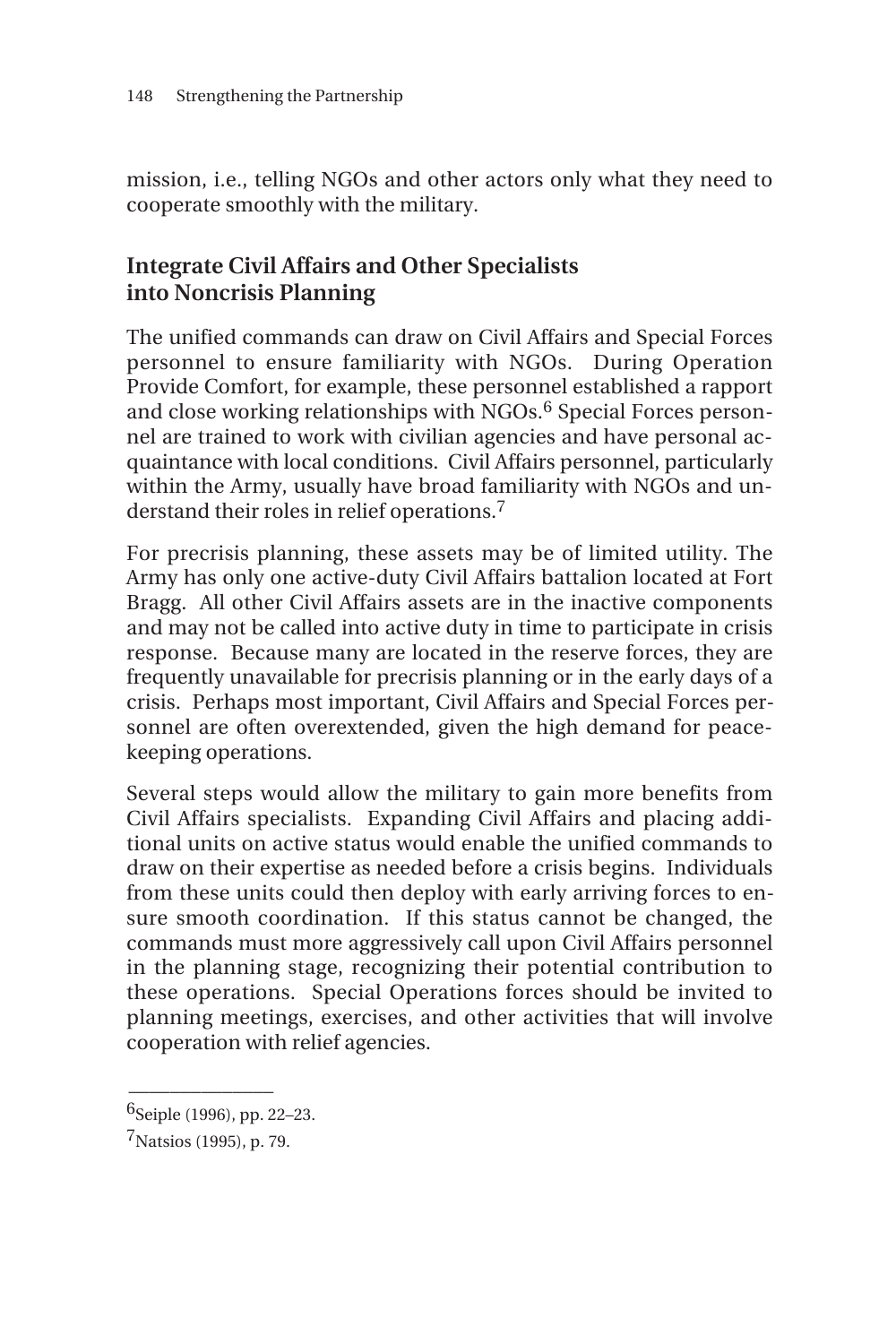# **Sponsor Conferences and Seminars**

Conferences and seminars can be used to familiarize military participants with various agencies and techniques to improve their cooperation or coordination. To be effective, they should be organized around topical themes of mutual interest. The NGOs should represent a spectrum that ensures participants will hear new information and encounter fresh perspectives. If possible, they should include representatives from NGOs that have shown little inclination to seek contact with the military, such as MSF or other core-individual NGOs. They should include key agencies of the United Nations and the ICRC. It will usually be easier to establish familiarity with the ICRC before a crisis than during a crisis when questions of impartiality may arise.

## **Support a Partnership with a Center of Excellence**

USEUCOM and other unified commands should consider supporting a partnership with a Center of Excellence (COE). A COE has benefits for overall familiarization, information sharing, and long-term planning.

As discussed in Chapter Eight, the COE assists coordination and familiarization. It also provides institutional knowledge, which is particularly important given the rapid turnover of military personnel. At a minimum, this partnership might involve dedicating appropriate command assets to working with the COE. More ambitiously, it might require the creation of a small agency analogous to the COE but with a more restricted charter. USEUCOM has no need to duplicate services already performed by existing COEs and generally available to a wider community, such as training in disaster response and data management. But USEUCOM could profit from a small agency (approximately 6–8 people) dedicated to improving humanitarian response within the USEUCOM AOR. The agency might be DoD-funded but responsive to a larger community of interested parties, including not only USEUCOM but also NATO and academic institutions.

More fundamentally, USEUCOM and other unified commands should promote development of DoD-level policy concerning agen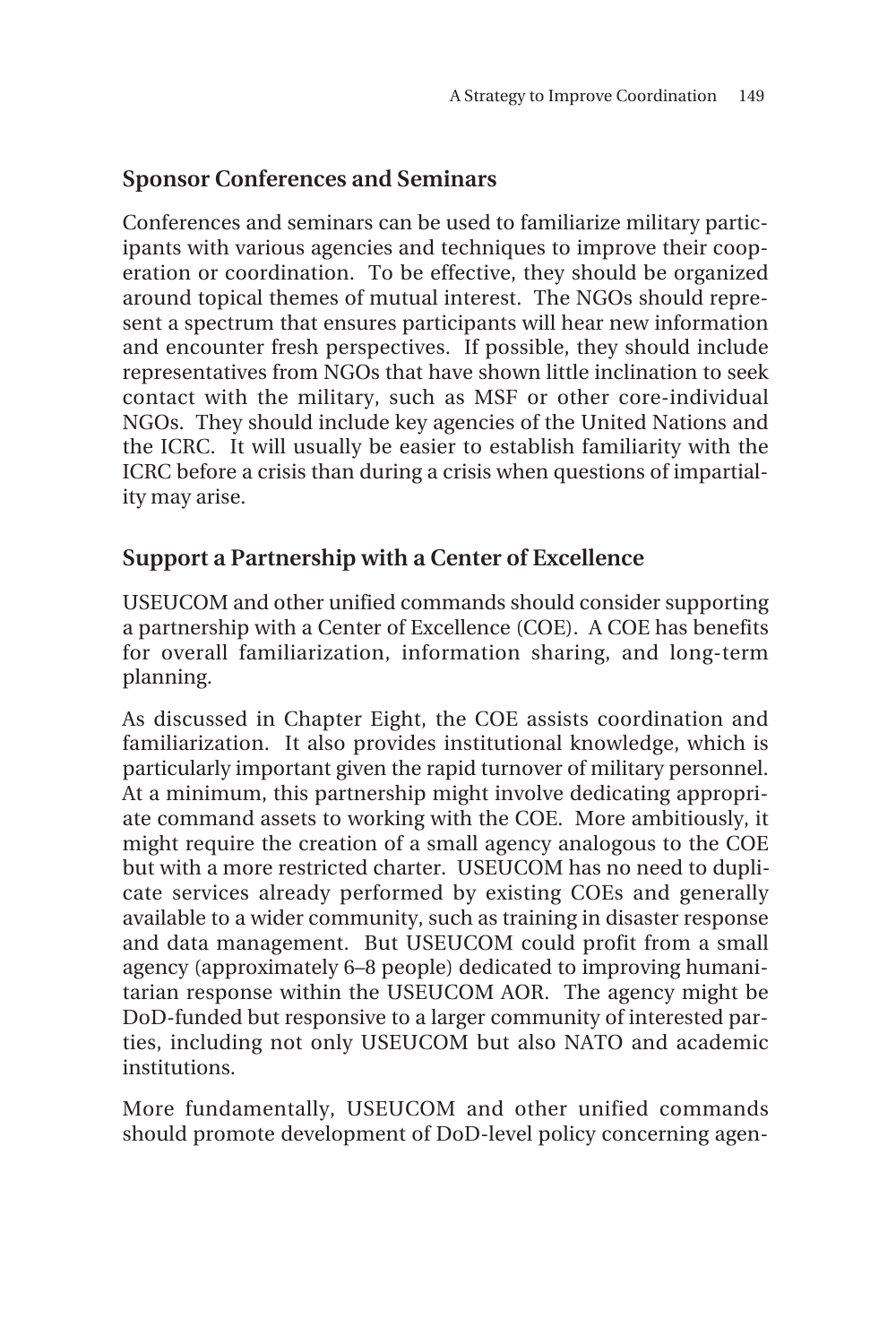cies like the COE. Currently, only USPACOM has easy access to such a center (USSOUTHCOM is in the process of establishing a similar center). If each unified command acts independently, some functions will be duplicated and some not accomplished at all, either for lack of sustained interest or lack of funding. Instead, there should be DoD-level policy to ensure that each unified command has easy access to a COE-like activity in its AOR and that all unified commands have access to one or more centers providing common functions.

As Table 11.1 suggests, the tasks associated with assuring NGOmilitary familiarity require the cooperation of a range of actors, including civilian agencies such as USAID. The armed services and the unified commands can take the lead in ensuring better familiarity, but our recommendations require the support of more than one institution.

## **IMPROVE INFORMATION SHARING: RECOMMENDED ACTIONS**

The military should encourage initiatives to improve information sharing before and during crises. Such initiatives will enhance the military's and the U.S. government's awareness of likely problems and challenges in the relief operation and increase planning time through better information. Three such initiatives are:

- Identify NGOs with on-the-ground networks
- Minimize disruption caused by classification
- Share after-action reports and improve debriefings.

A more detailed suggested division of labor for implementing these steps is presented in Table 11.2 (pp. 156–157).

USEUCOM and other unified commands must distinguish those NGOs that have strong local networks from those that do not—a distinction that is often vital for judging the quality of information. Although NGO knowledge of local conditions varies from case to case, in general those NGOs with strong grassroots ties often are far better informed than those that do not. Frequently, religious NGOs,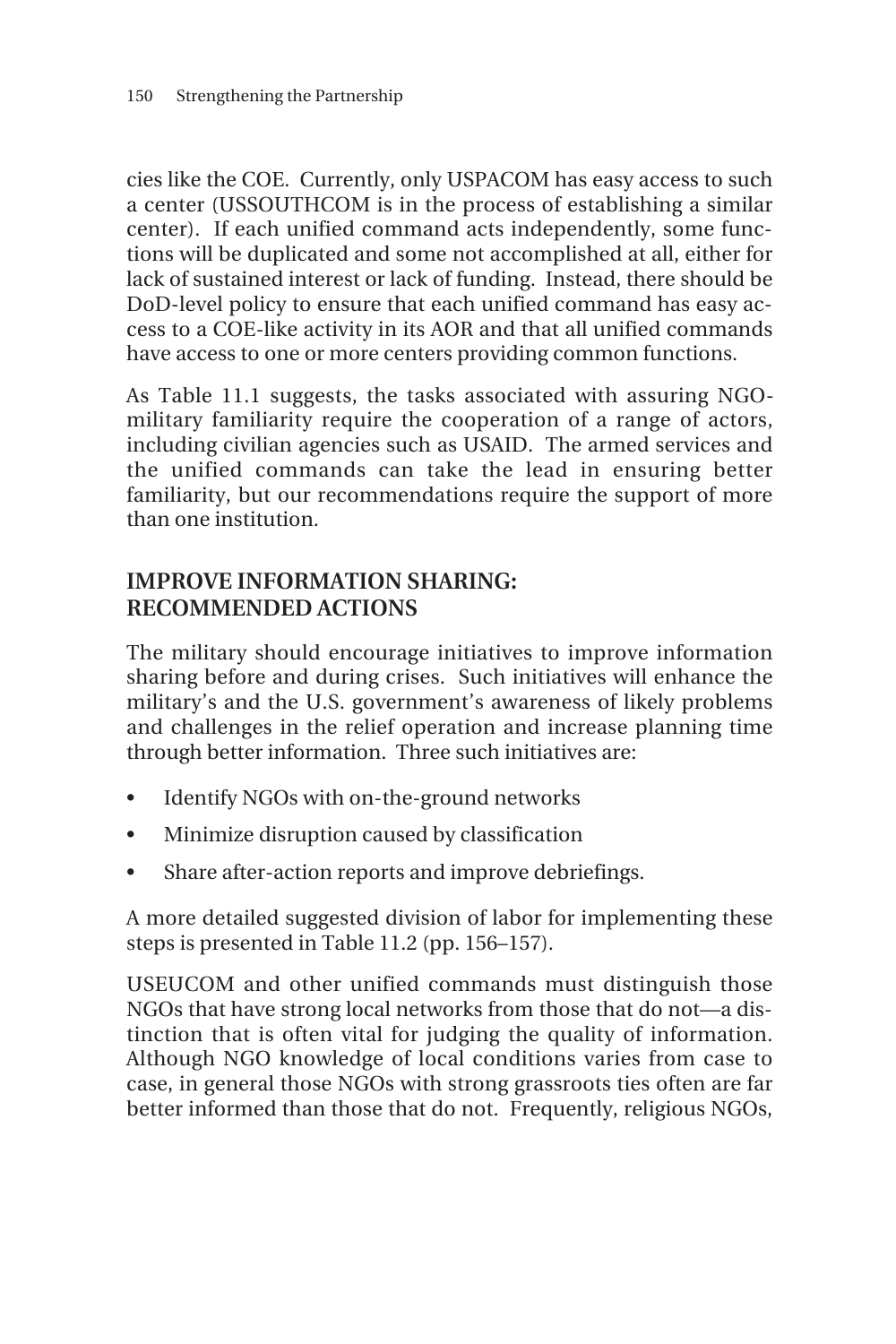such as ADRA or Catholic Relief Services, have strong local networks as do those working on long-term development, such as CARE.<sup>8</sup> Generalizations are difficult, however, and it would be beneficial if USEUCOM and other commands knew which NGOs had a longstanding grassroots presence in countries in the AOR.

Although the intelligence community has met often with NGOs to share information, there is no policy on this relationship. Primarily for legal reasons, the community does not maintain a database on NGOs and their activities. Both NGOs and intelligence officials are also sensitive to any charges that NGOs have become intelligence sources. As a result, the intelligence community frequently does not know which NGOs are important, what information they possess, or how to access this information. The intelligence community must also disabuse relief personnel of the idea that it is omniscient during a crisis. As one intelligence official noted:

Some outside the U.S. government think that just because the Government has so many resources devoted to information and intelligence collection and analysis, it MUST know almost everything about almost anything. In fact, that is not true. There are unknowns. There are unknown unknowns. There are unknowables.<sup>9</sup>

Both before and during a crisis, classification concerns disrupt relationships with NGOs by making the information flow appear oneway and raising suspicions that the military or the U.S. government is deliberately concealing information. Another intelligence community member noted that intelligence agencies tend to remove far too much content from intelligence when sanitizing it and are often far too strict when classifying information. NGO personnel do not understand why some information is classified and resent being denied access. They particularly resent being confronted with access problems in a CMOC. The military should consider liberalizing its policy

 $\overline{\phantom{a}}$ 

<sup>&</sup>lt;sup>8</sup>Catholic Relief Services, for example, has been active in Rwanda for 33 years and had a presence in Yugoslavia before World War II.

<sup>9</sup>Schoettle (1998).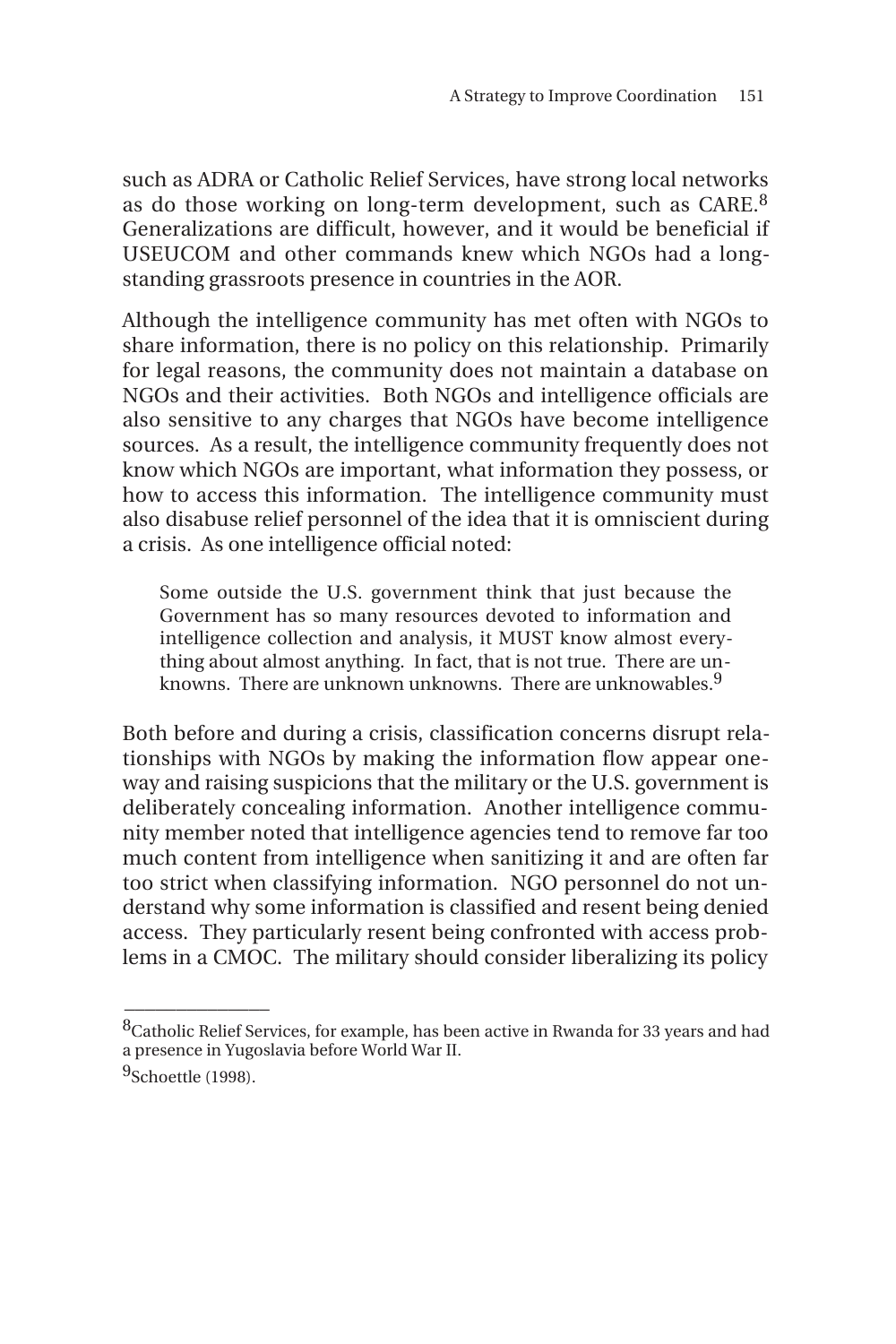#### **Table 11.1**

## **Ensuring NGO-Military Familiarity: Suggested Division of Responsibilities**

| Task                                                                                               | <b>USAF</b> | <b>All Services</b><br>(Title X Capacity)                                                                                                                  | <b>Unified Command</b>                                                                  | <b>Joint Staff</b>                                                                                                      | DoD | Other U.S.<br>Government |
|----------------------------------------------------------------------------------------------------|-------------|------------------------------------------------------------------------------------------------------------------------------------------------------------|-----------------------------------------------------------------------------------------|-------------------------------------------------------------------------------------------------------------------------|-----|--------------------------|
| Appoint an<br>individual<br>responsible for<br>ensuring<br>familiarity with<br>relief<br>community |             |                                                                                                                                                            | Create a Humanitarian Affairs<br>Advisor (HUMAD) position to<br>liase with NGOs and IOs |                                                                                                                         |     |                          |
|                                                                                                    |             |                                                                                                                                                            | HUMAD will monitor activities<br>of NGOs and IOs in countries<br>within the AOR         |                                                                                                                         |     |                          |
|                                                                                                    |             |                                                                                                                                                            | HUMAD will track command<br>staff with relief experience                                |                                                                                                                         |     |                          |
|                                                                                                    |             |                                                                                                                                                            | When necessary, HUMAD will<br>deploy with early arriving forces                         |                                                                                                                         |     |                          |
| Brief relief<br>community<br>about military<br>capabilities                                        |             | Provide information on<br>service capabilities in<br>complex contingencies<br>to NGOs and IOs<br>through publications,<br>liaison visits, and<br>exercises | Inform NGOs and IOs of<br>command relationships,<br>capabilities, and planning          | Provide<br>information to<br>NGOs through<br>OFDA/<br>InterAction<br>and to IOs<br>through U.S.<br>Mission to the<br>UN |     |                          |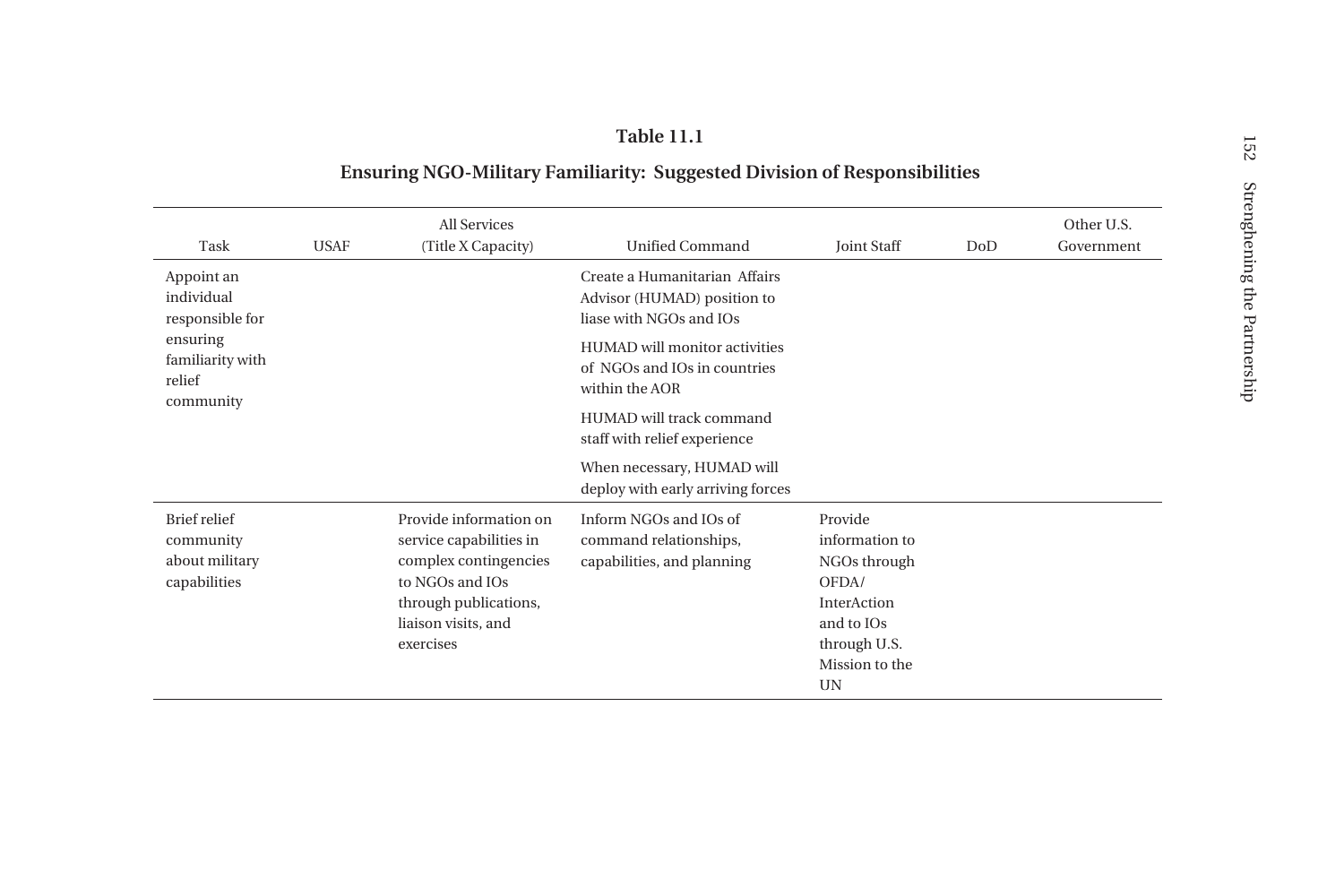| Task                                                                     | <b>USAF</b>                                                     | All Services<br>(Title X Capacity)                                                                                     | Unified Command                                                                              | <b>Joint Staff</b>                                                   | DoD                                                    | Other U.S.<br>Government                      |
|--------------------------------------------------------------------------|-----------------------------------------------------------------|------------------------------------------------------------------------------------------------------------------------|----------------------------------------------------------------------------------------------|----------------------------------------------------------------------|--------------------------------------------------------|-----------------------------------------------|
| Integrate civil<br>affairs and SOF                                       |                                                                 | Strengthen civil affairs<br>and SOF liaison<br>capability; ensure CA<br>and SOF are aware of<br>service-specific needs | Call on CA/SOF for regular<br>briefings on relief agencies<br>before crises begin            |                                                                      | Expand civil<br>affairs for<br>peacetime<br>operations |                                               |
| Sponsor<br>conferences<br>and seminars                                   | Sponsor<br>conferences<br>and seminars<br>related to<br>airlift | Sponsor conference and<br>seminars related to<br>service-specific<br>capabilities                                      | Sponsor conferences on crises in<br>states in the AOR                                        | Sponsor<br>activities such<br>as CJCS Peace<br>Operations<br>Seminar |                                                        |                                               |
| Develop and<br>implement the<br>Center of<br>Excellence<br>(COE) concept |                                                                 | Establish contact with<br>the COE for training<br>purposes                                                             | Support partnership with the<br>COE<br>Consider establishment of COE-<br>like element in AOR | Establish<br>guidance for<br>COEs across<br>unified<br>commands      | Develop<br>policy for<br>COEs; gain<br>funding         | USAID/OFDA:<br>Assign<br>personnel to<br>COEs |

#### **Table 11.1—continued**

NOTE: AOR = area of responsibility; CA = Civil Affairs; CJCS = Chairman, Joint Chiefs of Staff; COE = Center of Excellence; HUMAD = Humanitarian Affairs Advisor; IO = international organization; NGO = nongovernment organization; OFDA = Office of Foreign Disaster Assistance; SOF = Special Operations Forces; and UN = United Nations.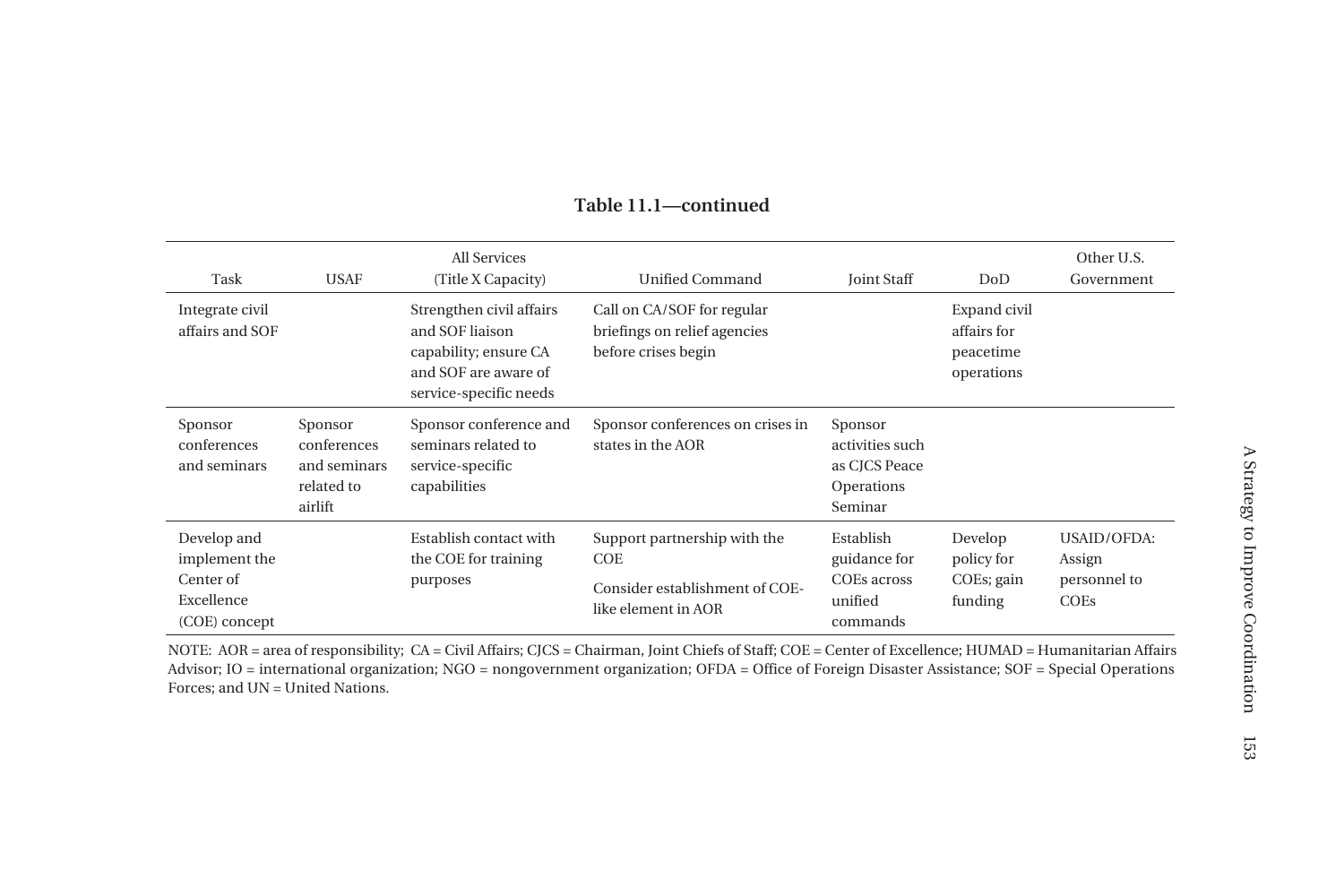on classification to improve information sharing during crisis.10 The military should announce classification guidelines in simple, direct language and classify only that information that would have direct military value to an opponent. It should routinely excise classified information from situation reports and share those reports with NGOs so that all interested agencies will share a common picture of the crisis. Important information to share includes safety, security, and medical information. In general, the U.S. government favors the dissemination of such information to aid agencies.

The military should share unclassified versions of its after-action reports with the United Nations, the ICRC, and NGOs. In return, it should expect to share other agencies' comparable reporting. Most larger operations generate a plethora of after-action reports and performance assessments. An experienced operator remarked, "If we could feed people with assessments, there would be no hungry people." But these reports often remain with the originators rather than being shared.<sup>11</sup> Sharing them would make the military and other actors more acutely aware of mutual problems. Similarly, if the military debriefed knowledgeable NGO personnel, it might improve overall engagement efforts.

When sharing information, however, the military must recognize that even information shared with core-team NGOs will not necessarily be closely held. NGOs in general do not appreciate the need for secrecy and regularly share information with all who will listen. At times, this information may go to partisan NGOs, local warlords, or hostile governments.

As Table 11.2 suggests, the tasks associated with improving information sharing—like the other tasks involved in improving military coordination with relief agencies—requires the cooperation of a range of actors, including several civilian agencies. The unified commands can take the lead in improving information sharing, but all the rec-

\_\_\_\_\_\_\_\_\_\_\_\_\_\_

 $10$ Information sharing with NGOs may require a change in doctrine. Current doctrine notes that, "In the absence of sufficient guidance, command J-2s should share only information that is mission essential, affects lower-level operations, and is perishable." Joint Chiefs of Staff (1996), Joint Pub 3-08, p. III-21.

 $11$ Wentz (1998).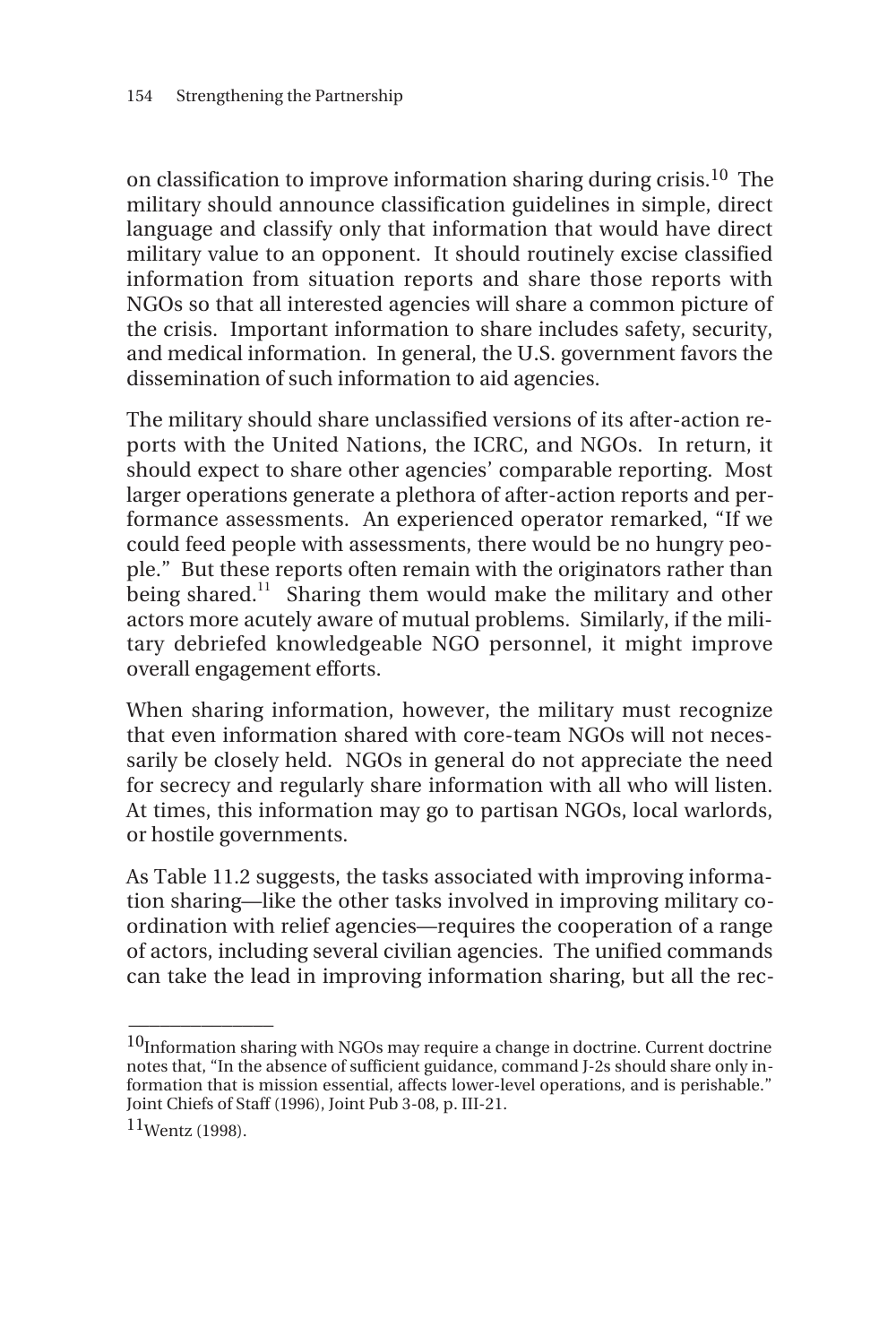ommendations above require the support of more than one institution.

## **IMPROVE LONG-TERM PLANNING: RECOMMENDED ACTIONS**

Beyond familiarization and information sharing, the unified commands should work with a small number of select NGOs to consider several steps to improve long-term planning and coordination. The small number reflects both the reality of the unified command's limited resources and recognition that the core NGOs do make the largest contributions to relief operations.

Such a selective approach will enable both the unified commands and the NGOs to work more closely before a crisis. These NGOs could help the commands establish better relations with the wider NGO community and serve as partners before trouble erupts. During a crisis, this improved relationship will help speed a deployment and make it more efficient.

The unified commands, the armed services in their Title X capacity, and other U.S. government actors should take these steps:

- Establish continuing contact with key NGOs
- Invite key NGOs into the planning process
- Develop relief packages
- Conduct more realistic exercises
- Consult with key NGOs about emerging crises
- Transport personnel from key NGOs.

A division of labor for implementing these steps is suggested in Table 11.3 (pp. 164–166).

Selection of key NGOs for closer engagement will help focus command efforts. Selection should not imply any discrimination against NGOs that are not selected. To preclude misunderstanding, the list of key NGOs should be informal and not disseminated. There should be no rigid selection criteria and the list should be open to constant revision.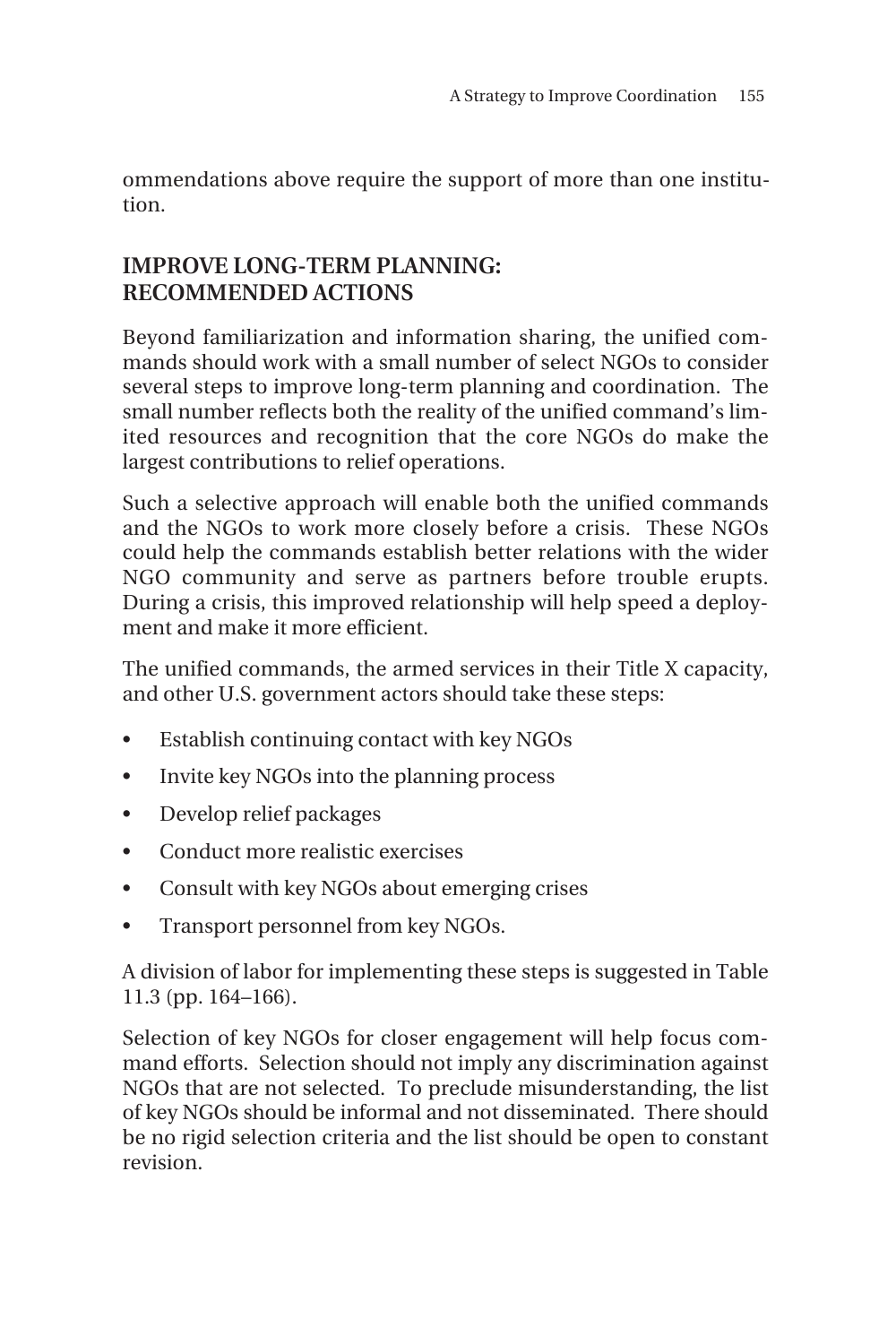#### **Table 11.2**

#### **Improving Information Sharing: Suggested Division of Responsibilities**

| Task                                            | <b>USAF</b> | All Services<br>(Title X)<br>Capacity) | Unified<br>Commands                                                                     | Joint Staff                                                                                       | DoD | Other U.S.<br>Government                                                                                                          |
|-------------------------------------------------|-------------|----------------------------------------|-----------------------------------------------------------------------------------------|---------------------------------------------------------------------------------------------------|-----|-----------------------------------------------------------------------------------------------------------------------------------|
| Identify<br>NGOs with<br>good local<br>networks |             |                                        | <b>Identify NGOs</b><br>willing to share<br>information<br>through the<br>HUMAD and COE | Establish national<br>headquarters-level<br>contacts with core<br><b>NGOs</b>                     |     | <b>USAID/OFDA:</b><br>Inform unified<br>commands of<br>NGO activity in<br>their AORs<br>through<br>InterAction and<br><b>OCHA</b> |
| Minimize<br>disruption<br>caused by<br>secrecy  |             |                                        | Minimize<br>classification and<br>make it<br>intelligible to IOs<br>and NGOs            | Establish guidelines to minimize<br>classification of data relevant to<br>humanitarian assistance |     |                                                                                                                                   |
|                                                 |             |                                        | Prepare and<br>disseminate<br>unclassified after-<br>action reports                     |                                                                                                   |     |                                                                                                                                   |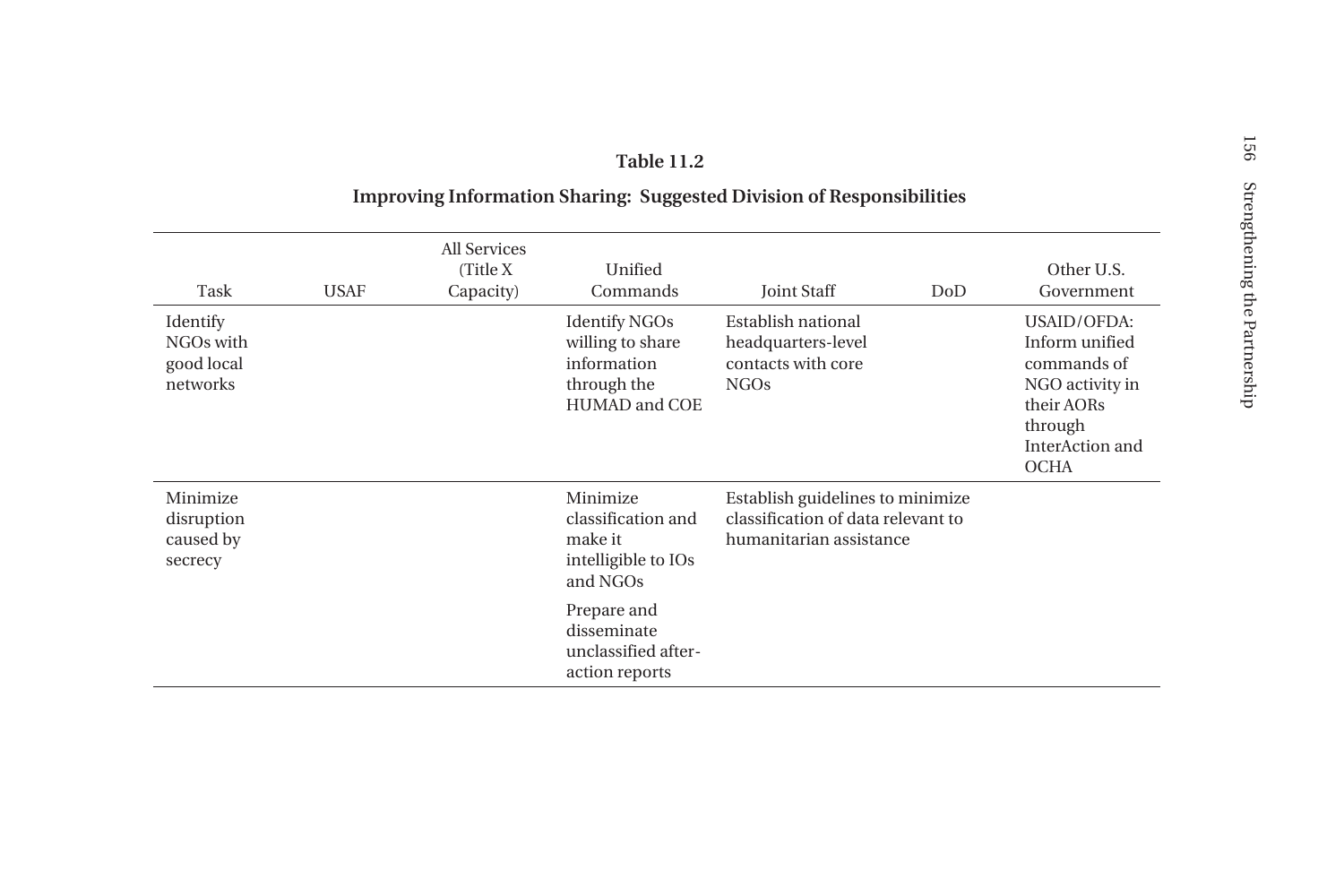| Task                                                         | <b>USAF</b>                                                               | All Services<br>(Title X)<br>Capacity)                                           | Unified<br>Commands                                                     | <b>Joint Staff</b>                                                                                           | DoD                                                               | Other U.S.<br>Government                                                                               |
|--------------------------------------------------------------|---------------------------------------------------------------------------|----------------------------------------------------------------------------------|-------------------------------------------------------------------------|--------------------------------------------------------------------------------------------------------------|-------------------------------------------------------------------|--------------------------------------------------------------------------------------------------------|
| Conduct<br>debriefings<br>and use<br>after-action<br>reports | Debrief TALCE<br>personnel and<br>others involved<br>in air<br>operations | Prepare and<br>share<br>unclassified<br>after-action<br>reports of<br>operations | Conduct after-<br>action<br>conferences to<br>review lessons<br>learned | Make after-action<br>reports available<br>across unified<br>commands and to<br>NGOs at<br>headquarters level | Contribute to<br>after-action<br>reports<br>required by<br>PDD-56 | Commerce,<br>Justice, NSC,<br>State:<br>Contribute to<br>after-action<br>reports required<br>by PDD-56 |

**Table 11.2—continued**

NOTE: AOR = area of responsibility; COE = Center of Excellence; HUMAD = Humanitarian Affairs Advisor; IO = international organization; NGO = nongovernment organization; NSC = National Security Council; OCHA = Office for the Coordination of Humanitarian Affairs; OFDA = Office of Foreign Disaster Assistance; PDD = Presidential Decision Directive; and TALCE = Tanker Airlift Control Element.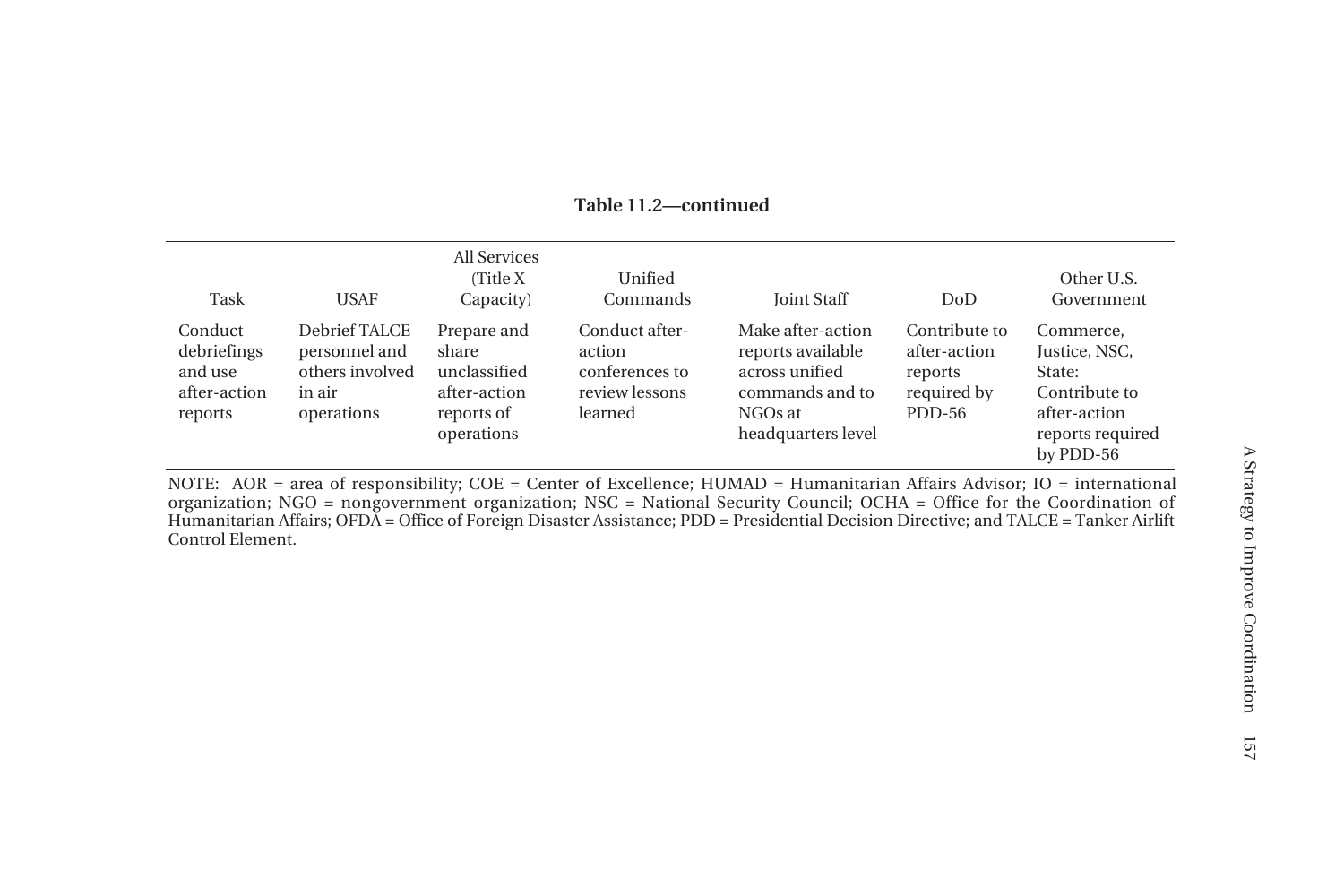The unified commands should experiment by first engaging a few candidates chosen from the list of core NGOs. Initial candidates professional relief organizations that can provide a variety of services and whose personnel have expressed willingness to work with the military. After gaining experience and overcoming any unexpected difficulties, the commands should expand the list until it includes all of the core NGOs. The command might work with USAID and with InterAction to choose the most appropriate NGOs for the AOR. Although working with all relevant NGOs, including specialized and minor organizations, has value, resource constraints will require that the unified command focus only on the most important and capable organizations.

Some NGOs may not want to be selectively engaged, particularly core-individual organizations. Growing NGO recognition of military contributions, however, and the benefits of ties to the military have made even some formerly hostile NGOs more receptive to better relations. The unified commands should encourage all the large and competent NGOs to participate, even while recognizing that during a crisis only those that have developed a solid ability to work with the unified command will receive preferential treatment. Even if many core NGOs choose to remain at arms distance from the military, closer contact with a few core NGOs will help improve unified command planning and relief capabilities.

## **Establish Continuing Contact**

As part of selective engagement, the unified commands would establish appropriate continuing contact with key NGOs. These contacts might not form a consistent pattern. For example, in a highly centralized NGO, a single contact point might suffice, whereas in a lesscentralized NGO, several contact points might be necessary to cover the USEUCOM AOR adequately. Both the COE and a HUMAD would be useful in helping the command establish continuing contact.

Establishing contact before a crisis is highly beneficial. As noted above, NGOs rely heavily on personal relationships and are less likely to work with the unified command if they do not know the people involved. More important, relationships forged during a crisis are far more likely to be seen locally as compromising impartiality. If the relationship is long-standing, however, NGOs can better claim that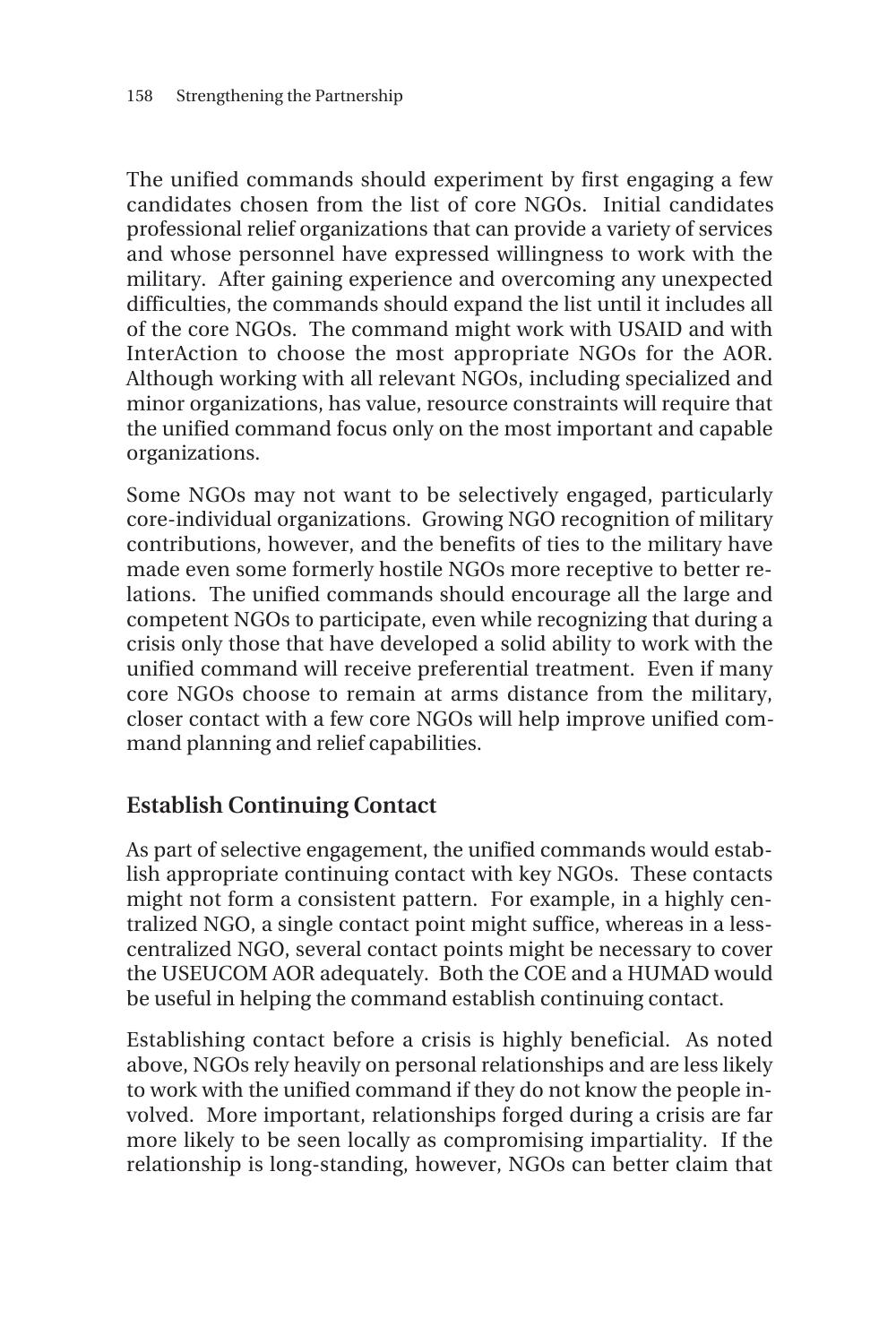cooperation with U.S. forces is part of their normal routine rather than a response to a particular warlord's action or other threatening event.

## **Invite Key NGOs into the Planning Process**

After laying the groundwork by establishing close contacts, the unified commands would invite key NGOs to participate in the planning process. Unified commands would invite NGOs to participate both broadly in a deliberate planning process and more explicitly in crisis planning. When planning begins for a joint task force, for example, key NGOs can provide useful information, help estimate relief requirements, and cooperate in providing relief packages.12 At this stage, the key NGOs will want to hear how the unified command expects the operation to unfold. They will want to hear straightforward briefings on operational topics, which will demonstrate that the command wants to cooperate with NGOs and views cooperation as a two-way relationship.

Ideally, NGOs will change their procedures and activities to capitalize on command capabilities. NGOs will not accept tasking or formally designate responsibilities, but, if they believe cooperation with the command is in their interest, they will change their procedures accordingly. In a narrow sense, the unified commands cannot plan efforts of agencies that are not bound by their plans. But they can plan to support or accommodate these agencies' efforts on the assumption that they might participate. Thus, if the unified commands can improve the relief community's access to lift, communications, security, and other unified command assets, the agencies would be more likely to cooperate with the unified commands.

# **Develop Relief Packages**

A logical third step would be to develop common understanding of relief packages that key NGOs could provide during a humanitarian crisis. With better coordination, the unified commands could help transport and distribute aid packages in the first few days of a crisis,

 $\overline{\phantom{a}}$ 

<sup>12</sup>Dworken (1996), p. 25.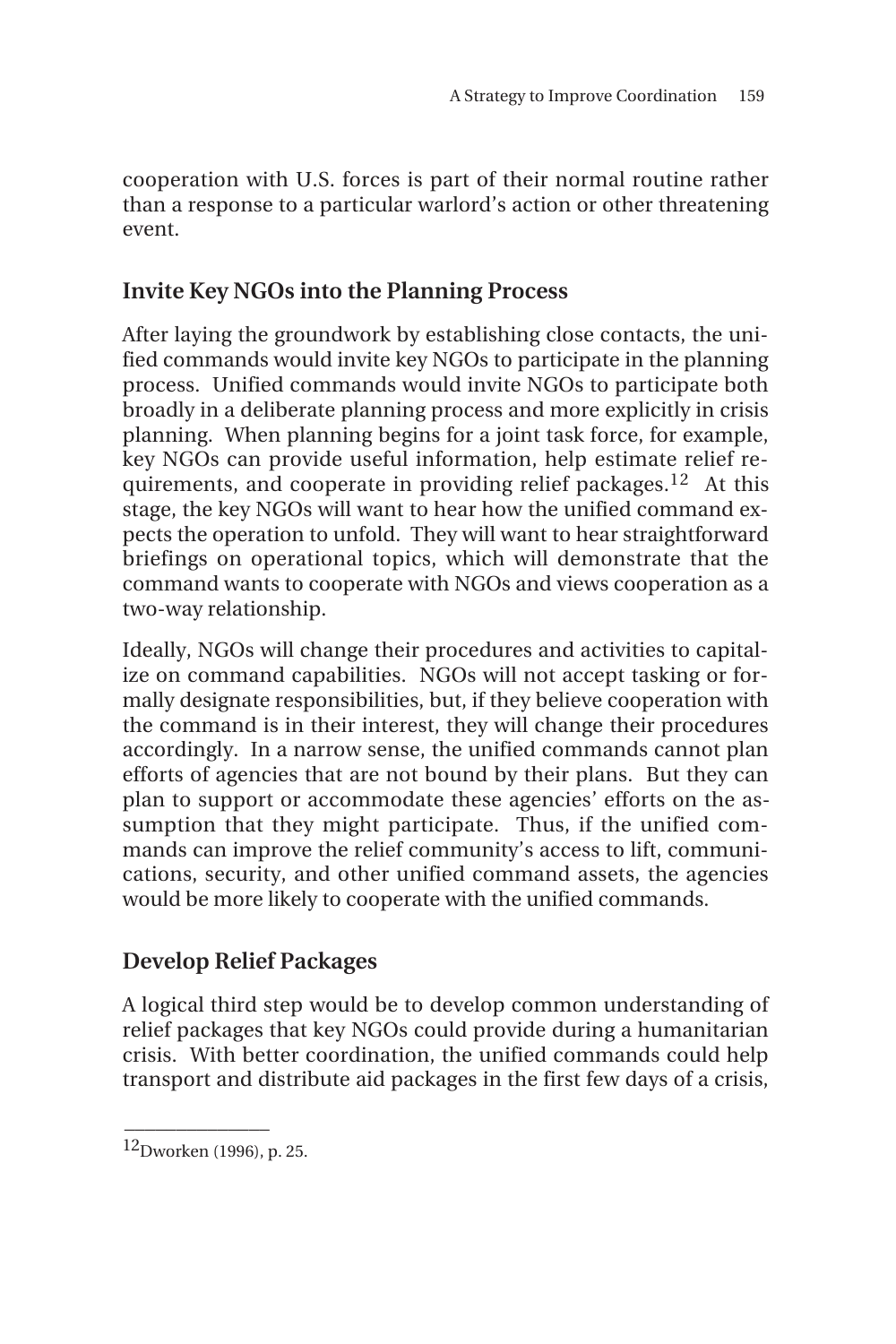when military assets may be the only ones available. NGO-provided packages might be designed to address particular needs, such as water purification, food, shelter, sanitation, immunization, or they might be fully rounded survival packages. At a minimum, measles vaccines, oral rehydration salts, and chlorine are highly useful in the early days of a crisis. Unified commands and key NGOs could then estimate the types and amounts of military or commercial lift that would be required to deliver the packages under various scenario assumptions. $13$  The packages could then be integrated into planning contingencies. The unified commands should work with USAID and the Department of State to ensure adequate funding for these initiatives.

Some key NGOs have external quick-response capabilities, drawing upon expatriate personnel and prepositioned supplies. Others depend more heavily on internal capabilities, using indigenous personnel and local contracts. But even in this case, the NGOs may require assistance from the U.S. military during the initial phase of a crisis. The unified commands need to understand these varying capabilities and how assistance might be packaged to arrive most expeditiously.

## **Conduct More Useful Exercises**

\_\_\_\_\_\_\_\_\_\_\_\_\_\_

Many current exercises do not fully meet NGO or unified command needs and thus are less useful for long-term planning. Some exercises are not realistic regarding the role of relief agencies, and others take the cooperation of relief agencies for granted. Most NGOs, especially the core organizations, are busy responding to nearly continuous crises. NGO personnel usually schedule their time closely and resent wasting it. They are quick to sense when their participation is marginal or mere atmospherics.

When asked to participate in exercises, NGO personnel should be players whose inputs make a difference. In addition, they should be asked to help prepare the exercises or at least be consulted concern-

<sup>&</sup>lt;sup>13</sup>Currently, OFDA is exploring an Indefinite Quantity Contract (IQC), which leads NGOs to specialize and prepare to meet a particular need. This, in turn, is leading many smaller NGOs to consolidate in order to receive U.S. funding.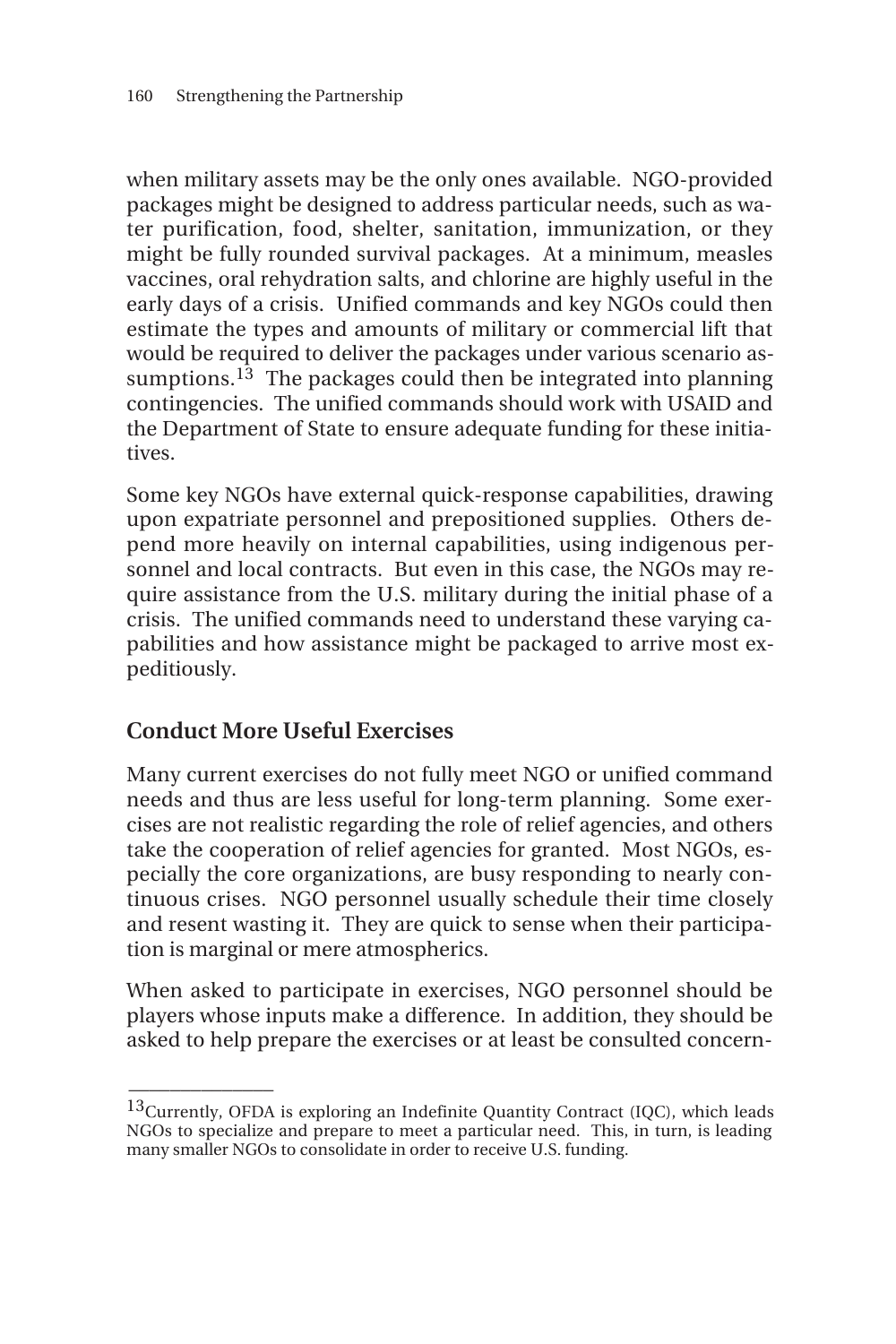ing appropriate roles for NGOs. To the extent possible, exercises should include free play that allows NGOs to act as they would in the field. Few NGO representatives will evince much interest in scripted play. Finally, exercises should not be designed to flow smoothly. They should raise difficult problems that have recurred in past operations such as chaotic airflow, the presence of refugees on a runway, or competing priorities for lift. Ideally, NGOs would also be brought into field exercises, as this is more likely to force them to demonstrate their flexibility and innovation, which are among their greatest assets during a real crisis. Raising such problems in exercises can help NGOs in particular to appreciate how uncoordinated efforts can make the entire operation less effective.

To get the most from UN and NGO players, unified commands should grant them major roles. The United Nations and NGOs, not the unified commands, will normally provide the bulk of humanitarian aid and nearly all of the interface with recipients. The unified commands support these other actors by responding to their requirements. They are not incidental to the operation; they are central to its very purpose. Therefore, an exercise should reflect their centrality and allow them to be as demanding and even obstreperous as they would be during an actual crisis. To obtain this effect, the unified commands should obtain, if possible, participation by NGOs that are less inclined to cooperate or more zealous in preserving their neutrality. Core-individualist NGOs such as MSF would be ideal participants. The whole point is to learn how the unified commands can support relief efforts by other actors, not how they might fit into unified commands' planning.

The unified commands should also consider paying the expenses that NGOs incur during exercises. Even the larger NGOs have limited budgets for activities outside their normal programs. Offering reimbursement would make participation easier for them. For specialized NGOs, financial assistance may be essential.

## **Consult with Key NGOs in Crisis Situations**

During an emerging crisis, the unified commands should consult with key NGOs to obtain their views on impending humanitarian disasters and appropriate international responses. Such consulta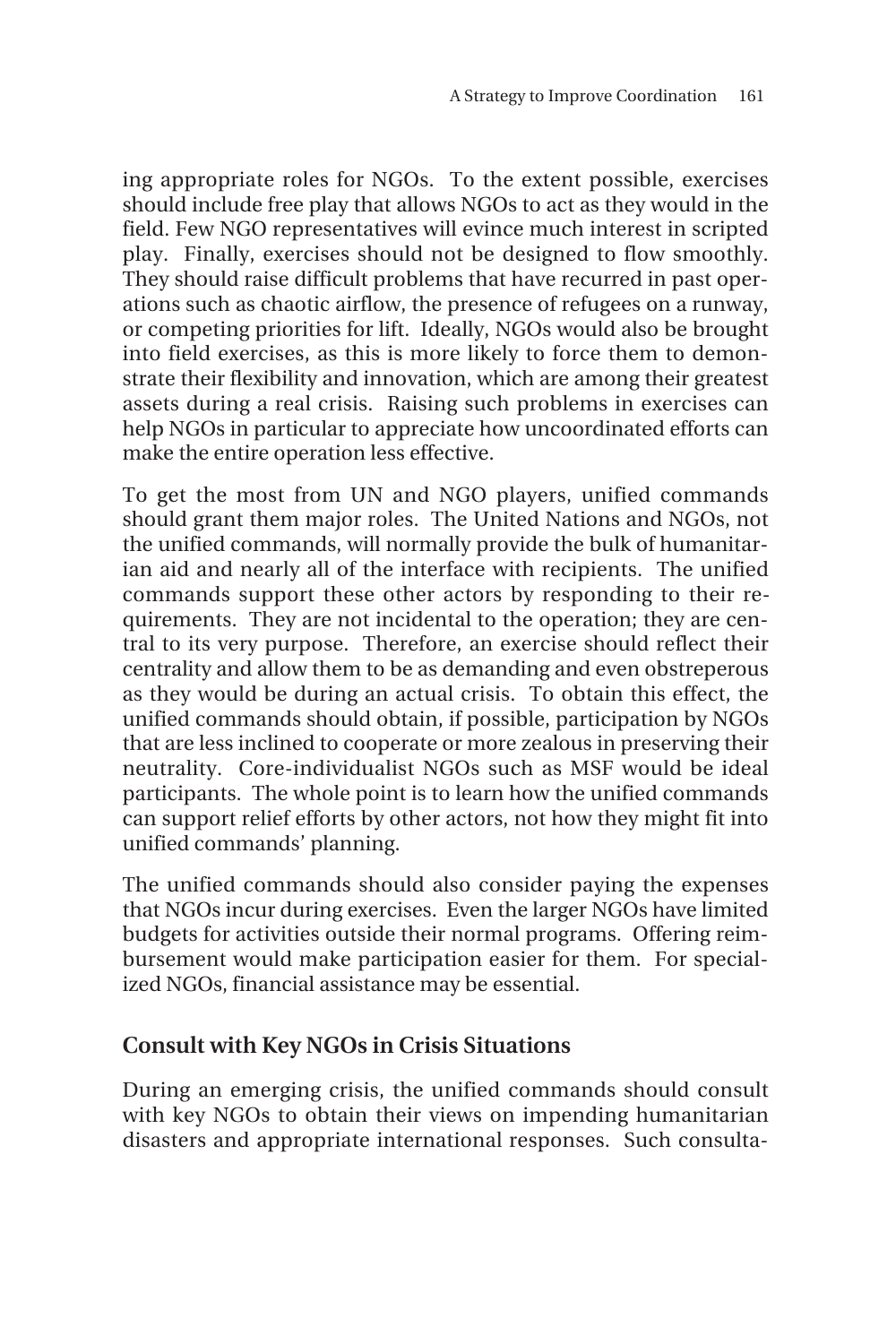tion would enrich the commands' understanding of the situation, help the commands recognize the requirements, and prepare for smoother execution of relief operations. Under condition of confidentiality, the commands might consult with key NGOs even before tasking from the national command authority (NCA) in order to better meet NCA directives. However, the commands would have to define their position clearly to avoid false expectations of support. When coordinating in advance, unified command officials must remember that relief agencies are often open with information, and shared information may not be handled discreetly.

## **Transport Personnel from Key NGOs**

\_\_\_\_\_\_\_\_\_\_\_\_\_\_

As an inducement to improve cooperation, the United States could offer to transport personnel from key NGOs during crises using military aircraft and other transportation assets. These personnel might include managers, sanitation experts, medical specialists, and others whose services were urgently required. Both U.S. military personnel and NGO officials noted that almost every other country's military was more able and willing to transfer personnel than the United States.<sup>14</sup>

The U.S. military should consider both increasing its transport of relief personnel in emergencies and transporting core-team personnel more frequently in other situations. In an urgent humanitarian crisis, the CINC can approve the transport of small numbers of urgently needed civilian personnel using military aircraft if no commercial aircraft are available. In nonemergency situations—but ones where commercial transport is not available—the command should work with DoD for exemptions needed to transport vital personnel. Before a crisis occurs, the command could also preclear with DoD a small group of NGO personnel for transport by military aircraft. In a crisis, these precleared individuals could more expeditiously be transported on military aircraft.

 $14$ Under the Denton Program, for example, only cargo can be transported by space available; people require dedicated flights. This restriction ensures that the Air Force does not compete with commercial carriers and also limits its liability.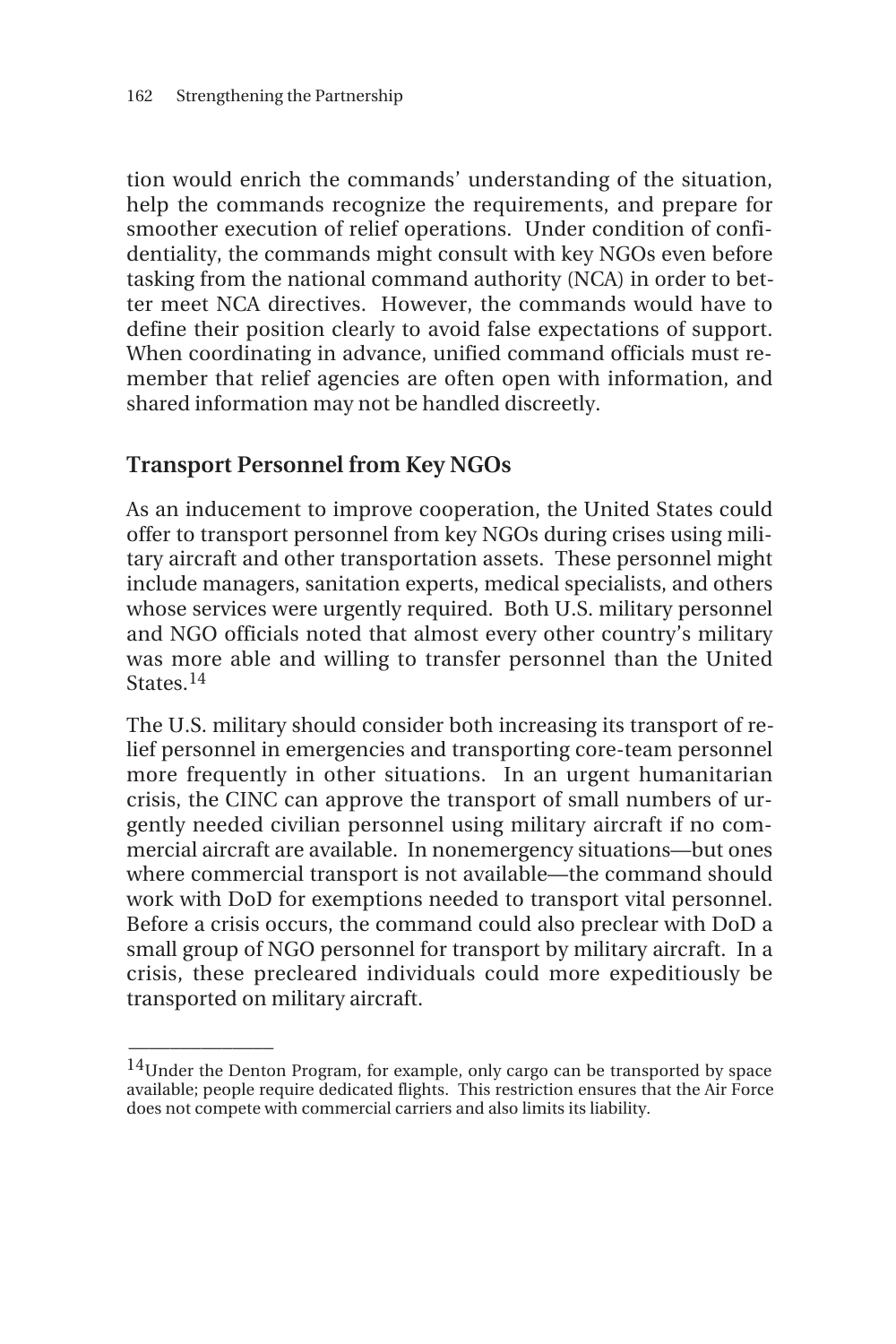As Table 11.3 suggests, improving long-term planning requires considerable support by both the unified commands and several U.S. government agencies, particularly the Department of State and Office of Foreign Disaster Assistance. The armed services would provide selective contributions related to service-specific concerns, but the primary burden would be on the unified command. U.S. government agencies and the Joint Staff would work closely with relief agencies at the headquarters level and provide guidance, respectively.

## **AVOID THE POTENTIAL PITFALLS OF SELECTIVE ENGAGEMENT**

Being selective is a practical necessity, if only because the commands could not afford to cultivate relationships with hundreds of NGOs indiscriminately. However, there are potential pitfalls to selective engagement that the unified command and the military in general should recognize in advance and take care to avoid.

## **Allegations of Favoritism**

 $\overline{\phantom{a}}$ 

Other NGOs might notice that key NGOs receive more attention and oppose selective engagement as a result. Some NGOs might acknowledge that greater capabilities understandably imply closer relations, while others might feel slighted.<sup>15</sup> In the latter case, the other NGOs might insist on equal treatment or even raise the issue with their donors and political constituencies.

Networking and inter-NGO relations are important to all NGOs, which means that peer opinion affects their willingness to cooperate with the military. Even core NGOs might hesitate to work closely with the military if other NGOs objected. NGOs are vulnerable to accusations of having "sold out"—being used as an instrument of U.S. policy rather than to serve humanity. The growth in NGO numbers and influence results from their ability to network, strategize, and

<sup>15</sup>NGOs are accustomed to being divided into "establishment" and "antiestablishment" groups. Although there are many rivalries and disputes among them, the NGOs in general have learned to use this diversity to good strategic effect. This will probably remain true even if a select few are "certified" and others are not.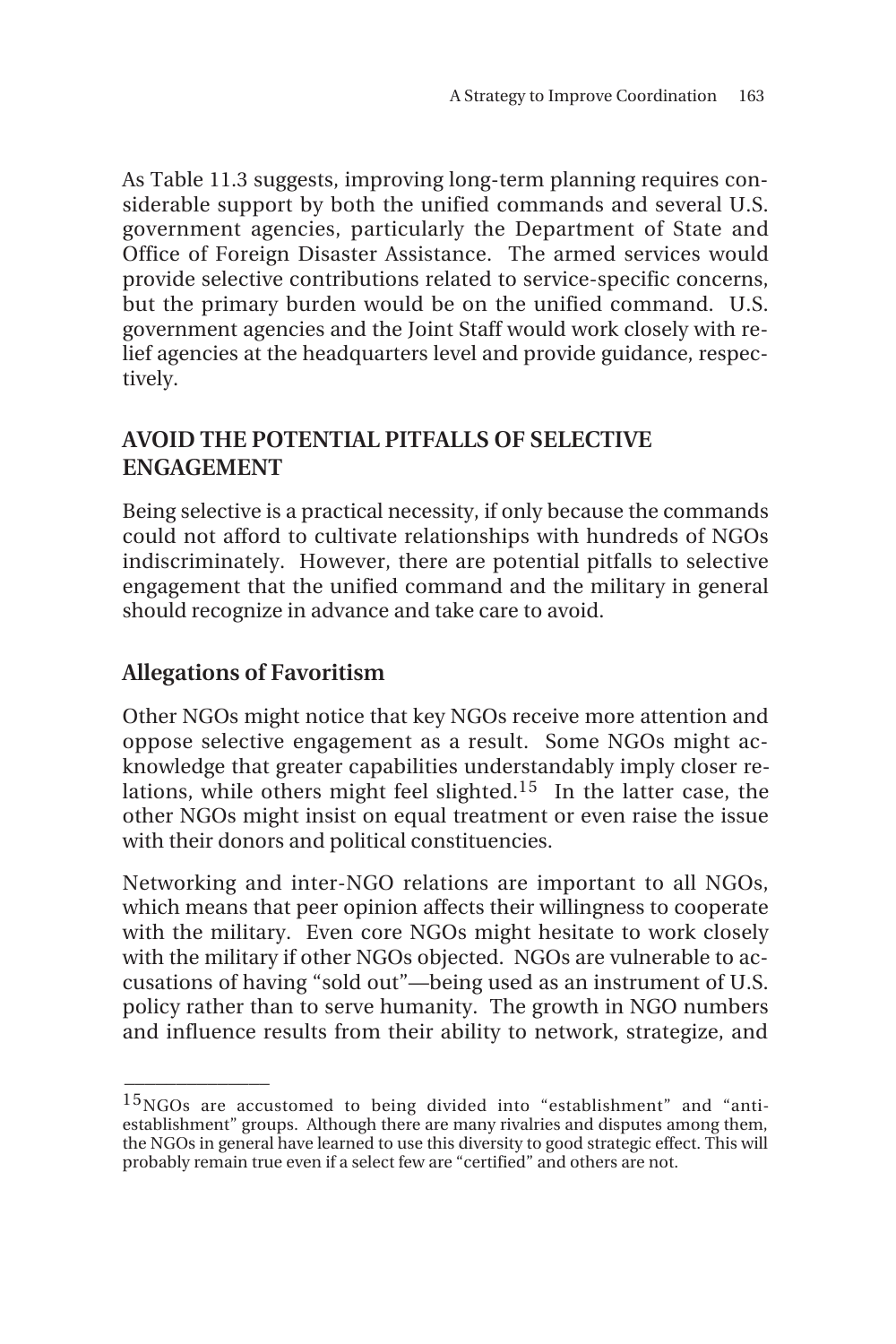#### **Table 11.3**

#### **Improving Long-Term Planning: Suggested Division of Responsibilities**

|                                                     |                                                              | All Services           |                                                                                                                                                                             |                                                                                       |     |                                                                                      |
|-----------------------------------------------------|--------------------------------------------------------------|------------------------|-----------------------------------------------------------------------------------------------------------------------------------------------------------------------------|---------------------------------------------------------------------------------------|-----|--------------------------------------------------------------------------------------|
| Task                                                | <b>USAF</b>                                                  | (Title X)<br>capacity) | Unified Command                                                                                                                                                             | <b>Joint Staff</b>                                                                    | DoD | Other U.S.<br>Government                                                             |
| Establish<br>contact with<br>core NGOs              |                                                              |                        | HUMAD and COE-<br>like element maintain<br>continuing contacts;<br>key officers (CINC, J-<br>3, J-5,) component<br>commanders have<br>sporadic contacts at<br>country level | I-5: Maintain<br>continuing<br>contacts with<br>core NGOs at<br>headquarters<br>level |     | <b>USAID/OFDA:</b><br>Maintain<br>continuing<br>contacts at<br>headquarters<br>level |
| Invite core<br>NGOs into the<br>planning<br>process | Invite core<br>NGOs to<br>participate in<br>planning airlift |                        | Invite NGOs to<br>contribute to pre-<br>planning and crisis<br>response                                                                                                     |                                                                                       |     |                                                                                      |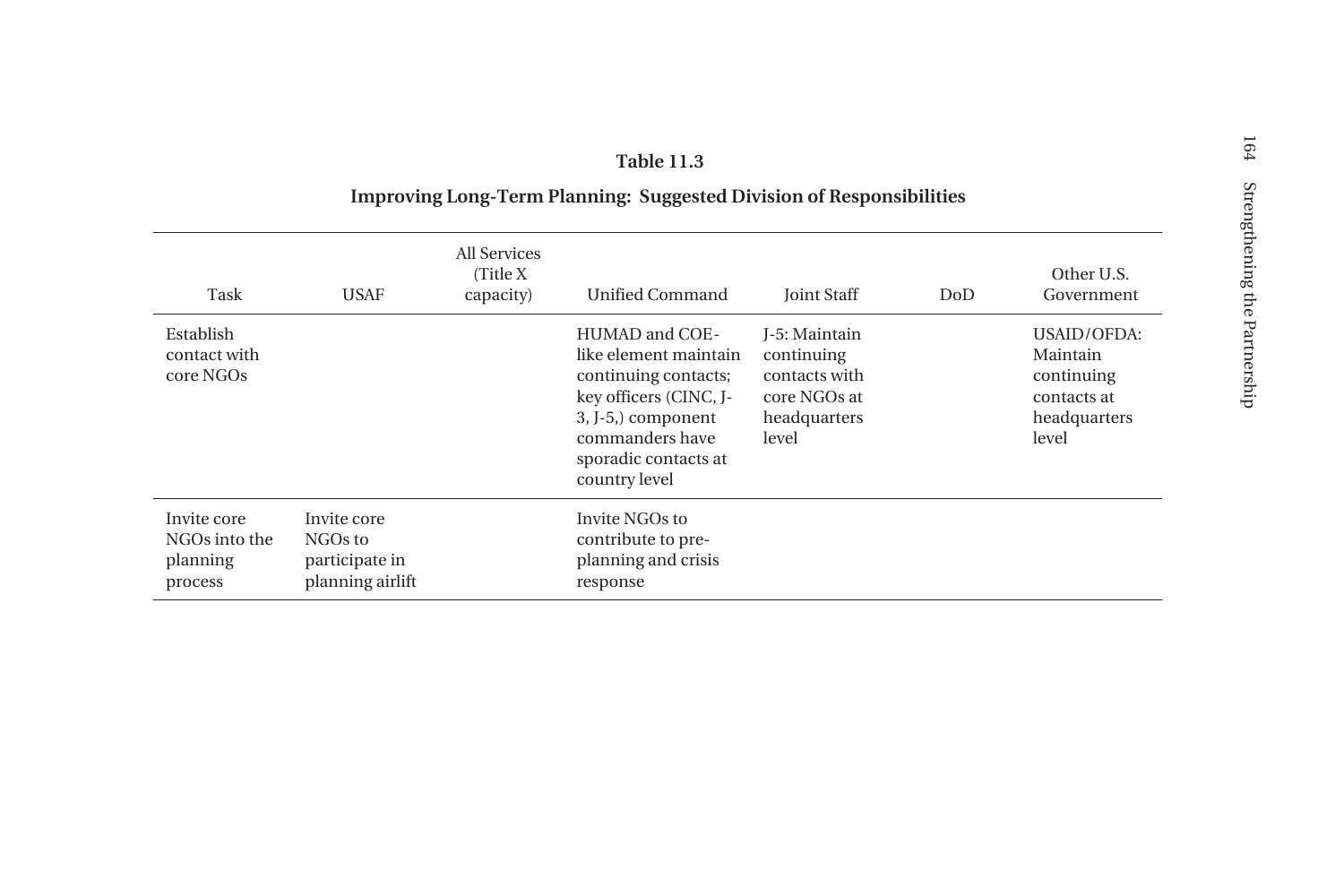| Task                                               | <b>USAF</b>                                                                                                  | <b>All Services</b><br>(Title X)<br>capacity)                                                                                                                    | <b>Unified Command</b>                                                                                                                                                                                                                        | <b>Joint Staff</b>                                                                                  | DoD                                                                     | Other U.S.<br>Government                                                                                                                                      |
|----------------------------------------------------|--------------------------------------------------------------------------------------------------------------|------------------------------------------------------------------------------------------------------------------------------------------------------------------|-----------------------------------------------------------------------------------------------------------------------------------------------------------------------------------------------------------------------------------------------|-----------------------------------------------------------------------------------------------------|-------------------------------------------------------------------------|---------------------------------------------------------------------------------------------------------------------------------------------------------------|
| Encourage<br>NGOs to<br>develop relief<br>packages | Advise on<br>airlift; develop<br>mechanisms<br>and procedures<br>for prompt<br>airlift of relief<br>packages |                                                                                                                                                                  | Identify NGOs with<br>rapid-response<br>capabilities in AOR<br>Plan command<br>support of relief<br>packages (both<br>TRANSCOM and<br>regional commands)<br>Develop procedures<br>and mechanisms for<br>prompt delivery of<br>relief packages | J-5: Provide<br>guidance to<br>unified<br>commands for<br>military<br>support of<br>relief packages |                                                                         | State and<br><b>USAID: Host</b><br>conferences of<br>IOs, NGOs, and<br><b>CINCs</b><br>developing<br>relief packages<br>Fund relief<br>package<br>development |
| Conduct more<br>useful exercises                   | Conduct<br>exercises that<br>focus on air-<br>flow issues                                                    | Encourage<br>IOs and NGOs<br>to participate<br>in planning<br>on service-<br>specific<br>concerns<br>Give IOs and<br><b>NGOs</b><br>substantive<br>roles to play | Encourage IOs and<br>NGOs to participate<br>in planning<br>Give IOs and NGOs<br>substantive roles to<br>play<br>Conduct exercises<br>that integrate military<br>and civilian efforts                                                          | Contribute to<br><b>PDD-56</b><br>exercises<br>Draw unified<br>commands into<br>PDD-56<br>exercises | Promote,<br>sponsor, and<br>contribute to<br><b>PDD-56</b><br>exercises | NSC and State:<br>Promote,<br>sponsor, and<br>contribute to<br>PDD-56<br>exercises                                                                            |

**Table 11.3—continued**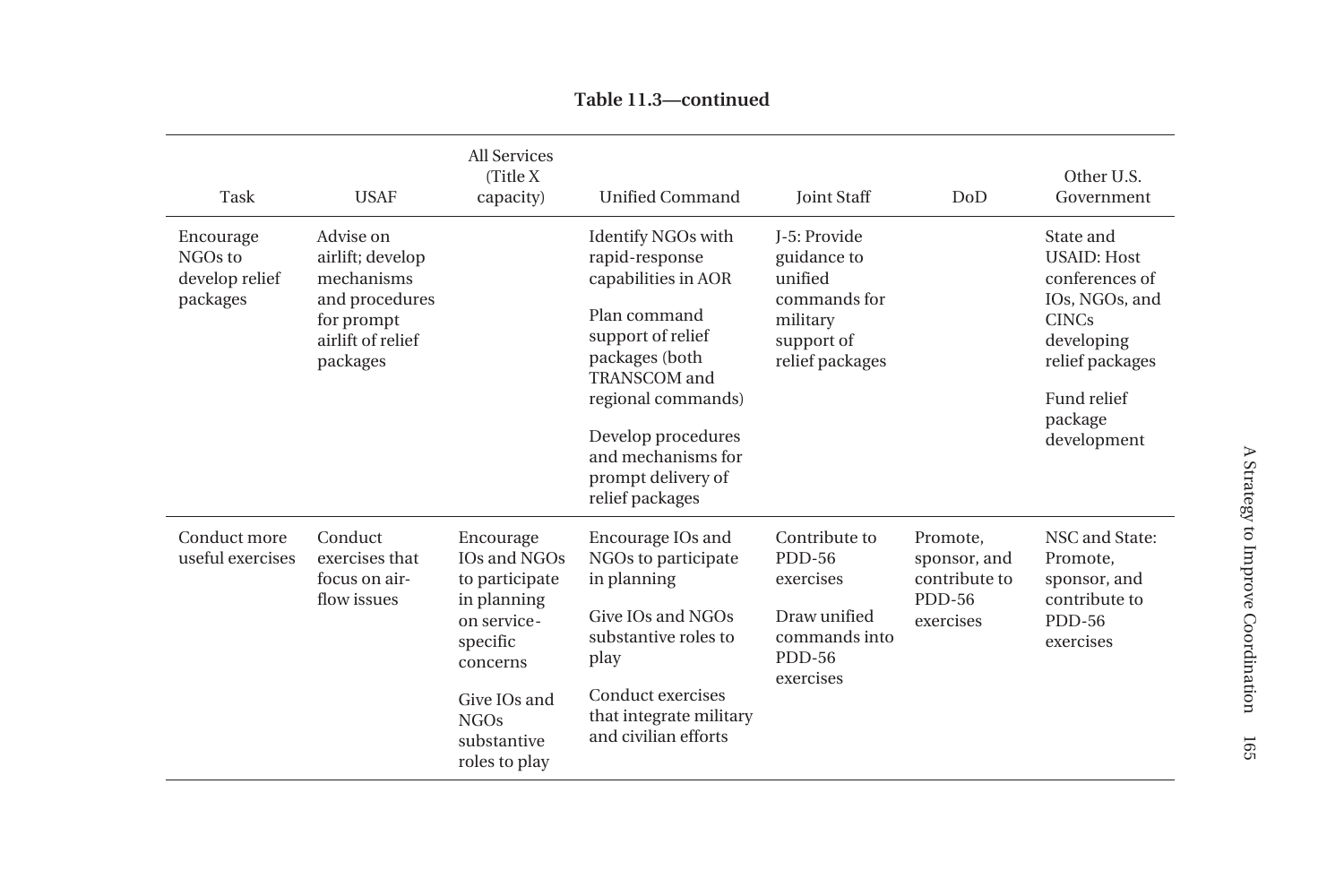| Task                                                  | <b>USAF</b>                                                                    | All Services<br>(Title X)<br>capacity) | Unified Command                                                                           | <b>Joint Staff</b>                                                                                    | DoD                                                                          | Other U.S.<br>Government                                                                                                        |
|-------------------------------------------------------|--------------------------------------------------------------------------------|----------------------------------------|-------------------------------------------------------------------------------------------|-------------------------------------------------------------------------------------------------------|------------------------------------------------------------------------------|---------------------------------------------------------------------------------------------------------------------------------|
| Consult with<br>core NGOs<br>about emerging<br>crises | Consult with<br>core NGOs<br>about airlift<br>requirements<br>and capabilities |                                        | Solicit views of NGOs<br>at country level<br>through HUMAD and<br>the COE                 |                                                                                                       |                                                                              | USAID/OFDA:<br>Solicit views of<br>key NGOs at<br>headquarters<br>level                                                         |
| <b>Transport NGO</b><br>personnel<br>during crisis    |                                                                                |                                        | Maintain updated<br>rosters of pre-<br>approved NGOs<br>personnel through<br><b>HUMAD</b> | J-4/J-5: Provide<br>guidance to<br>unified<br>commands<br>concerning<br>transport of<br>NGO personnel | Establish<br>policy for<br>transport of<br>NGO<br>personnel<br>during crisis | <b>USAID/OFDA:</b><br>Request NGOs<br>maintain<br>updated rosters<br>of key<br>personnel<br>eligible for<br>transport by<br>DoD |

NOTE: COE = Center of Excellence; HUMAD = Humanitarian Affairs Advisor; IO = international organization; NGO = non-government organization; NSC = National Security Council; OFDA = Office of Foreign Disaster Assistance; PDD = Presidential Decision Directive; TRANSCOM = U.S. Transportation Command; and UN = United Nations.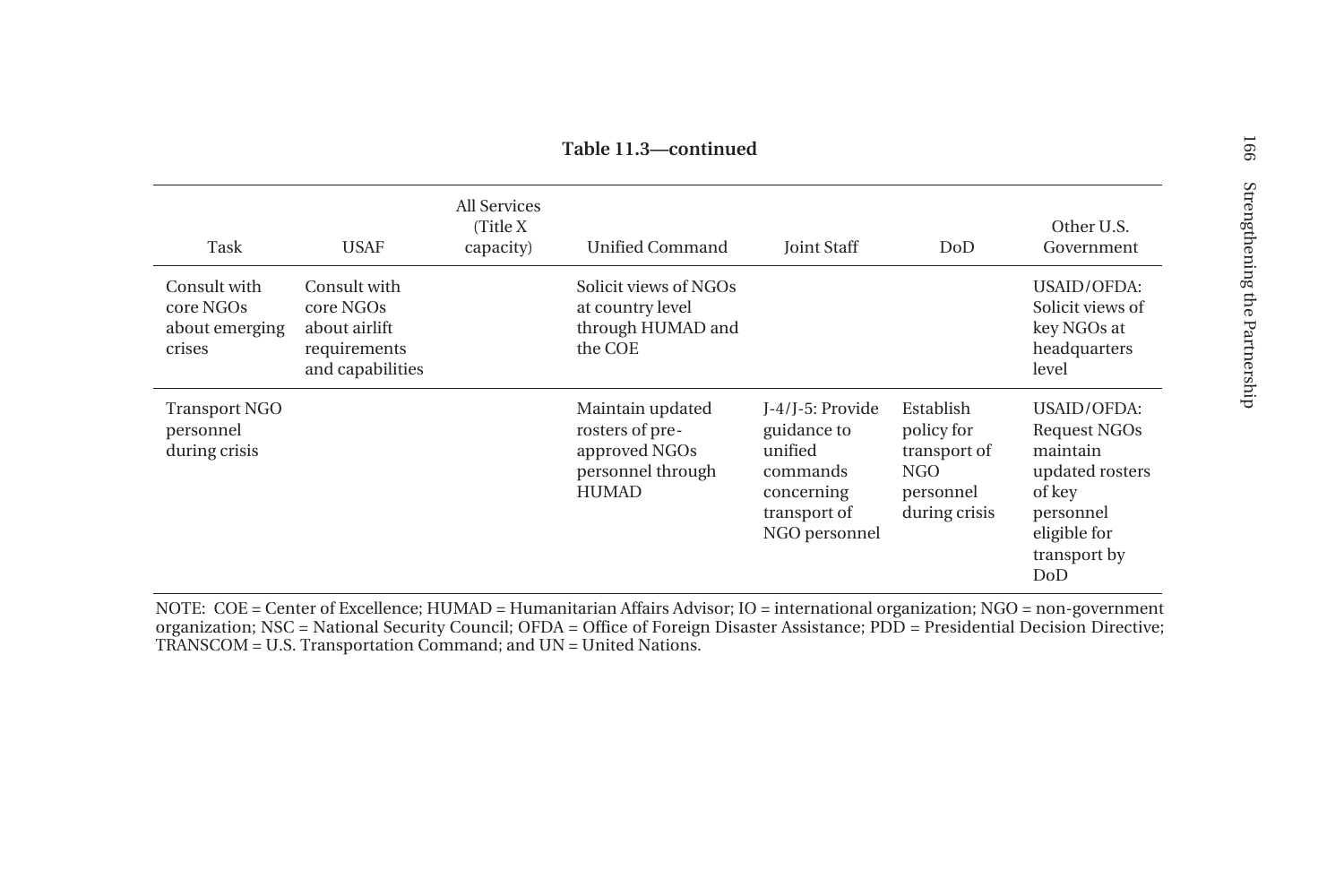divide tasks between them. As a recent study carefully documents, the NGO community has shown a remarkable aptitude for maintaining cohesion in the face of national and international efforts to drive wedges between them and to make clever tactical use of their differences.16 For example, "establishment" NGOs who gain admission to official meetings will generally be scrupulous about holding briefings, strategy sessions, and the like with those NGOs who failed to make the cut. The better established ones lobby, sit on UN committees, and help draft resolutions, but they know that at least part of their weight comes from the fact that other NGOs are in front of the building with placards, demonstrating and issuing protest statements about a current policy.

To prevent charges of "selling out" from arising, the unified commands should keep selective engagement informal and flexible. It should treat smaller NGOs with respect and keep them well informed of command initiatives that could affect relief operations. It should also stress that attention is given strictly because of an NGO's overall capabilities and ability to work with the U.S. military: If smaller NGOs develop these traits, then they too will receive closer attention.

## **Concerns Regarding Independence**

 $\overline{\phantom{a}}$ 

Key NGOs would avoid closer relationships with unified commands if they feared that their independence could be compromised. Although most regularly receive U.S. government funding, they rightly insist on the neutrality and impartiality implicit in their humanitarian charters. Quite apart from moral considerations, they arguably would be less useful to the U.S. government if they were not independent. The unified commands can avoid raising such concerns if they recognize two principles: (1) in relief operations, the military normally supports NGOs, not the other way around, and (2) relations between the military and NGOs are voluntary and cooperative. During actual deployments, U.S. forces must also recognize that NGOs may vacillate in their willingness to associate with the military and that preserving NGO impartiality is likely to facilitate overall success.

 $16$ The growth of NGO influence as a result of a determined networking, planning, and strategic effort is well documented in Clark, Friedman, and Hochstetler (1998).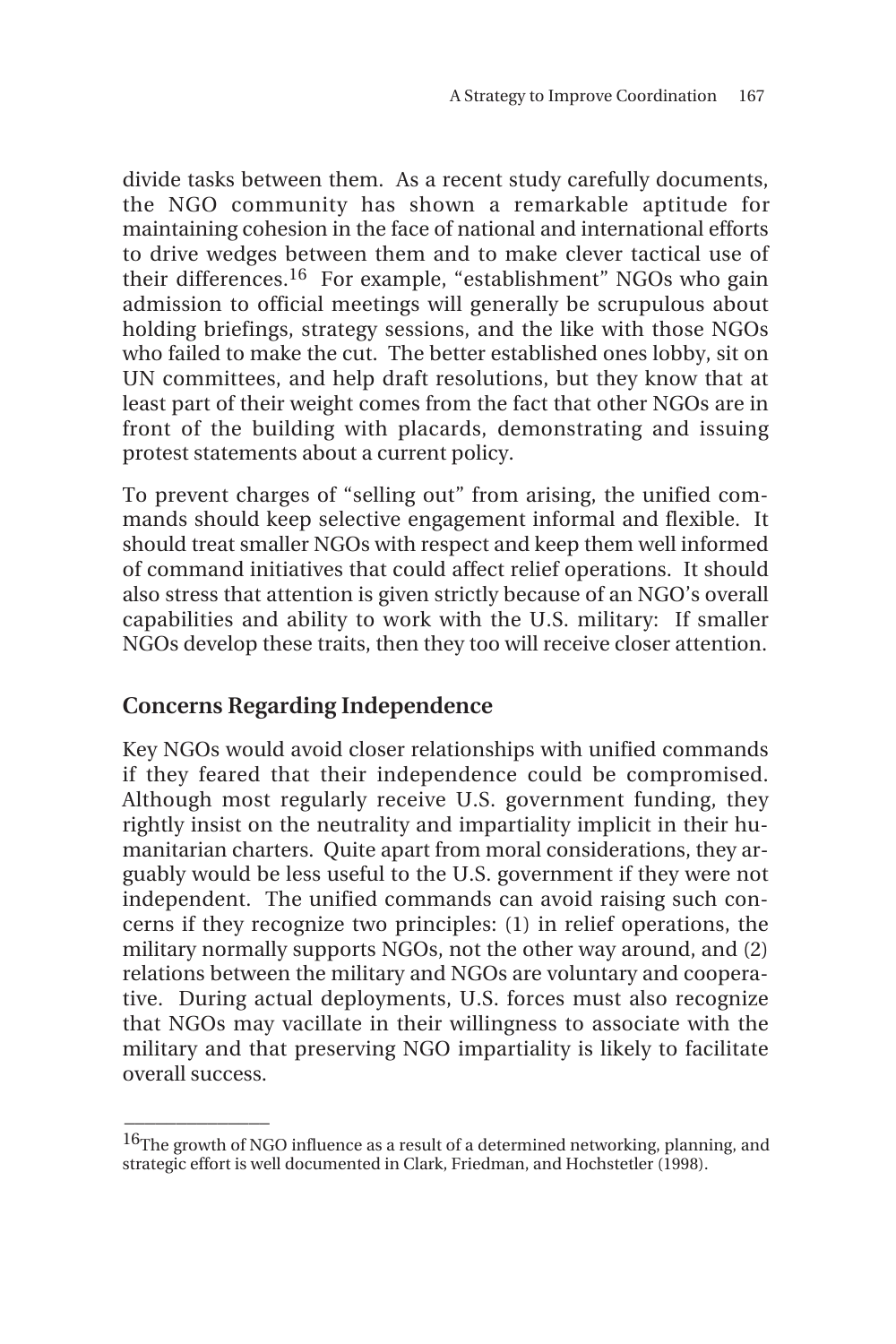## **Cross-Purposes**

The relationship of military authorities with NGOs is usually mediated by U.S. government agencies except during actual operations when direct contact, for example through a CMOC, becomes essential. Often, OFDA or a country team works directly with NGOs while the military responds to tasking. By bringing the military into direct contact with NGOs, selective engagement risks leading the military to work at cross-purposes with other government agencies. For example, USAID might prefer one of its traditional U.S.-based NGO partners for a particular task, whereas USEUCOM might prefer an NGO based in Europe.

To prevent disconnects of this sort, the unified commands should keep relevant U.S. government agencies informed of its precrisis engagement and during crisis it should work closely with them. Close coordination with U.S. government agencies that also work with NGOs will be necessary in any event to ensure the success of selective engagement. OFDA can encourage elements of selective engagement, such as relief packages, with financial support. In general, NGOs will be more inclined to cooperate with the military if they realize that their ties to the U.S. government will improve if they do.

# **Strain on NGOs**

A demanding engagement strategy might put too much strain on key NGOs. In interviews, several large NGOs noted that they could not afford to provide personnel to attend all activities sponsored by the military. From their perspective, the military is a gigantic organization that can easily overwhelm their slender personnel resources. To avoid putting too much strain on key NGOs, the unified command should make contacts brief and intense with little wasted time. It should also send its officers to the key NGOs rather than always having NGO personnel come to them.

# **Unfounded Expectations**

Unless carefully managed, selective engagement could raise unfounded expectations among key NGOs. Past military support for relief operations has often been episodic, unpredictable, and driven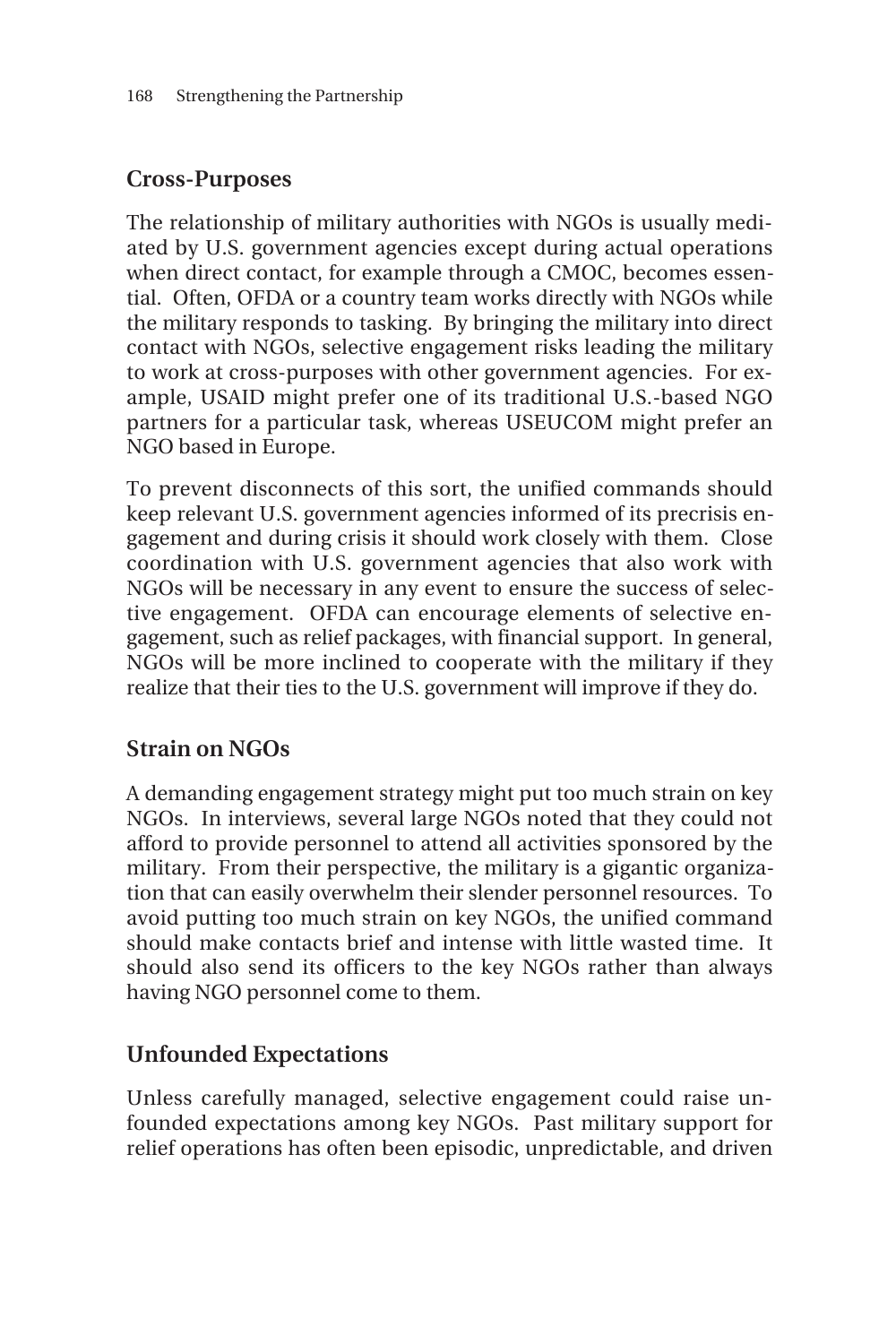by political motives. Selective engagement could convey an impression that the U.S. government is initiating a new policy of broader and steadier support but then disappoint NGOs if the U.S. government chooses not to intervene in a particular crisis. To avoid raising unfounded expectations, the unified commands should make certain key NGOs understand that large-scale military support is contingent upon NCA tasking case-by-case.

## **IMPROVE THE COORDINATION OF THE RELIEF FLOW: RECOMMENDED ACTIONS**

The regional commands and USTRANSCOM can use their tremendous logistics capabilities to improve the overall flow of relief goods to a crisis region. Particularly in the early days of a crisis, the flow of relief is chaotic and sporadic, which can lead to shortages of critical goods, delays, and other problems. In general, ground transportation presents few problems for NGOs and IOs. Airlift, and to a lesser extent, sealift, is a far more complex problem, and NGOs lack the ability to manage large relief efforts that involve these forms of transportation.

Poor coordination, approaching chaos at times, is a recurring problem in humanitarian airflow. During Operation Support Hope, there was near chaos at receiving airports. In some instances, civilian aircraft chartered by NGOs simply appeared unannounced and had to be diverted because of congestion. Initially, there was little overall prioritization of relief efforts, so that unneeded items were as likely to arrive as desperately needed items. Rwanda is a particularly striking and dramatic example, but similar lack of coordination afflicts airflow during nearly every large humanitarian operation.

Better coordination of the relief flow requires several interrelated tasks that necessarily involve a large number of actors including host countries, donors, the United Nations, and NGOs. The military as a whole and unified commands in particular have only limited influence over some of these actors, but they can promote workable solutions. Success requires a strong effort by other U.S. government agencies, to which the services and Department of Defense could contribute. Fundamental tasks include: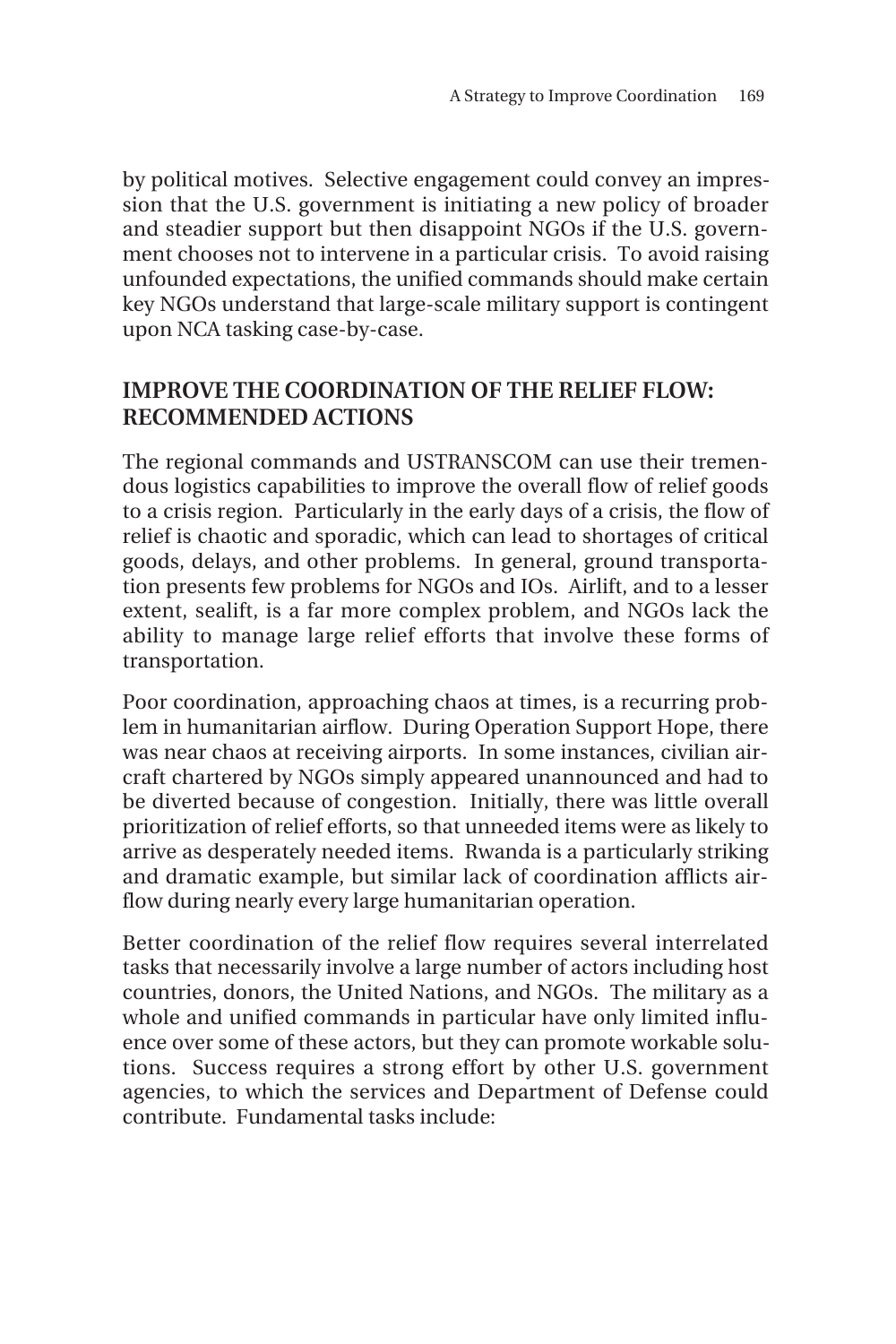- Set overall priorities for the relief effort
- Ensure adherence to a common schedule
- Provide logistics management control and off-loading.

A more detailed division of labor for implementing these steps is suggested in Table 11.4 (pp. 176–177).

# **Set Priorities for Relief Effort**

The first and most important step is to set priorities for relief efforts based on a common understanding of the amounts and types of aid that are required over time. The military cannot set these priorities but it needs them to work efficiently. As noted earlier, the structure that sets priorities may be characterized as host country, United Nations, alliance, or coalition.

If a host country maintains governance, it may set priorities or it may simply welcome any assistance that arrives. In such cases, the military usually operates in mixed-use facilities, sharing port facilities, ramp space, and slot times with civilian organizations. Host country authorities may willingly cede de facto control or executive agency status to the military when they perceive that it can operate airports most efficiently. Often, the host country may offer only partial use of an airfield for the relief effort.

If the United Nations takes the lead with the support of the U.S. government, the unified commands should coordinate closely with offices of its key agencies in Geneva and with their representatives in the field. Through its own actions, the unified commands should support whatever option the United Nations has chosen to coordinate its response, whether through an Emergency Response Coordinator or through a lead agency such as UNHCR.

Within the USEUCOM AOR, for example, NATO might assume control, especially for relief efforts in the Balkans. The entire Alliance might act pursuant to decisions taken in the North Atlantic Council (NAC), or a coalition of willing members might use Alliance resources. In either case, the Alliance would have to set priorities in cooperation with agencies of the United Nations, which would also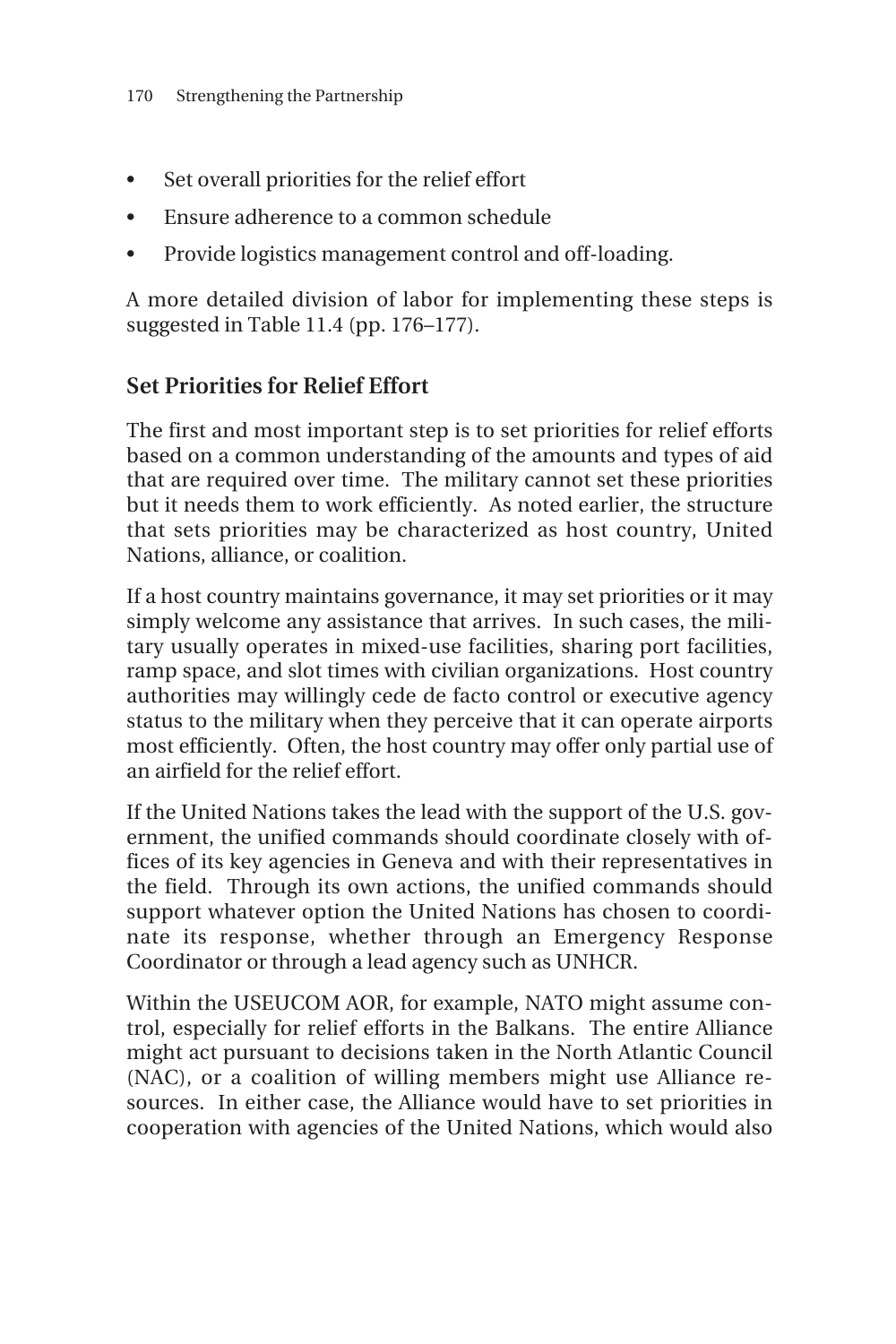be involved. Almost certainly, Alliance members would also be the largest donor states.

An individual country might lead others, as the United States did during Operation Provide Comfort. Within the USEUCOM AOR, the lead state might be the United States, France, or possibly Italy, as during Operation Alba. This lead state would set priorities in cooperation with other interested states, whether participants in the operations or merely donors, and with UN agencies. If a foreign country were to lead, USEUCOM (or other unified command) would have to establish liaison with its military authorities. Once an operation is under way, USEUCOM can establish a CMOC. It should then become a forum to reach agreement on priorities among relief providers.

Both the regional unified commands and USTRANSCOM (particularly AMC) must ensure that goods moved under space-available flight provisions follow relief priorities. Currently, items shipped under space available are not prioritized: What is shipped first depends on local flight availability and chance. The goal of planners is to maximize what is sent, not to ensure that what is sent is needed immediately. The unified commands and USTRANSCOM should explore ways to prioritize space-available cargo when possible.

## **Ensure Adherence to a Schedule**

Once priorities are set, the next concern is to ensure adherence to a common schedule. Aid often arrives haphazardly and chokes small ports or airfields. Especially in the early days of a crisis, NGOs and UN agencies are not able to manage the complex and massive aid flows, particularly if they involve airlift.

Schedule problems are particularly acute for effective airlift. All relief agencies that conduct or sponsor flights into the affected region must accept their places in the aid queue and plan flights accordingly. They must conform to appropriate procedures regarding slot times and other crucial aspects of the operations such as allocation of ramp space.

Usually the military will lack authority to ensure complete adherence to schedules, but it can work through the coordination structure to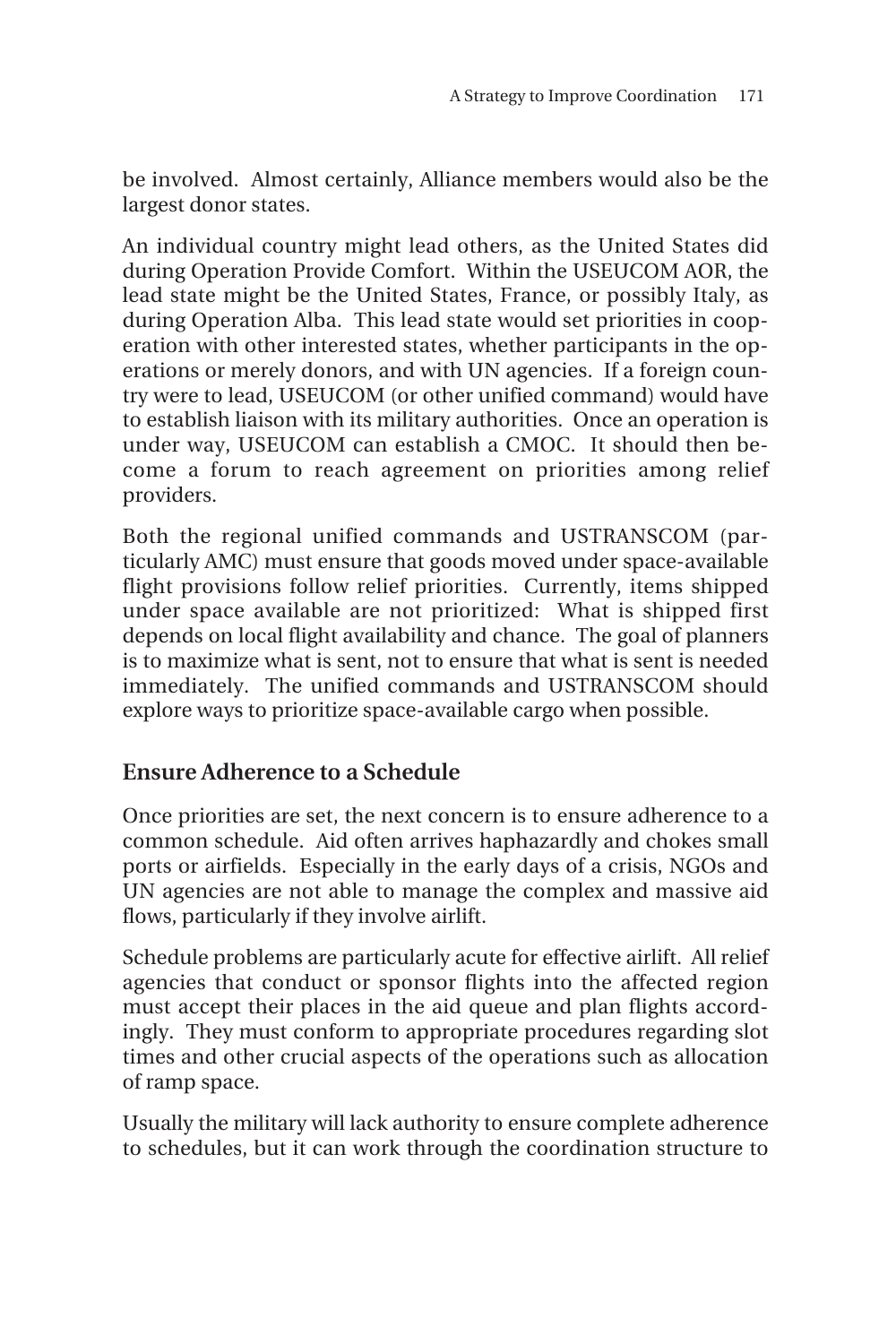encourage adherence. It can emphasize to host countries that maintaining a proper schedule will ultimately raise the level of humanitarian assistance, even if some flights must be turned away. It can work through UN agencies and ultimately through donor countries to ensure that all NGOs are kept informed on procedures. Most of the larger NGOs receive substantial funding through governmental channels and through UN agencies and are anxious to impress these sponsors with their reliability and professionalism. Although NGOs might complain about restrictions on movement, interviews suggest they would comply as fully as possible with procedures imposed by large donors. Many NGOs also recognize the problems that come with anarchic flow of aid and thus are more willing to cooperate.

Admittedly, perfect adherence to schedules will seldom be possible, even when an individual state leads the operation. There will almost always be donor nations that act unilaterally, UN agencies that fail to coordinate perfectly, and NGOs (especially smaller, less professional ones) that send or sponsor flights without reference to schedules. In some instances, lack of compliance may be willful, reflecting political decisions or rivalry among agencies. In other instances, lack of compliance may be inadvertent, reflecting inexperience or innocent zeal.

# **Provide Logistics Management**

USTRANSCOM and the service staffs can support the regional unified command in an effort to help manage the flow of aid. NGOs and UN agencies in general are experienced with transporting goods by land. Moreover, they often have in-place networks that have been delivering aid long before the NCA decided to act. For aid delivered by sea, however, USTRANSCOM can help coordinate the flow and improve port assets. This logistics assistance should be provided until UN agencies and NGOs have the personnel in place to assume responsibility for the effort.

Improving airlift should be a key part of the logistics effort; this capability is weak among NGOs and is often important in sudden and massive crises, in which relief agencies may be overwhelmed. USAF elements in USTRANSCOM can perform air traffic control and other functions essential to efficient airport operations. AMC has Tanker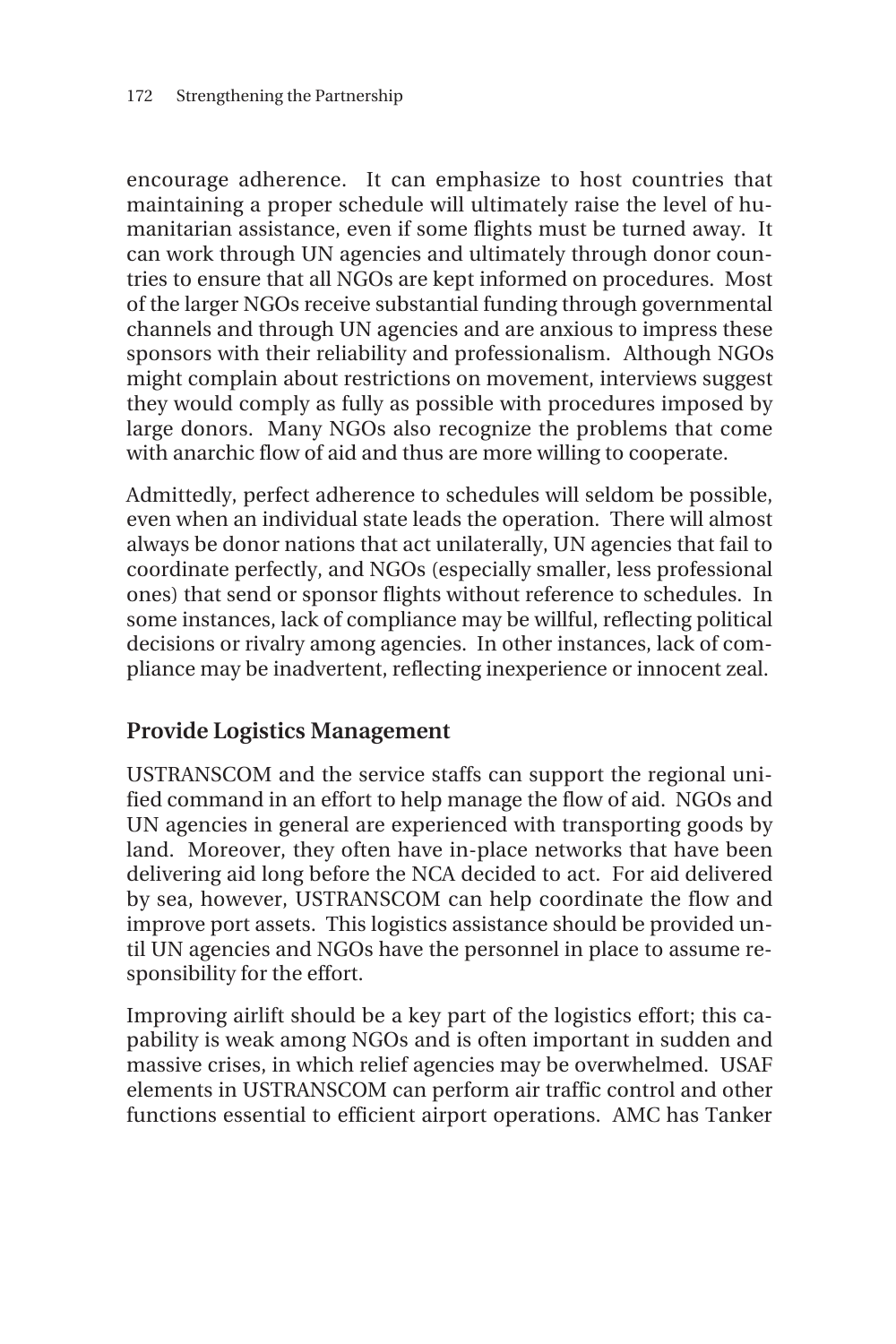Airlift Control Elements (TALCE)—and other air traffic management assets that contribute to an Air Mobility Element (AME) for larger operations—constantly on alert to support airlift in the context of military operations. The capability embodied by TALCE is virtually unique to the United States. Among the NATO allies, only France has a comparable capability to maintain her overseas commitments. It is not clear whether NATO itself could perform as well. WFP can manage only smaller airlifts within its own programs. UNHCR has no capability to direct an airflow, unless it is augmented as it was during the Rwanda operation. Therefore, in a humanitarian crisis that requires rapid deployment, there may be no practical alternative to U.S. TALCE. Over time, when airlift becomes more routine, the TALCE can hand off its activities to the host nation, the United Nations, or other body.

USTRANSCOM, USEUCOM, and other commands could prepare for deployment of TALCE in support of relief operations in several ways. They could conduct training and exercises that include coordination of civilian aircraft in scenarios involving humanitarian aid. (TALCEs normally control only U.S. military airlift and control civilian aircraft by exception.) They could acquaint UN agencies and NGOs with the capabilities of TALCEs. Without committing the United States to any particular course of action, they could explore with OCHA and UNHCR how TALCEs might be used. USEUCOM's 86th Contingency Response Group (CRG), set up to rapidly deploy and run an airfield, performed well during Operation Shining Hope and should be emulated by other commands. Augmenting the CRG with personnel familiar with NGOs would make it even more effective.

Air traffic control assets should be employed as early as possible in a crisis, subject of course to diplomatic realities. Often, a TALCE is called in only after a problem develops, and at times is not deployed until weeks into a crisis. An AME may not be used at all. Because the early days of a crisis are often the most deadly and chaotic, employing this capacity earlier—even if at times it is not absolutely necessary—could help the relief effort considerably. Once employed, a Temporary Flight Restriction could be issued, to let all carriers know they must have prior permission to land from the air traffic control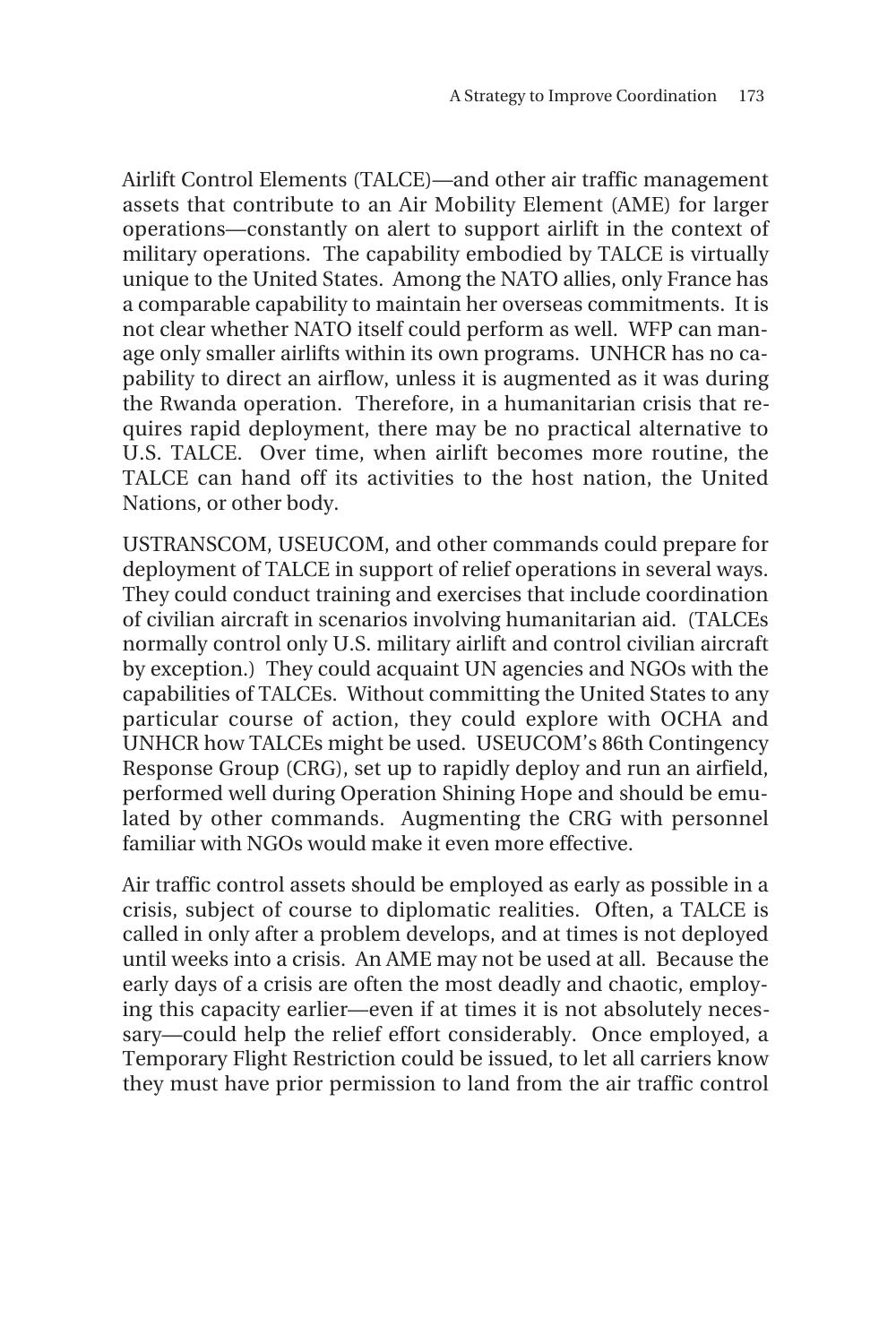element, acting on behalf of the host nation or the lead country or agency.<sup>17</sup>

USTRANSCOM, USEUCOM, and other commands could also prepare to receive foreign personnel, including personnel drawn from UN agencies and NATO militaries, into TALCEs during relief operations. Foreign personnel could provide expertise from their national forces. In addition, their presence would give a TALCE an international flavor that would make donor nations less reluctant to accept control than if the TALCE were exclusively composed of U.S. personnel. But to ensure efficiency, foreign personnel should augment a TALCE, not occupy key positions. It would be impractical to assemble a truly international TALCE during crisis.

As Table 11.4 outlines, most of the burden for ensuring a smoother flow of aid will fall upon the service components, particularly the USAF, and the unified commands. The services will provide the capability, and both the services and the commands will ensure that adequate procedures exist for relief agencies to use the capability. A smoother aid flow will also require the effective transmission of priorities to the relevant military officials. In the early days of a crisis, this will be done primarily by the lead nation or agency; over time, as the CMOC is established, operational priorities will be generated locally, with U.S. government agencies providing political input.

## **ESTABLISH INITIATIVES WITH ALLIES**

\_\_\_\_\_\_\_\_\_\_\_\_\_\_

Relief operations are increasingly multinational and complex, with ever-increasing interaction between civilian actors and military establishments. European allies are a leading part of this equation, worldwide. European NGOs are among the most active in humani-

 $^{17}$ In a crisis, TALCEs might be organized in two different ways. Broadly speaking, air operations might be centralized or decentralized, depending upon the exigencies of the situation. During the Rwanda operation, UNHCR received augmentation from USEUCOM and attempted to exert centralized control from Geneva, analogous to an arrangement made to control airlift in Bosnia. In Bosnia, this arrangement was appropriate because a single airport (Sarajevo) dominated traffic. But this arrangement was inappropriate in Rwanda because the operation involved several destination and staging airports whose operations could not be efficiently controlled from Geneva. Moreover, Geneva was less well informed of the rapidly developing situation than were elements on the ground in Rwanda and Zaire.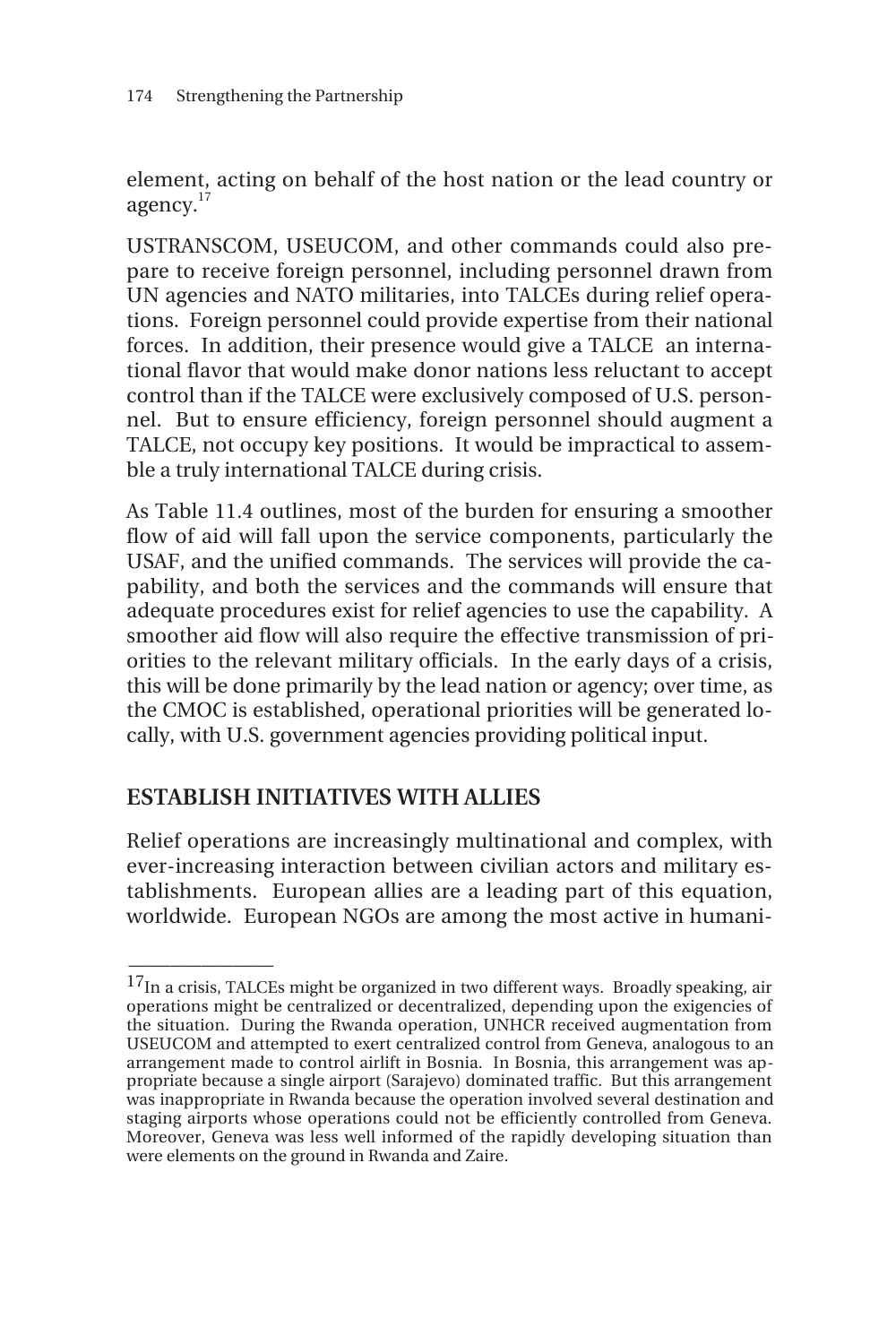tarian relief, and the European Union itself is emerging as the largest humanitarian actor in key regions. In the wake of the Kosovo crisis, NATO's role in relief operations in the Euro-Atlantic area has become more prominent, raising new issues of coordination and civilmilitary relations. This analysis suggests a number of key findings and points to areas for new initiatives at the strategic and operational levels.

U.S. and USAF policy should aim at capturing useful synergies with European allies. At the strategic level, decisionmakers can take advantage of existing European defense relationships, facilities, and experience, especially in Africa. Similarly, the U.S. comparative advantage in technical intelligence on regional developments can be reinforced by European strengths in intelligence collection on the ground. At the operational level, U.S. capacity for strategic airlift complements the European capacity for tactical lift that most humanitarian contingencies require. Many of these recommendations will require broad support from civilian agencies of the U.S. government.

## **Strategic and Political Initiatives**

Given the growing role of European allies and changes in the involvement of key organizations, there are now worthwhile opportunities to improve cooperation with allies at the strategic level.

• *Strengthen NATO's capacity for civil emergency planning and humanitarian relief.* Building on the experience in IFOR/SFOR and KFOR and as part of the implementation of NATO's new Strategic Concept, the relevant organizations within NATO (especially the EADRCC) should be strengthened, particularly by providing the necessary resources for training and exercises with partner countries. The profile of civil emergency planning might be raised through the establishment of a NATO Assistant Secretary General (ASG) for Civil Emergency Planning. Among other responsibilities, a NATO ASG for Civil Emergency Planning could facilitate Alliance planning and coordination with key IOs and NGOs. The Kosovo experience should spur interest in highlevel dialogue between the Alliance and UN organizations.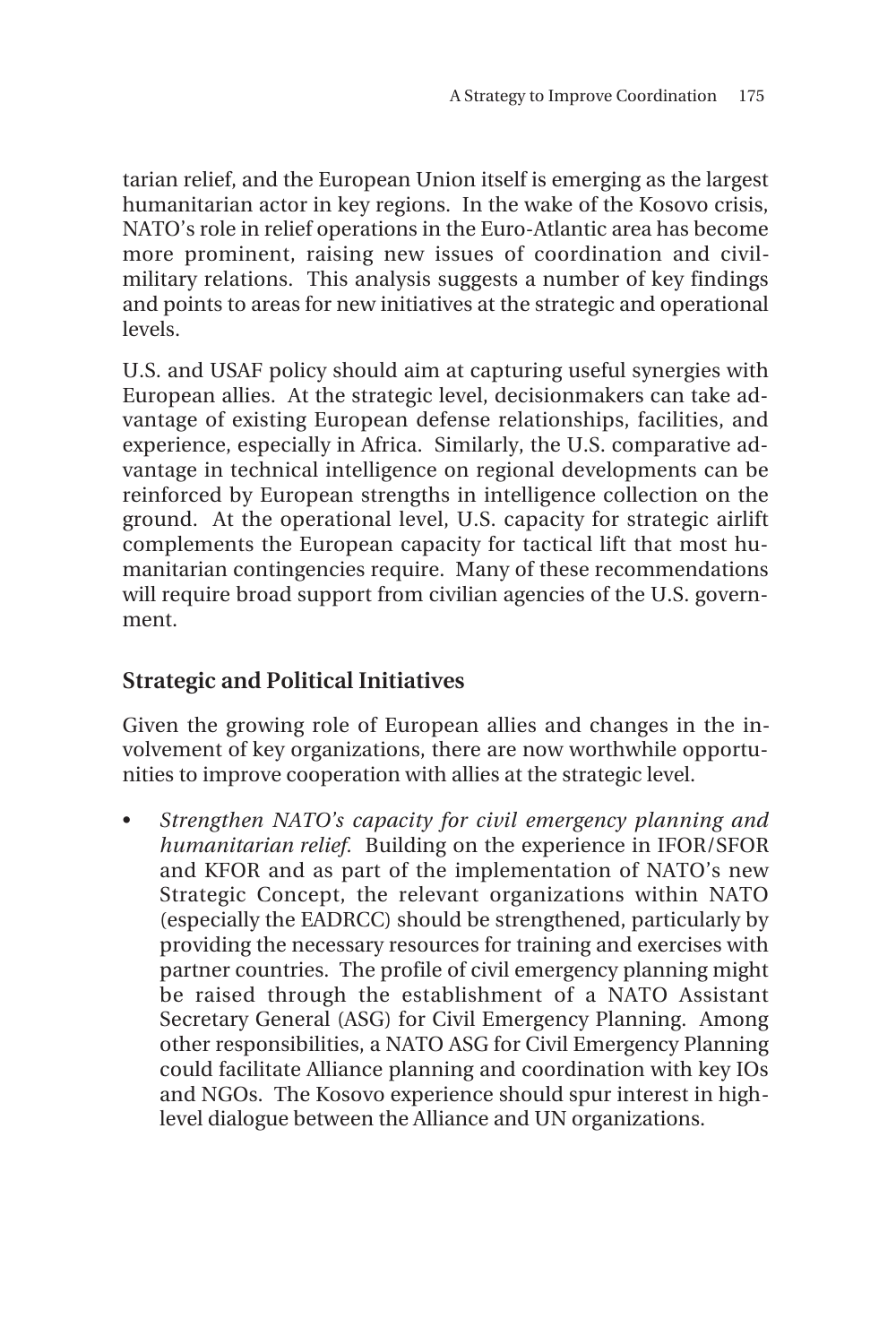#### **Table 11.4**

#### **Ensuring a Smoother Relief Flow: Suggested Division of Responsibilities**

| Task                                                  | <b>USAF</b>                                    | All Services<br>(Title X)<br>Capacity) | Unified Command                                                               | <b>Joint Staff</b>                               | DoD | Other U.S.<br>Government                                                                               |
|-------------------------------------------------------|------------------------------------------------|----------------------------------------|-------------------------------------------------------------------------------|--------------------------------------------------|-----|--------------------------------------------------------------------------------------------------------|
| Set overall<br>priorities for<br>the relief<br>effort | Prioritize space<br>available in<br>support of |                                        | Perform command assessment of<br>requirements for humanitarian<br>relief      |                                                  |     | Before CMOC<br>established, pass<br>priorities down in                                                 |
|                                                       | <b>USTRANSCOM</b>                              |                                        | Establish CMOC with direct<br>connection to Operations Center<br>and Air Cell | consultation with<br>on-the-scene<br><b>NGOs</b> |     |                                                                                                        |
|                                                       |                                                |                                        | Encourage IOs and NGOs to<br>develop local priorities within<br><b>CMOC</b>   |                                                  |     | After CMOC<br>established, pass<br>political priorities<br>to Air Cell and<br>other logistics<br>cells |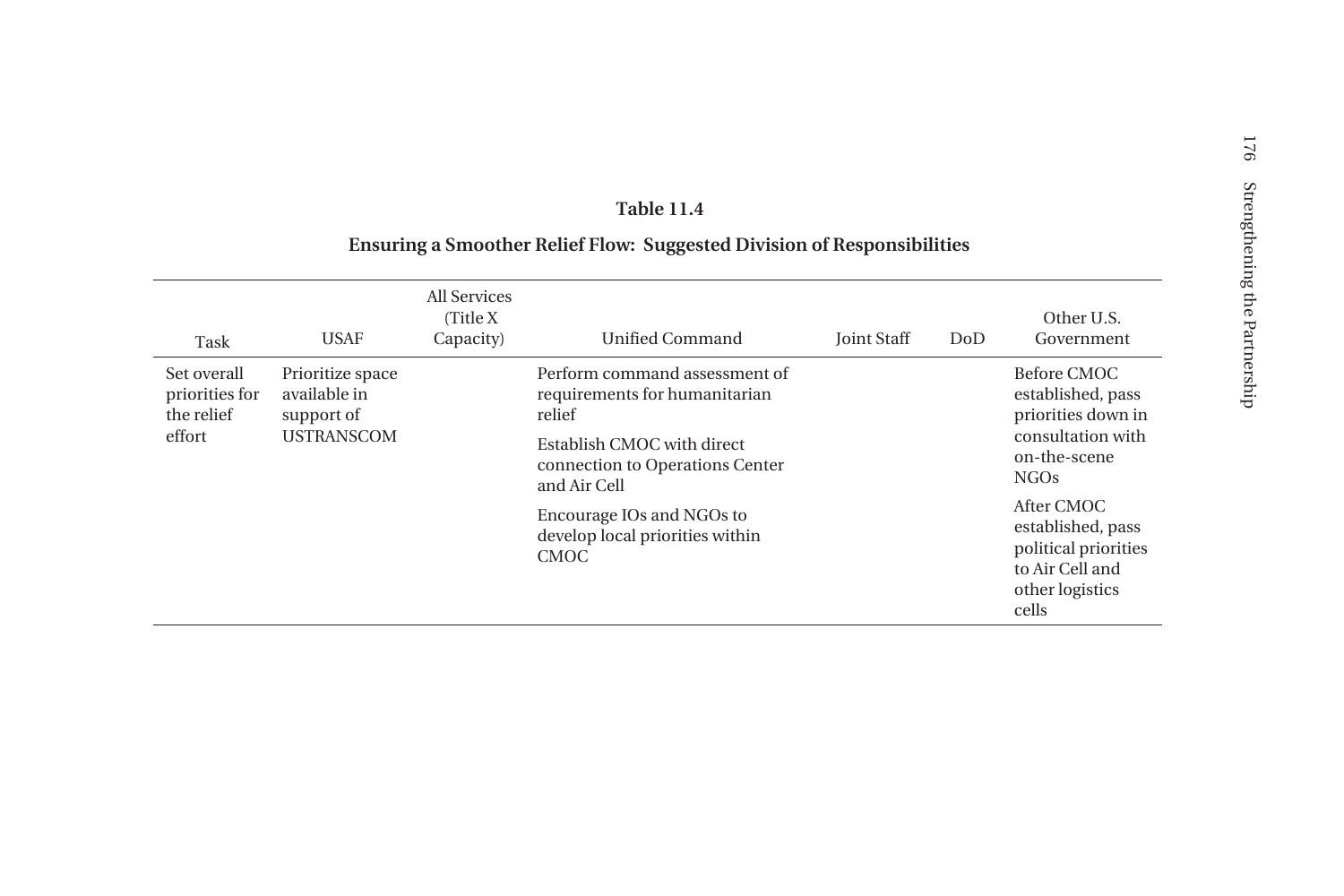| Task                                                            | <b>USAF</b>                                                                                                       | All Services<br>(Title X)<br>Capacity) | <b>Unified Command</b>                                                                                                                   | <b>Joint Staff</b>                                                               | DoD | Other U.S.<br>Government                                           |  |
|-----------------------------------------------------------------|-------------------------------------------------------------------------------------------------------------------|----------------------------------------|------------------------------------------------------------------------------------------------------------------------------------------|----------------------------------------------------------------------------------|-----|--------------------------------------------------------------------|--|
| Ensure<br>adherence<br>to common<br>procedures                  | Prepare for<br>foreign<br>personnel<br>assisting a<br>TALCE and<br>directly<br>participating in<br>its operations |                                        | Establish and promulgate<br>procedures through HOC and<br><b>CMOC</b>                                                                    | Develop<br>and<br>promulgate<br>joint                                            |     | USAID/OFDA:<br>Require core<br>NGOs to adhere<br>to common airlift |  |
|                                                                 |                                                                                                                   |                                        | Establish procedures and pre-<br>CMOC interface to ensure smooth<br>delivery of early arriving goods and<br>personnel (USTRANSCOM)       | doctrine on<br>common<br>airlift<br>procedures                                   |     | procedures<br>Encourage core<br>NGOs to develop<br>common          |  |
|                                                                 |                                                                                                                   |                                        | Establish interface with relief<br>agencies to provide cargo data,<br>schedule slot times, etc.<br>(USTRANSCOM and regional<br>commands) |                                                                                  |     | coordination<br>procedures for<br>early arriving<br>relief         |  |
| Provide<br>early cargo<br>traffic<br>control and<br>off-loading | Prepare TALCE<br>and other<br>necessary assets                                                                    |                                        |                                                                                                                                          | Use logistics management<br>capabilities to assist humanitarian<br>relief effort |     |                                                                    |  |
|                                                                 | $86^{\text{th}}$ CRG) to<br>manage                                                                                | (comparable to                         | Establish operational links to<br><b>USTRANSCOM</b>                                                                                      |                                                                                  |     |                                                                    |  |
|                                                                 | humanitarian<br>lift                                                                                              |                                        | Ensure rapidly deployed forces<br>have staff with NGO expertise<br>available                                                             |                                                                                  |     |                                                                    |  |

**Table 11.4—continued**

NOTE: CMOC = civil-military operations center; CRG = Contingency Response Group; HOC = Humanitarian Operations Center; IO = international organization; NGO = nongovernment organization; OFDA = Office of Foreign Disaster Assistance; TALCE = Tanker Airlift Control Element; USTRANSCOM = U.S. Transportation Command.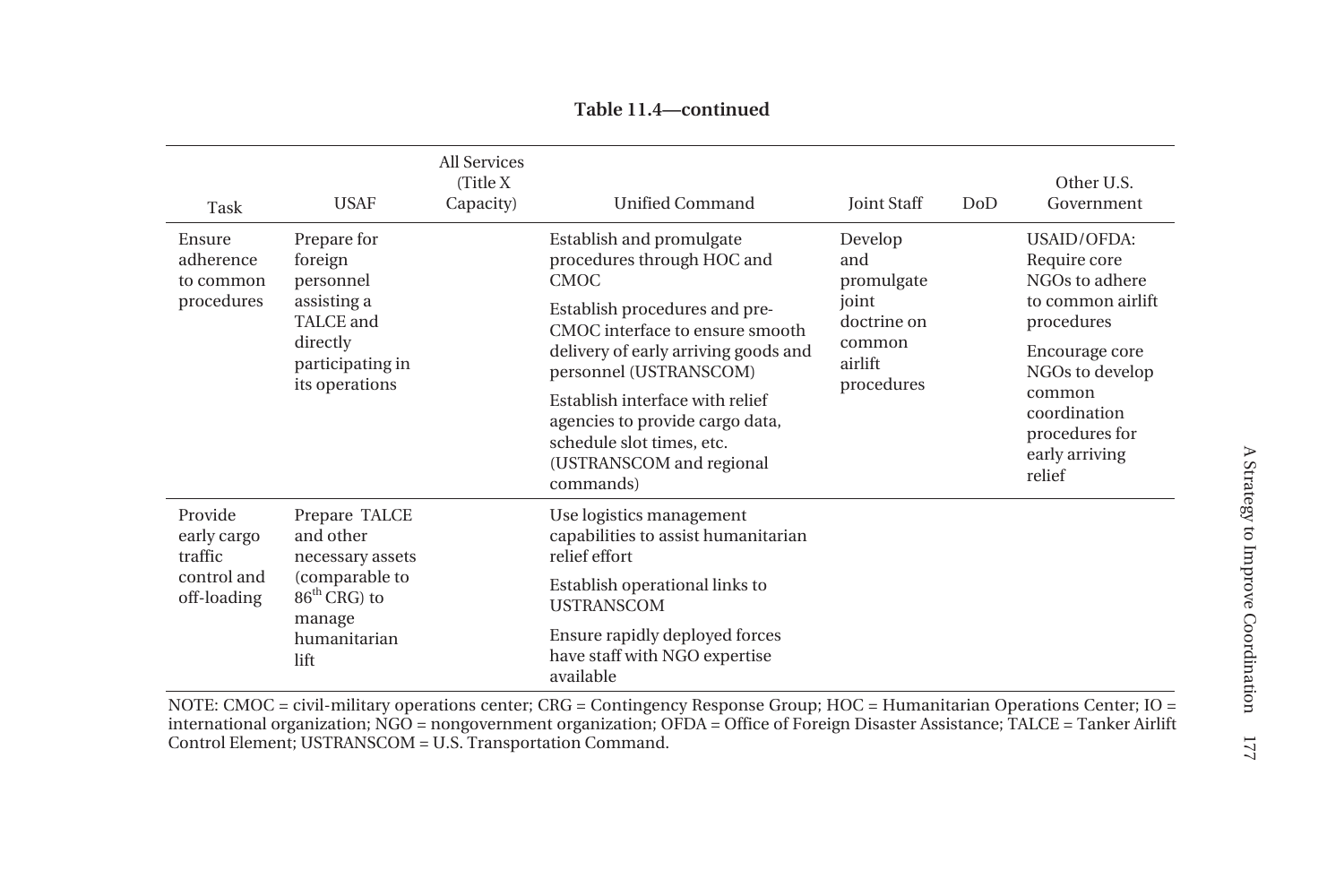- *Put transatlantic cooperation in humanitarian crises high on the prospective EU-NATO agenda.* EU-NATO consultations will be a necessity as the EU's common foreign and security policy evolves. Many of the contingencies in which NATO (especially U.S.) assets may be placed at the disposal of future European-led operations are likely to be humanitarian in nature. Humanitarian early warning and contingency planning should be key—and relatively uncontroversial—agenda items for EU-NATO dialogue.
- *Engage European allies in multilateral activities to bolster local capacity for humanitarian and peace support operations.* The United States and the EU, as well as key allies such as France and Britain, have made this approach a focal point of their regional security strategies. Multilateral exercises on the pattern of those already conducted in Africa should be continued and might usefully be extended to regions such as the Caucasus, Central Asia, and the Pacific.

# **Operational Initiatives**

This analysis makes a number of recommendations for improved cooperation with allies, and through allied institutions, at the operational level.

- *Explore arrangements to take advantage of French facilities and European relationships in and around Africa to support relief operations.* French opinion is sensitive to U.S. policy and presence in Africa. But within limits, the humanitarian context may be one in which more formal access arrangements are possible. Expanded military-to-military cooperation (e.g., between USAFE and the French airlift command) may be the best vehicle for this. Even more important, training and exercises with European militaries, where possible in conjunction with local militaries, can contribute to local knowledge and working relationships in advance of future expeditionary deployments.
- *Promote interoperability and standardization in airlift/airdrop with European allies.* Key European militaries are interested in this objective, and given the large role of NGOs in this arena through commercial charters, cooperation could be extended to civilian actors, where appropriate. Particularly important are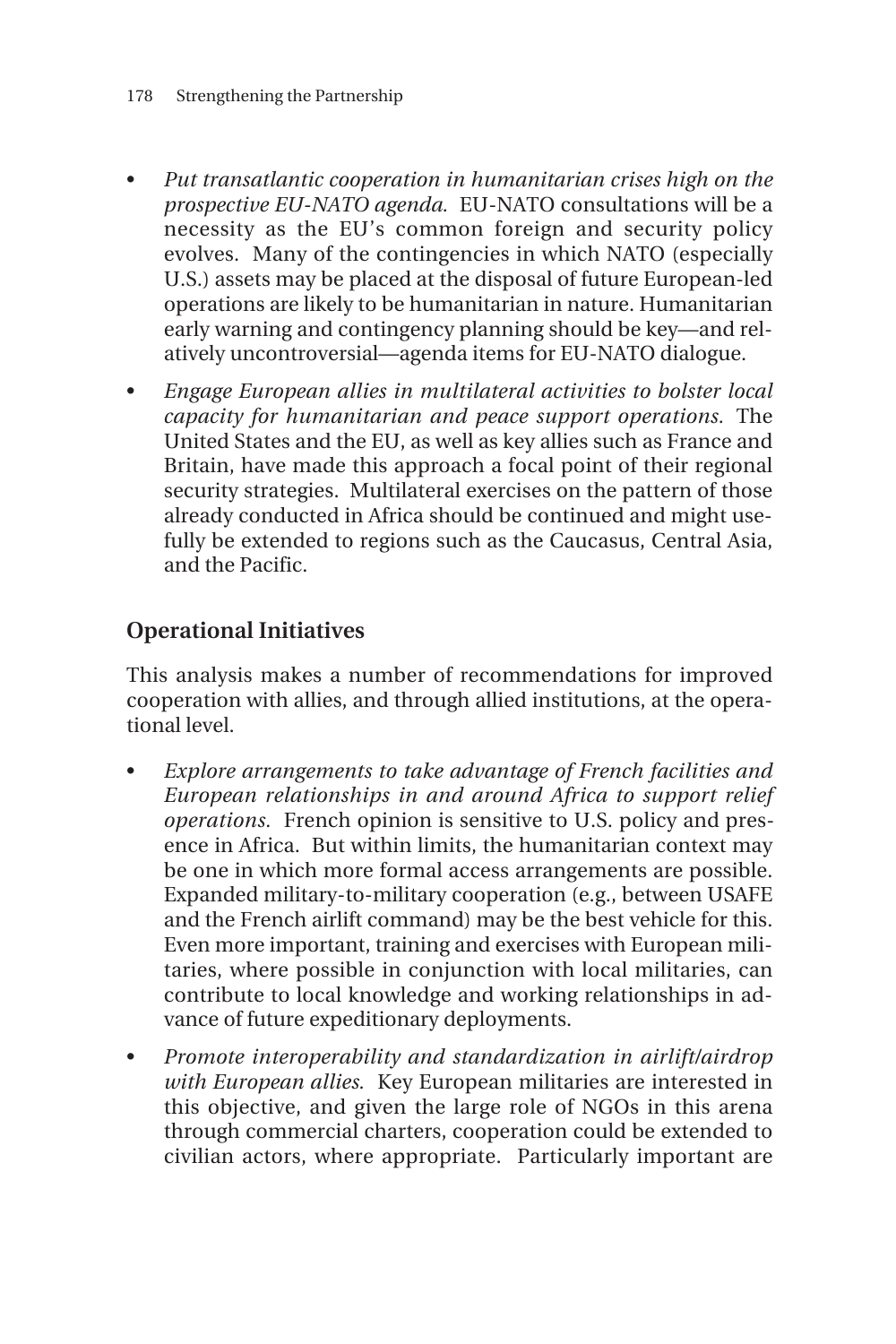steps to enhance traffic management for military and commercial airlift.

• *Provide NGO spaces at relevant courses and war colleges*. NATO has invited representation from UN organizations at the NATO School at Oberammergau and the NATO Defense College in Rome. U.S. and European NGO representatives could also be included in training in relevant areas such as civil-emergency planning, logistics, force protection, and civil-military relations.

Initiatives along these lines can help to advance the level of cooperation with European allies in an area where Europe has a relatively full capacity for burdensharing. Military support to relief operations outside the NATO area is a sphere in which Europe already plays a leading role. In terms of overall humanitarian assistance, the EU is itself a leading actor—and this role is set to increase. In operational terms, there is significant "value added" to be gained from a closer operational relationship with allies given the European networks in Africa and elsewhere. These networks can be valuable in helping to anticipate and prepare for complex relief operations in an expeditionary environment.

Finally, the prospect of a greater NATO role in managing humanitarian crises through the Alliance's civil emergency planning structures and as a result of changing missions will benefit the United States and the USAF. In most cases, a NATO frame will facilitate working with allies and will help to institutionalize patterns of coordination with NGOs and international organizations.

## **FINAL WORDS**

There are no complete solutions to the operational and coordination problems discussed in this study. Many of the solutions to these problems lie outside the USAF's, and the broader U.S. military's, spheres of responsibility. Many fixes dictate actions across the U.S. government, requiring the services, the unified commands, the Joint Staff, the Department of Defense, and civilian agencies to work closely together. Coordination on complex emergencies within relevant agencies of the U.S. government, however, is often poor, making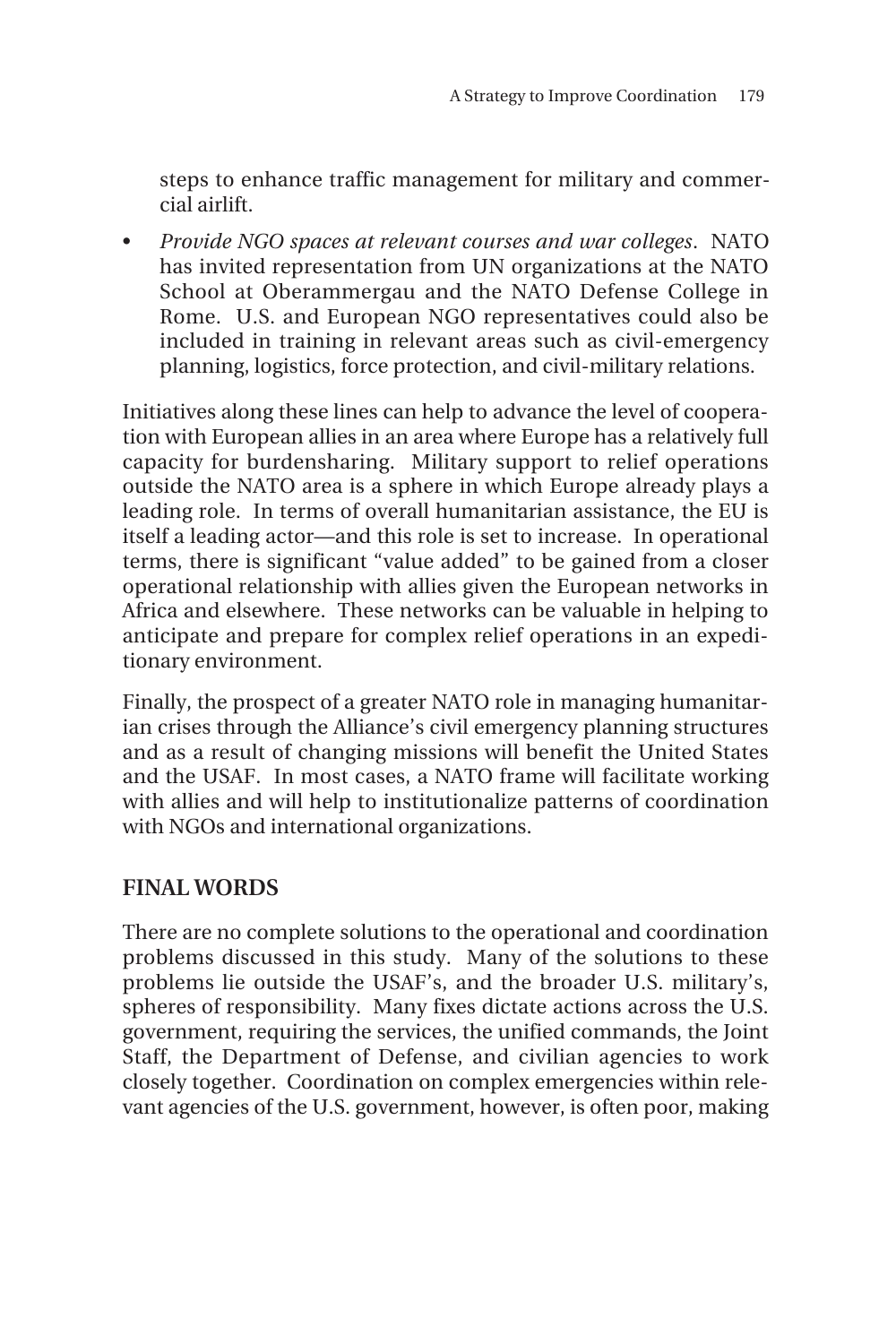problems that affect military performance difficult to solve.<sup>18</sup> Moreover, as the analysis in this study makes clear, U.S. institutions must work with UN agencies and NGOs, which have their own limits.

At a more fundamental level, the United States has not decided whether intervention in complex emergencies will be a central task for its military or a collateral one in the coming decades. Until that decision is made, the resources necessary to organize, train, and equip U.S. forces for interventions in crises, and the associated doctrinal developments, are likely to be lacking. Civilian agencies may not take the appropriate steps to improve their coordination with the military until this decision is made.

By keeping in mind the likely resource limits and policy constraints that stem from this indecision, military planners can help reduce overly optimistic expectations about what relief operations can accomplish and anticipate likely operational problems. Equally important, the military can improve coordination with relief agencies and with U.S. allies, thus avoiding some of these problems and minimizing others. The recommendations suggested in this chapter would make future operations go more smoothly, with fewer disruptions that can exacerbate the suffering of victims of humanitarian crises.

18Pirnie (1998).

\_\_\_\_\_\_\_\_\_\_\_\_\_\_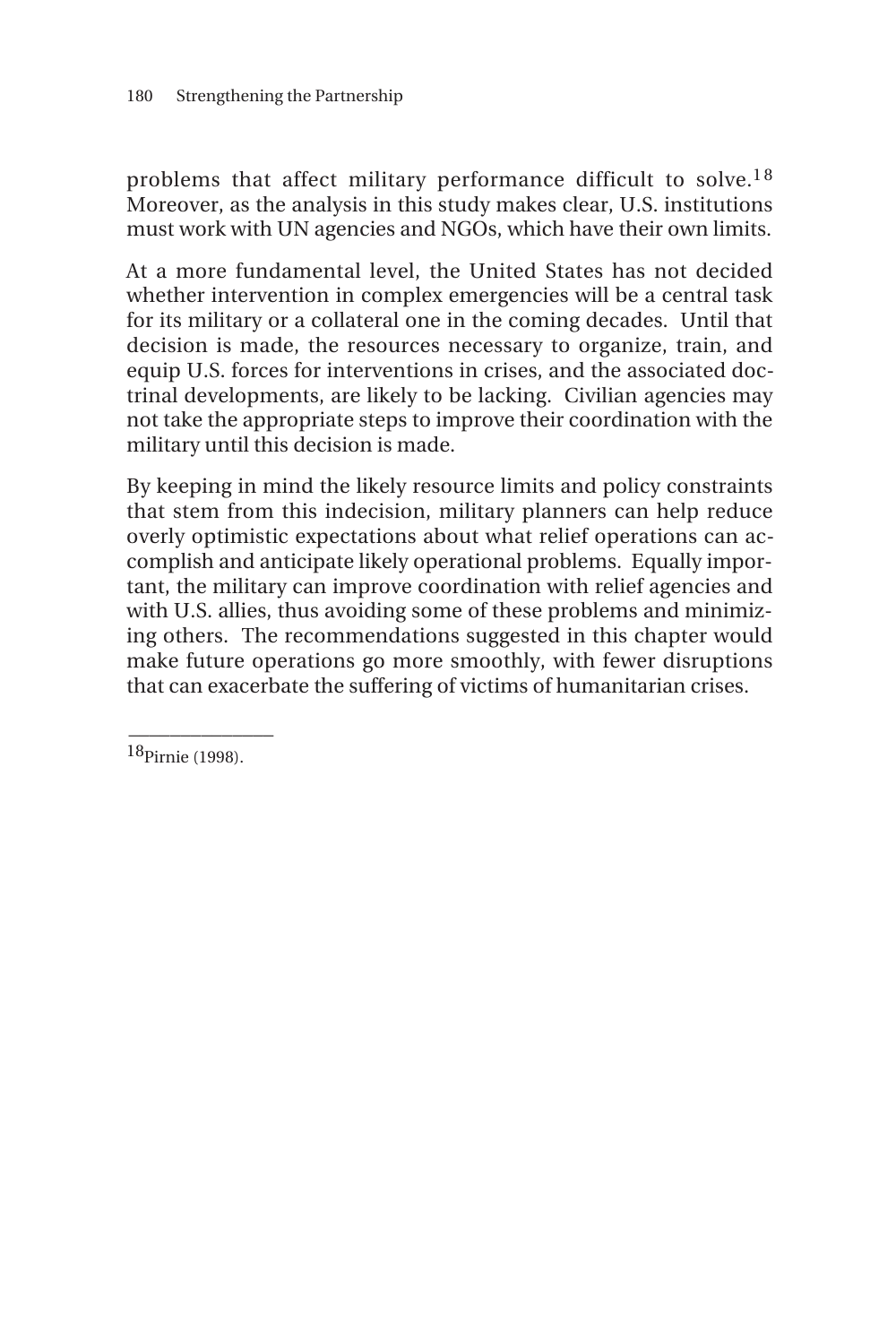| Appendix A       |
|------------------|
| <b>U.S. NGOs</b> |

Appendix A lists U.S. NGOs by name, category, mission, geographic coverage, total 1995 revenue, dollar amount of U.S. government grant or contract, and dollar amount of U.S. government in-kind payments.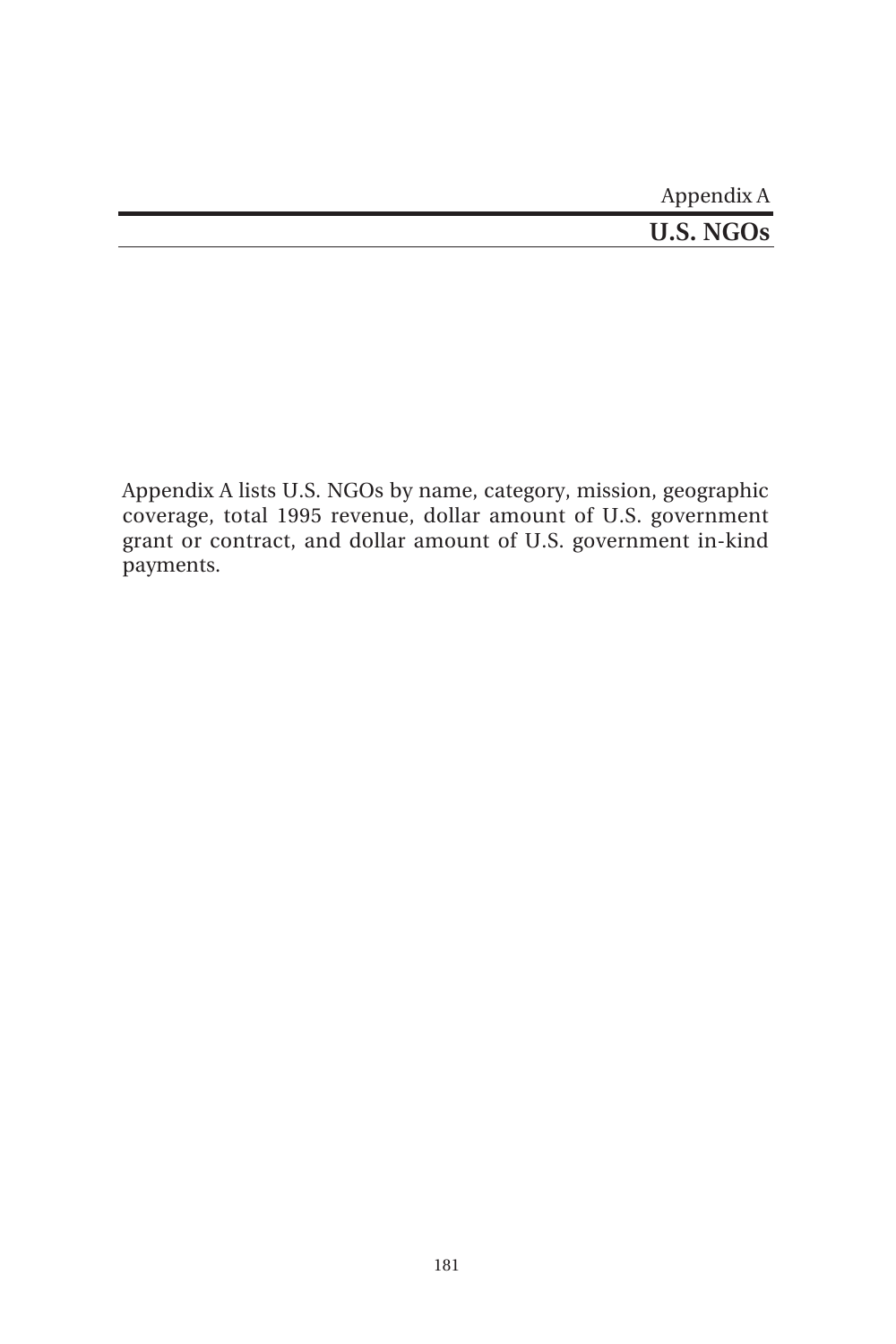# **Appendix A**

#### **U.S. NGOs**

|                                                                    |                       |                                       |                         | Total       | U.S. Govt     |               |
|--------------------------------------------------------------------|-----------------------|---------------------------------------|-------------------------|-------------|---------------|---------------|
|                                                                    |                       |                                       | Geographic              | Revenue in  | Grant/        | U.S. Govt In- |
| Name                                                               | Category <sup>a</sup> | Mission                               | Coverage                | $1995($ \$) | Contract (\$) | Kind (\$)     |
| <b>ACDI/VOCA</b>                                                   | Minor                 | Long-term technical<br>assistance     | Worldwide               | 23,214,432  | 13,703,048    | 9,341,307     |
| <b>Action Against Hunger</b>                                       | Specialized           | Emergency relief and<br>development   | Worldwide               | 5,118,713   | 3,788,332     | $\Omega$      |
| Adventist Development and<br>Relief Agency International<br>(ADRA) | Core-team             | Immediate relief and<br>development   | Worldwide               | 59,515,100  | 11,681,820    | 35,975,400    |
| African American Institute<br>(AAI)                                | Specialized           | Promote understanding                 | Africa                  | 35,847,521  | 33,742,488    | $\Omega$      |
| Africare                                                           | Core-team             | Emergency relief and<br>development   | Africa                  | 35,994,038  | 19,810,979    | $\Omega$      |
| American Friends Service<br>Committee (AFSC)                       | Minor                 | Longer-term projects                  | Worldwide               | 27,516,453  | 192,207       | $\Omega$      |
| American Jewish Joint<br><b>Distribution Committee</b>             | Core-team             | Rescue, relief,<br>reconstruction     | Worldwide               | 81,272,103  | $\mathbf{0}$  | $\Omega$      |
| American Red Cross<br><b>International Services Dept</b>           | Core-team             | Disaster response                     | Worldwide               | 35,396,888  | 7,182,762     | 5,778,780     |
| American Refugee<br>Committee (ARC)                                | Specialized           | Relief and training of<br>refugees    | Africa, Asia,<br>Europe | 11,344,780  | 6,449,618     | $\mathbf{0}$  |
| <b>Baptist World Alliance</b>                                      | Minor                 | Disaster relief and<br>rehabilitation | Worldwide               | 9,770,294   | $\mathbf{0}$  | $\Omega$      |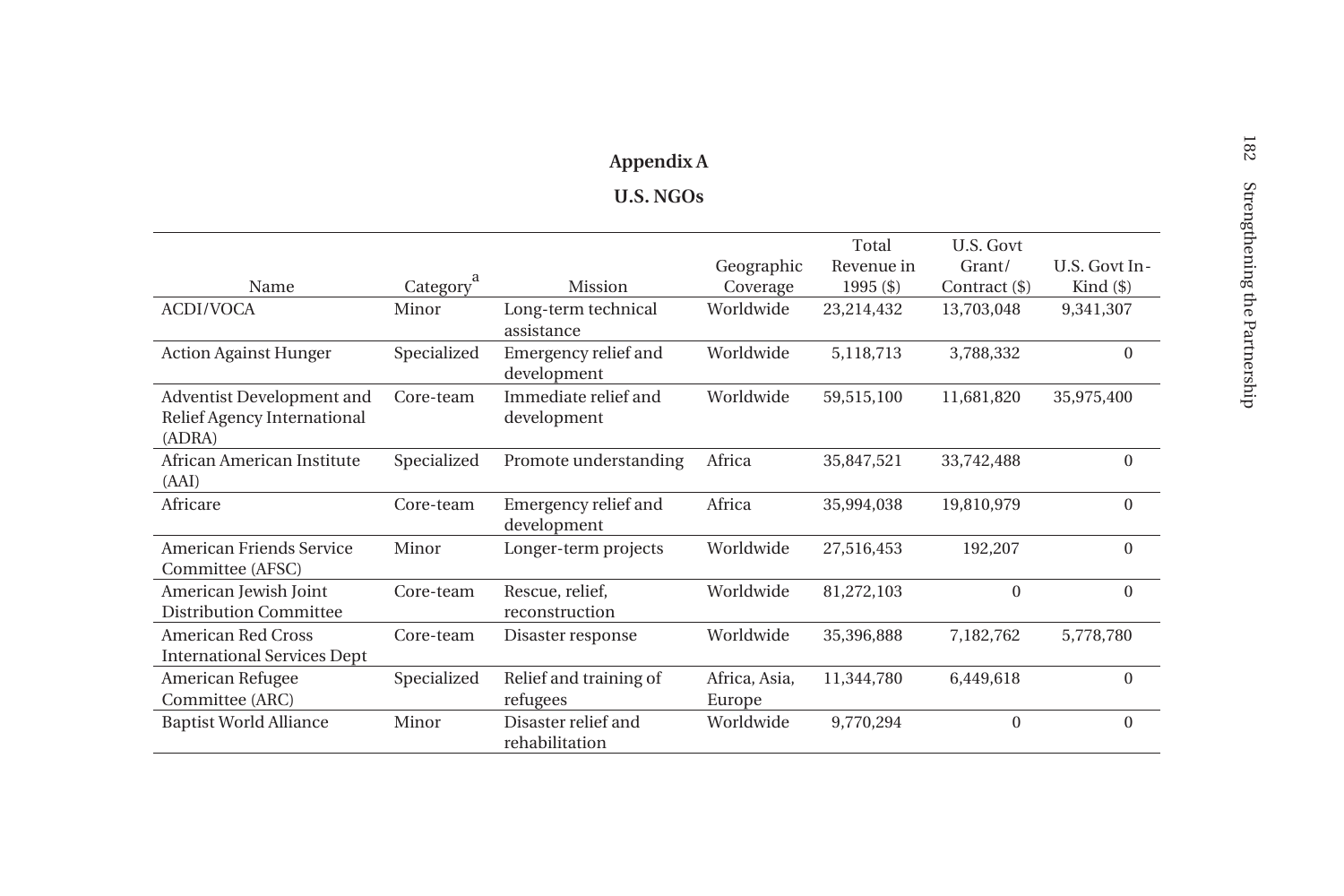|                                                     |                       |                                           |                       | Total       | U.S. Govt     |                |
|-----------------------------------------------------|-----------------------|-------------------------------------------|-----------------------|-------------|---------------|----------------|
|                                                     |                       |                                           | Geographic            | Revenue in  | Grant/        | U.S. Govt In-  |
| Name                                                | Category <sup>a</sup> | <b>Mission</b>                            | Coverage              | $1995($ \$) | Contract (\$) | Kind (\$)      |
| The Brother's Brother                               | Specialized           | Distribution of in-kind                   | Worldwide             | 50,518,525  | 393,511       | $\Omega$       |
| Foundation                                          |                       | contribution                              |                       |             |               |                |
| <b>CARE</b>                                         | Core-team             | Emergency assistance<br>and development   | Worldwide             | 454,990,000 | 92,224,000    | 196,159,000    |
| <b>Catholic Medical Mission</b><br>Board            | Specialized           | Emergency and longer-<br>term health care | Worldwide             | 35,783,340  | $\Omega$      | $\Omega$       |
| <b>Catholic Relief Services</b>                     | Core-team             | Relief and development                    | Worldwide             | 270,118,000 | 67,139,000    | 127,647,000    |
| Childreach                                          | Specialized           | Sponsor needy children                    | Worldwide             | 29,969,345  | 1,112,525     | 0              |
| Children's Survival Fund                            | Minor                 | Relief and development                    | Worldwide             | 6,597,370   | $\Omega$      | $\mathbf{0}$   |
| Christian Children's Fund<br>(CCF)                  | Specialized           | Development                               | Worldwide             | 111,423,662 | 717,481       | 735,409        |
| Christian Reformed World<br><b>Relief Committee</b> | Minor                 | Relief and development                    | Worldwide             | 8,017,369   | 833,685       | $\Omega$       |
| Church World Service (CWS)                          | Specialized           | Relief and development                    | Worldwide             | 44,786,000  | 13,659,000    | $\overline{0}$ |
| Counterpart International                           | Minor                 | Relief and development                    | Asia                  | 16,621,752  | 5,012,150     | $\Omega$       |
| Direct Relief International                         | Specialized           | Medical relief                            | Worldwide             | 45,469,678  | 111,172       | 0              |
| Doctors Without Borders<br><b>USA</b>               | Core-<br>individual   | Medical relief                            | Worldwide             | 6,193,311   | $\Omega$      | $\Omega$       |
| Food for the Hungry<br>International                | Specialized           | Relief                                    | Worldwide             | 22,242,736  | 7,312,269     | $\Omega$       |
| Heifer Project International                        | Specialized           | Agricultural<br>development               | Worldwide             | 10,474,154  | 928,526       | $\Omega$       |
| Immigration and Refugee<br>Services of America      | Advocacy              | Professional services and<br>placement    | Croatia and<br>Rwanda | 10.037.002  | 7.400.195     | 23.333         |
| <b>International Aid</b>                            | Core-team             | Relief and medical aid                    | Worldwide             | 45,687,711  | $\Omega$      | $\overline{0}$ |
|                                                     |                       |                                           |                       |             |               |                |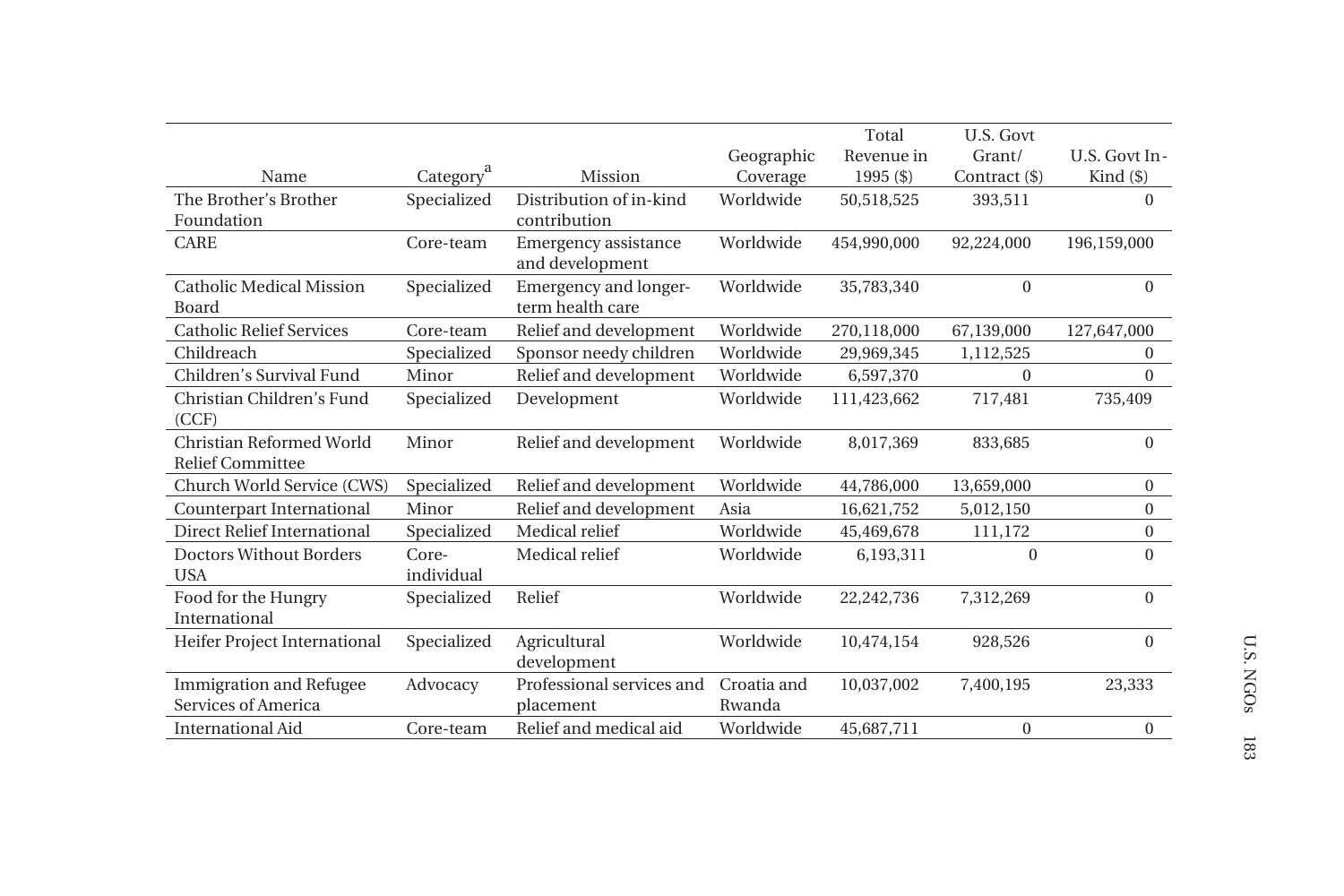|                                    |                       |                           |               | Total       | U.S. Govt     |                |
|------------------------------------|-----------------------|---------------------------|---------------|-------------|---------------|----------------|
|                                    |                       |                           | Geographic    | Revenue in  | Grant/        | U.S. Govt      |
| Name                               | Category <sup>a</sup> | Mission                   | Coverage      | $1995($ \$) | Contract (\$) | In-Kind $(\$)$ |
| International Catholic             |                       | Coordinates assistance to | Worldwide     | 14,184,000  | 11,939,000    | $\Omega$       |
| <b>Migration Commission</b>        |                       | refugees                  |               |             |               |                |
| <b>International Medical Corps</b> | Specialized           | Medical relief            | Europe,       | 11,126,869  | 7,999,163     | $\Omega$       |
|                                    |                       |                           | Africa        |             |               |                |
| International Orthodox             | Minor                 | Relief and development    | Europe        | 7,783,855   | 264,179       | $\Omega$       |
| <b>Christian Charities</b>         |                       |                           |               |             |               |                |
| <b>International Rescue</b>        | Core-team             | Relief and development    | Africa, Asia, | 82,980,020  | 46,262,054    | $\Omega$       |
| Committee                          |                       |                           | Europe        |             |               |                |
| Lutheran World Relief (LWR)        | Minor                 | Relief and development    | Worldwide     | 21,793,433  | 1,727,436     | $\mathbf{0}$   |
| <b>MAP</b> International           | Specialized           | Medical relief and        | Worldwide     | 111,275,423 | $\mathbf{0}$  | 224,305        |
|                                    |                       | assistance                |               |             |               |                |
| Medical Care Development           | Specialized           | Medical relief and        | Africa        | 7,529,021   | 2,526,777     | $\Omega$       |
| (MCD)                              |                       | assistance                |               |             |               |                |
| Mercy Corps International          | Core-team             | Development               | Worldwide     | 34,724,855  | 6,532,463     | 16,331,762     |
| (MCI)                              |                       |                           |               |             |               |                |
| <b>Operation USA</b>               | Minor                 | Disaster relief supplies  | Worldwide     | 7,663,830   | 64,156        | 6,994,289      |
| Oxfam USA                          | Core-                 | Disaster relief and self- | Worldwide     | 13,408,623  | $\mathbf{0}$  | $\Omega$       |
|                                    | individual            | help                      |               |             |               |                |
| Partners of the Americas           | Minor                 | Development               | Americas      | 7,625,909   | 6,220,774     | $\overline{0}$ |
| (POA)                              |                       |                           |               |             |               |                |
| Relief International               | Minor                 | Relief and development    | Asia          | 7,004,510   | 1,557,137     | 625,000        |
| Salvation Army World               | Minor                 | Relief and technical      | Worldwide     | 23,100,823  | 698,142       | 10,461,468     |
| Service Office                     |                       | assistance                |               |             |               |                |
| Save the Children USA              | Core                  | Relief and development    | Worldwide     | 109,492,000 | 54,911,000    | 8,492,000      |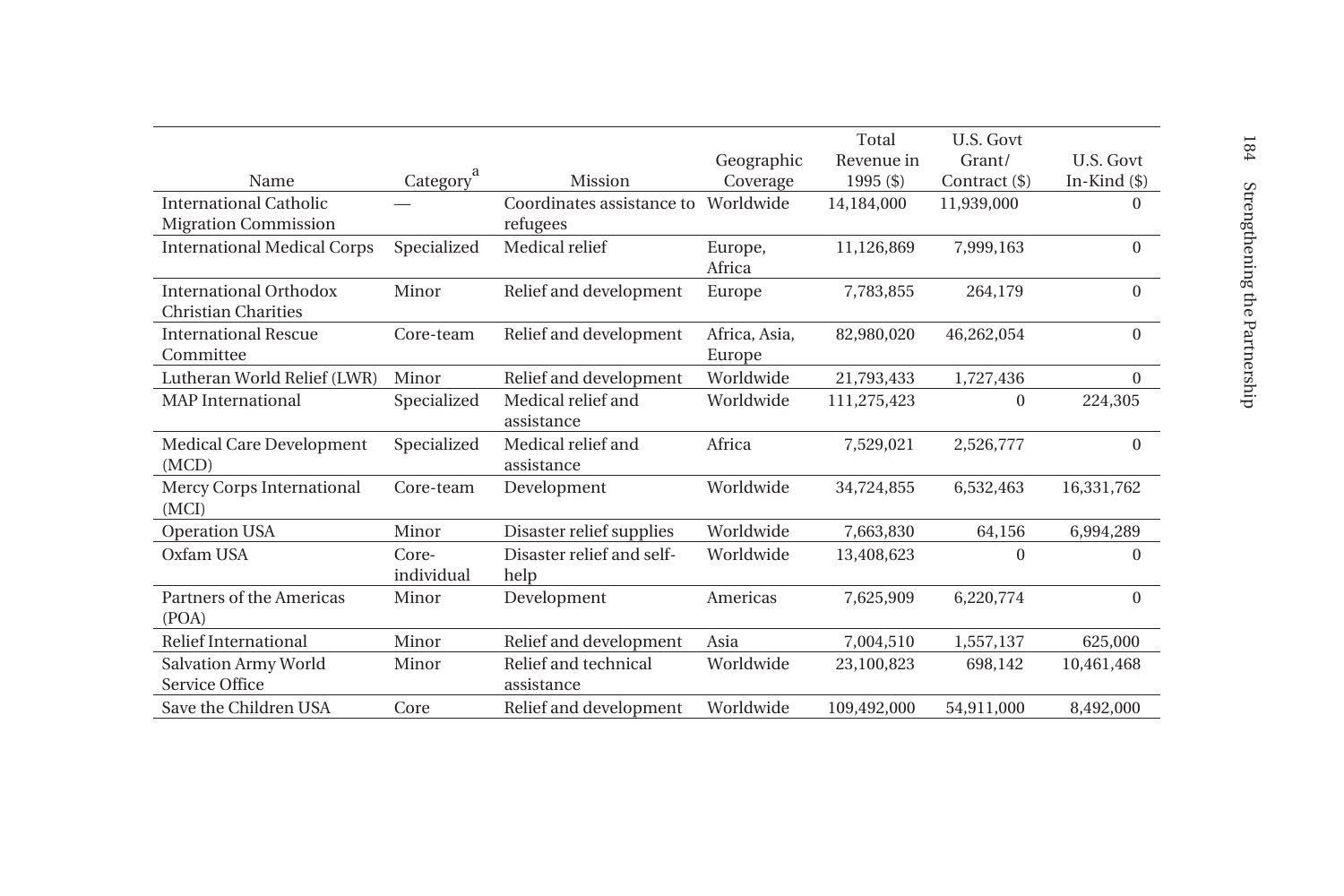|                                 |             |                        |            | Total       | U.S. Govt     |                |
|---------------------------------|-------------|------------------------|------------|-------------|---------------|----------------|
|                                 |             |                        | Geographic | Revenue in  | Grant/        | U.S. Govt      |
| Name                            | Category    | <b>Mission</b>         | Coverage   | $1995($ \$) | Contract (\$) | In-Kind $(\$)$ |
| <b>United Methodist</b>         | Core-team   | Relief and development | Worldwide  | 36,585,853  | $\mathbf{0}$  | 12,040,600     |
| Committee on Relief             |             |                        |            |             |               |                |
| Volunteers in Technical         | Minor       | Information and        | Emphasis   | 5,409,877   | 3,694,016     | 55,264         |
| Assistance                      |             | communication          | on Africa  |             |               |                |
| Winrock International           | Specialized | Development            | Worldwide  | 31,950,000  | $\mathbf{0}$  | 22,797,000     |
| <b>World Relief Corporation</b> | Specialized | Relief and development | Worldwide  | 24,130,220  | 13,970,839    | $\Omega$       |
| <b>World Share</b>              | Specialized | Development            | Guatemala  | 45,545,762  | 2,427,695     | 4,104,147      |
|                                 |             |                        | and Mexico |             |               |                |
| World Vision Relief and         | Core-team   | Relief and development | Worldwide  | 320,047,00  | 47,926,000    | $\Omega$       |
| Development                     |             |                        |            | $\Omega$    |               |                |
| <b>YMCA USA</b>                 | Specialized | Development            | Worldwide  | 45,832,732  | 2,291,250     | $\Omega$       |
| <b>YWCA USA</b>                 | Minor       | Development            | Worldwide  | 12.293.277  | 572,338       |                |

aCore-team highly competent, broadly capable, and predisposed to cooperate with the military.

Core-individual: highly competent and broadly capable, but less eager to cooperate with the military.

Specialized: highly competent and capable in functional areas.

Advocacy: focused on human rights on an agenda not necessarily related to providing immediate humanitarian relief.

Minor: competent but having less capability than the core-team.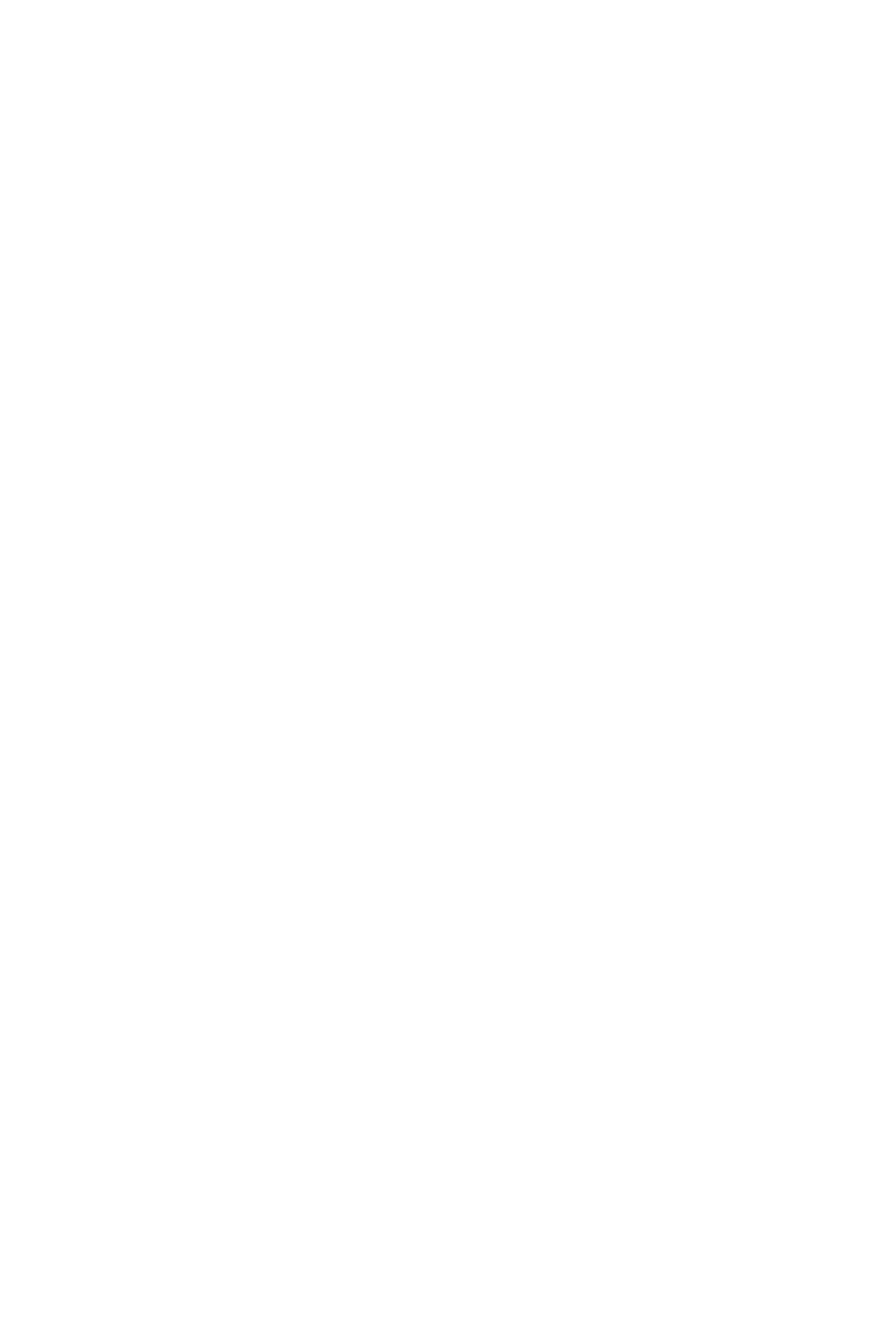# Appendix B **MAJOR INTERNATIONAL NGOs**

Appendix B lists major international NGOs by name, mission, structure, geographic coverage, and revenue and government support.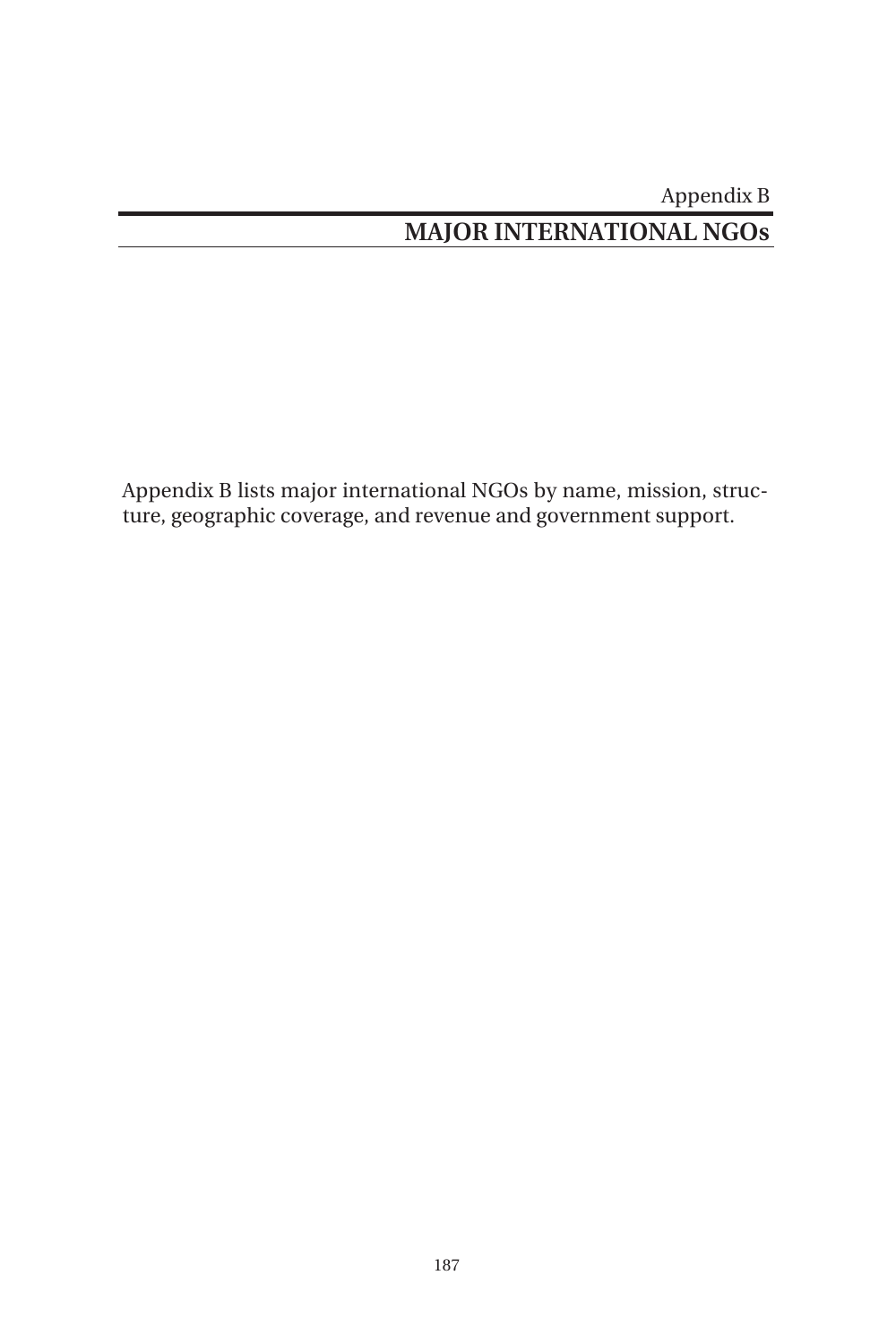## **Appendix B**

## **Major International NGOs**

| Name                            | <b>Mission</b>                                                                                                                                                                                                                                                                                                                                              | Structure                                                                                                                        | Geographic Coverage                                                                                                                                                                                                                                                                                                                                                     | Revenue and<br><b>Government Support</b>                                                                                                                                                                                                                                                                                            |
|---------------------------------|-------------------------------------------------------------------------------------------------------------------------------------------------------------------------------------------------------------------------------------------------------------------------------------------------------------------------------------------------------------|----------------------------------------------------------------------------------------------------------------------------------|-------------------------------------------------------------------------------------------------------------------------------------------------------------------------------------------------------------------------------------------------------------------------------------------------------------------------------------------------------------------------|-------------------------------------------------------------------------------------------------------------------------------------------------------------------------------------------------------------------------------------------------------------------------------------------------------------------------------------|
| <b>Action Against</b><br>Hunger | "Nutrition, food security,<br>water and sanitation.<br>health programs, and<br>disaster preparedness";<br>intervenes "where<br>survival depends on<br>humanitarian aid, when<br>natural or man-made<br>crises threaten food<br>security or result in<br>famine, where societies<br>in upheaval render<br>populations extremely<br>vulnerable." <sup>a</sup> | Four branches: U.S., France<br>(Action Contre la Faim).<br>Spain (Accion Contra el<br>Hambre), UK; regional office<br>in Nairobi | Afghanistan, Angola,<br>Armenia, Bosnia,<br>Burundi, Cambodia,<br>Cameroon, Chad.<br>Colombia, Dem.<br>Republic of Congo,<br>Ethiopia, Ivory Coast,<br>Georgia/Abkhazia,<br>Guatemala, Guinea.<br>Haiti, Laos, Liberia, Mali,<br>Mozambique, Myanmar<br>(Burma), Nicaragua,<br>Niger, North Korea,<br>Sierra Leone, Somalia/<br>Somaliland, Sri Lanka,<br>Sudan, Uganda | Individual donors;<br>foundations:<br>companies; UNHCR;<br>UNDP; UNICEF; WFP;<br>British, Norwegian,<br>Dutch Cooperation<br>Agencies; government<br>support from USAID,<br>EU (ECHO, European<br>Community<br>Humanitarian Office);<br>French Ministries of<br>Cooperation and<br>Foreign Affairs, Dept. of<br>Humanitarian Action |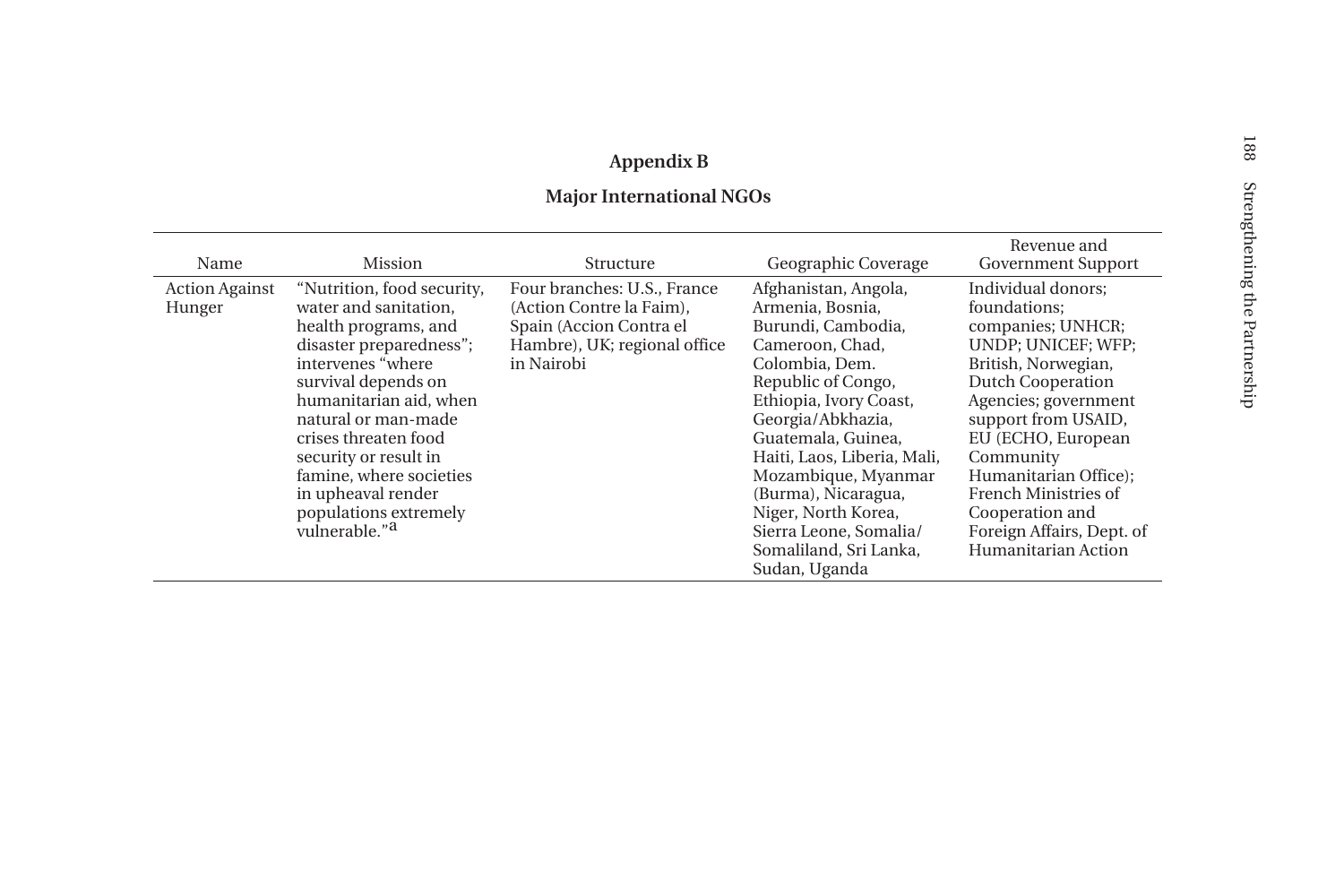| Name                                                                                 | Mission                                                                                                                                                                                                                                                                                                                                                                                            | Structure                                                                              | Geographic Coverage                                                                                                                                                                                                                                                                                                                                                                                                                                                                  | Revenue and<br><b>Government Support</b>                                                                                                                                                                                                                                                                                                                                                      |
|--------------------------------------------------------------------------------------|----------------------------------------------------------------------------------------------------------------------------------------------------------------------------------------------------------------------------------------------------------------------------------------------------------------------------------------------------------------------------------------------------|----------------------------------------------------------------------------------------|--------------------------------------------------------------------------------------------------------------------------------------------------------------------------------------------------------------------------------------------------------------------------------------------------------------------------------------------------------------------------------------------------------------------------------------------------------------------------------------|-----------------------------------------------------------------------------------------------------------------------------------------------------------------------------------------------------------------------------------------------------------------------------------------------------------------------------------------------------------------------------------------------|
| Adventist<br>Development<br>and Relief<br>Agency<br>(ADRA)                           | Five core areas: Economic<br>development, food security,<br>primary health, disaster<br>response and preparedness<br>(assist victims of natural<br>and human-made disaster.<br>short- and long-term<br>assistance to populations of<br>refugees and displaced<br>people. Includes health<br>care, water, clothing, shelter<br>and housing<br>reconstruction), and basic<br>education. <sup>b</sup> | ADRA Japan, ADRA<br>Netherlands, ADRA<br>Norway, ADRA Sweden,                          | Headquarters in Silver<br>Spring, MD (North<br>American region); Regional<br>offices in Cote d'Ivoire<br>(Africa Indian Ocean<br>region), Zimbabwe<br>(Eastern Africa region),<br>Switzerland (Euro Africa<br>region), Russia (Euro Asia<br>region), Singapore<br>(Southern Asia-Pacific<br>region), Florida (Inter<br>American region), Brazil<br>(South American region),<br>Australia (South Pacific<br>region), India (South Asia<br>region), England (Trans<br>European region) | FY 1997: Support from<br>U.S. government/<br>USAID, including<br>commodities, excess<br>property, grants, ocean<br>and inland freight<br>$($44,957,173)$ ; cash<br>donations (\$7,093,969);<br>donated materials and<br>services (\$6,620,738);<br>General Conference of<br>Seventh Day Adventists<br>(\$3,381,918);<br>interest/other income<br>$($1,352,286)$ ; ADRA<br>funding (\$688,158) |
| Cooperative<br>for Assistance<br>and Relief<br>Everywhere<br>(CARE<br>International) | "To relieve human<br>suffering, to provide<br>economic opportunity, to<br>build sustained capacity for<br>self-help, and to affirm the<br>ties of human beings<br>everywhere." Focuses on<br>basic education, stable food<br>and water supplies, basic<br>health care, access to family<br>planning, safe and<br>sustainable environment. <sup>C</sup>                                             | Australia, Austria,<br>Canada, Denmark,<br>France, Germany, Japan,<br>Norway, UK, U.S. |                                                                                                                                                                                                                                                                                                                                                                                                                                                                                      |                                                                                                                                                                                                                                                                                                                                                                                               |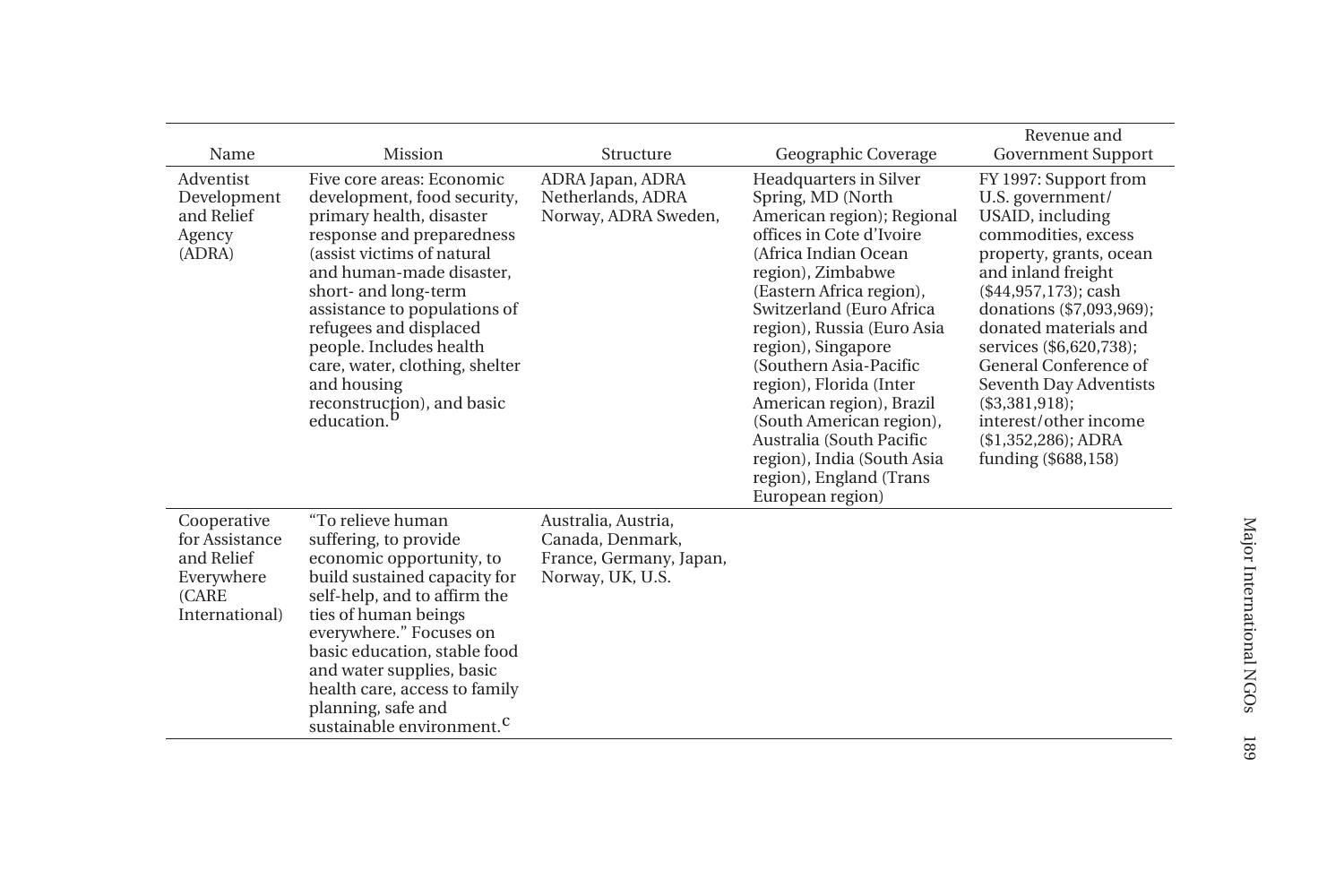|                                                        |                                                                                                                                                                                                                                                  |                                                                                                                                       |                                                                                                                                                                  | Revenue and                                                                                                                                                                                                                                               |
|--------------------------------------------------------|--------------------------------------------------------------------------------------------------------------------------------------------------------------------------------------------------------------------------------------------------|---------------------------------------------------------------------------------------------------------------------------------------|------------------------------------------------------------------------------------------------------------------------------------------------------------------|-----------------------------------------------------------------------------------------------------------------------------------------------------------------------------------------------------------------------------------------------------------|
| Name                                                   | Mission                                                                                                                                                                                                                                          | Structure                                                                                                                             | Geographic Coverage                                                                                                                                              | <b>Government Support</b>                                                                                                                                                                                                                                 |
| Caritas<br>Internationalis<br>(Caritas)<br>Federation) | Priority actions, 1995–99:<br>Causes of poverty/<br>injustice; promotion of<br>reconciliation /<br>nonviolence, conflict<br>management, etc.;<br>migrants, refugees,<br>displaced persons;<br>responses to emergency<br>situations.              | 160 members, organized by<br>departments and regional<br>desks                                                                        |                                                                                                                                                                  |                                                                                                                                                                                                                                                           |
| Concern                                                | Emergency response: "to<br>crises such as natural<br>disasters and political<br>or man-made disasters-<br>usually civil war";<br>working in development<br>against poverty, working<br>in development<br>education and<br>adequacy. <sup>e</sup> | Concern Republic of Ireland<br>(main office), Concern<br>Northern Ireland, Concern<br>Glasgow, Concern USA,<br>Concern United Kingdom | Emergency programs in<br>Sudan, Afghanistan, North<br>Korea, Rwanda, Sierra<br>Leone, Liberia, Somalia,<br>Democratic Republic of<br>Congo, Burundi,<br>Honduras | FY 1997: Co-funding<br>international<br>governments:<br>£10,510,000 (48%; Irish<br>& British governments,<br>EU); public donations:<br>£8,190,000 $(38\%)$ ;<br>donated goods and<br>services, £2,634,000<br>$(12\%)$ ; deposit interest<br>£387,000 (2%) |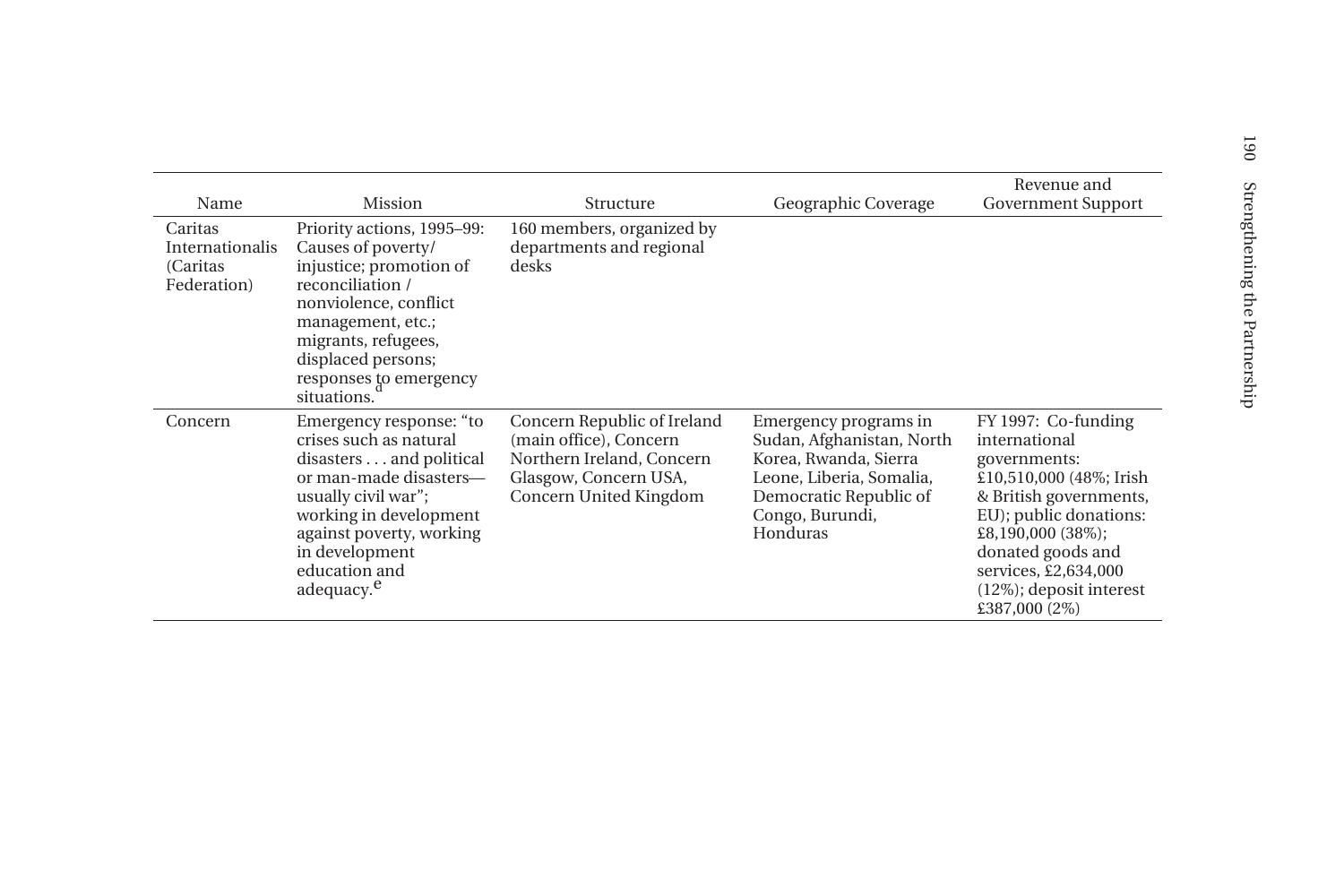|                                                                  |                                                                                                                                                                                                                                                                                                                                                                                                          |                                                                                                                                                                                                                                                                          |                                                                                                                                                                                                                                                                                                                                                                                                                                                                                                                                                                                                                                                                                                                                                                                                                                                                                                                                                                                                                                            | Revenue and                                                                                                                                                                                                                                                                                                |
|------------------------------------------------------------------|----------------------------------------------------------------------------------------------------------------------------------------------------------------------------------------------------------------------------------------------------------------------------------------------------------------------------------------------------------------------------------------------------------|--------------------------------------------------------------------------------------------------------------------------------------------------------------------------------------------------------------------------------------------------------------------------|--------------------------------------------------------------------------------------------------------------------------------------------------------------------------------------------------------------------------------------------------------------------------------------------------------------------------------------------------------------------------------------------------------------------------------------------------------------------------------------------------------------------------------------------------------------------------------------------------------------------------------------------------------------------------------------------------------------------------------------------------------------------------------------------------------------------------------------------------------------------------------------------------------------------------------------------------------------------------------------------------------------------------------------------|------------------------------------------------------------------------------------------------------------------------------------------------------------------------------------------------------------------------------------------------------------------------------------------------------------|
| Name                                                             | Mission                                                                                                                                                                                                                                                                                                                                                                                                  | Structure                                                                                                                                                                                                                                                                | Geographic Coverage                                                                                                                                                                                                                                                                                                                                                                                                                                                                                                                                                                                                                                                                                                                                                                                                                                                                                                                                                                                                                        | <b>Government Support</b>                                                                                                                                                                                                                                                                                  |
| Doctors<br>Without<br>Borders/<br>Médecins<br>sans<br>Frontières | Aid to "victims of armed<br>conflicts, epidemics, and<br>natural and man-made<br>disasters: others who lack<br>health care due to<br>geographic remoteness<br>or ethnic marginalization<br>teams provide<br>primary health care,<br>perform surgery,<br>vaccinate children,<br>rehabilitate hospitals,<br>operate emergency<br>nutrition and sanitation<br>programs, and train local<br>medical staff."I | <b>MSF</b> International<br>(Belgium), Australia,<br>Austria, Belgium,<br>Canada, Denmark,<br>France, Germany,<br>Greece, Holland, Hong<br>Kong, Italy, Japan,<br>Luxembourg, Norway,<br>Spain, Sweden,<br>Switzerland, United<br>Arab Emirates, United<br>Kingdom, U.S. | Central Africa: Burundi, Central<br>African Republic, Chad,<br>Democratic Republic of Congo,<br>Rwanda. Eastern Africa: Ethiopia,<br>Kenya, Madagascar, Somalia,<br>Sudan, Tanzania, Uganda.<br>Western Africa: Benin, Burkina<br>Faso, Equatorial Guinea, Cote<br>d'Ivoire, Guinea, Liberia, Mali,<br>Mauritania, Nigeria, Sierra Leone.<br>Southern Africa: Angola, Malawi,<br>Mozambique. Europe: Armenia,<br>Azerbaijan, Belgium, Bosnia-<br>Herzegovina, France, Federal<br>Yugoslav Republic, Georgia, Italy,<br>Romania, Spain, Russia. Central<br>and South America: Brazil,<br>Bolivia, Colombia, Cuba, Costa<br>Rica, Ecuador, Guatemala, Haiti,<br>Honduras, Mexico, Nicaragua,<br>Panama, Peru. Central and East<br>Asia: Afghanistan, Bangladesh,<br>Cambodia, China, Indonesia,<br>Laos, Kazakhstan, Kyrghyzstan<br>Myanmar (Burma), Philippines,<br>North Korea, Sri Lanka,<br>Tajikistan, Thailand, Vietnam,<br>Uzbekistan. Middle East and<br>North Africa: Egypt, Iran,<br>Lebanon, UAE, Yemen,<br>Palestinian Authority | FY 1997: \$231 million;<br>54% from private<br>donors; 18.25% from<br>ECHO; 5.26% "other<br>EU funding"; $4.63\%$<br>UNHCR; 3.6% the<br>Dutch government;<br>2.61% the Norwegian<br>government; 2.19%<br>the Belgian<br>government; 2.09%<br>the U.S. government;<br>1.76% the<br>Luxembourg<br>government |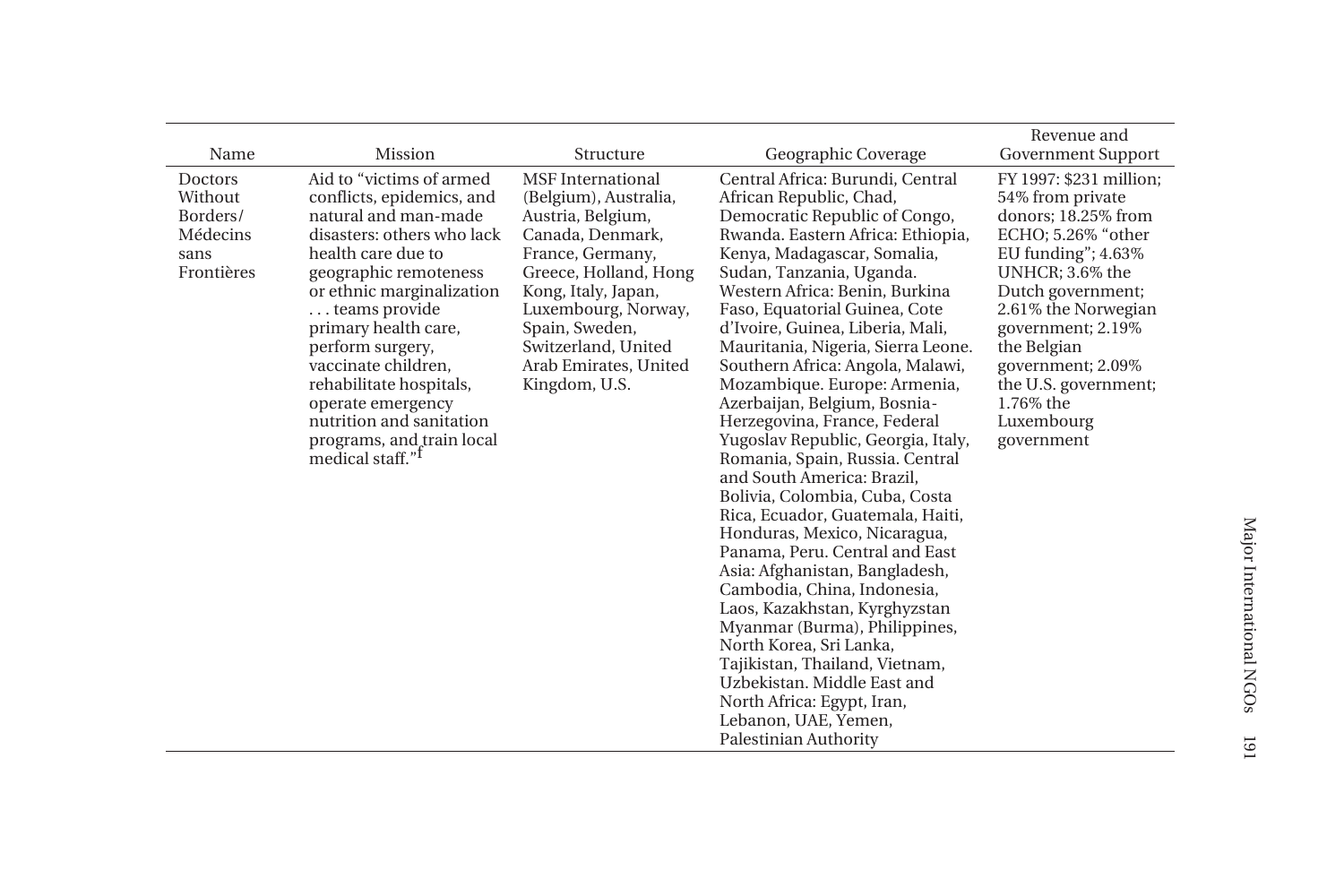| Name                                                     | Mission                                                                                                                                                                                                                                                                                                                                                               | Structure                                                                                                                                                                                                                                                                                                                                      | Geographic Coverage                                                                                                                                                                                                         | Revenue and<br><b>Government Support</b>                                                                                                                                                                                                                                                                                                                                              |
|----------------------------------------------------------|-----------------------------------------------------------------------------------------------------------------------------------------------------------------------------------------------------------------------------------------------------------------------------------------------------------------------------------------------------------------------|------------------------------------------------------------------------------------------------------------------------------------------------------------------------------------------------------------------------------------------------------------------------------------------------------------------------------------------------|-----------------------------------------------------------------------------------------------------------------------------------------------------------------------------------------------------------------------------|---------------------------------------------------------------------------------------------------------------------------------------------------------------------------------------------------------------------------------------------------------------------------------------------------------------------------------------------------------------------------------------|
| International<br>Committee of<br>the Red Cross<br>(ICRC) | "What we do: visiting<br>people deprived of their<br>freedom, protection of the<br>civilian population, war<br>and family ties, relief<br>operations, health<br>activities: general<br>information.<br>dissemination and<br>preventative action,<br>humanitarian diplomacy,<br>legal work, Advisory<br>Service on International<br>Humanitarian Law." <sup>g</sup>    | Regional delegations (also<br>individual country<br>delegations), Cameroon,<br>Republique de Cote d'Ivoire,<br>Nigeria, Senegal, South<br>Africa, Zimbabwe, India,<br>Indonesia, Philippines,<br>Thailand, Uzbekistan,<br>Russian Federation, Ukraine,<br>Argentina, Brazil, U.S.,<br>Guatemala, Kuwait, Tunisia,<br>UN delegation in New York |                                                                                                                                                                                                                             | Percentage of<br>contributions received, in<br>cash, kind, and services,<br>1997: 72.5% from<br>governments, 14.5% from<br>the European<br>Commission, 9.5% from<br>National Societies, 2.8%<br>from private sources,<br>0.6% from public sources,<br>0.1% from international<br>organizations;<br>government<br>contributions come from<br>states party to the Geneva<br>conventions |
| Mercy Corps<br>International                             | "To alleviate suffering,<br>poverty, and oppression<br>by helping people build<br>secure, productive, and<br>just communities." <sup>n</sup><br>Provides emergency relief<br>services for people<br>afflicted by conflict or<br>disaster; invests in<br>community development<br>projects; runs "civil society<br>initiatives" that promote<br>citizen participation. | Headquarters in Oregon;<br>regional offices in<br>Washington, DC and<br>Washington State; Pax World<br>Service (Washington, DC);<br>Mercy Corps Europe/<br>Scottish European Aid (UK);<br>Proyecto Aldea Global<br>(Honduras); Merciphil<br>Development Foundation<br>(Philippines)                                                            | Offices in Azerbaijan,<br>Bosnia-Herzegovina,<br>Croatia, Guatemala,<br>Kazakhstan, Kosovo,<br>Macedonia.<br>Kyrgyzstan, Lebanon,<br>Nicaragua, Pakistan,<br>Tajikistan, Uzbekistan;<br>coverage in many other<br>countries |                                                                                                                                                                                                                                                                                                                                                                                       |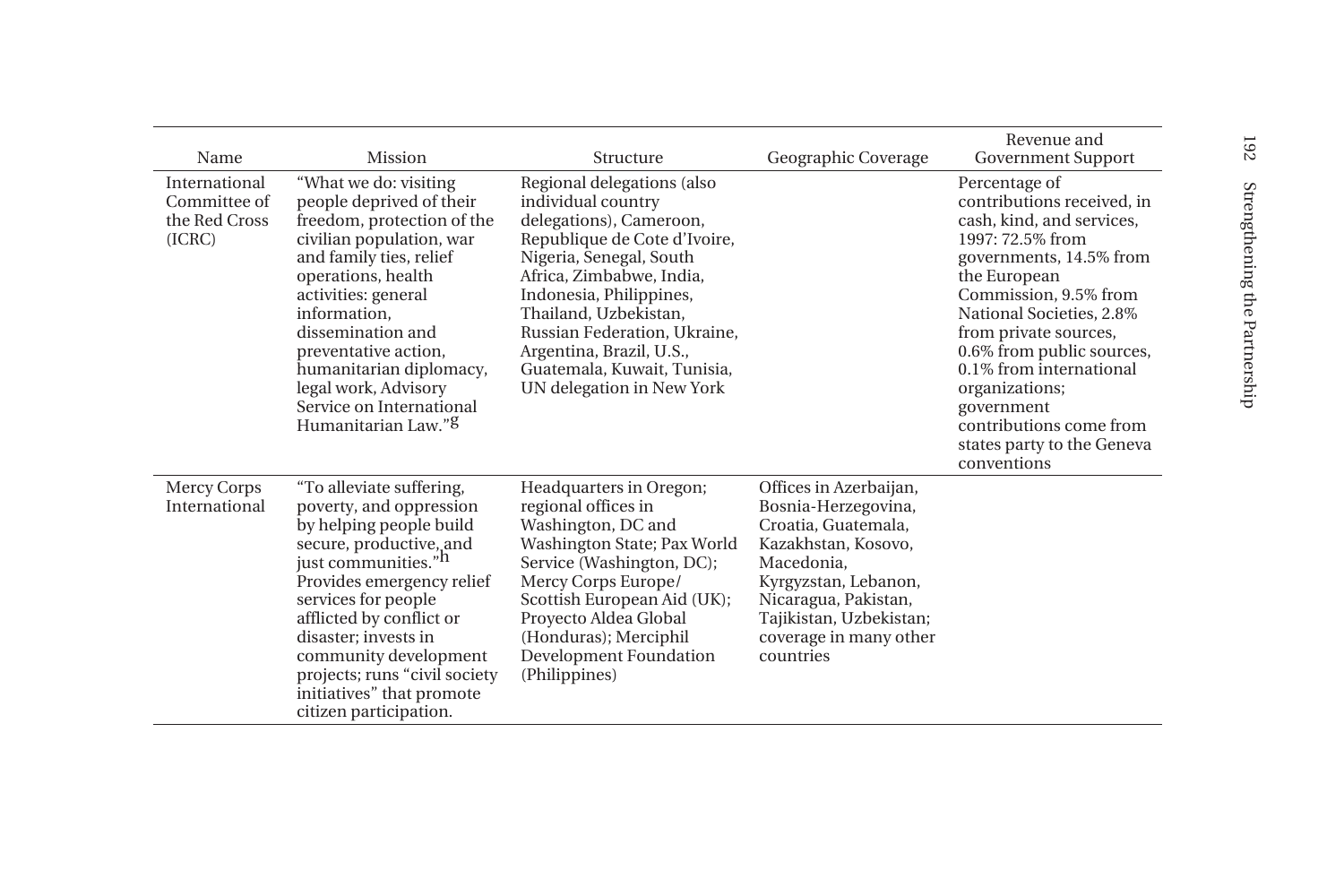| Name                   | Mission                                                                                                                                                                                                                                                                                                                                                                   | Structure                                                                                                                                                                                                                                                                                                                                                                                                                                                                                                                                                                                                                                                                                  | Geographic Coverage | Revenue and<br><b>Government Support</b>                                                                             |
|------------------------|---------------------------------------------------------------------------------------------------------------------------------------------------------------------------------------------------------------------------------------------------------------------------------------------------------------------------------------------------------------------------|--------------------------------------------------------------------------------------------------------------------------------------------------------------------------------------------------------------------------------------------------------------------------------------------------------------------------------------------------------------------------------------------------------------------------------------------------------------------------------------------------------------------------------------------------------------------------------------------------------------------------------------------------------------------------------------------|---------------------|----------------------------------------------------------------------------------------------------------------------|
| Oxfam<br>International | Emergency and<br>development projects;<br>"work, when possible,<br>with local organizations<br>to rehabilitate<br>communities<br>development projects<br>are often small." <sup>1</sup>                                                                                                                                                                                   | International Secretariat (UK),<br>Oxfam America, Oxfam-in-<br>Belgium, Oxfam Canada,<br>Community Aid Abroad<br>(Australia), Oxfam GB, Oxfam<br>Hong Kong, Intermon (Spain),<br>Oxfam Ireland, Oxfam New<br>Zealand, Novib (Netherlands),<br>Oxfam Quebec                                                                                                                                                                                                                                                                                                                                                                                                                                 |                     | FY 1997: subscriptions<br>from affiliates:<br>\$514,344; donations<br>received: \$462,052;<br>other income: \$26,074 |
| Save the<br>Children   | To create safe places,<br>enable family<br>reunification and<br>resettlement, provide<br>land mine education.<br>food security, and social<br>and psychological<br>assistance to children<br>affected by war; Children<br>in Crisis program; to<br>provide basic education,<br>economic assistance, and<br>health care (Children in<br>the developing world<br>programs). | Save the Children Fund<br>Australia; Rettet das Kind,<br>Austria; Save the Children<br>Canada; Red Barnet, Denmark;<br>Fundacion para el Desarrollo<br>Comunitario, Dominican<br>Republic, Egyptian Save the<br>Children; Barnabati, Faroe<br>Islands; Pelastakaa Lapset RY,<br>Finland; Enfants et<br>Developpement, France; Save<br>the Children Greece: Alianza<br>para el Desarrollo Juvenil<br>Comuntario, Guatemala;<br>Barnaheill, Iceland; Save the<br>Children Japan; Jordanian Save<br>the Children: Save the Children<br>Korea; Save the Children of<br>Macedonia; Save the Children<br>Mauritius; Fundacion Mexicana<br>de Apoyo Infantil AC, Mexico;<br>Save the Children the | Worldwide           |                                                                                                                      |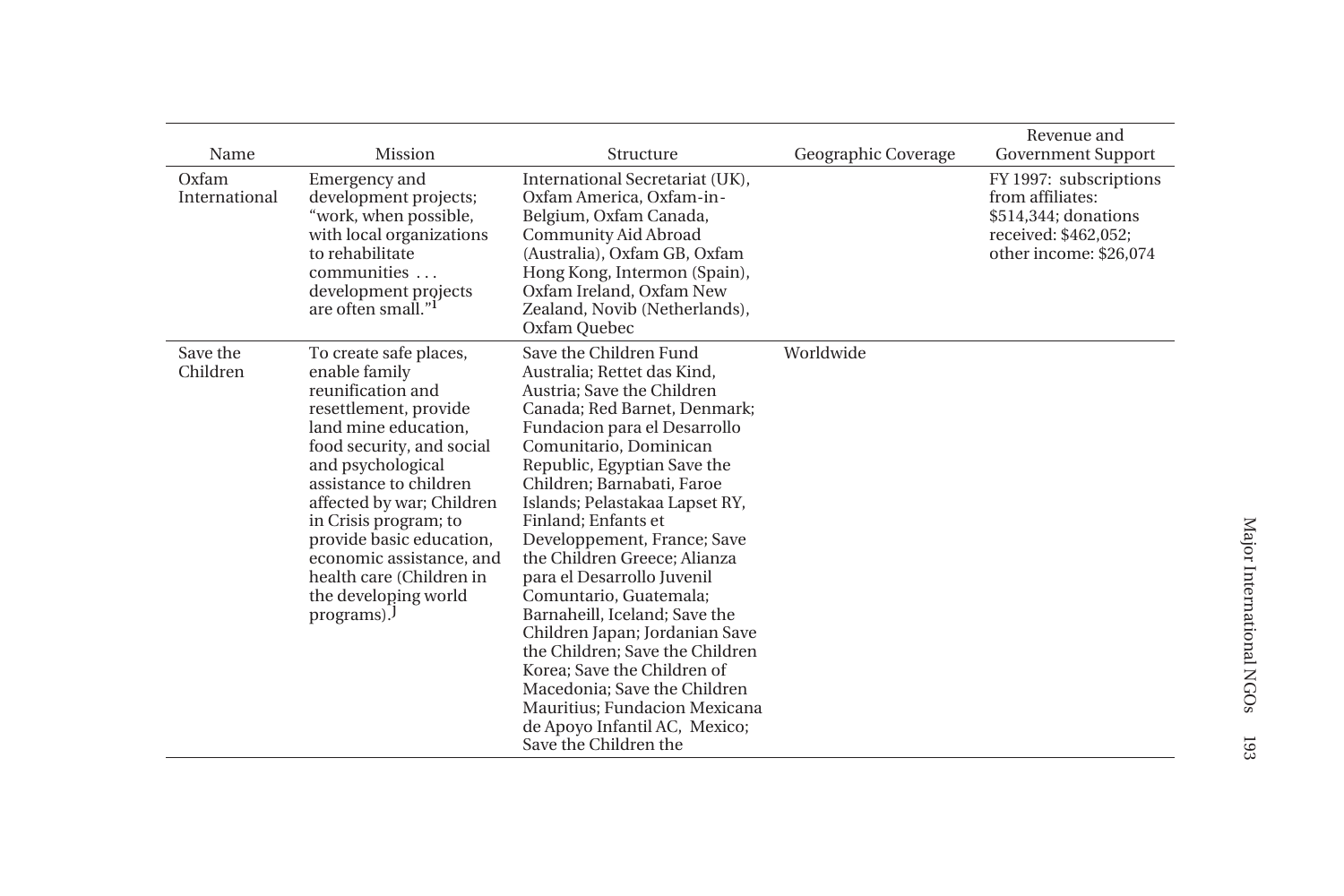|                                                 |                                                                          |                                                                                                                                                                           |                     | Revenue and               |
|-------------------------------------------------|--------------------------------------------------------------------------|---------------------------------------------------------------------------------------------------------------------------------------------------------------------------|---------------------|---------------------------|
| Name                                            | Mission                                                                  | Structure                                                                                                                                                                 | Geographic Coverage | <b>Government Support</b> |
| Save the                                        |                                                                          | Netherlands; Save the Children                                                                                                                                            | Worldwide           |                           |
| Children                                        |                                                                          | Fund New Zealand; Redd<br>Barna, Norway; Salvati Copii,                                                                                                                   |                     |                           |
|                                                 |                                                                          | Romania; Rädda Barnen,                                                                                                                                                    |                     |                           |
|                                                 |                                                                          | Sweden; Save the Children                                                                                                                                                 |                     |                           |
|                                                 |                                                                          | Fund, UK; Save the Children                                                                                                                                               |                     |                           |
|                                                 |                                                                          | Federation, USA; European<br>Union Liaison office, Brussels                                                                                                               |                     |                           |
| Name                                            |                                                                          | Function                                                                                                                                                                  |                     |                           |
|                                                 |                                                                          |                                                                                                                                                                           |                     |                           |
| International<br>Council of                     |                                                                          | Provides a "permanent international liaison structure for voluntary agency consultation and cooperation                                                                   |                     |                           |
| Voluntary                                       |                                                                          | does not implement relief or development projects, but provides services and support to its member<br>agencies to enable them to cooperate and perform more effectively." |                     |                           |
| Agencies $(ICVA)^k$                             |                                                                          |                                                                                                                                                                           |                     |                           |
|                                                 |                                                                          | "Substantive work is done in Commissions that are established to respond to members' concerns in the areas                                                                |                     |                           |
|                                                 |                                                                          | of humanitarian assistance and development cooperation."                                                                                                                  |                     |                           |
|                                                 |                                                                          |                                                                                                                                                                           |                     |                           |
|                                                 | Helps other NGOs establish networks.                                     |                                                                                                                                                                           |                     |                           |
|                                                 | <sup>a</sup> Action Against Hunger information pamphlet, n.d.            |                                                                                                                                                                           |                     |                           |
|                                                 | b <sub>ADRA</sub> International homepage: http://www.adra.org            |                                                                                                                                                                           |                     |                           |
|                                                 | <sup>C</sup> CARE USA homepage: http://www.care.org                      |                                                                                                                                                                           |                     |                           |
|                                                 | d <sub>Caritas</sub> Internationalis homepage: http://www.caritasint.org |                                                                                                                                                                           |                     |                           |
|                                                 | <sup>e</sup> Concern homepage: http://www.concern.ie/about_concern       |                                                                                                                                                                           |                     |                           |
|                                                 |                                                                          | <sup>f</sup> Doctors Without Borders USA homepage: http://www.dwb.org; international homepage: http://www.msf.org                                                         |                     |                           |
| <sup>g</sup> ICRS homepage: http://www.icrc.org |                                                                          |                                                                                                                                                                           |                     |                           |
|                                                 |                                                                          | h <sub>Mercy</sub> Corps International homepage: http://www.mercycorps.org                                                                                                |                     |                           |
|                                                 |                                                                          | <sup>1</sup> Oxfam International homepage: http://www.oxfaminternational.org                                                                                              |                     |                           |
|                                                 |                                                                          | JU.S. Save the Children Federation homepage: http://www.savethechildren.org                                                                                               |                     |                           |
| <sup>k</sup> Umbrella organization.             |                                                                          |                                                                                                                                                                           |                     |                           |
|                                                 |                                                                          |                                                                                                                                                                           |                     |                           |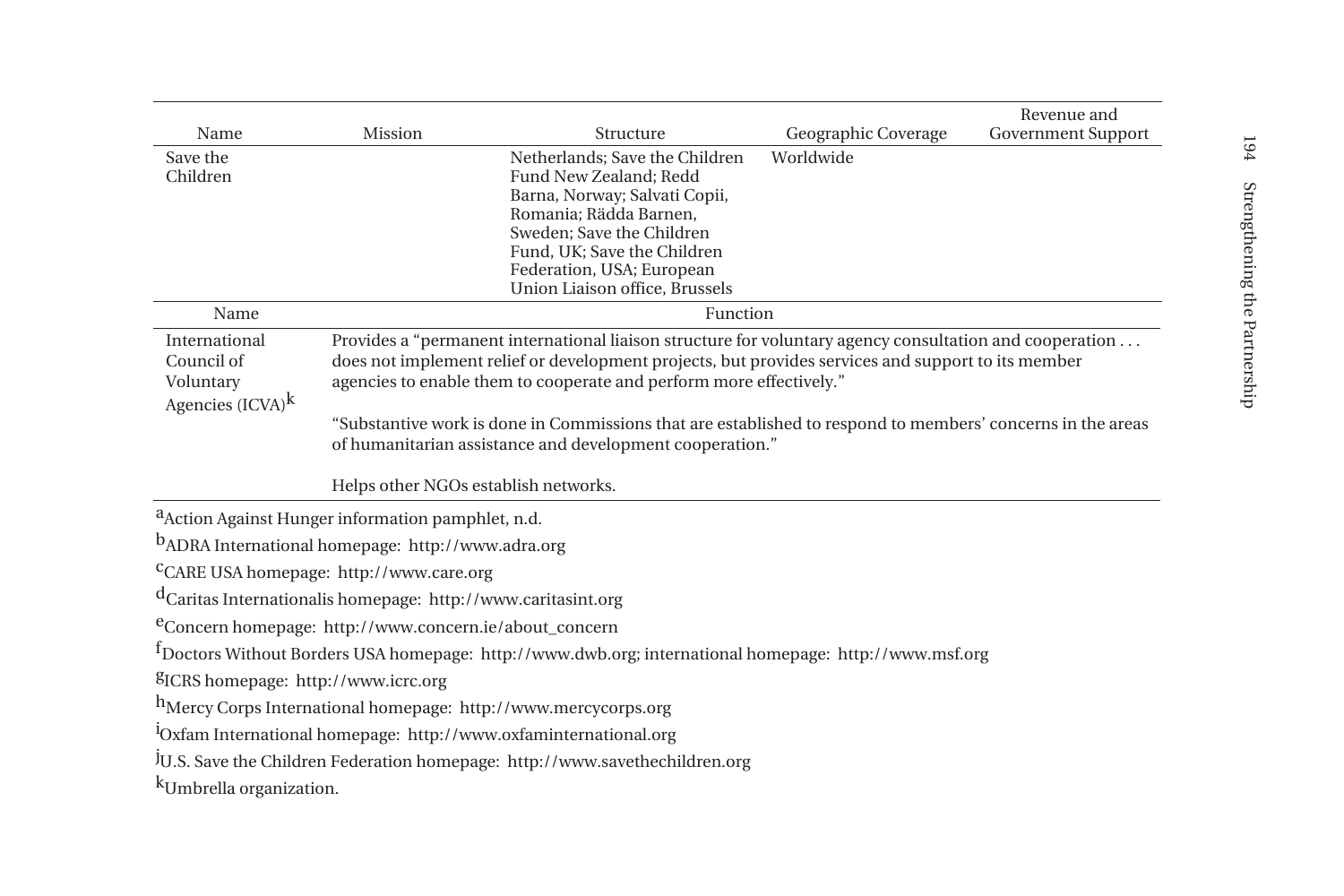## Appendix C **FRENCH EXPERIENCE AND PERSPECTIVES**

Although France has been especially active in West and Central Africa, its engagement is global. In terms of humanitarian airlift alone, France has engaged in some 70 relief operations in the period 1968–1998—roughly half in Africa, and the rest in Europe, Asia, and Latin America. French humanitarian airlift activity in Africa is first in rank among European allies; it is supported by permanent bases at Djibouti, N'Djamena, Libreville, Dakar, and Abidjan. In addition, Paris has defense arrangements with 23 African states.

#### **HUMANITARIAN INTERVENTION AS A CORE MISSION**

There are multiple reasons for French activism in relief operations beyond post-colonial links. Paris views humanitarian involvement in Africa as part of a larger vision of French leadership in francophone Africa. Humanitarian action is seen as part of the French foreign policy tradition, and expeditionary operations are very much part of French military tradition. Recent French governments, especially in the Mitterrand years, have also made an effort to transform the traditional pattern of French relations in Africa into a more multilateral strategy (e.g., working with the Organization of African Unity (OAU) and others to develop local capabilities for crisis management) emphasizing Third World-oriented development issues.<sup>1</sup> France has been among the strongest advocates of a *droit d'ingerence*—the "right to interfere" in humanitarian crises, and has combined vigorous humanitarian diplomacy in the UN and elsewhere with an as-

\_\_\_\_\_\_\_\_\_\_\_\_\_\_  $1$ Tiersky (1995), p. 51.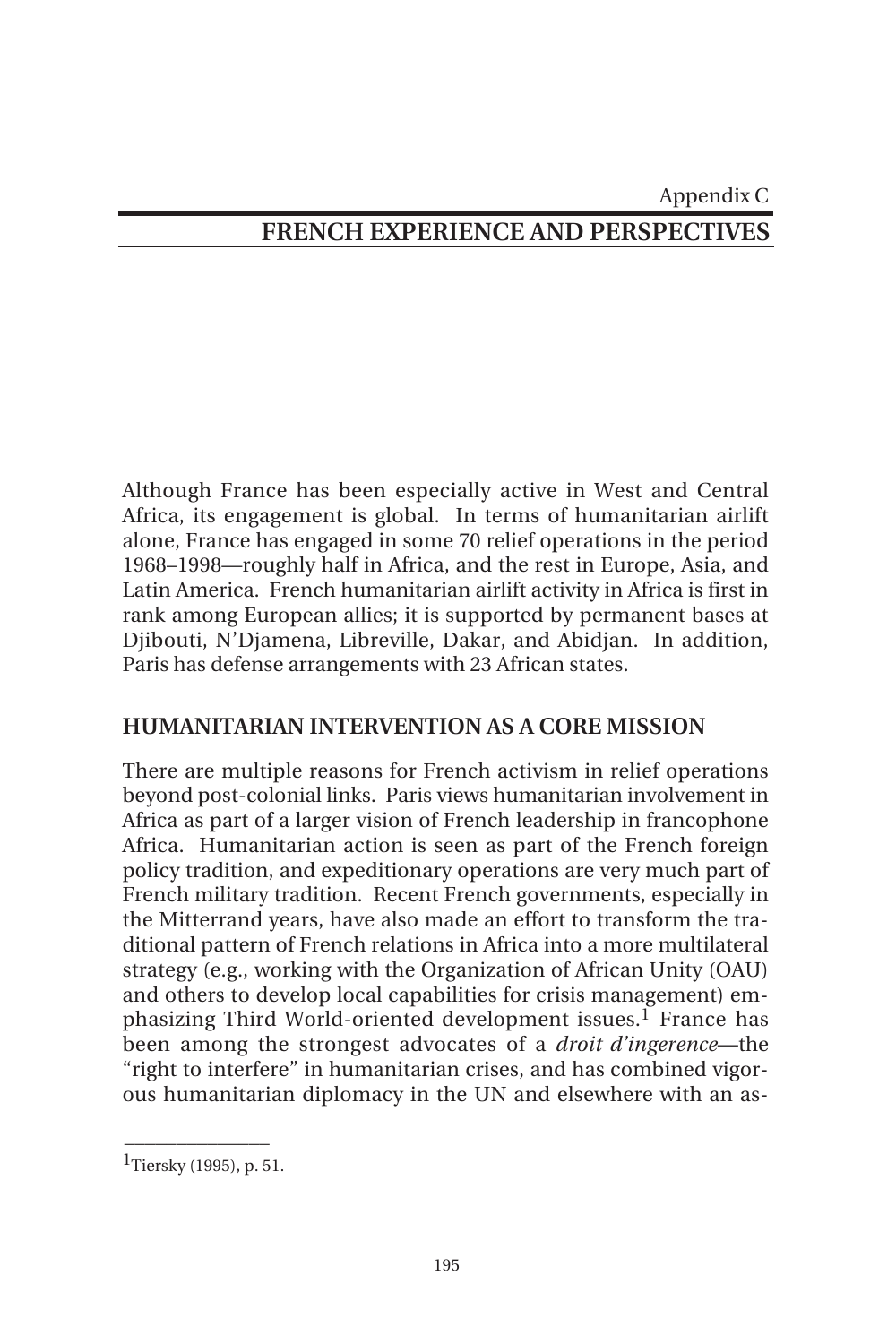sertive approach to peacekeeping and peace support operations worldwide.<sup>2</sup> On a regional basis (e.g., in Africa), and in terms of its willingness to commit forces to complex, expeditionary operations, it is a "peer plus."<sup>3</sup>

French security strategy emphasizes humanitarian missions, alongside requirements for territorial defense, managing regional conflicts, maintaining defense agreements, and addressing a major threat in Europe. Humanitarian intervention is thus a core mission for French planners.4 Moreover, French policymakers have generally been more willing than their American counterparts in recent years to use force in a limited, expeditionary manner and for crisis management—even where it has been difficult to articulate precise objectives.5 The risk of "mission creep" and the necessity for "exit strategies" have been less evident in French debates on humanitarian intervention. French strategic culture imposes fewer constraints on the use of military forces for humanitarian purposes and places fewer obstacles to the withdrawal of these forces in circumstances short of "success" (often an intangible definition in relief operations). In short, the French political and operational calculus is more tolerant of murkiness in such operations.

French bases in and around Africa can greatly facilitate relief operations where the French military is involved (these facilities are not ordinarily available for French or other NGOs). The French airlift command (Commandement de la Force Aerienne de Projection— FAP) maintains permanent, prepositioned forces at four bases in the western hemisphere—three in Africa (Dakar, Fazsoi, and Djibouti) and at New Caledonia in the Pacific. In addition, there are now forces temporarily deployed in Chad, Abidjan, Gabon, N'Djamena, and, of course, the Balkans. The number and geographical distribution of French humanitarian airlift missions over the last 20 years is impressive.

 $\overline{\phantom{a}}$ 

 $^{2}$ Guillot (1994), pp. 30–43.

<sup>3</sup>In recent years, French forces have engaged in "complex" interventions in the Central African Republic, Chad, Congo-Brazzaville, Rwanda, Zaire, and Somalia, along with many lesser deployments elsewhere.

<sup>4</sup>Lanxade (1994).

<sup>&</sup>lt;sup>5</sup>For a good survey of changes in French defense strategy through the mid-1990s, see Laird (1995).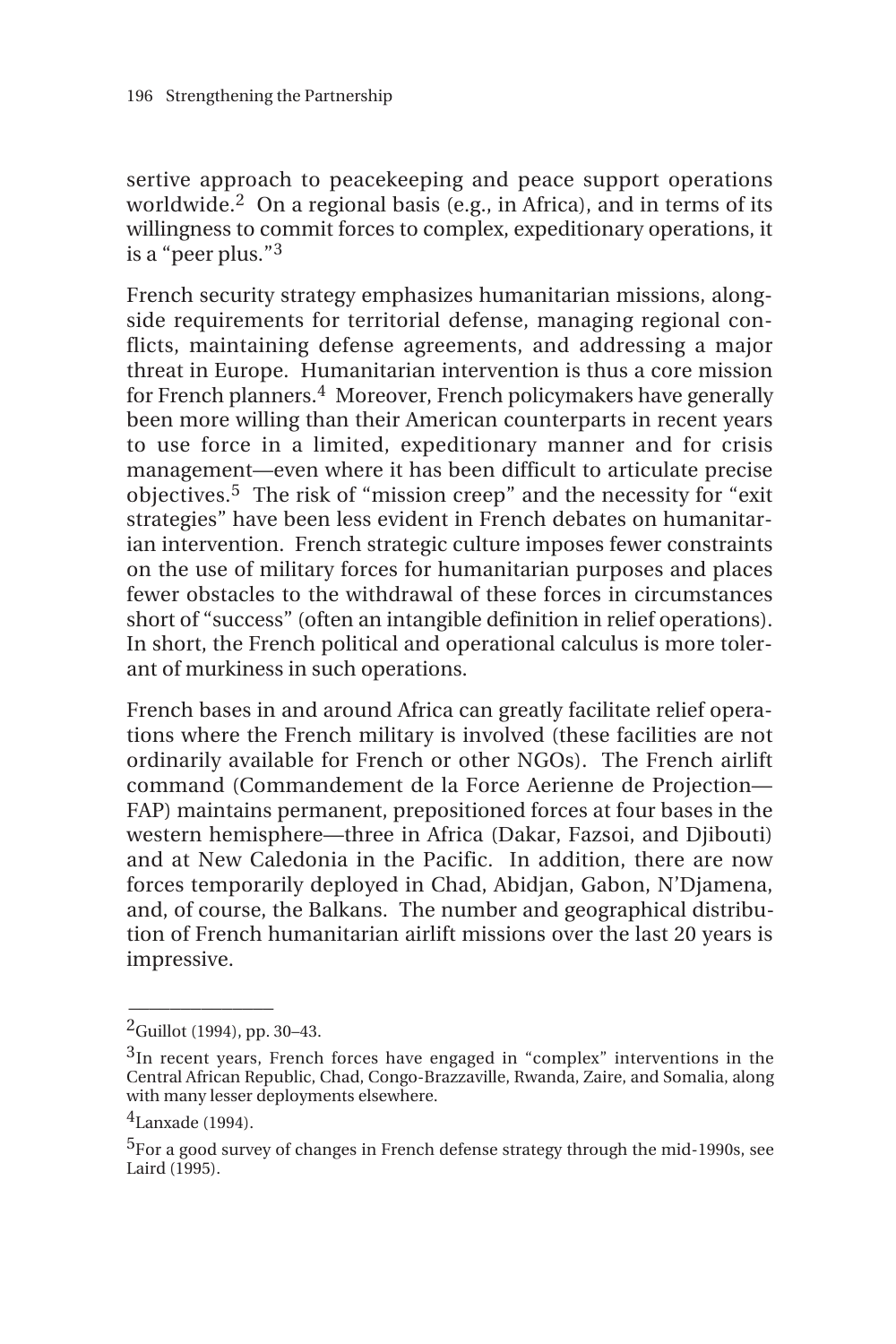The mission emphases and operational challenges facing French airlift forces have evolved considerably since 1945, when the focus was on the evacuation of wounded personnel and the repatriation of prisoners and refugees. The environment at that time was unthreatening and did not call for specialized aircraft. In the 1960s, the focus shifted to disaster relief and food delivery, at longer range and sometimes to austere facilities, but again, with little threat. In the 1980s to the present, humanitarian airlift became engaged in a number of new and more complex missions—in insecure conditions.

## **NEW SECURITY RISKS**

French planners emphasize that relief operations, especially in Africa (the same can be said of the Balkans) have become increasingly dangerous, to the extent that few missions are simply "humanitarian" in the strict sense. As a result, there are now greater demands on intelligence and self-protection ("force protection"). Airlift operations now often require the presence of armored vehicles at local airfields. With the growth of more serious SAM and air-to-air threats in relief operations, France has equipped its tactical airlifters with radar warning equipment and flares. Force protection requirements often dictate rapid loading and unloading of humanitarian cargo, placing a premium on short-takeoff, tactical aircraft (e.g., Transall). Tactical lift and short loiter times are also useful for noncombatant evacuations—an important mission for French airlifters. Heavy lift, largely the province of commercial vendors for Europeans, is judged to be less useful for relief operations of the sort France has been engaged in over the past decade. Its utility, in the French view, is largely confined to transit between main operating bases in Europe and Africa.

## **NGO-MILITARY RELATIONS**

French NGOs and the military have a wary relationship, as is generally the case elsewhere. French embassies in host countries are the normal clearinghouse for liaison between NGOs and the French military. French NGOs are jealous of their independence, not only vis-àvis the military but also in their relations with the French government. Ironically, this relationship was not improved by the elevation of humanitarian issues in French policy in recent years. Jealous of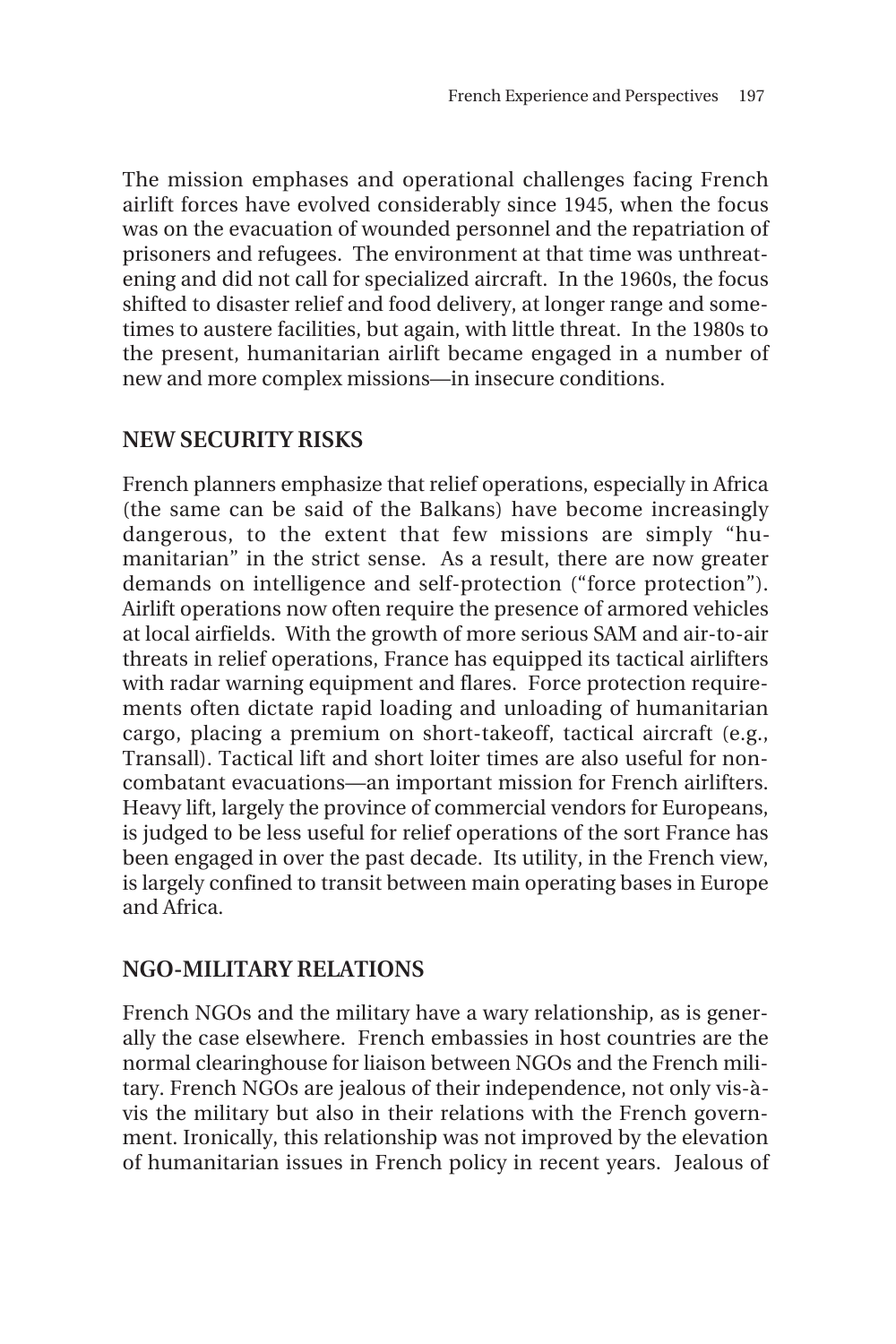their autonomy and independence from the government, NGOs were particularly suspicious of repeated attempts to establish a Ministry of Humanitarian Affairs. The ministry had four separate incarnations and at one point was led by a founder of Médecins Sans Frontières.

Nonetheless, French NGOs have considerable respect for the professionalism and capabilities of the French military. NGOs and the military worked together in Ethiopia in 1985 and in Somalia, making good use of the French base in Djibouti. During Operation Turquoise in Rwanda in 1994, French NGOs worked alongside the French military for six months. Despite some suspicion, there was also a realization of considerable complementarity, especially in the medical area. This experience was repeated in French relief efforts in Honduras and Guatemala in the wake of Hurricane Mitch. While acknowledging the skills accumulated by the French in tropical medicine—another legacy of the colonial experience—the generation of military doctors with this experience is almost past. It is worth noting that the French military's assessment of the working relationship with NGOs is, in general, more negative than the assessment given by NGO officials.<sup>6</sup> The Programme Alimentaire Mondial (PAM) is cited by FAP as a positive exception in terms of capability and coordination with the military. Beyond the need for better coordination with NGOs, French airlifters note the more fundamental need for improved coordination *between* NGOs, and among NGOs, the Foreign Ministry, and the Ministry of Defense.

#### **COOPERATION WITH OTHER EUROPEAN ALLIES**

\_\_\_\_\_\_\_\_\_\_\_\_\_\_

Germany, the UK, and, to a lesser extent, Belgium are the key European partners for France in humanitarian airlift. These working relationships are viewed as very good. Germany and France worked closely in Ethiopia in 1986 and have joint discussions (although no exercises) on their operations in Sudan. In some cases, operations have been multinational in a broader sense, as with Operation Pelican in Congo, where of the 6000 people evacuated by French aircraft only 2000 were French. There is an expectation that the interoperability with European allies will grow in light of such operations.

<sup>&</sup>lt;sup>6</sup>An American observer with experience in Africa noted that the French military appeared "much tougher" in dealing with NGOs—including their own.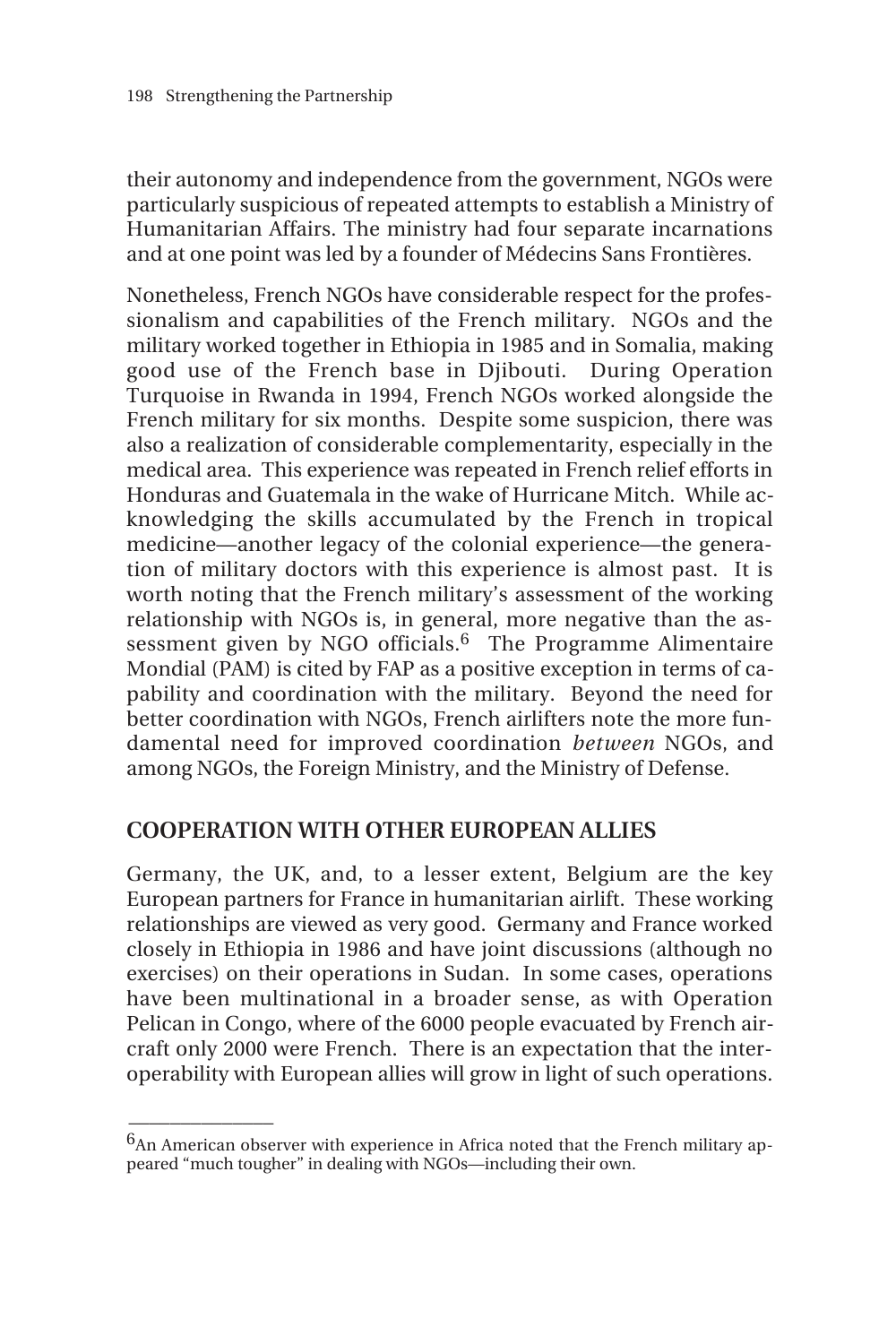Interoperability will need to exist at the juridical level as well. As an example, there have been significant liability issues associated with Medivac cooperation with European partners. In coalition relief operations, the French military prefers to see a lead nation (e.g., France in Macedonia) responsible for the coordination of civil and military airlift. Traffic management is cited as having been a particular problem in Rwanda, where chartered aircraft often arrived without notice.

#### **PERCEPTIONS OF THE U.S. ROLE IN COMPLEX RELIEF OPERATIONS**

French military officials and French NGOs offer similar observations about U.S. military participation in humanitarian relief. The United States does things professionally, on a large scale, but is seen as "somewhat remote and disengaged." By contrast, French and other European militaries see themselves as knowing the countries and the cultures well, but necessarily doing things on a smaller scale.7 The USAF is viewed as particularly effective at main operating bases and as having superb command, control, and communications (C3). French and American approaches to humanitarian intelligence also differ. The French and other Europeans tend to concentrate on local conditions—the situation on the ground. The United States in contrast, is in a better position to offer a regional overview (a well-known human intelligence versus technical means argument applied to the humanitarian environment). These differences offer the potential for considerable synergy; the French acknowledge that despite their considerable knowledge of the countries, military planners faced difficult intelligence problems in the Great Lakes crisis and had divergent indicators at critical points.

The French-U.S. working relationship at the operational level is described as very good. The Balkans offer a much more substantial test in this regard; in some previous cases, notably Somalia, airlifters from the two countries were engaged but operated from separate bases. The 1998 RECAMP exercise in Senegal brought together French, British, and U.S. personnel in a multilateral training activity

\_\_\_\_\_\_\_\_\_\_\_\_\_\_

 $7$ For example, many of the Europeans involved in Somalia relief operations had already spent two years in Africa.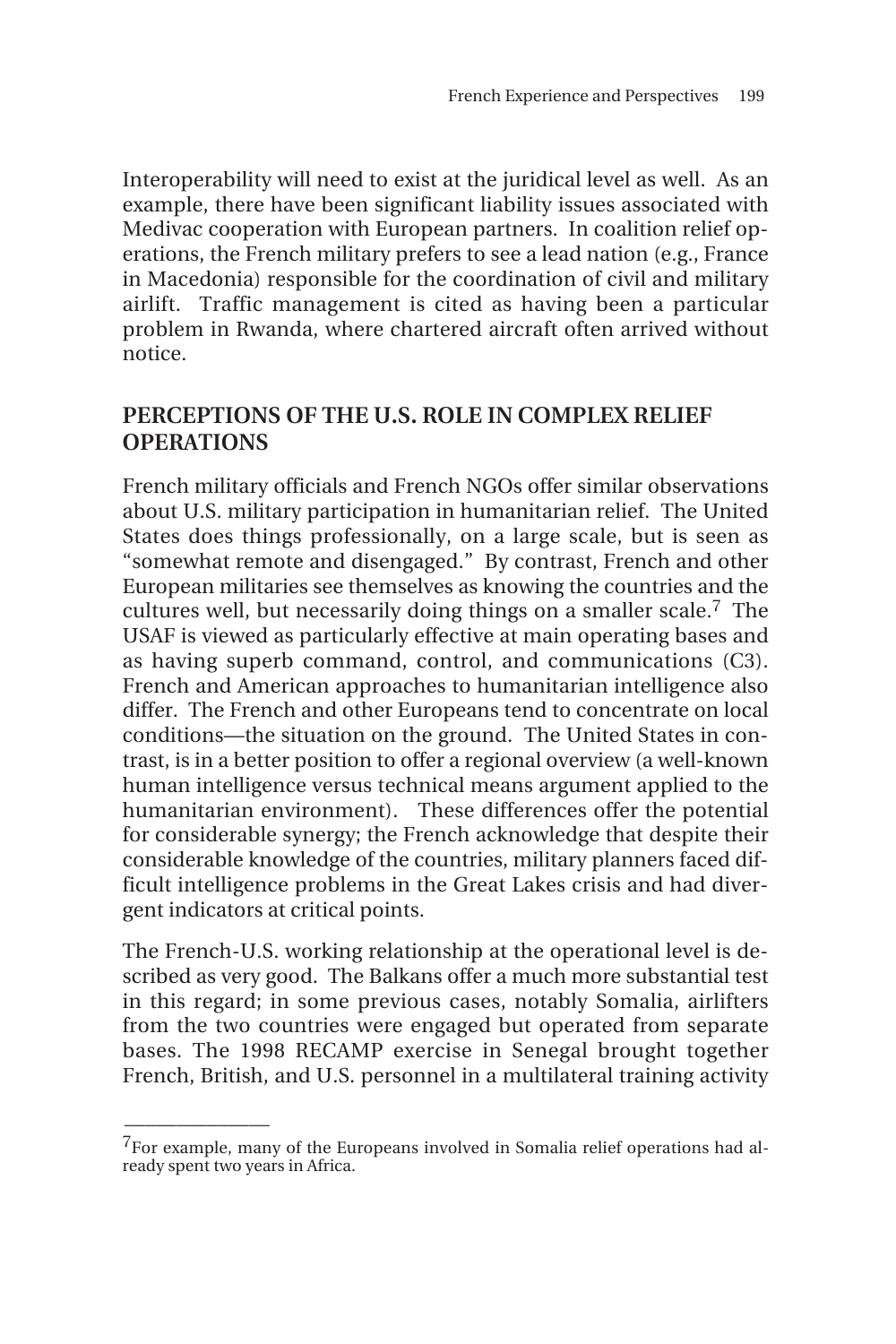with African militaries. The emphasis was on peacekeeping, but the exercise was also relevant to humanitarian contingencies. France furnished aircraft and logistic support, while the U.S. contingent operated offshore.8

## **STANDARDIZATION IN HUMANITARIAN LIFT AND AIRDROP**

The French airlift command sees considerable potential for improved standardization in airlift practices for humanitarian contingencies. The need for standardization is especially evident in airdrop, where allies have different practices. At the most basic level, pallets for airdrop may differ. Procedures for low-level airdrop, in particular, can also differ substantially. There is a need for uniform standards and, above all, exercises among allies to develop unified concepts for humanitarian airdrop (France has participated in some recent exercises of this sort with German and Polish forces). High-altitude airdrop (5000–15,000 feet), as practiced by U.S., French, and German forces in high-threat environments such as Bosnia, similarly requires special equipment and techniques. The FAP is developing new systems for this kind of high-altitude operation.

The range of techniques to suit varying humanitarian needs, threat environments, and even political objectives on the ground can be wide. In Sudan, French and German aircraft have been making lowaltitude drops without pallets. During famine relief operations in the Sahel in the 1970s, France made airdrops at 60 feet without pallets perhaps 50 percent of supplies dropped in this manner arrived intact.9 The implications of these approaches for local politics and security conditions can be significant. For example, palletized drops tend to reinforce the local control of regimes, warlords, and armed factions, especially in poor weather or rugged terrain. Smaller, unpalletized packages can be more easily recovered by individuals.

\_\_\_\_\_\_\_\_\_\_\_\_\_\_

<sup>&</sup>lt;sup>8</sup>The British used their base at Ascension Island to support this exercise.

<sup>&</sup>lt;sup>9</sup>German airlifters have made a specialty of dropping wooden pallets at low altitude without parachutes; French airdrops of this sort are almost always made with parachutes.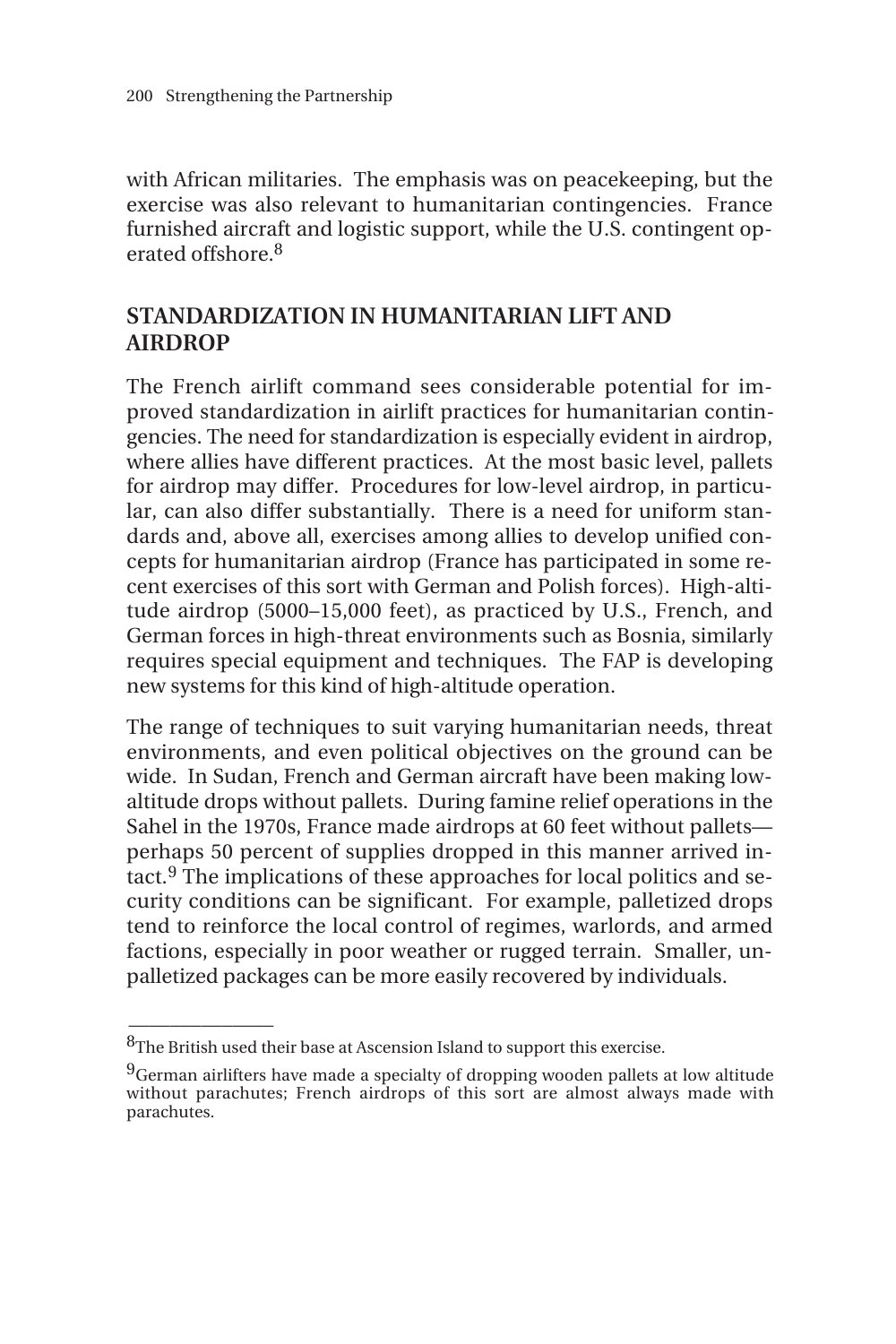## **LESSONS FROM OPERATION PELICAN**

The French evacuation and relief mission to Zaire and the Congo was conducted in three phases (Operations Pelican 1–3) between March and June 1997 and involved the movement of roughly 6000 people. Some 1500 were evacuated by civilian aircraft, and the remainder by military airlift. French planners have distilled several lessons from this experience. First, the operation confirmed the importance of tactical lift for the kinds of missions France is likely to face in the future. Second, the operation reinforced the perception that such missions are increasingly "complex," with political and security implications that transcend the traditional definition of humanitarian intervention. This complexity, including force protection problems, also made cooperation and coordination between air and ground elements critical. Third, the Pelican experience underscored the value of prepositioning aircraft, personnel, and equipment in areas of likely demand, and thus the value of France's network of African bases.

## **FRANCE AS A KEY PARTNER**

The high level of French civilian and military engagement in the worldwide humanitarian sphere, together with a relevant overseas basing structure and significant tactical lift assets, some forward deployed, make France a key partner for coalition operations. In many cases, France will be a lead state for European or transatlantic efforts. Moreover, like the United States, what France does with regional militaries and other allies will have a strong influence on the capacity for local response in complex relief operations, especially in Africa. Finally, there is strong professional interest among French planners and operators in developing closer military-to-military cooperation with the United States on support of relief operations. Because France is likely to be a strong force behind future EU defense efforts, including expeditionary capabilities, more effective cooperation with France at the political and operational levels can translate into a more effective overall partnership with European allies in managing humanitarian crises.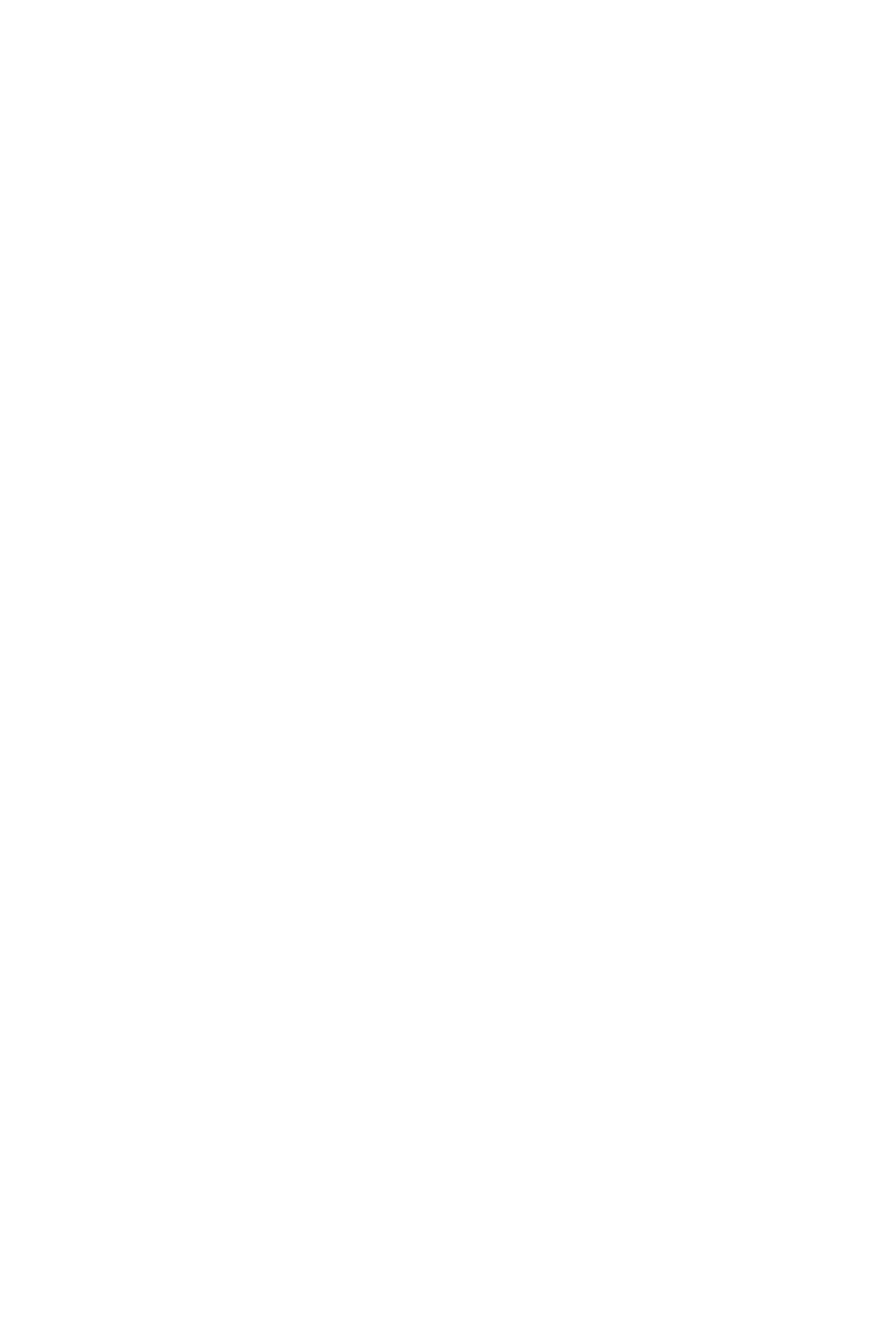## **BIBLIOGRAPHY**

- Action Against Hunger, *Geopolitics of Hunger 1998–1999, Using Hunger as a Weapon*, London, 1999 (originally published as *Géopolitique de la faim*, Presses Universitaires de France, Paris, 1998).
- Allard, Kenneth, *Somalia Operations: Lessons Learned*, National Defense University, Washington, DC, 1995.
- Associated Press, "Nations Pledging to Join the Force," *New York Times*, September 16, 1999.
- Balanzino, Sergio, "NATO's Humanitarian Support to the Victims of the Kosovo Crisis," *NATO Review*, Summer 1999.
- "The Balkan Refugee Crisis: Regional and Long-term Perspectives," downloaded from http://wwwnotes.reliefweb.int/files/rwdo, released June 2, 1999, downloaded June 16, 1999.
- Barber, Ben, "Feeding Refugees, or War?" *Foreign Affairs,* Vol. 76, No. 4 July/August 1997, pp. 8–14.
- Barnes, Rudolph C., Jr., "Civic Action, Humanitarian and Civic Assistance, and Disaster Relief: Military Priorities in Low-intensity Conflict," *Special Warfare*, Vol. 2, No. 4, Fall 1989, pp. 34–41.
- Baumann, Robert F., "Operation Uphold Democracy: Power Under Control." *Military Review*, July–August 1997, downloaded from http://www-cgsc.army.mil/milreview/english/julaug97/ baumann.htm, June 1, 1999.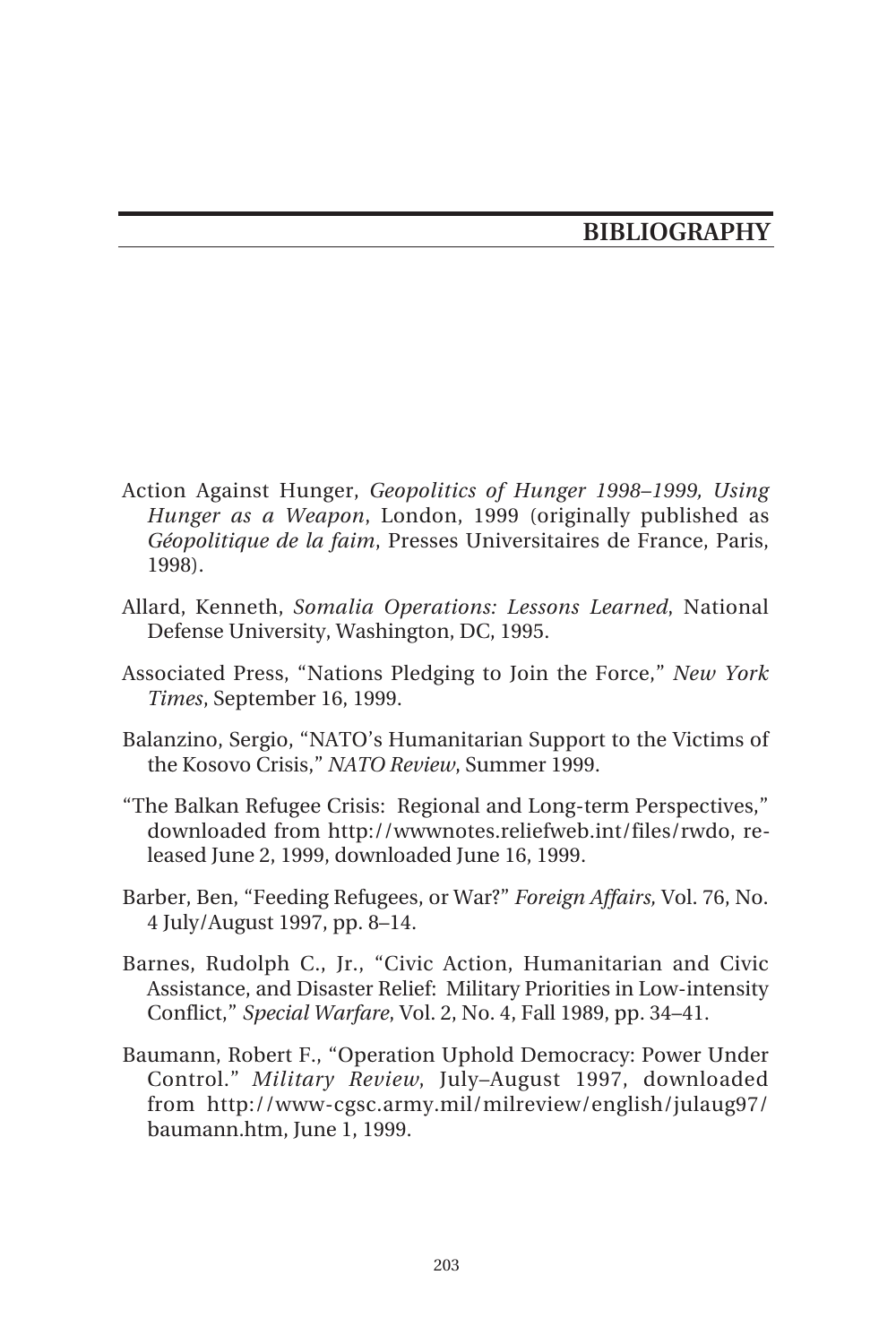- Becker, Elizabeth, "With NATO in Charge, Relief Looks Less Neutral," *New York Times*, April 10, 1999, p. A8.
- Bernstein, Joanne, "Military Assistance in Sub-Saharan Africa," *The DISAM Journal*, Fall 1994, pp. 90–103.
- Betts, Richard K, "The Delusion of Impartial Intervention," *Foreign Affairs*, Vol. 73, No. 6, November/December 1994, pp. 20–33.
- Boutroue, Joel, "Missed Opportunities: The Role of the International Community in the Return of the Rwandan Refugees from Eastern Zaire," *The Rosemary Rogers Working Paper Series*, Working Paper #1, June 1998.
- Bowden, Mark, *Black Hawk Down: A Story of Modern War*, Atlantic Monthly Press, Boston, MA, 1999.
- Brauman, Rony, in Kevin Cahill (ed.), *A Framework for Survival, Health, Human Rights and Humanitarian Assistance in Conflicts and Disasters,* Basic Books, New York, 1993.
- Brauman, Rony, and Joelle Tanguy, *The Médecins Sans Frontières Experience,* Doctors Without Borders, New York, 1998.
- Byman, Daniel, and Stephen Van Evera, "Why They Fight: Hypotheses on the Causes of Contemporary Deadly Conflict," *Security Studies,* Spring 1998, pp. 1–50.
- Carnegie Commission on Preventing Deadly Conflict, *Preventing Deadly Conflict: Final Report,* Carnegie Foundation, Washington, DC, 1997.
- Catholic Medical Mission Board, *Medical Mission News*, Vol. 68, No. 4, New York, Winter 1998.
- Center of Excellence in Disaster Management & Humanitarian Assistance, *Annual Report 1998*, Tripler Army Medical Center, Hawaii, 1998.
- Center of Excellence in Disaster Management & Humanitarian Assistance, *Annual Report 1999,* Tripler Army Medical Center, Hawaii, 1999.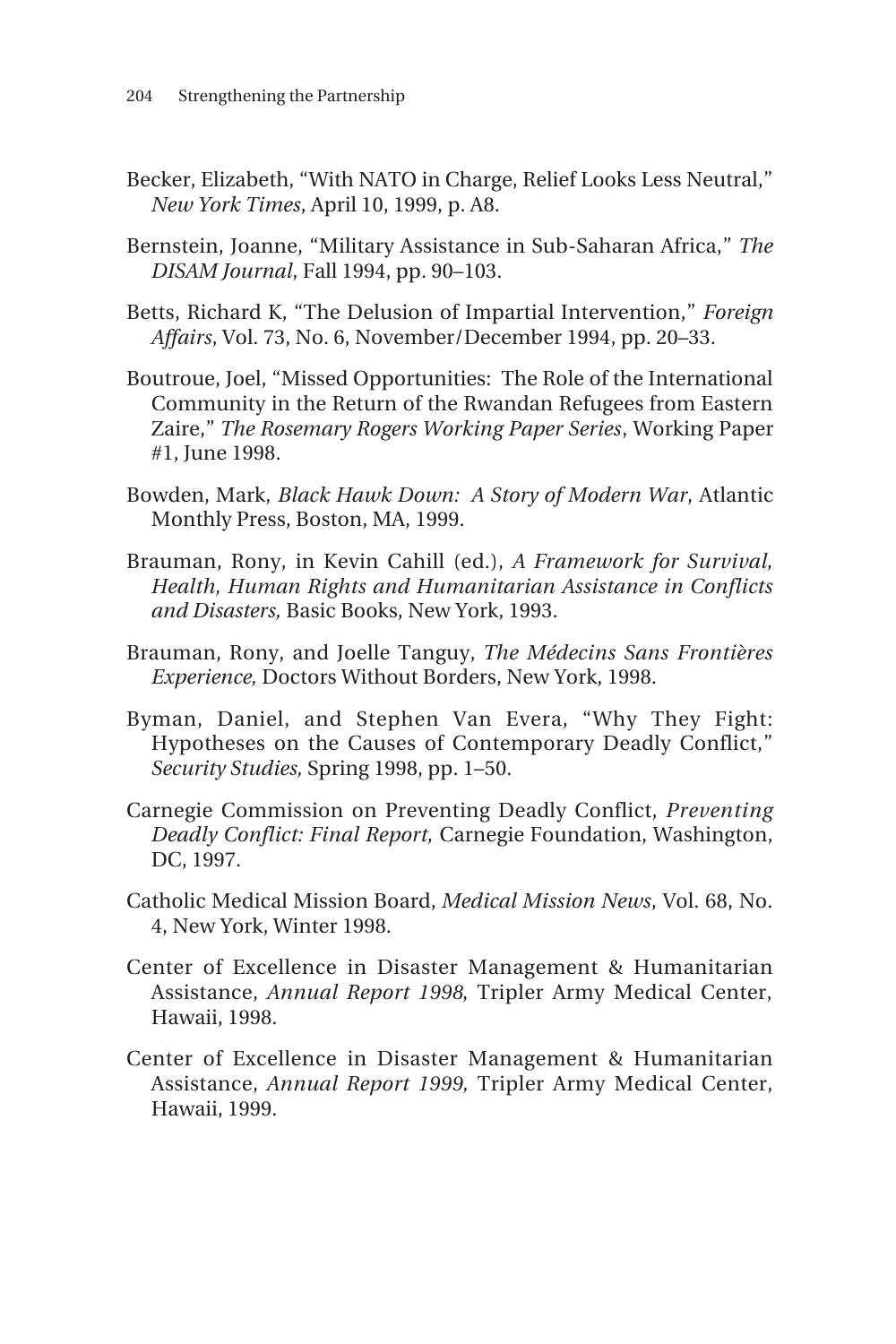- Center of Excellence in Disaster Management & Humanitarian Assistance, *Brave Knight 1998, 26 February–3 March 1998 After Action Report*, Tripler Army Medical Center, Hawaii, 1999.
- Center of Excellence in Disaster Management & Humanitarian Assistance, *Combined Humanitarian Assistance Response Training*, Tripler Army Medical Center, Hawaii, 1999.
- Center of Excellence in Disaster Management & Humanitarian Assistance, *Health Emergencies in Large Populations Course, Major Participants in Humanitarian Assistance*, Tripler Army Medical Center, Hawaii, 1999.
- Clark, Ann Marie, Elisabeth Friedman, and Kathryn Hochstetler, "The Sovereign Limits of World Civil Society," *World Politics*, Vol. 51, October 1998.
- Cohen, Roberta, and Francis M. Deng, *Masses in Flight, The Global Crisis of Internal Displacement*, Brookings Institution Press, Washington, DC, 1998.
- *Cooperation in Peacekeeping: Workshop on Humanitarian Aspects of Peacekeeping*, NATO (99)16, Geneva, February 10–12, 1999.
- *Department of Defense Dictionary of Military and Associated Terms,* Diane Publishing, Upland, PA, 1997.
- Duffield, Mark, and John Prendergast, *Without Troops and Tanks: Humanitarian Intervention in Ethiopia and Eritrea*, Red Sea Press, Lawrenceville, NJ, 1994.
- Dworken, Jonathan, "Coordinating Relief Operations," *Joint Forces Quarterly*, Summer 1995.
- Dworken, Jonathan T., *Improving Marine Coordination with Relief Organizations in Humanitarian Assistance Operations*, Center for Naval Analysis, Alexandria, VA, 1996.
- Forman, Shepard, and Rita Parhad, "Paying for Essentials: Resources for Humanitarian Assistance," *Journal of Humanitarian Assistance,* http://www-jha.sps.cam.ac.uk/a/a404htm, posted December 14, 1997.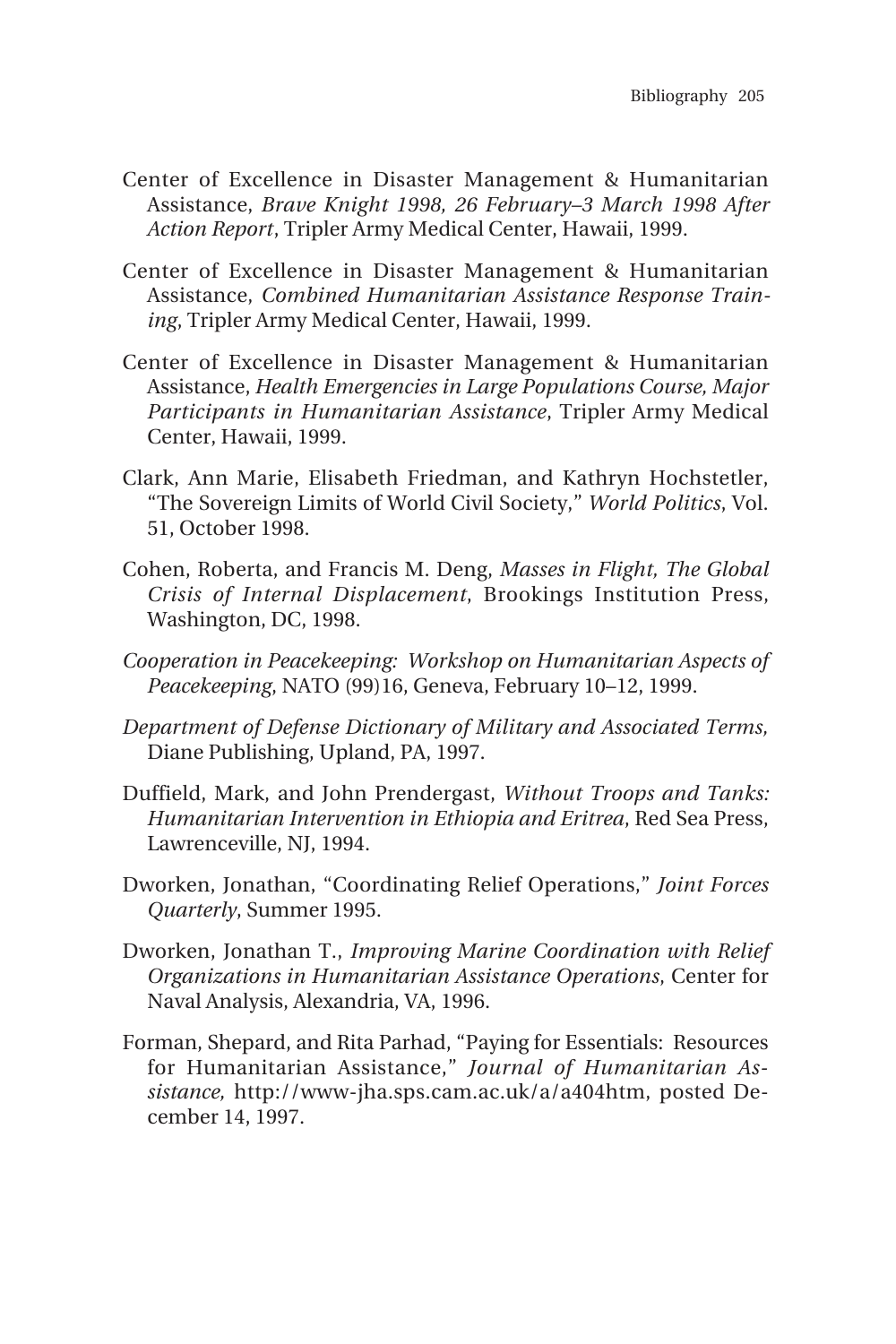- Geoghegan, Tracy, and Kristen Allen (eds.), *InterAction Member Profiles*, *1997–1998*, American Council for Voluntary International Action, Washington, DC, 1997.
- Gourevitch, Philip, *We Wish to Inform You That Tomorrow We Will Be Killed with Our Families: Stories from Rwanda*, Farrar Straus and Giroux, New York, 1998.
- Gow, James, *Triumph of the Lack of Will, International Diplomacy and the Yugoslav War*, Columbia University Press, New York, 1997.
- Guillot, Philippe, "France, Peacekeeping and Humanitarian Intervention," *International Peacekeeping*, Vol. 1, No. 1, Spring 1994.
- "Guns or Refugees—an Unequal Alliance?" *The Economist*, May 8, 1999, p. 50.
- Hirsch, John L., and Robert B. Oakley, *Somalia and Operation Restore Hope, Reflections of Peacemaking and Peacekeeping*, United States Institute of Peace Press, Washington, DC, 1995.
- Houston, A. M., "Comments on AMC Operations During Support Hope," Memorandum, United Nations High Commissioner for Refugees, Geneva, Switzerland, 1994.
- International Fund for Agricultural Development (IFAD), *The State of Rural Poverty: A Profile of Africa*, IFAD, Rome, 1993.
- Joint Chiefs of Staff, *Joint Military Doctrine for Military Operations Other Than War*, Joint Publication 3-07, Washington, DC, June 16, 1996.
- Joint Chiefs of Staff, *Interagency Coordination During Joint Operations*, Joint Publication 3-08, Vol. II, Washington, DC, October 9, 1996.
- Joint Chiefs of Staff, *Joint Tactics, Techniques, and Procedures for Peace Operations*, Joint Publication 3-07.3, Washington, DC, February 12, 1999.
- Joulwan, George A., and Christopher C. Shoemaker*, Civilian-Military Cooperation in the Prevention of Deadly Conflict*, Carnegie Corporation, New York, 1999.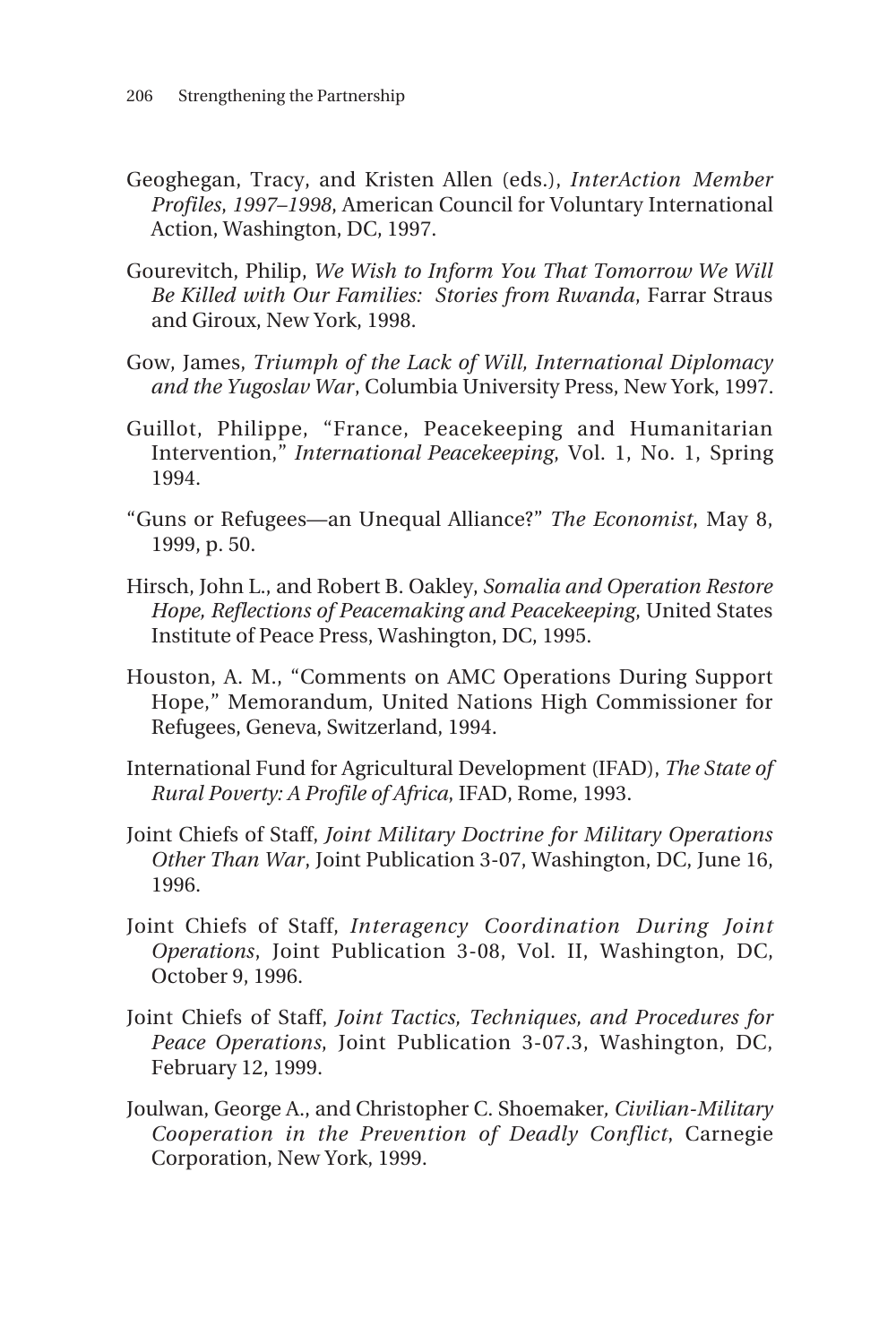- Kaminski, Matthew, and A. Craig Copetas, "Nations Are Divided on Method of Handling Kosovo Refugees," *Wall Street Journal*, April 7, 1999.
- Keen, D., and K. Wilson, "Engaging with Violence: Relief in Wartime," *War and Hunger: Rethinking International Responses to Complex Emergencies*, Zed, London, 1994.
- Kennedy, Kevin M., "The Relationship Between the Military and Humanitarian Organizations in Operation Restore Hope," in Walter Clarke and Jeffrey Herbst (eds.), *Learning from Somalia: The Lessons of Armed Humanitarian Intervention*, Westview Press, Boulder, CO, 1997, pp. 99–117.
- Khalilzad, Zalmay, and Ian O. Lesser (eds.), *Sources of Conflict in the 21st Century, Regional Futures and U.S. Strategy*, RAND, MR-897- AF, 1998.
- Klaiber, Klaus-Peter, *Chairman's Summary: Workshop on Humanitarian Aspects of Peacekeeping*, EAPC (PMSC-AHG)N(99)11, Geneva, February 10–12, 1999.
- Knight, Tim, *Bosnia-Herzegovina: Basic Themes from a Complex Emergency*, Feinstein International Famine Center, Tufts University, Medford, MA, June 1998.
- Kozaryn, Linda D., "NATO Approves Kosovo Plans," *Armed Forces Press Service*, August 14, 1998; downloaded from http://www. defenselink.mil/news/Aug1998, June 24, 1999.
- Kuhne, Winrich, Guido Lenzi, and Alvaro Vasconcelos, "WEU's Role in Crisis Management and Conflict Resolution in Sub-Saharan Africa," *Chaillot Paper*s, No. 22, WEU Institute for Security Studies, Paris, December 1995.
- Laird, Robbin, "French Security Policy in Transition: Dynamics of Continuity and Change," *McNair Papers*, No. 38, Institute for National Strategic Studies/National Defense University (INSS/NDU), March 1995.
- Landay, Jonathan S., and Peter Ford, "Why Aid Workers Call Kosovo the Toughest Case," *Christian Science Monitor*, May 12, 1999;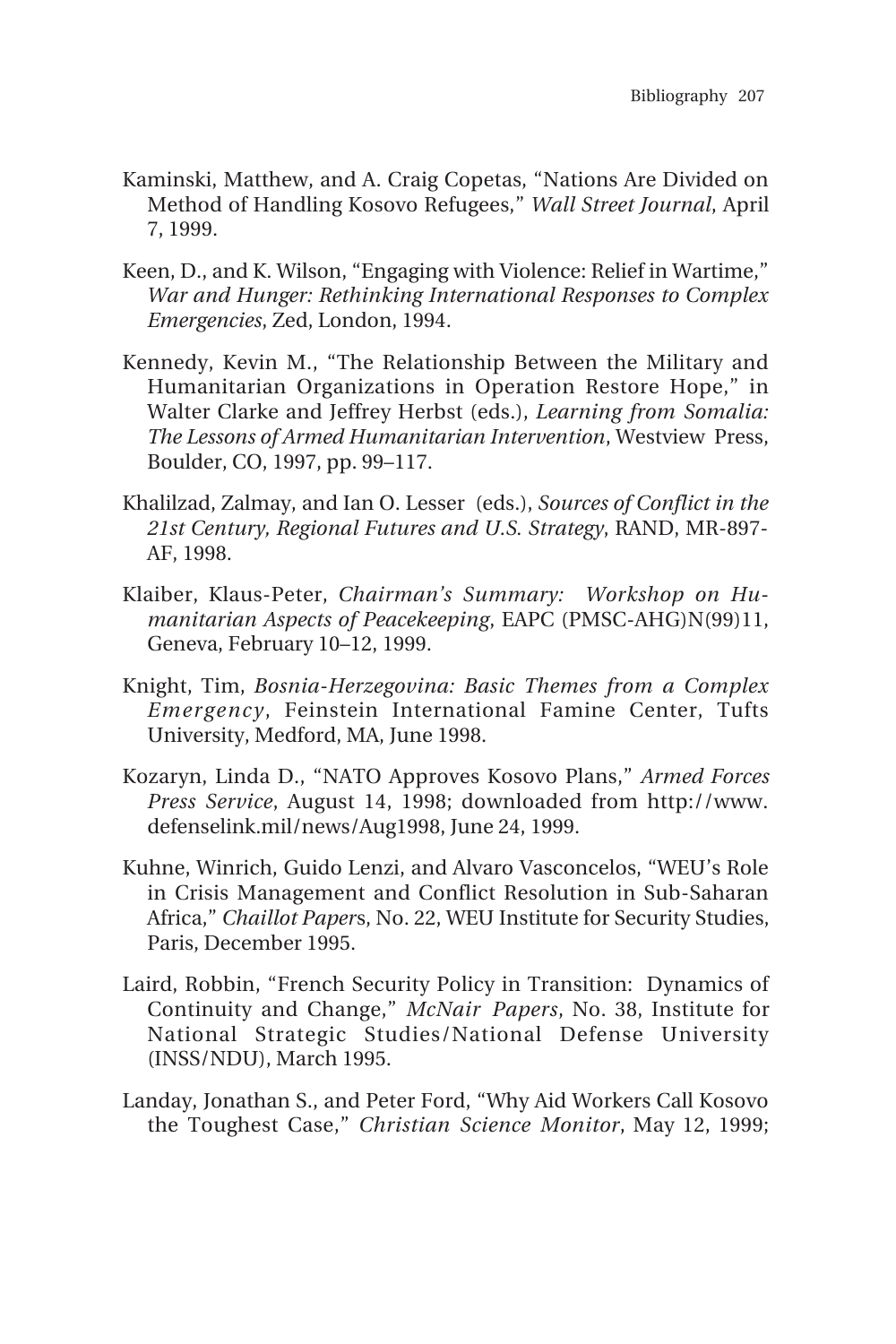downloaded from http://www.csmonitor.com/durable/1999/05/ 12/p9s1.htm, June 6, 1999.

- Lanxade, Admiral Jacques, "French Defense Policy After the White Paper," *RUSI Journal*, April 1994.
- Laurence, Edward J., "Light Weapons and Intrastate Conflict: Early Warning Factors and Preventative Action," Carnegie Commission on Preventing Deadly Conflict, July 1998; downloaded from http://www.ccpdc.org/pubs/weapons.htm, April 20, 1999.
- Lesser, Ian O., Jerrold Green, F. Stephen Larrabee, and Michele Zanini, *The Future of NATO's Mediterranean Initiative: Evolution and Next Steps*, RAND, MR-1164-SMD, 1999.
- Lightburn, David, "NATO and the Challenge of Multi-Functional Peacekeeping," *NATO Review*, March 1996.
- *Medical Mission News*, Winter 1998.
- Meier, Barry, "Supplies-Side Economics: When Disaster Strikes, Someone Must Provide the Tents," *New York Times*, May 5, 1999, p. C1.
- Mendiluce, Jose Maria, "Meeting the Challenge of Refugees: Growing Cooperation Between UNHCR and NATO," *NATO Review*, April 1994.
- Menkhaus, Ken, "Complex Emergencies, Humanitarianism, and National Security." *National Security Studies Quarterly*, Vol. IV, Issue 4, Autumn 1998, pp. 53–61.
- Mets, David R., *Land-Based Air Power in Third World Crises,* Air University Press, Maxwell Air Force Base, AL, 1986.
- Miller, Judith, "UN's Workers Become Targets in Angry Lands," *New York Times*, September 19, 1999.
- Natsios, Andrew S., "The International Humanitarian Response System," *Parameters*, Spring 1995.
- Natsios, Andrew S., "Humanitarian Relief Intervention in Somalia: The Economics of Chaos," in Walter Clarke and Jeffrey Herbst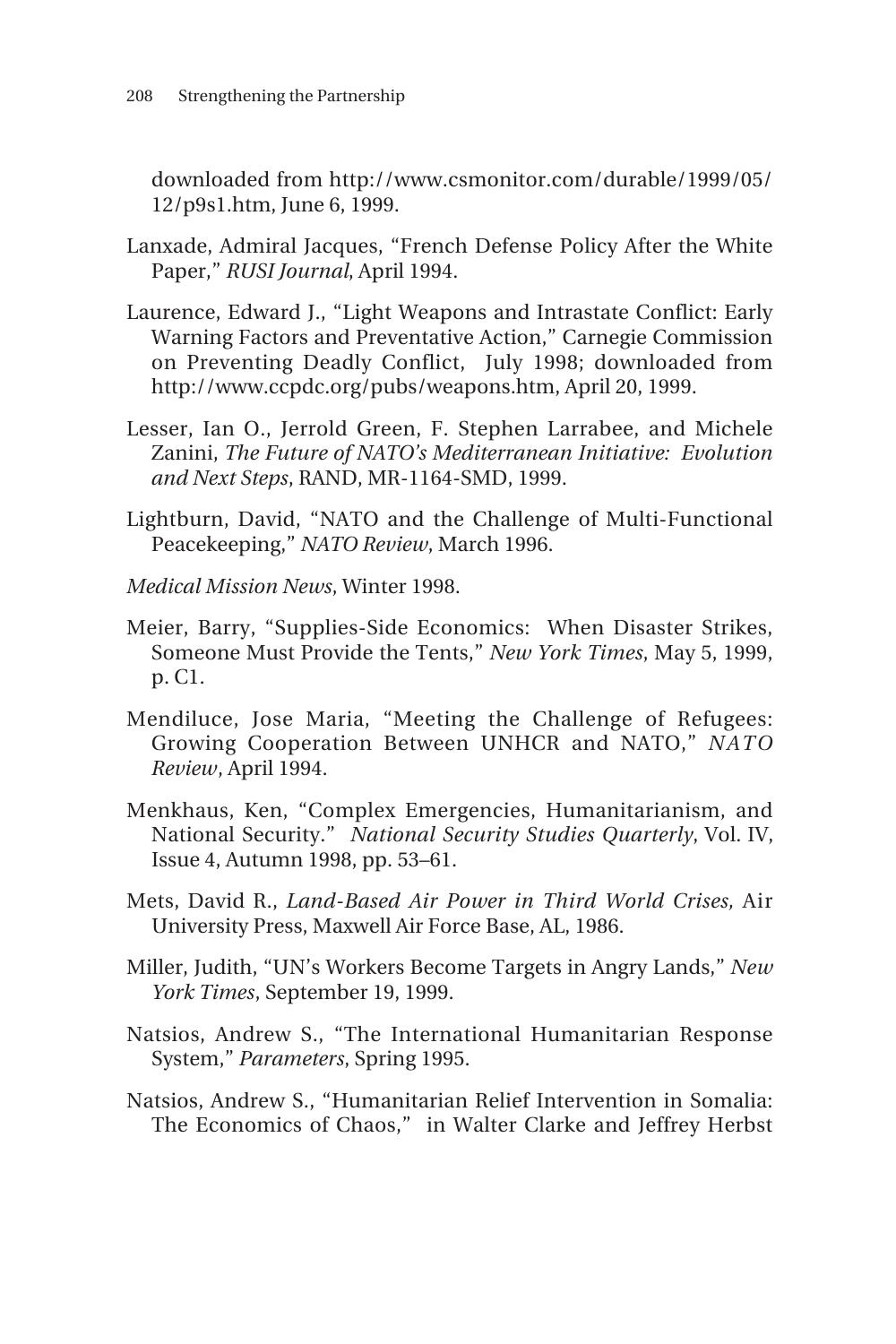(eds.), *Learning from Somalia: The Lesson of Armed Humanitarian Intervention*, Westview, Boulder, CO, 1997.

- Natsios, Andrew S., *U.S. Foreign Policy and the Four Horsemen of the Apocalypse*, Praeger, Westport, CT, 1997.
- Newett, Sandra L., *Planning for Humanitarian Assistance Operations*, Center for Naval Analysis, Alexandria, VA, April 1996.
- "The Non-Governmental Order," *The Economist*, December 11, 1999, pp. 20–21.
- North Atlantic Council, The Washington Declaration signed by Heads of State participating in meeting of the North Atlantic Council, NAC-S(99)63, Washington, DC, April 23, 1999.
- North Atlantic Council, The Alliance's Strategic Concept approved by Heads of State participating in meeting of the North Atlantic Council, NAC-S(99)65, Washington, DC, April 24, 1999.
- Oakley, Robert B., Michael J. Dziedzic, and Eliot M. Goldberg, *Policing the New World Disorder: Peace Operations and Public Security*, National Defense University Press, Washington, DC, 1998.
- Palmeri, Francesco, "Civil Emergency Planning: A Valuable Form of Cooperation Emerges from the Shadows," *NATO Review*, No. 2, 1996.
- Palmeri, Francesco, "A Euro-Atlantic Disaster Response Capability," *NATO Review*, Autumn 1998.
- Pirnie, Bruce R., *Civilians and Soldiers, Achieving Better Coordination*, RAND, MR-1026-SRF, 1998.
- Pirnie, Bruce, and Corazon M. Francisco, *Assessing Requirements for Peacekeeping, Humanitarian Assistance, and Disaster Relief*, RAND, MR-951-OSD, 1998.
- Pope, Hugh, "Aid Agencies Adopt Ways of Business as Competition Grows to Help Kosovo," *Wall Street Journal*, June 18, 1999 (electronic version).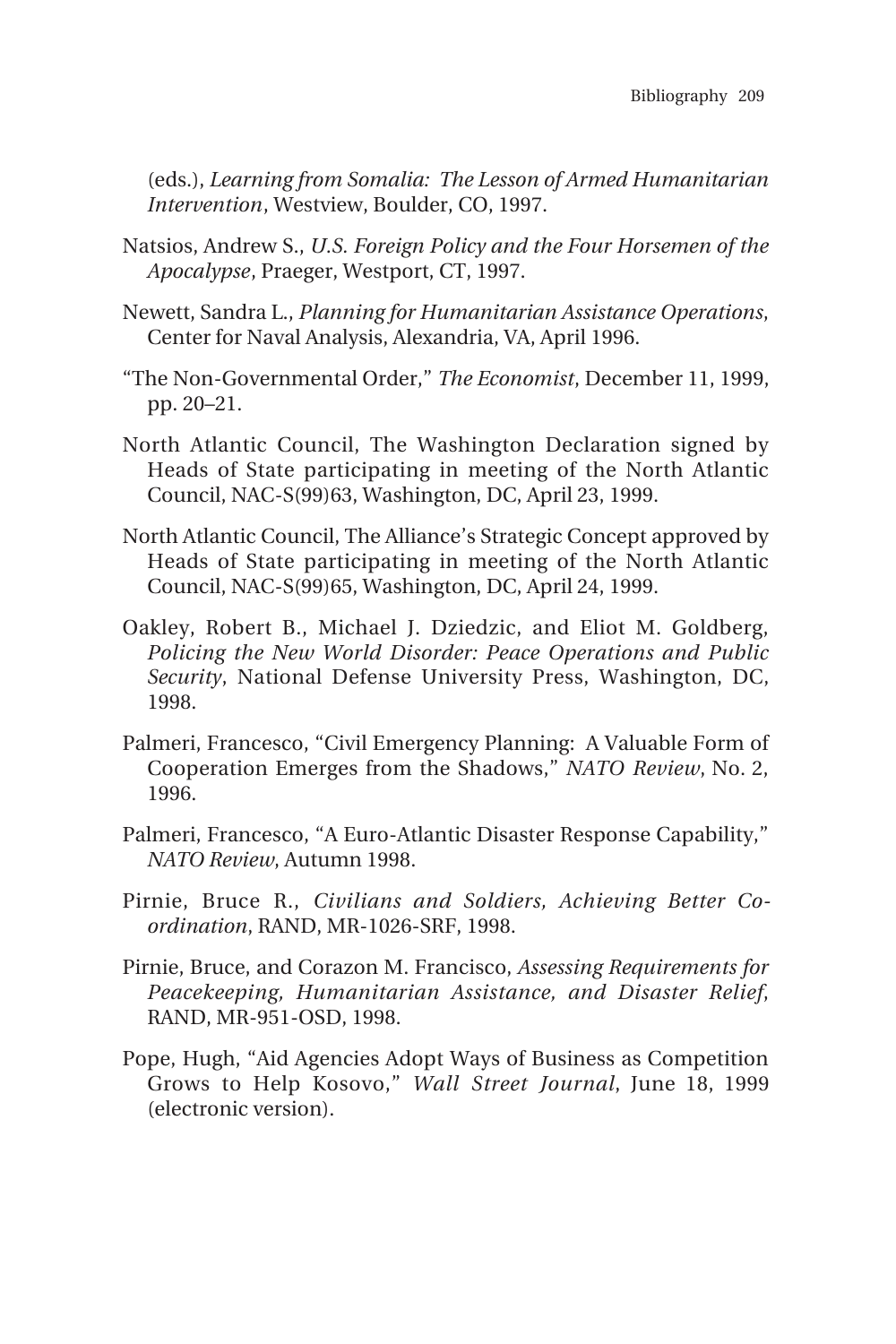- Rowland, Wade, *The Plot to Save the World*, Clarke, Irwin & Co., Toronto, 1973.
- Rupiah, Lt. Colonel Martin (ret.), "Peacekeeping Operations: The Zimbabwean Experience," *Journal of Humanitarian Assistance*; from http://www-jha.sps.cam.ac.uk/a/a061.htm, posted 25 January 1996.
- Scarborough, Rowan, "Study Hits White House on Peacekeeping Missions," *Washington Times*, December 6, 1999, p. 1.
- Schoettle, Enid, "Information Sharing in Humanitarian Emergencies: Progress and Problems," talk given at Meridian House workshop sponsored by the Defense Intelligence Agency, the National Defense University, the Office of the Secretary of Defense, and InterAction, June 29, 1998.
- Seiple, Chris, *The U.S. Military/NGO Relationship in Humanitarian Interventions,* U.S. Army War College, Peacekeeping Institute, Carlisle, PA, 1996.
- Senior NATO Logisticians' Conference Secretariat, *NATO Logistics Handbook*, NATO, Brussels, 1997.
- Seybolt, Taylor B., "The Myth of Neutrality," *Peace Review*, Vol. 8, No. 4, 1996, pp. 521–527.
- Siegel, Adam B., *Requirements for Humanitarian Assistance and Peace Operations: Insights for Seven Case Studies*, Center for Naval Analysis, Alexandria, VA, March 1995.
- "Sins of the Secular Missionaries," *The Economist*, January 29, 2000, pp. 25–27.
- Slim, Hugo, "Planning Between Danger and Opportunity: NGO Situation Analysis in Conflict Related Emergencies," *Journal of Humanitarian Assistance*, January 16, 1996.
- Stewart, Robert A., *Broken Lives, A Personal View of the Bosnian Conflict*, HarperCollins, New York, 1993.
- Taft, Julia, and James Pardew, "Transcript on Aid to Kosovo Refugees." November 13, 1998; downloaded from http://www.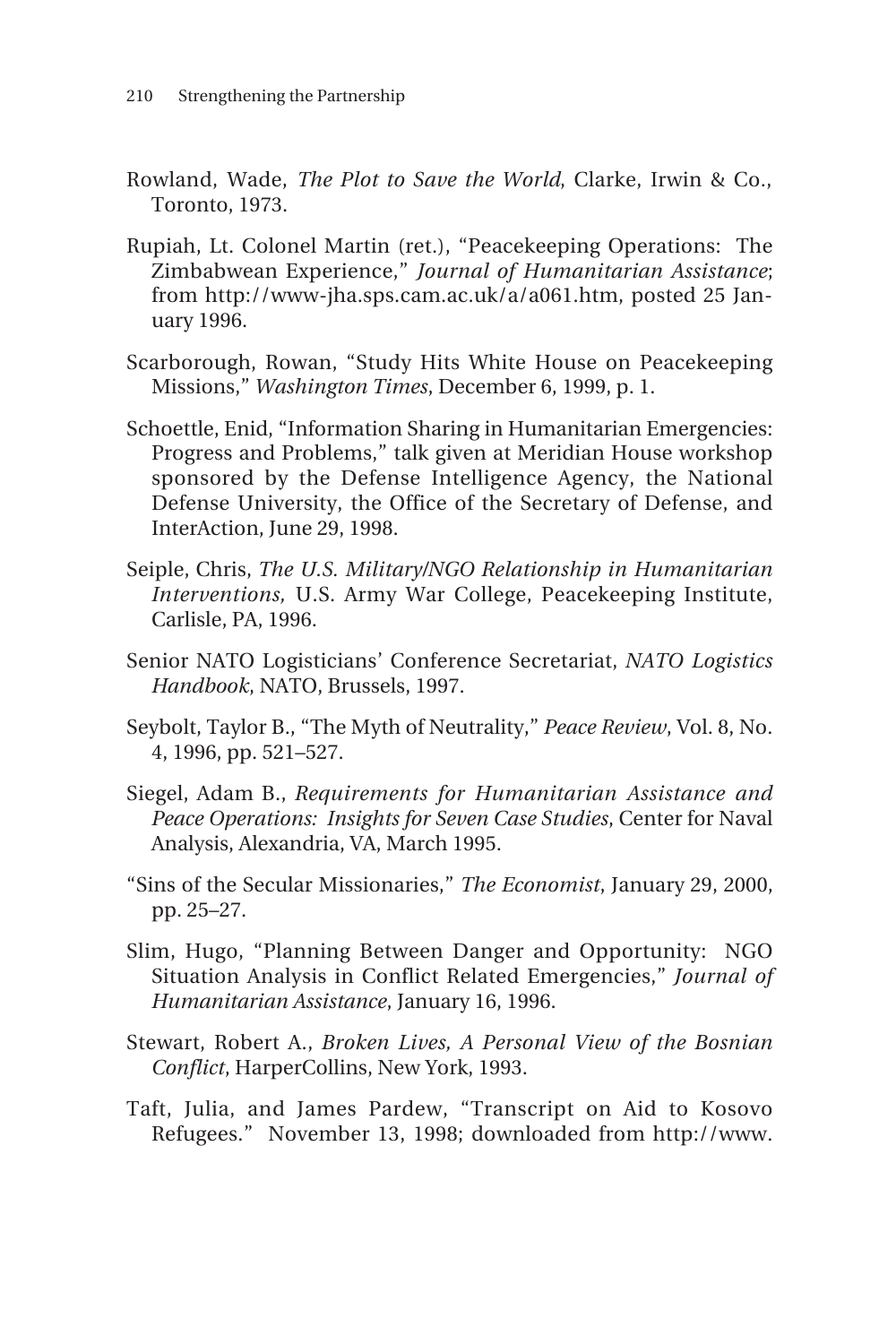usia.gov/regional/eur/balkans/kosovo/texts/1113taft.htm, June 6, 1999.

- Taw, Jennifer M., *Operation Just Cause: Lessons for Operations Other Than War*, RAND, MR-569-A, 1996.
- Terrel, David L., *Airlift Operations Study, United Nations High Commissioner for Refugees (UNHCR)*, United States European Command, Stuutgart, Germany, 1994.
- Thompson, Keith, "Relief Effort Transforms Sleepy Terminal to Humanitarian Hub," http://www.af.mil, released 4 May, 1999, downloaded June 9, 1999.
- Tiersky, Ronald, "The Mitterrand Legacy and the Future of French Security Policy," *McNair Papers*, No. 43, Institute for National Strategic Studies/National Defense University (INSS/NDU), Washington, DC, August 1995.
- United Nations, *The Blue Helmets, A Review of United Nations Peace-Keeping*, Third Edition, United Nations Department of Public Information, New York, 1996.
- United Nations, *Basic Facts About the United Nations*, New York, 1998.
- United Nations Department of Humanitarian Affairs, *The Use of Military and Civil Defence Assets in Disaster Relief Operations, MCDA Field Manual*, United Nations, New York, 1996.
- United Nations High Commissioner for Refugees, *Review of UNHCR Logistics Policies and Practices,* Central Evaluation Section, EVAL/LOG/12, Geneva, 1992.
- United Nations High Commissioner for Refugees, "Emergency," *Refugees*, No. 103, Geneva, February 1993.
- United Nations High Commissioner for Refugees, *Human Rights*, No. 92, Geneva, April 1993.
- United Nations High Commissioner for Refugees, *The High Cost of Caring*, No. 102, Geneva, 1995.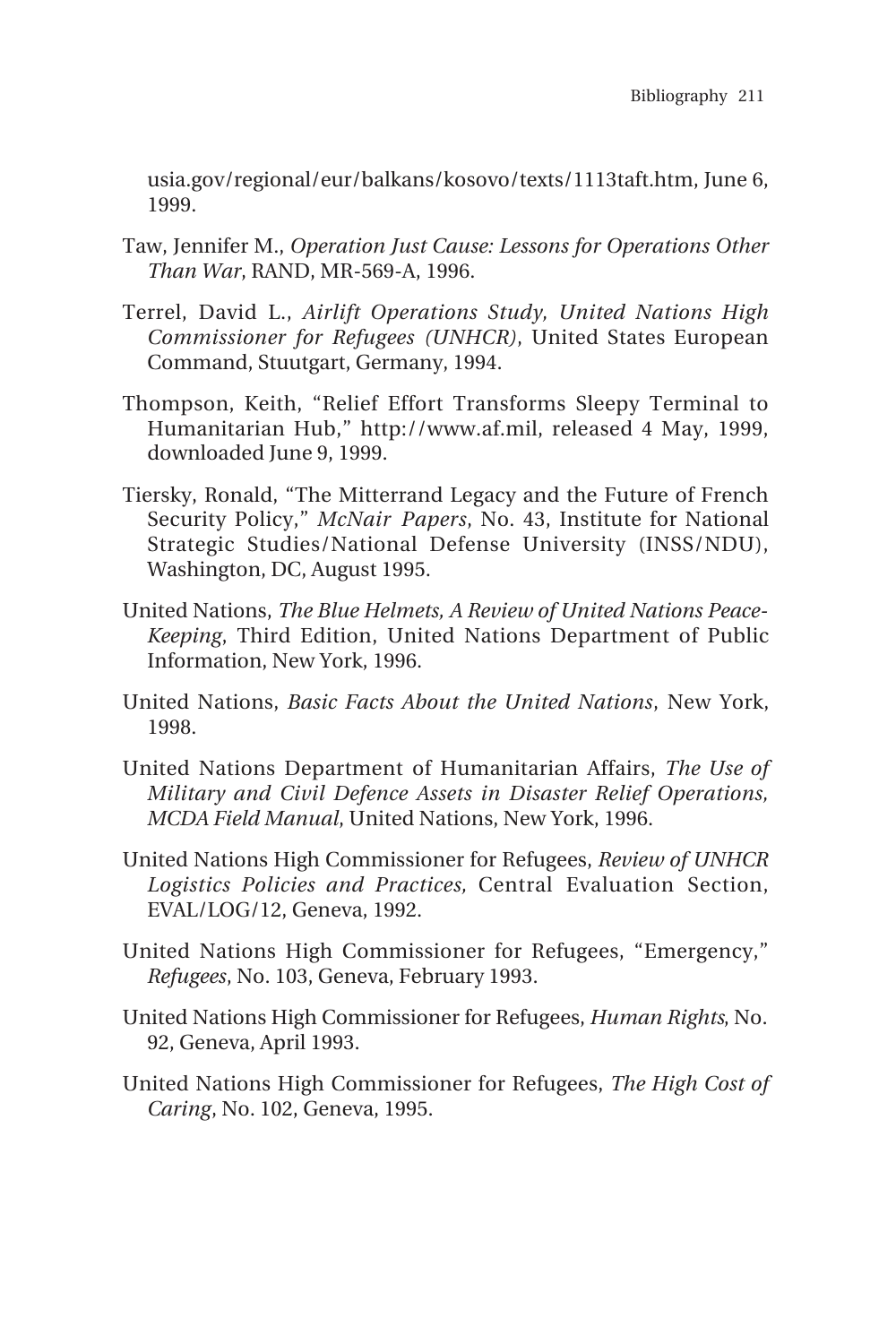- United Nations High Commissioner for Refugees, Survey, *Working with the Military*, UNHCR, Geneva, 1995.
- United Nations High Commissioner for Refugees, *The State of the World's Refugees*, Oxford University Press, New York, 1997.
- United Nations High Commission for Human Rights, "Report by the High Commission for Human Rights on the Situation of Human Rights in Kosovo," May 31, 1999; downloaded from http://www. reliefweb.int, June 17, 1999.
- United Nations High Commissioner for Refugees and Office of the Coordination of Humanitarian Assistance, "UN Seeks US \$54.3 million for Kosovo," September 8, 1998, downloaded from http://www.unhcr.cn/news/pr/pr980909.htm, June 25, 1999.
- United Nations High Commissioner for Refugees, "1999 Global Appeal," downloaded from http://www.unhcr.ch.fdrs/ga99/ mkd.htm, June 21, 1999.
- United Nations High Commissioner for Refugees, "UNHCR by Numbers," http://www.unhcr.cn/un&ref/numbers.
- United States European Command, *Operation Support Hope: After Action Review* (no date).
- U.S. Government, *The Clinton Administration's Policy on Managing Complex Contingency Operations,* Presidential Decision Directive 56, White Paper, Washington DC, May 1997.
- Vick, Alan, David T. Orletsky, Abram N. Shulsky, and John Stillion, *Preparing the U.S. Air Force for Operations Other Than War*, RAND, MR-842-AF, 1997.
- de Vries, Fokko, "A Doctor's Diary," http://www.msf.org/project/ yugoslavia/kosovo/testimony/1999/04/diary, posted on April 20, 1999, accessed June 15, 1999.
- Wallensteen, Peter, "Armed Conflict and Regional Conflict Complexes, 1989–97," *Journal of Peace Research*, Vol. 35, No. 5, 1998, pp. 621–634.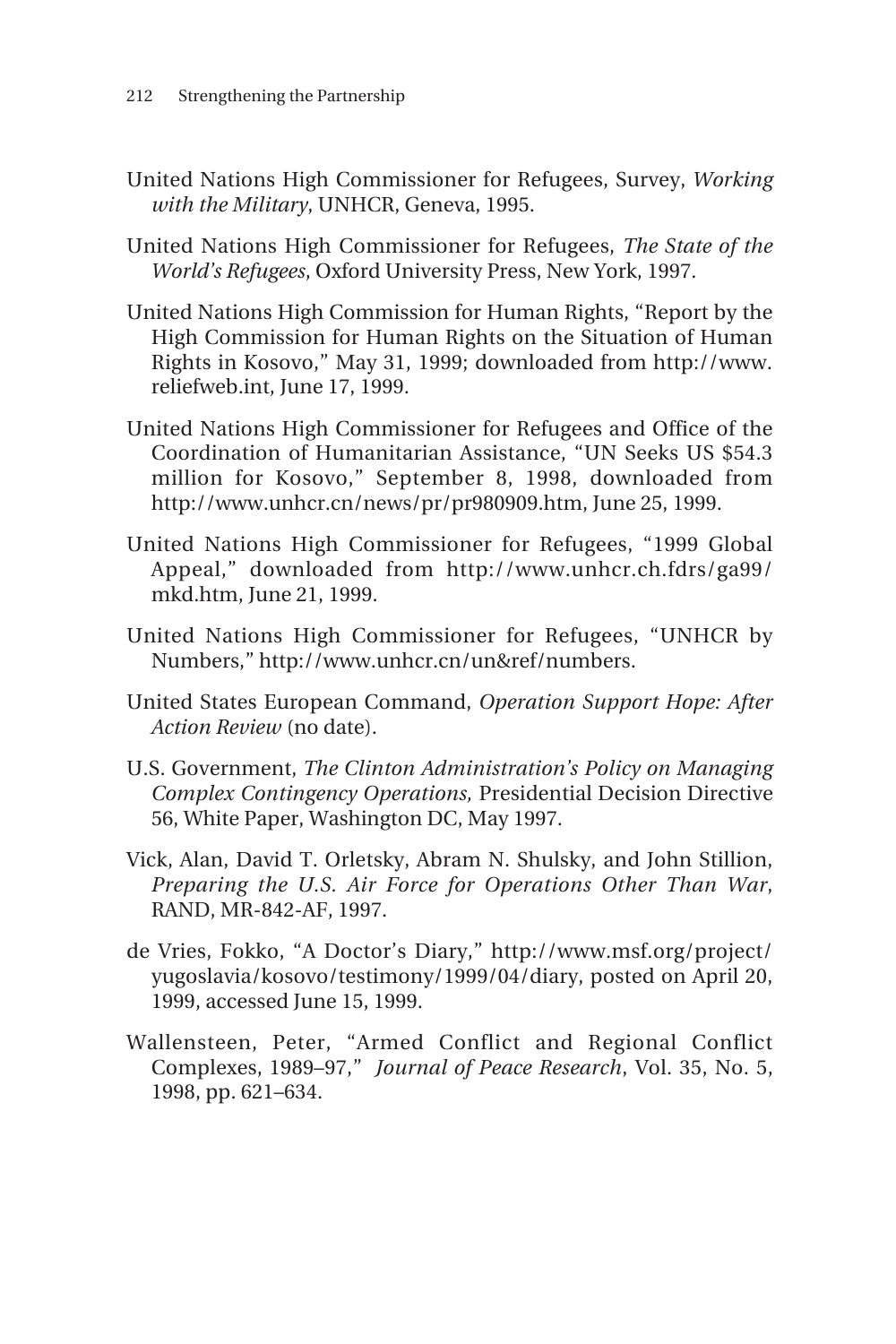- Wentz, Larry K. (ed.), *Lessons Learned from Bosnia: The IFOR Experience*, C4ISR Cooperative Research Program, Washington, DC, 1998.
- Wiener, Michael, with Nitza Machmias, "To Save One Life Is to Save the World: The Israeli Operation in Rwanda," in Eric A. Belgrad and Nitza Machmias (eds.), *The Politics of International Humanitarian Air Operations*, Praeger, Westport, CT, 1997.
- Woodward, Susan L., *Balkan Tragedy: Chaos and Dissolution After the Cold War*, Brookings Institution, Washington, DC, 1995.
- Zandee, Dick, "Civil-Military Interaction in Peace Operations," *NATO Review*, Spring 1999.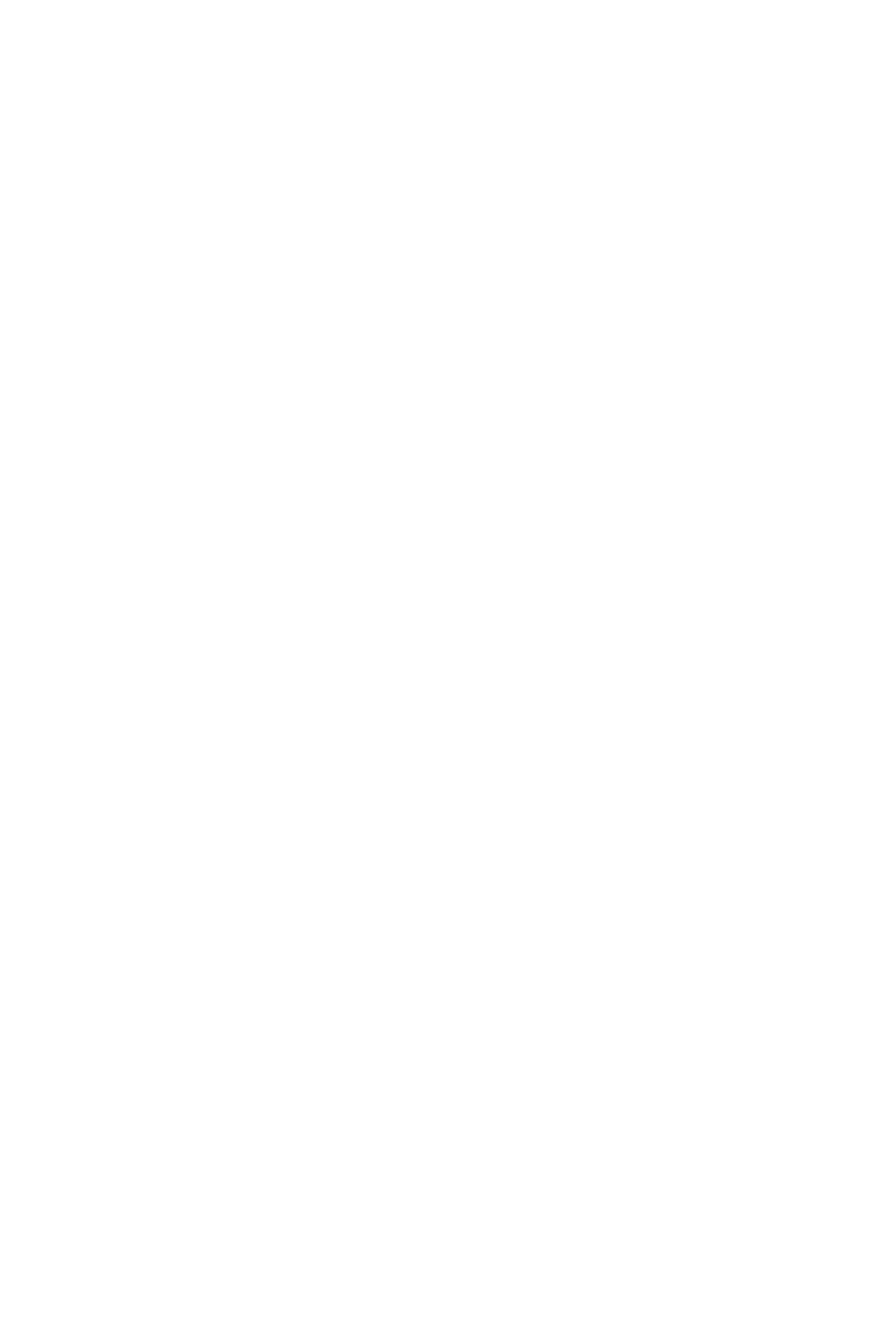## **INDEX**

AAI. *See* African-American Institute ACDI/VOCA. *See* Agricultural Cooperative Development International / Voluntary Overseas Cooperative Assistance ACF. *See* Action Against Hunger Acquired Immune Deficiency Syndrome (AIDS), 19 Action Against Hunger (ACF), 70, 104, 129n, 188 Action Contre la Faim, 71 Action Nord-Sud, 124 Ad Hoc Group on Cooperation in Peacekeeping, 132–133 ADRA. *See* Adventist Development and Relief Agency Advanced planning difficulties, 54–55 Advantages to better coordination with the relief community, 73–79 better exploitation of expertise, 77 more efficient use of resources, 78– 79 more rapid response, 73–74 more timely identification of local needs, 75–77 smoother airlift, 74–75 Adventist Development and Relief Agency (ADRA), 68, 74, 90, 151, 189 Advocacy NGOs, xvi, 71–72 Afghanistan, 107 Africa, 14, 19–20. *See also* Central Africa; Sub-Saharan Africa airfields in, 74 famines in, 108 francophone, 18, 195–201 humanitarian missions to, xviii African-American Institute (AAI), 70–71 Africare, 66, 68

Agricultural Cooperative Development International / Voluntary Overseas Cooperative Assistance (ACDI/VOCA), 70 Aideed, Mohammed Farah, 35, 51n, 88 AIDS. *See* Acquired Immune Deficiency Syndrome Air Mobility Command (AMC), 28, 146, 172 Air Mobility Element (AME), 173 Airlift conducting, 28–29 smoother, 74–75 Airports securing, 30–31 AJWS. *See* American Jewish World Service Albania, 24, 34 Alliance lead taken by, 94 Allied Movement Coordination Center (AMCC), 135n AMC. *See* Air Mobility Command AMCC. *See* Allied Movement Coordination Center AME. *See* Air Mobility Element American Council for Voluntary International Action (InterAction), 90, 115n American Jewish World Service (AJWS), 68–69 American Red Cross, 63 International Services Department, 69 American Refugee Committee (ARC), 66, 70–71 Amnesty International, 71–72 Angola, 14, 17, 19 AORs. *See* Areas of responsibility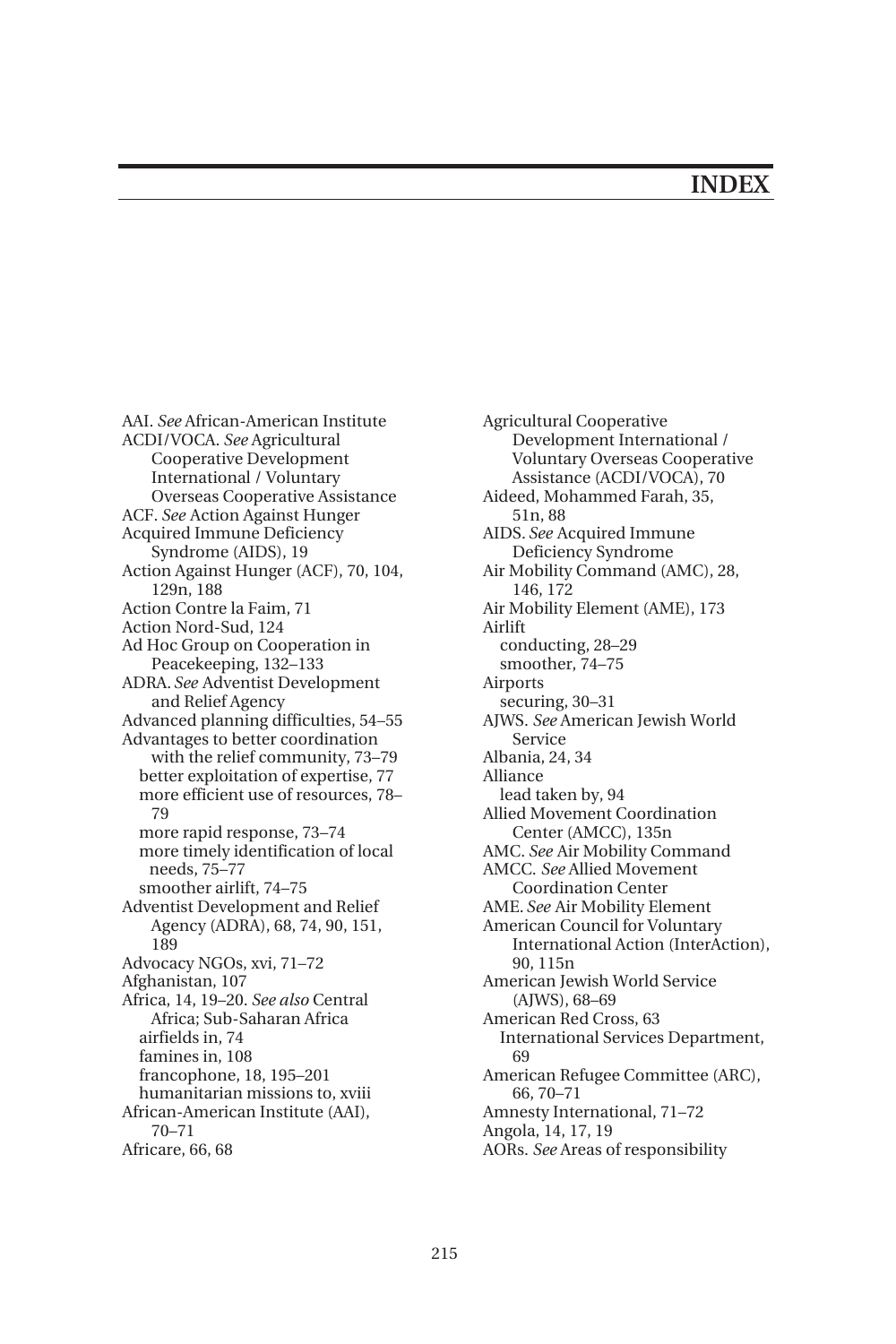ARC. *See* American Refugee Committee Areas of responsibility (AORs), 114, 144 Aristide, Jean-Bertrand, 40 Arrangements operational-level, 84–91 ASG. *See* Assistant Secretary General Ashton, John, 104 Assistant Secretary General (ASG), 175 Assisting police forces, 41–42 Assisting refugees and internally displaced persons, 34–37 constructing and maintaining camps, 34 protecting refugees and IDPs, 35–36 supporting return and resettlement, 36–37 Austria, 25 Avoiding the potential pitfalls of selective engagement, 163–169 Balancing conflict and reconciliation, 51–54 limits of impartiality, 52–53 limits to the utility of force, 53–54 Balkans, 14, 20–21. *See also* Bosnia, Yugoslavia humanitarian missions to, xix Bangladesh, 3n, 8–9, 15 Barriers to improved coordination with relief agencies, 101–119 ambivalence about sharing information, 110–111 competition for publicity, 111–113 concerns about neutrality and impartiality, 103–107 disparate organizational cultures, 101–103 improving prospects for cooperation, 118–119 limited coordination within NGOs, 116–117 limited NGO ability to plan, 107– 110 mutual lack of familiarity, 114–116 uncertainty about the military's commitment, 117–118 varying time horizons, 113–114 Bases regional, 127–128 BBF. *See* The Brother's Brother

Foundation

Belgium humanitarian missions to Africa, xviii Belligerent forces countering, 30–31 disarming, 39 separating, 38 Bosnia, 28, 40, 46, 84 peace accord implementation in, 8 U.S. military supporting relief operations in, 1, 21 Bosnia-Herzegovina trying to recreate a multiethnic government in, xiii, 7–8, 18 Bribes, 30 The Brother's Brother Foundation (BBF), 70–71 Burkle, Frederick M., Jr., 98n Burundi, 17, 19

C3. *See* Command, Control, Communications Camp Hope, 36 Camps constructing and maintaining, 34 criminality in, 35 Canada, 25 humanitarian missions to Africa, xviii CARE, xvi, 32, 34, 65, 67, 69, 90, 189 Caritas Internationalis, 190 Casualty sensitivity, 48–50 Categorizing NGOs, 67–72 Catholic Medical Mission Board (CMMB), 66, 70–71 Catholic Relief Services (CRS), 65, 69, 90, 151 CCF. *See* Christian Children's Fund CDC. *See* Centers for Disease Control CENTAUR. *See* Combined Event Notification Technology and Unified Reporting Centers for Disease Control (CDC), 98n Centers of Excellence (COEs), xix, xxiv, 81, 97–99, 149–150, 158 Central Africa, 8 humanitarian missions to, xix Central African Republic, 19 Central America, 3n, 9, 79–80 Central Intelligence Agency, 83 CFSP. *See* Common Foreign and Security Policy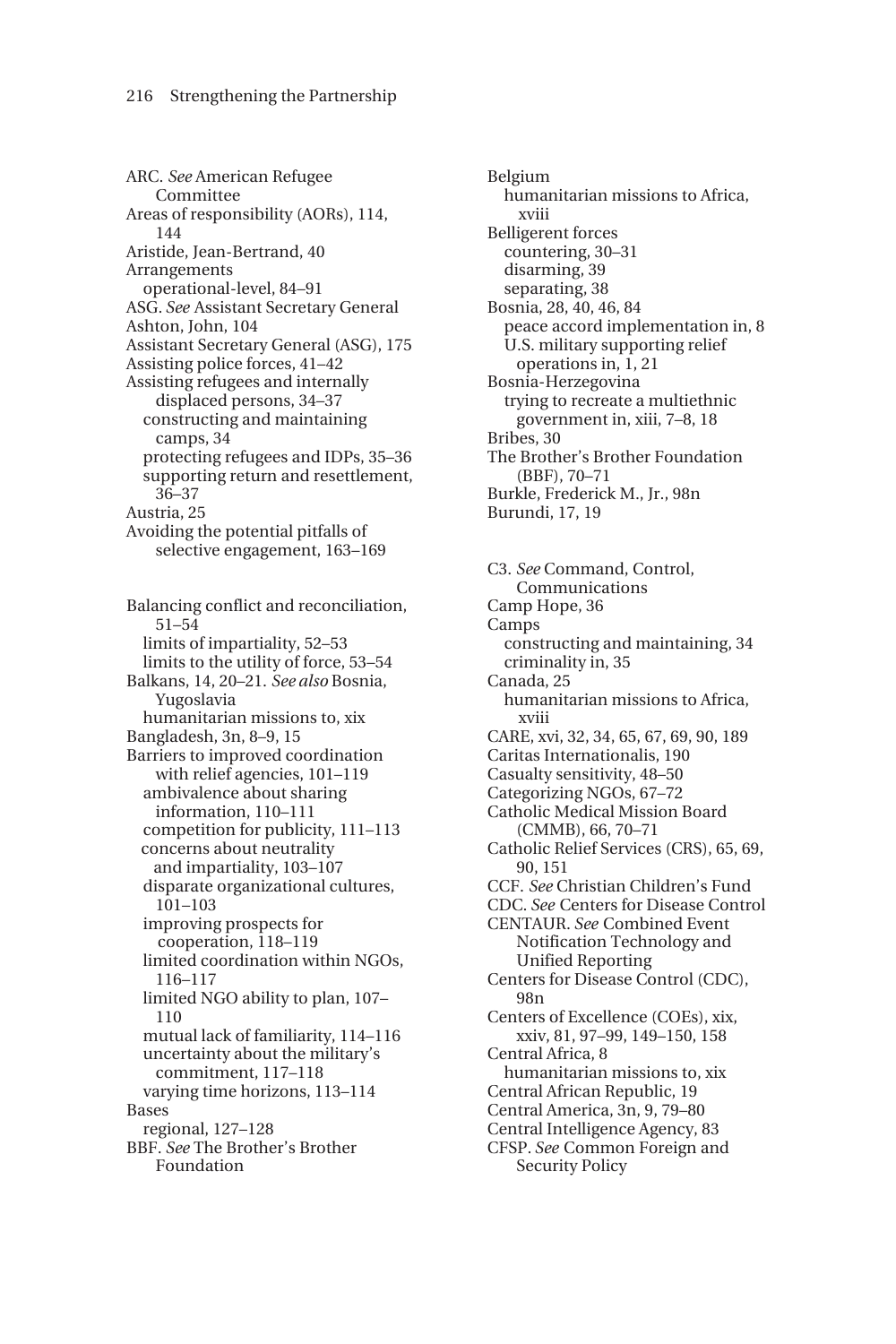Chad, 19 "Chaos argument," 108 Characteristics of complex contingency operations, 7–11 CHART. *See* Combined Humanitarian Assistance Response Training Childreach, 71 Cholera, 22 Christian Children's Fund (CCF), 71 Church World Service (CWS), 69 CIMIC. *See* Civil Military Cooperation Cell CINC. *See* Commander-in-Chief CINCPAC. *See* Commander-in-Chief, United States Pacific Command Civil Affairs specialists, 148 Civil authority reinstating, 40–41 Civil Emergency Planning Directorate, 131–132, 175 Civil infrastructure restoring, 41–42 Civil Military Cooperation Cell (CIMIC), 135 Civil-Military Operations Centers (CMOCs), 89, 91, 97, 110, 151, 168, 174 establishing, xx CJCIMIC. *See* Combined Joint Civil Military Cooperation CJCMTF. *See* Combined Joint Civil-Military Task Force CJTF. *See* Combined Joint Task Force CMMB. *See* Catholic Medical Mission Board CMOCs. *See* Civil-Military Operations Centers Coalition lead taken by, 94 Coercive operations, 9 defined, 10n COEs. *See* Centers of Excellence Combined Event Notification Technology and Unified Reporting (CENTAUR), 98 Combined Humanitarian Assistance Response Training (CHART), 98 Combined Joint Civil Military Cooperation (CJCIMIC), 95 Combined Joint Civil-Military Task Force (CJCMTF), 134, 137 Combined Joint Task Force (CJTF), 133–134, 137

Combined Task Force Provide Comfort, 96 Command, Control, Communications (C3) assets, xix, 130 Commander-in-Chief, United States Pacific Command (CINCPAC), 99 Commander-in-Chief (CINC), 78 Commitment uncertainty about military, 117–118 Common constraints on operations, 45–55 advanced planning difficulties, 54– 55 balancing conflict and reconciliation, 51–54 weak resolve at home, 45–51 Common Foreign and Security Policy (CFSP), 125 Competition for publicity among NGOs and military, 111–113 Complex contingency operations categories of, 9 characteristics of, 7–11 common constraints on, 45–55 defined, 5, 8–10 frequency of conflict and response, 13–25 military tasks in, 27–43 and the role of the military, 5–55 Concern, 90, 190 Conducting airlift and sealift, 28–29 Conferences sponsoring, 149 Conflict balancing with reconciliation, 51– 54 intrastate, 14–17 recent and current intrastate, 15 worldwide incidence of, 13–20 Congo. *See* Democratic Republic of the Congo Congo-Brazzaville, 19 Congo-Kinshasa, 19 Constructing camps, 34 Contact Group, 83, 95 Contingency operations. *See* Complex contingency operations Contingency Response Group (CRG), 173 Cooperation improving prospects for, 118–119 Cooperative for Assistance and Relief Everywhere. *See* CARE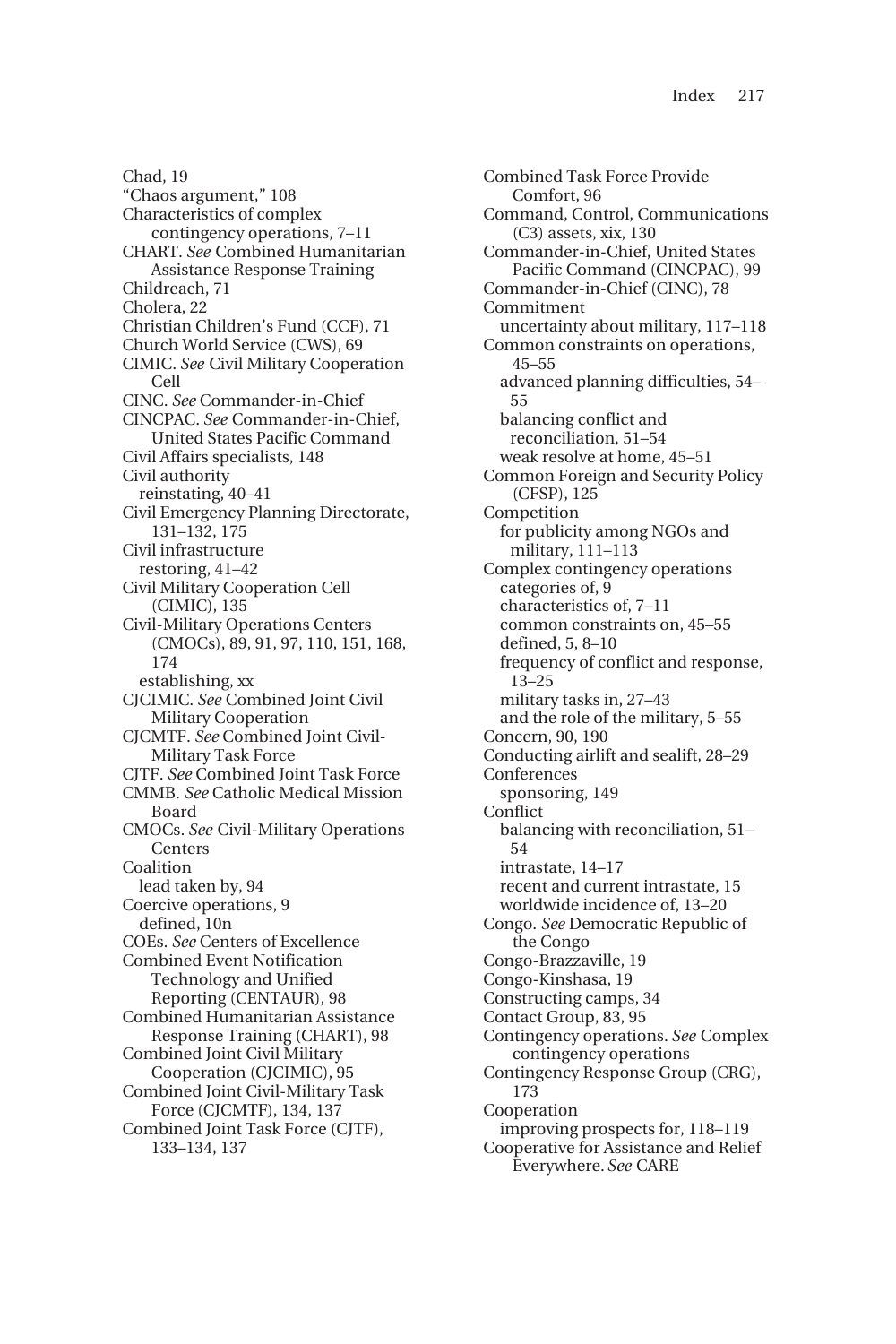Coordination among NGOs, 89–91 improving for relief flow, 169–174 international, 84 limited within NGOs, 116–117 within the Red Cross and Red Crescent Movement, 88–89 Coordination structures, 91–97 alliance lead, 94–95 Center of Excellence, xix, xxiv, 97– 99 coalition lead, 94–95 host country lead, 91–92 interagency processes, 83–84 international coordination, 84 lead country, 95–97 limits of, 81-99 operational-level arrangements, 84–91 United Nations lead, 92–94 Core-individual NGOs, xvi, 69–70 Core-team NGOs, xvi, xix–xx, 68–69 CRG. *See* Contingency Response Group Cross-purposes, 168 CRS. *See* Catholic Relief Services CWS. *See* Church World Service Cyprus, 53–54

DARTs. *See* Disaster Assistance Response Teams Dayton Agreements, 10n, 37n, 39, 83, 93–94 De Mello, Sergio Vieiro, 85 Defense Department, 65, 81, 83–84, 97, 147 recommendations for, 152–153, 156–157, 164–166, 176–177 Democratic People's Republic of Korea, 13, 18 Democratic Republic of the Congo, 14, 17 Denton Program, 28, 115, 162n Department of Humanitarian Affairs (DHA), 85 Department of Peacekeeping Operations (DPKO), 60 DHA. *See* Department of Humanitarian Affairs Direct Relief International, 71 Disarming belligerent forces, 39 Disaster Assistance Response Teams (DARTs), 74, 92, 96

Disaster Management & Humanitarian Assistance, xxiv, 97, 98n Disasters man-made, 1, 3 natural, 3n Disparate actors, 82 Disparate organizational cultures, 101–103 Distribution of relief securing, 31–32 Division of responsibilities ensuring a smoother relief flow, 176–177 ensuring NGO-military familiarity, 143–150, 152–153 improving information sharing, 156–157 improving long-term planning, 164–166 Doctors Without Borders. *See* Medécins Sans Frontières Donor countries, xv, 24, 42, 84 wrangling among, 75 DPKO. *See* Department of Peacekeeping Operations Drivers of intervention, 22–23 Drought, 30n Dworkin, Jonathan, 113

EADRCC. *See* Euro-Atlantic Disaster Response Coordination Center EAPC. *See* Euro-Atlantic Partnership Council ECHO. *See* European Community Humanitarian Office ECOMOG. *See* ECOWAS Cease-Fire Monitoring Group Economic and Social Council (ECOSOC), 60–62 NGOs having consultative status with, 2 Economic Community of West African States (ECOWAS), 19, 25,  $95$ ECOSOC. *See* Economic and Social Council ECOWAS. *See* Economic Community of West African States ECOWAS Cease-Fire Monitoring Group (ECOMOG), 19 Efficient use of resources, 78–79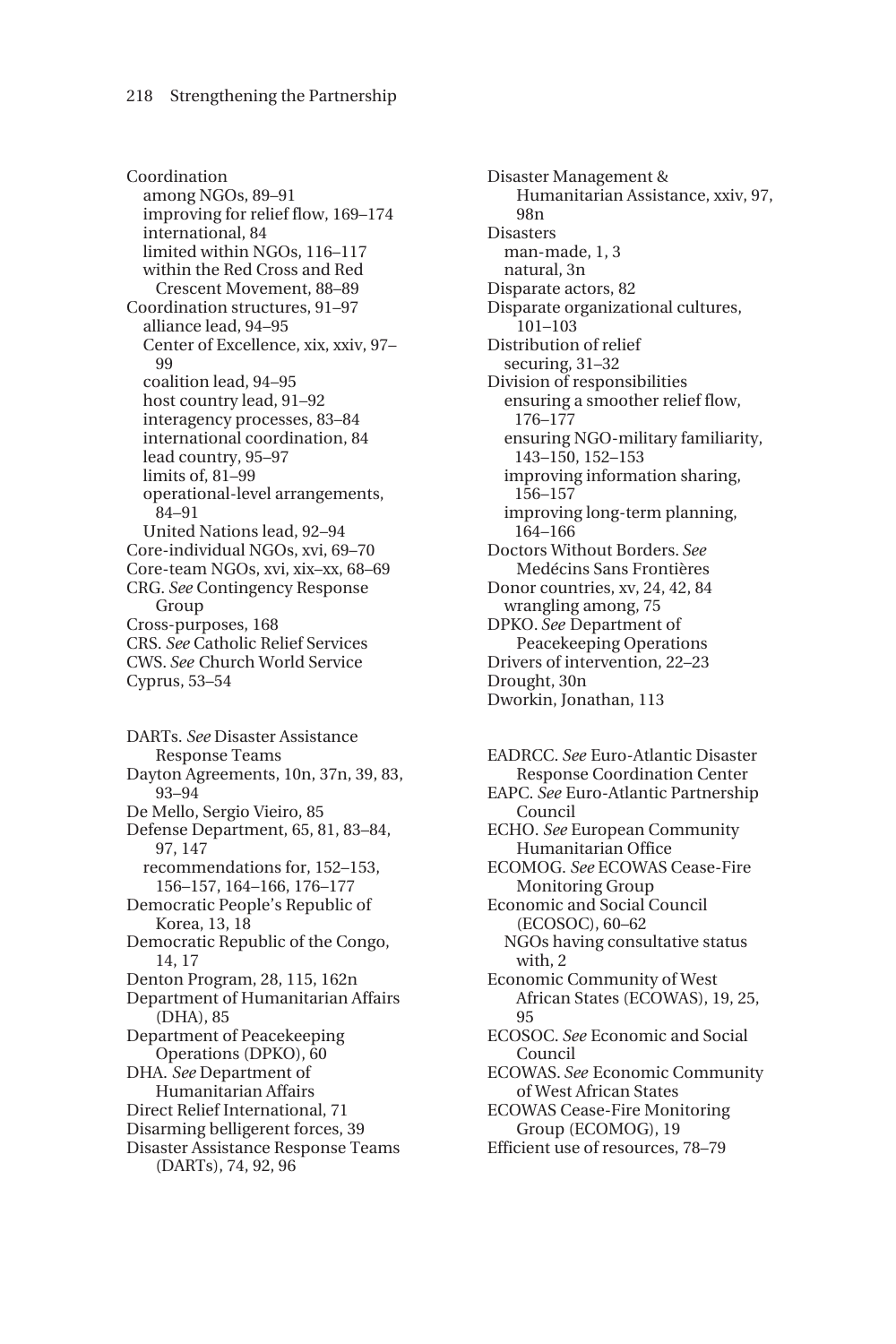Emergency Relief Coordinator (ERC), 60, 85, 93, 170 Enforcing peace, 37–39 applying sanctions, 37–38 disarming belligerent forces, 39 separating belligerent forces, 38 Ensuring NGO-military familiarity, 143–150, 152–153 a smoother relief flow, 176–177 Epidemics fighting, 108n ERC. *See* Emergency Relief Coordinator Eritrea, 14 ESDI. *See* European defense initiatives Establishing initiatives with allies, 174–179 safe areas, 33–34 Ethiopia, 14, 17, 19–20 EU. *See* European Union Euro-Atlantic Disaster Response Coordination Center (EADRCC), 132, 137 Euro-Atlantic Partnership Council (EAPC), 131–132 European activity and outlook on humanitarian missions, 124–126 European allies, xiii, xviii–xix, 18, 123– 137 humanitarian assistance as a coalition activity, 123–137 improving coordination with, xiv, 55 working with, 121–137 European Community Humanitarian Office (ECHO), 124–125 European defense initiatives (ESDI), 125 European Union (EU), 82 focusing on humanitarian missions, xviii Exclusion zones enforcing, 31 **Expectations** unfounded, 168–169 Experience regional, 127–128 Expertise exploitation of, 77 Exploitation of expertise, 77 Extortion, 30

Familiarity ensuring, 143–150 mutual lack of, 114–116 FAO. *See* Food and Agricultural Organization FAP. *See* Force Aerienne de Projection FAR. *See* Forces Armees Rwandaises Favoritism allegations of, 163 FHI. *See* Food for the Hungry International Finland, 25 Flow of relief. *See* Relief flow Food availability of, 17 Food and Agricultural Organization (FAO), 62 Food for the Hungry International (FHI), 71 Force limits to the utility of, 53–54 Force Aerienne de Projection (FAP), xxiv, 200 Forces Armees Rwandaises (FAR), 35– 36 Foreign Assistance Act of 1961, 41n France humanitarian missions to Africa, xviii, 18 French experience and perspectives, 195–201 French Ministry of Defense, xxiv French Red Cross International Operations Office, xxiv Frequency of conflict and response,  $13 - 25$ drivers of intervention, 22–23 incidence of conflict worldwide, 13– 20 limited warning time, 23–24 preference for multilateralism, 24– 25 unpredictability of intervention, 20–22 Fund-raising, 112–113 Geneva Conventions, 144 Gerard, Antoine, 106 Germany, 200 "free riding" by, 126n humanitarian missions to Africa, xviii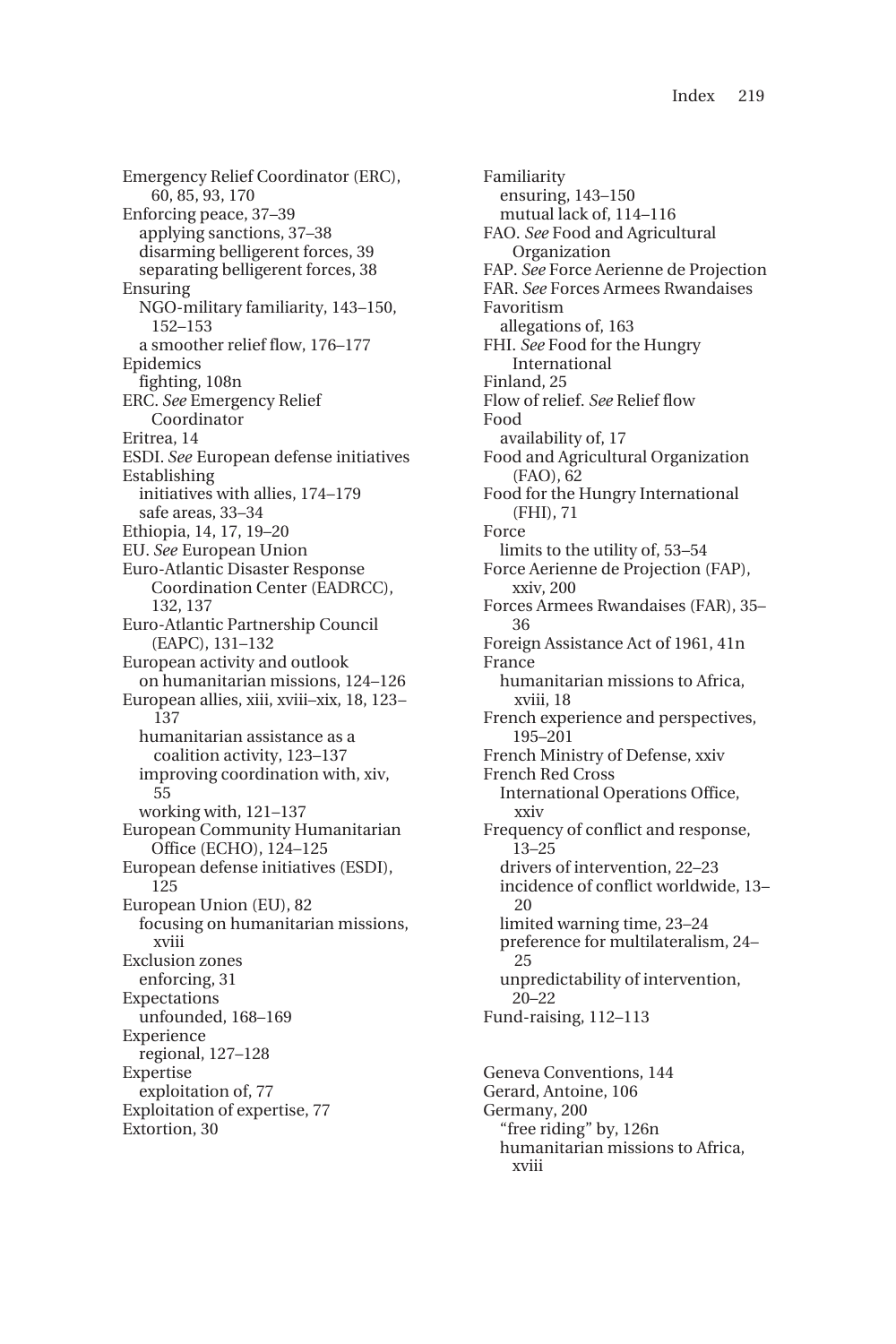Gourevitch, Philip, 78 Governments. *See also* United States Government (USG) allied, xiii working with corrupt or incompetent, xv Greece, 53 Guinea-Bissau, 19 Gunhart, Ralph, 76

Haiti, 113 returning democratically elected government to, 7, 37n, 39n, 40 U.S. military supporting relief operations in, 1 Health Emergencies in Large Populations (HELP), 98 Heifer Project International (HPI), 71 HELP. *See* Health Emergencies in Large Populations HIV virus, 19–20. *See also* AIDS. Host countries, xiii, xv lead taken by, 91–92 HPI. *See* Heifer Project International Humanitarian Affairs Advisors (HUMADs), 145–146, 158 Humanitarian assistance central focus in European defense planning, xviii environments conducted in, 3 funding for, 20n mistakes in, 78–79 protecting, 30–34 providing, 28–29 as a substitute for political action, 46–47 Humanitarian assistance as a coalition activity, 123–137 European activity and outlook on humanitarian missions, 124–126 the military dimension, 126–127 regional bases and experience, 127– 128 relations with NGOs and NGO concerns, 128–130 some observations on Kosovo, 136– 137 transatlantic synergies in humanitarian contingencies, 130– 131 what role for NATO, 131–135 Humanitarian contingencies transatlantic synergies in, 130–131

Humanitarian missions European activity and outlook on, 124–126 Humanitarian Relief Sectors, 97 Hunger, 17 Hurricane Marilyn, 9 Hurricane Mitch, 3n, 9, 10n, 118n, 198 Hussein, Saddam, 95 Hutu regime, 10 refugees from, 1, 22, 47

IASC. *See* Inter-Agency Standing Committee ICITAP. *See* International Criminal Investigative Training Assistance Program ICRC. *See* International Committee of the Red Cross ICRW. *See* International Center for Research on Women ICVA. *See* International Council of Voluntary Organizations IDPs. *See* Internally displaced persons IFOR. *See* Implementation Force, Operation Joint Endeavor Immigration and Refugee Services of America (IRSA), 71–72 Impartiality concerns about, 103–107 limits of, 52–53 understanding, 105n Implementation Force, Operation Joint Endeavor (IFOR), 114, 137, 175 Implications and recommendations, 139–180 a strategy to improve coordination, 141–180 Improving information sharing, 156–157 long-term planning, 164–166 Incidence of conflict worldwide, 13– 20 Independence concerns regarding, 167 India, 13–14, 18, 25 Indonesia, 18 Information sharing ambivalence about, 110–111 improving, 150–157 Infrastructure restoring civil, 41–42 Inouye, Senator Daniel K., 98n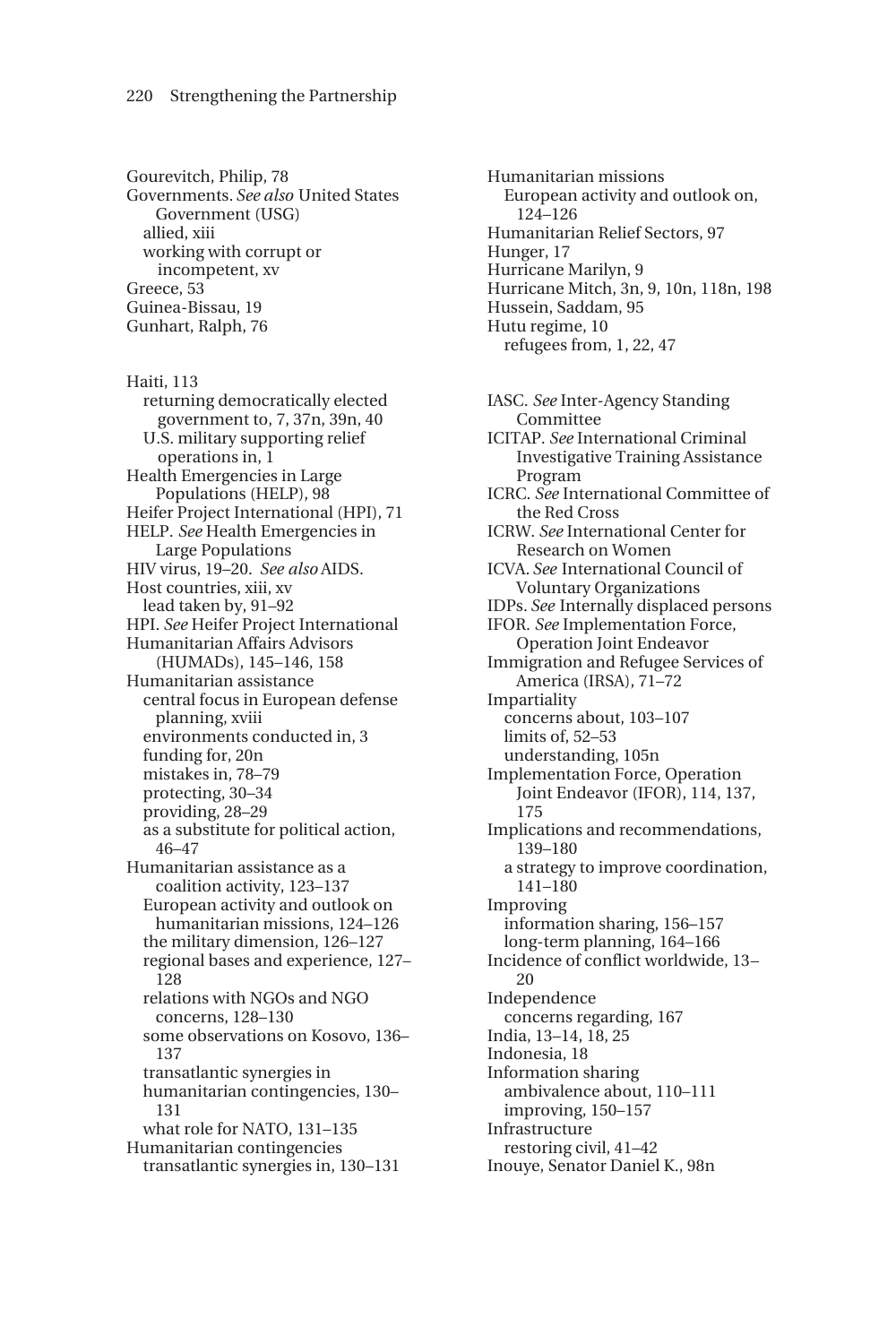Intelligence aid U.S. offering, xix Inter-Agency Standing Committee (IASC), 85, 93 InterAction. *See* American Council for Voluntary International Action Interagency Needs Assessment Mission, 136n Interagency processes, 83–84 Internally displaced persons (IDPs) assisting, 34–37 International Aid, 69 International Center for Research on Women (ICRW), 71–72 International Committee of the Red Cross (ICRC), xix–xx, 33, 63, 85, 91, 114, 192 reluctance to be seen as spies, 110 International coordination, 84 International Council of Voluntary Organizations (ICVA), 194 International Criminal Investigative Training Assistance Program (ICITAP), 41 International Federation of Red Cross and Red Crescent Societies, 63 International Monetary Fund, 25 International organizations (IOs), xiii, xv, 28, 42 protecting personnel of, 32–33 International Police Task Force, 42 International Rescue Committee (IRC), 69, 114 Intervention drivers of, 22–23 unpredictability of, 20–22 Intrastate conflicts, 14–17 recent and current, 15 IOs. *See* International organizations Iraq, 3, 14, 27, 36, 89 U.S. military supporting relief operations in, 1, 8, 10 IRC. *See* International Rescue Committee IRSA. *See* Immigration and Refugee Services of America Italy humanitarian missions to Africa, xviii, 128

Japan, 24 Johnson, Lt. Gen. Robert, 97 Joint doctrine, 30n, 36n

Joint Staff recommendations for, 152–153, 156–157, 164–166, 176–177 Justice Department, 83 Karadzic, Radovan, 41

Kashmir, 14

KFOR. *See* Kosovo Force KLA. *See* Kosovo Liberation Army Korea. *See* Democratic People's Republic of Korea Kosovo, 84 aiding refugees from, 10n assumptions about, 53 politicized NGO in, 67 some observations on, 136–137 stopping ethnic terror in, xiv, 8, 14, 18, 39n, 49 U.S. military supporting relief operations in, 1 Kosovo Force (KFOR), 134, 137, 175 Kosovo Liberation Army (KLA), 39 Kurdish refugees, 23, 27, 36

Lack of familiarity mutual, 114–116 Large-scale operations intelligence aid to, xix Lead countries, 96 Liberia, 19, 95 Libya, 9 Limited warning time, 23–24 Limits of impartiality, 52–53 Limits to the utility of force, 53–54 Local needs timely identification of, 75–77 Logistics management providing, 172–174 Long-term planning improving, 113, 155–166 Luka, Banja, 40

Maintaining camps, 34 Major donor countries, xv, xxi Major international NGOs, 187–194 MAP International, 71 MCD. *See* Medical Care Development MCDU. *See* Military and Civil Defense Unit MCI. *See* Mercy Corps International Medécins du Monde, 129n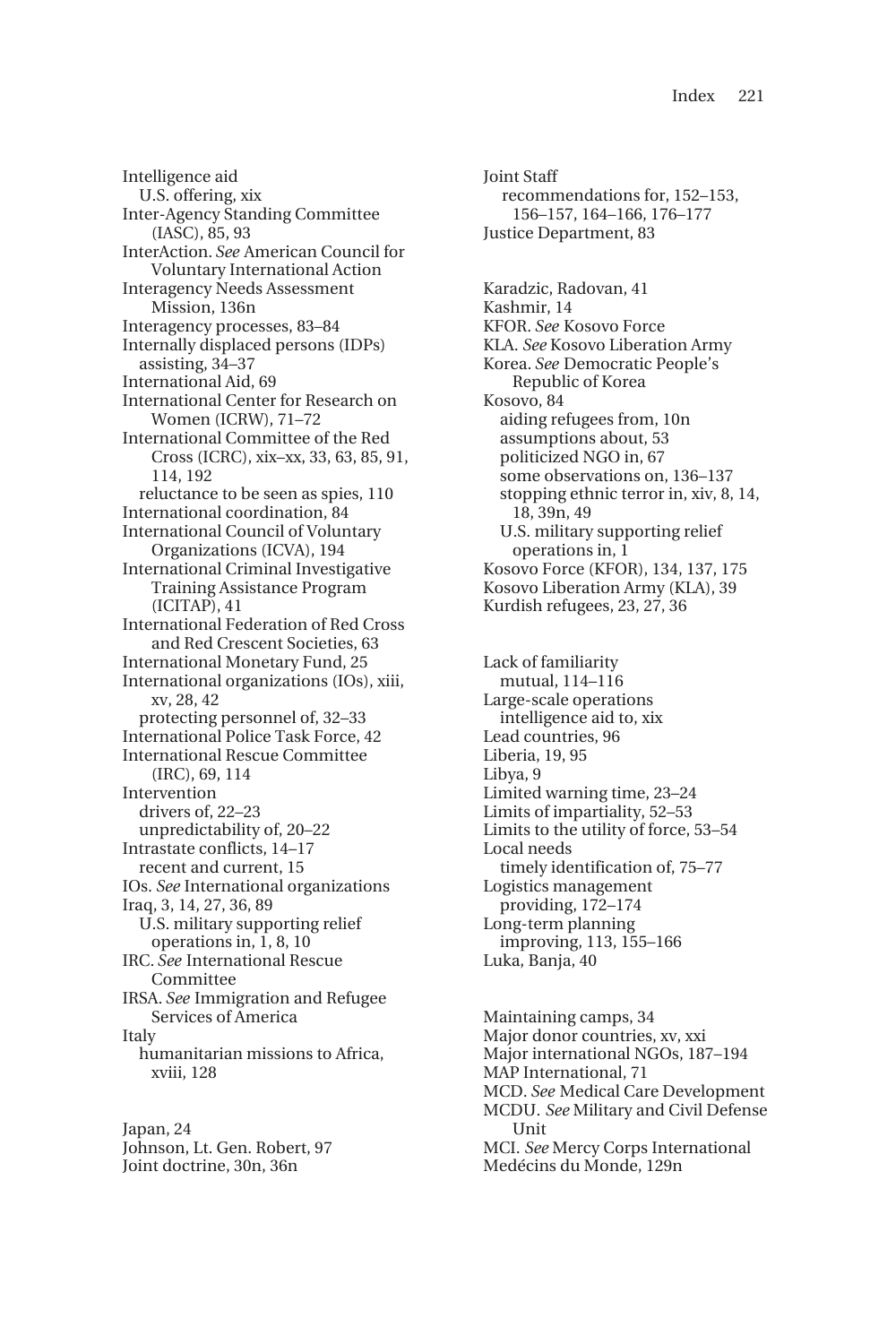Medécins Sans Frontières (Doctors Without Borders), 35, 65, 69–70, 90, 105–107, 117–119, 123n, 129n, 149, 191 Media coverage pressure exerted by, 23 Medical Care Development (MCD), 66, 71 Mediterranean Cooperation Group, 132 Medivac, 199 Mennonite NGOs, 67 Mercy Corps International (MCI), 69, 90, 192 Military of allied nations, xiii coordinating with NGOs, xvi–xviii defined, 2 ensuring familiarity with NGOs, 143–150, 152–153 operating in association with United Nations, 37–39 unable to solve coordination problems in humanitarian missions, xxi working with corrupt or incompetent governments, xv Military and Civil Defense Unit (MCDU), 87 Military commitment uncertainty about, 117–118 Military operations other than war (MOOTW), 3 Military Sealift Command, 28–29 Military tasks in complex contingencies, 27–43 assisting refugees and internally displaced persons, 34–37 enforcing peace, 37–39 protecting humanitarian assistance, 30–34 providing humanitarian assistance, 28–29 restoring order, 39–43 Minor NGOs, xvi, 72 MOOTW. *See* Military operations other than war Mount Pinatubo eruption of, 9 Mozambique, 17, 19, 106 MSF. *See* Medécins Sans Frontières (Doctors Without Borders)

Multilateralism preference for, 24–25 Multinational Specialized Unit, 42 NAC. *See* North Atlantic Council NADC. *See* NATO Air Defence Committee NATO. *See* North Atlantic Treaty **Organization** NATO Air Defence Committee (NADC), 133 NATO-EU agenda, xxi The Netherlands humanitarian missions to Africa, xviii **Neutrality** concerns about, 103–107 Nongovernment organizations (NGOs), xiii, xv–xvii, 28, 42, 64–67. *See also* individual NGOs categorizing, 67–72 "Code of Conduct," 103n concerns of, 128—130 coordinating with military, xvi–xviii coordination among, 89–91 defined, 2n distrust of hierarchy, 109 diversity of, 64n ensuring military familiarity with, 143–150, 152–153 involving personnel of, xx limited ability to plan, 107–110 limited coordination within, 116– 117 pressure exerted by, xiv, 23 protecting personnel of, 32–33 relations with, 128–130 strain on, 168 typology of, xvi Nonviolent NGOs, 67 North Atlantic Council (NAC), 84 North Atlantic Treaty Organization (NATO), xxiv, 82, 95 acting in humanitarian crises, xix, 25, 29 Assistant Secretary General for Civil Emergency Planning, xxi implementing peace accord in Bosnia, 8, 10n, 49 role for, 18, 131–135 U.S. Mission to, xxiv Norway, 25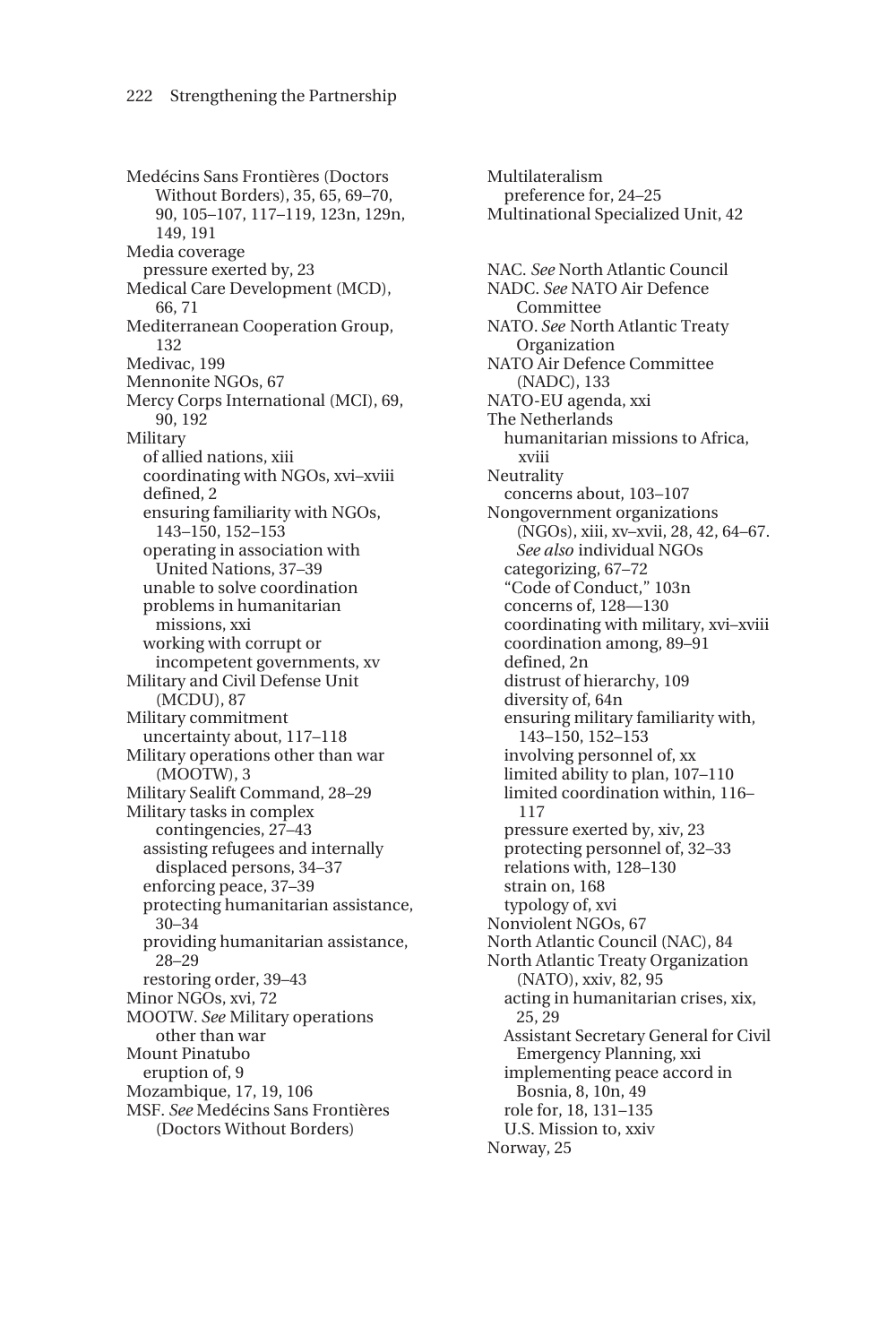Oakley, Robert B., 97 OAU. *See* Organization of African **Unity** OCHA. *See* Office for the Coordination of Humanitarian Affairs OFDA. *See* Office of Foreign Disaster Assistance Office for the Coordination of Humanitarian Affairs (OCHA), 60, 85, 87, 93 Office of Foreign Disaster Assistance (OFDA), 68, 78, 92, 96, 163 Office of the High Representative (OHR), 10n, 95 Ogata, Sadako, 49n OHR. *See* Office of the High Representative Operation Allied Force, 8, 10n Operation Caribbean Express, 9 Operation Continue Hope, 3, 7, 10 Operation El Dorado Canyon, 9 Operation Fiery Vigil, 9 Operation Joint Endeavor, 3n, 7–8, 10n, 29, 41, 83 Operation Joint Forge, 28 Operation Joint Guard, 8, 10n, 19, 29, 41 Operation Joint Guardian, 8, 19, 24, 42 Operation Marine Guard, 38 Operation Marine Monitor, 38 Operation Northern Watch, 10, 37n Operation Pelican, 201 Operation Promote Liberty, 41 Operation Provide Comfort I, 3, 8, 10, 23, 27, 33, 95 Operation Provide Hope, 127n Operation Restore Hope, 3, 7, 10, 29, 31–33, 95–96 Operation Sea Angel, 3n, 8–10, 73 Operation Shining Hope, 8, 10n, 11, 34 Operation Southern Watch, 38n Operation Support Hope, 1, 3, 7–8, 10–11, 22, 28, 36, 50, 54–55, 91, 116 Operation Turquoise, 22, 198 Operation United Shield, 33 Operation Uphold Democracy, 7, 10n,  $29$ Operational initiatives, 178–179 Operational-level arrangements, 84– **Q1** coordination across the UN, 85–87 coordination among NGOs, 89–91

coordination within the Red Cross and Red Crescent Movement, 88–  $90$ Operational level structures, 86 Order restoring, 39–43 Organization for Security and Cooperation in Europe (OSCE), 25, 82, 84, 95 Organization of African Unity (OAU), 25, 82, 195 Organization of American States, 25 Organizational cultures disparate, 101–103 OSCE. *See* Organization for Security and Cooperation in Europe Oxford Committee for Famine Relief (Oxfam), 65, 69–70, 90, 193 Pacific Disaster Management Network (PDMIN), 98 Pakistan, 14, 25 PAM. *See* Programme Alimentaire Mondial Pan American Health Organization, 91 Panama U.S. invasion of, 40–41 Partnership for Peace (PfP), 131 PDDs. *See* Presidential Decision **Directives** PDMIN. *See* Pacific Disaster Management Network Peace enforcement, 37–39 defined, 30n Peace Implementation Council (PlC), 84, 95 Persian Gulf War, 95 PFP. *See* Partnership for Peace Philippines, 9 PHR. *See* Physicians for Human Rights Physicians for Human Rights (PHR), 71–72 Planning improving long-term, 155–166 NGOs' limited ability in, 107–110 Planning difficulties, 54–55 Plavsic, Biljana, 41 PlC. *See* Peace Implementation Council Police forces assisting, 41–42 Political initiatives, 175, 178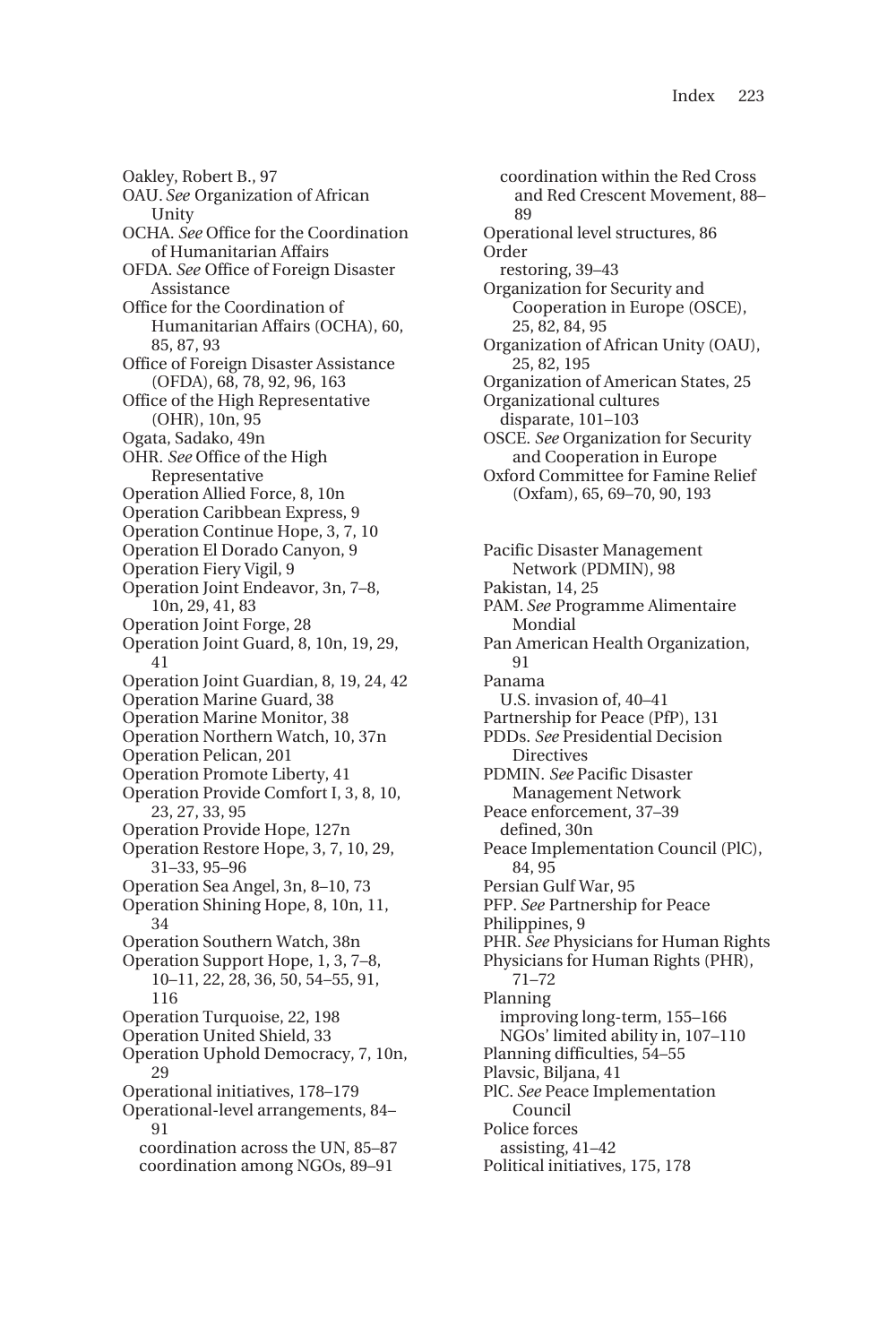Portugal humanitarian missions to Africa, xviii Preference for multilateralism, 24–25 Presidential Decision Directives (PDDs) PDD-56, 8–9, 83 Private voluntary organizations (PVOs). *See also* Nongovernment organizations defined, 2n Programme Alimentaire Mondial (PAM), 198 Propaganda counteracting, 35 Prospects for cooperation improving, 118–119 Protecting humanitarian assistance, 30–34 establishing safe areas, 33–34 protecting IO and NGO personnel, 32–33 securing airports and seaports, 30– 31 securing distribution of relief, 31–32 Protecting refugees and IDPs, 35–36 Providing humanitarian assistance, 28–29 conducting airlift and sealift, 28–29 specialized functions, 29 vital supplies, 29 Publicity competition for, 111–113 Puerto Rico, 9 PVOs. *See* Private voluntary organizations

Quaker NGOs, 67

Rapid response, 73–74 RECAMP exercise, 199 Recommended actions ensuring familiarity, 143–150 improving information sharing, 150–155 improving long-term planning, 155–163 improving the coordination of the relief flow, 169–174 Reconciliation balancing with conflict, 51–54

Red Cross and Red Crescent Movement, 62–64, 129n coordination within, 88–89 Refugee Support Coordination Center (RSCC), 135 Refugees, 14, 17 assisting, 34–37 Refugees International (RI), 71–72 Regional bases and experience, 127– 128 Regional organizations, xv Reinstating civil authority, 40–41 Relations with NGOs, 128–130 Relief agency mbivalence, 110–111 Relief agencies, xiii, xv. *See also* individual agencies briefing on military capabilities, 146–148 Relief community advantages to better coordination with, 73–79 barriers to improved coordination with,  $101 - 119$ categorizing NGOs, 67–72 coordination structures and their limits, 81–99 and the military, 57–119 nongovernment organizations (NGOs), 64–67 overview of, 59–72 Red Cross and Red Crescent Movement, 62–64 United Nations family, 59–62 Relief efforts, 170–171 securing distribution of, 31–32 Relief flow ensuring a smoother, 176–177 improving coordination of, 169–174 Relief operations defined, 7n ReliefWeb, 87 Requirements skewed, 47–48 Research approach and structure, 3–4 Resettlement supporting, 36–37 Resolve weak at home, 45–51 Resources efficient use of, 78–79 Response rapid, 73–74 Response International, 104 Restoring order, 39–43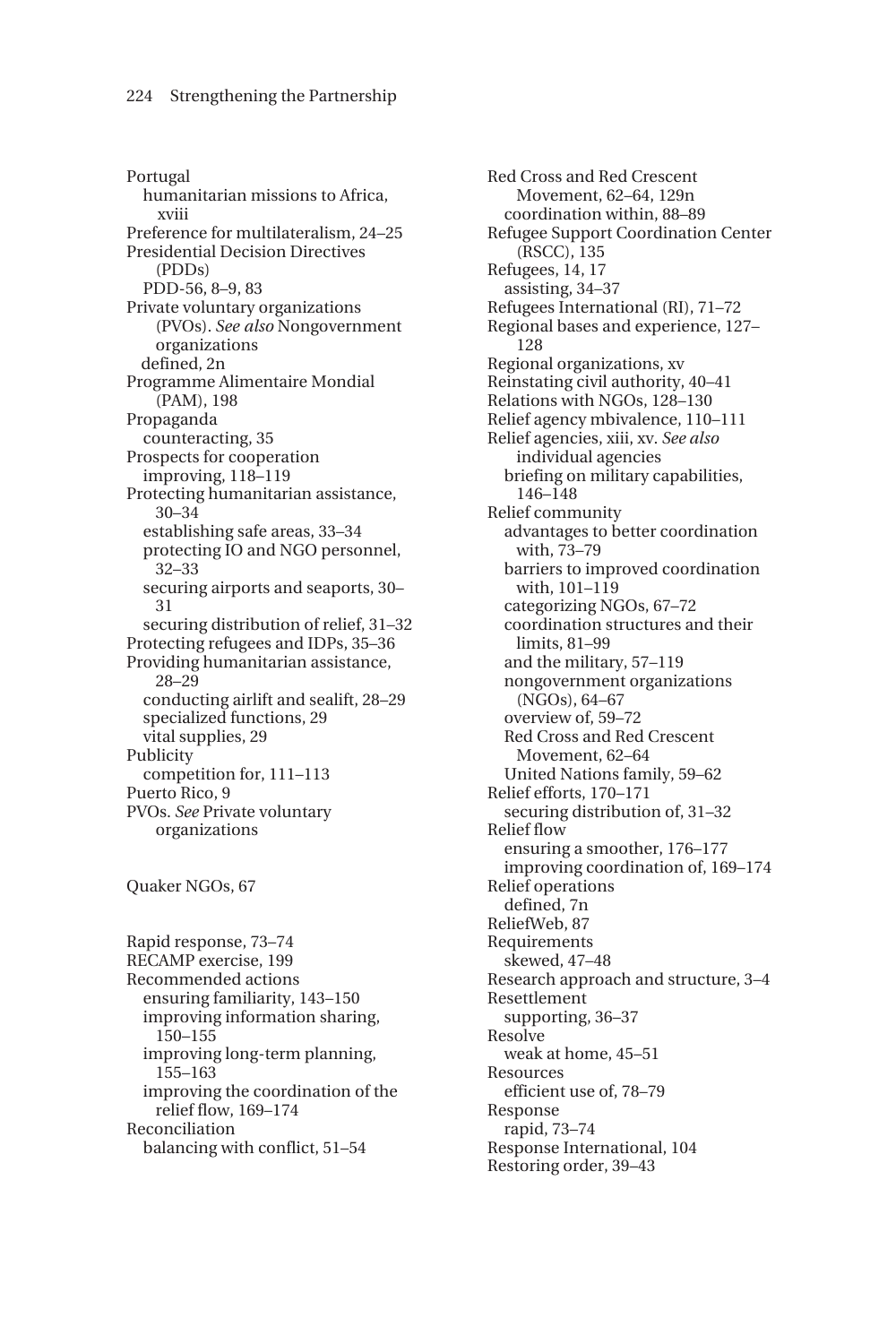assisting police forces, 41–42 halting violence, 39–40 reinstating civil authority, 40–41 restoring civil infrastructure, 41–42 Restrictive rules of engagement, 46, 50–51 Return supporting, 36–37 RI. *See* Refugees International ROE. *See* Rules of engagement RPF. *See* Rwandese Patriotic Front RSCC. *See* Refugee Support Coordination Center Rules of engagement (ROEs) restrictive, 46, 50–51 "Ruth Cares," 65 Rwanda, 3, 14, 17, 19, 24, 28, 78, 115, 117 alleviating suffering after genocide in, xiii, 1, 21–22, 49 U.S. military supporting relief operations in, 1 Rwandese Patriotic Front (RPF), 22

Safe areas establishing, 33–34 SAM. *See* Surface-to-air missile Sanctions applying, 37–38 Save the Children, 65, 69, 90, 193–194 Schedule ensuring adherence to, 171–172 Sealift conducting, 28–29 Seaports securing, 30–31 Second United Nations Operation in Somalia (UNOSOM II), 33, 54, 105 Secretariat, 60 Secretary-General, 60 Securing airports and seaports, 30–31 distribution of relief, 31–32 Security Council, 18–19, 24, 33n, 60, 84 Seminars sponsoring, 149 Senegal, 199 Separating belligerent forces, 38 SFOR. *See* Stabilization Force Shalikashvili, Lt. Gen. John M., 96 SHAPE. *See* Supreme Headquarters Allied Powers Europe

Sharing information ambivalence about, 110–111 Sierra Leone, 19, 89 Skewed requirements, 47–48 Slim, Hugo, 106 Smoother airlift, 74–75 Smoother relief flow ensuring, 176–177 "Soft burdens," 126 Somalia, 3, 19–20, 46, 48–49, 89, 111, 128 attempting to return a viable government to, xiii, 7 failure in, 18, 20, 54 humanitarian missions to, xix U.S. military supporting relief operations in, 1, 10 Special Operations forces, 148 Specialized functions providing, 29 Specialized NGOs, xvi, 70–71 Stabilization Force (SFOR), 137, 175 State Department, 2, 83–84, 163 Strategic Concept, xix, 132 Strategic initiatives, 175, 178 Strategy to improve coordination, 141–180 avoid the potential pitfalls of selective engagement, 163–169 ensure familiarity, 143–150 establish initiatives with allies, 174– 179 final words on, 179–180 improve information sharing, 150– 155 improve long-term planning, 155– 163 improve the coordination of the relief flow, 169–174 Structures for coordination, 91–97 strategic, operational, and tactical levels of, 86 Sub-Saharan Africa, 13–14, 17–20 Sudan, 17, 19, 106, 200 suffering in, xiv Supporting return and resettlement, 36–37 Supreme Headquarters Allied Powers Europe (SHAPE), xxiv, 131, 134– 135 Surface-to-air missile (SAM) attacks, 127, 197 Sweden, 25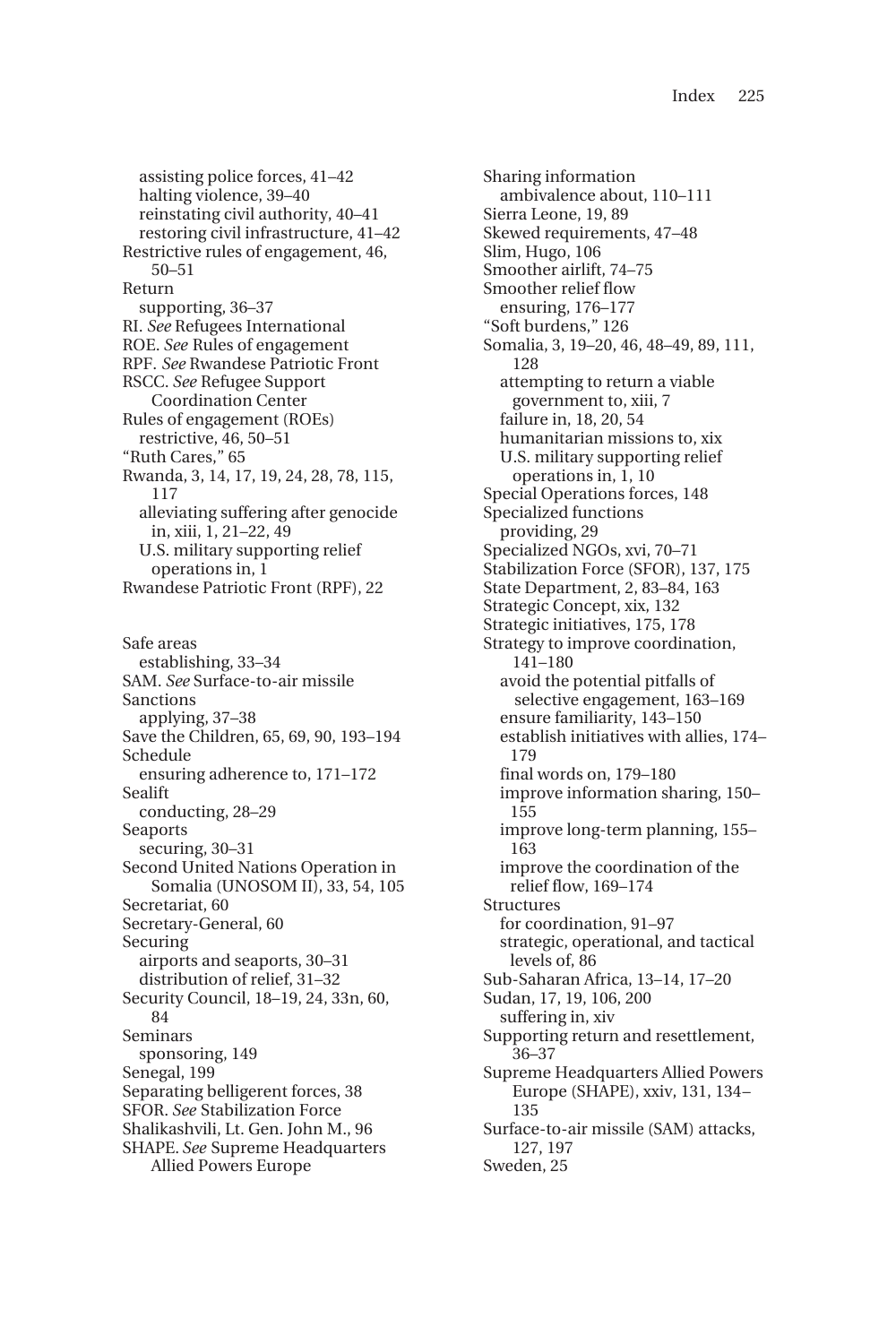Tactical level structures, 86 TALCE. *See* Tanker Airlift Control Element Tanguy, Joelle, 105 Tanker Airlift Control Element (TALCE), 172–174 Task Force Eagle, 102n "Technicals," 39 Time horizons varying, 113–114 Timely identification of local needs, 75–77 Title X capacity of U.S. military services, 2 Transatlantic synergies in humanitarian contingencies, 130–131 Tripler Army Medical Center, xxiv, 98n Troop contributor nations, 25 Turkey, 3, 53 U.S. military supporting relief operations in, 1 Tutsi faction, 22, 47 Typhoon Marian, 9

Uganda, 14, 19 UK. *See* United Kingdom UMCOR. *See* United Methodist Committee on Relief UN. *See* United Nations UNAMIR. *See* United Nations Assistance Mission for Rwanda Uncertainty about military commitment, 117–118 Under Secretary-General for Humanitarian Affairs, 60, 85 UNDP. *See* United Nations Development Programme UNHCR. *See* United Nations High Commissioner for Refugees UNICEF. *See* United Nations Children's Fund Unified Command, xix, xxi, 2,4 4, 8, 86 humanitarian advisor for, 144–146 recommendations for, 152–153, 156–157, 164–166, 176–177. See also USEUCOM, USPACOM, USCENTCOM, USSOUTHCOM Unified Task Force (UNITAF), 97 United Kingdom humanitarian missions to Africa, xviii

United Methodist Committee on Relief (UMCOR), 69 United Nations (UN), xxiii Charter of, 8 lead taken by, 93 military operating in association with, 37–39 Security Council, 18–19, 24, 33n, 60, 84 U.S. Mission to, 87 United Nations agencies, xv–xvii. *See also* individual agencies United Nations Assistance Mission for Rwanda (UNAMIR), 21–22 United Nations Children's Fund (UNICEF), 60n, 62, 78, 98 United Nations Development Programme (UNDP), 60, 62 United Nations family, 25, 59–62 military commands familiarizing themselves and maintaining contact with, xix principal organs of, 59–60 programs and specialized agencies of, 60–62 United Nations High Commissioner for Refugees (UNHCR), xvi, xx, 14, 19, 31–34, 36, 46, 49n, 61, 83, 173, 174n United Nations Protection Force (UNPROFOR), 10n, 46, 51 United States (US) offering C3 assets, xix offering intelligence aid, xix relief operations conducted by, xiv, xix United States Agency for International Development (USAID), 2, 68, 82, 145, 168 United States Air Force (USAF), xiii ability to conduct massive airlifts, xxi United States Air Forces in Europe (USAFE), 50, 147 United States Catholic Conference (USCC), 71–72 United States Central Command (USCENTCOM), 142 United States Charge d'Affaires, 41 United States Committee for Refugees (USCR), 71–72 United States European Command (USEUCOM), 13, 114, 142, 144, 149–150, 168, 170–171